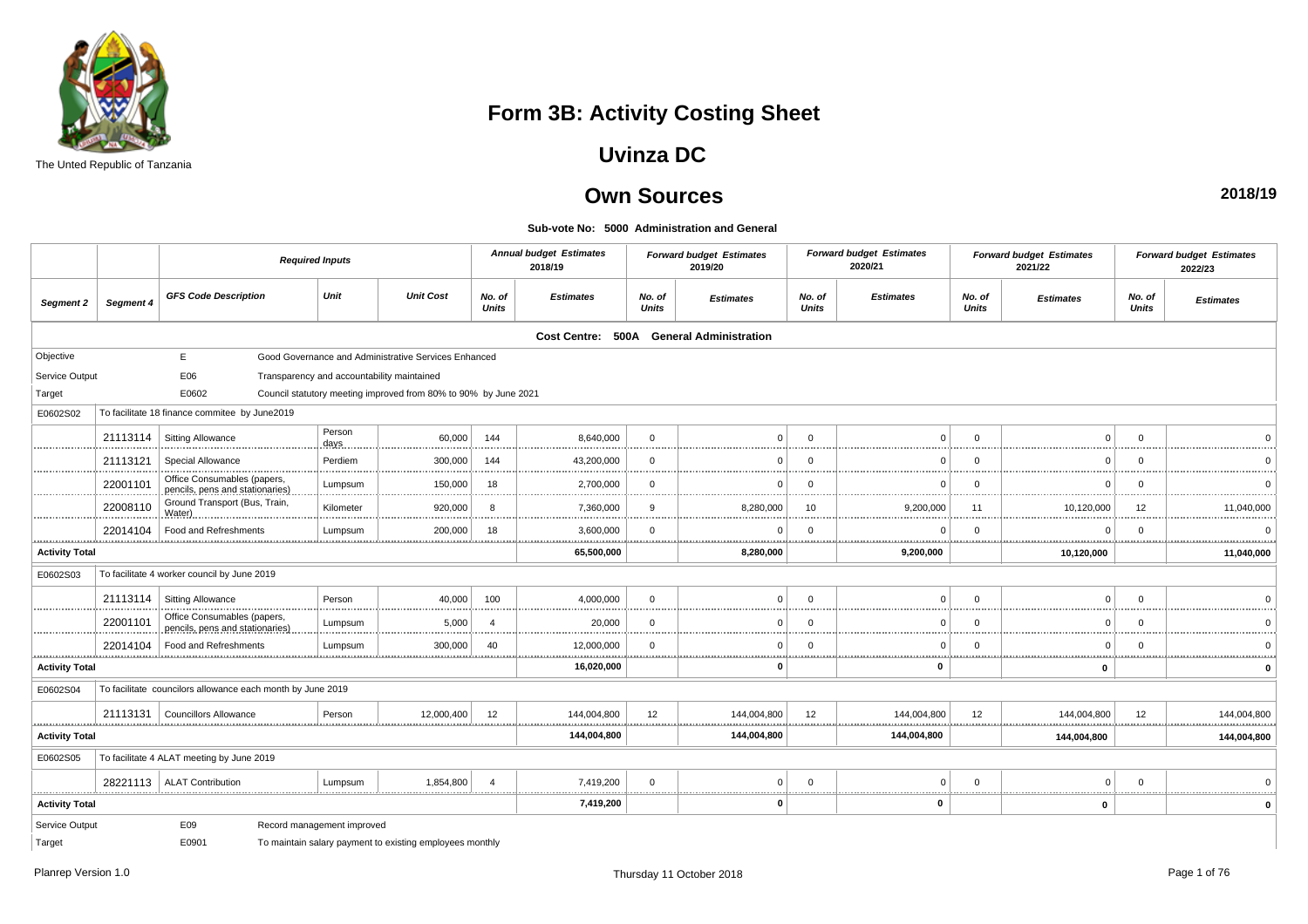|                       |                        |                                                                                                     | <b>Required Inputs</b>                     |                                                                             |                        | <b>Annual budget Estimates</b><br>2018/19                                                          |                    | <b>Forward budget Estimates</b><br>2019/20 |                        | <b>Forward budget Estimates</b><br>2020/21 |                  | <b>Forward budget Estimates</b><br>2021/22 |                        | <b>Forward budget Estimates</b><br>2022/23 |
|-----------------------|------------------------|-----------------------------------------------------------------------------------------------------|--------------------------------------------|-----------------------------------------------------------------------------|------------------------|----------------------------------------------------------------------------------------------------|--------------------|--------------------------------------------|------------------------|--------------------------------------------|------------------|--------------------------------------------|------------------------|--------------------------------------------|
| Segment 2             | Segment 4              | <b>GFS Code Description</b>                                                                         | Unit                                       | <b>Unit Cost</b>                                                            | No. of<br><b>Units</b> | <b>Estimates</b>                                                                                   | No. of<br>Units    | <b>Estimates</b>                           | No. of<br><b>Units</b> | <b>Estimates</b>                           | No. of<br>Units  | <b>Estimates</b>                           | No. of<br><b>Units</b> | <b>Estimates</b>                           |
| E0901S03              |                        | To facilitate debt to 10 employees by June 2019                                                     |                                            |                                                                             |                        |                                                                                                    |                    |                                            |                        |                                            |                  |                                            |                        |                                            |
|                       | 21113132   Staff debts |                                                                                                     | Lumpsum                                    | 10.000.000                                                                  |                        | 10,000,000                                                                                         | $\Omega$           | $\mathbf 0$                                | $\Omega$               | $\mathbf{0}$                               | $\Omega$         | $\Omega$                                   | $\Omega$               |                                            |
| <b>Activity Total</b> |                        |                                                                                                     |                                            |                                                                             |                        | 10,000,000                                                                                         |                    | $\Omega$                                   |                        | $\mathbf 0$                                |                  | $\mathbf 0$                                |                        | <b>*************</b> *                     |
| Service Output        |                        | E10                                                                                                 | Conducive working environment improved     |                                                                             |                        |                                                                                                    |                    |                                            |                        |                                            |                  |                                            |                        |                                            |
| Target                |                        | E1009                                                                                               |                                            | Working conducive environment improved from 50% to 70% by June 2019         |                        |                                                                                                    |                    |                                            |                        |                                            |                  |                                            |                        |                                            |
| E1009S09              |                        | To facilitate statutory payment to 6 administration staff who are paid with own source by June 2019 |                                            |                                                                             |                        |                                                                                                    |                    |                                            |                        |                                            |                  |                                            |                        |                                            |
|                       | 21111107               | Salary Adjustments                                                                                  | Person                                     | 3,588,617                                                                   | 12                     | 43,063,404                                                                                         | 12                 | 43,063,404                                 | 12                     | 43,063,404                                 | 12               | 43,063,404                                 | 12                     | 43,063,404                                 |
| <b>Activity Total</b> |                        |                                                                                                     |                                            |                                                                             |                        | 43,063,404                                                                                         |                    | 43,063,404                                 |                        | 43,063,404                                 |                  | 43,063,404                                 |                        | 43,063,404                                 |
| Service Output        |                        | E16                                                                                                 | Qualified skilled staffs increased         |                                                                             |                        |                                                                                                    |                    |                                            |                        |                                            |                  |                                            |                        |                                            |
| Target                |                        | E1601                                                                                               |                                            |                                                                             |                        | Council staff and Councillors knowledge , skills and ability improved from 85% to 90% by June 2019 |                    |                                            |                        |                                            |                  |                                            |                        |                                            |
| E1601S02              |                        | To facilitate office operations by June 2019                                                        |                                            |                                                                             |                        |                                                                                                    |                    |                                            |                        |                                            |                  |                                            |                        |                                            |
|                       | 22001101               | Office Consumables (papers,<br>pencils, pens and stationaries)                                      | Lumpsum                                    | 35,016                                                                      | $\overline{1}$         | 35,016                                                                                             | $\mathbf{0}$       | $\Omega$                                   | $\mathbf 0$            | $\Omega$                                   | $\mathbf 0$      | $\Omega$                                   | $\Omega$               |                                            |
|                       | 22002101               | Electricity                                                                                         | Bill                                       | 222,916                                                                     | 12                     | 2,674,992                                                                                          | $\mathbf{0}$       | $\Omega$                                   | $\Omega$               | $\Omega$                                   | $\mathbf 0$      | $\Omega$                                   | $\Omega$               |                                            |
|                       | 22002102               | <b>Water Charges</b>                                                                                | Bill                                       | 222,916                                                                     | 12                     | 2,674,992                                                                                          | $\Omega$           | $\Omega$                                   | $\Omega$               | $\Omega$                                   | $\Omega$         | $\Omega$                                   | $\Omega$               |                                            |
|                       | 22003102               | Diesel                                                                                              | Litres                                     | 2,500                                                                       | 6,744                  | 16,860,000                                                                                         | $\Omega$           | $\Omega$                                   | $\mathbf 0$            | $\Omega$                                   | $\mathbf{0}$     | $\Omega$                                   | $\Omega$               |                                            |
|                       | 22010105               | Per Diem - Domestic                                                                                 | Person<br>days                             | 120,000                                                                     | 135                    | 16,200,000                                                                                         | $\mathbf{0}$       | $\Omega$                                   | $\mathbf 0$            | $\Omega$                                   | $\mathbf 0$      | $\Omega$                                   | $\Omega$               |                                            |
|                       | 22021101               | Motor Vehicles and Water Craft                                                                      | vehicle                                    | 2,000,000                                                                   | 5                      | 10,000,000                                                                                         | $\Omega$           | $\mathbf 0$                                | $\Omega$               | $\mathbf 0$                                | $\Omega$         | $\Omega$                                   | $\Omega$<br><u></u>    |                                            |
| <b>Activity Total</b> |                        |                                                                                                     |                                            |                                                                             |                        | 48,445,000                                                                                         |                    | $\Omega$                                   |                        | $\mathbf 0$                                |                  | 0                                          |                        |                                            |
| E1601S07              |                        | To facilitate District land committee                                                               |                                            |                                                                             |                        |                                                                                                    |                    |                                            |                        |                                            |                  |                                            |                        |                                            |
|                       | 21113114               | <b>Sitting Allowance</b>                                                                            | Lumpsum                                    | 60,000                                                                      | 16                     | 960,000                                                                                            | 18<br>             | 1,080,000                                  | 20                     | 1,200,000                                  | 40               | 2,400,000                                  | 60<br>                 | 3,600,000<br>                              |
|                       | 22003102<br>.          | Diesel                                                                                              | Litres                                     | 2,500                                                                       | 2,650                  | 6,625,000<br>                                                                                      | $\overline{2}$<br> | 5,000                                      | 6                      | 15,000                                     | 12<br>           | 30,000                                     | 20<br>                 | 50,000<br>.                                |
| <b>Activity Total</b> |                        |                                                                                                     |                                            |                                                                             |                        | 7,585,000                                                                                          |                    | .<br>1,085,000                             |                        | 1,215,000                                  |                  | 2,430,000                                  |                        | 3,650,000                                  |
|                       |                        |                                                                                                     |                                            |                                                                             |                        | Cost Centre: 500B Human Resource Operations                                                        |                    |                                            |                        |                                            |                  |                                            |                        |                                            |
| Objective             |                        | $\overline{A}$                                                                                      | Service improved and HIV infection reduced |                                                                             |                        |                                                                                                    |                    |                                            |                        |                                            |                  |                                            |                        |                                            |
| Service Output        |                        | A01                                                                                                 | Health of staffs enhanced                  |                                                                             |                        |                                                                                                    |                    |                                            |                        |                                            |                  |                                            |                        |                                            |
| Target                |                        | A0106                                                                                               |                                            | Health staffs living with HIV improved from 50% to 65% by June 2021         |                        |                                                                                                    |                    |                                            |                        |                                            |                  |                                            |                        |                                            |
| A0106S07              |                        | To support 50 peoples living with HIV according to directives by June 2019                          |                                            |                                                                             |                        |                                                                                                    |                    |                                            |                        |                                            |                  |                                            |                        |                                            |
|                       |                        | 22004103   Special Foods (diet food)                                                                | Person                                     | 1,000,054                                                                   | 20<br>. <u>.</u>       | 20,001,080<br><br><u>.</u>                                                                         | 17                 | 17,000,918<br>                             | 15                     | 15,000,810<br>                             | 13<br>. <u>.</u> | 13,000,702<br><br>                         | 12<br>                 | 12,000,648<br>                             |
| <b>Activity Total</b> |                        |                                                                                                     |                                            |                                                                             |                        | 20,001,080                                                                                         |                    | 17,000,918                                 |                        | 15,000,810                                 |                  | 13,000,702                                 |                        | 12,000,648                                 |
| Objective             |                        | В                                                                                                   |                                            | National Anti-Corruption Implementation Strategy Enhanced and Sustained     |                        |                                                                                                    |                    |                                            |                        |                                            |                  |                                            |                        |                                            |
| Service Output        |                        | <b>B02</b>                                                                                          |                                            | Presence of Anti-corruption Strategy at Council HQ, Ward and village levels |                        |                                                                                                    |                    |                                            |                        |                                            |                  |                                            |                        |                                            |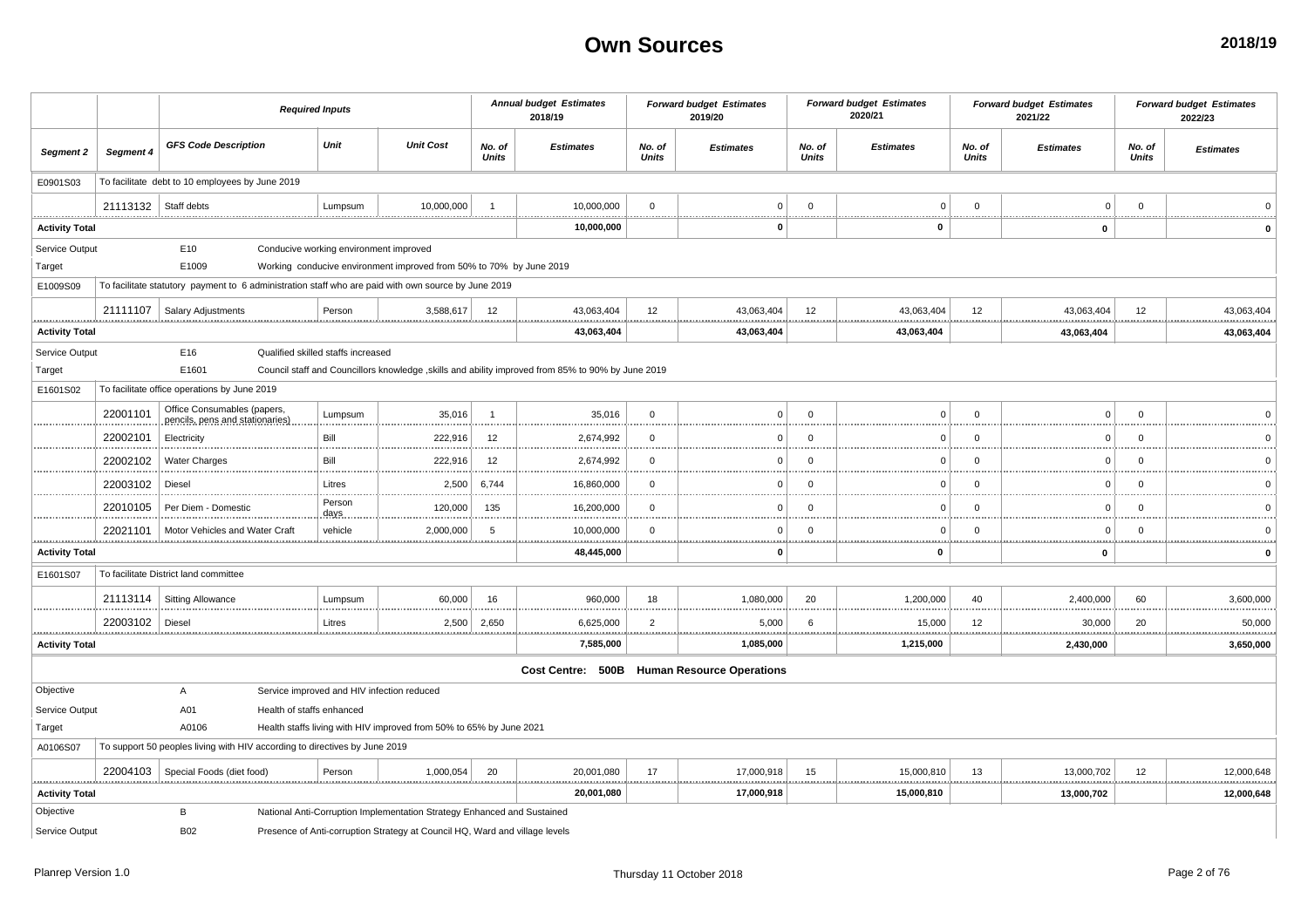|                       |           | <b>Required Inputs</b>                                                                                               |                                                                     |                        | <b>Annual budget Estimates</b><br>2018/19 |                        | <b>Forward budget Estimates</b><br>2019/20 |                        | <b>Forward budget Estimates</b><br>2020/21 |                        | <b>Forward budget Estimates</b><br>2021/22 |                        | <b>Forward budget Estimates</b><br>2022/23 |
|-----------------------|-----------|----------------------------------------------------------------------------------------------------------------------|---------------------------------------------------------------------|------------------------|-------------------------------------------|------------------------|--------------------------------------------|------------------------|--------------------------------------------|------------------------|--------------------------------------------|------------------------|--------------------------------------------|
| Segment 2             | Segment 4 | <b>GFS Code Description</b>                                                                                          | Unit<br><b>Unit Cost</b>                                            | No. of<br><b>Units</b> | <b>Estimates</b>                          | No. of<br><b>Units</b> | <b>Estimates</b>                           | No. of<br><b>Units</b> | <b>Estimates</b>                           | No. of<br><b>Units</b> | <b>Estimates</b>                           | No. of<br><b>Units</b> | <b>Estimates</b>                           |
| Target                |           | B0201                                                                                                                | Ant-Corruption campain incresead to 61 villages from 65% to 80%     |                        |                                           |                        |                                            |                        |                                            |                        |                                            |                        |                                            |
| B0201S01              |           | To train 61 VEOs and 16 WEOs on Ant -Corruption by June 2019                                                         |                                                                     |                        |                                           |                        |                                            |                        |                                            |                        |                                            |                        |                                            |
|                       |           | 22008107   Training Allowances                                                                                       | Person<br>10,000,000<br>days                                        | $\overline{1}$         | 10,000,000                                | $\overline{2}$         | 20,000,000                                 | 3                      | 30,000,000                                 | $\overline{4}$         | 40,000,000                                 | 5                      | 50,000,000                                 |
| <b>Activity Total</b> |           |                                                                                                                      |                                                                     |                        | 10,000,000                                |                        | .<br>20,000,000                            |                        | 30,000,000                                 |                        | .<br>40,000,000                            |                        | 50,000,000                                 |
| Objective             |           | E                                                                                                                    | Good Governance and Administrative Services Enhanced                |                        |                                           |                        |                                            |                        |                                            |                        |                                            |                        |                                            |
| Service Output        |           | E10                                                                                                                  | Conducive working environment improved                              |                        |                                           |                        |                                            |                        |                                            |                        |                                            |                        |                                            |
| Target                |           | E1009                                                                                                                | Working conducive environment improved from 50% to 70% by June 2019 |                        |                                           |                        |                                            |                        |                                            |                        |                                            |                        |                                            |
| E1009D01              |           | To facilitate availability of working tools in Office at various levels of Council by June 2019                      |                                                                     |                        |                                           |                        |                                            |                        |                                            |                        |                                            |                        |                                            |
|                       |           | 31122211   Office furniture                                                                                          | 112,952,400<br>Lumpsum                                              |                        | 112,952,400                               | $\overline{2}$<br>.    | 225,904,800<br>.                           | $\mathbf{3}$           | 338,857,200<br><b>***********</b>          |                        | 451,809,600<br>.                           | 5                      | 564,762,000                                |
| <b>Activity Total</b> |           |                                                                                                                      |                                                                     |                        | 112,952,400                               |                        | 225,904,800                                |                        | 338,857,200                                |                        | 451,809,600                                |                        | 564,762,000                                |
| E1009S03              |           | To facilitate purchasing meatless for 100 new employees by June 2019                                                 |                                                                     |                        |                                           |                        |                                            |                        |                                            |                        |                                            |                        |                                            |
|                       |           | 22006101   Bed and Mattresses                                                                                        | Lumpsum<br>3,000,000                                                | $\overline{1}$         | 3,000,000                                 |                        | 3,000,000                                  |                        | 3,000,000                                  |                        | 3,000,000                                  | $\overline{1}$         | 3,000,000                                  |
| <b>Activity Total</b> |           |                                                                                                                      |                                                                     |                        | .<br>3,000,000                            |                        | .<br>3,000,000                             |                        | 3,000,000                                  |                        | 3.000.000                                  |                        | 3,000,000                                  |
| E1009S04              |           | To facilitate gift for 30 selected workers in may mosi celebration by June 2019                                      |                                                                     |                        |                                           |                        |                                            |                        |                                            |                        |                                            |                        |                                            |
|                       |           | 22014106 Gifts and Prizes                                                                                            | 300,000<br>Allowance                                                | 30                     | 9,000,000                                 | 31                     | 9,300,000                                  | 32                     | 9,600,000                                  | 33                     | 9,900,000                                  | 34                     | 10,200,000                                 |
| <b>Activity Total</b> |           |                                                                                                                      |                                                                     |                        | 9,000,000                                 |                        | 9,300,000                                  |                        | 9,600,000                                  |                        | 9,900,000                                  |                        | 10,200,000                                 |
| E1009S05              |           | To facilitate transport for those 30 workers who are going to participate on may mosi celebration by June 2019       |                                                                     |                        |                                           |                        |                                            |                        |                                            |                        |                                            |                        |                                            |
|                       | 22008110  | Ground Transport (Bus, Train,<br>Water)                                                                              | Kilometer<br>30,000                                                 | 60                     | 1,800,000                                 | 62<br>                 | 1,860,000<br>.                             | 64                     | 1,920,000                                  | 66                     | 1.980.000<br>                              | 68                     | 2,040,000                                  |
| <b>Activity Total</b> |           |                                                                                                                      |                                                                     |                        | 1,800,000                                 |                        | 1,860,000                                  |                        | 1,920,000                                  |                        | 1,980,000                                  |                        | 2,040,000                                  |
| E1009S06              |           | To facilitate statutory payment to administrative department by June 2019                                            |                                                                     |                        |                                           |                        |                                            |                        |                                            |                        |                                            |                        |                                            |
|                       | 21113101  | Leave Travel                                                                                                         | 700.000<br>Kilometer                                                | 8                      | 5.600.000                                 | 9                      | 6.300.000                                  | 10                     | 7.000.000                                  | 11                     | 7.700.000                                  | 12                     | 8,400,000                                  |
|                       | 21113119  | Medical and Dental Refunds                                                                                           | 15,000,000<br>Allowance                                             | $\overline{1}$         | 15,000,000                                | $\overline{2}$         | 30,000,000                                 | 3                      | 45,000,000                                 | $\Delta$               | 60,000,000                                 | 5                      | 75,000,000                                 |
|                       | 22010105  | Per Diem - Domestic                                                                                                  | Person<br>100,000<br>days                                           | 196                    | 19,600,000                                | $\Omega$               | $\Omega$                                   | $\Omega$               | $\Omega$                                   | $\Omega$               | $\Omega$                                   | $\Omega$               | $\Omega$                                   |
|                       |           | 27110110   Funeral benefits                                                                                          | 15,000,000<br>Lumpsum                                               | $\overline{1}$         | 15,000,000                                | $\overline{1}$<br>     | 15,000,000                                 | $\overline{1}$         | 15,000,000                                 |                        | 15,000,000<br>                             |                        | 15,000,000                                 |
| <b>Activity Total</b> |           |                                                                                                                      |                                                                     |                        | 55,200,000                                |                        | 51,300,000                                 |                        | 67,000,000                                 |                        | 82,700,000                                 |                        | 98,400,000                                 |
| E1009S07              |           | To facilitate statutory payment to head of department for example water bill, telephone and electricity by June 2019 |                                                                     |                        |                                           |                        |                                            |                        |                                            |                        |                                            |                        |                                            |
|                       | 21121101  | Electricity                                                                                                          | Unit<br>50.000                                                      | 120                    | 6,000,000                                 | $^{\circ}$             | $\Omega$                                   | $\Omega$               | $\Omega$                                   | $\Omega$               | $\Omega$                                   | $\Omega$               | $\Omega$                                   |
|                       |           | 22002102   Water Charges                                                                                             | 30,000<br>Month<br>.                                                | 120                    | 3,600,000<br><u>.</u>                     | 132<br>                | 3,960,000<br><u></u>                       | 144                    | 4,320,000                                  | 156<br>                | 4,680,000<br>,,,,,,,,,,,,,,,,              | 168                    | 5,040,000                                  |
| <b>Activity Total</b> |           |                                                                                                                      |                                                                     |                        | 9,600,000                                 |                        | 3,960,000                                  |                        | 4,320,000                                  |                        | 4,680,000                                  |                        | 5,040,000                                  |
| E1009S08              |           | To facilitate worker board in their responsibility by June 2019                                                      |                                                                     |                        |                                           |                        |                                            |                        |                                            |                        |                                            |                        |                                            |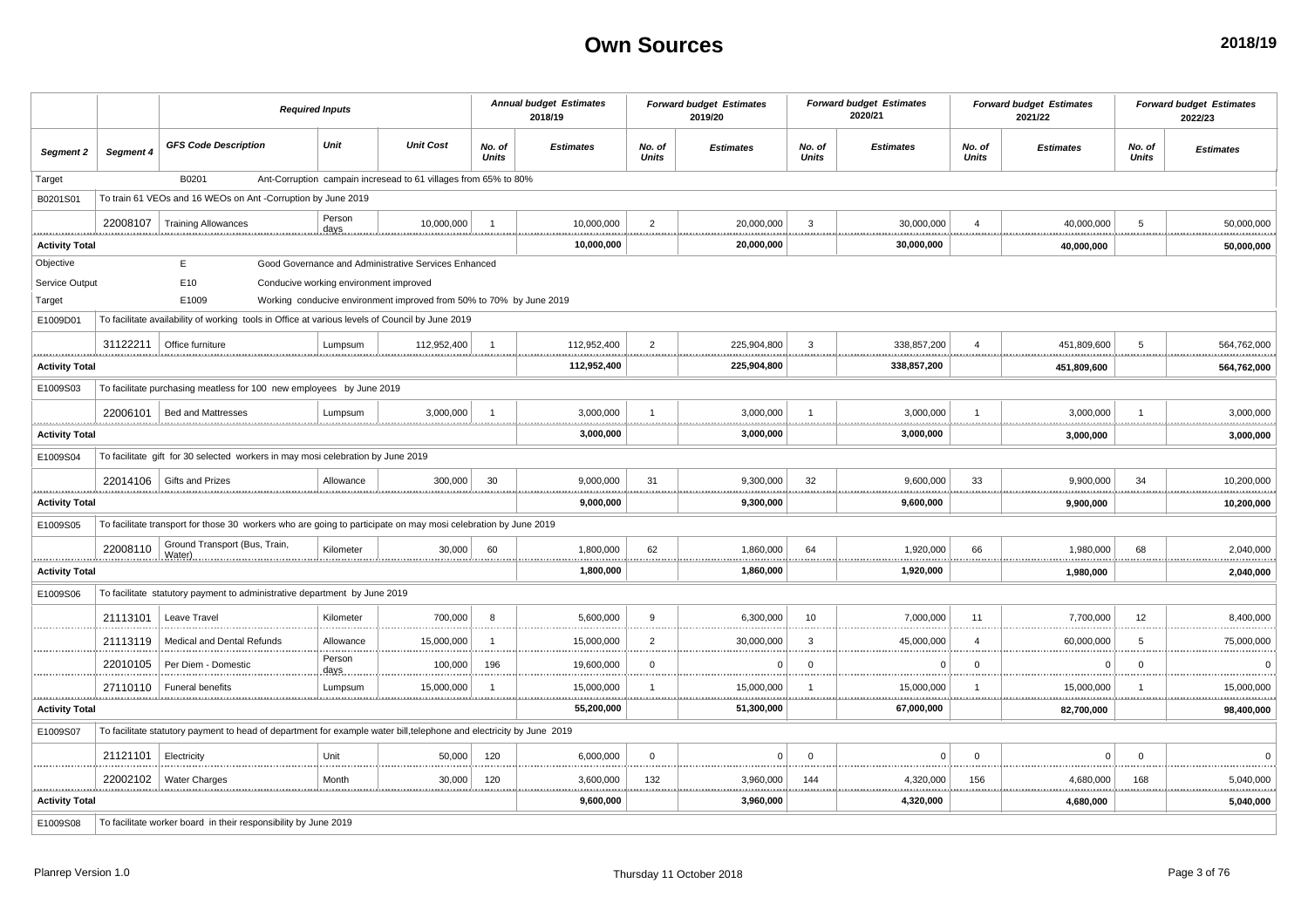|                       |           |                                                                                                        | <b>Required Inputs</b>                 |                                                                           |                        | <b>Annual budget Estimates</b><br>2018/19                                                |                        | <b>Forward budget Estimates</b><br>2019/20 |                        | <b>Forward budget Estimates</b><br>2020/21 |                 | <b>Forward budget Estimates</b><br>2021/22 |                 | <b>Forward budget Estimates</b><br>2022/23 |
|-----------------------|-----------|--------------------------------------------------------------------------------------------------------|----------------------------------------|---------------------------------------------------------------------------|------------------------|------------------------------------------------------------------------------------------|------------------------|--------------------------------------------|------------------------|--------------------------------------------|-----------------|--------------------------------------------|-----------------|--------------------------------------------|
| Segment 2             | Segment 4 | <b>GFS Code Description</b>                                                                            | Unit                                   | <b>Unit Cost</b>                                                          | No. of<br><b>Units</b> | <b>Estimates</b>                                                                         | No. of<br><b>Units</b> | <b>Estimates</b>                           | No. of<br><b>Units</b> | <b>Estimates</b>                           | No. of<br>Units | <b>Estimates</b>                           | No. of<br>Units | <b>Estimates</b>                           |
|                       | 21113114  | Sitting Allowance                                                                                      | Lumpsum                                | 549,325                                                                   | $\overline{4}$         | 2,197,300                                                                                | 5                      | 2,746,625                                  | 6                      | 3,295,950                                  | $\overline{7}$  | 3,845,275                                  | 8               | 4,394,600                                  |
|                       | 22001101  | Office Consumables (papers,<br>pencils, pens and stationaries)                                         | Lumpsum                                | 50,000                                                                    | $\overline{4}$         | 200,000                                                                                  | 8                      | 400,000                                    | 15                     | 750,000                                    | 24              | 1,200,000                                  | 35              | 1,750,000                                  |
|                       | 22001112  | <b>Outsourcing Costs (includes</b><br>cleaning and security services)                                  | Lumpsum                                | 5,000,000                                                                 |                        | 5,000,000                                                                                | $\overline{2}$         | 10,000,000                                 | 3                      | 15,000,000                                 | $\overline{4}$  | 20,000,000                                 | -5              | 25,000,000                                 |
| <b>Activity Total</b> |           |                                                                                                        |                                        |                                                                           |                        | 7,397,300                                                                                |                        | 13,146,625                                 |                        | 19,045,950                                 |                 | 25,045,275                                 |                 | 31,144,600                                 |
|                       |           |                                                                                                        |                                        |                                                                           |                        | Cost Centre: 501A Environments and Cleansing Administration                              |                        |                                            |                        |                                            |                 |                                            |                 |                                            |
| Objective             |           | E                                                                                                      |                                        | Good Governance and Administrative Services Enhanced                      |                        |                                                                                          |                        |                                            |                        |                                            |                 |                                            |                 |                                            |
| Service Output        |           | E10                                                                                                    | Conducive working environment improved |                                                                           |                        |                                                                                          |                        |                                            |                        |                                            |                 |                                            |                 |                                            |
| Target                |           | E1008                                                                                                  |                                        | Conducive working environment staff improved from 65% to 80% by June 2019 |                        |                                                                                          |                        |                                            |                        |                                            |                 |                                            |                 |                                            |
| E1008S04              |           | To facilitate annual leave to one department staff by june 2019                                        |                                        |                                                                           |                        |                                                                                          |                        |                                            |                        |                                            |                 |                                            |                 |                                            |
|                       | 21113101  | Leave Travel                                                                                           | Person<br>days.                        | 60,000                                                                    | $\overline{4}$         | 240,000                                                                                  | $\Omega$               | $\Omega$                                   | $\Omega$               | $\Omega$                                   | $\Omega$        | $\Omega$                                   | $\Omega$        |                                            |
|                       | 22010102  | Ground travel (bus, railway taxi,<br>etc).                                                             | Person                                 | 60,000                                                                    | 8                      | 480,000                                                                                  | $\mathbf 0$            | $\Omega$                                   | $\Omega$               | $\Omega$                                   | $\Omega$        | $\Omega$                                   | $\Omega$        |                                            |
|                       | 22010105  | Per Diem - Domestic                                                                                    | Person                                 | 60,000                                                                    | -8                     | 480,000                                                                                  | 8                      | 480,000                                    | 10                     | 600,000                                    | 12              | 720,000                                    | 14              | 840,000                                    |
| <b>Activity Total</b> |           |                                                                                                        |                                        |                                                                           |                        | 1,200,000                                                                                |                        | 480,000                                    |                        | 600,000                                    |                 | 720,000                                    |                 | 840,000                                    |
| E1008S05              |           | To conduct sanitary environmental monitoring and sanitation inspections in 7 wards by june 2019        |                                        |                                                                           |                        |                                                                                          |                        |                                            |                        |                                            |                 |                                            |                 |                                            |
|                       | 22003102  | Diesel                                                                                                 | Litres                                 | 2,500                                                                     | 200                    | 500,000                                                                                  | 200                    | 500,000                                    | 300                    | 750,000                                    | 350             | 875,000                                    | 400             | 1,000,000                                  |
|                       | 22010105  | Per Diem - Domestic                                                                                    | Person                                 | 110,000                                                                   | 24                     | 2,640,000                                                                                | 16                     | 1,760,000                                  | 25                     | 2,750,000                                  | 30              | 3,300,000<br><br>**************            | 48              | 5,280,000                                  |
| <b>Activity Total</b> |           |                                                                                                        |                                        |                                                                           |                        | 3,140,000                                                                                |                        | 2,260,000                                  |                        | 3,500,000                                  |                 | 4,175,000                                  |                 | 6,280,000                                  |
| Objective             |           | G                                                                                                      |                                        | Management of Natural Resources and Environment Enhanced and Sustained    |                        |                                                                                          |                        |                                            |                        |                                            |                 |                                            |                 |                                            |
| Service Output        |           | G06                                                                                                    |                                        | Street cleansing and waste/disposal collection managed                    |                        |                                                                                          |                        |                                            |                        |                                            |                 |                                            |                 |                                            |
| Target                |           | G0601                                                                                                  |                                        |                                                                           |                        | Waste collection and disposal capacity raised from 7,028 tons to 40,700tons by June 2021 |                        |                                            |                        |                                            |                 |                                            |                 |                                            |
| G0601S09              |           | To facilitate procurement and distributions of public standards dust bins in uvinza DC HQ by june 2019 |                                        |                                                                           |                        |                                                                                          |                        |                                            |                        |                                            |                 |                                            |                 |                                            |
|                       | 21121105  | Water and Waste Disposal                                                                               | Lumpsum                                | 514,000                                                                   |                        | 514,000                                                                                  | $\overline{1}$         | 514,000                                    | $\overline{2}$         | 1,028,000                                  | 3               | 1,542,000<br>,,,,,,,,,,,,,,                | $\overline{4}$  | 2,056,000                                  |
| <b>Activity Total</b> |           |                                                                                                        |                                        |                                                                           |                        | 514,000                                                                                  |                        | 514,000                                    |                        | 1,028,000                                  |                 | 1,542,000                                  |                 | 2,056,000                                  |
|                       |           |                                                                                                        |                                        |                                                                           |                        |                                                                                          |                        | Cost Centre: 501B Environment Operations   |                        |                                            |                 |                                            |                 |                                            |
| Objective             |           | E                                                                                                      |                                        | Good Governance and Administrative Services Enhanced                      |                        |                                                                                          |                        |                                            |                        |                                            |                 |                                            |                 |                                            |
| Service Output        |           | E10                                                                                                    | Conducive working environment improved |                                                                           |                        |                                                                                          |                        |                                            |                        |                                            |                 |                                            |                 |                                            |
| Target                |           | E1008                                                                                                  |                                        | Conducive working environment staff improved from 65% to 80% by June 2019 |                        |                                                                                          |                        |                                            |                        |                                            |                 |                                            |                 |                                            |
| E1008S06              |           | To facilitate procurement of office stationneries and department fuels by june 2019                    |                                        |                                                                           |                        |                                                                                          |                        |                                            |                        |                                            |                 |                                            |                 |                                            |
|                       | 22001101  | Office Consumables (papers,<br>pencils, pens and stationaries)                                         | Lumpsum                                | 250,000                                                                   | $\boldsymbol{\Lambda}$ | 1,000,000                                                                                | $\overline{4}$         | 1,000,000                                  | 8                      | 2,000,000                                  | 8               | 2,000,000                                  | 8               | 2,000,000                                  |
|                       | 22003102  | Diesel                                                                                                 | Litres<br>.                            | 2,500<br>.                                                                | 400                    | 1,000,000                                                                                | 400                    | 1,000,000                                  | 1,200                  | 3,000,000<br>.                             | 1,200           | 3,000,000                                  | 1,600           | 4,000,000                                  |
| <b>Activity Total</b> |           |                                                                                                        |                                        |                                                                           |                        | 2,000,000                                                                                |                        | 2,000,000                                  |                        | 5,000,000                                  |                 | 5,000,000                                  |                 | 6,000,000                                  |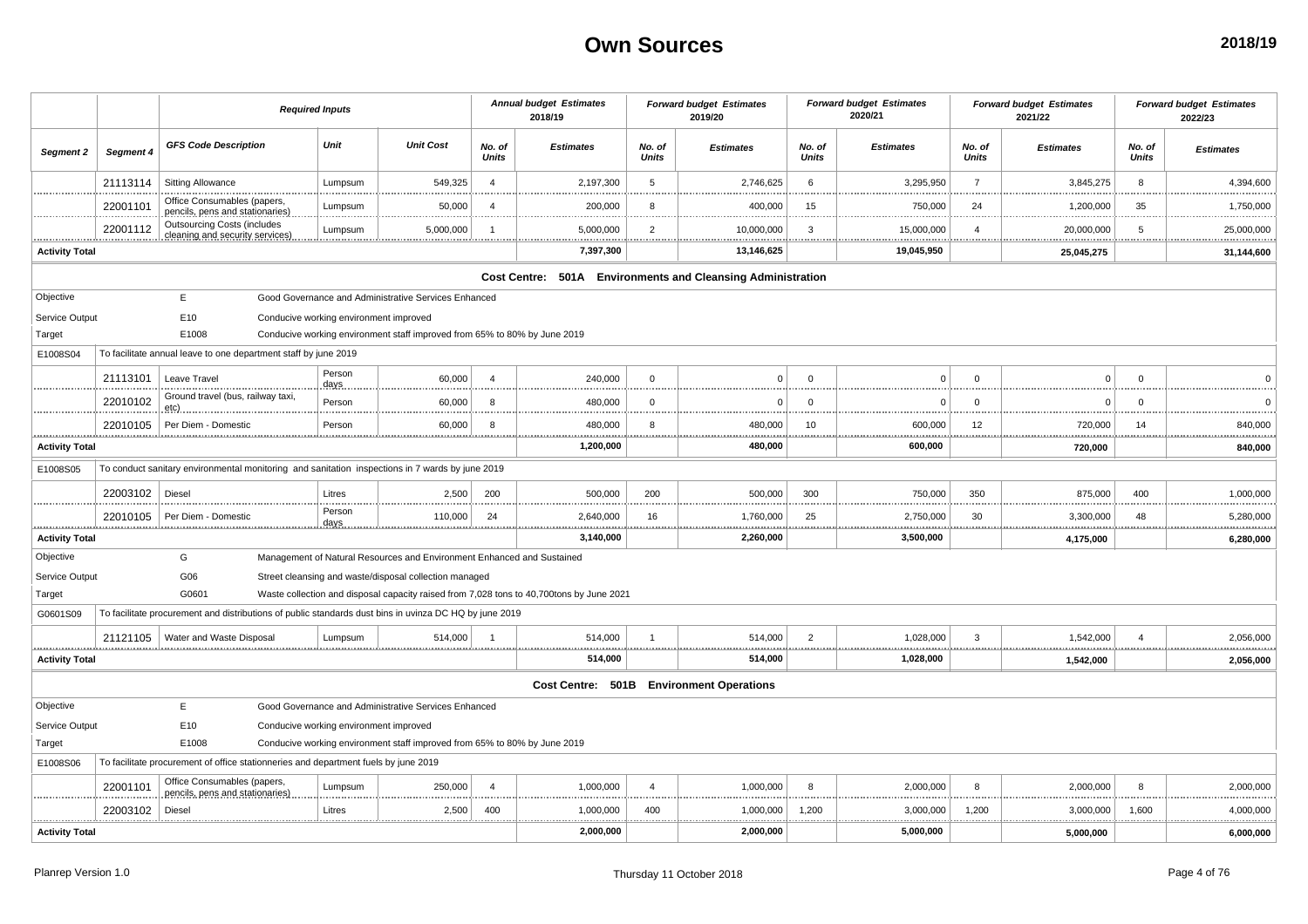|                            |              |                                                                                                                                        | <b>Required Inputs</b>                 |                                                                           |                        | <b>Annual budget Estimates</b><br>2018/19                                                |                        | <b>Forward budget Estimates</b><br>2019/20 |                        | <b>Forward budget Estimates</b><br>2020/21 |                        | <b>Forward budget Estimates</b><br>2021/22 |                        | <b>Forward budget Estimates</b><br>2022/23 |
|----------------------------|--------------|----------------------------------------------------------------------------------------------------------------------------------------|----------------------------------------|---------------------------------------------------------------------------|------------------------|------------------------------------------------------------------------------------------|------------------------|--------------------------------------------|------------------------|--------------------------------------------|------------------------|--------------------------------------------|------------------------|--------------------------------------------|
| Segment 2                  | Segment 4    | <b>GFS Code Description</b>                                                                                                            | Unit                                   | <b>Unit Cost</b>                                                          | No. of<br><b>Units</b> | <b>Estimates</b>                                                                         | No. of<br><b>Units</b> | <b>Estimates</b>                           | No. of<br><b>Units</b> | <b>Estimates</b>                           | No. of<br><b>Units</b> | <b>Estimates</b>                           | No. of<br>Units        | <b>Estimates</b>                           |
| Objective                  |              | G                                                                                                                                      |                                        | Management of Natural Resources and Environment Enhanced and Sustained    |                        |                                                                                          |                        |                                            |                        |                                            |                        |                                            |                        |                                            |
| Service Output             |              | G06                                                                                                                                    |                                        | Street cleansing and waste/disposal collection managed                    |                        |                                                                                          |                        |                                            |                        |                                            |                        |                                            |                        |                                            |
| Target                     |              | G0602                                                                                                                                  |                                        |                                                                           |                        | Technical knowledge in environmental management and sanitation improved by June 2021     |                        |                                            |                        |                                            |                        |                                            |                        |                                            |
| G0602S05                   |              | To commemorate word environmental day by June 2019                                                                                     |                                        |                                                                           |                        |                                                                                          |                        |                                            |                        |                                            |                        |                                            |                        |                                            |
|                            | 21113103     | Extra-Duty                                                                                                                             | Person                                 | 20,000                                                                    | 30                     | 600,000                                                                                  | 30                     | 600,000                                    | 30                     | 600,000                                    | 35                     | 700,000                                    | 35                     | 700,000                                    |
|                            | 21114101     | Honoraria                                                                                                                              | Person                                 | 100,000                                                                   | $\overline{2}$         | 200,000                                                                                  | $\overline{2}$         | 200,000                                    | 3                      | 300,000                                    | 3                      | 300,000                                    | 3                      | 300,000                                    |
|                            | 21121103     | Food and Refreshment                                                                                                                   | Lumpsum                                | 182,000                                                                   |                        | 182,000                                                                                  | $\mathbf{1}$           | 182,000                                    | $\overline{2}$         | 364,000                                    | 3                      | 546,000                                    | 16                     | 2,912,000                                  |
|                            | 22003102     | Diesel                                                                                                                                 | Litres                                 | 2,500                                                                     | 40                     | 100,000<br>.                                                                             | 40<br>                 | 100,000                                    | 50                     | 125,000                                    | 50                     | 125,000                                    | 60                     | 150,000<br>.                               |
| <b>Activity Total</b>      |              |                                                                                                                                        |                                        |                                                                           |                        | 1,082,000                                                                                |                        | 1,082,000                                  |                        | 1,389,000                                  |                        | 1,671,000                                  |                        | 4,062,000                                  |
| G0602S07                   |              | To conduct mosquitoes larvaciding in 16 wards by june 2019                                                                             |                                        |                                                                           |                        |                                                                                          |                        |                                            |                        |                                            |                        |                                            |                        |                                            |
|                            | 21113103     | <b>Extra-Duty</b>                                                                                                                      | Person                                 | 15,000                                                                    | 30                     | 450,000                                                                                  | 30                     | 450,000                                    | 60                     | 900,000                                    | 60                     | 900,000                                    | 90                     | 1,350,000                                  |
|                            | 22003102     | Diesel                                                                                                                                 | Litres                                 | 2,500                                                                     | 156                    | 390,000                                                                                  | 156                    | 390,000                                    | 600                    | 1,500,000                                  | 600                    | 1,500,000                                  | 900                    | 2,250,000<br>                              |
|                            | 22010105     | Per Diem - Domestic                                                                                                                    | Person<br>days.                        | 60,000                                                                    | 36                     | 2,160,000                                                                                | 36                     | 2,160,000                                  | 48                     | 2,880,000                                  | 48                     | 2,880,000                                  | 54                     | 3,240,000                                  |
| <b>Activity Total</b>      |              |                                                                                                                                        |                                        |                                                                           |                        | 3,000,000                                                                                |                        | 3,000,000                                  |                        | 5,280,000                                  |                        | 5,280,000                                  |                        | 6,840,000                                  |
|                            |              |                                                                                                                                        |                                        |                                                                           |                        |                                                                                          |                        | Cost Centre: 501C Cleansing Operations     |                        |                                            |                        |                                            |                        |                                            |
| Objective                  |              | G                                                                                                                                      |                                        | Management of Natural Resources and Environment Enhanced and Sustained    |                        |                                                                                          |                        |                                            |                        |                                            |                        |                                            |                        |                                            |
| Service Output             |              | G06                                                                                                                                    |                                        | Street cleansing and waste/disposal collection managed                    |                        |                                                                                          |                        |                                            |                        |                                            |                        |                                            |                        |                                            |
| Target                     |              | G0601                                                                                                                                  |                                        |                                                                           |                        | Waste collection and disposal capacity raised from 7,028 tons to 40,700tons by June 2021 |                        |                                            |                        |                                            |                        |                                            |                        |                                            |
| G0601S10                   |              | To facilitate cleaning services, environmental improvements and casual labours at Uvinza District Head Quarter by June 2019            |                                        |                                                                           |                        |                                                                                          |                        |                                            |                        |                                            |                        |                                            |                        |                                            |
|                            | 22001112<br> | <b>Outsourcing Costs (includes</b><br>cleaning and security services)                                                                  | Person                                 | 5,000                                                                     | 4,032                  | 20,160,000                                                                               | 4,032                  | 20,160,000                                 | 4,140                  | 20,700,000                                 | 4,140                  | 20,700,000                                 | 4,200                  | 21,000,000<br>.                            |
| .<br><b>Activity Total</b> |              |                                                                                                                                        |                                        |                                                                           |                        | 20,160,000                                                                               |                        | 20,160,000                                 |                        | 20,700,000                                 |                        | 20,700,000                                 |                        | .<br>21,000,000                            |
| G0601S11                   |              | To improve environmental surroundigs of Uvinza DC Head Quarter through procurement of environmental sanitation equipments by June 2019 |                                        |                                                                           |                        |                                                                                          |                        |                                            |                        |                                            |                        |                                            |                        |                                            |
|                            |              | 22001113   Cleaning Supplies                                                                                                           | Lumpsum                                | 1.592.000                                                                 | 2                      | 3,184,000                                                                                | $\overline{2}$         | 3,184,000                                  | $\overline{4}$         | 6,368,000                                  | $\Delta$               | 6,368,000                                  | $\boldsymbol{\Lambda}$ | 6,368,000                                  |
| <b>Activity Total</b>      |              |                                                                                                                                        |                                        |                                                                           |                        | 3,184,000                                                                                |                        | 3,184,000                                  |                        | 6,368,000                                  |                        | 6,368,000                                  |                        | .<br>6,368,000                             |
|                            |              |                                                                                                                                        |                                        |                                                                           |                        |                                                                                          |                        | Cost Centre: 501D Street Cleansing         |                        |                                            |                        |                                            |                        |                                            |
| Objective                  |              | E                                                                                                                                      |                                        | Good Governance and Administrative Services Enhanced                      |                        |                                                                                          |                        |                                            |                        |                                            |                        |                                            |                        |                                            |
| Service Output             |              | E10                                                                                                                                    | Conducive working environment improved |                                                                           |                        |                                                                                          |                        |                                            |                        |                                            |                        |                                            |                        |                                            |
| Target                     |              | E1008                                                                                                                                  |                                        | Conducive working environment staff improved from 65% to 80% by June 2019 |                        |                                                                                          |                        |                                            |                        |                                            |                        |                                            |                        |                                            |
| E1008S03                   |              | To facilittate environmental and sanitation inspection in 16 wards by june 2019                                                        |                                        |                                                                           |                        |                                                                                          |                        |                                            |                        |                                            |                        |                                            |                        |                                            |
|                            | 22001101     | Office Consumables (papers,<br>pencils, pens and stationaries)                                                                         | Lumpsum                                | 527,560                                                                   |                        | 527,560                                                                                  | $\mathbf{1}$           | 527,560                                    | $\overline{2}$         | 1,055,120                                  | 3                      | 1,582,680                                  | $\overline{A}$         | 2,110,240                                  |
|                            | 22003102     | Diesel                                                                                                                                 | Litres                                 | 2,500                                                                     | 400                    | 1,000,000                                                                                | 400                    | 1,000,000                                  | 480                    | 1,200,000                                  | 560                    | 1,400,000                                  | 600                    | 1,500,000                                  |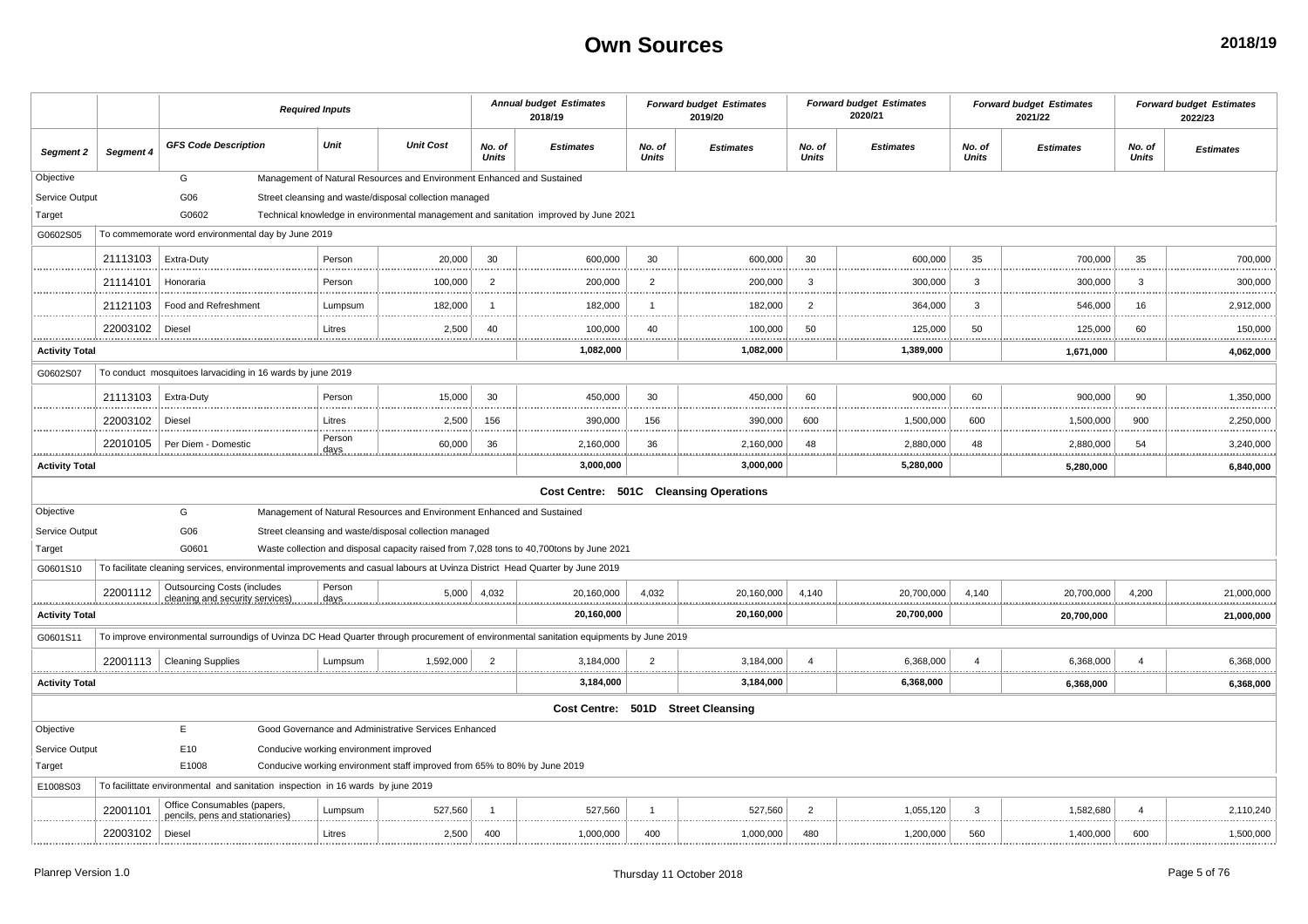|                       |           | <b>Required Inputs</b>                                                                             |                 |                                                                        |                        | <b>Annual budget Estimates</b><br>2018/19                                                |                 | <b>Forward budget Estimates</b><br>2019/20 |                 | <b>Forward budget Estimates</b><br>2020/21 |                 | <b>Forward budget Estimates</b><br>2021/22 |                 | <b>Forward budget Estimates</b><br>2022/23 |
|-----------------------|-----------|----------------------------------------------------------------------------------------------------|-----------------|------------------------------------------------------------------------|------------------------|------------------------------------------------------------------------------------------|-----------------|--------------------------------------------|-----------------|--------------------------------------------|-----------------|--------------------------------------------|-----------------|--------------------------------------------|
| Segment 2             | Segment 4 | <b>GFS Code Description</b>                                                                        | Unit            | <b>Unit Cost</b>                                                       | No. of<br><b>Units</b> | <b>Estimates</b>                                                                         | No. of<br>Units | <b>Estimates</b>                           | No. of<br>Units | <b>Estimates</b>                           | No. of<br>Units | <b>Estimates</b>                           | No. of<br>Units | <b>Estimates</b>                           |
|                       | 22010105  | Per Diem - Domestic                                                                                | Person<br>days  | 110,000                                                                | 72                     | 7,920,000                                                                                | 72              | 7,920,000                                  | 85              | 9,350,000                                  | 100             | 11,000,000                                 | 117             | 12,870,000                                 |
| <b>Activity Total</b> |           |                                                                                                    |                 |                                                                        |                        | 9,447,560                                                                                |                 | 9,447,560                                  |                 | 11,605,120                                 |                 | 13,982,680                                 |                 | 16,480,240                                 |
|                       |           |                                                                                                    |                 |                                                                        |                        | Cost Centre: 501H Collection and Disposal                                                |                 |                                            |                 |                                            |                 |                                            |                 |                                            |
| Objective             |           | G                                                                                                  |                 | Management of Natural Resources and Environment Enhanced and Sustained |                        |                                                                                          |                 |                                            |                 |                                            |                 |                                            |                 |                                            |
| Service Output        |           | G06                                                                                                |                 | Street cleansing and waste/disposal collection managed                 |                        |                                                                                          |                 |                                            |                 |                                            |                 |                                            |                 |                                            |
| Target                |           | G0601                                                                                              |                 |                                                                        |                        | Waste collection and disposal capacity raised from 7,028 tons to 40,700tons by June 2021 |                 |                                            |                 |                                            |                 |                                            |                 |                                            |
| G0601S07              |           | To monitor solid wastes collection and disposal in 5 wards and uvinza DC HQ quarterly by june 2019 |                 |                                                                        |                        |                                                                                          |                 |                                            |                 |                                            |                 |                                            |                 |                                            |
|                       | 22018106  | Direct labour (contracted or<br>casual hire)                                                       | Lumpsum         | 4,078,110                                                              | $\overline{4}$         | 16,312,440                                                                               | 20              | 81,562,200                                 | 24              | 97,874,640                                 | 24              | 97,874,640                                 | 24              | 97,874,640                                 |
| <b>Activity Total</b> |           |                                                                                                    |                 |                                                                        |                        | 16,312,440                                                                               |                 | 81,562,200                                 |                 | 97,874,640                                 |                 | 97,874,640                                 |                 | 97,874,640                                 |
|                       |           |                                                                                                    |                 |                                                                        |                        | Cost Centre: 502A Finance and Trade Administration                                       |                 |                                            |                 |                                            |                 |                                            |                 |                                            |
| Objective             |           | $\mathbf{C}$                                                                                       |                 | Access to Quality and Equitable Social Services Delivery Improved      |                        |                                                                                          |                 |                                            |                 |                                            |                 |                                            |                 |                                            |
| Service Output        |           | C42                                                                                                |                 | Council monthly, quarterly and annual reports prepared                 |                        |                                                                                          |                 |                                            |                 |                                            |                 |                                            |                 |                                            |
| Target                |           | C4202                                                                                              |                 | Council financial management improved from 80% to 95% by June 2019     |                        |                                                                                          |                 |                                            |                 |                                            |                 |                                            |                 |                                            |
| C4202S01              |           | To facilitate department operations for 12 staffs by June 2019                                     |                 |                                                                        |                        |                                                                                          |                 |                                            |                 |                                            |                 |                                            |                 |                                            |
|                       | 21113101  | Leave Travel                                                                                       | Allowance       | 950,000                                                                | $\overline{3}$         | 2,850,000                                                                                | $\overline{4}$  | 3,800,000                                  | 5               | 4,750,000                                  | $\overline{4}$  | 3,800,000                                  | 5               | 4,750,000                                  |
|                       | 21113103  | Extra-Duty                                                                                         | Person<br>days. | 30,000                                                                 | 55                     | 1,650,000                                                                                | 60              | 1,800,000                                  | 65              | 1,950,000                                  | 70              | 2,100,000                                  | 75              | 2,250,000<br>                              |
|                       | 21113121  | Special Allowance                                                                                  | Lumpsum         | 2,000,000                                                              | - 1                    | 2,000,000                                                                                | $\overline{2}$  | 4,000,000                                  | $\mathbf{3}$    | 6,000,000                                  | $\overline{4}$  | 8,000,000                                  | -1              | 2,000,000                                  |
|                       | 22001101  | Office Consumables (papers,<br>pencils, pens and stationaries)                                     | Ream            | 1,500,000                                                              | - 1                    | 1,500,000                                                                                | $\overline{2}$  | 3,000,000                                  | $\mathbf{3}$    | 4,500,000                                  | $\overline{4}$  | 6,000,000                                  | 5               | 7,500,000                                  |
|                       | 22003102  | Diesel                                                                                             | Litres          | 2,500                                                                  | 400                    | 1,000,000                                                                                | 500             | 1,250,000                                  | 550             | 1,375,000                                  | 600             | 1,500,000                                  | 650             | 1,625,000<br>.                             |
|                       | 22007109  | <b>Conference Facilities</b>                                                                       | Each            | 200,000                                                                | -5                     | 1,000,000                                                                                | 6               | 1,200,000                                  | 6               | 1,200,000                                  | 6               | 1,200,000                                  | $\overline{7}$  | 1,400,000                                  |
|                       | 22008103  | Hiring of Training Facilities                                                                      | Person          | 4,000,000                                                              | - 1                    | 4,000,000                                                                                |                 | 4,000,000                                  | $\overline{1}$  | 4,000,000                                  | 1               | 4,000,000                                  | $\overline{1}$  | 4,000,000                                  |
|                       | 22010105  | Per Diem - Domestic<br>                                                                            | Perdiem         | 100,000                                                                | 30                     | 3,000,000<br><u>.</u>                                                                    | 44              | 4,400,000<br>.                             | 24              | 2,400,000<br>                              | 48<br>.         | 4,800,000<br><u></u>                       | 26<br>.         | 2,600,000<br>.                             |
| <b>Activity Total</b> |           |                                                                                                    |                 |                                                                        |                        | 17,000,000                                                                               |                 | 23,450,000                                 |                 | 26,175,000                                 |                 | 31,400,000                                 |                 | 26,125,000                                 |
|                       |           |                                                                                                    |                 |                                                                        |                        | Cost Centre: 502B Finance - Final Accounts                                               |                 |                                            |                 |                                            |                 |                                            |                 |                                            |
| Objective             |           | $\mathsf{C}$                                                                                       |                 | Access to Quality and Equitable Social Services Delivery Improved      |                        |                                                                                          |                 |                                            |                 |                                            |                 |                                            |                 |                                            |
| Service Output        |           | C42                                                                                                |                 | Council monthly, quarterly and annual reports prepared                 |                        |                                                                                          |                 |                                            |                 |                                            |                 |                                            |                 |                                            |
| Target                |           | C4202                                                                                              |                 | Council financial management improved from 80% to 95% by June 2019     |                        |                                                                                          |                 |                                            |                 |                                            |                 |                                            |                 |                                            |
| C4202S04              |           | To prepare Financial Statements for the year ending 30th June by June 2019                         |                 |                                                                        |                        |                                                                                          |                 |                                            |                 |                                            |                 |                                            |                 |                                            |
|                       | 21113103  | Extra-Duty                                                                                         | Person<br>days. | 30,000                                                                 | 475                    | 14,250,000                                                                               | 450             | 13,500,000                                 | 540             | 16,200,000                                 | 630             | 18,900,000                                 | 720             | 21,600,000                                 |
|                       | 21121103  | Food and Refreshment                                                                               | Each            | 10,000                                                                 | 270                    | 2,700,000                                                                                | 300             | 3,000,000                                  | 300             | 3,000,000                                  | 300             | 3,000,000                                  | 300             | 3,000,000<br>.                             |
|                       | 22001101  | Office Consumables (papers,<br>pencils, pens and stationaries)                                     | Each            | 532,500                                                                | $\overline{4}$         | 2,130,000                                                                                | 3               | 1,597,500                                  | $\overline{4}$  | 2,130,000                                  | 3               | 1,597,500                                  | $\overline{4}$  | 2,130,000                                  |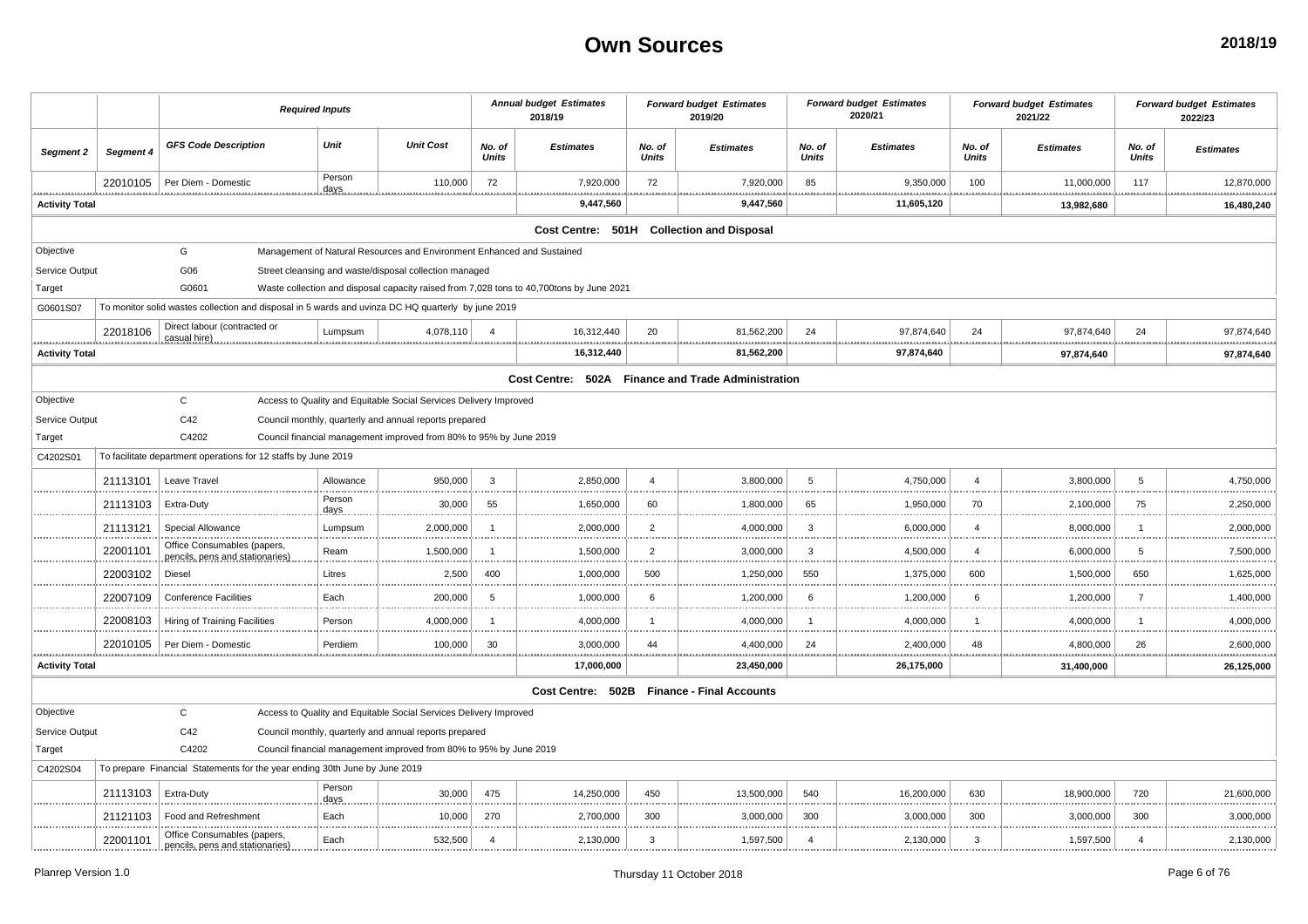|                       |           |                                                                          | <b>Required Inputs</b>                 |                                                                    |                        | <b>Annual budget Estimates</b><br>2018/19                                          |                        | <b>Forward budget Estimates</b><br>2019/20                       |                        | <b>Forward budget Estimates</b><br>2020/21 |                 | <b>Forward budget Estimates</b><br>2021/22 |                 | <b>Forward budget Estimates</b><br>2022/23 |
|-----------------------|-----------|--------------------------------------------------------------------------|----------------------------------------|--------------------------------------------------------------------|------------------------|------------------------------------------------------------------------------------|------------------------|------------------------------------------------------------------|------------------------|--------------------------------------------|-----------------|--------------------------------------------|-----------------|--------------------------------------------|
| Segment 2             | Segment 4 | <b>GFS Code Description</b>                                              | Unit                                   | <b>Unit Cost</b>                                                   | No. of<br><b>Units</b> | <b>Estimates</b>                                                                   | No. of<br><b>Units</b> | <b>Estimates</b>                                                 | No. of<br><b>Units</b> | <b>Estimates</b>                           | No. of<br>Units | <b>Estimates</b>                           | No. of<br>Units | <b>Estimates</b>                           |
|                       | 22010102  | Ground travel (bus, railway taxi,                                        | Person                                 | 70,000                                                             | 16                     | 1,120,000                                                                          | 20                     | 1,400,000                                                        | 20                     | 1,400,000                                  | 20              | 1,400,000                                  | 20              | 1,400,000                                  |
|                       | 22010105  | Per Diem - Domestic                                                      | Perdiem                                | 100,000                                                            | 70                     | 7,000,000                                                                          | 60                     | 6,000,000                                                        | 90                     | 9,000,000                                  | 90              | 9,000,000                                  | 90              | 9,000,000<br>.                             |
| <b>Activity Total</b> |           |                                                                          |                                        |                                                                    |                        | 27,200,000                                                                         |                        | 25,497,500                                                       |                        | 31,730,000                                 |                 | 33,897,500                                 |                 | 37,130,000                                 |
|                       |           |                                                                          |                                        |                                                                    |                        |                                                                                    |                        | Cost Centre: 502D Finance - Revenue                              |                        |                                            |                 |                                            |                 |                                            |
| Objective             |           | $\mathsf{C}$                                                             |                                        | Access to Quality and Equitable Social Services Delivery Improved  |                        |                                                                                    |                        |                                                                  |                        |                                            |                 |                                            |                 |                                            |
| Service Output        |           | C42                                                                      |                                        | Council monthly, quarterly and annual reports prepared             |                        |                                                                                    |                        |                                                                  |                        |                                            |                 |                                            |                 |                                            |
| Target                |           | C4202                                                                    |                                        | Council financial management improved from 80% to 95% by June 2019 |                        |                                                                                    |                        |                                                                  |                        |                                            |                 |                                            |                 |                                            |
| C4202S02              |           | To facilitate revenue collections for Trade and Revenue Units June 2019  |                                        |                                                                    |                        |                                                                                    |                        |                                                                  |                        |                                            |                 |                                            |                 |                                            |
|                       | 21113103  | Extra-Duty                                                               | Person<br>days.                        | 25,000                                                             | 40                     | 1,000,000                                                                          | 48                     | 1,200,000                                                        | 52                     | 1,300,000                                  | 56              | 1,400,000                                  | 60              | 1,500,000                                  |
|                       | 22001101  | Office Consumables (papers,<br>pencils, pens and stationaries)           | Carton                                 | 7,600,000                                                          | -1                     | 7,600,000                                                                          | $\overline{2}$         | 15,200,000                                                       | 3                      | 22,800,000                                 | 4               | 30,400,000                                 | 5               | 38,000,000                                 |
|                       | 22001102  | Computer Supplies and<br>Accessories                                     | Each                                   | 750,000                                                            | 10                     | 7,500,000                                                                          | 11                     | 8,250,000                                                        | 12                     | 9,000,000                                  | 13              | 9,750,000                                  | 14              | 10,500,000                                 |
|                       | 22001112  | <b>Outsourcing Costs (includes</b><br>cleaning and security services)    | Person                                 | 2,375,000                                                          | $\overline{a}$         | 9,500,000                                                                          | $\overline{a}$         | 9,500,000                                                        | $\overline{4}$         | 9,500,000                                  | 4               | 9,500,000                                  | $\overline{4}$  | 9,500,000                                  |
|                       | 22003102  | Diesel                                                                   | Litres                                 | 2,500                                                              | 2,000                  | 5,000,000                                                                          | 2,200                  | 5,500,000                                                        | 2.400                  | 6,000,000                                  | 2,600           | 6,500,000                                  | 2,800           | 7,000,000                                  |
|                       | 22010105  | Per Diem - Domestic                                                      | Person                                 | 60,000                                                             | 120                    | 7,200,000<br>.<br>. <u>.</u>                                                       | 130<br>                | 7,800,000                                                        | 130                    | 7,800,000                                  | 140             | 8,400,000                                  | 150             | 9,000,000<br>.                             |
| <b>Activity Total</b> |           |                                                                          |                                        |                                                                    |                        | 37,800,000                                                                         |                        | 47,450,000                                                       |                        | 56,400,000                                 |                 | 65,950,000                                 |                 | 75,500,000                                 |
|                       |           |                                                                          |                                        |                                                                    |                        |                                                                                    |                        | Cost Centre: 502E Trade and Markets Operations                   |                        |                                            |                 |                                            |                 |                                            |
| Objective             |           | $\mathsf{C}$                                                             |                                        | Access to Quality and Equitable Social Services Delivery Improved  |                        |                                                                                    |                        |                                                                  |                        |                                            |                 |                                            |                 |                                            |
| Service Output        |           | C39                                                                      | Own source revenue collection improved |                                                                    |                        |                                                                                    |                        |                                                                  |                        |                                            |                 |                                            |                 |                                            |
| Target                |           | C3901                                                                    |                                        |                                                                    |                        | Number of Business man and business licence increased from 50% to 80% by June 2021 |                        |                                                                  |                        |                                            |                 |                                            |                 |                                            |
| C3901S01              |           | To provide business licence to new and exiting business man by June 2019 |                                        |                                                                    |                        |                                                                                    |                        |                                                                  |                        |                                            |                 |                                            |                 |                                            |
|                       | 21113101  | Leave Travel                                                             | Annually                               | 600,000                                                            | -1                     | 600,000                                                                            | $\overline{2}$         | 1,200,000                                                        | 3                      | 1,800,000                                  | $\overline{4}$  | 2,400,000                                  | 5               | 3,000,000                                  |
|                       | 21113103  | Extra-Duty<br>                                                           | Person<br><u>.days</u>                 | 30,000                                                             | 60                     | 1,800,000                                                                          | 80                     | 2,400,000                                                        | 80                     | 2,400,000                                  | 80              | 2,400,000                                  | 80              | 2,400,000                                  |
|                       | 22001101  | Office Consumables (papers,<br>pencils, pens and stationaries)           | Lumpsum                                | 3,000,000                                                          | - 1                    | 3,000,000                                                                          | 2                      | 6,000,000                                                        | 3                      | 9,000,000                                  | $\overline{4}$  | 12,000,000                                 | 5               | 15,000,000<br>.                            |
|                       | 22003102  | Diesel                                                                   | Litres                                 | 2,500                                                              | 300                    | 750,000                                                                            | 330                    | 825,000                                                          | 336                    | 840,000                                    | 339             | 847,500                                    | 342             | 855,000                                    |
|                       | 22008102  | <b>Tuition Fees</b>                                                      | Lumpsum                                | 3,750,000                                                          |                        | 3,750,000                                                                          | $\overline{2}$         | 7,500,000                                                        | 3                      | 11,250,000                                 | $\overline{4}$  | 15,000,000                                 | -5              | 18,750,000                                 |
|                       | 22008107  | <b>Training Allowances</b>                                               | Person                                 | 120,000                                                            | 10                     | 1,200,000                                                                          | 10                     | 1,200,000                                                        | 11                     | 1,320,000                                  | 12              | 1,440,000                                  | 12              | 1,440,000                                  |
|                       | 22010102  | Ground travel (bus, railway taxi,<br>etc).                               | Person                                 | 50,000                                                             | 20                     | 1,000,000                                                                          | 24                     | 1,200,000                                                        | 36                     | 1,800,000                                  | 39              | 1,950,000                                  | 42              | .<br>2,100,000                             |
|                       | 22010105  | Per Diem - Domestic                                                      | Perdiem                                | 60,000                                                             | 15                     | 900,000                                                                            | 20                     | 1,200,000                                                        | 25                     | 1,500,000                                  | 30              | 1,800,000                                  | 35              | 2,100,000                                  |
| <b>Activity Total</b> |           |                                                                          |                                        |                                                                    |                        | 13,000,000                                                                         |                        | 21,525,000                                                       |                        | 29,910,000                                 |                 | 37,837,500                                 |                 | 45,645,000                                 |
|                       |           |                                                                          |                                        |                                                                    |                        |                                                                                    |                        | Cost Centre: 503A Policy, Planning and Monitoring Administration |                        |                                            |                 |                                            |                 |                                            |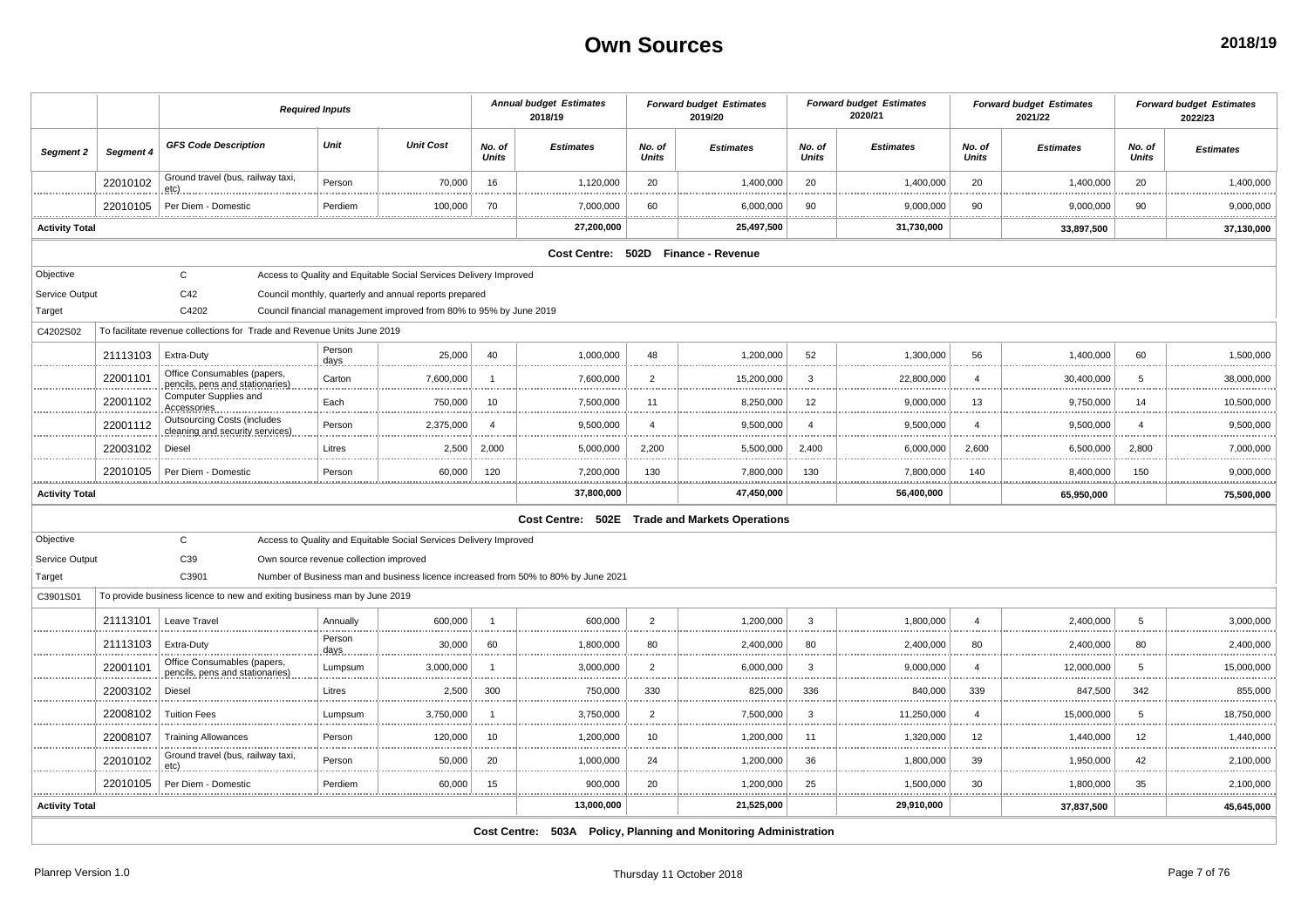|                       |           |                                                                                                                                                  | <b>Required Inputs</b> |                                                                            |                        | <b>Annual budget Estimates</b><br>2018/19                  |                        | <b>Forward budget Estimates</b><br>2019/20 |                 | <b>Forward budget Estimates</b><br>2020/21 |                         | <b>Forward budget Estimates</b><br>2021/22 |                 | <b>Forward budget Estimates</b><br>2022/23 |
|-----------------------|-----------|--------------------------------------------------------------------------------------------------------------------------------------------------|------------------------|----------------------------------------------------------------------------|------------------------|------------------------------------------------------------|------------------------|--------------------------------------------|-----------------|--------------------------------------------|-------------------------|--------------------------------------------|-----------------|--------------------------------------------|
| Segment 2             | Segment 4 | <b>GFS Code Description</b>                                                                                                                      | Unit                   | <b>Unit Cost</b>                                                           | No. of<br><b>Units</b> | <b>Estimates</b>                                           | No. of<br><b>Units</b> | <b>Estimates</b>                           | No. of<br>Units | <b>Estimates</b>                           | No. of<br>Units         | <b>Estimates</b>                           | No. of<br>Units | <b>Estimates</b>                           |
| Objective             |           | $\mathbf{C}$                                                                                                                                     |                        | Access to Quality and Equitable Social Services Delivery Improved          |                        |                                                            |                        |                                            |                 |                                            |                         |                                            |                 |                                            |
| Service Output        |           | C40                                                                                                                                              |                        | Community needs/priorities well adressed in Council plans and Budget       |                        |                                                            |                        |                                            |                 |                                            |                         |                                            |                 |                                            |
| Target                |           | C4002                                                                                                                                            |                        | Working environment to planning staffs improved from 50 to 75 by june 2021 |                        |                                                            |                        |                                            |                 |                                            |                         |                                            |                 |                                            |
| C4002S02              |           | To facilitate budget preparation for financial year 2019/2020 and quarterly reports for implemented activities in the current year by June 2019. |                        |                                                                            |                        |                                                            |                        |                                            |                 |                                            |                         |                                            |                 |                                            |
|                       | 22003102  | Diesel                                                                                                                                           | Litres                 | 2,500                                                                      | 680                    | 1,700,000                                                  | 681                    | 1,702,500                                  | 682             | 1,705,000                                  | 683                     | 1,707,500                                  | 684             | 1,710,000                                  |
| .                     |           | 22010105   Per Diem - Domestic                                                                                                                   | Person<br>days         | 120,000                                                                    | 135                    | 16,200,000                                                 | 144                    | 17,280,000                                 | 153             | 18,360,000                                 | 162                     | 19,440,000                                 | 171             | 20,520,000                                 |
| <b>Activity Total</b> |           |                                                                                                                                                  |                        |                                                                            |                        | 17,900,000                                                 |                        | 18,982,500                                 |                 | 20,065,000                                 |                         | 21,147,500                                 |                 | 22,230,000                                 |
| C4002S03              |           | To facilitate administration of planning department by June 2019                                                                                 |                        |                                                                            |                        |                                                            |                        |                                            |                 |                                            |                         |                                            |                 |                                            |
|                       | 21113101  | Leave Travel                                                                                                                                     | Annually               | 1.400.000                                                                  | $\overline{1}$         | 1.400.000                                                  | 2                      | 2.800.000                                  | 3               | 4.200.000                                  | $\overline{\mathbf{A}}$ | 5.600.000                                  | 5               | 7.000.000                                  |
|                       | 21113103  | Extra-Duty                                                                                                                                       | Person<br>days         | 30,000                                                                     | 125                    | 3,750,000                                                  | 6                      | 180,000<br>                                | $\overline{7}$  | 210,000                                    | 8                       | 240,000                                    | 9               | 270,000                                    |
|                       | 21113119  | Medical and Dental Refunds                                                                                                                       | Person                 | 1,500,000                                                                  | $\overline{2}$         | 3,000,000                                                  | 3                      | 4,500,000                                  | $\overline{4}$  | 6,000,000                                  | 5                       | 7,500,000                                  | 6               | 9,000,000                                  |
|                       | 21113122  | Housing allowance                                                                                                                                | Month                  | 600,000                                                                    | 12                     | 7,200,000                                                  | 24                     | 14,400,000                                 | 36              | 21,600,000                                 | 48                      | 28,800,000                                 | 60              | 36,000,000                                 |
|                       | 21121101  | Electricity                                                                                                                                      | Month                  | 180,000                                                                    | 12                     | 2,160,000                                                  | 13                     | 2,340,000<br>                              | 14              | 2,520,000                                  | 15                      | 2,700,000                                  | 16              | 2,880,000                                  |
|                       | 21121104  | Telephone                                                                                                                                        | Month                  | 210,000                                                                    | 12                     | 2,520,000                                                  | 13                     | 2,730,000                                  | 14              | 2,940,000                                  | 15                      | 3,150,000                                  | 16              | 3,360,000                                  |
|                       | 22001112  | <b>Outsourcing Costs (includes</b><br>cleaning and security services)                                                                            | Lumpsum                | 870,216                                                                    | $\overline{1}$         | 870,216                                                    | $\overline{2}$         | 1,740,432                                  | 3               | 2,610,648                                  | $\overline{4}$          | 3,480,864                                  | -5              | 4,351,080<br>                              |
|                       | 22010105  | Per Diem - Domestic                                                                                                                              | Person<br>days         | 100,000                                                                    | 15                     | 1,500,000                                                  | 6                      | 600,000                                    | $\overline{7}$  | 700,000                                    | 8                       | 800,000                                    | 9               | 900,000                                    |
|                       | 22014106  | Gifts and Prizes                                                                                                                                 | Person                 | 500,000                                                                    | $\overline{1}$         | 500,000                                                    | $\overline{2}$         | 1,000,000                                  | 3               | 1,500,000                                  | $\overline{4}$          | 2,000,000                                  | 5               | 2,500,000                                  |
|                       | 22024101  | Computers, printers, scanners,<br>and other computer related<br>equipment.                                                                       | Each                   | 1,200,000                                                                  | 3                      | 3,600,000                                                  | $\overline{4}$         | 4,800,000                                  | 5               | 6,000,000                                  | 6                       | 7,200,000                                  | 7               | 8,400,000                                  |
|                       | 22032111  | <b>Burial Expenses</b>                                                                                                                           | Lumpsum                | 600,000                                                                    | $\overline{1}$         | 600,000                                                    | $\overline{2}$         | 1,200,000                                  | 3               | 1,800,000                                  | $\overline{4}$          | 2,400,000                                  | -5              | 3,000,000                                  |
| <b>Activity Total</b> |           |                                                                                                                                                  |                        |                                                                            |                        | 27,100,216                                                 |                        | 36,290,432                                 |                 | 50,080,648                                 |                         | 63,870,864                                 |                 | 77,661,080                                 |
|                       |           |                                                                                                                                                  |                        |                                                                            |                        | Cost Centre: 503D Monitoring and Evaluation Operations     |                        |                                            |                 |                                            |                         |                                            |                 |                                            |
| Objective             |           | $\mathbf{C}$                                                                                                                                     |                        | Access to Quality and Equitable Social Services Delivery Improved          |                        |                                                            |                        |                                            |                 |                                            |                         |                                            |                 |                                            |
| Service Output        |           | C40                                                                                                                                              |                        | Community needs/priorities well adressed in Council plans and Budget       |                        |                                                            |                        |                                            |                 |                                            |                         |                                            |                 |                                            |
| Target                |           | C4005                                                                                                                                            |                        | Monitoring and Evaluation of development projects facilitated by june 2021 |                        |                                                            |                        |                                            |                 |                                            |                         |                                            |                 |                                            |
| C4005S07              |           | To support frequently follow up of projects implemented at lower levels by June 2019                                                             |                        |                                                                            |                        |                                                            |                        |                                            |                 |                                            |                         |                                            |                 |                                            |
|                       | 22001101  | Office Consumables (papers<br>pencils, pens and stationaries)                                                                                    | Lumpsum                | 1,500,000                                                                  | $\overline{1}$         | 1,500,000                                                  | $\overline{2}$         | 3,000,000                                  | 3               | 4,500,000                                  | $\overline{4}$          | 6,000,000                                  | 5               | 7,500,000                                  |
|                       | 22003102  | Diesel                                                                                                                                           | Litres                 | 2,500                                                                      | 1,400                  | 3,500,000                                                  | 1,410                  | 3,525,000<br>.                             | 1,420           | 3,550,000                                  | 1,430                   | 3,575,000                                  | 1,440           | 3,600,000                                  |
|                       | 22010105  | Per Diem - Domestic                                                                                                                              | Person<br>days         | 60,000                                                                     | 500                    | 30,000,000                                                 | 620                    | 37,200,000                                 | 440             | 26,400,000                                 | 460                     | 27,600,000                                 | 480             | 28,800,000                                 |
| <b>Activity Total</b> |           |                                                                                                                                                  |                        |                                                                            |                        | 35,000,000                                                 |                        | 43,725,000                                 |                 | 34,450,000                                 |                         | 37,175,000                                 |                 | 39,900,000                                 |
|                       |           |                                                                                                                                                  |                        |                                                                            |                        | Cost Centre: 512A Land and Natural Resource Administration |                        |                                            |                 |                                            |                         |                                            |                 |                                            |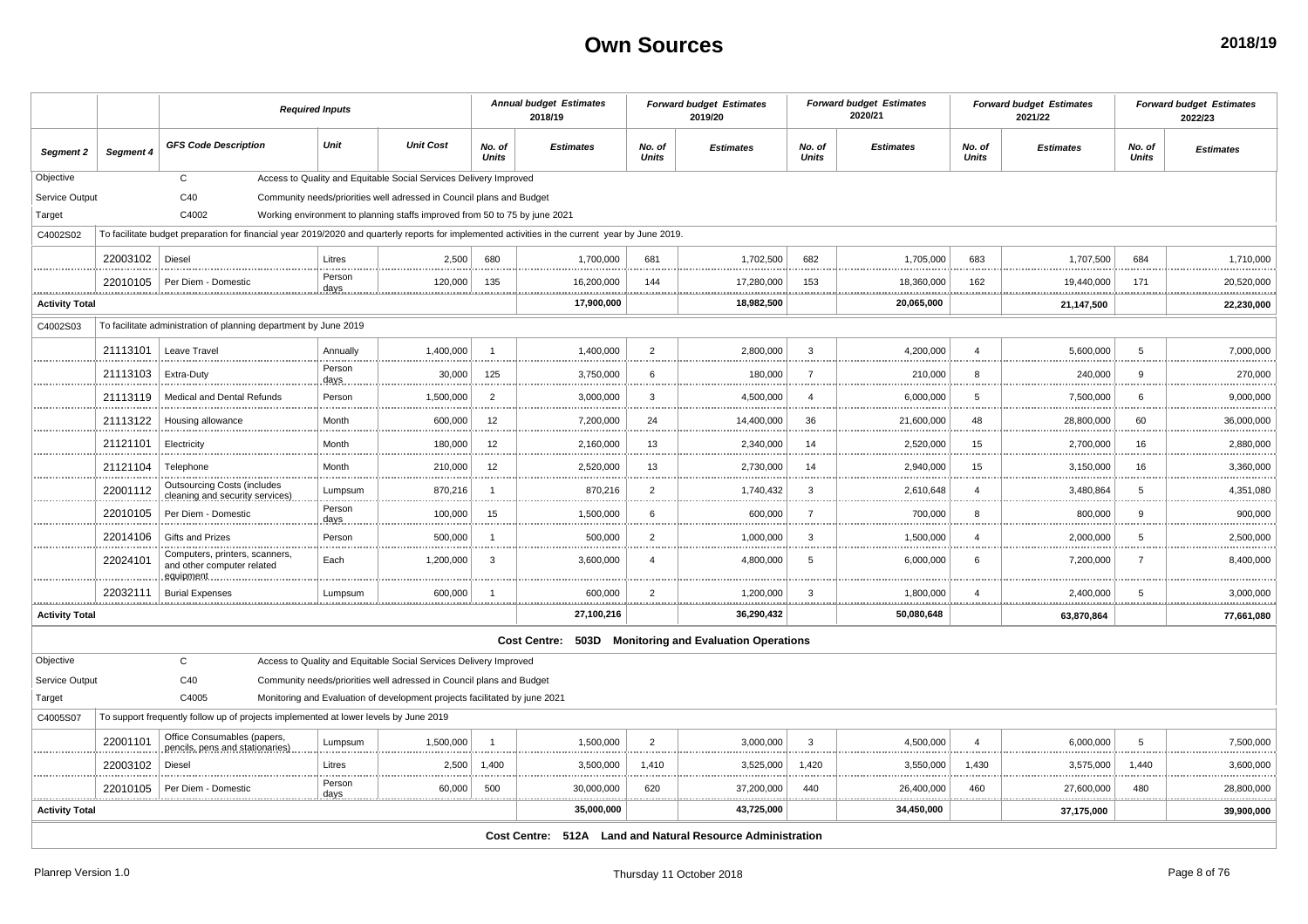|                       |               |                                                                                                                                                            | <b>Required Inputs</b>                 |                                                                              |                        | <b>Annual budget Estimates</b><br>2018/19                                                                      |                 | <b>Forward budget Estimates</b><br>2019/20 |                        | <b>Forward budget Estimates</b><br>2020/21 |                        | <b>Forward budget Estimates</b><br>2021/22 |                        | <b>Forward budget Estimates</b><br>2022/23 |
|-----------------------|---------------|------------------------------------------------------------------------------------------------------------------------------------------------------------|----------------------------------------|------------------------------------------------------------------------------|------------------------|----------------------------------------------------------------------------------------------------------------|-----------------|--------------------------------------------|------------------------|--------------------------------------------|------------------------|--------------------------------------------|------------------------|--------------------------------------------|
| Segment 2             | Segment 4     | <b>GFS Code Description</b>                                                                                                                                | Unit                                   | <b>Unit Cost</b>                                                             | No. of<br><b>Units</b> | <b>Estimates</b>                                                                                               | No. of<br>Units | <b>Estimates</b>                           | No. of<br><b>Units</b> | <b>Estimates</b>                           | No. of<br><b>Units</b> | <b>Estimates</b>                           | No. of<br><b>Units</b> | <b>Estimates</b>                           |
| Objective             |               | E                                                                                                                                                          |                                        | Good Governance and Administrative Services Enhanced                         |                        |                                                                                                                |                 |                                            |                        |                                            |                        |                                            |                        |                                            |
| Service Output        |               | E10                                                                                                                                                        | Conducive working environment improved |                                                                              |                        |                                                                                                                |                 |                                            |                        |                                            |                        |                                            |                        |                                            |
| Target                |               | E1001                                                                                                                                                      |                                        | Internal audit working environment Improved from 50% to 80% by June 2021     |                        |                                                                                                                |                 |                                            |                        |                                            |                        |                                            |                        |                                            |
| E1001S02              |               | To facilitate training on HIV/AIDS for 16 staff by June 2019                                                                                               |                                        |                                                                              |                        |                                                                                                                |                 |                                            |                        |                                            |                        |                                            |                        |                                            |
|                       | 22004103      | Special Foods (diet food)                                                                                                                                  | Person                                 | 60,000                                                                       | 24                     | 1,440,000                                                                                                      | 39              | 2,340,000                                  | 56                     | 3,360,000                                  | 75                     | 4,500,000                                  | 96                     | 5,760,000                                  |
|                       | 22008110      | Ground Transport (Bus, Train,<br>Water)                                                                                                                    | Person                                 | 35,000                                                                       | 24                     | 840,000                                                                                                        | 39              | 1,365,000                                  | 56                     | 1,960,000<br>.                             | 75                     | 2,625,000                                  | 96<br>.                | 3,360,000<br>.                             |
| <b>Activity Total</b> |               |                                                                                                                                                            |                                        |                                                                              |                        | 2,280,000                                                                                                      |                 | 3,705,000                                  |                        | 5,320,000                                  |                        | 7,125,000                                  |                        | 9,120,000                                  |
| E1001S04              |               | To facilitate 2 staffs to attend short course by June 2019                                                                                                 |                                        |                                                                              |                        |                                                                                                                |                 |                                            |                        |                                            |                        |                                            |                        |                                            |
|                       | 22001101      | Office Consumables (papers,<br>pencils, pens and stationaries)                                                                                             | Set                                    | 150,000                                                                      | $\overline{a}$         | 600,000                                                                                                        | 9               | 1.350.000                                  | 16                     | 2.400.000                                  | 25                     | 3,750,000                                  | 36                     | 5,400,000                                  |
|                       | 22008102      | <b>Tuition Fees</b>                                                                                                                                        | Person                                 | 250,000                                                                      | 8                      | 2,000,000                                                                                                      | 15              | 3,750,000                                  | 24                     | 6,000,000                                  | 35                     | 8,750,000                                  | 48                     | 12,000,000                                 |
|                       | 22010105      | Per Diem - Domestic                                                                                                                                        | Person                                 | 80,000                                                                       | 12                     | 960,000                                                                                                        | 21              | 1,680,000                                  | 32                     | 2,560,000                                  | 45                     | 3,600,000                                  | 60                     | 4,800,000                                  |
| <b>Activity Total</b> |               |                                                                                                                                                            |                                        |                                                                              |                        | .<br>3,560,000                                                                                                 |                 | 6,780,000                                  |                        | .<br>10,960,000                            |                        | 16,100,000                                 |                        | .<br>22,200,000                            |
| E1001S05              |               | To facilitate, Office utilities, extra duty allowance for 2 staffs, leaves for 3 staffs, Medical and burial for 12staffs and award for 2stffs by June 2019 |                                        |                                                                              |                        |                                                                                                                |                 |                                            |                        |                                            |                        |                                            |                        |                                            |
|                       | 21113103      | Extra-Duty                                                                                                                                                 | Person                                 | 30,000                                                                       | 120                    | 3,600,000                                                                                                      | 195             | 5,850,000                                  | 280                    | 8,400,000                                  | 375                    | 11,250,000                                 | 480                    | 14,400,000                                 |
|                       | 21114101      | Honoraria                                                                                                                                                  | Person                                 | 445,750                                                                      | $\overline{2}$         | 891,500                                                                                                        | 6               | 2,674,500                                  | 12                     | 5,349,000                                  | 20                     | 8,915,000                                  | 30                     | 13,372,500                                 |
|                       | 21121101      | Electricity                                                                                                                                                | Person                                 | 145,000                                                                      | 12                     | 1,740,000                                                                                                      | 24              | 3,480,000                                  | 36                     | 5,220,000                                  | 36                     | 5,220,000                                  | 52                     | 7,540,000                                  |
|                       | 21121105      | Water and Waste Disposal                                                                                                                                   | Bill                                   | 117,500                                                                      | 12                     | 1,410,000                                                                                                      | 24              | 2,820,000                                  | 36                     | 4,230,000                                  | 48                     | 5,640,000                                  | 60                     | 7,050,000                                  |
|                       | 22001101      | Office Consumables (papers<br>pencils, pens and stationaries)                                                                                              | Set                                    | 356,000                                                                      | $\overline{4}$         | 1,424,000                                                                                                      | 10              | 3,560,000                                  | 18                     | 6,408,000                                  | 28                     | 9,968,000                                  | 40                     | 14,240,000                                 |
|                       | 22008110      | Ground Transport (Bus, Train,<br>Water).                                                                                                                   | Person                                 | 112,750                                                                      | 16                     | 1,804,000                                                                                                      | 6               | 676,500                                    | 6                      | 676,500                                    | 20                     | 2,255,000                                  | 30                     | 3,382,500                                  |
|                       | 22010105<br>. | Per Diem - Domestic                                                                                                                                        | Person                                 | 80,000                                                                       | 80                     | 6,400,000<br>.                                                                                                 | $\mathbf{q}$    | 720,000                                    | 16<br>                 | 1,280,000<br>.                             | 25                     | 2,000,000<br>                              | 16<br>                 | 1,280,000<br>                              |
| <b>Activity Total</b> |               |                                                                                                                                                            |                                        |                                                                              |                        | 17,269,500                                                                                                     |                 | 19,781,000                                 |                        | 31,563,500                                 |                        | 45,248,000                                 |                        | 61,265,000                                 |
|                       |               |                                                                                                                                                            |                                        |                                                                              |                        | Cost Centre: 512B Surveys and Mapping                                                                          |                 |                                            |                        |                                            |                        |                                            |                        |                                            |
| Objective             |               | D                                                                                                                                                          |                                        | Quality and Quantity of Socio-Economic Services and Infrastructure Increased |                        |                                                                                                                |                 |                                            |                        |                                            |                        |                                            |                        |                                            |
| Service Output        |               | D <sub>25</sub>                                                                                                                                            | Quality Land services enhanced         |                                                                              |                        |                                                                                                                |                 |                                            |                        |                                            |                        |                                            |                        |                                            |
| Target                |               | D2504                                                                                                                                                      |                                        |                                                                              |                        | Three Bus stands Surveyed and mapping at three trading centers of Uvinza, Kazuramimba and Ilagala by June 2021 |                 |                                            |                        |                                            |                        |                                            |                        |                                            |
| D2504S01              |               | To conduct Bus Stand Surveyed and mapping one Kazuramimba, one Uvinza and one Ilagala Trading cemters by June 2019                                         |                                        |                                                                              |                        |                                                                                                                |                 |                                            |                        |                                            |                        |                                            |                        |                                            |
|                       | 21121103      | Food and Refreshment                                                                                                                                       | Person                                 | 20,000                                                                       | 68                     | 1,360,000                                                                                                      | 105             | 2,100,000                                  | 144                    | 2,880,000                                  | 185                    | 3,700,000                                  | 228                    | 4,560,000                                  |
|                       | 22001101      | Office Consumables (papers<br>pencils, pens and stationaries)                                                                                              | Set                                    | 158,000                                                                      | -6                     | 948,000                                                                                                        | 12              | 1,896,000                                  | 20                     | 3,160,000                                  | 30                     | 4,740,000                                  | 42                     | 6,636,000                                  |
|                       | 22001103      | Printing and Photocopy paper                                                                                                                               | Sheet                                  | 100,000                                                                      | 15                     | 1,500,000                                                                                                      | 24              | 2,400,000                                  | 35                     | 3,500,000                                  | 48                     | 4,800,000                                  | 63                     | 6,300,000                                  |
|                       |               | 22010105   Per Diem - Domestic                                                                                                                             | Person                                 | 70,000                                                                       | 102                    | 7,140,000                                                                                                      | 92              | 6,440,000                                  | 120                    | 8,400,000                                  | 150                    | 10,500,000                                 | 182                    | 12,740,000                                 |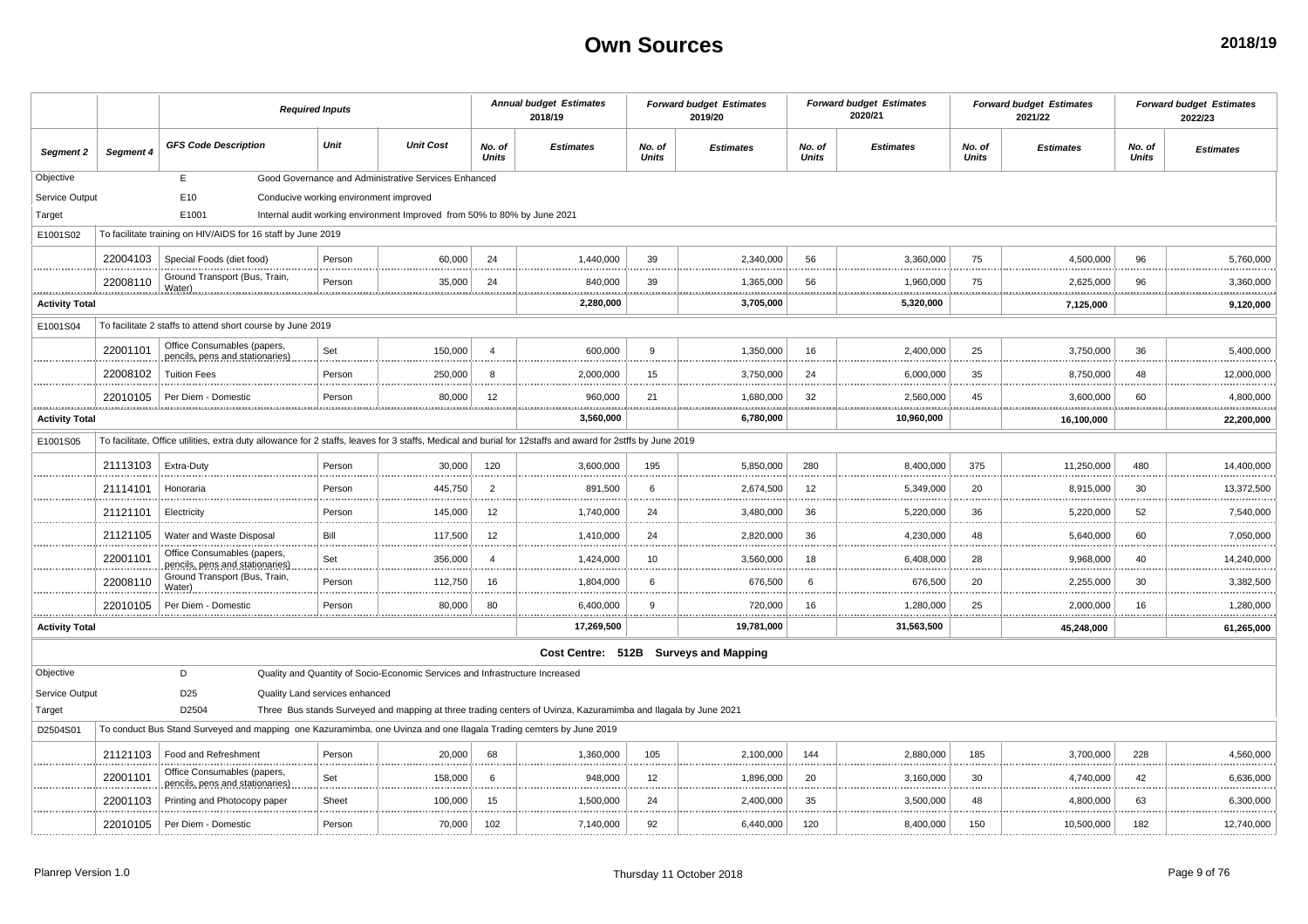|                       |           | <b>Required Inputs</b>                                                                                                           |                                |                                                                                |                        | <b>Annual budget Estimates</b><br>2018/19                                                                 |                        | <b>Forward budget Estimates</b><br>2019/20 |                 | <b>Forward budget Estimates</b><br>2020/21 |                        | <b>Forward budget Estimates</b><br>2021/22 |                        | <b>Forward budget Estimates</b><br>2022/23 |
|-----------------------|-----------|----------------------------------------------------------------------------------------------------------------------------------|--------------------------------|--------------------------------------------------------------------------------|------------------------|-----------------------------------------------------------------------------------------------------------|------------------------|--------------------------------------------|-----------------|--------------------------------------------|------------------------|--------------------------------------------|------------------------|--------------------------------------------|
| Segment 2             | Segment 4 | <b>GFS Code Description</b>                                                                                                      | Unit                           | <b>Unit Cost</b>                                                               | No. of<br><b>Units</b> | <b>Estimates</b>                                                                                          | No. of<br><b>Units</b> | <b>Estimates</b>                           | No. of<br>Units | <b>Estimates</b>                           | No. of<br><b>Units</b> | <b>Estimates</b>                           | No. of<br><b>Units</b> | <b>Estimates</b>                           |
|                       | 22019101  | Cement, Bricks and Building<br>Materials                                                                                         | Piece                          | 30,000                                                                         | 12                     | 360,000                                                                                                   | 20                     | 600,000                                    | 30              | 900,000                                    | 42                     | 1,260,000                                  | 56                     | 1,680,000                                  |
|                       | 31420108  | Iron Ore                                                                                                                         | Piece                          | 19,000                                                                         | 6                      | 114,000                                                                                                   | 12                     | 228,000                                    | 20              | 380,000                                    | 30                     | 570,000                                    | 42                     | 798,000                                    |
| <b>Activity Total</b> |           |                                                                                                                                  |                                |                                                                                |                        | 11,422,000                                                                                                |                        | 13,664,000                                 |                 | 19,220,000                                 |                        | 25,570,000                                 |                        | 32,714,000                                 |
| D2504S02              |           | To facilitates Bus Stand plots coordination at Kazuramimba, Uvinza and Ilagala trading centers by June 2019                      |                                |                                                                                |                        |                                                                                                           |                        |                                            |                 |                                            |                        |                                            |                        |                                            |
|                       | 21113103  | Extra-Duty                                                                                                                       | Person<br>days                 | 30,000                                                                         | 40                     | 1,200,000                                                                                                 | 50                     | 1,500,000                                  | 50              | 1,500,000                                  | 60                     | 1,800,000                                  | 60                     | 1,800,000                                  |
|                       | 22001101  | Office Consumables (papers,<br>pencils, pens and stationaries)                                                                   | Set                            | 100,000                                                                        | 8                      | 800,000                                                                                                   | 9                      | 900,000                                    | 16              | 1,600,000                                  | 25                     | 2,500,000                                  | 36                     | 3,600,000                                  |
|                       | 22001106  | Maps                                                                                                                             | Lumpsum                        | 1,027,400                                                                      | -1                     | 1,027,400                                                                                                 | $\mathbf 1$<br>.       | 1,027,400<br>.                             | -1              | 1,027,400                                  | -1                     | 1,027,400                                  | $\overline{1}$         | 1,027,400                                  |
|                       | 22003102  | Diesel                                                                                                                           | Litres                         | 2,500                                                                          | 400                    | 1,000,000                                                                                                 | 390<br>                | 975,000                                    | 560             | 1,400,000                                  | 750                    | 1,875,000                                  | 960                    | 2,400,000                                  |
|                       | 22008110  | Ground Transport (Bus, Train,<br>Water)                                                                                          | Person                         | 80,000                                                                         | 16                     | 1,280,000                                                                                                 | 25                     | 2,000,000                                  | 36              | 2,880,000                                  | 49                     | 3,920,000                                  | 64                     | 5,120,000                                  |
| .                     | 22010105  | Per Diem - Domestic                                                                                                              | Person                         | 60,000                                                                         | 45                     | 2,700,000                                                                                                 | 64<br>.                | 3,840,000                                  | 85<br>.         | 5,100,000<br>.                             | 108                    | 6,480,000                                  | 133                    | 7,980,000                                  |
| <b>Activity Total</b> |           |                                                                                                                                  |                                |                                                                                |                        | 8,007,400                                                                                                 |                        | 10,242,400                                 |                 | 13,507,400                                 |                        | 17,602,400                                 |                        | 21,927,400                                 |
| Target                |           | D2506                                                                                                                            |                                |                                                                                |                        | 26Primary School, 13Secondary School, 7Health center, and 26 Dispensary Surveyed and mapping by June 2021 |                        |                                            |                 |                                            |                        |                                            |                        |                                            |
| D2506S01              |           | To conduct survey and mapping of 26Primary School, 13Secondary School, 7Health center, and 26 Dispensary in 7 wards by June 2019 |                                |                                                                                |                        |                                                                                                           |                        |                                            |                 |                                            |                        |                                            |                        |                                            |
|                       | 21113103  | Extra-Duty                                                                                                                       | Person                         | 30,000                                                                         | 255                    | 7,650,000                                                                                                 | 264                    | 7,920,000                                  | 335             | 10,050,000                                 | 408                    | 12,240,000                                 | 483                    | 14,490,000                                 |
|                       | 21121103  | Food and Refreshment                                                                                                             | Person                         | 20,000                                                                         | 804                    | 16,080,000                                                                                                | 305                    | 6,100,000                                  | 372             | 7,440,000                                  | 372                    | 7,440,000                                  | 372                    | 7,440,000                                  |
|                       | 22001101  | Office Consumables (papers,<br>pencils, pens and stationaries)                                                                   | Set                            | 240,475                                                                        | 16                     | 3,847,601                                                                                                 | 25                     | 6,011,876                                  | 36              | 8,657,102                                  | 49                     | 11,783,278                                 | 64                     | 15,390,404                                 |
|                       | 22001103  | Printing and Photocopy paper                                                                                                     | Piece                          | 50,000                                                                         | 85                     | 4,250,000                                                                                                 | 84<br>                 | 4,200,000<br>                              | 105             | 5,250,000                                  | 128                    | 6,400,000                                  | 153                    | 7,650,000                                  |
|                       | 22003102  | Diesel                                                                                                                           | Litres                         | 2,500                                                                          | 1,120                  | 2,800,000                                                                                                 | 1,450                  | 3,625,000                                  | 1,800           | 4,500,000                                  | 2,170                  | 5,425,000                                  | 2,560                  | 6,400,000                                  |
|                       | 22008110  | Ground Transport (Bus, Train,<br>Water).                                                                                         | Person                         | 80,000                                                                         | 32                     | 2,560,000                                                                                                 | 40                     | 3,200,000<br>.                             | 40              | 3,200,000                                  | 70                     | 5,600,000                                  | 88                     | 7,040,000                                  |
|                       | 22010105  | Per Diem - Domestic                                                                                                              | Person                         | 60,000                                                                         | 804                    | 48,240,000                                                                                                | 330<br>                | 19,800,000<br>                             | 402             | 24,120,000                                 | 476                    | 28,560,000                                 | 552                    | 33,120,000                                 |
|                       | 22019101  | Cement, Bricks and Building<br>Materials                                                                                         | Piece                          | 22,000                                                                         | 100                    | 2,200,000                                                                                                 | 130                    | 2,860,000                                  | 162             | 3,564,000                                  | 196                    | 4,312,000                                  | 232                    | 5,104,000                                  |
|                       | 31420108  | Iron Ore                                                                                                                         | Piece                          | 21,000                                                                         | 100                    | 2,100,000<br>.                                                                                            | 130<br>                | 2,730,000<br>.                             | 162<br><u>.</u> | 3,402,000<br><u></u>                       | 196                    | 4,116,000                                  | 232                    | 4,872,000                                  |
| <b>Activity Total</b> |           |                                                                                                                                  |                                |                                                                                |                        | 89,727,601                                                                                                |                        | 56,446,876                                 |                 | 70,183,102                                 |                        | 85,876,278                                 |                        | 101,506,404                                |
|                       |           |                                                                                                                                  |                                |                                                                                |                        |                                                                                                           |                        | Cost Centre: 512C Land Management          |                 |                                            |                        |                                            |                        |                                            |
| Objective             |           | D                                                                                                                                |                                | Quality and Quantity of Socio-Economic Services and Infrastructure Increased   |                        |                                                                                                           |                        |                                            |                 |                                            |                        |                                            |                        |                                            |
| Service Output        |           | D <sub>25</sub>                                                                                                                  | Quality Land services enhanced |                                                                                |                        |                                                                                                           |                        |                                            |                 |                                            |                        |                                            |                        |                                            |
| Target                |           | D2503                                                                                                                            |                                | 2345 CRO prepared and registered in Zonal Commisioner Land office by June 2021 |                        |                                                                                                           |                        |                                            |                 |                                            |                        |                                            |                        |                                            |
| D2503S01              |           | To prepare 2345 CROs at Lugufu Head quarter, Uvinza, Nguruka, Ilagala and Kazuramimba trading centerrs by June 2019              |                                |                                                                                |                        |                                                                                                           |                        |                                            |                 |                                            |                        |                                            |                        |                                            |
|                       | 21113107  | <b>MP Personal Assistant's</b><br>Allowanc                                                                                       | Person                         | 30,000                                                                         | 80                     | 2,400,000                                                                                                 | 80                     | 2,400,000                                  | 100             | 3,000,000                                  | 100                    | 3,000,000                                  | 100                    | 3,000,000                                  |
|                       | 22001101  | Office Consumables (papers,<br>pencils, pens and stationaries)                                                                   | Set                            | 300,000                                                                        | $\overline{4}$         | 1,200,000                                                                                                 | $\overline{a}$         | 1,200,000                                  | $\overline{a}$  | 1,200,000                                  | -5                     | 1,500,000                                  | $\mathsf 0$            | $\Omega$                                   |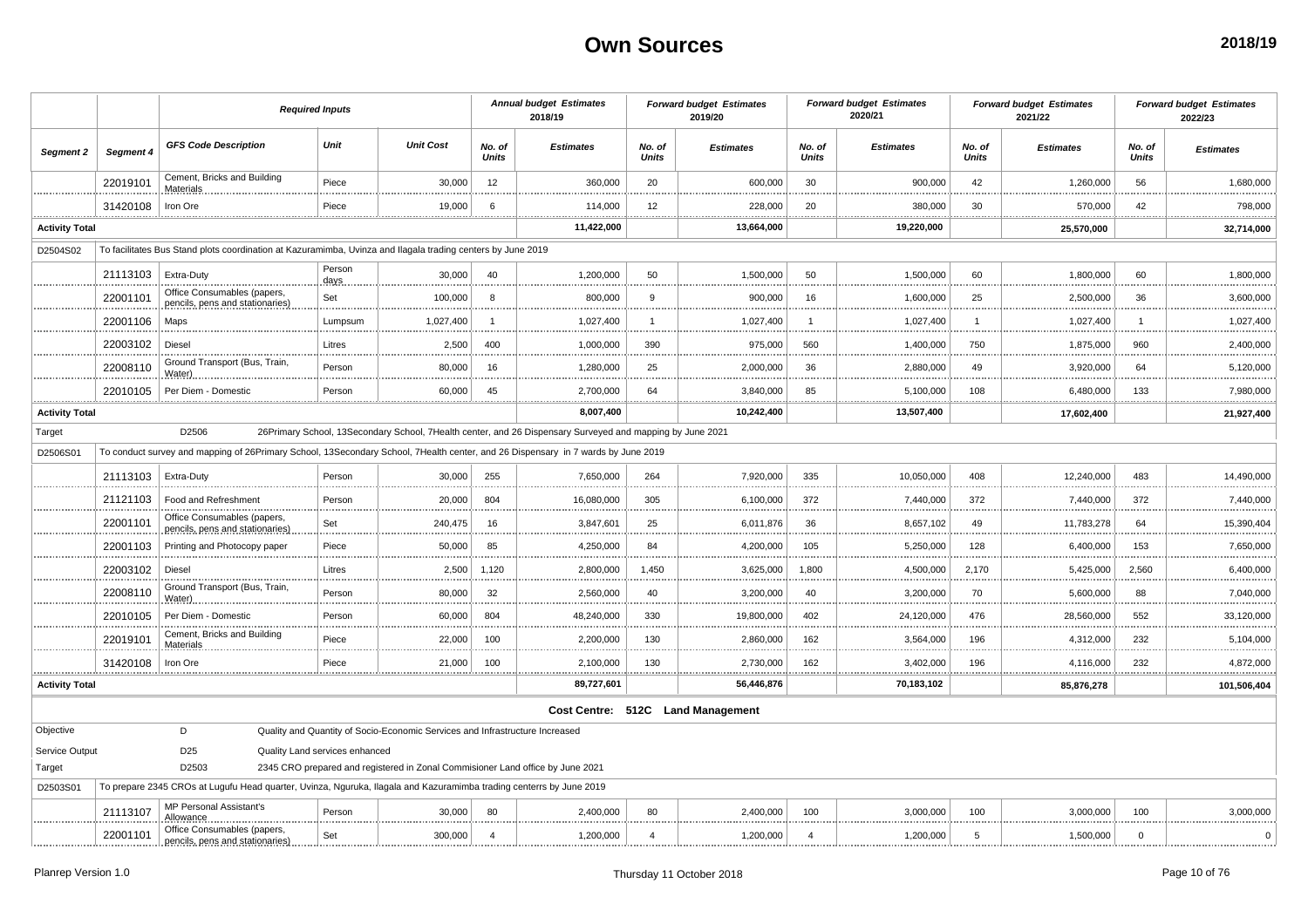|                                               |           | <b>Required Inputs</b>                                                                                                                                                             |                                 |                                                                        |                        | <b>Annual budget Estimates</b><br>2018/19 |                        | <b>Forward budget Estimates</b><br>2019/20 |                        | <b>Forward budget Estimates</b><br>2020/21 |                        | <b>Forward budget Estimates</b><br>2021/22 |                        | <b>Forward budget Estimates</b><br>2022/23 |
|-----------------------------------------------|-----------|------------------------------------------------------------------------------------------------------------------------------------------------------------------------------------|---------------------------------|------------------------------------------------------------------------|------------------------|-------------------------------------------|------------------------|--------------------------------------------|------------------------|--------------------------------------------|------------------------|--------------------------------------------|------------------------|--------------------------------------------|
| Segment 2                                     | Segment 4 | <b>GFS Code Description</b>                                                                                                                                                        | Unit                            | <b>Unit Cost</b>                                                       | No. of<br><b>Units</b> | <b>Estimates</b>                          | No. of<br><b>Units</b> | <b>Estimates</b>                           | No. of<br><b>Units</b> | <b>Estimates</b>                           | No. of<br><b>Units</b> | <b>Estimates</b>                           | No. of<br><b>Units</b> | <b>Estimates</b>                           |
|                                               | 22010105  | Per Diem - Domestic                                                                                                                                                                | Person<br>days.                 | 70,000                                                                 | 75                     | 5,250,000                                 | $\mathbf 0$            | $\Omega$                                   | $\Omega$               | $\Omega$                                   | $\Omega$               | $\Omega$                                   | $\Omega$               | $\Omega$                                   |
|                                               | 22030104  | <b>Mapping Surveys</b>                                                                                                                                                             | Lumpsum                         | 2,132,600                                                              |                        | 2,132,600                                 | -1                     | 2,132,600                                  |                        | 2,132,600                                  |                        | 2,132,600                                  |                        | 2,132,600                                  |
| <b>Activity Total</b>                         |           |                                                                                                                                                                                    |                                 |                                                                        |                        | 10,982,600                                |                        | 5,732,600                                  |                        | 6,332,600                                  |                        | 6,632,600                                  |                        | 5,132,600                                  |
| D2503S02                                      |           | To register 2345 CRO in Zonal Commisioner Land office by June 2019                                                                                                                 |                                 |                                                                        |                        |                                           |                        |                                            |                        |                                            |                        |                                            |                        |                                            |
|                                               | 22001103  | Printing and Photocopy paper                                                                                                                                                       | Set                             | 51,562                                                                 | 24                     | 1,237,500                                 | 27                     | 1,392,188                                  | 40                     | 2,062,500                                  | 55                     | 2,835,938                                  | 72                     | 3,712,500                                  |
|                                               | 22003102  | Diesel                                                                                                                                                                             | Litres                          | 2,500                                                                  | 1,000                  | 2,500,000                                 | 1,140                  | 2,850,000                                  | 1.400                  | 3,500,000                                  | 1,680                  | 4,200,000                                  | 1,980                  | 4,950,000                                  |
|                                               | 22010105  | Per Diem - Domestic                                                                                                                                                                | Person                          | 100,000                                                                | 36                     | 3,600,000                                 | 57                     | 5,700,000                                  | 80                     | 8,000,000                                  | 105                    | 10,500,000                                 | 132                    | 13,200,000                                 |
| <b>*************</b><br><b>Activity Total</b> |           |                                                                                                                                                                                    |                                 |                                                                        |                        | 7,337,500                                 |                        | .<br>9,942,188                             |                        | **************<br>13,562,500               |                        | <b>**************</b><br>17,535,938        |                        | .<br>21,862,500                            |
|                                               |           |                                                                                                                                                                                    |                                 |                                                                        |                        |                                           |                        | Cost Centre: 512H Forestry Management      |                        |                                            |                        |                                            |                        |                                            |
| Objective                                     |           | G                                                                                                                                                                                  |                                 | Management of Natural Resources and Environment Enhanced and Sustained |                        |                                           |                        |                                            |                        |                                            |                        |                                            |                        |                                            |
| Service Output                                |           | G03                                                                                                                                                                                | Increase number of tree planted |                                                                        |                        |                                           |                        |                                            |                        |                                            |                        |                                            |                        |                                            |
| Target                                        |           | G0301                                                                                                                                                                              |                                 | Ensure number of tree planted increased from 45% to 80% by June 2021   |                        |                                           |                        |                                            |                        |                                            |                        |                                            |                        |                                            |
| G0301C01                                      |           | To facilitate build capacity of Village Nurseries Atetendants (VINA) at 12 Villages by by June 2019                                                                                |                                 |                                                                        |                        |                                           |                        |                                            |                        |                                            |                        |                                            |                        |                                            |
|                                               | 21121103  | Food and Refreshment                                                                                                                                                               | Person                          | 10,000                                                                 | 240                    | 2,400,000                                 | 390                    | 3,900,000                                  | 560                    | 5,600,000                                  | 750                    | 7,500,000                                  | 960                    | 9,600,000                                  |
|                                               | 22001101  | Office Consumables (papers,<br>pencils, pens and stationaries)                                                                                                                     | Set                             | 434,300                                                                | $\overline{2}$         | 868,600                                   | 6                      | 2,605,800                                  | 12                     | 5,211,600                                  | 20                     | 8,686,000                                  | 30                     | 13,029,000                                 |
|                                               | 22003102  | Diesel                                                                                                                                                                             | Litres                          | 2,500                                                                  | 280                    | 700,000                                   | 450                    | 1,125,000                                  | 640                    | 1,600,000                                  | 850                    | 2,125,000                                  | 1,080                  | 2,700,000                                  |
|                                               | 22010105  | Per Diem - Domestic                                                                                                                                                                | Person                          | 60,000                                                                 | 60                     | 3,600,000                                 | 120                    | 7,200,000                                  | 200                    | 12,000,000                                 | 300                    | 18,000,000                                 | 420                    | 25,200,000                                 |
| <b>Activity Total</b>                         |           |                                                                                                                                                                                    |                                 |                                                                        |                        | 7,568,600                                 |                        | 14,830,800                                 |                        | 24,411,600                                 |                        | 36,311,000                                 |                        | 50,529,000                                 |
| G0301C02                                      |           | To facilitate providing of tools and seed for establishing 8 trees nurseries at Kazuramimba, Uvinza, Basanza, Ilagala, Mwakizega, Kajeje, Sunuka, and Buhingu villagesby June 2019 |                                 |                                                                        |                        |                                           |                        |                                            |                        |                                            |                        |                                            |                        |                                            |
|                                               | 22003102  | Diesel                                                                                                                                                                             | Litres                          | 2,500                                                                  | 360                    | 900,000                                   | 570                    | 1,425,000                                  | 800                    | 2,000,000                                  | 1,050                  | 2,625,000                                  | 1,320                  | 3,300,000                                  |
|                                               | 22015101  | Seeds                                                                                                                                                                              | Set                             | 96,000                                                                 | 55                     | 5,280,000                                 | 92                     | 8,832,000                                  | 141                    | 13,536,000                                 | 192                    | 18,432,000                                 | 245                    | 23,520,000                                 |
| <b>.</b>                                      | 31122220  | Gardening equipment and<br>machinery                                                                                                                                               | Piece                           | 170,000<br>.                                                           | 10                     | 1,700,000<br>                             | 18<br>                 | 3,060,000<br>                              | 28<br>                 | 4,760,000<br>                              | 40<br>                 | 6,800,000<br>                              | 54                     | 9,180,000<br>                              |
| <b>Activity Total</b>                         |           |                                                                                                                                                                                    |                                 |                                                                        |                        | 7,880,000                                 |                        | 13,317,000                                 |                        | 20,296,000                                 |                        | 27,857,000                                 |                        | 36,000,000                                 |
| G0301S01                                      |           | To facilitate national festival tree planting day by June 2019                                                                                                                     |                                 |                                                                        |                        |                                           |                        |                                            |                        |                                            |                        |                                            |                        |                                            |
|                                               | 21121103  | Food and Refreshment                                                                                                                                                               | Person                          | 10,000                                                                 | 160                    | 1,600,000                                 | 270                    | 2,700,000                                  | 400                    | 4,000,000                                  | 550                    | 5,500,000                                  | 720                    | 7,200,000                                  |
|                                               | 22003102  | Diesel                                                                                                                                                                             | Litres                          | 2,500                                                                  | 540                    | 1,350,000                                 | 1,100                  | 2,750,000                                  | 1,680                  | 4,200,000                                  | 2,280                  | 5,700,000                                  | 2,900                  | 7,250,000                                  |
|                                               | 22010105  | Per Diem - Domestic                                                                                                                                                                | Person                          | 60,000                                                                 | 36                     | 2,160,000                                 | 57                     | 3,420,000                                  | 80                     | 4,800,000                                  | 105                    | 6,300,000                                  | 132                    | 7,920,000                                  |
|                                               | 31131206  | Seedlings                                                                                                                                                                          | Packet                          | 400                                                                    | 8,956                  | 3,582,400                                 | 17,920                 | 7,168,000                                  | 27,000                 | 10,800,000                                 | 36,400                 | 14,560,000                                 | 45,550                 | 18,220,000                                 |
| <b>Activity Total</b>                         |           |                                                                                                                                                                                    |                                 |                                                                        |                        | 8,692,400                                 |                        | 16,038,000                                 |                        | 23,800,000                                 |                        | 32,060,000                                 |                        | 40,590,000                                 |
|                                               |           |                                                                                                                                                                                    |                                 |                                                                        |                        |                                           |                        | Cost Centre: 514B Legal Operation          |                        |                                            |                        |                                            |                        |                                            |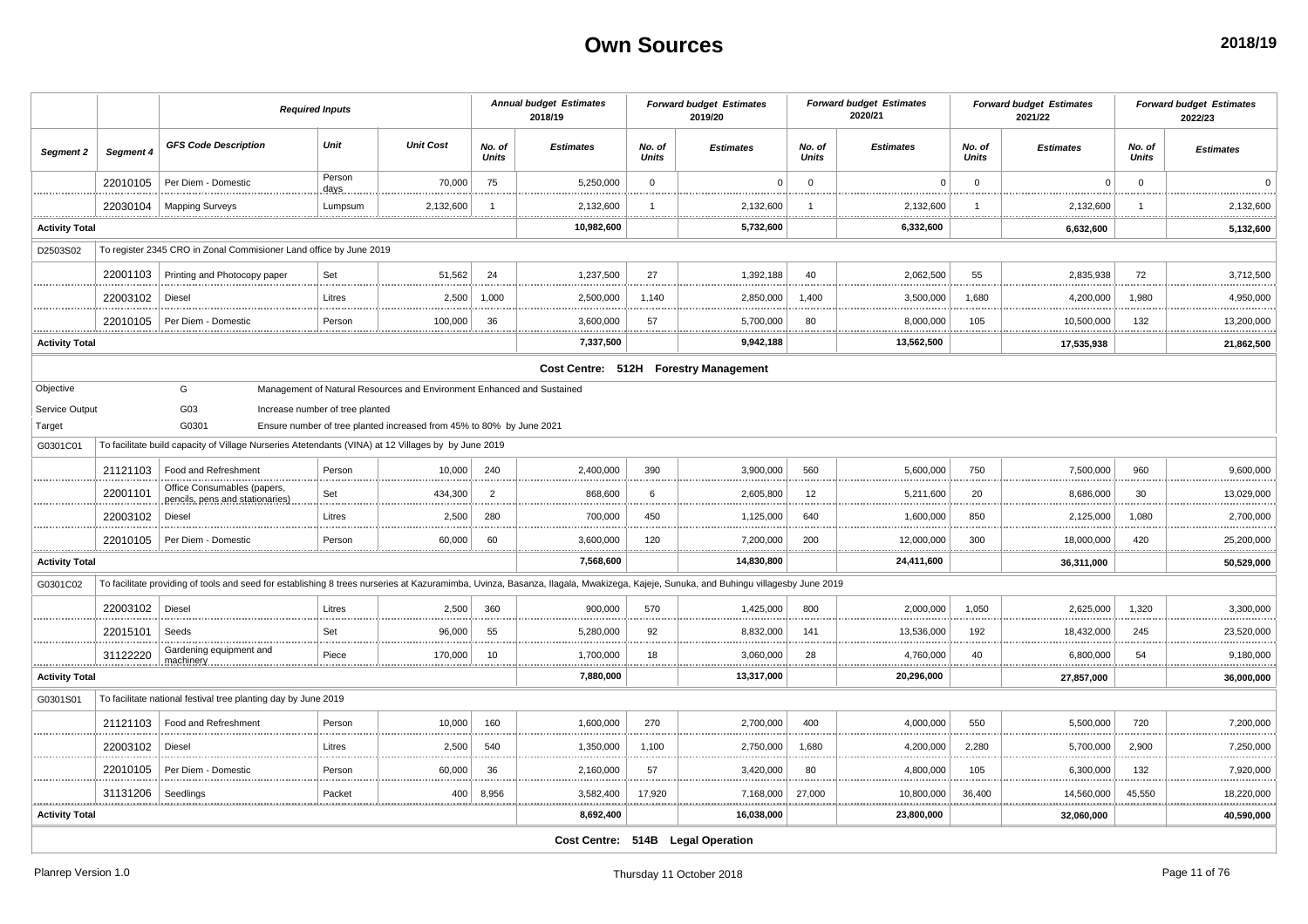|                       |           | <b>Required Inputs</b>                                                                     |                |                                                                                    |                        | <b>Annual budget Estimates</b><br>2018/19                                        |                        | <b>Forward budget Estimates</b><br>2019/20     |                         | <b>Forward budget Estimates</b><br>2020/21 |                 | <b>Forward budget Estimates</b><br>2021/22 |                 | <b>Forward budget Estimates</b><br>2022/23 |
|-----------------------|-----------|--------------------------------------------------------------------------------------------|----------------|------------------------------------------------------------------------------------|------------------------|----------------------------------------------------------------------------------|------------------------|------------------------------------------------|-------------------------|--------------------------------------------|-----------------|--------------------------------------------|-----------------|--------------------------------------------|
| Segment 2             | Segment 4 | <b>GFS Code Description</b>                                                                | Unit           | <b>Unit Cost</b>                                                                   | No. of<br><b>Units</b> | <b>Estimates</b>                                                                 | No. of<br><b>Units</b> | <b>Estimates</b>                               | No. of<br><b>Units</b>  | <b>Estimates</b>                           | No. of<br>Units | <b>Estimates</b>                           | No. of<br>Units | <b>Estimates</b>                           |
| Objective             |           | B                                                                                          |                | National Anti-Corruption Implementation Strategy Enhanced and Sustained            |                        |                                                                                  |                        |                                                |                         |                                            |                 |                                            |                 |                                            |
| Service Output        |           | <b>B01</b><br>Rule of law enhanced                                                         |                |                                                                                    |                        |                                                                                  |                        |                                                |                         |                                            |                 |                                            |                 |                                            |
| Target                |           | B0101                                                                                      |                |                                                                                    |                        | office Management and legal administration improved from 50% to 80% by June 2019 |                        |                                                |                         |                                            |                 |                                            |                 |                                            |
| B0101S02              |           | To attend 100 days courts activities and sessions by June 2019                             |                |                                                                                    |                        |                                                                                  |                        |                                                |                         |                                            |                 |                                            |                 |                                            |
|                       | 22001101  | Office Consumables (papers,<br>pencils, pens and stationaries)                             | Set            | 145,000                                                                            | $\overline{4}$         | 580,000                                                                          | $\mathbf{0}$           | $\Omega$                                       | $\Omega$                | $\mathbf C$                                | $\mathbf 0$     | $\Omega$                                   | $\mathbf{0}$    |                                            |
|                       | 22003102  | Diesel                                                                                     | Litres         | 2,500                                                                              | 1,000                  | 2,500,000                                                                        | $\Omega$<br>           | $\Omega$                                       | $\Omega$                | $\Omega$                                   | $\Omega$        | $\Omega$                                   | $\Omega$        |                                            |
|                       | 22010105  | Per Diem - Domestic                                                                        | Person         | 70,000                                                                             | 50                     | 3,500,000                                                                        | $\Omega$               | 0                                              | $\Omega$                | $\mathbf C$                                | 0               | $\overline{0}$                             | $\mathbf 0$     |                                            |
| .                     | 22031102  | legal fees                                                                                 | Bill           | 1,500,000                                                                          |                        | 1,500,000<br>                                                                    | $\Omega$               | $\Omega$                                       | $\Omega$                | C                                          | $\Omega$        | $\Omega$                                   | $\overline{0}$  |                                            |
| <b>Activity Total</b> |           |                                                                                            |                |                                                                                    |                        | 8,080,000                                                                        |                        | 0                                              |                         | 0                                          |                 | $\bf{0}$                                   |                 | $\mathbf 0$                                |
| B0101S03              |           | To ensure the availability of special uniform and clothing to 2 legal staff by June 2019   |                |                                                                                    |                        |                                                                                  |                        |                                                |                         |                                            |                 |                                            |                 |                                            |
|                       | 21113128  | <b>Court Attire Allowance</b>                                                              | Person         | 1,070,000                                                                          | $\overline{2}$         | 2,140,000                                                                        | $\mathbf 0$<br>        | 0                                              | $\mathbf 0$             | $\Omega$                                   | $\mathbf 0$     | $\overline{0}$                             | $\mathbf{0}$    |                                            |
|                       | 21113129  | <b>Moving Expenses</b>                                                                     | Person         | 1,200,000                                                                          |                        | 1,200,000                                                                        | $\Omega$               | $\Omega$                                       | $\Omega$                | $\Omega$                                   | $\Omega$        | $\Omega$                                   | $\mathbf{0}$    |                                            |
|                       | 21121101  | Electricity                                                                                | Allowance      | 180,000                                                                            | 12                     | 2,160,000                                                                        | 12                     | 2,160,000                                      | 12                      | 2,160,000                                  | 12              | 2,160,000                                  | 12              | 2,160,000                                  |
|                       | 21121104  | Telephone                                                                                  | Allowance      | 210,000                                                                            | 12                     | 2,520,000<br>.                                                                   | 12<br>. <u>.</u>       | 2,520,000                                      | 12                      | 2,520,000                                  | 12              | 2,520,000                                  | 12              | 2,520,000<br><u></u>                       |
| <b>Activity Total</b> |           |                                                                                            |                |                                                                                    |                        | 8,020,000                                                                        |                        | <u></u><br>4,680,000                           |                         | 4,680,000                                  |                 | 4,680,000                                  |                 | 4,680,000                                  |
| B0101S04              |           | To facilitate operation of 16 wards Tribunals by June 2019                                 |                |                                                                                    |                        |                                                                                  |                        |                                                |                         |                                            |                 |                                            |                 |                                            |
|                       | 22001101  | Office Consumables (papers,<br>pencils, pens and stationaries)                             | Set            | 100,000                                                                            | $\overline{4}$         | 400,000                                                                          | $\mathbf 0$            | $\Omega$                                       | $\Omega$                | $\Omega$                                   | $\mathbf 0$     | $\Omega$                                   | $\mathbf 0$     | $\Omega$<br>.                              |
|                       | 22001105  | Books, Reference and<br>Periodicals                                                        | <b>Book</b>    | 50,000                                                                             | 61                     | 3,050,000                                                                        | 61                     | 3,050,000                                      | 62                      | 3,100,000                                  | 63              | 3,150,000                                  | 64              | 3,200,000                                  |
|                       | 22003102  | Diesel                                                                                     | Litres         | 2,500                                                                              | 500                    | 1,250,000                                                                        | $\overline{2}$         | 5,000                                          | 3                       | 7,500                                      | $\overline{4}$  | 10,000                                     | -5              | 12,500                                     |
|                       | 22010105  | Per Diem - Domestic                                                                        | Person<br>days | 70,000                                                                             | 60                     | 4,200,000<br>.                                                                   | 3<br>.                 | 210,000                                        | $\Delta$                | 280,000                                    | 5               | 350,000                                    | 6               | 420,000<br>.                               |
| <b>Activity Total</b> |           |                                                                                            |                |                                                                                    |                        | 8,900,000                                                                        |                        | 3,265,000                                      |                         | 3,387,500                                  |                 | 3,510,000                                  |                 | 3,632,500                                  |
|                       |           |                                                                                            |                |                                                                                    |                        |                                                                                  |                        | Cost Centre: 515A Internal Audit Adminstration |                         |                                            |                 |                                            |                 |                                            |
| Objective             |           | E.                                                                                         |                | Good Governance and Administrative Services Enhanced                               |                        |                                                                                  |                        |                                                |                         |                                            |                 |                                            |                 |                                            |
| Service Output        |           | E <sub>10</sub><br>Conducive working environment improved                                  |                |                                                                                    |                        |                                                                                  |                        |                                                |                         |                                            |                 |                                            |                 |                                            |
| Target                |           | E1010                                                                                      |                | Working environment to internal audit office improved from 85% to 95% by June 2021 |                        |                                                                                  |                        |                                                |                         |                                            |                 |                                            |                 |                                            |
| E1010S01              |           | To provide administrative support and essential working tools to 2 unit staff by June 2019 |                |                                                                                    |                        |                                                                                  |                        |                                                |                         |                                            |                 |                                            |                 |                                            |
|                       | 21121101  | Electricity                                                                                | Unit           | 840,000                                                                            | $\overline{4}$         | 3,360,000                                                                        | 5                      | 4,200,000                                      | 6                       | 5,040,000                                  | $\overline{7}$  | 5,880,000                                  | 8               | 6,720,000                                  |
|                       | 21121104  | Telephone                                                                                  | Allowance      | 540,000                                                                            | $\overline{a}$         | 2,160,000                                                                        | 5                      | 2,700,000                                      | 6                       | 3,240,000                                  | $\overline{7}$  | 3,780,000                                  | 8               | 4,320,000                                  |
|                       | 23002106  | Impairment - Furniture &<br>Fittings                                                       | Lumpsum        | 7,000,000                                                                          |                        | 7,000,000                                                                        | $\overline{2}$         | 14,000,000                                     | 3                       | 21,000,000                                 | $\overline{4}$  | 28,000,000                                 | -5              | 35,000,000                                 |
|                       | 27310105  | Convalescent Leave                                                                         | Person         | 900,000                                                                            | $\overline{2}$         | 1,800,000                                                                        | 3                      | 2,700,000                                      | $\overline{\mathbf{4}}$ | 3,600,000                                  | 5               | 4,500,000                                  | 6               | 5,400,000                                  |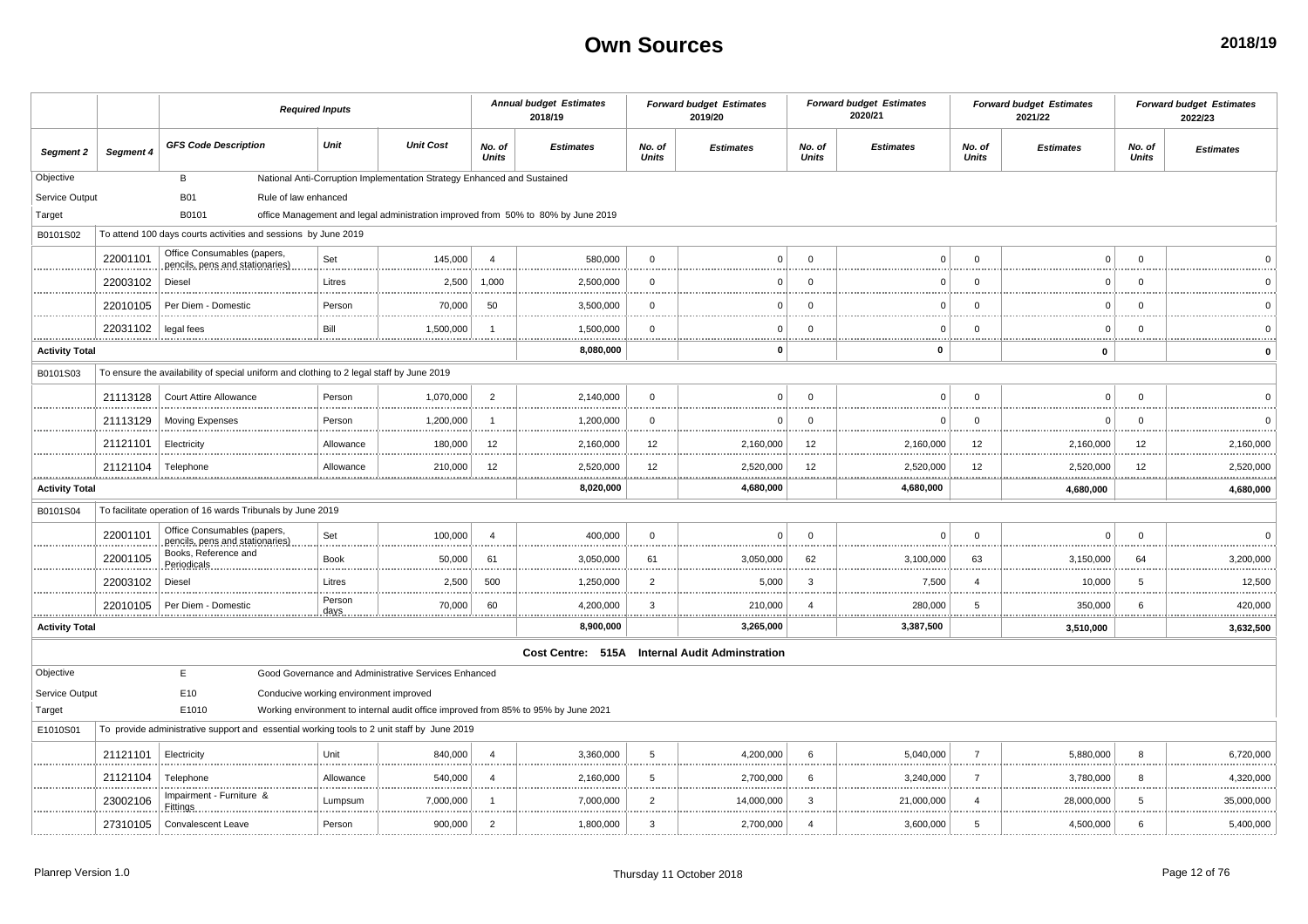|                       |               | <b>Required Inputs</b>                                                                                                                        |             |                                                                                   |                        | <b>Annual budget Estimates</b><br>2018/19 |                        | <b>Forward budget Estimates</b><br>2019/20            |                         | <b>Forward budget Estimates</b><br>2020/21 |                         | <b>Forward budget Estimates</b><br>2021/22 |                        | <b>Forward budget Estimates</b><br>2022/23 |
|-----------------------|---------------|-----------------------------------------------------------------------------------------------------------------------------------------------|-------------|-----------------------------------------------------------------------------------|------------------------|-------------------------------------------|------------------------|-------------------------------------------------------|-------------------------|--------------------------------------------|-------------------------|--------------------------------------------|------------------------|--------------------------------------------|
| Segment 2             | Segment 4     | <b>GFS Code Description</b>                                                                                                                   | Unit        | <b>Unit Cost</b>                                                                  | No. of<br><b>Units</b> | <b>Estimates</b>                          | No. of<br><b>Units</b> | <b>Estimates</b>                                      | No. of<br><b>Units</b>  | <b>Estimates</b>                           | No. of<br><b>Units</b>  | <b>Estimates</b>                           | No. of<br><b>Units</b> | <b>Estimates</b>                           |
| <b>Activity Total</b> |               |                                                                                                                                               |             |                                                                                   |                        | 14,320,000                                |                        | 23,600,000                                            |                         | 32,880,000                                 |                         | 42,160,000                                 |                        | 51,440,000                                 |
| E1010S02              |               | To conduct monitoring and evaluation in 50 villages on financial management by June 2019                                                      |             |                                                                                   |                        |                                           |                        |                                                       |                         |                                            |                         |                                            |                        |                                            |
|                       | 21113103      | Extra-Duty                                                                                                                                    | Person      | 30,000                                                                            | 120                    | 3,600,000                                 | 5                      | 150,000                                               | 6                       | 180,000                                    | $\overline{7}$          | 210,000                                    | -8                     | 240,000                                    |
|                       | 22003102      | Diesel                                                                                                                                        | Litres      | 2,500                                                                             | 2,000                  | 5,000,000                                 | 3                      | 7,500                                                 | $\overline{4}$          | 10,000                                     | 5                       | 12,500                                     | 6                      | 15,000                                     |
|                       | 22010105<br>. | Per Diem - Domestic                                                                                                                           | Person      | 700,000                                                                           | $\overline{4}$         | 2,800,000                                 | 5                      | 3,500,000                                             | 6                       | 4,200,000                                  | $\overline{7}$          | 4,900,000                                  | -8                     | 5,600,000<br>.                             |
| <b>Activity Total</b> |               |                                                                                                                                               |             |                                                                                   |                        | 11,400,000                                |                        | 3,657,500                                             |                         | 4,390,000                                  |                         | 5,122,500                                  |                        | 5,855,000                                  |
| E1010S03              |               | To facilitate quarterly report submission and planned at Regional level, Internal Audit General Office and National Audit Office by June 2019 |             |                                                                                   |                        |                                           |                        |                                                       |                         |                                            |                         |                                            |                        |                                            |
|                       |               | 22010105   Per Diem - Domestic                                                                                                                | Person      | 882,000<br>.                                                                      | $\overline{2}$         | 1,764,000                                 | $\mathbf{3}$           | 2,646,000                                             | $\overline{\mathbf{4}}$ | 3,528,000                                  | 5                       | 4,410,000                                  | 6                      | 5,292,000                                  |
| <b>Activity Total</b> |               |                                                                                                                                               |             |                                                                                   |                        | 1,764,000                                 |                        | 2,646,000                                             |                         | 3,528,000                                  |                         | 4,410,000                                  |                        | 5,292,000                                  |
| E1010S04              |               | To implement training program me by facilitating professional short course for 1 by June 2019                                                 |             |                                                                                   |                        |                                           |                        |                                                       |                         |                                            |                         |                                            |                        |                                            |
|                       | 22008102      | <b>Tuition Fees</b>                                                                                                                           | Person      | 2,000,000                                                                         | - 1                    | 2,000,000                                 | $\overline{2}$         | 4,000,000                                             | 3                       | 6,000,000                                  | $\overline{4}$          | 8,000,000                                  | 5                      | 10,000,000                                 |
|                       | 31221108      | <b>Books</b>                                                                                                                                  | <b>Book</b> | 516,000                                                                           |                        | 516,000                                   |                        | 516,000                                               | $\overline{2}$          | 1,032,000                                  | 2                       | 1,032,000                                  | $\overline{2}$         | 1,032,000                                  |
| <b>Activity Total</b> |               |                                                                                                                                               |             |                                                                                   |                        | 2,516,000                                 |                        | 4,516,000                                             |                         | 7,032,000                                  |                         | 9,032,000                                  |                        | 11,032,000                                 |
|                       |               |                                                                                                                                               |             |                                                                                   |                        |                                           |                        | Cost Centre: 516B Procurement and Supplies Operations |                         |                                            |                         |                                            |                        |                                            |
| Objective             |               | $\mathtt{C}$                                                                                                                                  |             | Access to Quality and Equitable Social Services Delivery Improved                 |                        |                                           |                        |                                                       |                         |                                            |                         |                                            |                        |                                            |
| Service Output        |               | C <sub>41</sub>                                                                                                                               |             | Production of quality and timely financial reports improved                       |                        |                                           |                        |                                                       |                         |                                            |                         |                                            |                        |                                            |
| Target                |               | C4101                                                                                                                                         |             | To prepare final account for financial year ending 30 June 2018 by september 2019 |                        |                                           |                        |                                                       |                         |                                            |                         |                                            |                        |                                            |
| C4101S09              |               | To Maintenance of office equipment's and other electronic devices by June 2019                                                                |             |                                                                                   |                        |                                           |                        |                                                       |                         |                                            |                         |                                            |                        |                                            |
|                       | 22021107<br>  | Outsource maintenance                                                                                                                         | Lumpsum     | 3,000,000                                                                         | $\overline{1}$         | 3,000,000<br>.                            | $\overline{2}$         | 6,000,000                                             | $\mathbf{3}$            | 9,000,000                                  | $\overline{a}$          | 12,000,000                                 | 5                      | 15,000,000<br>                             |
| <b>Activity Total</b> |               |                                                                                                                                               |             |                                                                                   |                        | 3,000,000                                 |                        | 6,000,000                                             |                         | 9,000,000                                  |                         | 12,000,000                                 |                        | 15,000,000                                 |
| C4101S10              |               | To facilitate statutory payments to 4 PMU staffs by June, 2019                                                                                |             |                                                                                   |                        |                                           |                        |                                                       |                         |                                            |                         |                                            |                        |                                            |
|                       | 21113101      | Leave Travel                                                                                                                                  | Person      | 30,000                                                                            | 35                     | 1,050,000                                 | 40                     | 1,200,000                                             | 45                      | 1,350,000                                  | 50                      | 1,500,000                                  | 55                     | 1,650,000                                  |
|                       |               | 21113119   Medical and Dental Refunds                                                                                                         | Lumpsum     | 871,560                                                                           |                        | 871,560                                   | $\overline{2}$         | 1,743,120                                             | 3                       | 2,614,680                                  | $\overline{\mathbf{4}}$ | 3,486,240                                  | -5                     | 4,357,800<br>.                             |
| <b>Activity Total</b> |               |                                                                                                                                               |             |                                                                                   |                        | 1,921,560                                 |                        | 2,943,120                                             |                         | 3,964,680                                  |                         | 4,986,240                                  |                        | 6,007,800                                  |
| Target                |               | C4102                                                                                                                                         |             | To prepare final account for financial year ending 30 June 2018 by September 2019 |                        |                                           |                        |                                                       |                         |                                            |                         |                                            |                        |                                            |
| C4102C01              |               | To facilitate PMU staff to attend PPRA training /workshop by June 2019                                                                        |             |                                                                                   |                        |                                           |                        |                                                       |                         |                                            |                         |                                            |                        |                                            |
|                       |               | 22010105   Per Diem - Domestic                                                                                                                | Person      | 508,750                                                                           | $\overline{4}$         | 2,035,000<br>.<br><u></u>                 | 5<br>.                 | 2,543,750<br><u></u>                                  | 6                       | 3,052,500                                  | $\overline{7}$          | 3,561,250                                  | 8                      | 4,070,000<br>. <u>.</u>                    |
| <b>Activity Total</b> |               |                                                                                                                                               |             |                                                                                   |                        | 2,035,000                                 |                        | 2,543,750                                             |                         | 3,052,500                                  |                         | 3,561,250                                  |                        | 4,070,000                                  |
| C4102S07              |               | To procure working tools for Procurement Unit by June 2019                                                                                    |             |                                                                                   |                        |                                           |                        |                                                       |                         |                                            |                         |                                            |                        |                                            |
|                       | 22024101      | Computers, printers, scanners,<br>and other computer related                                                                                  | Lumpsum     | 4,295,440                                                                         | $\overline{1}$         | 4,295,440                                 | $\overline{2}$         | 8,590,880                                             | 3                       | 12,886,320                                 | $\overline{a}$          | 17,181,760                                 | 5                      | 21,477,200                                 |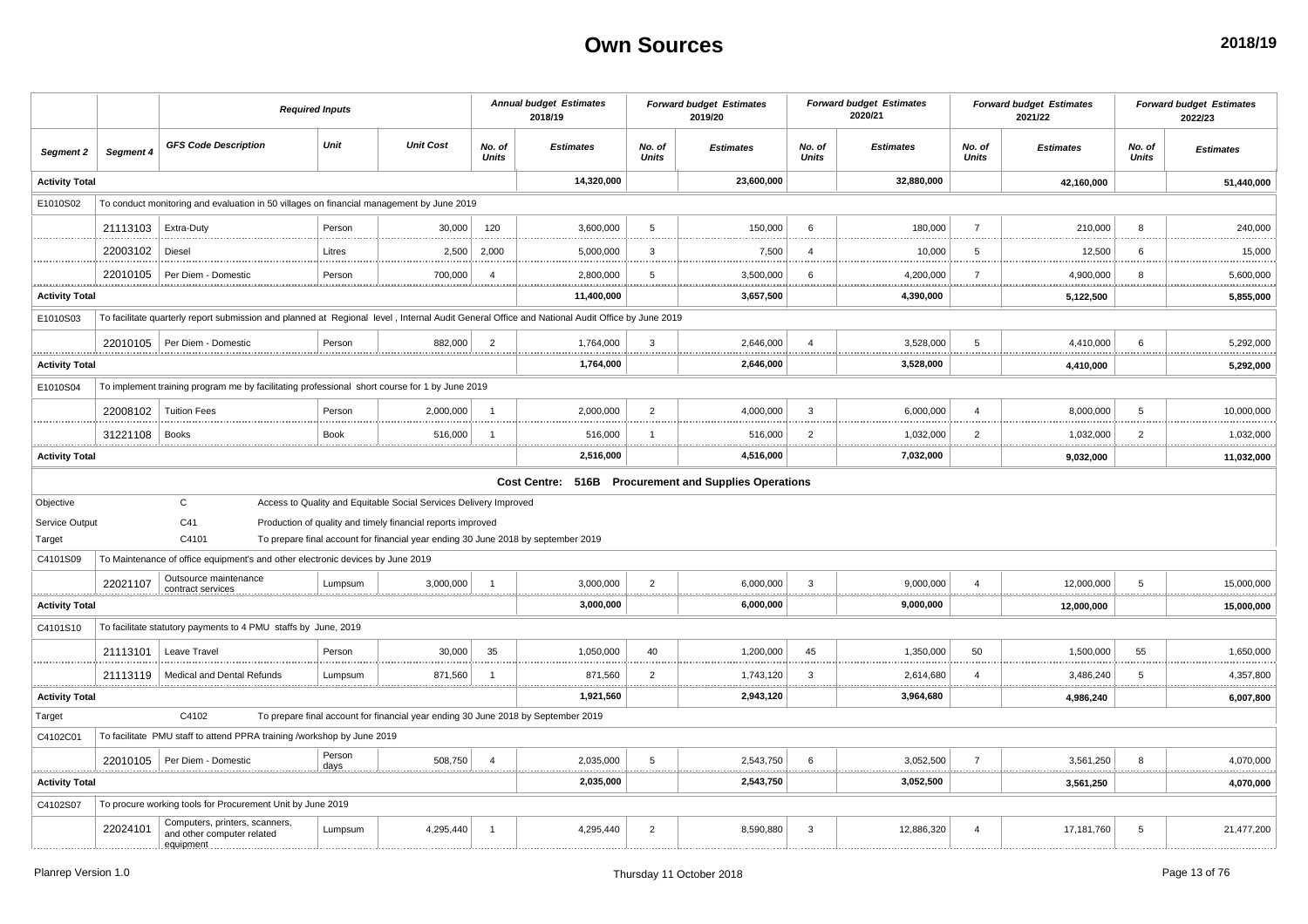|                            |               |                                                                                                                                     | <b>Required Inputs</b> |                |                                                           |                        | <b>Annual budget Estimates</b><br>2018/19                                                                               |                        | <b>Forward budget Estimates</b><br>2019/20 |                        | <b>Forward budget Estimates</b><br>2020/21 |                         | <b>Forward budget Estimates</b><br>2021/22 |                 | <b>Forward budget Estimates</b><br>2022/23 |
|----------------------------|---------------|-------------------------------------------------------------------------------------------------------------------------------------|------------------------|----------------|-----------------------------------------------------------|------------------------|-------------------------------------------------------------------------------------------------------------------------|------------------------|--------------------------------------------|------------------------|--------------------------------------------|-------------------------|--------------------------------------------|-----------------|--------------------------------------------|
| Segment 2                  | Segment 4     | <b>GFS Code Description</b>                                                                                                         |                        | Unit           | <b>Unit Cost</b>                                          | No. of<br><b>Units</b> | <b>Estimates</b>                                                                                                        | No. of<br><b>Units</b> | <b>Estimates</b>                           | No. of<br><b>Units</b> | <b>Estimates</b>                           | No. of<br><b>Units</b>  | <b>Estimates</b>                           | No. of<br>Units | <b>Estimates</b>                           |
| <b>Activity Total</b>      |               |                                                                                                                                     |                        |                |                                                           |                        | 4,295,440                                                                                                               |                        | 8,590,880                                  |                        | 12,886,320                                 |                         | 17,181,760                                 |                 | 21,477,200                                 |
| C4102S08                   |               | To facilitate statutory payments to 4 PMU staffs by June, 2019                                                                      |                        |                |                                                           |                        |                                                                                                                         |                        |                                            |                        |                                            |                         |                                            |                 |                                            |
|                            | 22010105      | Per Diem - Domestic                                                                                                                 |                        | Person<br>days | 120,000                                                   | 30                     | 3,600,000                                                                                                               | 32                     | 3,840,000                                  | 34                     | 4,080,000                                  | 36                      | 4,320,000                                  | 38              | 4,560,000                                  |
| <b>Activity Total</b>      |               |                                                                                                                                     |                        |                |                                                           |                        | . <u>.</u><br>3,600,000                                                                                                 | .                      | <u>.</u><br>3,840,000                      |                        | 4,080,000                                  |                         | 4,320,000                                  |                 | .<br>4,560,000                             |
| C4102S09                   |               | To facilitate payments To tender Board and PMU by June 2019.                                                                        |                        |                |                                                           |                        |                                                                                                                         |                        |                                            |                        |                                            |                         |                                            |                 |                                            |
|                            | 21113121      | Special Allowance                                                                                                                   |                        | Person         | 438,500                                                   | 10                     | 4,385,000                                                                                                               | 11                     | 4,823,500                                  | 12                     | 5,262,000                                  | 13                      | 5,700,500                                  | 14              | 6,139,000                                  |
| <b>Activity Total</b>      |               |                                                                                                                                     |                        |                |                                                           |                        | 4,385,000                                                                                                               |                        | 4,823,500                                  |                        | 5,262,000                                  |                         | 5,700,500                                  |                 | .<br>6,139,000                             |
| C4102S10                   |               | To facilitate payments to Evaluation Committee by June 2019.                                                                        |                        |                |                                                           |                        |                                                                                                                         |                        |                                            |                        |                                            |                         |                                            |                 |                                            |
|                            | 21113121      | Special Allowance                                                                                                                   |                        | Person         | 458,000                                                   | 5                      | 2,290,000                                                                                                               | 6                      | 2,748,000                                  | $\overline{7}$         | 3,206,000                                  | 8                       | 3,664,000                                  | $\mathbf{q}$    | 4,122,000                                  |
| <b>Activity Total</b>      |               |                                                                                                                                     |                        |                |                                                           |                        | 2,290,000                                                                                                               |                        | 2,748,000                                  |                        | 3,206,000                                  |                         | 3,664,000                                  |                 | 4,122,000                                  |
| Target                     |               | C4103                                                                                                                               |                        |                |                                                           |                        | To facilitate one account staff to attend continue professional Development (CPD) seminars offered by NBAA by June 2019 |                        |                                            |                        |                                            |                         |                                            |                 |                                            |
| C4103C06                   |               | To facilitate procurement of training materials for 61 VEO's, 16 WEOs and 16 Heads of Schools                                       |                        |                |                                                           |                        |                                                                                                                         |                        |                                            |                        |                                            |                         |                                            |                 |                                            |
|                            | 22001101      | Office Consumables (papers,<br>pencils, pens and stationaries                                                                       |                        | Lumpsum        | 2,080,000                                                 |                        | 2,080,000<br>                                                                                                           | $\overline{2}$         | 4,160,000<br><u>    </u><br>               | -3                     | 6,240,000                                  | $\overline{4}$          | 8,320,000                                  | -5              | 10,400,000                                 |
| <b>Activity Total</b>      |               |                                                                                                                                     |                        |                |                                                           |                        | 2,080,000                                                                                                               |                        | 4,160,000                                  |                        | 6,240,000                                  |                         | 8,320,000                                  |                 | 10,400,000                                 |
| C4103C07                   |               | To facilitate working tools to 61 VEOs and 16 WEOs and other essential equipment by june 2019                                       |                        |                |                                                           |                        |                                                                                                                         |                        |                                            |                        |                                            |                         |                                            |                 |                                            |
|                            | 22001101<br>. | Office Consumables (papers,<br>pencils, pens and stationaries)                                                                      |                        | Lumpsum        | 1,200,000                                                 | -1                     | 1,200,000                                                                                                               | $\overline{2}$         | 2,400,000                                  | 3                      | 3,600,000                                  | $\overline{\mathbf{4}}$ | 4,800,000                                  | 5               | 6,000,000<br>.<br>                         |
| .<br><b>Activity Total</b> |               |                                                                                                                                     |                        |                |                                                           |                        | 1,200,000                                                                                                               |                        | 2,400,000                                  |                        | 3,600,000                                  |                         | 4,800,000                                  |                 | 6,000,000                                  |
| C4103C08                   |               | To procure training materials for three days training to tender board and PMU to know their roles and responsibilities by June 2019 |                        |                |                                                           |                        |                                                                                                                         |                        |                                            |                        |                                            |                         |                                            |                 |                                            |
|                            | 22001101      | Office Consumables (papers,<br>pencils, pens and stationaries)                                                                      |                        | Lumpsum        | 623,000                                                   |                        | 623,000                                                                                                                 | $\overline{2}$         | 1,246,000                                  | 3                      | 1,869,000                                  | $\overline{\mathbf{4}}$ | 2,492,000                                  | -5              | 3,115,000                                  |
| <b>Activity Total</b>      |               |                                                                                                                                     |                        |                |                                                           |                        | 623,000                                                                                                                 |                        | <u>.</u><br>1,246,000                      |                        | 1,869,000                                  |                         | 2,492,000                                  |                 | .<br>3,115,000                             |
| C4103S01                   |               | To facilitate PMU to attend PSPTB Examination by June 2019                                                                          |                        |                |                                                           |                        |                                                                                                                         |                        |                                            |                        |                                            |                         |                                            |                 |                                            |
|                            | 22010105      | Per Diem - Domestic                                                                                                                 |                        | Person<br>days | 100,000                                                   | 10                     | 1,000,000                                                                                                               | 15                     | 1,500,000<br>                              | 20                     | 2,000,000                                  | 25                      | 2,500,000                                  | 30              | 3,000,000<br>                              |
| .                          | 22013111      | <b>Examination Expenses</b>                                                                                                         |                        | Person         | 392,500                                                   | $\overline{a}$         | 1,570,000<br>                                                                                                           | 5                      | 1,962,500<br>                              | 6                      | 2,355,000                                  | $\overline{7}$          | 2,747,500                                  | 8               | 3,140,000                                  |
| <b>Activity Total</b>      |               |                                                                                                                                     |                        |                |                                                           |                        | 2,570,000                                                                                                               |                        | <br>3,462,500                              |                        | 4,355,000                                  |                         | 5,247,500                                  |                 | 6,140,000                                  |
|                            |               |                                                                                                                                     |                        |                |                                                           |                        |                                                                                                                         |                        | Cost Centre: 517A Election Administartion  |                        |                                            |                         |                                            |                 |                                            |
| Objective                  |               | E.                                                                                                                                  |                        |                | Good Governance and Administrative Services Enhanced      |                        |                                                                                                                         |                        |                                            |                        |                                            |                         |                                            |                 |                                            |
| Service Output             |               | E03                                                                                                                                 |                        |                | Complains among the community and public servants reduced |                        |                                                                                                                         |                        |                                            |                        |                                            |                         |                                            |                 |                                            |
| Target                     |               | E0301                                                                                                                               |                        |                | Enhance Good Governance and Administrative Services       |                        |                                                                                                                         |                        |                                            |                        |                                            |                         |                                            |                 |                                            |
| E0301S01                   |               | To provide security and peace at polling stations by June 2019                                                                      |                        |                |                                                           |                        |                                                                                                                         |                        |                                            |                        |                                            |                         |                                            |                 |                                            |
|                            |               | 22001109   Printing and Photocopying Costs                                                                                          |                        | Lumpsum        | 100,000                                                   | 61                     | 6,100,000                                                                                                               | 61                     | 6,100,000                                  | $\mathbf 0$            | 0                                          | $\mathbf 0$             | $\mathbf 0$                                | $\mathbf 0$     | $\Omega$                                   |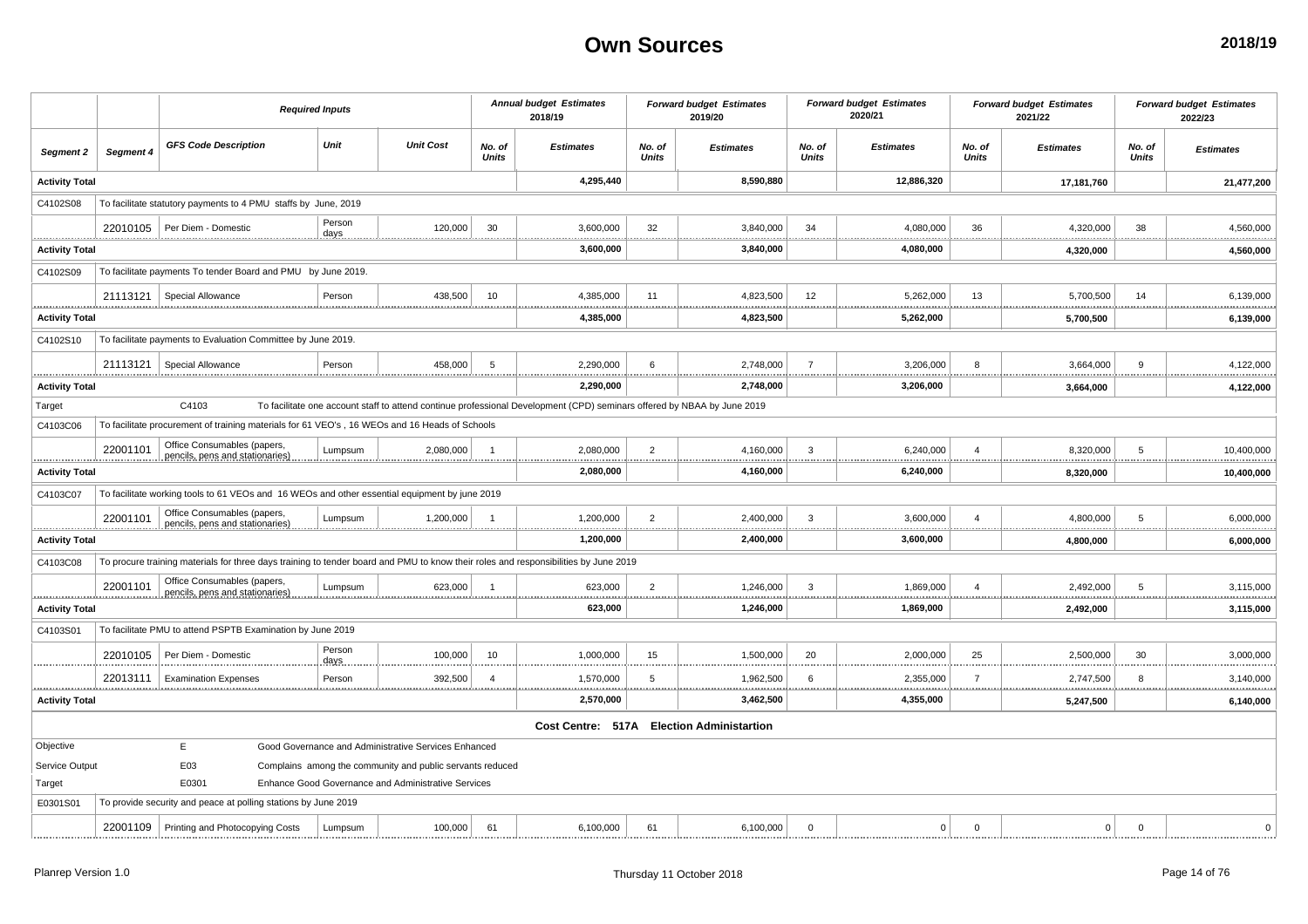|                       |           |                                                                                                         | <b>Required Inputs</b>                      |                                                                            |                         | <b>Annual budget Estimates</b><br>2018/19                                                    |                        | <b>Forward budget Estimates</b><br>2019/20 |                        | <b>Forward budget Estimates</b><br>2020/21 |                        | <b>Forward budget Estimates</b><br>2021/22 |                 | <b>Forward budget Estimates</b><br>2022/23 |
|-----------------------|-----------|---------------------------------------------------------------------------------------------------------|---------------------------------------------|----------------------------------------------------------------------------|-------------------------|----------------------------------------------------------------------------------------------|------------------------|--------------------------------------------|------------------------|--------------------------------------------|------------------------|--------------------------------------------|-----------------|--------------------------------------------|
| Segment 2             | Segment 4 | <b>GFS Code Description</b>                                                                             | Unit                                        | <b>Unit Cost</b>                                                           | No. of<br><b>Units</b>  | <b>Estimates</b>                                                                             | No. of<br><b>Units</b> | <b>Estimates</b>                           | No. of<br><b>Units</b> | <b>Estimates</b>                           | No. of<br><b>Units</b> | <b>Estimates</b>                           | No. of<br>Units | <b>Estimates</b>                           |
|                       | 22003102  | Diesel                                                                                                  | Litres                                      | 2,500                                                                      | 2,000                   | 5,000,000                                                                                    | 800                    | 2,000,000                                  | $\mathbf 0$            | $\mathsf 0$                                | $\mathsf 0$            | $\Omega$                                   | $\mathbf 0$     | $\Omega$                                   |
|                       | 22010105  | Per Diem - Domestic                                                                                     | Perdiem                                     | 60,000                                                                     | 100                     | 6,000,000                                                                                    | 100                    | 6,000,000                                  | 100                    | 6,000,000                                  | 100                    | 6,000,000                                  | 100             | 6,000,000                                  |
| <b>Activity Total</b> |           |                                                                                                         |                                             |                                                                            |                         | 17,100,000                                                                                   |                        | 14,100,000                                 |                        | <br>6,000,000                              |                        | <br>6,000,000                              |                 | <br>6,000,000                              |
| Service Output        |           | E04                                                                                                     | Participation in decision making enhanced   |                                                                            |                         |                                                                                              |                        |                                            |                        |                                            |                        |                                            |                 |                                            |
| Target                |           | E0401                                                                                                   |                                             | Office management and administration improved from 65% to 70% by June 2021 |                         |                                                                                              |                        |                                            |                        |                                            |                        |                                            |                 |                                            |
| E0401S01              |           | To facilitate recruitment, training and appointments of election polling Stations officers by June 2019 |                                             |                                                                            |                         |                                                                                              |                        |                                            |                        |                                            |                        |                                            |                 |                                            |
|                       | 21113103  | Extra-Duty                                                                                              | Person<br>days                              | 30,000                                                                     | 20                      | 600,000                                                                                      | 20                     | 600,000                                    | $\Omega$               | $\Omega$                                   | $\Omega$               | $\Omega$                                   | $\Omega$        | $\Omega$                                   |
|                       | 21121103  | Food and Refreshment                                                                                    | Lumpsum                                     | 10,000                                                                     | 184                     | 1,840,000                                                                                    | 200                    | 2,000,000                                  | 200                    | 2,000,000                                  | 200                    | 2,000,000                                  | 200             | 2,000,000                                  |
|                       | 22003102  | Diesel                                                                                                  | Litres                                      | 2,500                                                                      | 400                     | 1,000,000                                                                                    | 400                    | 1,000,000                                  | 400                    | 1,000,000                                  | $\mathbf 0$            | 0                                          | $\mathbf 0$     | $\mathbf 0$<br>                            |
|                       | 22008108  | <b>Training Materials</b>                                                                               | Lumpsum                                     | 1,000,000                                                                  | $\overline{\mathbf{1}}$ | 1,000,000                                                                                    | $\mathbf{1}$<br>.      | 1,000,000                                  | $\overline{1}$         | 1,000,000                                  | $\overline{1}$         | 1,000,000                                  | $\overline{1}$  | 1,000,000<br>.                             |
|                       | 22010102  | Ground travel (bus, railway taxi,<br>etc).                                                              | Person                                      | 20,000                                                                     | 160                     | 3,200,000                                                                                    | 200                    | 4,000,000                                  | 200                    | 4,000,000                                  | 200                    | 4.000.000                                  | 200             | 4,000,000                                  |
|                       | 22010105  | Per Diem - Domestic                                                                                     | Person<br>days.                             | 60,000                                                                     | 20                      | 1,200,000                                                                                    | 20                     | 1,200,000                                  | $\mathbf 0$<br>.       | 0<br>                                      | $\mathbf 0$            | $\Omega$                                   | $\mathbf 0$     | $\Omega$<br>.                              |
| <b>Activity Total</b> |           |                                                                                                         |                                             |                                                                            |                         | 8,840,000                                                                                    |                        | 9,800,000                                  |                        | 8,000,000                                  |                        | 7,000,000                                  |                 | 7,000,000                                  |
| Service Output        |           | E06<br>E0601                                                                                            | Ensure free and fair election by June 20021 | Transparency and accountability maintained                                 |                         |                                                                                              |                        |                                            |                        |                                            |                        |                                            |                 |                                            |
| Target<br>E0601S02    |           | To facilitate statutory payments to Election staffs by June 2019                                        |                                             |                                                                            |                         |                                                                                              |                        |                                            |                        |                                            |                        |                                            |                 |                                            |
|                       |           |                                                                                                         |                                             |                                                                            |                         |                                                                                              |                        |                                            |                        |                                            |                        |                                            |                 |                                            |
|                       | 21113101  | Leave Travel                                                                                            | Person                                      | 1,000,000                                                                  | $\overline{1}$          | 1,000,000                                                                                    | $\mathbf{1}$           | 1,000,000                                  | $\overline{1}$         | 1,000,000                                  | $\mathbf 0$            | $\Omega$                                   | $\mathbf 0$     | $\Omega$                                   |
|                       | 21121101  | Electricity                                                                                             | Month                                       | 180,000                                                                    | 12                      | 2,160,000<br>                                                                                | 12<br>.                | 2,160,000                                  | 12                     | 2,160,000                                  | 12                     | 2,160,000<br>.                             | 12              | 2,160,000<br>                              |
|                       | 21121104  | Telephone<br>.                                                                                          | Month                                       | 210,000<br><b></b>                                                         | 12                      | 2,520,000<br>.                                                                               | 12<br>.                | 2,520,000                                  | 12                     | 2,520,000                                  | 12                     | 2,520,000<br>.                             | 12<br>11111     | 2,520,000                                  |
| <b>Activity Total</b> |           |                                                                                                         |                                             |                                                                            |                         | 5,680,000                                                                                    |                        | 5,680,000                                  |                        | 5,680,000                                  |                        | 4,680,000                                  |                 | 4,680,000                                  |
| E0601S03              |           | To facilitate Election office with good working environment by June 2019                                |                                             |                                                                            |                         |                                                                                              |                        |                                            |                        |                                            |                        |                                            |                 |                                            |
|                       | 21113103  | Extra-Duty                                                                                              | Person<br>days                              | 30,000                                                                     | 20                      | 600,000                                                                                      | 20                     | 600,000                                    | $\mathbf 0$            | $\mathbf 0$                                | $\mathsf 0$            | $\mathbf 0$                                | $\mathbf 0$     | $\Omega$                                   |
|                       | 22001101  | Office Consumables (papers,<br>pencils, pens and stationaries)                                          | Lumpsum                                     | 1,280,000                                                                  | $\overline{1}$          | 1,280,000                                                                                    | $\mathbf{1}$           | 1,280,000                                  | $\mathbf 0$            | $\mathbf 0$                                | $\mathbf 0$            | $\Omega$                                   | $\mathbf 0$     |                                            |
|                       | 31122211  | Office furniture                                                                                        | Set                                         | 1,000,000                                                                  | $\overline{1}$          | 1,000,000                                                                                    |                        | 1,000,000                                  | $\mathbf 0$            | $\Omega$                                   | $\mathbf 0$            | $\Omega$                                   | $\Omega$        |                                            |
|                       | 31122242  | Beds, Desks, Shelves, Tables,<br><b>Chairs and Cabinets</b>                                             | Lumpsum                                     | 100,000                                                                    | -5                      | 500,000                                                                                      | 5                      | 500,000<br><br>                            | $\mathbf 0$<br>        | $\Omega$<br>                               | $\Omega$               | $\Omega$                                   | $\Omega$        |                                            |
| <b>Activity Total</b> |           |                                                                                                         |                                             |                                                                            |                         | 3,380,000                                                                                    |                        | 3,380,000                                  |                        | $\mathbf 0$                                |                        | 0                                          |                 |                                            |
|                       |           |                                                                                                         |                                             |                                                                            |                         |                                                                                              |                        | Cost Centre: 518A ICT Administration       |                        |                                            |                        |                                            |                 |                                            |
| Objective             |           | $\mathbf{C}$                                                                                            |                                             | Access to Quality and Equitable Social Services Delivery Improved          |                         |                                                                                              |                        |                                            |                        |                                            |                        |                                            |                 |                                            |
| Service Output        |           | C31                                                                                                     |                                             | Management of information systems enhanced                                 |                         |                                                                                              |                        |                                            |                        |                                            |                        |                                            |                 |                                            |
| Target                |           | C3101                                                                                                   |                                             |                                                                            |                         | Ensure sustainable ICT system production and information dissemination enhanced by June 2021 |                        |                                            |                        |                                            |                        |                                            |                 |                                            |
| C3101S03              |           | To support publications and advertisement of produced video, audio and documentary by June 2019         |                                             |                                                                            |                         |                                                                                              |                        |                                            |                        |                                            |                        |                                            |                 |                                            |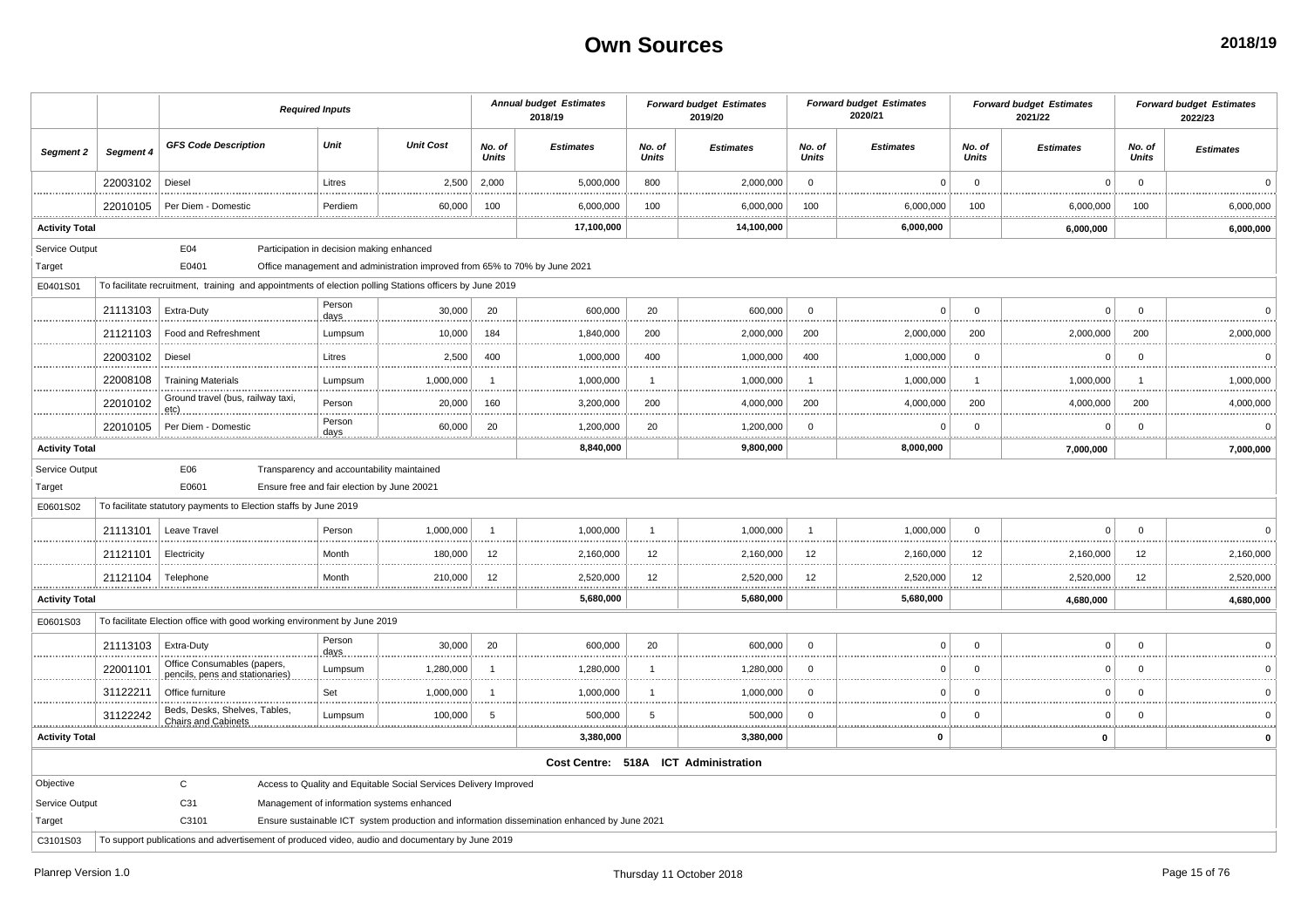|                       |                       |                                                                | <b>Required Inputs</b>                                                                                   |                  |                        | <b>Annual budget Estimates</b><br>2018/19                                                    |                        | <b>Forward budget Estimates</b><br>2019/20 |                        | <b>Forward budget Estimates</b><br>2020/21 |                        | <b>Forward budget Estimates</b><br>2021/22 |                        | <b>Forward budget Estimates</b><br>2022/23 |
|-----------------------|-----------------------|----------------------------------------------------------------|----------------------------------------------------------------------------------------------------------|------------------|------------------------|----------------------------------------------------------------------------------------------|------------------------|--------------------------------------------|------------------------|--------------------------------------------|------------------------|--------------------------------------------|------------------------|--------------------------------------------|
| Segment 2             | Segment 4             | <b>GFS Code Description</b>                                    | Unit                                                                                                     | <b>Unit Cost</b> | No. of<br><b>Units</b> | <b>Estimates</b>                                                                             | No. of<br><b>Units</b> | <b>Estimates</b>                           | No. of<br><b>Units</b> | <b>Estimates</b>                           | No. of<br><b>Units</b> | <b>Estimates</b>                           | No. of<br><b>Units</b> | <b>Estimates</b>                           |
|                       | 22016101              | <b>Printing Material</b>                                       | Lumpsum                                                                                                  | 1,000,000        | $\overline{1}$         | 1,000,000                                                                                    | $\mathbf{1}$           | 1,000,000                                  | $\overline{1}$         | 1,000,000                                  | $\mathbf{1}$           | 1,000,000                                  | $\overline{1}$         | 1,000,000                                  |
|                       | 31122115              | Cameras                                                        | Piece                                                                                                    | 1,000,000        |                        | 1,000,000                                                                                    | $\mathbf{1}$           | 1,000,000                                  |                        | 1,000,000                                  |                        | 1,000,000                                  | -1                     | 1,000,000                                  |
| <b>Activity Total</b> |                       |                                                                |                                                                                                          |                  |                        | 2,000,000                                                                                    |                        | 2,000,000                                  |                        | 2,000,000                                  |                        | 2,000,000                                  |                        | 2,000,000                                  |
| C3101S04              |                       |                                                                | To support maintenance and updating to Council Website by June 2019                                      |                  |                        |                                                                                              |                        |                                            |                        |                                            |                        |                                            |                        |                                            |
|                       |                       | 21113102   Internship Allowance                                | Month                                                                                                    | 100,000          | 12                     | 1,200,000                                                                                    | 12<br>.                | 1,200,000                                  | 12                     | 1,200,000                                  | 12                     | 1,200,000                                  | 12                     | 1,200,000                                  |
|                       | 21113103   Extra-Duty |                                                                | Allowance                                                                                                | 30,000           | 40                     | 1,200,000                                                                                    | 40                     | 1,200,000                                  | 50                     | 1,500,000                                  | 50                     | 1,500,000                                  | 60                     | 1,800,000                                  |
| <b>Activity Total</b> |                       |                                                                |                                                                                                          |                  |                        | <br>.<br>2,400,000                                                                           | <b>************</b>    | . <u>.</u> .<br>2,400,000                  |                        | 2,700,000                                  |                        | 2,700,000                                  |                        | <b>**********</b><br>3,000,000             |
| Objective             |                       | D                                                              | Quality and Quantity of Socio-Economic Services and Infrastructure Increased                             |                  |                        |                                                                                              |                        |                                            |                        |                                            |                        |                                            |                        |                                            |
| Service Output        |                       | D <sub>21</sub>                                                | ICT infrastructure Improved                                                                              |                  |                        |                                                                                              |                        |                                            |                        |                                            |                        |                                            |                        |                                            |
| Target                |                       | D2101                                                          |                                                                                                          |                  |                        | ICT Infrastructure and Communication facilities Improved from 50% to 70% by June 2021        |                        |                                            |                        |                                            |                        |                                            |                        |                                            |
| D2101S05              |                       | To facilitate office working tools for ICT Unit by June 2019   |                                                                                                          |                  |                        |                                                                                              |                        |                                            |                        |                                            |                        |                                            |                        |                                            |
|                       | 22001101              | Office Consumables (papers,<br>pencils, pens and stationaries) | Set                                                                                                      | 50,000           | 12                     | 600,000                                                                                      | 12                     | 600,000                                    | 24                     | 1,200,000                                  | 24                     | 1,200,000                                  | 24                     | 1,200,000                                  |
|                       | 22008105              | Production and Printing of<br><b>Training Materials</b>        | Each                                                                                                     | 200,000          | 5                      | 1,000,000                                                                                    | 5                      | 1,000,000                                  | 10                     | 2,000,000                                  | 10                     | 2,000,000                                  | $\overline{4}$         | 800,000                                    |
| <b>Activity Total</b> |                       |                                                                |                                                                                                          |                  |                        | 1,600,000                                                                                    |                        | 1,600,000                                  |                        | 3,200,000                                  |                        | 3,200,000                                  |                        | 2,000,000                                  |
| D2101S06              |                       | To facilitate statutory benefits for ICT Staffs by June 2019   |                                                                                                          |                  |                        |                                                                                              |                        |                                            |                        |                                            |                        |                                            |                        |                                            |
|                       | 21111107              | <b>Salary Adjustments</b>                                      | Month                                                                                                    | 1,000,000        | 11                     | 11,000,000                                                                                   | 12                     | 12,000,000                                 | 12                     | 12,000,000                                 | 12                     | 12,000,000                                 | 12                     | 12,000,000                                 |
|                       | 21113101              | Leave Travel                                                   | Person                                                                                                   | 1,000,000        | - 1                    | 1,000,000                                                                                    | $\mathbf{1}$           | 1,000,000                                  |                        | 1,000,000                                  |                        | 1,000,000                                  | -1                     | 1,000,000                                  |
|                       | 21121101              | Electricity                                                    | Month                                                                                                    | 80,000           | 10                     | 800,000                                                                                      | 12                     | 960,000                                    | 12                     | 960,000                                    | 12                     | 960,000                                    | $\mathbf 0$            | $\Omega$                                   |
|                       | 21121104              | Telephone                                                      | Month                                                                                                    | 100,000          | 12                     | 1,200,000<br>                                                                                | 12<br>                 | 1,200,000<br>                              | 12                     | 1,200,000                                  | 12                     | 1,200,000                                  | $\mathbf 0$            | n                                          |
| <b>Activity Total</b> |                       |                                                                |                                                                                                          |                  |                        | 14,000,000                                                                                   |                        | 15,160,000                                 |                        | 15,160,000                                 |                        | 15,160,000                                 |                        | 13,000,000                                 |
|                       |                       |                                                                |                                                                                                          |                  |                        |                                                                                              |                        | Cost Centre: 518B ICT Operations           |                        |                                            |                        |                                            |                        |                                            |
| Objective             |                       | $\mathtt{C}$                                                   | Access to Quality and Equitable Social Services Delivery Improved                                        |                  |                        |                                                                                              |                        |                                            |                        |                                            |                        |                                            |                        |                                            |
| Service Output        |                       | C31                                                            | Management of information systems enhanced                                                               |                  |                        |                                                                                              |                        |                                            |                        |                                            |                        |                                            |                        |                                            |
| Target                |                       | C3101                                                          |                                                                                                          |                  |                        | Ensure sustainable ICT system production and information dissemination enhanced by June 2021 |                        |                                            |                        |                                            |                        |                                            |                        |                                            |
| C3101S05              |                       |                                                                | To facilitate quality events Video, Audio and documentary production and other publications by June 2019 |                  |                        |                                                                                              |                        |                                            |                        |                                            |                        |                                            |                        |                                            |
|                       | 21113103              | Extra-Duty                                                     | Person<br>days                                                                                           | 30.000           | 20                     | 600,000                                                                                      | $\mathbf 0$            | $\Omega$                                   | $\Omega$               | $\Omega$                                   | $\mathbf 0$            | $\Omega$                                   | $\mathbf 0$            |                                            |
|                       | 22012105              | Advertising and Publication                                    | Quarterly                                                                                                | 200,000          | $\overline{4}$         | 800,000                                                                                      | $\mathbf 0$            | $\Omega$                                   | $\Omega$               | $\Omega$                                   | $\Omega$               | $\Omega$                                   | $\Omega$               |                                            |
|                       | 22016101              | <b>Printing Material</b>                                       | Piece                                                                                                    | 200,000          | 5                      | <br>1,000,000                                                                                | <br>5                  | 1,000,000                                  | -6                     | 1,200,000                                  | 6                      | 1,200,000                                  | 6                      | 1,200,000                                  |
| <b>Activity Total</b> |                       |                                                                |                                                                                                          |                  |                        | <br>2,400,000                                                                                |                        | 1,000,000                                  |                        | 1,200,000                                  |                        | 1,200,000                                  |                        | 1,200,000                                  |
| Objective             |                       | D                                                              | Quality and Quantity of Socio-Economic Services and Infrastructure Increased                             |                  |                        |                                                                                              |                        |                                            |                        |                                            |                        |                                            |                        |                                            |
| Service Output        |                       | D <sub>21</sub>                                                | ICT infrastructure Improved                                                                              |                  |                        |                                                                                              |                        |                                            |                        |                                            |                        |                                            |                        |                                            |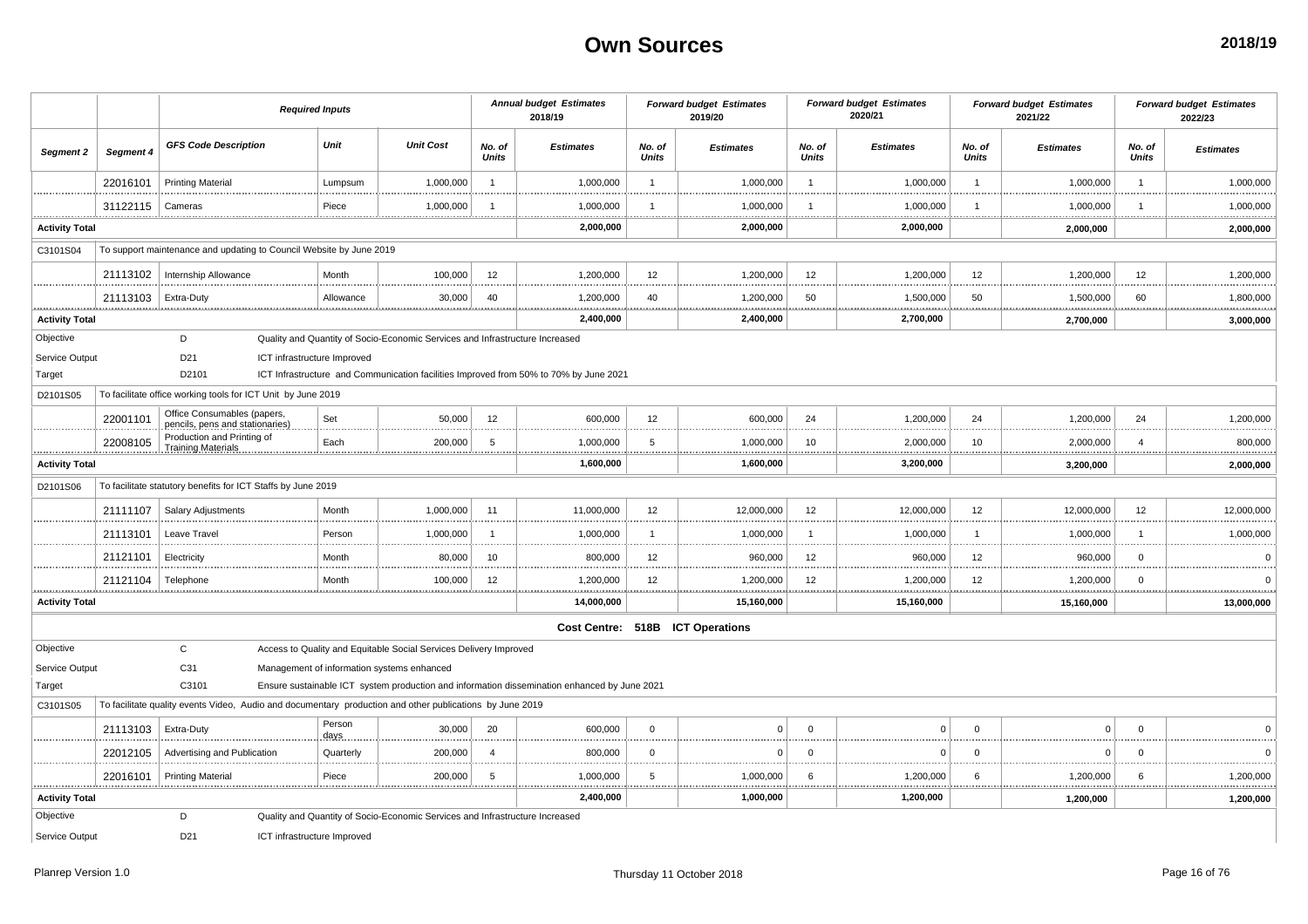|                       |               | <b>Required Inputs</b>                                                                            |                                        |                                                                               | <b>Annual budget Estimates</b><br>2018/19 |                                                                                       | <b>Forward budget Estimates</b><br>2019/20 |                  | <b>Forward budget Estimates</b><br>2020/21 |                                 | <b>Forward budget Estimates</b><br>2021/22 |                  | <b>Forward budget Estimates</b><br>2022/23 |                  |
|-----------------------|---------------|---------------------------------------------------------------------------------------------------|----------------------------------------|-------------------------------------------------------------------------------|-------------------------------------------|---------------------------------------------------------------------------------------|--------------------------------------------|------------------|--------------------------------------------|---------------------------------|--------------------------------------------|------------------|--------------------------------------------|------------------|
| Segment 2             | Segment 4     | <b>GFS Code Description</b>                                                                       | Unit                                   | <b>Unit Cost</b>                                                              | No. of<br><b>Units</b>                    | <b>Estimates</b>                                                                      | No. of<br><b>Units</b>                     | <b>Estimates</b> | No. of<br>Units                            | <b>Estimates</b>                | No. of<br><b>Units</b>                     | <b>Estimates</b> | No. of<br>Units                            | <b>Estimates</b> |
| Target                |               | D2101                                                                                             |                                        |                                                                               |                                           | ICT Infrastructure and Communication facilities Improved from 50% to 70% by June 2021 |                                            |                  |                                            |                                 |                                            |                  |                                            |                  |
| D2101S07              |               | To enhance and improve internet communication services within offices by June 2019                |                                        |                                                                               |                                           |                                                                                       |                                            |                  |                                            |                                 |                                            |                  |                                            |                  |
|                       | 21113103      | Extra-Duty                                                                                        | Person<br>days                         | 30,000                                                                        | 20                                        | 600,000                                                                               | 20                                         | 600,000          | $\mathbf 0$                                | $\Omega$                        | $\Omega$                                   | $\Omega$         | $\Omega$                                   |                  |
|                       | 22010105      | Per Diem - Domestic                                                                               | Person<br>days                         | 60,000                                                                        | 15                                        | 900,000                                                                               | 16                                         | 960,000          | 17                                         | 1,020,000                       | $\mathbf 0$                                | $\Omega$         | $\Omega$                                   |                  |
|                       | 22012101      | Internet and Email connections                                                                    | Lumpsum                                | 10,000                                                                        | 120                                       | 1,200,000                                                                             | 120                                        | 1,200,000        | 120                                        | 1,200,000                       | $\Omega$                                   | $\Omega$         | $\Omega$                                   |                  |
|                       | 22019108      | Small Tools and Implements                                                                        | Set                                    | 600,000                                                                       | - 1                                       | 600,000                                                                               | -1                                         | 600,000          | $\mathbf 0$<br>.                           | $\Omega$                        | $\Omega$                                   | $\Omega$         | $\Omega$                                   |                  |
|                       | 31122101<br>. | Telecommunications<br>infrastructure, networks and<br>equipment                                   | Lumpsum                                | 1,300,000                                                                     | -1                                        | 1,300,000<br>.                                                                        | $\mathbf{1}$                               | 1,300,000<br>    | $\overline{1}$<br>                         | 1,300,000<br><b>***********</b> | -1<br>.                                    | 1,300,000        |                                            | 1,300,000<br>.   |
| <b>Activity Total</b> |               |                                                                                                   |                                        |                                                                               |                                           | 4,600,000                                                                             |                                            | 4,660,000        |                                            | 3,520,000                       |                                            | 1,300,000        |                                            | 1,300,000        |
| D2101S08              |               | To Support routine maintenance and repair of office equipment by June 2019                        |                                        |                                                                               |                                           |                                                                                       |                                            |                  |                                            |                                 |                                            |                  |                                            |                  |
|                       | 22001102      | Computer Supplies and<br>Accessories                                                              | Set<br>.                               | 1,800,000                                                                     | - 1                                       | 1,800,000                                                                             | -1<br>.                                    | 1,800,000        | $\overline{1}$<br>                         | 1,800,000                       | $\overline{1}$<br>                         | 1,800,000        | -1<br>                                     | 1,800,000        |
|                       | 22024101      | Computers, printers, scanners,<br>and other computer related<br>equipment                         | Set                                    | 200,000                                                                       | 6                                         | 1,200,000                                                                             | 6                                          | 1,200,000        | 9                                          | 1,800,000                       | 12                                         | 2,400,000        | 15                                         | 3,000,000<br>    |
| <b>Activity Total</b> |               |                                                                                                   |                                        |                                                                               |                                           | 3,000,000                                                                             |                                            | 3,000,000        |                                            | 3,600,000                       |                                            | 4,200,000        |                                            | 4,800,000        |
|                       |               |                                                                                                   |                                        |                                                                               |                                           | Cost Centre: 519A Beekeeping Administration                                           |                                            |                  |                                            |                                 |                                            |                  |                                            |                  |
| Objective             |               | E                                                                                                 |                                        | Good Governance and Administrative Services Enhanced                          |                                           |                                                                                       |                                            |                  |                                            |                                 |                                            |                  |                                            |                  |
| Service Output        |               | E10                                                                                               | Conducive working environment improved |                                                                               |                                           |                                                                                       |                                            |                  |                                            |                                 |                                            |                  |                                            |                  |
| Target                |               | E1005                                                                                             |                                        | Working Environment of beekeeping staffs improve from 50% to 70% by June 2021 |                                           |                                                                                       |                                            |                  |                                            |                                 |                                            |                  |                                            |                  |
| E1005S06              |               | To facilitate, Office utilities, extra duty allowance and award for one sector staffsby June 2019 |                                        |                                                                               |                                           |                                                                                       |                                            |                  |                                            |                                 |                                            |                  |                                            |                  |
|                       | 21113103      | Extra-Duty                                                                                        | Person<br>days                         | 30,000                                                                        | 40                                        | 1,200,000                                                                             | $\Omega$                                   | $\Omega$         | $\mathbf 0$                                | $\Omega$                        | $\Omega$                                   | $\mathbf{0}$     | $\Omega$                                   |                  |
|                       | 22001101      | Office Consumables (papers,<br>pencils, pens and stationaries)                                    | Set                                    | 720,000                                                                       | - 1                                       | 720,000                                                                               | $\Omega$                                   | n                | $\Omega$                                   | $\Omega$                        | $\Omega$                                   | $\Omega$         | $\Omega$                                   |                  |
|                       | 22010105      | Per Diem - Domestic                                                                               | Perdiem                                | 120,000                                                                       | 20                                        | 2,400,000                                                                             | $\Omega$                                   | $\Omega$         | $\mathbf 0$                                | $\mathbf 0$                     | $\Omega$                                   | $\mathbf{0}$     | $\Omega$                                   |                  |
| <b>Activity Total</b> |               |                                                                                                   |                                        |                                                                               |                                           | 4,320,000                                                                             |                                            | O                |                                            | $\mathbf{0}$                    |                                            | 0                |                                            |                  |
| E1005S07              |               | To facilitate Statutory benefits for staff by June 2019                                           |                                        |                                                                               |                                           |                                                                                       |                                            |                  |                                            |                                 |                                            |                  |                                            |                  |
|                       | 21113101      | Leave Travel                                                                                      | Person                                 | 1,000,000                                                                     | -1                                        | 1,000,000                                                                             | $\Omega$                                   | $\sqrt{ }$       | $\Omega$                                   | $\Omega$                        | $\Omega$                                   | $\Omega$         | $\Omega$                                   |                  |
|                       | 21121101      | Electricity                                                                                       | Allowance                              | 180,000                                                                       | 12                                        | 2,160,000                                                                             | $\mathbf 0$                                | $\Omega$         | $\mathbf 0$<br>.                           | $\Omega$                        | $\Omega$<br>                               | $\Omega$         | $\Omega$<br>                               |                  |
|                       | 21121104      | Telephone                                                                                         | Allowance                              | 210,000                                                                       | 12                                        | 2,520,000                                                                             | $\Omega$                                   | $\Omega$         | $\mathbf 0$                                | $\Omega$                        | $\Omega$                                   | $\Omega$         | $\Omega$                                   |                  |
| <b>Activity Total</b> |               |                                                                                                   |                                        |                                                                               |                                           | 5,680,000                                                                             |                                            | O                |                                            | $\mathbf 0$                     |                                            | $\mathbf 0$      |                                            | O                |
| E1005S08              |               | To facilitate office vehicle maintenance by June 2019                                             |                                        |                                                                               |                                           |                                                                                       |                                            |                  |                                            |                                 |                                            |                  |                                            |                  |
|                       | 31221105      | Spareparts and tyres                                                                              | vehicle                                | 200,000                                                                       | 20                                        | 4,000,000                                                                             | $\Omega$                                   | $\Omega$         | $\mathbf 0$                                | $\Omega$                        | $\Omega$                                   | $\mathbf{0}$     | $\Omega$                                   |                  |
|                       |               | 31221113   Oil and Lubricants                                                                     | Litres                                 | 100,000                                                                       | 10                                        | 1,000,000                                                                             | $\mathbf 0$                                | $\Omega$         | $\mathbf 0$                                | $\mathbf{0}$                    | $\mathbf 0$                                | $\Omega$         | $\Omega$                                   | $\Omega$         |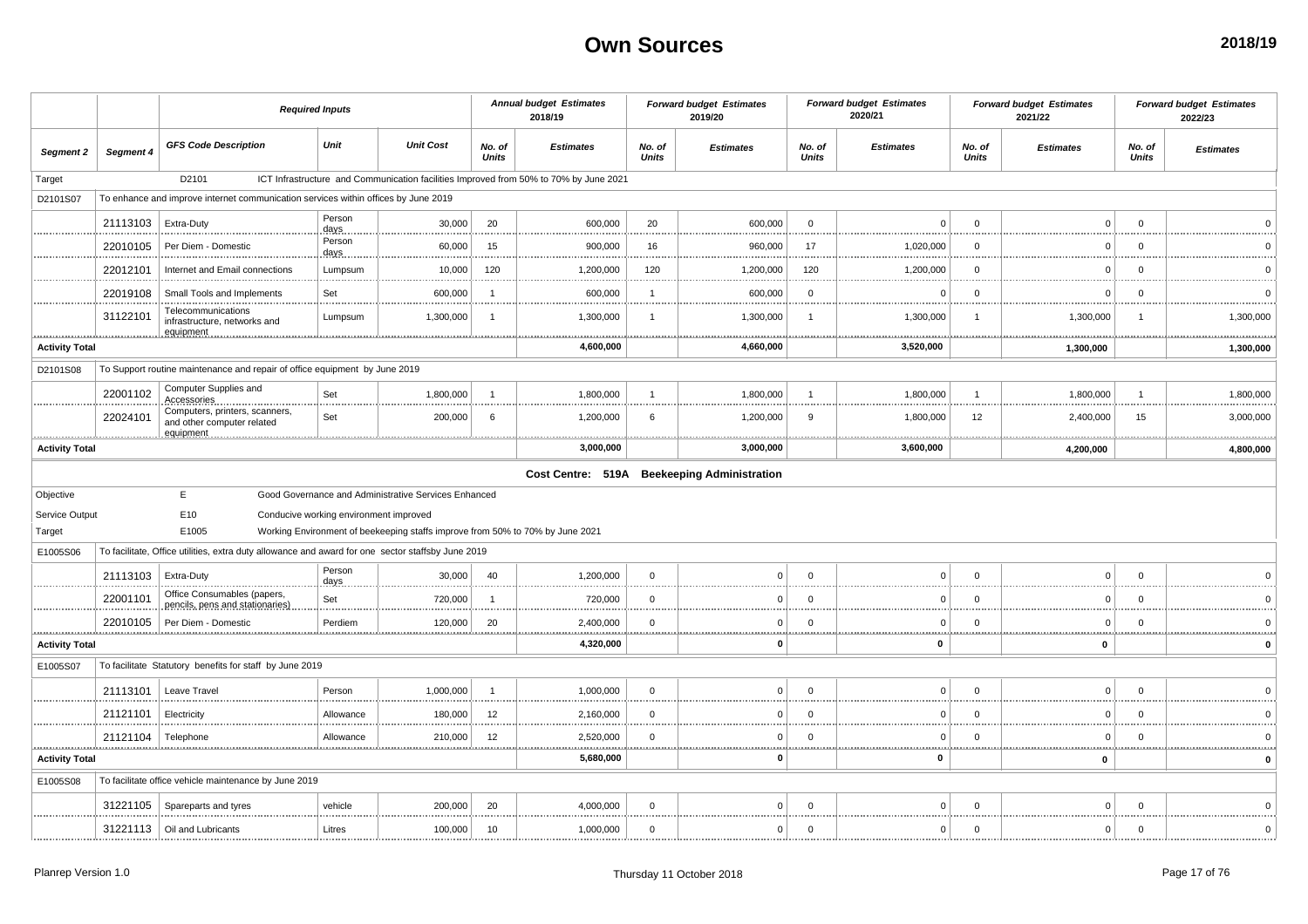|                       |                       |                                                                                                                                           | <b>Required Inputs</b>     |                                                                     |                        | <b>Annual budget Estimates</b><br>2018/19                        |                        | <b>Forward budget Estimates</b><br>2019/20 |                        | <b>Forward budget Estimates</b><br>2020/21 |                        | <b>Forward budget Estimates</b><br>2021/22 |                        | <b>Forward budget Estimates</b><br>2022/23 |
|-----------------------|-----------------------|-------------------------------------------------------------------------------------------------------------------------------------------|----------------------------|---------------------------------------------------------------------|------------------------|------------------------------------------------------------------|------------------------|--------------------------------------------|------------------------|--------------------------------------------|------------------------|--------------------------------------------|------------------------|--------------------------------------------|
| Segment 2             | Segment 4             | <b>GFS Code Description</b>                                                                                                               | Unit                       | <b>Unit Cost</b>                                                    | No. of<br><b>Units</b> | <b>Estimates</b>                                                 | No. of<br><b>Units</b> | <b>Estimates</b>                           | No. of<br><b>Units</b> | <b>Estimates</b>                           | No. of<br><b>Units</b> | <b>Estimates</b>                           | No. of<br><b>Units</b> | <b>Estimates</b>                           |
| <b>Activity Total</b> |                       |                                                                                                                                           |                            |                                                                     |                        | 5,000,000                                                        |                        | $\mathbf 0$                                |                        | $\pmb{0}$                                  |                        | $\pmb{0}$                                  |                        | $\Omega$                                   |
|                       |                       |                                                                                                                                           |                            |                                                                     |                        | Cost Centre: 527A Community Development and Youth Administration |                        |                                            |                        |                                            |                        |                                            |                        |                                            |
| Objective             |                       | F.                                                                                                                                        |                            | Social Welfare, Gender and Community Empowerment Improved           |                        |                                                                  |                        |                                            |                        |                                            |                        |                                            |                        |                                            |
| Service Output        |                       | F05                                                                                                                                       | Community Income Increased |                                                                     |                        |                                                                  |                        |                                            |                        |                                            |                        |                                            |                        |                                            |
| Target                |                       | F0502                                                                                                                                     |                            | Community Development services enhanced from 50%to 80% by June 2021 |                        |                                                                  |                        |                                            |                        |                                            |                        |                                            |                        |                                            |
| F0502S01              |                       | To formulate and conduct meeting to 20 Villages and 8 wards Economic Empowerment Commetee on their roles and responsibilirty by June 2019 |                            |                                                                     |                        |                                                                  |                        |                                            |                        |                                            |                        |                                            |                        |                                            |
|                       | 21121103              | Food and Refreshment                                                                                                                      | Person                     | 8,000                                                               | 100                    | 800,000                                                          | $\mathbf 0$            | 0                                          | $\Omega$               |                                            | $\Omega$               | $\Omega$                                   | $\Omega$               |                                            |
|                       | 22001101              | Office Consumables (papers,<br>pencils, pens and stationaries)                                                                            | Lumpsum                    | 99,500                                                              | $\mathbf{1}$           | 99,500                                                           | $\mathbf{0}$           | $\Omega$                                   | $\Omega$               | $\Omega$                                   | $\Omega$               | $\overline{0}$                             | $\overline{0}$         |                                            |
|                       | 22001103              | Printing and Photocopy paper                                                                                                              | Lumpsum                    | 146,000                                                             | $\overline{1}$         | 146,000                                                          | $\mathbf{0}$           | ŋ                                          | $\Omega$               | C                                          | $\Omega$               | $\Omega$                                   | $\overline{0}$         |                                            |
|                       | 22003102              | Diesel                                                                                                                                    | Litres                     | 2,500                                                               | 77                     | 192,500                                                          | $\mathbf 0$            | 0                                          | $\Omega$               | C                                          | $\Omega$               | $\Omega$                                   | $\overline{0}$         |                                            |
|                       | 22008110              | Ground Transport (Bus, Train,<br>Water)                                                                                                   | Person                     | 10,000                                                              | 100                    | 1,000,000                                                        | $\Omega$               | U                                          | $\Omega$               | $\Omega$                                   | $\Omega$               | $\Omega$                                   | $\Omega$               |                                            |
|                       | 22010105              | Per Diem - Domestic                                                                                                                       | Person<br><u>days.</u>     | 60,000                                                              | 60                     | 3,600,000                                                        | $\mathbf 0$            |                                            | $\Omega$               | O                                          | $\Omega$               | $\overline{0}$                             | $\overline{0}$         |                                            |
| <b>Activity Total</b> |                       |                                                                                                                                           |                            |                                                                     |                        | 5,838,000                                                        |                        | O                                          |                        | $\Omega$                                   |                        | $\mathbf 0$                                |                        | $\mathbf 0$                                |
| F0502S03              |                       | To support running costs for Community Development Department by June, 2019                                                               |                            |                                                                     |                        |                                                                  |                        |                                            |                        |                                            |                        |                                            |                        |                                            |
|                       | 21113103   Extra-Duty |                                                                                                                                           | Person                     | 30,000                                                              | 20                     | 600,000                                                          | $\mathbf 0$            | $\Omega$                                   | $\Omega$               | $\Omega$                                   | $\mathbf 0$            | $\overline{0}$                             | $\overline{0}$         |                                            |
|                       | 21113119              | Medical and Dental Refunds                                                                                                                | Person                     | 100,000                                                             | 5                      | 500,000                                                          | $\mathbf{0}$           | ŋ                                          | $\Omega$               |                                            | $\Omega$               | $\Omega$                                   | $\Omega$               |                                            |
|                       | 21121101              | Electricity                                                                                                                               | Month                      | 2,942,000                                                           | $\mathbf{1}$           | 2,942,000                                                        | $\mathbf 0$            | 0                                          | $\Omega$               | $\Omega$                                   | $\Omega$               | $\overline{0}$                             | $\overline{0}$         |                                            |
|                       | 21121104              | Telephone                                                                                                                                 | Month                      | 180,000                                                             | 12                     | 2,160,000                                                        | $\mathbf 0$            | ŋ                                          | $\Omega$               | $\Omega$                                   | $\Omega$               | $\overline{0}$                             | $\overline{0}$         |                                            |
|                       | 22001101              | Office Consumables (papers,<br>pencils, pens and stationaries)                                                                            | Lumpsum                    | 700,000                                                             | $\mathbf{3}$           | 2,100,000                                                        | $\mathbf 0$            | 0                                          | $\Omega$               | C                                          | $\Omega$               | $\Omega$                                   | $\overline{0}$         |                                            |
|                       | 22003102              | Diesel                                                                                                                                    | Litres                     | 2,500                                                               | 80                     | 200,000                                                          | $\Omega$               | U                                          | $\Omega$               | $\Omega$                                   | $\Omega$               | $\Omega$                                   | $\Omega$               |                                            |
|                       | 22008110              | Ground Transport (Bus, Train,<br>Water)                                                                                                   | Person                     | 60,000                                                              | 10                     | 600,000                                                          | $\mathbf 0$            | ŋ                                          | $\Omega$               | $\Omega$                                   | $\Omega$               | $\overline{0}$                             | $\overline{0}$         |                                            |
| <b>Activity Total</b> |                       |                                                                                                                                           |                            |                                                                     |                        | 9,102,000                                                        |                        | O                                          |                        | $\Omega$                                   |                        | 0                                          |                        | $\mathbf 0$                                |
|                       |                       |                                                                                                                                           |                            |                                                                     |                        | Cost Centre: 527B Comm Development, Gender and Children          |                        |                                            |                        |                                            |                        |                                            |                        |                                            |
| Objective             |                       | A                                                                                                                                         |                            | Service improved and HIV infection reduced                          |                        |                                                                  |                        |                                            |                        |                                            |                        |                                            |                        |                                            |
| Service Output        |                       | A01<br>Health of staffs enhanced                                                                                                          |                            |                                                                     |                        |                                                                  |                        |                                            |                        |                                            |                        |                                            |                        |                                            |
| Target                |                       | A0101                                                                                                                                     |                            | HIV/ AIDS Prevalence rate reduced from 3.3% to 1.1% by June 2021    |                        |                                                                  |                        |                                            |                        |                                            |                        |                                            |                        |                                            |
| A0101C07              |                       | To conduct supportive supervision on HIV and AIDS Interventions in sixteen wards by June, 2019                                            |                            |                                                                     |                        |                                                                  |                        |                                            |                        |                                            |                        |                                            |                        |                                            |
|                       | 22003102              | Diesel                                                                                                                                    | Litres                     | 2,500                                                               | 1,000                  | 2,500,000                                                        | 390                    | 975,000                                    | 400                    | 1,000,000                                  | 410                    | 1,025,000                                  | 415                    | 1,037,500                                  |
|                       | 22010105              | Per Diem - Domestio                                                                                                                       | Person<br>days.            | 60,000                                                              | 40                     | 2,400,000                                                        | 34                     | 2,040,000<br>                              | 36<br>.                | 2,160,000<br>.                             | 34                     | 2,040,000                                  | 40                     | 2,400,000<br>.                             |
| <b>Activity Total</b> |                       |                                                                                                                                           |                            |                                                                     |                        | 4,900,000                                                        |                        | 3,015,000                                  |                        | 3,160,000                                  |                        | 3,065,000                                  |                        | 3,437,500                                  |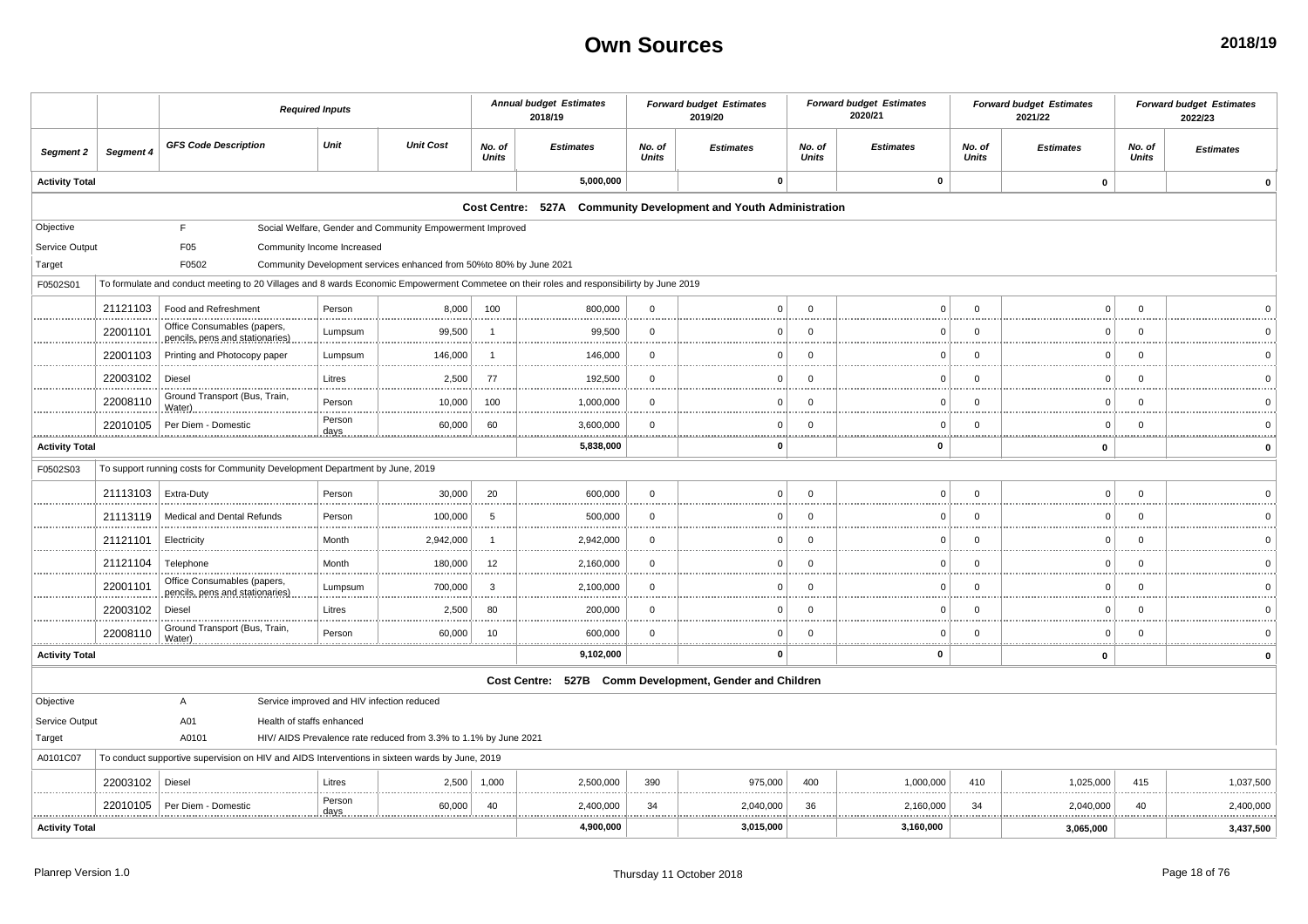|                       |           | <b>Required Inputs</b>                                                                                                                                    |                 |                                                           |                        | <b>Annual budget Estimates</b><br>2018/19                                                   |                        | <b>Forward budget Estimates</b><br>2019/20 |                        | <b>Forward budget Estimates</b><br>2020/21 |                        | <b>Forward budget Estimates</b><br>2021/22 |                        | <b>Forward budget Estimates</b><br>2022/23 |
|-----------------------|-----------|-----------------------------------------------------------------------------------------------------------------------------------------------------------|-----------------|-----------------------------------------------------------|------------------------|---------------------------------------------------------------------------------------------|------------------------|--------------------------------------------|------------------------|--------------------------------------------|------------------------|--------------------------------------------|------------------------|--------------------------------------------|
| Segment 2             | Segment 4 | <b>GFS Code Description</b>                                                                                                                               | Unit            | <b>Unit Cost</b>                                          | No. of<br><b>Units</b> | <b>Estimates</b>                                                                            | No. of<br><b>Units</b> | <b>Estimates</b>                           | No. of<br><b>Units</b> | <b>Estimates</b>                           | No. of<br><b>Units</b> | <b>Estimates</b>                           | No. of<br><b>Units</b> | <b>Estimates</b>                           |
| A0101C08              |           | To conduct training on HIV prevention education, entrepreneourship, IGA and Financial Managent skills to 100 people living with HIV and AIDS by June 2019 |                 |                                                           |                        |                                                                                             |                        |                                            |                        |                                            |                        |                                            |                        |                                            |
|                       | 21121103  | Food and Refreshment                                                                                                                                      | Person          | 8,000                                                     | 200                    | 1,600,000                                                                                   | 82                     | 656,000                                    | 84                     | 672,000                                    | 86                     | 688,000                                    | 88                     | 704,000                                    |
|                       | 22001101  | Office Consumables (papers)<br>pencils, pens and stationaries)                                                                                            | Lumpsum         | 140,000                                                   | $\overline{a}$         | 560,000                                                                                     | $\overline{2}$         | 280,000                                    | $\mathbf{3}$           | 420,000                                    | $\boldsymbol{\Delta}$  | 560,000                                    | 5                      | 700,000                                    |
|                       | 22003102  | Diesel                                                                                                                                                    | Litres          | 2,500                                                     | 240                    | 600,000                                                                                     | 105                    | 262,500                                    | 110                    | 275,000                                    | 115                    | 287,500                                    | 120                    | 300,000                                    |
|                       | 22008110  | Ground Transport (Bus, Train,<br>Water)                                                                                                                   | Person          | 10,000                                                    | 140                    | 1,400,000                                                                                   | 82                     | 820,000                                    | 84                     | 840,000                                    | 86                     | 860,000                                    | 88                     | 880,000                                    |
|                       | 22010105  | Per Diem - Domestic                                                                                                                                       | Person<br>days  | 60,000                                                    | 30                     | 1,800,000                                                                                   | 15                     | 900,000                                    | 20                     | 1,200,000                                  | 15                     | 900,000                                    | 20                     | 1,200,000                                  |
| <b>Activity Total</b> |           |                                                                                                                                                           |                 |                                                           |                        | <br>5,960,000                                                                               |                        | <br>2,918,500                              |                        | <br>3,407,000                              |                        | .<br>3,295,500                             | .                      | .<br>3,784,000                             |
| Target                |           | A0102                                                                                                                                                     |                 |                                                           |                        | Number of people capacitated with HIV/AIDS education increased from 40% to 80% by June 2021 |                        |                                            |                        |                                            |                        |                                            |                        |                                            |
| A0102C01              |           | To conduct meeting to VMAC and WMAC in 16 wards and 61 villages on their roles and responsibilities towards fighting against HIV/ AIDS by June 2019       |                 |                                                           |                        |                                                                                             |                        |                                            |                        |                                            |                        |                                            |                        |                                            |
|                       | 21121103  | Food and Refreshment                                                                                                                                      | Person          | 8,000                                                     | 100                    | 800,000                                                                                     | 105                    | 840,000                                    | 110                    | 880,000                                    | 115                    | 920,000                                    | 120                    | 960,000                                    |
|                       | 22001101  | Office Consumables (papers,<br>pencils, pens and stationaries)                                                                                            | Lumpsum         | 100,000                                                   | $\overline{1}$         | 100,000                                                                                     | $\overline{2}$         | 200,000                                    | 3                      | 300,000                                    | $\overline{4}$         | 400,000                                    | 5                      | 500,000                                    |
|                       | 22001103  | Printing and Photocopy paper                                                                                                                              | Lumpsum         | 70,000                                                    | $\overline{1}$         | 70,000                                                                                      | $\overline{2}$         | 140,000                                    | 3                      | 210,000                                    | $\overline{4}$         | 280,000                                    | 5                      | 350,000                                    |
|                       | 22003102  | Diesel                                                                                                                                                    | Litres          | 2,500                                                     | 300                    | 750,000                                                                                     | 305                    | 762,500                                    | 310                    | 775,000                                    | 315                    | 787,500                                    | 320                    | 800,000                                    |
|                       | 22008110  | Ground Transport (Bus, Train,<br>Water)                                                                                                                   | Person          | 10,000                                                    | 100                    | 1,000,000                                                                                   | 105                    | 1,050,000                                  | 110                    | 1,100,000                                  | 115                    | 1,150,000                                  | 120                    | 1,200,000                                  |
|                       | 22010105  | Per Diem - Domestic                                                                                                                                       | Person<br>days  | 100,000                                                   | 21                     | 2,080,000                                                                                   | 40                     | 4,000,000                                  | 60                     | 6,000,000                                  | 80                     | 8,000,000                                  | 100                    | 10,000,000<br>                             |
| <b>Activity Total</b> |           |                                                                                                                                                           |                 |                                                           |                        | 4,800,000                                                                                   |                        | 6,992,500                                  |                        | 9,265,000                                  |                        | 11,537,500                                 |                        | 13,810,000                                 |
| A0102C02              |           | To conduct 2 days training on nutrition status to 200 people in 30 villages by June 2019                                                                  |                 |                                                           |                        |                                                                                             |                        |                                            |                        |                                            |                        |                                            |                        |                                            |
|                       | 21121103  | Food and Refreshment                                                                                                                                      | Person          | 8,000                                                     | 50                     | 400,000                                                                                     | 55                     | 440,000                                    | 60                     | 480,000                                    | 65                     | 520,000                                    | 70                     | 560,000                                    |
|                       | 22001101  | Office Consumables (papers<br>pencils, pens and stationaries)                                                                                             | Lumpsum         | 30,000                                                    | $\overline{1}$         | 30,000                                                                                      | $\overline{2}$         | 60,000                                     | 3                      | 90,000                                     | $\overline{4}$         | 120,000<br>.                               | 5                      | 150,000<br>.                               |
|                       | 22003102  | Diesel                                                                                                                                                    | Litres          | 2,500                                                     | 192                    | 480,000                                                                                     | 205                    | 512,500                                    | 205                    | 512,500                                    | 205                    | 512,500                                    | 205                    | 512,500                                    |
|                       | 22010105  | Per Diem - Domestic                                                                                                                                       | Person<br>days. | 100,000                                                   | 41                     | 4,140,000                                                                                   | 60                     | 6,000,000                                  | 80                     | 8,000,000                                  | 100                    | 10,000,000                                 | 120                    | 12,000,000                                 |
| <b>Activity Total</b> |           |                                                                                                                                                           |                 |                                                           |                        | 5,050,000                                                                                   |                        | 7,012,500                                  |                        | 9,082,500                                  |                        | 11,152,500                                 |                        | 13,222,500                                 |
| A0102C03              |           | To conduct National Festivals awereness raising campaingns on Women, HIV and AIDS, People with disabilities and elders by June 2019                       |                 |                                                           |                        |                                                                                             |                        |                                            |                        |                                            |                        |                                            |                        |                                            |
|                       | 22001101  | Office Consumables (papers,<br>pencils, pens and stationaries)                                                                                            | Lumpsum         | 200,000                                                   | $\overline{3}$         | 600,000                                                                                     | $\Omega$               | $\Omega$                                   | $\Omega$               | $\Omega$                                   | $\Omega$               | $\Omega$                                   | $\Omega$               |                                            |
|                       | 22003102  | <b>Diesel</b>                                                                                                                                             | Litres          | 2,500                                                     | 600                    | 1,500,000                                                                                   | $\mathbf 0$            | $\Omega$                                   | $\Omega$               | 0                                          | $\Omega$               | $\Omega$                                   | $\Omega$               |                                            |
|                       | 22008110  | Ground Transport (Bus, Train,<br>Water)                                                                                                                   | Person          | 20,000                                                    | 40                     | 800,000                                                                                     | $\mathbf 0$            | $\overline{0}$                             | $\mathbf 0$            | $\mathbf 0$                                | $\mathbf 0$            | $\mathbf 0$                                | $\mathbf 0$            |                                            |
|                       | 22010105  | Per Diem - Domestic                                                                                                                                       | Person<br>days  | 60,000                                                    | 28                     | 1,680,000                                                                                   | $\Omega$               | $\mathbf 0$                                | $\mathbf 0$            | 0                                          | $\Omega$               | $\Omega$                                   | $\Omega$               |                                            |
| <b>Activity Total</b> |           |                                                                                                                                                           |                 |                                                           |                        | 4,580,000                                                                                   |                        | $\mathbf{0}$                               |                        | $\mathbf{0}$                               | .                      | $\mathbf{0}$                               | <u>.</u>               |                                            |
| Objective             |           | F                                                                                                                                                         |                 | Social Welfare, Gender and Community Empowerment Improved |                        |                                                                                             |                        |                                            |                        |                                            |                        |                                            |                        |                                            |
| Service Output        |           | F06                                                                                                                                                       |                 | Women participation in decision making increased          |                        |                                                                                             |                        |                                            |                        |                                            |                        |                                            |                        |                                            |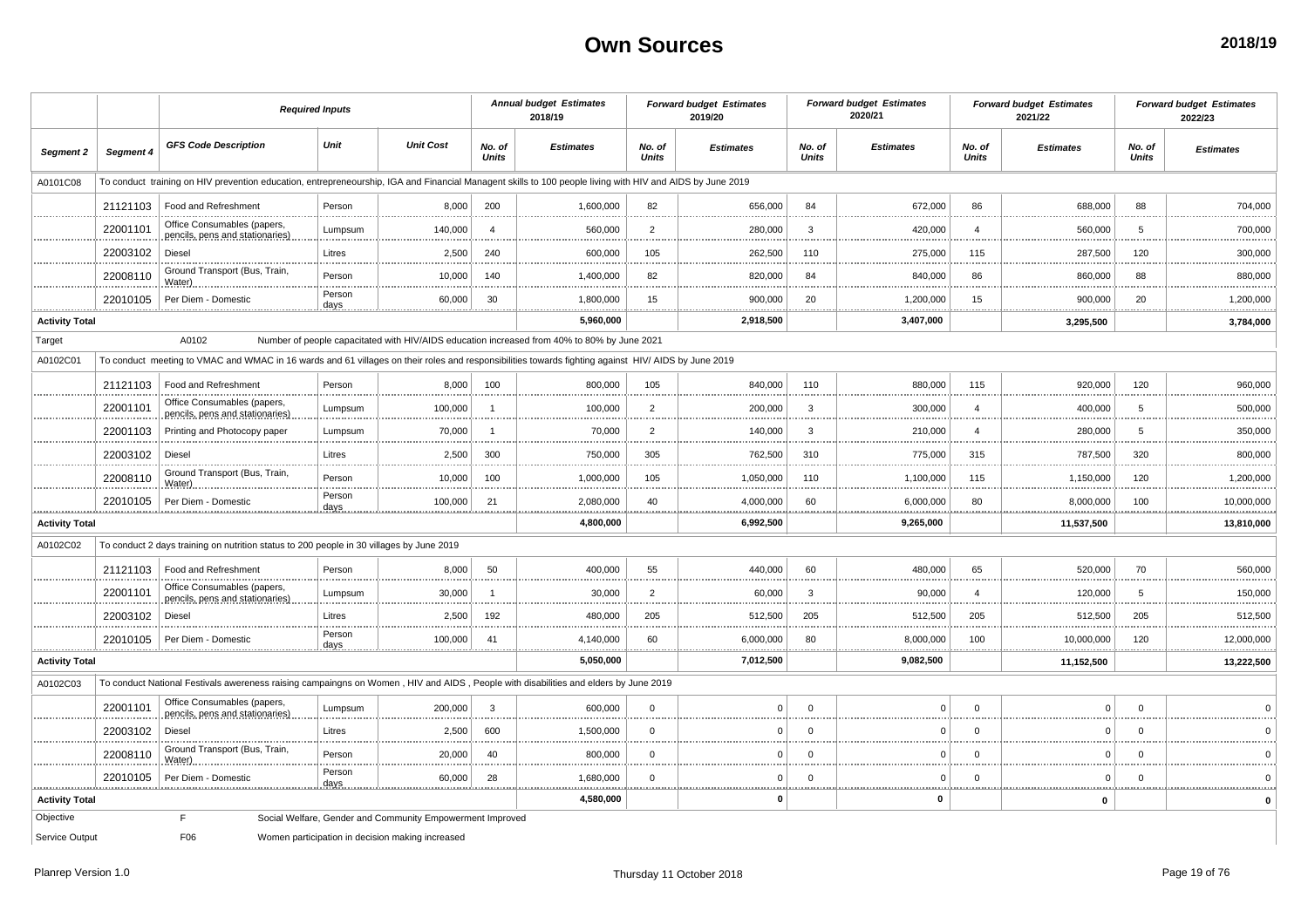|                       | <b>Required Inputs</b> |                                                                                                                                                                                |                            |                                                              |                        | <b>Annual budget Estimates</b><br>2018/19                                                                                    |                        | <b>Forward budget Estimates</b><br>2019/20 |                        | <b>Forward budget Estimates</b><br>2020/21 |                        | <b>Forward budget Estimates</b><br>2021/22 |                        | <b>Forward budget Estimates</b><br>2022/23 |
|-----------------------|------------------------|--------------------------------------------------------------------------------------------------------------------------------------------------------------------------------|----------------------------|--------------------------------------------------------------|------------------------|------------------------------------------------------------------------------------------------------------------------------|------------------------|--------------------------------------------|------------------------|--------------------------------------------|------------------------|--------------------------------------------|------------------------|--------------------------------------------|
| Segment 2             | Segment 4              | <b>GFS Code Description</b>                                                                                                                                                    | Unit                       | <b>Unit Cost</b>                                             | No. of<br><b>Units</b> | <b>Estimates</b>                                                                                                             | No. of<br><b>Units</b> | <b>Estimates</b>                           | No. of<br><b>Units</b> | <b>Estimates</b>                           | No. of<br><b>Units</b> | <b>Estimates</b>                           | No. of<br><b>Units</b> | <b>Estimates</b>                           |
| Target                |                        | F0601                                                                                                                                                                          |                            | Women and child rights enhanced from 30% to 60% by June 2021 |                        |                                                                                                                              |                        |                                            |                        |                                            |                        |                                            |                        |                                            |
| F0601C01              |                        | To conduct 2 days training on Gender mainstreaming, child rights, child protectin laws and child protectin policy to 50 village government and religious leaders by June, 2018 |                            |                                                              |                        |                                                                                                                              |                        |                                            |                        |                                            |                        |                                            |                        |                                            |
|                       | 21121103               | Food and Refreshment                                                                                                                                                           | Person                     | 8,000                                                        | 200                    | 1,600,000                                                                                                                    | $\Omega$               | $\Omega$                                   | $\Omega$               | $\Omega$                                   | $\Omega$               | $\Omega$                                   | $\Omega$               |                                            |
|                       | 22001101               | Office Consumables (papers,<br>pencils, pens and stationaries)                                                                                                                 | Lumpsum                    | 110,000                                                      | 6                      | 660,000                                                                                                                      | $\Omega$               | $\Omega$                                   | $\Omega$               | $\Omega$                                   | $\mathbf{0}$           | $\Omega$                                   | $\mathbf 0$            |                                            |
|                       | 22003102               | Diesel                                                                                                                                                                         | Litres                     | 2,500                                                        | 240                    | 600,000                                                                                                                      | $\mathbf{0}$           | - 0                                        | $\Omega$               | O                                          | $\mathbf 0$            | $\Omega$                                   | $\mathbf 0$            |                                            |
|                       | 22008110               | Ground Transport (Bus, Train<br>Water                                                                                                                                          | Person                     | 10,000                                                       | 100                    | 1,000,000                                                                                                                    | $\Omega$               | $^{\circ}$                                 | $\Omega$               | $\Omega$                                   | $\mathbf 0$            | $\Omega$                                   | $\mathbf 0$            |                                            |
|                       | 22010105               | Per Diem - Domestic                                                                                                                                                            | Person<br><u>days</u>      | 60,000                                                       | 20                     | 1,200,000<br>.                                                                                                               | 20<br>                 | 1,200,000<br>.                             | 20                     | 1,200,000                                  | 20                     | 1,200,000<br>                              | 20<br>.                | 1,200,000<br>.                             |
| <b>Activity Total</b> |                        |                                                                                                                                                                                |                            |                                                              |                        | 5,060,000                                                                                                                    |                        | 1,200,000                                  |                        | 1,200,000                                  |                        | 1,200,000                                  |                        | 1,200,000                                  |
| F0601C02              |                        | To conduct two stakeholder's meeting (to 40 stakeholders) on service deliverly and their roles and responsibilities by June, 2018                                              |                            |                                                              |                        |                                                                                                                              |                        |                                            |                        |                                            |                        |                                            |                        |                                            |
|                       | 21121103               | Food and Refreshment                                                                                                                                                           | Person                     | 10,000                                                       | 40                     | 400,000                                                                                                                      | 80                     | 800,000                                    | 120                    | 1,200,000                                  | 160                    | 1,600,000                                  | 200                    | 2,000,000                                  |
|                       | 22001101               | Office Consumables (papers,<br>pencils, pens and stationaries)                                                                                                                 | Lumpsum                    | 344,000                                                      | $\overline{1}$         | 344,000                                                                                                                      | $\overline{2}$         | 688,000                                    | $\overline{3}$         | 1,032,000                                  | $\overline{4}$         | 1,376,000                                  | 5                      | 1,720,000                                  |
|                       | 22010105               | Per Diem - Domestic                                                                                                                                                            | Person                     | 60,000                                                       | 8                      | 480,000                                                                                                                      | 10                     | 600,000                                    | 12                     | 720,000<br>                                | 14                     | 840,000                                    | 16<br>                 | 960,000<br>.                               |
| <b>Activity Total</b> |                        |                                                                                                                                                                                |                            |                                                              |                        | 1,224,000                                                                                                                    |                        | 2,088,000                                  |                        | 2,952,000                                  |                        | 3,816,000                                  |                        | 4,680,000                                  |
| F0601C03              |                        | To support 10 orphans and vulnerable children on scholarstic materials by June, 2019                                                                                           |                            |                                                              |                        |                                                                                                                              |                        |                                            |                        |                                            |                        |                                            |                        |                                            |
|                       | 22006112               | Uniforms                                                                                                                                                                       | Person                     | 120,000                                                      | 20                     | 2,400,000                                                                                                                    | 30                     | 3,600,000                                  | 40                     | 4,800,000                                  | 50                     | 6,000,000                                  | 60                     | 7,200,000                                  |
|                       | 22008102<br>           | <b>Tuition Fees</b>                                                                                                                                                            | Person<br>.                | 70,000<br>                                                   | 10                     | 700,000<br>.<br>                                                                                                             | 12<br>.                | 840,000<br>                                | 14                     | 980,000<br>.                               | 16                     | 1,120,000<br>                              | 18<br>.                | 1,260,000<br>**************                |
| <b>Activity Total</b> |                        |                                                                                                                                                                                |                            |                                                              |                        | 3,100,000                                                                                                                    |                        | 4,440,000                                  |                        | 5,780,000                                  |                        | 7,120,000                                  |                        | 8,460,000                                  |
| F0601C04              |                        | To collect and use community data (people with disabilities, orphans, MVCs and elders) in 61 villages by June, 2018                                                            |                            |                                                              |                        |                                                                                                                              |                        |                                            |                        |                                            |                        |                                            |                        |                                            |
|                       | 22001101               | Office Consumables (papers,<br>pencils, pens and stationaries)                                                                                                                 | Lumpsum                    | 100,000                                                      | 9                      | 900,000                                                                                                                      | $\overline{2}$         | 200,000                                    | $\overline{2}$         | 200,000                                    | $\overline{2}$         | 200,000                                    | $\overline{2}$         | 200,000<br><b></b>                         |
|                       | 22003102               | Diesel                                                                                                                                                                         | Litres                     | 2,500                                                        | 480                    | 1,200,000                                                                                                                    | 155                    | 387,500                                    | 160                    | 400,000                                    | 165                    | 412,500                                    | 170                    | 425,000<br>.                               |
|                       | 22008110               | Ground Transport (Bus, Train,<br>Water)                                                                                                                                        | Person                     | 10,000                                                       | 160                    | 1,600,000                                                                                                                    | 55                     | 550,000                                    | 60                     | 600,000                                    | 55                     | 550,000                                    | 70                     | 700,000                                    |
|                       | 22010105               | Per Diem - Domestio                                                                                                                                                            | Person<br>days             | 60,000                                                       | 64                     | 3,840,000                                                                                                                    | 65                     | 3,900,000                                  | 70                     | 4,200,000                                  | 75                     | 4,500,000                                  | 80                     | 4,800,000                                  |
| <b>Activity Total</b> |                        |                                                                                                                                                                                |                            |                                                              |                        | .<br>7,540,000                                                                                                               |                        | .<br>5,037,500                             |                        | .<br>5,400,000                             |                        | 5,662,500                                  | .                      | .<br>6,125,000                             |
|                       |                        |                                                                                                                                                                                |                            |                                                              |                        | Cost Centre: 527D Youth                                                                                                      |                        |                                            |                        |                                            |                        |                                            |                        |                                            |
| Objective             |                        | F.                                                                                                                                                                             |                            | Social Welfare, Gender and Community Empowerment Improved    |                        |                                                                                                                              |                        |                                            |                        |                                            |                        |                                            |                        |                                            |
| Service Output        |                        | F05                                                                                                                                                                            | Community Income Increased |                                                              |                        |                                                                                                                              |                        |                                            |                        |                                            |                        |                                            |                        |                                            |
| Target                |                        | F0501                                                                                                                                                                          |                            |                                                              |                        | Women and youths capacitated with soft loans, projects and financial management skills enhanced from 30% to 60% by June 2021 |                        |                                            |                        |                                            |                        |                                            |                        |                                            |
| F0501C01              |                        | To provide soft loans to 8 women entrepreneourship groups by June, 2018                                                                                                        |                            |                                                              |                        |                                                                                                                              |                        |                                            |                        |                                            |                        |                                            |                        |                                            |
|                       | 24301108               | other short-term time loans                                                                                                                                                    | Lumpsum                    | 8.534.987                                                    | $\overline{4}$         | 34,139,948                                                                                                                   | 10                     | 85.349.870                                 | 12                     | 102.419.844                                | 14                     | 119,489,818                                | 16                     | 136,559,792                                |
| <b>Activity Total</b> |                        |                                                                                                                                                                                |                            |                                                              |                        | 34,139,948                                                                                                                   |                        | 85,349,870                                 |                        | 102,419,844                                |                        | 119,489,818                                |                        | 136,559,792                                |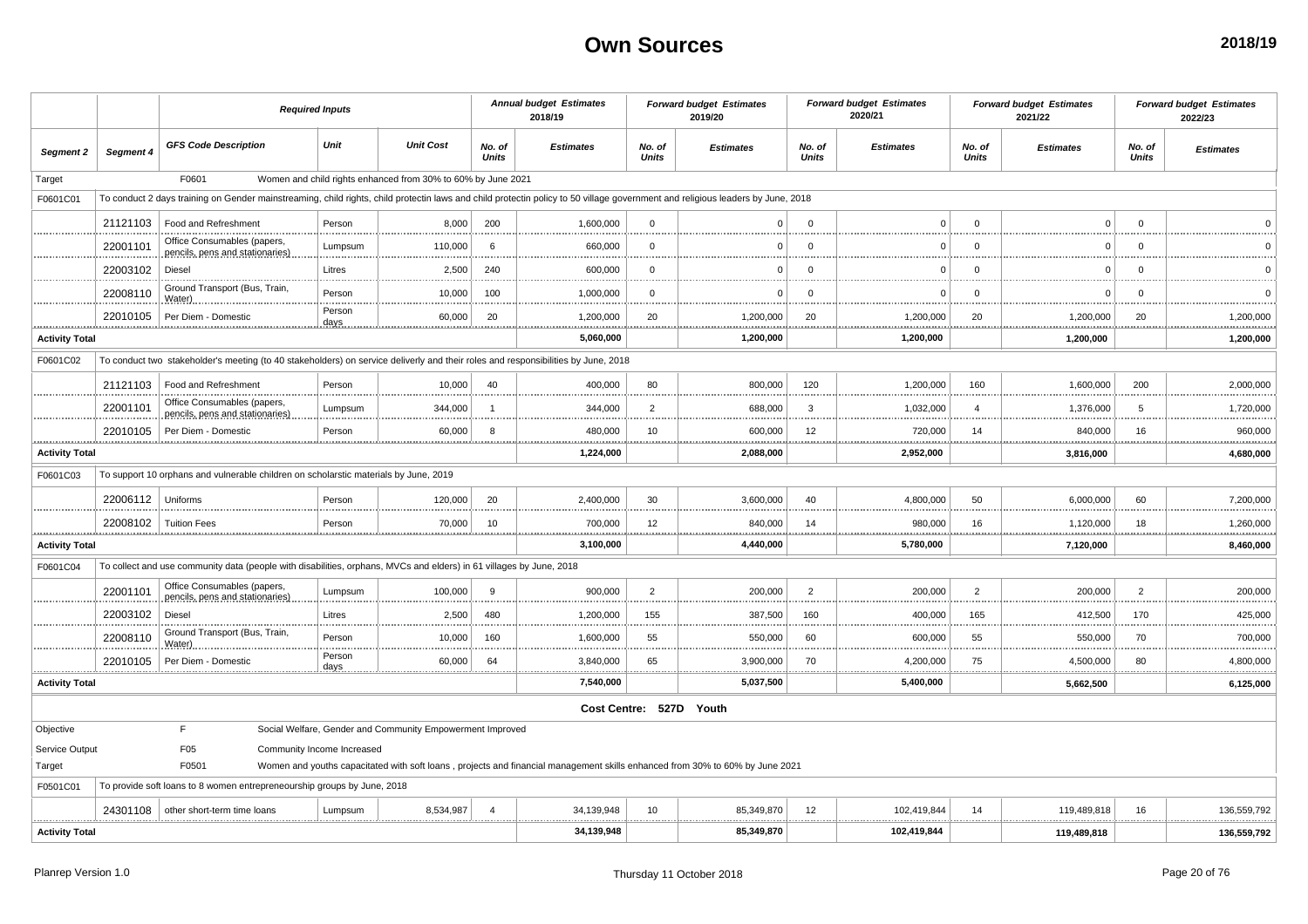|                       |           | <b>Required Inputs</b>                                                                                                                                            |                 |                  |                        | <b>Annual budget Estimates</b><br>2018/19 |                        | <b>Forward budget Estimates</b><br>2019/20 |                        | <b>Forward budget Estimates</b><br>2020/21 |                        | <b>Forward budget Estimates</b><br>2021/22 |                        | <b>Forward budget Estimates</b><br>2022/23 |
|-----------------------|-----------|-------------------------------------------------------------------------------------------------------------------------------------------------------------------|-----------------|------------------|------------------------|-------------------------------------------|------------------------|--------------------------------------------|------------------------|--------------------------------------------|------------------------|--------------------------------------------|------------------------|--------------------------------------------|
| Segment 2             | Segment 4 | <b>GFS Code Description</b>                                                                                                                                       | Unit            | <b>Unit Cost</b> | No. of<br><b>Units</b> | <b>Estimates</b>                          | No. of<br><b>Units</b> | <b>Estimates</b>                           | No. of<br><b>Units</b> | <b>Estimates</b>                           | No. of<br><b>Units</b> | <b>Estimates</b>                           | No. of<br><b>Units</b> | <b>Estimates</b>                           |
| F0501C02              |           | To provide soft loans to 8 youth entrepreneourship groups by June, 2018                                                                                           |                 |                  |                        |                                           |                        |                                            |                        |                                            |                        |                                            |                        |                                            |
|                       |           | 24301108   other short-term time loans                                                                                                                            | Lumpsum         | 8,534,987        | $\overline{7}$         | 63,158,904                                | 6                      | 51,209,922                                 | 8                      | 68,279,896                                 | 10                     | 85,349,870                                 | 12                     | 102,419,844                                |
| <b>Activity Total</b> |           |                                                                                                                                                                   |                 |                  |                        | 63,158,904                                |                        | 51,209,922                                 |                        | 68,279,896                                 |                        | 85,349,870                                 |                        | 102,419,844                                |
| F0501C03              |           | To provide soft loans to 4 groups of peopleliving with disabilities by June 2019                                                                                  |                 |                  |                        |                                           |                        |                                            |                        |                                            |                        |                                            |                        |                                            |
|                       |           | 24301108 other short-term time loans                                                                                                                              | Lumpsum         | 8.534.987        | -5                     | 43.869.833                                | 10                     | 85.349.870                                 | 12                     | 102.419.844                                | 14                     | 119,489,818                                | 16                     | 136,559,792                                |
| <b>Activity Total</b> |           |                                                                                                                                                                   |                 |                  |                        | 43,869,833                                |                        | 85,349,870                                 |                        | 102,419,844                                |                        | 119,489,818                                |                        | 136,559,792                                |
| F0501C04              |           | To conduct 2 days training on value addition to 50 women and youths micro-economic groups by June, 2019                                                           |                 |                  |                        |                                           |                        |                                            |                        |                                            |                        |                                            |                        |                                            |
|                       | 21121103  | Food and Refreshment                                                                                                                                              | Person          | 8.000            | 14                     | 112,000                                   | 20                     | 160,000                                    | 25                     | 200,000                                    | 30                     | 240,000                                    | 35                     | 280,000                                    |
|                       | 22001101  | Office Consumables (papers,<br>pencils, pens and stationaries)                                                                                                    | Lumpsum         | 110,000          |                        | 110,000                                   | $\overline{2}$         | 220,000                                    | $\overline{4}$         | 440,000                                    | 5                      | 550,000                                    | 6                      | 660,000                                    |
|                       | 22003102  | <b>Diesel</b>                                                                                                                                                     | Litres          | 2,500            | 80                     | 200.000                                   | 85                     | 212,500                                    | 90                     | 225,000                                    | 95                     | 237,500                                    | 100                    | 250,000                                    |
|                       | 22008110  | Ground Transport (Bus, Train<br>Water)                                                                                                                            | Person          | 10,000           | 15                     | 150,000                                   | 20                     | 200,000<br>.                               | 25                     | 250,000                                    | 30                     | 300,000                                    | 35                     | 350,000<br>                                |
|                       | 22010105  | Per Diem - Domestic                                                                                                                                               | Person<br>days. | 100,000          | 27                     | 2,720,000                                 | 40                     | 4,000,000                                  | 60                     | 6,000,000                                  | 80                     | 8,000,000                                  | 100                    | 10,000,000                                 |
| <b>Activity Total</b> |           |                                                                                                                                                                   |                 |                  |                        | 3,292,000                                 |                        | 4,792,500                                  |                        | 7,115,000                                  |                        | 9,327,500                                  |                        | 11,540,000                                 |
| F0501C05              |           | To conduct supportive supervision to 60 women and youths IGA by June 2019                                                                                         |                 |                  |                        |                                           |                        |                                            |                        |                                            |                        |                                            |                        |                                            |
|                       | 22003102  | Diesel                                                                                                                                                            | Litres          | 2.500            | 600                    | 1.500.000                                 | 605                    | 1.512.500                                  | 610                    | 1.525.000                                  | 615                    | 1.537.500                                  | 620                    | 1.550.000                                  |
|                       |           | 22010105   Per Diem - Domestion                                                                                                                                   | Person          | 60,000           | 15<br>.                | 900,000<br>************                   | 18<br>                 | 1,080,000<br>.                             | 20                     | 1,200,000<br>.                             | 22<br>                 | 1,320,000<br>.                             | 24<br>.                | 1,440,000<br>.                             |
| <b>Activity Total</b> |           |                                                                                                                                                                   |                 |                  |                        | 2,400,000                                 |                        | 2,592,500                                  |                        | 2,725,000                                  |                        | 2,857,500                                  |                        | 2,990,000                                  |
| F0501C06              |           | To conduct 2 days campaigns on formation of economic, strategic and entreprenourship groups, SACCOS and VICOBA, Women Economic rights in 30 villages by June 2019 |                 |                  |                        |                                           |                        |                                            |                        |                                            |                        |                                            |                        |                                            |
|                       | 22001101  | Office Consumables (papers,<br>pencils, pens and stationaries)                                                                                                    | Lumpsum         | 170.000          | $\overline{1}$         | 170.000                                   | $\overline{2}$         | 340.000                                    | -3                     | 510.000                                    | $\overline{a}$         | 680.000                                    | 5                      | 850,000                                    |
|                       | 22003102  | <b>Diesel</b>                                                                                                                                                     | Litres          | 2,500            | 200                    | 500,000                                   | 205                    | 512,500                                    | 205                    | 512,500                                    | 205                    | 512,500                                    | 205                    | 512,500<br>.                               |
|                       | 22010105  | Per Diem - Domestic                                                                                                                                               | Person<br>days  | 60,000           | 30                     | 1,800,000<br>.                            | 32<br>.                | 1,920,000<br>.                             | 34                     | 2,040,000                                  | 36                     | 2,160,000                                  | 38                     | 2,280,000<br>.                             |
| <b>Activity Total</b> |           |                                                                                                                                                                   |                 |                  |                        | 2,470,000                                 |                        | 2,772,500                                  |                        | 3,062,500                                  |                        | 3,352,500                                  |                        | 3,642,500                                  |
| F0501C07              |           | To conduct entrepreneourship and IGA training and Financial Management skills to 50 entrepreneourship groups supported with soft loans by June, 2018              |                 |                  |                        |                                           |                        |                                            |                        |                                            |                        |                                            |                        |                                            |
|                       | 21121103  | Food and Refreshment                                                                                                                                              | Person          | 8.000            | 80                     | 640.000                                   | 82                     | 656.000                                    | 84                     | 672.000                                    | 86                     | 688,000                                    | 88                     | 704.000                                    |
|                       | 22001101  | Office Consumables (papers,<br>pencils, pens and stationaries)                                                                                                    | Lumpsum         | 140,000          | $\overline{1}$         | 140,000                                   | $\overline{2}$         | 280,000                                    | $\mathbf{3}$           | 420,000                                    | $\overline{4}$         | 560,000                                    | 5                      | 700,000                                    |
|                       | 22003102  | Diesel                                                                                                                                                            | Litres          | 2,500            | 100                    | 250,000                                   | 105                    | 262,500<br>.                               | 110                    | 275,000                                    | 115                    | 287,500                                    | 120                    | 300,000<br>.                               |
|                       | 22008110  | Ground Transport (Bus, Train<br>Water)                                                                                                                            | Person          | 10.000           | 80                     | 800.000                                   | 82                     | 820,000                                    | 84                     | 840,000                                    | 86                     | 860,000                                    | 88                     | 880.000                                    |
|                       | 22010105  | Per Diem - Domestic                                                                                                                                               | Person<br>days  | 60,000           | 10                     | 600,000                                   | 12                     | 720,000<br>                                | 14                     | 840,000                                    | 16                     | 960,000                                    | 18                     | 1,080,000                                  |
| <b>Activity Total</b> |           |                                                                                                                                                                   |                 |                  |                        | 2,430,000                                 |                        | 2,738,500                                  |                        | 3,047,000                                  |                        | 3,355,500                                  |                        | 3,664,000                                  |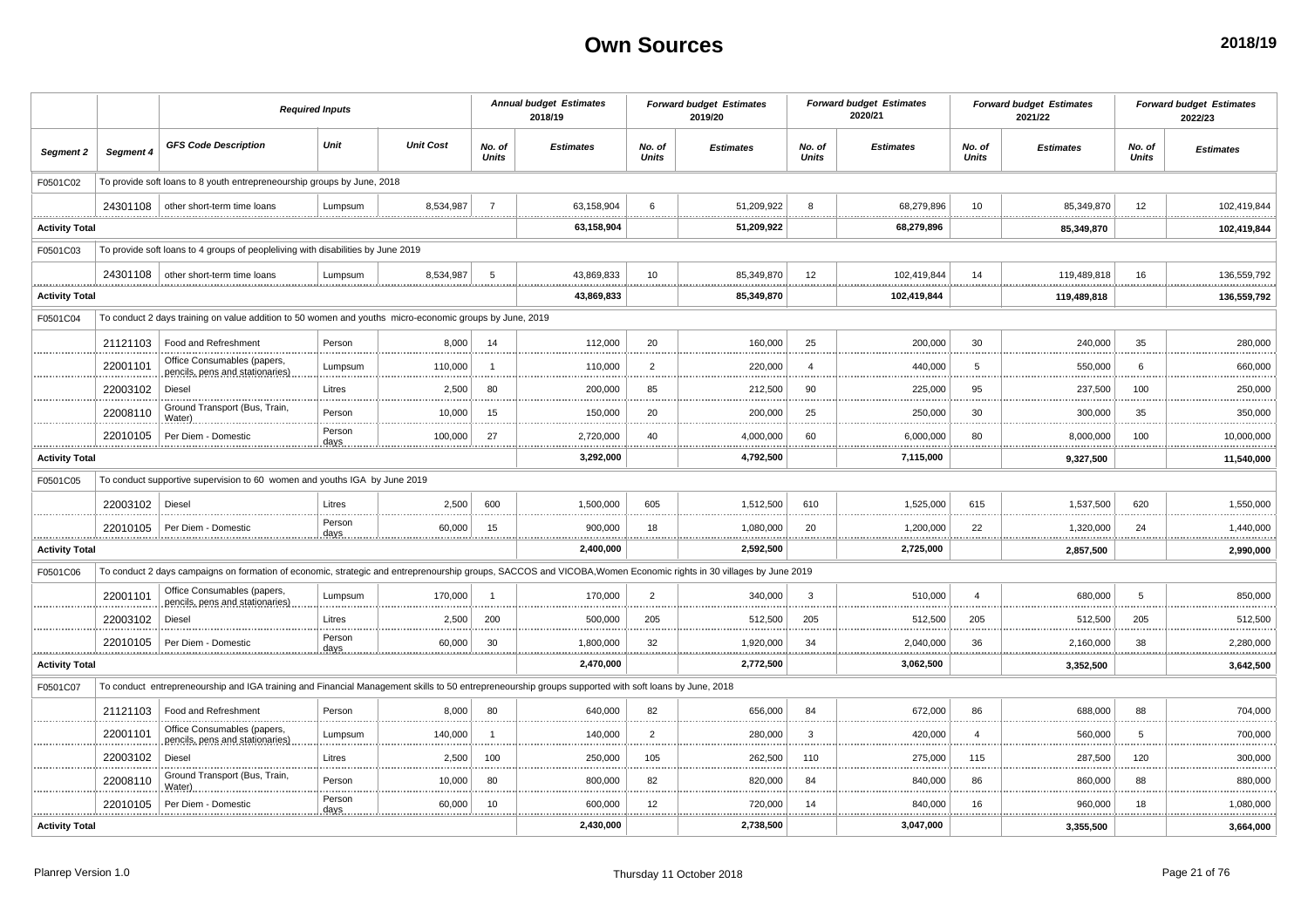|                       |           | <b>Required Inputs</b>                                                             |                        |                                                                              |                 | <b>Annual budget Estimates</b><br>2018/19                |                        | <b>Forward budget Estimates</b><br>2019/20 |                        | <b>Forward budget Estimates</b><br>2020/21 |                        | <b>Forward budget Estimates</b><br>2021/22 |                        | <b>Forward budget Estimates</b><br>2022/23 |
|-----------------------|-----------|------------------------------------------------------------------------------------|------------------------|------------------------------------------------------------------------------|-----------------|----------------------------------------------------------|------------------------|--------------------------------------------|------------------------|--------------------------------------------|------------------------|--------------------------------------------|------------------------|--------------------------------------------|
| Segment 2             | Segment 4 | <b>GFS Code Description</b>                                                        | Unit                   | <b>Unit Cost</b>                                                             | No. of<br>Units | <b>Estimates</b>                                         | No. of<br><b>Units</b> | <b>Estimates</b>                           | No. of<br><b>Units</b> | <b>Estimates</b>                           | No. of<br><b>Units</b> | <b>Estimates</b>                           | No. of<br><b>Units</b> | <b>Estimates</b>                           |
| F0501C08              |           | To conduct 4 quartely meeting for District loan comettee by June 2019              |                        |                                                                              |                 |                                                          |                        |                                            |                        |                                            |                        |                                            |                        |                                            |
|                       | 21121103  | Food and Refreshment                                                               | Person                 | 10,000                                                                       | 40              | 400,000                                                  | 84                     | 840,000                                    | 132                    | 1,320,000                                  | 184                    | 1,840,000                                  | 240                    | 2,400,000                                  |
|                       | 22001101  | Office Consumables (papers,<br>pencils, pens and stationaries)                     | Lumpsum                | 50,000                                                                       | $\overline{4}$  | 200,000                                                  | 6                      | 300,000                                    | 8                      | 400,000                                    | 9                      | 450,000                                    | 10                     | 500,000                                    |
|                       | 22008110  | Ground Transport (Bus, Train,<br>Water)                                            | Person                 | 80,000                                                                       | $\overline{4}$  | 320,000                                                  | 8                      | 640,000                                    | 12                     | 960,000                                    | 16                     | 1,280,000                                  | 25                     | 2,000,000                                  |
|                       | 22010105  | Per Diem - Domestic                                                                | Person<br><u>.days</u> | 100,000                                                                      | 25              | 2,520,000                                                | 44<br>                 | 4,400,000<br><u></u>                       | 72<br>                 | 7,200,000<br>                              | 104                    | 10,400,000                                 | 140                    | 14,000,000<br>.                            |
| <b>Activity Total</b> |           |                                                                                    |                        |                                                                              |                 | 3,440,000                                                |                        | 6,180,000                                  |                        | 9,880,000                                  |                        | 13,970,000                                 |                        | 18,900,000                                 |
| <b>Sub-vote Total</b> |           |                                                                                    |                        |                                                                              |                 | 1,356,110,686                                            |                        | 1,474,587,515                              |                        | 1,831,207,858                              |                        | 2,190,912,936                              |                        | 2,558,121,744                              |
|                       |           |                                                                                    |                        |                                                                              |                 | Cost Centre: 505A Livestock and Fisheries Administration |                        |                                            |                        |                                            |                        |                                            |                        |                                            |
| Objective             |           | $\mathbf{C}$                                                                       |                        | Access to Quality and Equitable Social Services Delivery Improved            |                 |                                                          |                        |                                            |                        |                                            |                        |                                            |                        |                                            |
| Service Output        |           | C <sub>10</sub><br>Livestock extension services improved                           |                        |                                                                              |                 |                                                          |                        |                                            |                        |                                            |                        |                                            |                        |                                            |
| Target                |           | C1001                                                                              |                        | Livestock and fisheries extension services improved by June, 2021            |                 |                                                          |                        |                                            |                        |                                            |                        |                                            |                        |                                            |
| C1001S02              |           | To support statutory payment to 19 livestock and fisheries staffs by 2019          |                        |                                                                              |                 |                                                          |                        |                                            |                        |                                            |                        |                                            |                        |                                            |
|                       | 21113101  | Leave Travel                                                                       | Person                 | 600,000                                                                      | $\overline{4}$  | 2,400,000                                                | $\overline{4}$         | 2,400,000                                  | $\overline{A}$         | 2,400,000                                  | $\overline{4}$         | 2,400,000                                  | $\overline{4}$         | 2,400,000                                  |
|                       | 21113103  | Extra-Duty                                                                         | Person<br>days         | 30,000                                                                       | 140             | 4,200,000                                                | 140<br>.               | 4,200,000<br>                              | 140<br>.               | 4,200,000                                  | 140                    | 4,200,000                                  | 140                    | 4,200,000                                  |
|                       | 21113115  | Subsistance Allowance                                                              | Person                 | 4,000,000                                                                    | $\overline{2}$  | 8,000,000                                                | $\overline{4}$         | 16,000,000                                 | $\Delta$               | 16,000,000                                 | $\overline{4}$         | 16,000,000                                 | $\overline{4}$         | 16,000,000                                 |
|                       | 21113132  | Staff debts                                                                        | Lumpsum                | 3,500,000                                                                    | $\mathbf{1}$    | 3,500,000                                                | -1                     | 3,500,000<br>                              | -1<br>.                | 3,500,000                                  | -1                     | 3,500,000                                  | $\overline{1}$         | 3,500,000<br>.                             |
|                       | 21121101  | Electricity                                                                        | Person                 | 220,000                                                                      | 12              | 2,640,000                                                | 12                     | 2,640,000                                  | 12                     | 2,640,000                                  | 12                     | 2,640,000                                  | 12                     | 2,640,000                                  |
|                       | 21121104  | Telephone                                                                          | Person                 | 180,000                                                                      | 12              | 2,160,000                                                | 12                     | 2,160,000                                  | 12                     | 2,160,000                                  | 12                     | 2,160,000                                  | 12                     | 2,160,000                                  |
|                       | 22001101  | Office Consumables (papers<br>pencils, pens and stationaries)                      | Lumpsum                | 300,000                                                                      | $\overline{4}$  | 1,200,000                                                | $\overline{4}$         | 1,200,000                                  | $\overline{4}$         | 1,200,000                                  | $\overline{a}$         | 1,200,000                                  | $\overline{4}$         | 1,200,000                                  |
|                       | 22003101  | Petrol                                                                             | Litres                 | 2,500                                                                        | 1,200           | 3,000,000                                                | 1,200                  | 3,000,000                                  | 1,200                  | 3,000,000                                  | 1,200                  | 3,000,000                                  | 300                    | 750,000                                    |
|                       | 22003102  | Diesel                                                                             | Litres                 | 2,500                                                                        | 1,200           | 3,000,000                                                | 1,200                  | 3,000,000<br>.                             | 1,200                  | 3,000,000                                  | 1,200                  | 3,000,000                                  | 1,200                  | 3,000,000<br>.                             |
|                       | 22010105  | Per Diem - Domestic                                                                | Lumpsum                | 5,000,000                                                                    | $\mathbf{1}$    | 5,000,000                                                | -1                     | 5,000,000                                  | -1                     | 5,000,000                                  | -1                     | 5,000,000                                  | -1                     | 5,000,000                                  |
|                       | 22032111  | <b>Burial Expenses</b>                                                             | Lumpsum                | 1,000,000                                                                    | $\overline{1}$  | 1,000,000                                                | $\overline{1}$         | 1,000,000                                  | <b>ALCOHOL: 000</b>    | 1,000,000                                  |                        | 1,000,000                                  |                        | 1,000,000                                  |
| <b>Activity Total</b> |           |                                                                                    |                        |                                                                              |                 | 36,100,000                                               |                        | 44,100,000                                 |                        | 44,100,000                                 |                        | 44,100,000                                 |                        | 41,850,000                                 |
| Objective             |           | D                                                                                  |                        | Quality and Quantity of Socio-Economic Services and Infrastructure Increased |                 |                                                          |                        |                                            |                        |                                            |                        |                                            |                        |                                            |
| Service Output        |           | D <sub>10</sub>                                                                    |                        | Fisheries and aquaculture infrastructures enhanced                           |                 |                                                          |                        |                                            |                        |                                            |                        |                                            |                        |                                            |
| Target                |           | D <sub>1001</sub>                                                                  |                        | Fisheries and aquaculture infrastructure improved by June, 2021              |                 |                                                          |                        |                                            |                        |                                            |                        |                                            |                        |                                            |
| D1001D04              |           | To facilitate construction of fish landing station at Sibwesa village by June 2019 |                        |                                                                              |                 |                                                          |                        |                                            |                        |                                            |                        |                                            |                        |                                            |
|                       | 22020101  | Cement, bricks and construction<br>materials                                       | Lumpsum                | 33,900,000                                                                   | $\overline{1}$  | 33,900,000                                               | -1                     | 33,900,000                                 |                        | 33,900,000                                 |                        | 33,900,000                                 |                        | 33,900,000                                 |
| <b>Activity Total</b> |           |                                                                                    |                        |                                                                              |                 | 33,900,000                                               |                        | 33,900,000                                 |                        | 33,900,000                                 |                        | 33,900,000                                 |                        | 33,900,000                                 |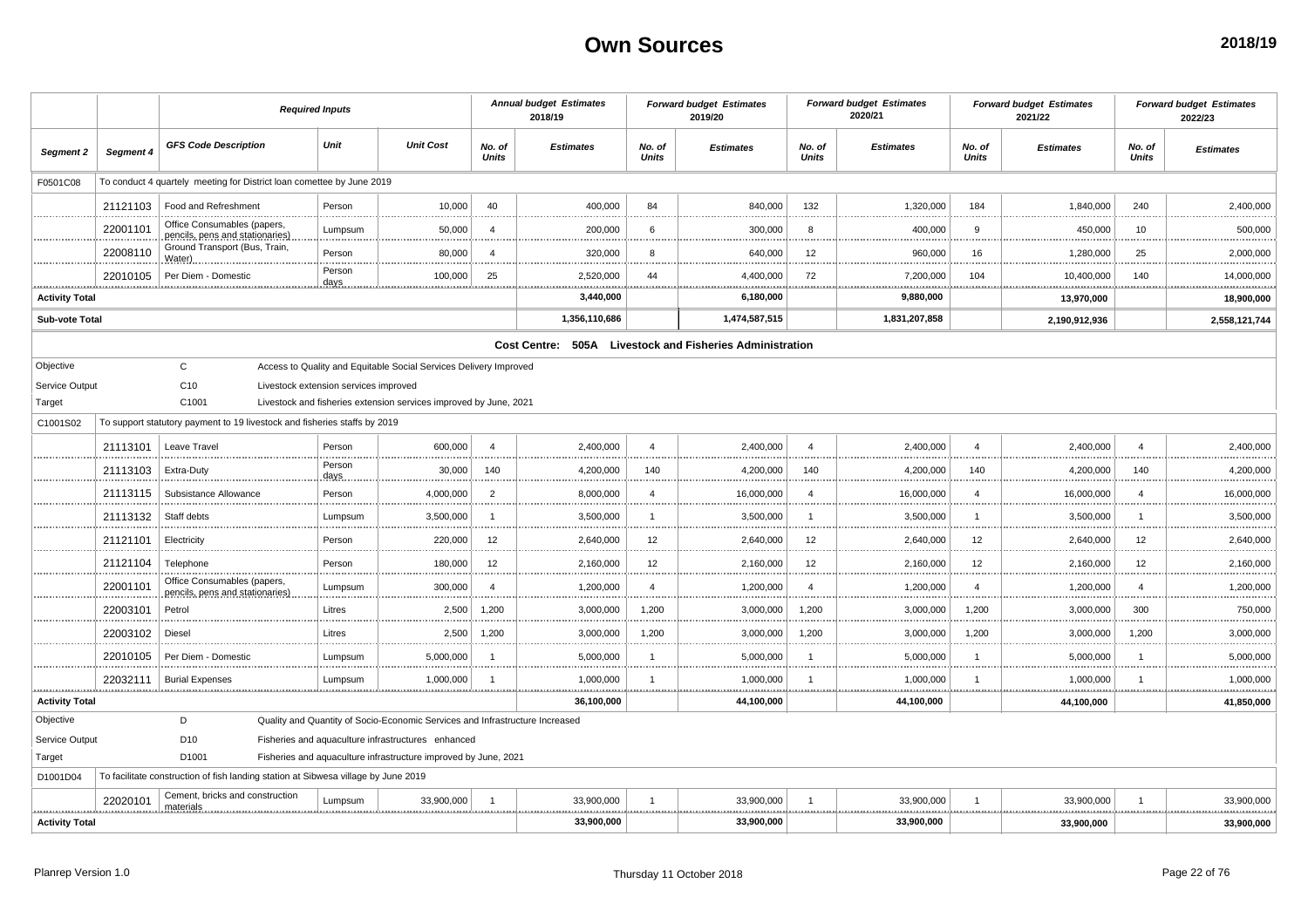#### **Sub-vote No: 5006 Agriculture**

|                       |                       | <b>Required Inputs</b>                                                                                                                                                                                                                           |                 |                                                                   |                        | <b>Annual budget Estimates</b><br>2018/19 |                        | <b>Forward budget Estimates</b><br>2019/20 |                 | <b>Forward budget Estimates</b><br>2020/21 |                        | <b>Forward budget Estimates</b><br>2021/22 |                        | <b>Forward budget Estimates</b><br>2022/23 |
|-----------------------|-----------------------|--------------------------------------------------------------------------------------------------------------------------------------------------------------------------------------------------------------------------------------------------|-----------------|-------------------------------------------------------------------|------------------------|-------------------------------------------|------------------------|--------------------------------------------|-----------------|--------------------------------------------|------------------------|--------------------------------------------|------------------------|--------------------------------------------|
| Segment 2             | Segment 4             | <b>GFS Code Description</b>                                                                                                                                                                                                                      | Unit            | <b>Unit Cost</b>                                                  | No. of<br><b>Units</b> | <b>Estimates</b>                          | No. of<br><b>Units</b> | <b>Estimates</b>                           | No. of<br>Units | <b>Estimates</b>                           | No. of<br><b>Units</b> | <b>Estimates</b>                           | No. of<br><b>Units</b> | <b>Estimates</b>                           |
|                       |                       |                                                                                                                                                                                                                                                  |                 |                                                                   |                        |                                           |                        | Cost Centre: 505B Livestock Operations     |                 |                                            |                        |                                            |                        |                                            |
| Objective             |                       | $\mathsf{C}$                                                                                                                                                                                                                                     |                 | Access to Quality and Equitable Social Services Delivery Improved |                        |                                           |                        |                                            |                 |                                            |                        |                                            |                        |                                            |
| Service Output        |                       | CO <sub>4</sub>                                                                                                                                                                                                                                  |                 | Livestock production and productivity increased                   |                        |                                           |                        |                                            |                 |                                            |                        |                                            |                        |                                            |
| Target                |                       | C0401                                                                                                                                                                                                                                            |                 | Livestock production and productivity improved by June, 2021      |                        |                                           |                        |                                            |                 |                                            |                        |                                            |                        |                                            |
| C0401C01              |                       | To conduct one days training on DADP's preparation and data colletion to extension staffs by June, 2019                                                                                                                                          |                 |                                                                   |                        |                                           |                        |                                            |                 |                                            |                        |                                            |                        |                                            |
|                       | 21121103              | Food and Refreshment                                                                                                                                                                                                                             | Lumpsum         | 118,500                                                           | -1                     | 118,500                                   | $\mathbf{1}$           | 118,500                                    |                 | 118,500                                    |                        | 118,500                                    | -1                     | 118,500                                    |
|                       | 22010102              | Ground travel (bus, railway taxi,<br>etc)                                                                                                                                                                                                        | Each            | 10,000                                                            | 19                     | 190,000                                   | 19                     | 190,000                                    | 19              | 190,000                                    | 19                     | 190,000                                    | 19                     | 190,000                                    |
|                       | 22010105<br>.         | Per Diem - Domestic                                                                                                                                                                                                                              | Perdiem         | 60,000                                                            | 19                     | 1,140,000<br>                             | 19                     | 1,140,000                                  | 19              | 1,140,000                                  | 19                     | 1,140,000<br>                              | 19<br>.                | 1,140,000<br>.<br>.                        |
| <b>Activity Total</b> |                       |                                                                                                                                                                                                                                                  |                 |                                                                   |                        | 1,448,500                                 |                        | 1,448,500                                  |                 | 1,448,500                                  |                        | 1,448,500                                  |                        | 1,448,500                                  |
| C0401S03              |                       | To carry out vaccination of 150,000 herd of cattle against CBPP, FMD, LSD and Anthrax, 10,000 flock of sheep and Goats against CCPP and PPR. 2000 dogs and cats against Rabies, 553,400 flock of chickens against<br>NCD, FOWL POX. By June 2019 |                 |                                                                   |                        |                                           |                        |                                            |                 |                                            |                        |                                            |                        |                                            |
|                       | 22001101              | Office Consumables (papers,<br>pencils, pens and stationaries)                                                                                                                                                                                   | Lumpsum         | 200,000                                                           | $\overline{2}$         | 400,000                                   | $\overline{2}$         | 400,000                                    | 2               | 400,000                                    | $\overline{2}$         | 400,000                                    | $\overline{2}$         | 400,000                                    |
|                       | 22003101              | Petrol                                                                                                                                                                                                                                           | Litres          | 2,500<br>                                                         | 1.500                  | 3,750,000                                 | 1,500                  | 3,750,000                                  | 1,500           | 3,750,000                                  | 1,500                  | 3,750,000                                  | 1,500                  | 3,750,000<br>                              |
|                       | 22003102              | Diesel                                                                                                                                                                                                                                           | Litres          | 2,500                                                             | 2,500                  | 6,250,000                                 | 2,500                  | 6,250,000<br>                              | 2,500           | 6,250,000                                  | 2,500                  | 6,250,000                                  | 2,500                  | 6,250,000                                  |
|                       | 22004101              | Vaccines                                                                                                                                                                                                                                         | doses           | 75,000                                                            | 220                    | 16,500,000                                | 220                    | 16,500,000                                 | 220             | 16,500,000                                 | 220                    | 16,500,000                                 | 220                    | 16,500,000                                 |
|                       | 22010105              | Per Diem - Domestic                                                                                                                                                                                                                              | Perdiem         | 60,000                                                            | 50                     | 3,000,000                                 | 50                     | 3,000,000<br>.                             | 50              | 3,000,000                                  | 50                     | 3,000,000                                  | 50                     | 3,000,000                                  |
| <u></u>               | 22032120              | Specialized Equipment and<br>Supplies                                                                                                                                                                                                            | Lumpsum         | 4,000,000                                                         |                        | 4,000,000                                 | $\mathbf{1}$           | 4,000,000<br>.                             |                 | 4,000,000                                  |                        | 4,000,000<br>.                             | .                      | 4,000,000<br><u></u>                       |
| <b>Activity Total</b> |                       |                                                                                                                                                                                                                                                  |                 |                                                                   |                        | 33,900,000                                |                        | 33,900,000                                 |                 | 33,900,000                                 |                        | 33,900,000                                 |                        | 33,900,000                                 |
| C0401S05              |                       | To facilitate the procurement of one Artificial Insemination kits by June 2019                                                                                                                                                                   |                 |                                                                   |                        |                                           |                        |                                            |                 |                                            |                        |                                            |                        |                                            |
|                       | 22008102              | <b>Tuition Fees</b>                                                                                                                                                                                                                              | Lumpsum         | 1,530,000                                                         | $\overline{1}$         | 1,530,000                                 | $\overline{1}$         | 1,530,000                                  |                 | 1,530,000                                  |                        | 1,530,000                                  |                        | 1,530,000                                  |
|                       | 22008107              | <b>Training Allowances</b>                                                                                                                                                                                                                       | Lumpsum         | 500,000                                                           |                        | 500,000                                   | -1                     | 500,000                                    |                 | 500,000                                    |                        | 500,000                                    |                        | 500,000                                    |
| . <u>.</u>            | 31131106              | Livestock                                                                                                                                                                                                                                        | Set             | 5,500,000                                                         |                        | 5,500,000                                 | $\mathbf{1}$           | 5,500,000                                  |                 | 5,500,000<br>.                             |                        | 5,500,000<br>                              | <b></b>                | 5,500,000<br>.<br>                         |
| <b>Activity Total</b> |                       |                                                                                                                                                                                                                                                  |                 |                                                                   |                        | 7,530,000                                 |                        | 7,530,000                                  |                 | 7,530,000                                  |                        | 7,530,000                                  |                        | 7,530,000                                  |
| C0401S06              |                       | To facilitate 15 staff and farmers to participate Nanenane exhbition (district - zone level) by June, 2019                                                                                                                                       |                 |                                                                   |                        |                                           |                        |                                            |                 |                                            |                        |                                            |                        |                                            |
|                       | 22003102              | Diesel                                                                                                                                                                                                                                           | Litres          | 2,500                                                             | 1,510                  | 3,775,000                                 | 1,500                  | 3,750,000                                  | 1,500           | 3,750,000                                  | 1,500                  | 3,750,000                                  | 1,500                  | 3,750,000                                  |
|                       | 22008107              | <b>Training Allowances</b>                                                                                                                                                                                                                       | Person          | 60,000                                                            | 72                     | 4,320,000                                 | 72                     | 4,320,000                                  | 72              | 4,320,000                                  | 72                     | 4,320,000                                  | 72                     | 4,320,000                                  |
|                       | 22010102              | Ground travel (bus, railway taxi,<br>etc)                                                                                                                                                                                                        | Person          | 10,000                                                            | 16                     | 160,000                                   | 16                     | 160,000                                    | 16              | 160,000                                    | 16                     | 160,000                                    | 16                     | 160,000                                    |
|                       | 22010105              | Per Diem - Domestic                                                                                                                                                                                                                              | Perdiem         | 120,000                                                           | 45                     | 5,400,000                                 | 45                     | 5,400,000                                  | 45              | 5,400,000                                  | 45                     | 5,400,000                                  | 45                     | 5,400,000                                  |
| <b>Activity Total</b> |                       |                                                                                                                                                                                                                                                  |                 |                                                                   |                        | 13,655,000                                |                        | 13,630,000                                 |                 | 13,630,000                                 |                        | 13,630,000                                 |                        | 13,630,000                                 |
| C0401S07              |                       | To carry out livestock identification, registration and traceability by June 2019                                                                                                                                                                |                 |                                                                   |                        |                                           |                        |                                            |                 |                                            |                        |                                            |                        |                                            |
|                       | 21113103   Extra-Duty |                                                                                                                                                                                                                                                  | Person<br>days. | 30,000                                                            | 100                    | 3,000,000                                 | 100                    | 3,000,000                                  | 100             | 3,000,000                                  | 100                    | 3,000,000                                  | 100                    | 3,000,000                                  |
|                       |                       |                                                                                                                                                                                                                                                  |                 |                                                                   |                        |                                           |                        |                                            |                 |                                            |                        |                                            |                        |                                            |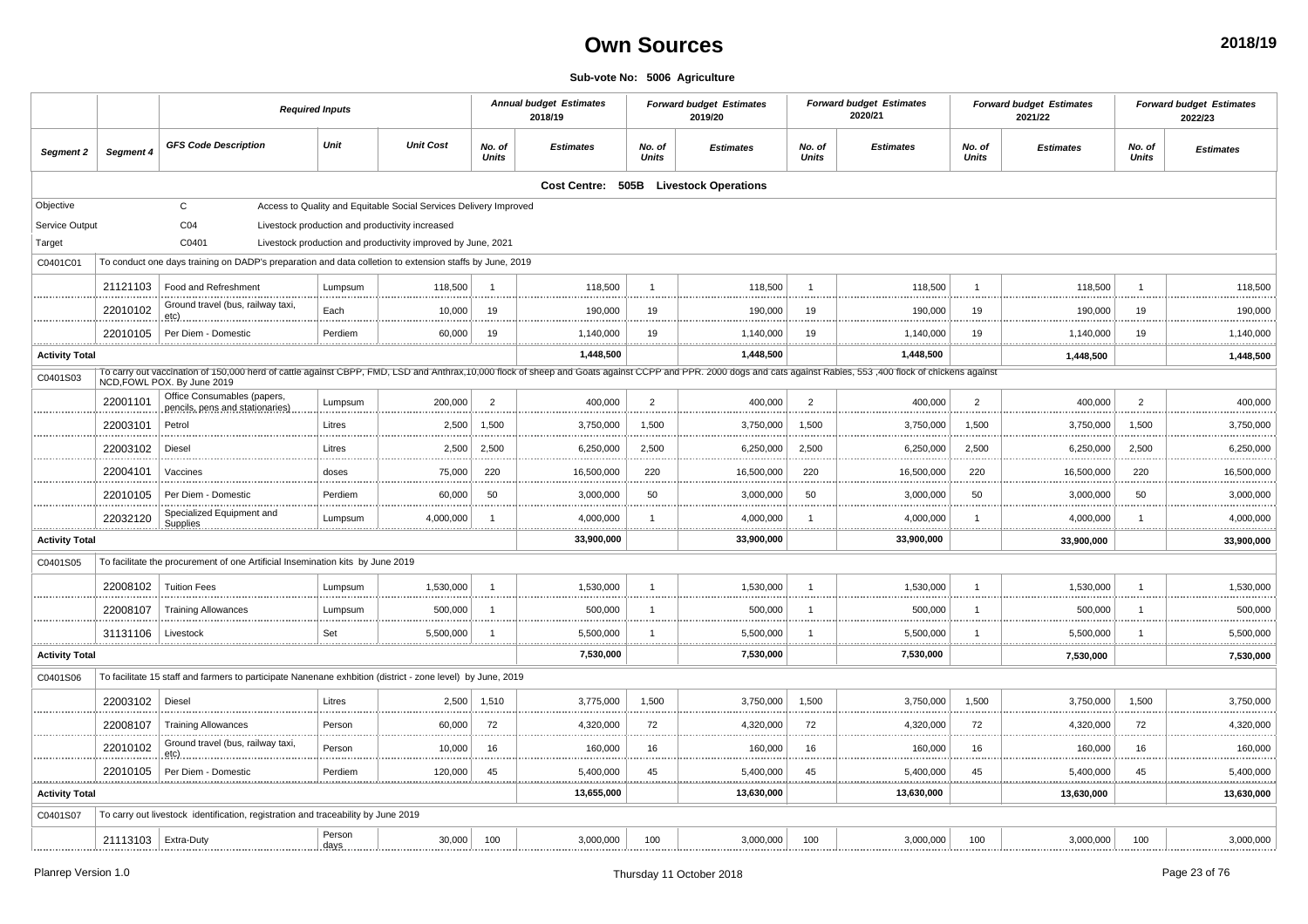|                       |                   | <b>Required Inputs</b>                                                                                                              |                                    |                                                                              | <b>Annual budget Estimates</b><br>2018/19 |                  | <b>Forward budget Estimates</b><br>2019/20 |                                        | <b>Forward budget Estimates</b><br>2020/21 |                      | <b>Forward budget Estimates</b><br>2021/22 |                      | <b>Forward budget Estimates</b><br>2022/23 |                                  |
|-----------------------|-------------------|-------------------------------------------------------------------------------------------------------------------------------------|------------------------------------|------------------------------------------------------------------------------|-------------------------------------------|------------------|--------------------------------------------|----------------------------------------|--------------------------------------------|----------------------|--------------------------------------------|----------------------|--------------------------------------------|----------------------------------|
| Segment 2             | Segment 4         | <b>GFS Code Description</b>                                                                                                         | Unit                               | <b>Unit Cost</b>                                                             | No. of<br><b>Units</b>                    | <b>Estimates</b> | No. of<br>Units                            | <b>Estimates</b>                       | No. of<br>Units                            | <b>Estimates</b>     | No. of<br>Units                            | <b>Estimates</b>     | No. of<br>Units                            | <b>Estimates</b>                 |
|                       | 22001101          | Office Consumables (papers,<br>pencils, pens and stationaries).                                                                     | Lumpsum                            | 200,000                                                                      | $\overline{1}$                            | 200,000          | $\overline{1}$                             | 200,000                                | $\overline{1}$                             | 200,000              | $\overline{1}$                             | 200,000              | $\overline{1}$                             | 200,000                          |
|                       | 22003102          | Diesel                                                                                                                              | Litres                             | 2,500                                                                        | 2,000                                     | 5,000,000        | 2,000                                      | 5,000,000                              | 2,000                                      | 5,000,000            | 2,000                                      | 5,000,000            | 2,000                                      | 5,000,000                        |
|                       | 22032120          | Specialized Equipment and<br>Supplies.<br>                                                                                          | Lumpsum                            | 5,000                                                                        | 60                                        | 300,000          | 60                                         | 300,000                                | 60                                         | 300,000              | 60                                         | 300,000              | 60                                         | 300,000<br>.                     |
| <b>Activity Total</b> |                   |                                                                                                                                     |                                    |                                                                              |                                           | 8,500,000        | . <b>.</b>                                 | .<br>8,500,000                         |                                            | <br>8,500,000        |                                            | <u></u><br>8,500,000 | .                                          | 8,500,000                        |
| Objective             |                   | D                                                                                                                                   |                                    | Quality and Quantity of Socio-Economic Services and Infrastructure Increased |                                           |                  |                                            |                                        |                                            |                      |                                            |                      |                                            |                                  |
| Service Output        |                   | <b>D07</b>                                                                                                                          | Livestock infrastructures improved |                                                                              |                                           |                  |                                            |                                        |                                            |                      |                                            |                      |                                            |                                  |
| Target                |                   | D0701                                                                                                                               |                                    | Livestock infrastructure improved by June, 2021                              |                                           |                  |                                            |                                        |                                            |                      |                                            |                      |                                            |                                  |
| D0701D08              |                   | To facilitate rehabilitation and dermacation of livestock infrastructure by June, 2019                                              |                                    |                                                                              |                                           |                  |                                            |                                        |                                            |                      |                                            |                      |                                            |                                  |
|                       | 22010105          | Per Diem - Domestic                                                                                                                 | Perdiem                            | 60,000                                                                       | 50                                        | 3,000,000        | 50                                         | 3,000,000                              | 50                                         | 3,000,000            | -50                                        | 3,000,000            | 50                                         | 3,000,000                        |
|                       | 22020101          | Cement, bricks and construction<br>materials.                                                                                       | Lumpsum                            | 13,176,500                                                                   |                                           | 13,176,500<br>.  |                                            | 13,176,500<br><u></u>                  |                                            | 13,176,500<br>.      |                                            | 13,176,500<br>       |                                            | 13,176,500<br>.                  |
| <b>Activity Total</b> |                   |                                                                                                                                     |                                    |                                                                              |                                           | 16,176,500       |                                            | 16,176,500                             |                                            | 16,176,500           |                                            | 16.176.500           |                                            | 16,176,500                       |
|                       |                   |                                                                                                                                     |                                    |                                                                              |                                           |                  |                                            | Cost Centre: 505D Fisheries Operations |                                            |                      |                                            |                      |                                            |                                  |
| Objective             |                   | $\mathbf{C}$                                                                                                                        |                                    | Access to Quality and Equitable Social Services Delivery Improved            |                                           |                  |                                            |                                        |                                            |                      |                                            |                      |                                            |                                  |
| Service Output        |                   | C18                                                                                                                                 |                                    | Fisheries and aquaculture extension services improved                        |                                           |                  |                                            |                                        |                                            |                      |                                            |                      |                                            |                                  |
| Target                |                   | C1801                                                                                                                               |                                    | Fisheries and aquaculture production and productivity improved by June, 2021 |                                           |                  |                                            |                                        |                                            |                      |                                            |                      |                                            |                                  |
| C1801S03              |                   | To Facilitate establishment of two groups of fish culture in two villages namely Songambele and Mpeta by June 2019                  |                                    |                                                                              |                                           |                  |                                            |                                        |                                            |                      |                                            |                      |                                            |                                  |
|                       | 22003102          | Diesel                                                                                                                              | Litres                             | 2,500                                                                        | 800                                       | 2,000,000        | 800                                        | 2,000,000                              | 800                                        | 2,000,000            | 800                                        | 2,000,000            | 800                                        | 2,000,000                        |
|                       | 22008108          | <b>Training Materials</b>                                                                                                           | Lumpsum                            | 200,000                                                                      | $\overline{2}$                            | 400,000          | 2                                          | 400,000                                | $\overline{2}$                             | 400,000              | $\overline{2}$                             | 400,000              | $\overline{2}$                             | 400,000                          |
|                       | 22010102          | Ground travel (bus, railway taxi,                                                                                                   | Person                             | 70,000                                                                       | 10                                        | 700,000          | 10                                         | 700,000                                | 10                                         | 700,000              | 10                                         | 700,000              | 10                                         | 700,000                          |
| .                     | 22010105          | Per Diem - Domestic                                                                                                                 | Person                             | 60,000                                                                       | 19                                        | 1,140,000<br>.   | 19<br><b>*********</b>                     | 1,140,000<br><u></u><br>               | 19<br>.                                    | 1,140,000<br><u></u> | 19<br>.                                    | 1,140,000<br>.       | 19<br>                                     | 1,140,000<br>***************     |
| <b>Activity Total</b> |                   |                                                                                                                                     |                                    |                                                                              |                                           | 4,240,000        |                                            | 4,240,000                              |                                            | 4,240,000            |                                            | 4,240,000            |                                            | 4,240,000                        |
| C1801S04              |                   | To Facilitate establishment of four BMUs of Ilalangulu, Nkonkwa, Msihezi and Kalilani by June 2019                                  |                                    |                                                                              |                                           |                  |                                            |                                        |                                            |                      |                                            |                      |                                            |                                  |
|                       | 22003102          | Diesel                                                                                                                              | Litres                             | 2.500                                                                        | 2.300                                     | 5,750,000        | 2.300                                      | 5,750,000                              | 2.300                                      | 5,750,000            | 2.300                                      | 5,750,000            | 2.300                                      | 5,750,000                        |
|                       | 22008108          | <b>Training Materials</b>                                                                                                           | Lumpsum                            | 200,000                                                                      |                                           | 200,000          | $\overline{1}$                             | 200,000                                | -1                                         | 200,000              |                                            | 200,000              |                                            | 200,000<br>                      |
|                       | 22010105          | Per Diem - Domestic                                                                                                                 | Person<br>.                        | 60,000                                                                       | 10                                        | 600,000          | 10                                         | 600,000                                | 10                                         | 600,000              | 10                                         | 600,000              | 10                                         | 600,000                          |
| <b>Activity Total</b> |                   |                                                                                                                                     |                                    |                                                                              |                                           | 6,550,000        |                                            | .<br>6,550,000                         |                                            | 6,550,000            |                                            | 6,550,000            |                                            | <b>ALCOHOL:</b> 0.0<br>6,550,000 |
| C1801S05              |                   | To conduct 2 partrol to 10 fish Landing sites on combating illegal fishing activities in Mtegowanoti and Itebula wards by June 2019 |                                    |                                                                              |                                           |                  |                                            |                                        |                                            |                      |                                            |                      |                                            |                                  |
|                       | 21113103          | Extra-Duty                                                                                                                          | Person<br>days                     | 30,000                                                                       | 10                                        | 300,000          | 10                                         | 300,000                                | 10                                         | 300,000              | 10                                         | 300,000              | 10                                         | 300,000                          |
|                       | 22003101          | Petrol                                                                                                                              | Litres                             | 2,500                                                                        | 1,000                                     | 2,500,000        | 1,000                                      | 2,500,000                              | 1,000                                      | 2,500,000            | 1,000                                      | 2,500,000            | 1,000                                      | 2,500,000                        |
|                       | 22003102   Diesel |                                                                                                                                     | Litres                             | 2,500                                                                        | 2,000                                     | 5,000,000        | 2,000                                      | 5,000,000                              | 2,000                                      | 5,000,000            | 2,000                                      | 5,000,000            | 2,000                                      | 5,000,000                        |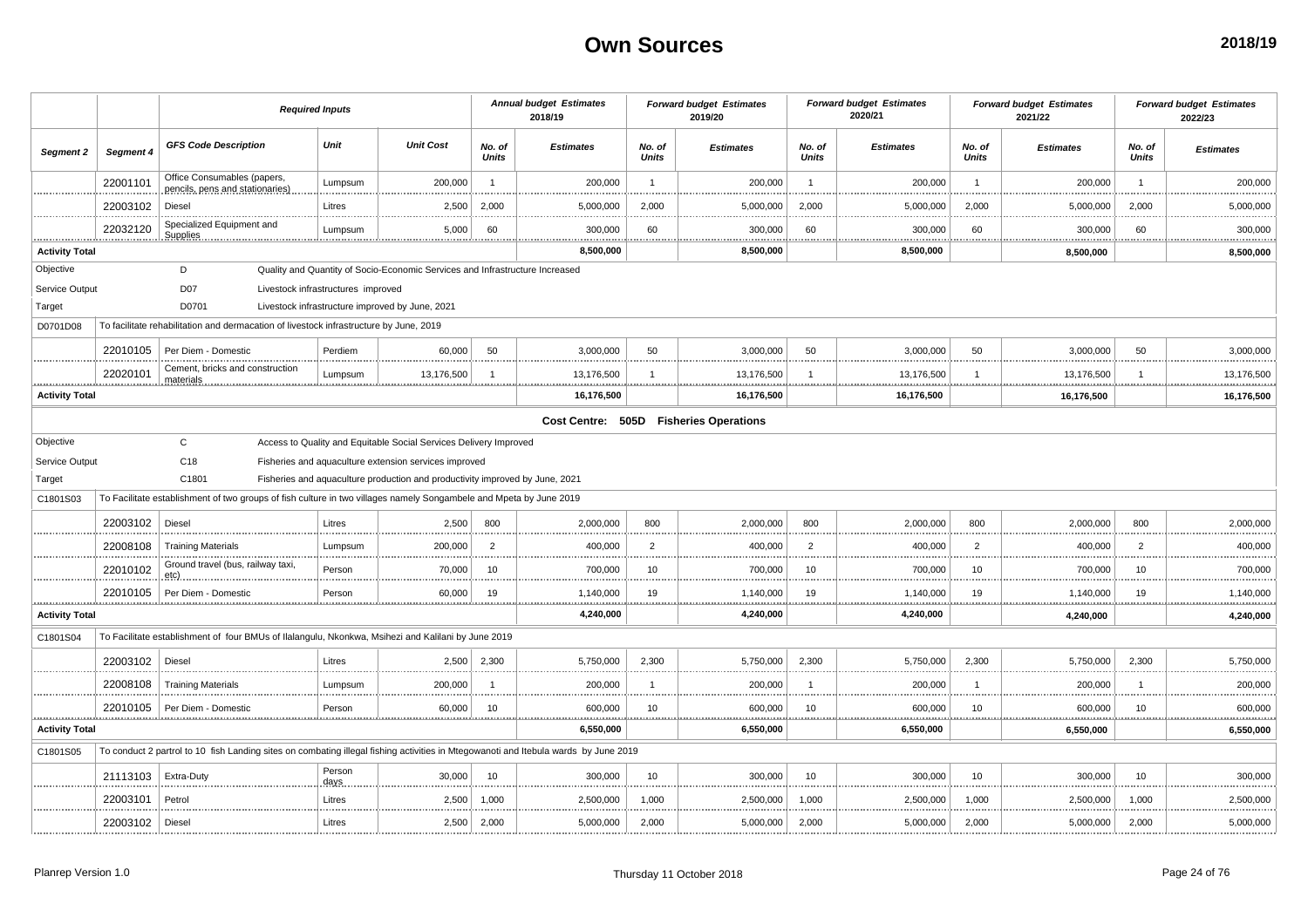|                       |           | <b>Required Inputs</b>                                                                                                                                          |                |                                                                              | <b>Annual budget Estimates</b><br>2018/19 |                                                                                                        | <b>Forward budget Estimates</b><br>2019/20 |                                                                           | <b>Forward budget Estimates</b><br>2020/21 |                  | <b>Forward budget Estimates</b><br>2021/22 |                    | <b>Forward budget Estimates</b><br>2022/23 |                    |
|-----------------------|-----------|-----------------------------------------------------------------------------------------------------------------------------------------------------------------|----------------|------------------------------------------------------------------------------|-------------------------------------------|--------------------------------------------------------------------------------------------------------|--------------------------------------------|---------------------------------------------------------------------------|--------------------------------------------|------------------|--------------------------------------------|--------------------|--------------------------------------------|--------------------|
| Segment 2             | Segment 4 | <b>GFS Code Description</b>                                                                                                                                     | Unit           | <b>Unit Cost</b>                                                             | No. of<br><b>Units</b>                    | <b>Estimates</b>                                                                                       | No. of<br><b>Units</b>                     | <b>Estimates</b>                                                          | No. of<br><b>Units</b>                     | <b>Estimates</b> | No. of<br><b>Units</b>                     | <b>Estimates</b>   | No. of<br>Units                            | <b>Estimates</b>   |
|                       | 22010105  | Per Diem - Domestic                                                                                                                                             | Person         | 60,000                                                                       | 20                                        | 1,200,000                                                                                              | 20                                         | 1,200,000                                                                 | 20                                         | 1,200,000        | 20                                         | 1,200,000          | 20                                         | 1,200,000          |
| <b>Activity Total</b> |           |                                                                                                                                                                 |                |                                                                              |                                           | 9,000,000                                                                                              |                                            | 9,000,000                                                                 |                                            | 9,000,000        |                                            | 9,000,000          |                                            | 9,000,000          |
| C1801S07              |           | To facilitate construction of one fish smoking kiln at Mtegowanoti village by June, 2019                                                                        |                |                                                                              |                                           |                                                                                                        |                                            |                                                                           |                                            |                  |                                            |                    |                                            |                    |
|                       | 21113103  | Extra-Duty                                                                                                                                                      | Person<br>days | 30,000                                                                       | 10                                        | 300,000                                                                                                | 10                                         | 300.000                                                                   | 10                                         | 300.000          | 10                                         | 300,000            | 10                                         | 300,000            |
|                       | 22003102  | Diesel                                                                                                                                                          | Litres         | 2,500                                                                        | 1,000                                     | 2,500,000                                                                                              | 1,000                                      | 2,500,000                                                                 | 1,000                                      | 2,500,000        | 1,000                                      | 2,500,000          | 1,000                                      | 2,500,000          |
|                       | 22010105  | Per Diem - Domestic                                                                                                                                             | Person         | 60,000                                                                       | 20                                        | 1,200,000                                                                                              | 20                                         | 1,200,000                                                                 | 20                                         | 1,200,000        | 20                                         | 1,200,000          | 20                                         | 1,200,000          |
| <b>Activity Total</b> |           |                                                                                                                                                                 |                |                                                                              |                                           | 4,000,000                                                                                              |                                            | 4,000,000                                                                 |                                            | 4,000,000        |                                            | 4,000,000          |                                            | 4,000,000          |
|                       |           |                                                                                                                                                                 |                |                                                                              |                                           |                                                                                                        |                                            | Cost Centre: 506A Agriculture, Irrigation and Co-operative Administration |                                            |                  |                                            |                    |                                            |                    |
| Objective             |           | $\mathsf{C}$                                                                                                                                                    |                | Access to Quality and Equitable Social Services Delivery Improved            |                                           |                                                                                                        |                                            |                                                                           |                                            |                  |                                            |                    |                                            |                    |
| Service Output        |           | C <sub>03</sub><br>Agricultural extension services improved                                                                                                     |                |                                                                              |                                           |                                                                                                        |                                            |                                                                           |                                            |                  |                                            |                    |                                            |                    |
| Target                |           | C0303                                                                                                                                                           |                |                                                                              |                                           | Working environment to Agriculture, Irrigation and co-operative staffs improved by June 2021           |                                            |                                                                           |                                            |                  |                                            |                    |                                            |                    |
| C0303S02              |           | To support statutory payment to staffs by 2019                                                                                                                  |                |                                                                              |                                           |                                                                                                        |                                            |                                                                           |                                            |                  |                                            |                    |                                            |                    |
|                       | 21113101  | Leave Travel                                                                                                                                                    | Person         | 400,000                                                                      | 8                                         | 3,200,000                                                                                              | 8                                          | 3,200,000                                                                 | 8                                          | 3,200,000        | R                                          | 3,200,000          | 8                                          | 3,200,000          |
|                       | 21113103  | Extra-Duty                                                                                                                                                      | Person<br>days | 30,000                                                                       | 30                                        | 900,000                                                                                                | 31                                         | 918,000                                                                   | 31                                         | 936,000          | 32                                         | 954,000            | $\overline{2}$                             | 72,000             |
|                       | 21113115  | Subsistance Allowance                                                                                                                                           | Person         | 60,000                                                                       | 80                                        | 4,800,000                                                                                              | 80                                         | 4,800,000                                                                 | 80                                         | 4,800,000        | 80                                         | 4,800,000          | 80                                         | 4,800,000          |
|                       | 21113132  | Staff debts                                                                                                                                                     | Person         | 200,000                                                                      | 10                                        | 2,000,000                                                                                              | 10                                         | 2,000,000<br>.                                                            | 11<br>.                                    | 2,200,000<br>.   | 12<br>.                                    | 2,400,000<br>.     | 13<br>                                     | 2,600,000<br>.     |
|                       | 21121101  | Electricity                                                                                                                                                     | Person         | 210,000                                                                      | 12                                        | 2,520,000                                                                                              | 12                                         | 2,520,000                                                                 | 12                                         | 2,520,000        | 12                                         | 2,520,000          | 12                                         | 2,520,000          |
|                       | 21121104  | Telephone                                                                                                                                                       | Person         | 180,000                                                                      | 12                                        | 2,160,000                                                                                              | 12                                         | 2,160,000                                                                 | 12                                         | 2.160.000        | 12                                         | 2,160,000          | 12                                         | 2,160,000          |
|                       | 22001101  | Office Consumables (papers,<br>pencils, pens and stationaries)                                                                                                  | Lumpsum        | 1,900,000                                                                    | $\overline{1}$                            | 1,900,000                                                                                              | $\overline{1}$                             | 1,900,000<br>.                                                            | -1<br>.                                    | 1,900,000<br>.   |                                            | 1,900,000          | -1<br>.                                    | 1,900,000          |
|                       | 22003101  | Petrol                                                                                                                                                          | Litres         | 2,500                                                                        | 408                                       | 1,020,000                                                                                              | 400                                        | 1,000,000                                                                 | 400                                        | 1,000,000<br>    | 400                                        | 1,000,000          | 400                                        | 1,000,000          |
|                       | 22003102  | Diesel                                                                                                                                                          | Litres         | 2,500                                                                        | 1,040                                     | 2,600,000                                                                                              | 1,040                                      | 2,600,000                                                                 | 1,040                                      | 2,600,000        | 1,040                                      | 2,600,000          | 1,040                                      | 2,600,000          |
| .                     | 22032111  | <b>Burial Expenses</b>                                                                                                                                          | Lumpsum        | 1,900,000                                                                    | $\overline{1}$                            | 1,900,000                                                                                              | -1<br>.                                    | 1,900,000<br>                                                             | -1                                         | 1,900,000        | .                                          | 1,900,000<br>.<br> |                                            | 1.900.000<br>.<br> |
| <b>Activity Total</b> |           |                                                                                                                                                                 |                |                                                                              |                                           | 23,000,000                                                                                             |                                            | 22,998,000                                                                |                                            | 23,216,000       |                                            | 23,434,000         |                                            | 22,752,000         |
|                       |           |                                                                                                                                                                 |                |                                                                              |                                           |                                                                                                        |                                            | Cost Centre: 506B Agriculture Operations                                  |                                            |                  |                                            |                    |                                            |                    |
| Objective             |           | D                                                                                                                                                               |                | Quality and Quantity of Socio-Economic Services and Infrastructure Increased |                                           |                                                                                                        |                                            |                                                                           |                                            |                  |                                            |                    |                                            |                    |
| Service Output        |           | D01<br>Crop production increased                                                                                                                                |                |                                                                              |                                           |                                                                                                        |                                            |                                                                           |                                            |                  |                                            |                    |                                            |                    |
| Target                |           | D0101                                                                                                                                                           |                |                                                                              |                                           | Production for both cash and food crops increased from 1,059,409 tones to 1,405,127 tones by June 2021 |                                            |                                                                           |                                            |                  |                                            |                    |                                            |                    |
| D0101S02              |           | To facilitate the acquisition and distribution of coffee seeds for farmers in Sunuka, Herembe, Igalula, Buhingu, Sigunga, Ilagala, and Kalya Wards by June 2019 |                |                                                                              |                                           |                                                                                                        |                                            |                                                                           |                                            |                  |                                            |                    |                                            |                    |
|                       | 22001101  | Office Consumables (papers,<br>pencils, pens and stationaries)                                                                                                  | Lumpsum        | 20,000                                                                       |                                           | 20,000                                                                                                 | $\overline{1}$                             | 20,000                                                                    |                                            | 20,000           |                                            | 20,000             |                                            | 20,000             |
|                       | 22003102  | Diesel                                                                                                                                                          | Litres         | 2,500                                                                        | 300                                       | 750,000                                                                                                | 360                                        | 900,000                                                                   | 390                                        | 975,000          | 420                                        | 1,050,000          | 450                                        | 1,125,000          |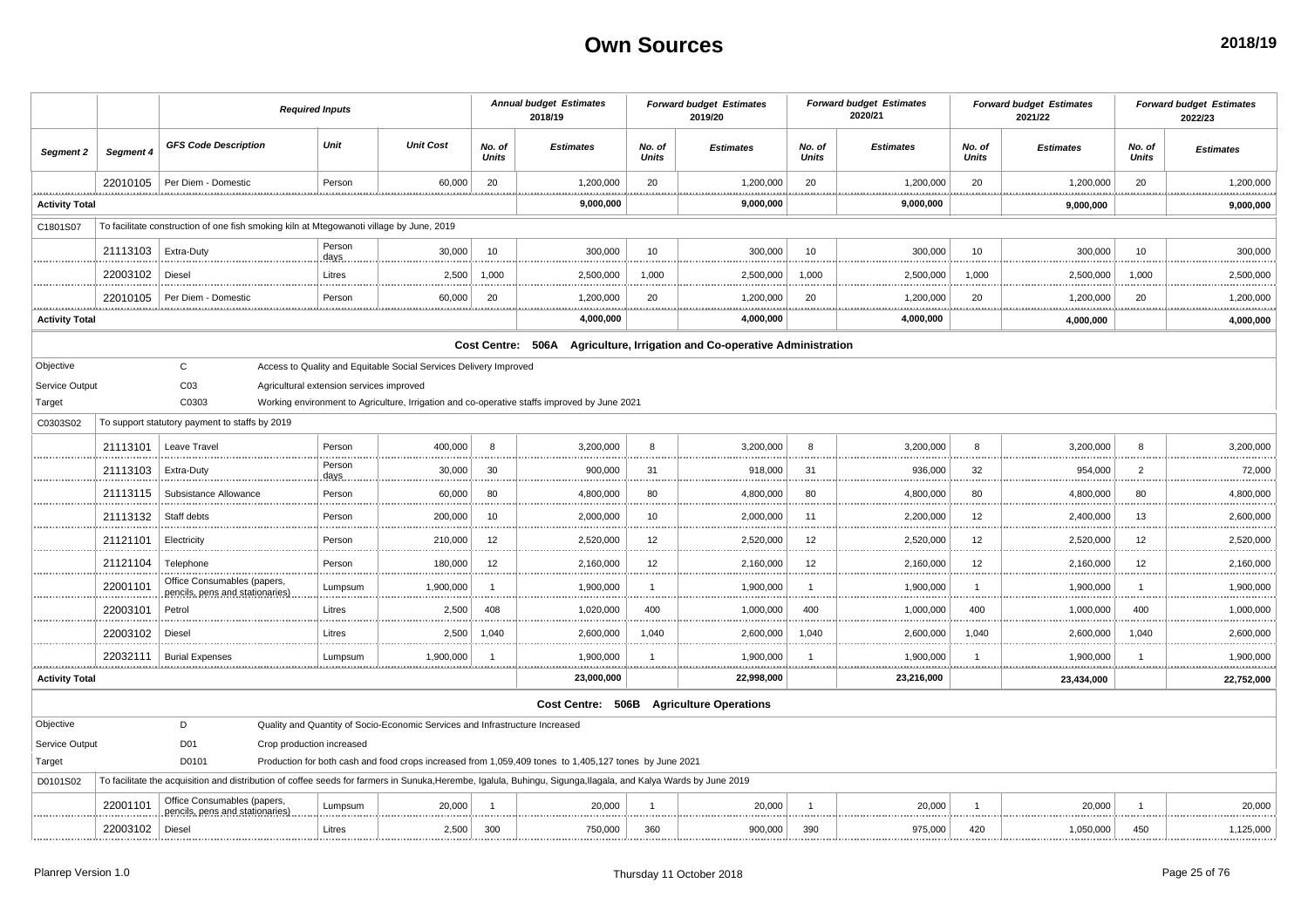|                       |           | <b>Required Inputs</b>                                                                                                                                                      |                                          |                                                                                |                        | <b>Annual budget Estimates</b><br>2018/19 |                        | <b>Forward budget Estimates</b><br>2019/20 |                        | <b>Forward budget Estimates</b><br>2020/21 |                        | <b>Forward budget Estimates</b><br>2021/22 |                        | <b>Forward budget Estimates</b><br>2022/23 |
|-----------------------|-----------|-----------------------------------------------------------------------------------------------------------------------------------------------------------------------------|------------------------------------------|--------------------------------------------------------------------------------|------------------------|-------------------------------------------|------------------------|--------------------------------------------|------------------------|--------------------------------------------|------------------------|--------------------------------------------|------------------------|--------------------------------------------|
| Segment 2             | Segment 4 | <b>GFS Code Description</b>                                                                                                                                                 | Unit                                     | <b>Unit Cost</b>                                                               | No. of<br><b>Units</b> | <b>Estimates</b>                          | No. of<br><b>Units</b> | <b>Estimates</b>                           | No. of<br><b>Units</b> | <b>Estimates</b>                           | No. of<br><b>Units</b> | <b>Estimates</b>                           | No. of<br><b>Units</b> | <b>Estimates</b>                           |
|                       | 22010105  | Per Diem - Domestic                                                                                                                                                         | Perdiem                                  | 60,000                                                                         | 10                     | 600,000                                   | 15                     | 900,000                                    | 18                     | 1,080,000                                  | 21                     | 1,260,000                                  | 24                     | 1,440,000                                  |
|                       | 22015101  | Seeds                                                                                                                                                                       | Lumpsum                                  | 1,000,000                                                                      |                        | 1,000,000                                 | -1                     | 1,100,000                                  | -1                     | 1,200,000                                  |                        | 1,300,000                                  |                        | 1,400,000                                  |
| <b>Activity Total</b> |           |                                                                                                                                                                             |                                          |                                                                                |                        | 2,370,000                                 |                        | 2,920,000                                  |                        | 3,275,000                                  |                        | 3,630,000                                  |                        | .<br>3,985,000                             |
| D0101S04              |           | To facilitate the acquisition and distribution of 1.5 tones of Cashew nut seeds for farmers in Nguruka, Mganza, Mtegowanoti, Uvinza, Itebula and Basanza Wards by June 2019 |                                          |                                                                                |                        |                                           |                        |                                            |                        |                                            |                        |                                            |                        |                                            |
|                       | 22008110  | Ground Transport (Bus, Train,<br>Water)                                                                                                                                     | Lumpsum                                  | 1,000,000                                                                      | $\overline{1}$         | 1,000,000                                 | $\overline{1}$         | 1,000,000                                  | - 1                    | 1,000,000                                  |                        | 1,000,000                                  |                        | 1,000,000                                  |
|                       | 22010105  | Per Diem - Domestic                                                                                                                                                         | Perdiem                                  | 100,000                                                                        | $\overline{4}$         | 400,000                                   | 5                      | 500,000                                    | 5                      | 510,000                                    | 5                      | 540,000                                    | 6                      | 560,000                                    |
|                       | 22015109  | Seedlings                                                                                                                                                                   | Lumpsum                                  | 5,000,000                                                                      |                        | 5,000,000                                 | -1                     | 5,500,000                                  |                        | 6,000,000                                  |                        | 6,500,000                                  |                        | 7,000,000                                  |
| <b>Activity Total</b> |           |                                                                                                                                                                             |                                          |                                                                                |                        | 6,400,000                                 |                        | 7,000,000                                  |                        | 7,510,000                                  |                        | 8,040,000                                  |                        | 8,560,000                                  |
| D0101S05              |           | To facilitate the acquisition of 3,000 palm tree seedlings for farmers in 6 villages of Kandaga, ilagala, sunuka, rukoma, buhingu and mwakizega by June 2019                |                                          |                                                                                |                        |                                           |                        |                                            |                        |                                            |                        |                                            |                        |                                            |
|                       | 22003102  | Diesel                                                                                                                                                                      | Litres                                   | 2,500                                                                          | 300                    | 750,000                                   | 330                    | 825,000                                    | 330                    | 825,000                                    | 330                    | 825,000                                    | 330                    | 825,000                                    |
|                       | 22010105  | Per Diem - Domestic                                                                                                                                                         | Perdiem                                  | 60,000                                                                         | 8                      | 480,000                                   | 9                      | 528,000                                    | 9                      | 540,000                                    | 9                      | 552,000                                    | 10                     | 576,000                                    |
|                       | 31131206  | Seedlings                                                                                                                                                                   | Each                                     | 5,000                                                                          | 2,000                  | 10,000,000                                | 5,500                  | 27,500,000                                 | 5,500                  | 27,500,000                                 | 6,000                  | 30,000,000                                 | 6,500                  | 32,500,000                                 |
| <b>Activity Total</b> |           |                                                                                                                                                                             |                                          |                                                                                |                        | 11,230,000                                |                        | 28,853,000                                 |                        | 28,865,000                                 |                        | 31,377,000                                 |                        | 33,901,000                                 |
| Service Output        |           | D04                                                                                                                                                                         | Agricultural infrastructures improved    |                                                                                |                        |                                           |                        |                                            |                        |                                            |                        |                                            |                        |                                            |
| Target                |           | D0402                                                                                                                                                                       |                                          | Agricultural infrastructures in Villages increased from 14 to 17 by June 2021. |                        |                                           |                        |                                            |                        |                                            |                        |                                            |                        |                                            |
| D0402D01              |           | To facilitate construction of one crop market at Uvinza vilage by June, 2019                                                                                                |                                          |                                                                                |                        |                                           |                        |                                            |                        |                                            |                        |                                            |                        |                                            |
|                       | 22019101  | Cement, Bricks and Building<br>Materials                                                                                                                                    | Lumpsum                                  | 65,447,089                                                                     |                        | 65,447,089                                | -1                     | 78,536,507                                 |                        | 85,081,216                                 |                        | 91,625,925                                 | $\overline{2}$         | 98,170,634                                 |
| <b>Activity Total</b> |           |                                                                                                                                                                             |                                          |                                                                                |                        | 65,447,089                                |                        | 78,536,507                                 |                        | 85,081,216                                 |                        | 91,625,925                                 |                        | 98,170,634                                 |
|                       |           |                                                                                                                                                                             |                                          |                                                                                |                        |                                           |                        | Cost Centre: 506C Extension Services       |                        |                                            |                        |                                            |                        |                                            |
| Objective             |           | $\mathsf{C}$                                                                                                                                                                |                                          | Access to Quality and Equitable Social Services Delivery Improved              |                        |                                           |                        |                                            |                        |                                            |                        |                                            |                        |                                            |
| Service Output        |           | C <sub>03</sub>                                                                                                                                                             | Agricultural extension services improved |                                                                                |                        |                                           |                        |                                            |                        |                                            |                        |                                            |                        |                                            |
| Target                |           | C0301                                                                                                                                                                       |                                          | Extension services delivery improved from 60% to 80% by June 2021              |                        |                                           |                        |                                            |                        |                                            |                        |                                            |                        |                                            |
| C0301D02              |           | To facilitate maintenance of 5 tractors and 14 motorcycles by June, 2019.                                                                                                   |                                          |                                                                                |                        |                                           |                        |                                            |                        |                                            |                        |                                            |                        |                                            |
|                       |           | 22015102   Agricultural Implements                                                                                                                                          | Lumpsum                                  | 1,000,000                                                                      | 5                      | 5,000,000                                 | 1                      | 1,100,000<br>. <u>.</u>                    | ÷.                     | 1,200,000                                  |                        | 1,300,000                                  |                        | 1,400,000                                  |
| <b>Activity Total</b> |           |                                                                                                                                                                             |                                          |                                                                                |                        | 5,000,000                                 |                        | 1,100,000                                  |                        | 1,200,000                                  |                        | 1,300,000                                  |                        | 1,400,000                                  |
| C0301S08              |           | To facilitate staffs and farmers to participate Nane nane exhibition at the zonal and District level by June 2019                                                           |                                          |                                                                                |                        |                                           |                        |                                            |                        |                                            |                        |                                            |                        |                                            |
|                       | 22003102  | Diesel                                                                                                                                                                      | Litres                                   | 2,500                                                                          | 350                    | 875,000                                   | 385                    | 962,500                                    | 420                    | 1,050,000                                  | 455                    | 1,137,500                                  | 490                    | 1,225,000                                  |
|                       | 22008107  | <b>Training Allowances</b>                                                                                                                                                  | Allowance                                | 60,000                                                                         | 40                     | 2,400,000                                 | 45                     | 2,700,000                                  | 46                     | 2,730,000                                  | 46                     | 2,760,000                                  | 46                     | 2,790,000                                  |
|                       | 22010105  | Per Diem - Domestic                                                                                                                                                         | Perdiem                                  | 120,000                                                                        | 40                     | 4,800,000                                 | 60                     | 7,200,000<br>                              | 60                     | 7,200,000                                  | 60                     | 7,200,000                                  | 60                     | 7,200,000<br>                              |
| <b>Activity Total</b> |           |                                                                                                                                                                             |                                          |                                                                                |                        | 8,075,000                                 |                        | 10,862,500                                 |                        | 10,980,000                                 |                        | 11,097,500                                 |                        | 11,215,000                                 |

Planrep Version 1.0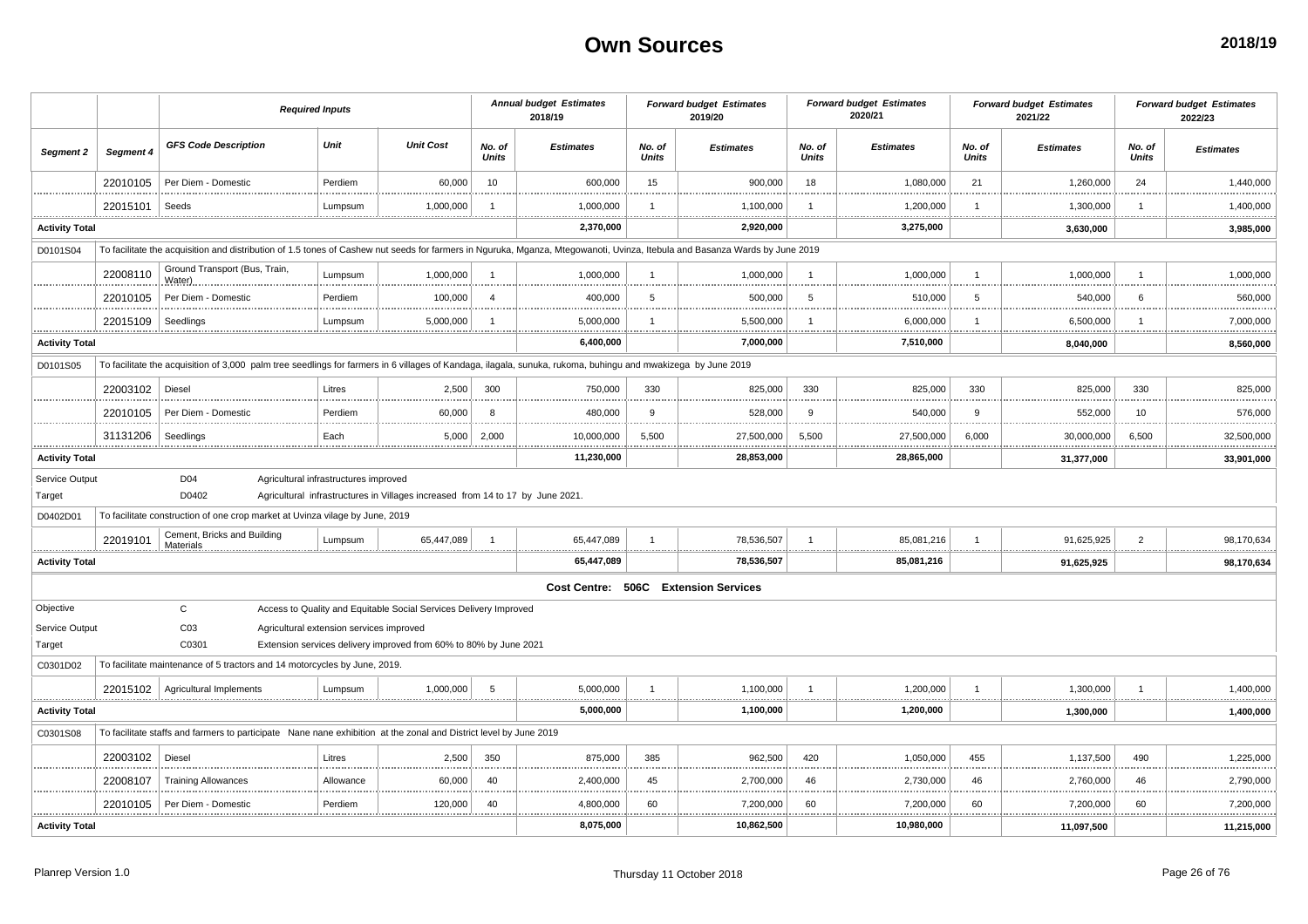|                       |                   | <b>Required Inputs</b>                                                                                                                                              |                                          |                                                                                  |                 | <b>Annual budget Estimates</b><br>2018/19 |                 | <b>Forward budget Estimates</b><br>2019/20 |                 | <b>Forward budget Estimates</b><br>2020/21 |                        | <b>Forward budget Estimates</b><br>2021/22 |                        | <b>Forward budget Estimates</b><br>2022/23 |
|-----------------------|-------------------|---------------------------------------------------------------------------------------------------------------------------------------------------------------------|------------------------------------------|----------------------------------------------------------------------------------|-----------------|-------------------------------------------|-----------------|--------------------------------------------|-----------------|--------------------------------------------|------------------------|--------------------------------------------|------------------------|--------------------------------------------|
| Segment 2             | Segment 4         | <b>GFS Code Description</b>                                                                                                                                         | Unit                                     | <b>Unit Cost</b>                                                                 | No. of<br>Units | <b>Estimates</b>                          | No. of<br>Units | <b>Estimates</b>                           | No. of<br>Units | <b>Estimates</b>                           | No. of<br><b>Units</b> | <b>Estimates</b>                           | No. of<br><b>Units</b> | <b>Estimates</b>                           |
| C0301S09              |                   | To facilitate agricultural data collection and filling on agricultural routine data system (ARDS) by June, 2019                                                     |                                          |                                                                                  |                 |                                           |                 |                                            |                 |                                            |                        |                                            |                        |                                            |
|                       | 22001101          | Office Consumables (papers,<br>pencils, pens and stationaries)                                                                                                      | Lumpsum                                  | 925.000                                                                          | $\overline{1}$  | 925.000                                   |                 | 1,017,500                                  | $\overline{1}$  | 1,110,000                                  | $\overline{1}$         | 1,202,500                                  |                        | 1,295,000                                  |
| <b>Activity Total</b> |                   |                                                                                                                                                                     |                                          |                                                                                  |                 | 925,000                                   |                 | 1,017,500                                  |                 | <br>1,110,000                              |                        | 1,202,500                                  |                        | **************<br>1,295,000                |
|                       |                   |                                                                                                                                                                     |                                          |                                                                                  |                 | Cost Centre: 506D                         |                 | <b>Co-operatives Operations</b>            |                 |                                            |                        |                                            |                        |                                            |
| Objective             |                   | $\mathsf{C}$                                                                                                                                                        |                                          | Access to Quality and Equitable Social Services Delivery Improved                |                 |                                           |                 |                                            |                 |                                            |                        |                                            |                        |                                            |
| Service Output        |                   | CO <sub>3</sub>                                                                                                                                                     | Agricultural extension services improved |                                                                                  |                 |                                           |                 |                                            |                 |                                            |                        |                                            |                        |                                            |
| Target                |                   | C0302                                                                                                                                                               |                                          | Service delivery of SACCOS/AMCOS improved from 30% to 55% by June 2021           |                 |                                           |                 |                                            |                 |                                            |                        |                                            |                        |                                            |
| C0302S03              |                   | To conduct inspection and supervision of 21 SACCOS and 32 AMCOS within the District by June 2019                                                                    |                                          |                                                                                  |                 |                                           |                 |                                            |                 |                                            |                        |                                            |                        |                                            |
|                       | 22003102          | Diesel                                                                                                                                                              | Litres                                   | 2,500                                                                            | 320             | 800,000                                   | 340             | 850,000                                    | 350             | 875,000                                    | 355                    | 887,500                                    | 360                    | 900,000                                    |
|                       |                   | 22010105   Per Diem - Domestic                                                                                                                                      | Perdiem                                  | 60,000<br>                                                                       | 20              | 1,200,000<br>.                            | 22<br>.         | 1,320,000<br><br>                          | 25<br>          | 1,512,000<br><u></u><br>.                  | 30                     | 1,794,000<br>.                             | 34<br>                 | 2,016,000<br>.                             |
| <b>Activity Total</b> |                   |                                                                                                                                                                     |                                          |                                                                                  |                 | 2,000,000                                 |                 | 2,170,000                                  |                 | 2,387,000                                  |                        | 2,681,500                                  |                        | 2,916,000                                  |
| C0302S04              |                   | To facilitate supervision of elections of members of board to AMCOS/SACCOS by June, 2019                                                                            |                                          |                                                                                  |                 |                                           |                 |                                            |                 |                                            |                        |                                            |                        |                                            |
|                       | 22003102   Diesel |                                                                                                                                                                     | Litres                                   | 2,500                                                                            | 240             | 600,000                                   | 241             | 602,500                                    | 250             | 625,000                                    | 260                    | 650,000                                    | 270                    | 675,000                                    |
|                       |                   | 22010105   Per Diem - Domestic                                                                                                                                      | Perdiem                                  | 60,000                                                                           | 40              | 2,400,000                                 | 44              | 2,646,000                                  | 48              | 2,904,000                                  | 53                     | 3,174,000                                  | 58                     | 3,456,000                                  |
| <b>Activity Total</b> |                   |                                                                                                                                                                     |                                          |                                                                                  |                 | 3,000,000                                 |                 | 3,248,500                                  |                 | .<br>3,529,000                             |                        | 3,824,000                                  |                        | 4,131,000                                  |
| C0302S05              |                   | To facilitate supervision of production estimates and projection meetings of 32 AMCOS in the District by June 2019                                                  |                                          |                                                                                  |                 |                                           |                 |                                            |                 |                                            |                        |                                            |                        |                                            |
|                       | 22003102          | Diesel                                                                                                                                                              | Litres                                   | 2,500                                                                            | 240             | 600.000                                   | 245             | 612.500                                    | 250             | 625,000                                    | 260                    | 650,000                                    | 270                    | 675,000                                    |
|                       |                   | 22010105   Per Diem - Domestio                                                                                                                                      | Perdiem                                  | 60,000                                                                           | 40              | 2,400,000                                 | 44              | 2,646,000                                  | 48              | 2,904,000                                  | 53                     | 3,174,000                                  | 58<br>                 | 3,456,000                                  |
| <b>Activity Total</b> |                   |                                                                                                                                                                     |                                          |                                                                                  |                 | 3,000,000                                 |                 | 3,258,500                                  |                 | 3,529,000                                  |                        | 3,824,000                                  |                        | 4,131,000                                  |
|                       |                   |                                                                                                                                                                     |                                          |                                                                                  |                 | Cost Centre: 506E Irrigation Operations   |                 |                                            |                 |                                            |                        |                                            |                        |                                            |
| Objective             |                   | D                                                                                                                                                                   |                                          | Quality and Quantity of Socio-Economic Services and Infrastructure Increased     |                 |                                           |                 |                                            |                 |                                            |                        |                                            |                        |                                            |
| Service Output        |                   | D04                                                                                                                                                                 | Agricultural infrastructures improved    |                                                                                  |                 |                                           |                 |                                            |                 |                                            |                        |                                            |                        |                                            |
| Target                |                   | D0401                                                                                                                                                               |                                          | Area under irrigation agriculture increased from 700 ha to 2,920 ha by June 2021 |                 |                                           |                 |                                            |                 |                                            |                        |                                            |                        |                                            |
| D0401S02              |                   | To facilitate District Irrigation Development Team (DIDT) to supervise, inspect, and participate on project formulation process of irrigation projects by June 2019 |                                          |                                                                                  |                 |                                           |                 |                                            |                 |                                            |                        |                                            |                        |                                            |
|                       | 22003102   Diesel |                                                                                                                                                                     | Litres                                   | 2,500                                                                            | 436             | 1,090,000                                 | 495             | 1,237,500                                  | 600             | 1,500,000                                  | 715                    | 1,787,500                                  | 784                    | 1,960,000                                  |
|                       |                   | 22010105   Per Diem - Domestic                                                                                                                                      | Perdiem                                  | 60,000                                                                           | 30              | 1,800,000                                 | 40              | 2,400,000                                  | 50              | 3,000,000                                  | 60                     | 3,600,000                                  | 70                     | 4,200,000                                  |
| <b>Activity Total</b> |                   |                                                                                                                                                                     |                                          |                                                                                  |                 | 2,890,000                                 |                 | 3,637,500                                  |                 | 4,500,000                                  |                        | 5,387,500                                  |                        | 6,160,000                                  |
| D0401S03              |                   | To facilitate formation of three farmers Irrigators organization(IOs) and training on water management in Kashagulu, Mgambazi and Nyanganga villages by June 2019   |                                          |                                                                                  |                 |                                           |                 |                                            |                 |                                            |                        |                                            |                        |                                            |
|                       | 22003101          | Petrol                                                                                                                                                              | Lumpsum                                  | 2,500                                                                            | 300             | 750,000                                   | 363             | 907,500                                    | 408             | 1,020,000                                  | 455                    | 1,137,500                                  | 504                    | 1,260,000                                  |
|                       |                   |                                                                                                                                                                     |                                          |                                                                                  |                 |                                           |                 |                                            |                 |                                            |                        |                                            |                        |                                            |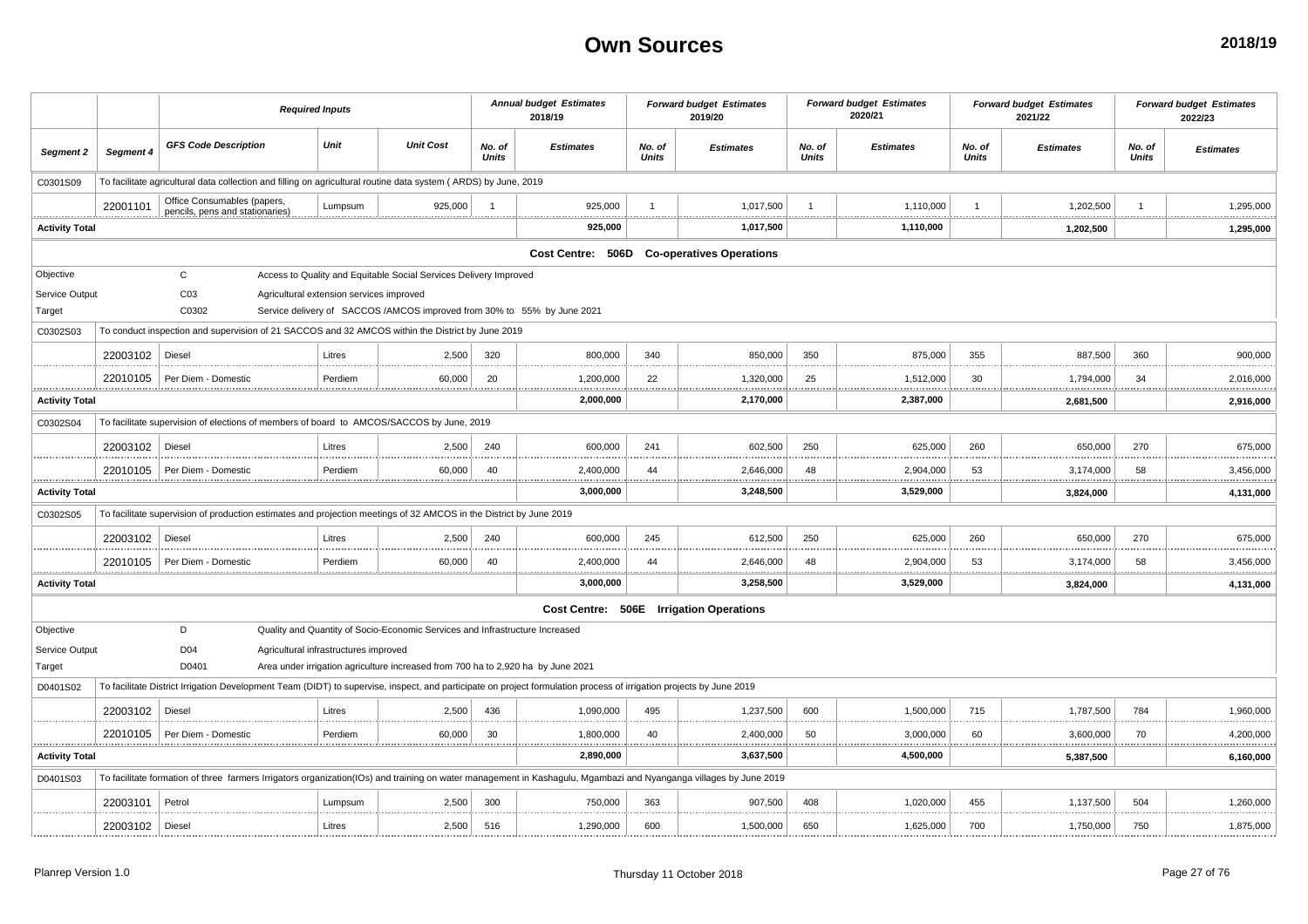|                       |           |                                                                                                                                                                                                                     | <b>Required Inputs</b>                  |                                                                            |                 | <b>Annual budget Estimates</b><br>2018/19 |                 | <b>Forward budget Estimates</b><br>2019/20           |                        | <b>Forward budget Estimates</b><br>2020/21 |                 | <b>Forward budget Estimates</b><br>2021/22 |                    | <b>Forward budget Estimates</b><br>2022/23 |
|-----------------------|-----------|---------------------------------------------------------------------------------------------------------------------------------------------------------------------------------------------------------------------|-----------------------------------------|----------------------------------------------------------------------------|-----------------|-------------------------------------------|-----------------|------------------------------------------------------|------------------------|--------------------------------------------|-----------------|--------------------------------------------|--------------------|--------------------------------------------|
| Segment 2             | Segment 4 | <b>GFS Code Description</b>                                                                                                                                                                                         | Unit                                    | <b>Unit Cost</b>                                                           | No. of<br>Units | <b>Estimates</b>                          | No. of<br>Units | <b>Estimates</b>                                     | No. of<br><b>Units</b> | <b>Estimates</b>                           | No. of<br>Units | <b>Estimates</b>                           | No. of<br>Units    | <b>Estimates</b>                           |
|                       | 22010105  | Per Diem - Domestic                                                                                                                                                                                                 | Perdiem                                 | 60,000                                                                     | 16              | 960,000<br>                               | $\overline{1}$  | 60,000                                               | $\overline{1}$<br>.    | 60,000                                     | $\overline{1}$  | 60,000                                     | $\overline{1}$<br> | 60,000                                     |
| <b>Activity Total</b> |           |                                                                                                                                                                                                                     |                                         |                                                                            |                 | 3,000,000                                 |                 | 2,467,500                                            |                        | 2,705,000                                  |                 | <br>2,947,500                              |                    | 3,195,000                                  |
| D0401S05              | 2019.     | To carry out Feasibility study, topographical survey, Design, Survey EIA and Formulation in 1 Ongoing Irrigation Scheme Nyanganga(400ha) and 3 valleys of Malagarasi (3600ha), Mlela(300ha) na Kalya(300ha) by June |                                         |                                                                            |                 |                                           |                 |                                                      |                        |                                            |                 |                                            |                    |                                            |
|                       | 22001101  | Office Consumables (papers,<br>pencils, pens and stationaries)                                                                                                                                                      | Lumpsum                                 | 200,000                                                                    | $\overline{1}$  | 200,000                                   | -1              | 220,000                                              | $\overline{1}$         | 240,000                                    | $\overline{1}$  | 260,000                                    | $\overline{1}$     | 280,000                                    |
|                       | 22003102  | Diesel                                                                                                                                                                                                              | Litres                                  | 2,500                                                                      | 300             | 750,000                                   | 340             | 850,000                                              | 350                    | 875,000                                    | 355             | 887,500                                    | 360                | 900,000                                    |
|                       | 22010105  | Per Diem - Domestic                                                                                                                                                                                                 | Perdiem                                 | 80,000                                                                     | 102             | 8,160,000                                 | 96              | 7,680,000                                            | 102                    | 8,160,000                                  | 108             | 8,640,000                                  | 114                | .<br>9,120,000                             |
| <b>Activity Total</b> |           |                                                                                                                                                                                                                     |                                         |                                                                            |                 | 9,110,000                                 |                 | 8,750,000                                            |                        | 9,275,000                                  |                 | 9,787,500                                  |                    | 10,300,000                                 |
| <b>Sub-vote Total</b> |           |                                                                                                                                                                                                                     |                                         |                                                                            |                 | 320,447,089                               |                 | 359,794,507                                          |                        | 370,137,216                                |                 | 383,133,925                                |                    | 392,836,634                                |
|                       |           |                                                                                                                                                                                                                     |                                         |                                                                            |                 |                                           |                 | Cost Centre: 509A Secondary Education Administration |                        |                                            |                 |                                            |                    |                                            |
| Objective             |           | $\mathsf{C}$                                                                                                                                                                                                        |                                         | Access to Quality and Equitable Social Services Delivery Improved          |                 |                                           |                 |                                                      |                        |                                            |                 |                                            |                    |                                            |
| Service Output        |           | C37                                                                                                                                                                                                                 | Quality of Education Improved           |                                                                            |                 |                                           |                 |                                                      |                        |                                            |                 |                                            |                    |                                            |
| Target                |           | C3701                                                                                                                                                                                                               |                                         | Improved Quality Education provision from 70% to 90% by June 2019          |                 |                                           |                 |                                                      |                        |                                            |                 |                                            |                    |                                            |
| C3701D01              |           | To facilitate construction of 14 pit latrines at Ilagala Secondary School by June 2019                                                                                                                              |                                         |                                                                            |                 |                                           |                 |                                                      |                        |                                            |                 |                                            |                    |                                            |
|                       | 22020101  | Cement, bricks and construction<br>materials                                                                                                                                                                        | Cubic<br>Meter                          | 15,444,410                                                                 | $\overline{1}$  | 15,444,410                                | $\overline{2}$  | 30,888,820                                           | $\mathbf{3}$           | 46,333,230                                 | $\overline{a}$  | 61,777,640                                 | 5                  | 77,222,050                                 |
| <b>Activity Total</b> |           |                                                                                                                                                                                                                     |                                         |                                                                            |                 | .<br>15,444,410                           |                 | .<br>.<br>30,888,820                                 | .                      | .<br>46,333,230                            |                 | 61,777,640                                 |                    | .<br>77,222,050                            |
| Sub-vote Total        |           |                                                                                                                                                                                                                     |                                         |                                                                            |                 | 15,444,410                                |                 | 30,888,820                                           |                        | 46,333,230                                 |                 | 61,777,640                                 |                    | 77,222,050                                 |
|                       |           |                                                                                                                                                                                                                     |                                         |                                                                            |                 |                                           |                 | Cost Centre: 510A Rural Water Supply                 |                        |                                            |                 |                                            |                    |                                            |
| Objective             |           | $\mathbf{C}$                                                                                                                                                                                                        |                                         | Access to Quality and Equitable Social Services Delivery Improved          |                 |                                           |                 |                                                      |                        |                                            |                 |                                            |                    |                                            |
| Service Output        |           | C <sub>21</sub>                                                                                                                                                                                                     | Increase access to safe and clean water |                                                                            |                 |                                           |                 |                                                      |                        |                                            |                 |                                            |                    |                                            |
| Target                |           | C2105                                                                                                                                                                                                               |                                         | Improve Water Quality Management from 15 water sources to 20 by June, 2021 |                 |                                           |                 |                                                      |                        |                                            |                 |                                            |                    |                                            |
| C2105S01              |           | Perform water quality monitoring for 10 water points by June, 2019                                                                                                                                                  |                                         |                                                                            |                 |                                           |                 |                                                      |                        |                                            |                 |                                            |                    |                                            |
|                       | 22003102  | Diesel                                                                                                                                                                                                              | Litres                                  | 2,500                                                                      | 396             | 990,000                                   | 436             | 1,089,000                                            | 475                    | 1,188,000                                  | 515             | 1,287,000                                  | 554                | 1,386,000                                  |
|                       | 22008114  | <b>Testing Facilities</b>                                                                                                                                                                                           | Each                                    | 120,000                                                                    | 48              | 5,760,000                                 | 53              | 6,336,000                                            | 58                     | 6,912,000                                  | 62              | 7,488,000                                  | 67                 | 8,064,000                                  |
|                       | 22010105  | Per Diem - Domestic                                                                                                                                                                                                 | Person<br><u>days</u>                   | 60,000                                                                     | 20              | 1,200,000                                 | 22              | 1,320,000                                            | 24                     | 1,440,000                                  | 26              | 1,560,000                                  | 28                 | .<br>1,680,000                             |
| <b>Activity Total</b> |           |                                                                                                                                                                                                                     |                                         |                                                                            |                 | 7,950,000                                 |                 | <u></u><br>8,745,000                                 | .                      | .<br>9,540,000                             |                 | <br>10,335,000                             | .                  | <br>11,130,000                             |
| C2105S02              |           | To conduct the demarcation of 2 water sources at Sigunga and Nyanganga by June, 2019                                                                                                                                |                                         |                                                                            |                 |                                           |                 |                                                      |                        |                                            |                 |                                            |                    |                                            |
|                       | 22003102  | Diesel                                                                                                                                                                                                              | Litres                                  | 2,500                                                                      | 100             | 250,000                                   | 110             | 275,000                                              | 120                    | 300,000                                    | 130             | 325,000                                    | 140                | 350,000                                    |
|                       | 22010105  | Per Diem - Domestic                                                                                                                                                                                                 | Person                                  | 60,000                                                                     | 30              | 1,800,000                                 | 33              | 1,980,000                                            | 36                     | 2,160,000                                  | 39              | 2,340,000                                  | 42                 | 2,520,000                                  |
| <b>Activity Total</b> |           |                                                                                                                                                                                                                     | <u>days</u>                             |                                                                            |                 | 2,050,000                                 |                 | 2,255,000                                            | .                      | 2,460,000                                  |                 | .<br>2,665,000                             | .                  | .<br>2,870,000                             |
| Sub-vote Total        |           |                                                                                                                                                                                                                     |                                         |                                                                            |                 | 10,000,000                                |                 | 11,000,000                                           |                        | 12,000,000                                 |                 | 13,000,000                                 |                    | 14,000,000                                 |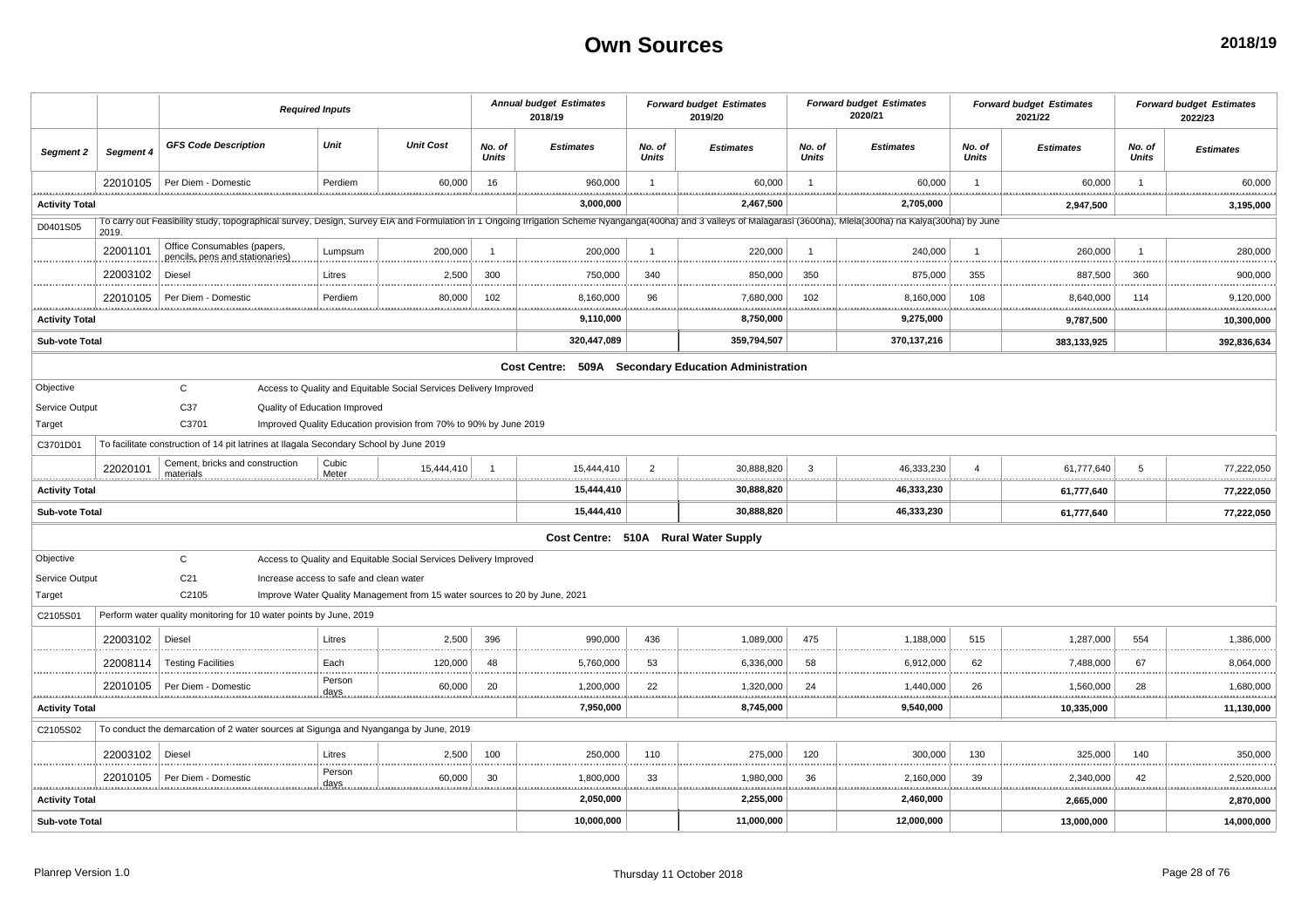#### **Sub-vote No: 5011 Works**

|                       |           | <b>Required Inputs</b>                                                                                                         |         |                                                                              |                        | <b>Annual budget Estimates</b><br>2018/19                                                              |                        | <b>Forward budget Estimates</b><br>2019/20 |                        | <b>Forward budget Estimates</b><br>2020/21 |                        | <b>Forward budget Estimates</b><br>2021/22 |                        | <b>Forward budget Estimates</b><br>2022/23 |
|-----------------------|-----------|--------------------------------------------------------------------------------------------------------------------------------|---------|------------------------------------------------------------------------------|------------------------|--------------------------------------------------------------------------------------------------------|------------------------|--------------------------------------------|------------------------|--------------------------------------------|------------------------|--------------------------------------------|------------------------|--------------------------------------------|
| Segment 2             | Segment 4 | <b>GFS Code Description</b>                                                                                                    | Unit    | <b>Unit Cost</b>                                                             | No. of<br><b>Units</b> | <b>Estimates</b>                                                                                       | No. of<br><b>Units</b> | <b>Estimates</b>                           | No. of<br><b>Units</b> | <b>Estimates</b>                           | No. of<br><b>Units</b> | <b>Estimates</b>                           | No. of<br><b>Units</b> | <b>Estimates</b>                           |
|                       |           |                                                                                                                                |         |                                                                              |                        | Cost Centre: 511A Works and Fire Rescue Administration                                                 |                        |                                            |                        |                                            |                        |                                            |                        |                                            |
| Objective             |           | D                                                                                                                              |         | Quality and Quantity of Socio-Economic Services and Infrastructure Increased |                        |                                                                                                        |                        |                                            |                        |                                            |                        |                                            |                        |                                            |
| Service Output        |           | D15                                                                                                                            |         | Quality buildings constructed and renovated                                  |                        |                                                                                                        |                        |                                            |                        |                                            |                        |                                            |                        |                                            |
| Target                |           | D1501                                                                                                                          |         | Council Buildings and construction enhanced by June 2021                     |                        |                                                                                                        |                        |                                            |                        |                                            |                        |                                            |                        |                                            |
| D1501D01              |           | To facilitate supervision and site meeting to 4 staff on Council buildings and construction to 16 wards quarterly by June 2019 |         |                                                                              |                        |                                                                                                        |                        |                                            |                        |                                            |                        |                                            |                        |                                            |
|                       | 22003102  | Diesel                                                                                                                         | Litres  | 2,500                                                                        | 2,000                  | 5,000,000                                                                                              | 6,000                  | 15,000,000                                 | 8,000                  | 20,000,000                                 | 10,000                 | 25,000,000                                 | 12,000                 | 30,000,000                                 |
| .                     | 22010105  | Per Diem - Domestic                                                                                                            | Perdiem | 60,000                                                                       | 120                    | 7,200,000<br>.                                                                                         | 200                    | 12,000,000<br>                             | 300                    | 18,000,000<br>.<br>.                       | 420                    | 25,200,000                                 | 560                    | 33,600,000<br>.                            |
| <b>Activity Total</b> |           |                                                                                                                                |         |                                                                              |                        | 12,200,000                                                                                             |                        | 27,000,000                                 |                        | 38,000,000                                 |                        | 50,200,000                                 |                        | 63,600,000                                 |
| D1501D02              |           | To facilitate 1 set of office working equipments by June 2019                                                                  |         |                                                                              |                        |                                                                                                        |                        |                                            |                        |                                            |                        |                                            |                        |                                            |
| .                     | 31122204  | Precision Tools, Weights and<br>Measures (Measurements)                                                                        | Set     | 2,800,000                                                                    | $\overline{1}$         | 2,800,000                                                                                              | $\overline{2}$         | 5,600,000                                  | $\overline{2}$         | 5,600,000                                  |                        | 2,800,000                                  |                        | 2,800,000<br>.                             |
| <b>Activity Total</b> |           |                                                                                                                                |         |                                                                              |                        | 2,800,000                                                                                              |                        | 5,600,000                                  |                        | 5,600,000                                  |                        | 2,800,000                                  |                        | 2,800,000                                  |
| <b>Sub-vote Total</b> |           |                                                                                                                                |         |                                                                              |                        | 15,000,000                                                                                             |                        | 32,600,000                                 |                        | 43,600,000                                 |                        | 53,000,000                                 |                        | 66,400,000                                 |
|                       |           |                                                                                                                                |         |                                                                              |                        | Cost Centre: 507A Primary Education Administration                                                     |                        |                                            |                        |                                            |                        |                                            |                        |                                            |
| Objective             |           | C                                                                                                                              |         | Access to Quality and Equitable Social Services Delivery Improved            |                        |                                                                                                        |                        |                                            |                        |                                            |                        |                                            |                        |                                            |
| Service Output        |           | C <sub>50</sub>                                                                                                                |         | Primary and secondary education pass rate improved                           |                        |                                                                                                        |                        |                                            |                        |                                            |                        |                                            |                        |                                            |
| Target                |           | C5001                                                                                                                          |         |                                                                              |                        | 4. Ensure National Examination of the Primary Pupils for PSLE and SFNA conducted Improved by June 2021 |                        |                                            |                        |                                            |                        |                                            |                        |                                            |
| C5001S03              |           | To facilitate National Standard IV examination by June 2019                                                                    |         |                                                                              |                        |                                                                                                        |                        |                                            |                        |                                            |                        |                                            |                        |                                            |
|                       | 22013111  | <b>Examination Expenses</b>                                                                                                    | Lumpsum | 67,704,000                                                                   |                        | 67,704,000                                                                                             | $\mathbf 0$            | $\overline{0}$                             | $\Omega$               | $\Omega$                                   | $\Omega$               | $\Omega$                                   | $\Omega$               |                                            |
| <b>Activity Total</b> |           |                                                                                                                                |         |                                                                              |                        | 67,704,000                                                                                             |                        | <u>.</u><br>0                              |                        | 0                                          |                        | 0                                          |                        | $\mathbf 0$                                |
| C5001S04              |           | To facilitate National Standard VII examination by June 2019                                                                   |         |                                                                              |                        |                                                                                                        |                        |                                            |                        |                                            |                        |                                            |                        |                                            |
|                       | 22013111  | <b>Examination Expenses</b>                                                                                                    | Lumpsum | 166.965.000                                                                  | $\overline{1}$         | 166,965,000                                                                                            | $\mathbf 0$            | $\overline{0}$                             | $\Omega$               | $\Omega$                                   | $\Omega$               | $\Omega$                                   | $\overline{0}$         |                                            |
| <b>Activity Total</b> |           |                                                                                                                                |         |                                                                              |                        | .<br>166,965,000                                                                                       |                        | 0                                          |                        | 0                                          |                        | 0                                          |                        | <br>$\mathbf 0$                            |
|                       |           |                                                                                                                                |         |                                                                              |                        | Cost Centre: 509A Secondary Education Administration                                                   |                        |                                            |                        |                                            |                        |                                            |                        |                                            |
| Objective             |           | $\mathsf C$                                                                                                                    |         | Access to Quality and Equitable Social Services Delivery Improved            |                        |                                                                                                        |                        |                                            |                        |                                            |                        |                                            |                        |                                            |
| Service Output        |           | C <sub>25</sub><br>Access to secondary education enhanced                                                                      |         |                                                                              |                        |                                                                                                        |                        |                                            |                        |                                            |                        |                                            |                        |                                            |
| Target                |           | C2502                                                                                                                          |         | Education Quality Provision Improved From 70% to 90% by June 2021            |                        |                                                                                                        |                        |                                            |                        |                                            |                        |                                            |                        |                                            |
| C2502S09              |           | To facilitate form six National Examination by June 2019                                                                       |         |                                                                              |                        |                                                                                                        |                        |                                            |                        |                                            |                        |                                            |                        |                                            |
|                       | 22013111  | <b>Examination Expenses</b>                                                                                                    | Lumpsum | 10,003,000                                                                   |                        | 10,003,000<br>                                                                                         | $\overline{2}$         | 20,006,000                                 | 3                      | 30,009,000                                 |                        | 40,012,000                                 | 5                      | 50,015,000                                 |
| <b>Activity Total</b> |           |                                                                                                                                |         |                                                                              |                        | <br>10,003,000                                                                                         |                        | <br>20,006,000                             |                        | <br>. <b>.</b><br>30,009,000               |                        | .<br>40,012,000                            |                        | .<br>50,015,000                            |
| C2502S10              |           | To facilitate form two National Examination by June 2019                                                                       |         |                                                                              |                        |                                                                                                        |                        |                                            |                        |                                            |                        |                                            |                        |                                            |
|                       |           | 22013111<br><b>Examination Expenses</b>                                                                                        | Lumpsum | 49,436,000                                                                   |                        | 49,436,000                                                                                             | $\overline{2}$         | 98,872,000                                 | 3                      | 148,308,000                                |                        | 197,744,000                                |                        |                                            |
|                       |           |                                                                                                                                |         |                                                                              |                        |                                                                                                        |                        |                                            |                        |                                            |                        |                                            |                        |                                            |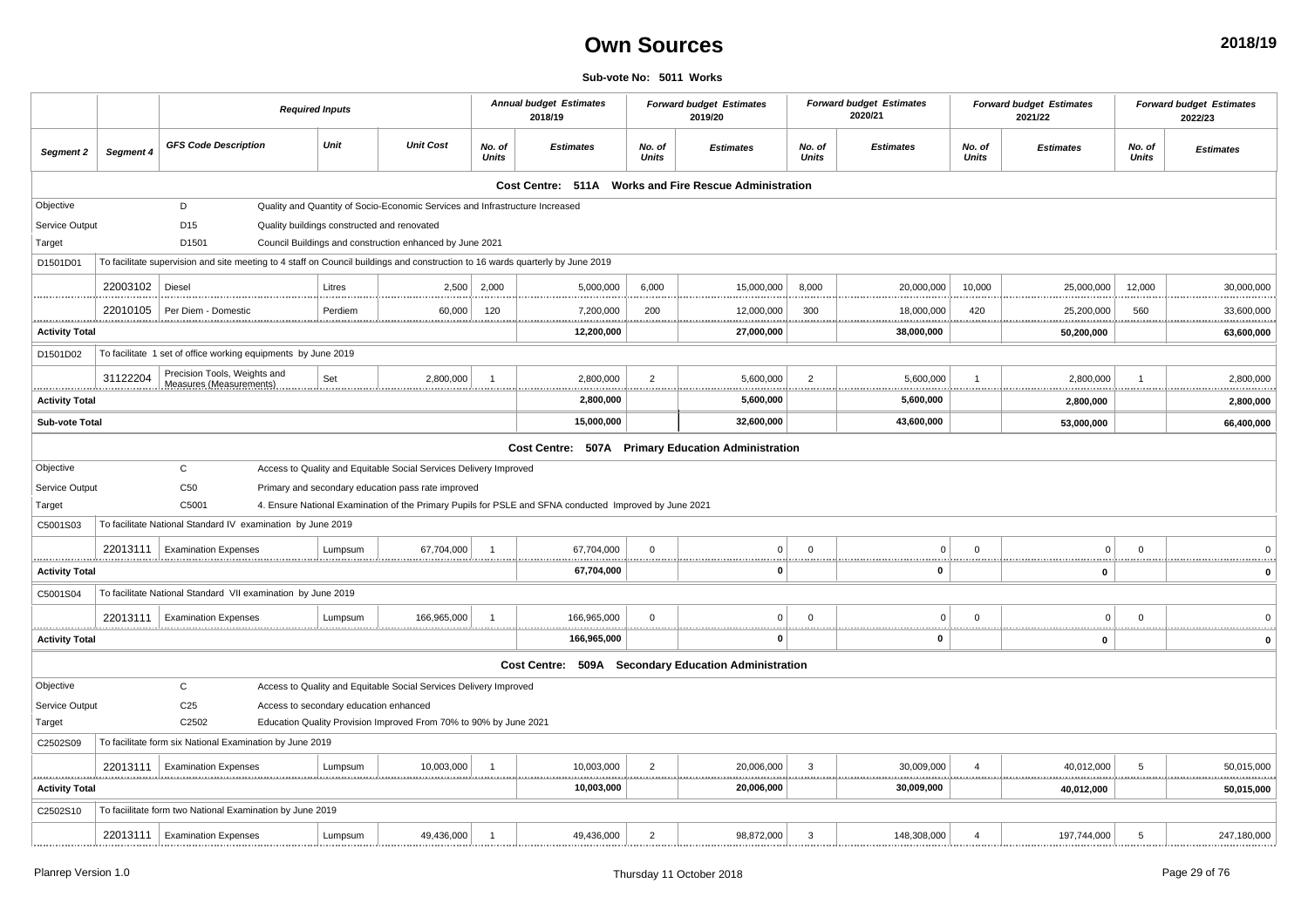### **Examination Grants**

#### **Sub-vote No: 5007 Education**

|                                   |           | <b>Required Inputs</b>                                                                                   |  |                |                                                                      |                 | <b>Annual budget Estimates</b><br>2018/19                                                     |                     | <b>Forward budget Estimates</b><br>2019/20                       |                                     | <b>Forward budget Estimates</b><br>2020/21 |                 | <b>Forward budget Estimates</b><br>2021/22 |                        | <b>Forward budget Estimates</b><br>2022/23 |
|-----------------------------------|-----------|----------------------------------------------------------------------------------------------------------|--|----------------|----------------------------------------------------------------------|-----------------|-----------------------------------------------------------------------------------------------|---------------------|------------------------------------------------------------------|-------------------------------------|--------------------------------------------|-----------------|--------------------------------------------|------------------------|--------------------------------------------|
| Segment 2                         | Segment 4 | <b>GFS Code Description</b>                                                                              |  | Unit           | <b>Unit Cost</b>                                                     | No. of<br>Units | <b>Estimates</b>                                                                              | No. of<br>Units     | <b>Estimates</b>                                                 | No. of<br>Units                     | <b>Estimates</b>                           | No. of<br>Units | <b>Estimates</b>                           | No. of<br><b>Units</b> | <b>Estimates</b>                           |
| <b>Activity Total</b>             |           |                                                                                                          |  |                |                                                                      |                 | 49,436,000                                                                                    |                     | 98,872,000                                                       |                                     | 148,308,000                                |                 | 197,744,000                                |                        | 247,180,000                                |
| C2502S11                          |           | To facilitate form four National Examination by june 2019                                                |  |                |                                                                      |                 |                                                                                               |                     |                                                                  |                                     |                                            |                 |                                            |                        |                                            |
|                                   | 22013111  | <b>Examination Expenses</b>                                                                              |  | Lumpsum        | 95,611,000                                                           |                 | 95,611,000                                                                                    | $\overline{2}$      | 191,222,000                                                      | -3                                  | 286,833,000                                |                 | 382,444,000                                | 5                      | 478,055,000                                |
| <u>.</u><br><b>Activity Total</b> |           |                                                                                                          |  |                |                                                                      |                 | 95,611,000                                                                                    | <u>.</u>            | 191,222,000                                                      |                                     | .<br>286,833,000                           |                 | .<br>382,444,000                           |                        | .<br>478,055,000                           |
| Sub-vote Total                    |           |                                                                                                          |  |                |                                                                      |                 | 389,719,000                                                                                   |                     | 310,100,000                                                      |                                     | 465,150,000                                |                 | 620,200,000                                |                        | 775,250,000                                |
|                                   |           |                                                                                                          |  |                |                                                                      |                 |                                                                                               |                     | Cost Centre: 508D Health Centres                                 |                                     |                                            |                 |                                            |                        |                                            |
| Objective                         |           | $\mathsf{C}$                                                                                             |  |                | Access to Quality and Equitable Social Services Delivery Improved    |                 |                                                                                               |                     |                                                                  |                                     |                                            |                 |                                            |                        |                                            |
| Service Output                    |           | CO9                                                                                                      |  |                |                                                                      |                 | Human Resource for health in terms of number professional Mix at all levels improved          |                     |                                                                  |                                     |                                            |                 |                                            |                        |                                            |
| Target                            |           | C0901                                                                                                    |  |                |                                                                      |                 | Shortage of skilled and mixed human resource for health reduced from 77.2%% to 25%% June 2021 |                     |                                                                  |                                     |                                            |                 |                                            |                        |                                            |
| C0901C09                          |           | To facilitate provission of statutories benefits to 5 staff from 1 health centres quarterly by June 2019 |  |                |                                                                      |                 |                                                                                               |                     |                                                                  |                                     |                                            |                 |                                            |                        |                                            |
|                                   | 21113117  | On Call Allowance                                                                                        |  | Person         | 15,302,000                                                           | 5               | 76,510,000<br>.                                                                               | $\overline{2}$<br>. | 30,604,000                                                       | $\overline{2}$                      | 30,604,000                                 | $\overline{2}$  | 30,604,000<br>.<br>                        | $\overline{2}$         | 30,604,000<br>. <u>.</u>                   |
| <b>Activity Total</b>             |           |                                                                                                          |  |                |                                                                      |                 | 76,510,000                                                                                    |                     | 30,604,000                                                       |                                     | 30,604,000                                 |                 | 30,604,000                                 |                        | 30,604,000                                 |
|                                   |           |                                                                                                          |  |                |                                                                      |                 |                                                                                               |                     | Cost Centre: 508E Dispensaries                                   |                                     |                                            |                 |                                            |                        |                                            |
| Objective                         |           | $\mathsf{C}$                                                                                             |  |                | Access to Quality and Equitable Social Services Delivery Improved    |                 |                                                                                               |                     |                                                                  |                                     |                                            |                 |                                            |                        |                                            |
| Service Output                    |           | CO9                                                                                                      |  |                |                                                                      |                 | Human Resource for health in terms of number professional Mix at all levels improved          |                     |                                                                  |                                     |                                            |                 |                                            |                        |                                            |
| Target                            |           | C0901                                                                                                    |  |                |                                                                      |                 | Shortage of skilled and mixed human resource for health reduced from 77.2%% to 25%% June 2021 |                     |                                                                  |                                     |                                            |                 |                                            |                        |                                            |
| C0901C12                          |           | To facilitate provission of statutories benefits to 2 staff from 1 dispensary quarterly by June 2019     |  |                |                                                                      |                 |                                                                                               |                     |                                                                  |                                     |                                            |                 |                                            |                        |                                            |
|                                   | 21113117  | On Call Allowance                                                                                        |  | Person         | 17,820,000                                                           | -33             | 588,060,000<br>                                                                               | $\overline{0}$<br>. | $\Omega$                                                         | $\mathbf{0}$<br>******************* | $\mathbf 0$                                | $\Omega$        | $\Omega$<br>                               | $\Omega$               |                                            |
| <b>Activity Total</b>             |           |                                                                                                          |  |                |                                                                      |                 | 588,060,000                                                                                   |                     | n                                                                |                                     | $\mathbf{0}$                               |                 | 0                                          |                        | $\mathbf{0}$                               |
| <b>Sub-vote Total</b>             |           |                                                                                                          |  |                |                                                                      |                 | 664,570,000                                                                                   |                     | 30,604,000                                                       |                                     | 30,604,000                                 |                 | 30,604,000                                 |                        | 30,604,000                                 |
|                                   |           |                                                                                                          |  |                |                                                                      |                 |                                                                                               |                     | Cost Centre: 503A Policy, Planning and Monitoring Administration |                                     |                                            |                 |                                            |                        |                                            |
| Objective                         |           | $\mathsf{C}$                                                                                             |  |                | Access to Quality and Equitable Social Services Delivery Improved    |                 |                                                                                               |                     |                                                                  |                                     |                                            |                 |                                            |                        |                                            |
| Service Output                    |           | C40                                                                                                      |  |                | Community needs/priorities well adressed in Council plans and Budget |                 |                                                                                               |                     |                                                                  |                                     |                                            |                 |                                            |                        |                                            |
| Target                            |           | C4003                                                                                                    |  |                |                                                                      |                 | Coordination and implementation of district projects improved from 50 to 80 by june 2021      |                     |                                                                  |                                     |                                            |                 |                                            |                        |                                            |
| C4003S05                          |           | To support social and economic activities in 16 wards of southern consituecy by June 2019                |  |                |                                                                      |                 |                                                                                               |                     |                                                                  |                                     |                                            |                 |                                            |                        |                                            |
|                                   | 21113114  | <b>Sitting Allowance</b>                                                                                 |  | Person<br>days | 40,000                                                               | 20              | 800,000                                                                                       | 22                  | 880,000                                                          | 24                                  | 960,000                                    | 26              | 1,040,000                                  | 28                     | 1,120,000                                  |
|                                   | 22003102  | Diesel                                                                                                   |  | Litres         | 2,500                                                                | 500             | 1,250,000                                                                                     | 510<br>             | 1,275,000                                                        | 520                                 | 1,300,000                                  | 530             | 1,325,000                                  | 540                    | 1,350,000<br>.                             |
|                                   | 22010105  | Per Diem - Domestic                                                                                      |  | Person<br>days | <br>100,000                                                          | 60              | .<br>6,000,000                                                                                | 66                  | 6,600,000                                                        | 72                                  | 7,200,000                                  | 78              | 7,800,000                                  | 84                     | 8,400,000                                  |
|                                   | 22020101  | Cement, bricks and construction<br>materials                                                             |  | Lumpsum        | 73,814,000                                                           | - 1             | 73,814,000                                                                                    | $\overline{2}$      | 147,628,000                                                      | 3                                   | 221,442,000                                | $\overline{4}$  | 295,256,000                                | 5                      | 369,070,000                                |
| <b>Activity Total</b>             |           |                                                                                                          |  |                |                                                                      |                 | 81,864,000                                                                                    |                     | 156,383,000                                                      |                                     | 230,902,000                                |                 | 305,421,000                                |                        | 379,940,000                                |
| <b>Sub-vote Total</b>             |           |                                                                                                          |  |                |                                                                      |                 | 81,864,000                                                                                    |                     | 156,383,000                                                      |                                     | 230,902,000                                |                 | 305,421,000                                |                        | 379,940,000                                |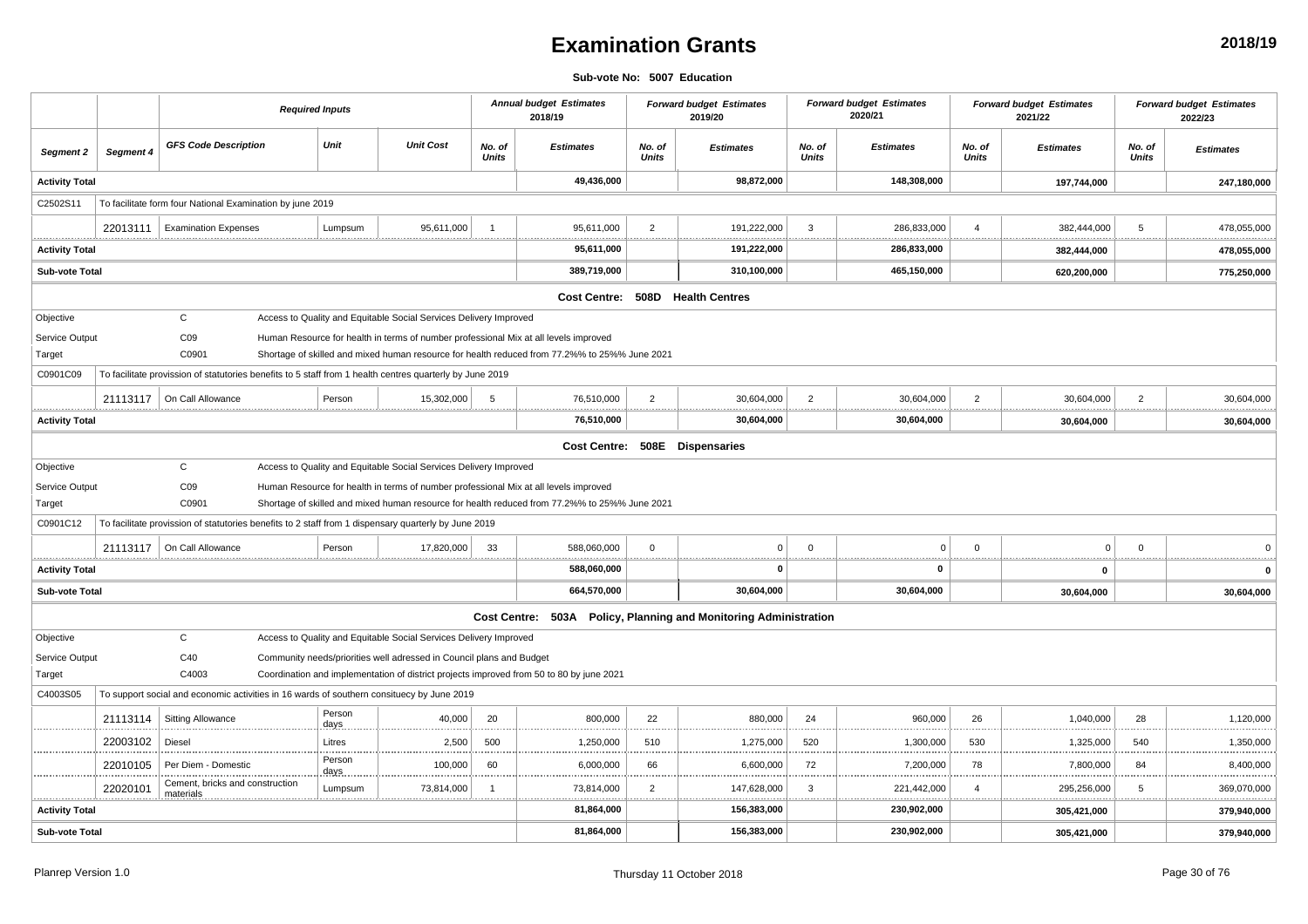### **School Meals Grant**

|                            |               |                                                                                         | <b>Required Inputs</b>                   |         |                                                                                          |                        | <b>Annual budget Estimates</b><br>2018/19                                                |                        | <b>Forward budget Estimates</b><br>2019/20           |                        | <b>Forward budget Estimates</b><br>2020/21 |                 | <b>Forward budget Estimates</b><br>2021/22 |                 | <b>Forward budget Estimates</b><br>2022/23 |
|----------------------------|---------------|-----------------------------------------------------------------------------------------|------------------------------------------|---------|------------------------------------------------------------------------------------------|------------------------|------------------------------------------------------------------------------------------|------------------------|------------------------------------------------------|------------------------|--------------------------------------------|-----------------|--------------------------------------------|-----------------|--------------------------------------------|
| Segment 2                  | Segment 4     | <b>GFS Code Description</b>                                                             |                                          | Unit    | <b>Unit Cost</b>                                                                         | No. of<br><b>Units</b> | <b>Estimates</b>                                                                         | No. of<br><b>Units</b> | <b>Estimates</b>                                     | No. of<br><b>Units</b> | <b>Estimates</b>                           | No. of<br>Units | <b>Estimates</b>                           | No. of<br>Units | <b>Estimates</b>                           |
|                            |               |                                                                                         |                                          |         |                                                                                          |                        |                                                                                          |                        | Cost Centre: 507B Primary Education Operations       |                        |                                            |                 |                                            |                 |                                            |
| Objective                  |               | $\mathsf{C}$                                                                            |                                          |         | Access to Quality and Equitable Social Services Delivery Improved                        |                        |                                                                                          |                        |                                                      |                        |                                            |                 |                                            |                 |                                            |
| Service Output             |               | C <sub>23</sub>                                                                         | Access to Pre Primary education enhanced |         |                                                                                          |                        |                                                                                          |                        |                                                      |                        |                                            |                 |                                            |                 |                                            |
| Target                     |               | C2301                                                                                   |                                          |         |                                                                                          |                        | Management and administration of primary education improved from 70% to 80% by June 2019 |                        |                                                      |                        |                                            |                 |                                            |                 |                                            |
| C2301S02                   |               | To support provision of meal expenses to Uvinza Special Primary School by June 2019     |                                          |         |                                                                                          |                        |                                                                                          |                        |                                                      |                        |                                            |                 |                                            |                 |                                            |
| .                          | 22017104<br>. | Student meals                                                                           |                                          | Lumpsum | 89,640,000                                                                               |                        | 89,640,000<br>                                                                           | $\overline{2}$         | 179,280,000<br>                                      | 3                      | 268,920,000<br>.                           |                 | 358,560,000                                | 5               | 448,200,000<br>.                           |
| <b>Activity Total</b>      |               |                                                                                         |                                          |         |                                                                                          |                        | 89,640,000                                                                               |                        | 179,280,000                                          |                        | 268,920,000                                |                 | 358,560,000                                |                 | 448,200,000                                |
|                            |               |                                                                                         |                                          |         |                                                                                          |                        |                                                                                          |                        | Cost Centre: 509B Secondary Education Operations     |                        |                                            |                 |                                            |                 |                                            |
| Objective                  |               | $\mathsf C$                                                                             |                                          |         | Access to Quality and Equitable Social Services Delivery Improved                        |                        |                                                                                          |                        |                                                      |                        |                                            |                 |                                            |                 |                                            |
| Service Output             |               | C37                                                                                     | Quality of Education Improved            |         |                                                                                          |                        |                                                                                          |                        |                                                      |                        |                                            |                 |                                            |                 |                                            |
| Target                     |               | C3701                                                                                   |                                          |         | Improved Quality Education provision from 70% to 90% by June 2019                        |                        |                                                                                          |                        |                                                      |                        |                                            |                 |                                            |                 |                                            |
| C3701S04                   |               | To facilitate School Meals Grants to 3 Secondary Schools by June 2019                   |                                          |         |                                                                                          |                        |                                                                                          |                        |                                                      |                        |                                            |                 |                                            |                 |                                            |
|                            | 22017104      | Student meals                                                                           |                                          | student | 575,100,000                                                                              | $\mathbf{3}$           | 1,725,300,000                                                                            | 6                      | 3,450,600,000                                        | 9                      | 5,175,900,000                              | 12              | 6,901,200,000                              | 15              | 8,626,500,000<br><u></u>                   |
| .<br><b>Activity Total</b> |               |                                                                                         |                                          |         |                                                                                          |                        | 1,725,300,000                                                                            |                        | 3,450,600,000                                        |                        | 5,175,900,000                              |                 | 6,901,200,000                              |                 | 8,626,500,000                              |
| Sub-vote Total             |               |                                                                                         |                                          |         |                                                                                          |                        | 1,814,940,000                                                                            |                        | 3,629,880,000                                        |                        | 5,444,820,000                              |                 | 7,259,760,000                              |                 | 9,074,700,000                              |
|                            |               |                                                                                         |                                          |         |                                                                                          |                        |                                                                                          |                        | Cost Centre: 507A Primary Education Administration   |                        |                                            |                 |                                            |                 |                                            |
| Objective                  |               | $\mathsf C$                                                                             |                                          |         | Access to Quality and Equitable Social Services Delivery Improved                        |                        |                                                                                          |                        |                                                      |                        |                                            |                 |                                            |                 |                                            |
| Service Output             |               | C <sub>23</sub>                                                                         | Access to Pre Primary education enhanced |         |                                                                                          |                        |                                                                                          |                        |                                                      |                        |                                            |                 |                                            |                 |                                            |
| Target                     |               | C2301                                                                                   |                                          |         |                                                                                          |                        | Management and administration of primary education improved from 70% to 80% by June 2019 |                        |                                                      |                        |                                            |                 |                                            |                 |                                            |
| C2301S14                   |               | To facilitate provision of leave expenses to 1179 primary education staffs by June 2019 |                                          |         |                                                                                          |                        |                                                                                          |                        |                                                      |                        |                                            |                 |                                            |                 |                                            |
|                            | 21113101      | Leave Travel                                                                            |                                          | Person  | 132,303,000                                                                              |                        | 132,303,000<br>                                                                          | $\overline{2}$         | 264,606,000                                          | 3                      | 396,909,000<br><u>.</u>                    | $\Delta$        | 529,212,000                                | 5               | 661,515,000<br>.                           |
| <b>Activity Total</b>      |               |                                                                                         |                                          |         |                                                                                          |                        | 132,303,000                                                                              |                        | 264,606,000                                          |                        | 396,909,000                                |                 | 529,212,000                                |                 | 661,515,000                                |
|                            |               |                                                                                         |                                          |         |                                                                                          |                        |                                                                                          |                        | Cost Centre: 509A Secondary Education Administration |                        |                                            |                 |                                            |                 |                                            |
| Objective                  |               | $\mathsf C$                                                                             |                                          |         | Access to Quality and Equitable Social Services Delivery Improved                        |                        |                                                                                          |                        |                                                      |                        |                                            |                 |                                            |                 |                                            |
| Service Output             |               | C <sub>25</sub>                                                                         | Access to secondary education enhanced   |         |                                                                                          |                        |                                                                                          |                        |                                                      |                        |                                            |                 |                                            |                 |                                            |
| Target                     |               | C2501                                                                                   |                                          |         | Working Envronment and Adminiration of Secondary schools by June 2021                    |                        |                                                                                          |                        |                                                      |                        |                                            |                 |                                            |                 |                                            |
| C2501S09                   |               |                                                                                         |                                          |         | To facilitate leave travel grant expenses to 245 Secondary education staffs by June 2019 |                        |                                                                                          |                        |                                                      |                        |                                            |                 |                                            |                 |                                            |
| .                          | 21113101      | Leave Travel                                                                            |                                          | Person  | 16,011,000                                                                               | $\overline{1}$         | 16,011,000<br>.<br><u></u>                                                               | $\overline{2}$         | 32,022,000                                           | 3                      | 48,033,000                                 | $\overline{4}$  | 64,044,000                                 | 5               | 80,055,000<br>.                            |
| <b>Activity Total</b>      |               |                                                                                         |                                          |         |                                                                                          |                        | 16,011,000                                                                               |                        | 32,022,000                                           |                        | 48,033,000                                 |                 | 64,044,000                                 |                 | 80,055,000                                 |
| Sub-vote Total             |               |                                                                                         |                                          |         |                                                                                          |                        | 148,314,000                                                                              |                        | 296,628,000                                          |                        | 444,942,000                                |                 | 593,256,000                                |                 | 741,570,000                                |
|                            |               |                                                                                         |                                          |         |                                                                                          |                        |                                                                                          |                        | Cost Centre: 507A Primary Education Administration   |                        |                                            |                 |                                            |                 |                                            |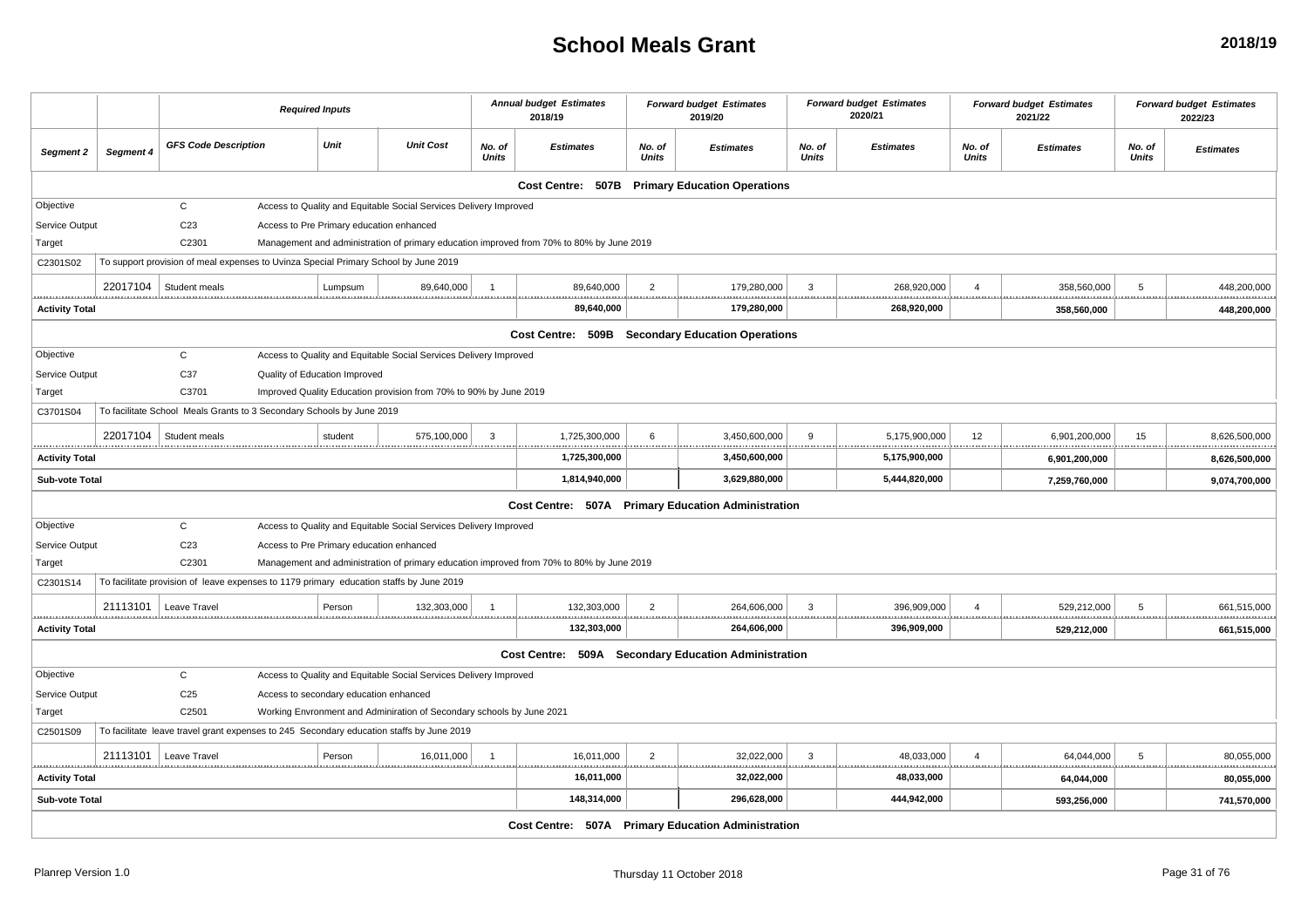## **Moving Grants**

|                           |                         |                                                                                            | <b>Required Inputs</b>                   |                                                                       |                        | <b>Annual budget Estimates</b><br>2018/19                                                          |                         | <b>Forward budget Estimates</b><br>2019/20     |                        | <b>Forward budget Estimates</b><br>2020/21 |                        | <b>Forward budget Estimates</b><br>2021/22 |                        | <b>Forward budget Estimates</b><br>2022/23 |
|---------------------------|-------------------------|--------------------------------------------------------------------------------------------|------------------------------------------|-----------------------------------------------------------------------|------------------------|----------------------------------------------------------------------------------------------------|-------------------------|------------------------------------------------|------------------------|--------------------------------------------|------------------------|--------------------------------------------|------------------------|--------------------------------------------|
| Segment 2                 | Segment 4               | <b>GFS Code Description</b>                                                                | Unit                                     | <b>Unit Cost</b>                                                      | No. of<br><b>Units</b> | <b>Estimates</b>                                                                                   | No. of<br><b>Units</b>  | <b>Estimates</b>                               | No. of<br><b>Units</b> | <b>Estimates</b>                           | No. of<br><b>Units</b> | <b>Estimates</b>                           | No. of<br><b>Units</b> | <b>Estimates</b>                           |
| Objective                 |                         | $\mathbf C$                                                                                |                                          | Access to Quality and Equitable Social Services Delivery Improved     |                        |                                                                                                    |                         |                                                |                        |                                            |                        |                                            |                        |                                            |
| Service Output            |                         | C <sub>23</sub>                                                                            | Access to Pre Primary education enhanced |                                                                       |                        |                                                                                                    |                         |                                                |                        |                                            |                        |                                            |                        |                                            |
| Target                    |                         | C2301                                                                                      |                                          |                                                                       |                        | Management and administration of primary education improved from 70% to 80% by June 2019           |                         |                                                |                        |                                            |                        |                                            |                        |                                            |
| C2301S15                  |                         | To facilitate provision of moving expenses to 1179 primary education staffs by June 2019   |                                          |                                                                       |                        |                                                                                                    |                         |                                                |                        |                                            |                        |                                            |                        |                                            |
|                           |                         | 21113129   Moving Expenses                                                                 | Person                                   | 144,730,000                                                           | $\overline{1}$         | 144,730,000<br>.                                                                                   | $\overline{2}$<br>.     | 289,460,000                                    | $\mathbf{3}$           | 434,190,000                                | $\overline{4}$         | 578,920,000                                | 5                      | 723,650,000                                |
| <b>Activity Total</b>     |                         |                                                                                            |                                          |                                                                       |                        | 144,730,000                                                                                        |                         | 289,460,000                                    |                        | 434,190,000                                |                        | 578,920,000                                |                        | 723,650,000                                |
|                           |                         |                                                                                            |                                          |                                                                       |                        | Cost Centre: 509A Secondary Education Administration                                               |                         |                                                |                        |                                            |                        |                                            |                        |                                            |
| Objective                 |                         | $\mathtt{C}$                                                                               |                                          | Access to Quality and Equitable Social Services Delivery Improved     |                        |                                                                                                    |                         |                                                |                        |                                            |                        |                                            |                        |                                            |
| Service Output            |                         | C <sub>25</sub>                                                                            | Access to secondary education enhanced   |                                                                       |                        |                                                                                                    |                         |                                                |                        |                                            |                        |                                            |                        |                                            |
| Target                    |                         | C2501                                                                                      |                                          | Working Envronment and Adminiration of Secondary schools by June 2021 |                        |                                                                                                    |                         |                                                |                        |                                            |                        |                                            |                        |                                            |
| C2501S08                  |                         | To support workers in moving expenses by June 2018                                         |                                          |                                                                       |                        |                                                                                                    |                         |                                                |                        |                                            |                        |                                            |                        |                                            |
|                           |                         | 21113129   Moving Expenses                                                                 | Person                                   | 28.538.000                                                            |                        | 28,538,000                                                                                         | $\overline{2}$<br>      | 57,076,000<br>                                 | 3                      | 85,614,000                                 |                        | 114,152,000                                | 5                      | 142,690,000                                |
| <b>Activity Total</b>     |                         |                                                                                            |                                          |                                                                       |                        | 28,538,000                                                                                         |                         | 57,076,000                                     |                        | 85,614,000                                 |                        | 114,152,000                                |                        | 142,690,000                                |
| Sub-vote Total            |                         |                                                                                            |                                          |                                                                       |                        | 173,268,000                                                                                        |                         | 346,536,000                                    |                        | 519,804,000                                |                        | 693,072,000                                |                        | 866,340,000                                |
|                           |                         |                                                                                            |                                          |                                                                       |                        | Cost Centre: 509B Secondary Education Operations                                                   |                         |                                                |                        |                                            |                        |                                            |                        |                                            |
| Objective                 |                         | $\mathsf{C}$                                                                               |                                          | Access to Quality and Equitable Social Services Delivery Improved     |                        |                                                                                                    |                         |                                                |                        |                                            |                        |                                            |                        |                                            |
| Service Output            |                         | C37                                                                                        | Quality of Education Improved            |                                                                       |                        |                                                                                                    |                         |                                                |                        |                                            |                        |                                            |                        |                                            |
| Target                    |                         | C3701                                                                                      |                                          | Improved Quality Education provision from 70% to 90% by June 2019     |                        |                                                                                                    |                         |                                                |                        |                                            |                        |                                            |                        |                                            |
| C3701S03                  |                         | To facilitate School Fees Compensation, to 16 Secondary Schools by June 2019               |                                          |                                                                       |                        |                                                                                                    |                         |                                                |                        |                                            |                        |                                            |                        |                                            |
|                           | 22008102   Tuition Fees |                                                                                            | student                                  | 123,880,000                                                           | 16                     | 1,982,080,000                                                                                      | $\Omega$                | $\Omega$                                       | $\Omega$               | $\Omega$<br>                               | $\Omega$<br>.          | $\Omega$                                   | $\Omega$<br><u></u>    |                                            |
| <b>Activity Total</b>     |                         |                                                                                            |                                          |                                                                       |                        | 1,982,080,000                                                                                      |                         | $\Omega$                                       |                        | 0                                          |                        | $\mathbf 0$                                |                        | $\Omega$                                   |
| Sub-vote Total            |                         |                                                                                            |                                          |                                                                       |                        | 1,982,080,000                                                                                      |                         | $\mathbf{0}$                                   |                        | $\mathbf 0$                                |                        | $\pmb{0}$                                  |                        | 0                                          |
|                           |                         |                                                                                            |                                          |                                                                       |                        |                                                                                                    |                         | Cost Centre: 507B Primary Education Operations |                        |                                            |                        |                                            |                        |                                            |
| Objective                 |                         | $\mathsf{C}$                                                                               |                                          | Access to Quality and Equitable Social Services Delivery Improved     |                        |                                                                                                    |                         |                                                |                        |                                            |                        |                                            |                        |                                            |
| Service Output            |                         | C <sub>23</sub>                                                                            | Access to Pre Primary education enhanced |                                                                       |                        |                                                                                                    |                         |                                                |                        |                                            |                        |                                            |                        |                                            |
| Target                    |                         | C2302                                                                                      |                                          |                                                                       |                        | Conducive working environment of primary education department improved from 85% to 90 by June 2019 |                         |                                                |                        |                                            |                        |                                            |                        |                                            |
| C2302S01                  |                         | To facilitate responsibility expense to 1 Headteacher monthly by June 2019                 |                                          |                                                                       |                        |                                                                                                    |                         |                                                |                        |                                            |                        |                                            |                        |                                            |
|                           | 21113112                | <b>Responsibility Allowance</b>                                                            | Person                                   | 22,600,000                                                            | 1,213                  | 27,413,800,000                                                                                     | $\overline{\mathbf{0}}$ | $\mathbf 0$                                    | $\Omega$               | $\Omega$                                   | $\Omega$               | $\mathbf 0$                                | $\Omega$               | $\Omega$                                   |
| <b>Activity Total</b>     |                         |                                                                                            |                                          |                                                                       |                        | 27,413,800,000                                                                                     | *******                 | ŋ                                              | .                      | $\mathbf{0}$                               |                        | 0                                          |                        | 0                                          |
| C2302S07                  |                         | To facilitate responsibility expenses to 1 Ward Education Coordinator monthly by June 2019 |                                          |                                                                       |                        |                                                                                                    |                         |                                                |                        |                                            |                        |                                            |                        |                                            |
|                           |                         | 21113112   Responsibility Allowance                                                        | Allowance                                | 7,200,000                                                             | 384                    | 2,764,800,000                                                                                      | $\overline{0}$          | $\Omega$                                       | $\Omega$               | $\overline{0}$                             | $\Omega$               | $\Omega$                                   | $\Omega$               | $\Omega$                                   |
| <br><b>Activity Total</b> |                         |                                                                                            |                                          |                                                                       |                        | <br>2,764,800,000                                                                                  |                         | $\mathbf{0}$                                   |                        | 1.11<br>0                                  |                        | $\pmb{0}$                                  |                        | $\mathbf 0$                                |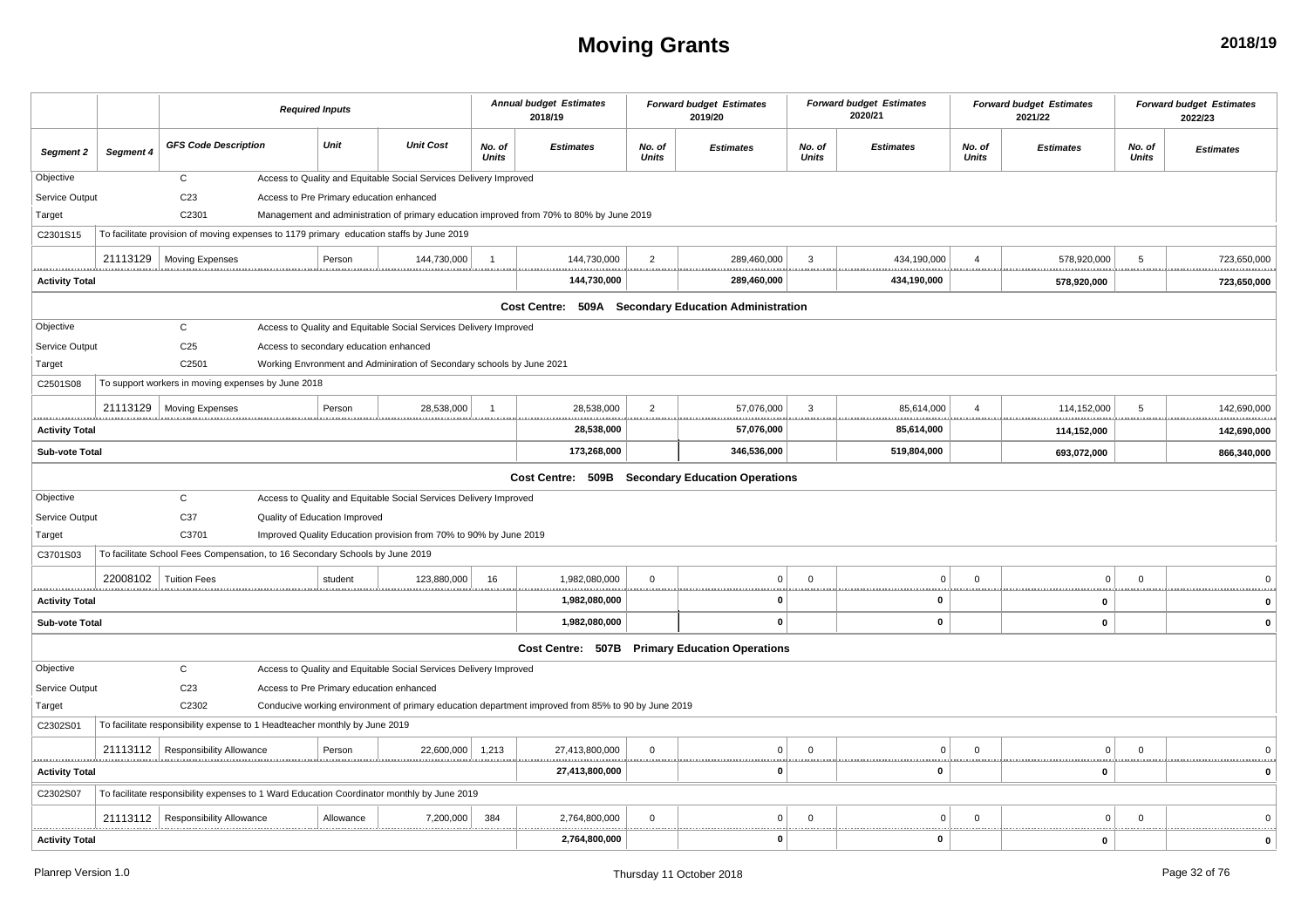# **Responsibility Grants**

|                            |           | <b>Required Inputs</b>                                                                                                                                      |           |                                                                                      |                 | <b>Annual budget Estimates</b><br>2018/19                                                            |                 | <b>Forward budget Estimates</b><br>2019/20              |                 | <b>Forward budget Estimates</b><br>2020/21 |                 | <b>Forward budget Estimates</b><br>2021/22 |                 | <b>Forward budget Estimates</b><br>2022/23 |
|----------------------------|-----------|-------------------------------------------------------------------------------------------------------------------------------------------------------------|-----------|--------------------------------------------------------------------------------------|-----------------|------------------------------------------------------------------------------------------------------|-----------------|---------------------------------------------------------|-----------------|--------------------------------------------|-----------------|--------------------------------------------|-----------------|--------------------------------------------|
| Segment 2                  | Segment 4 | <b>GFS Code Description</b>                                                                                                                                 | Unit      | <b>Unit Cost</b>                                                                     | No. of<br>Units | <b>Estimates</b>                                                                                     | No. of<br>Units | <b>Estimates</b>                                        | No. of<br>Units | <b>Estimates</b>                           | No. of<br>Units | <b>Estimates</b>                           | No. of<br>Units | <b>Estimates</b>                           |
|                            |           |                                                                                                                                                             |           |                                                                                      |                 |                                                                                                      |                 | Cost Centre: 509B Secondary Education Operations        |                 |                                            |                 |                                            |                 |                                            |
| Objective                  |           | $\mathbf{C}$                                                                                                                                                |           | Access to Quality and Equitable Social Services Delivery Improved                    |                 |                                                                                                      |                 |                                                         |                 |                                            |                 |                                            |                 |                                            |
| Service Output             |           | C37<br>Quality of Education Improved                                                                                                                        |           |                                                                                      |                 |                                                                                                      |                 |                                                         |                 |                                            |                 |                                            |                 |                                            |
| Target                     |           | C3701                                                                                                                                                       |           | Improved Quality Education provision from 70% to 90% by June 2019                    |                 |                                                                                                      |                 |                                                         |                 |                                            |                 |                                            |                 |                                            |
| C3701S05                   |           | To facilitate Responsibilities allowances to 16 Schools' head masters by June 2019                                                                          |           |                                                                                      |                 |                                                                                                      |                 |                                                         |                 |                                            |                 |                                            |                 |                                            |
|                            | 21113112  | <b>Responsibility Allowance</b>                                                                                                                             | Allowance | 4,000,000                                                                            | 192             | 768,000,000                                                                                          | $\mathbf 0$     | $\Omega$                                                | $\Omega$        | $\Omega$                                   | $\Omega$        | $\Omega$                                   | $\Omega$        |                                            |
| <b>Activity Total</b>      |           |                                                                                                                                                             |           |                                                                                      |                 | 768,000,000                                                                                          |                 |                                                         |                 | 0                                          | .               | 0                                          |                 | $\Omega$                                   |
| Sub-vote Total             |           |                                                                                                                                                             |           |                                                                                      |                 | 30,946,600,000                                                                                       |                 | $\mathbf{0}$                                            |                 | $\mathbf 0$                                |                 | $\mathbf 0$                                |                 | $\mathbf 0$                                |
|                            |           |                                                                                                                                                             |           |                                                                                      |                 |                                                                                                      |                 | Cost Centre: 508A Council Health Management Team (CHMT) |                 |                                            |                 |                                            |                 |                                            |
| Objective                  |           | $\mathsf{C}$                                                                                                                                                |           | Access to Quality and Equitable Social Services Delivery Improved                    |                 |                                                                                                      |                 |                                                         |                 |                                            |                 |                                            |                 |                                            |
| Service Output             |           | CO <sub>2</sub>                                                                                                                                             |           |                                                                                      |                 | Medicines /Medical supplies/Medical equipment/laboratory reagents and vaccines services improved     |                 |                                                         |                 |                                            |                 |                                            |                 |                                            |
| Target                     |           | C0201                                                                                                                                                       |           |                                                                                      |                 | Shortage of medicines, medical equipment and diagnostic supplies reduced from 10% to 0% by June 2021 |                 |                                                         |                 |                                            |                 |                                            |                 |                                            |
| C0201S34                   |           | To procure and distribute 1 kits of medicines/Medical equipment/Hospital supplies and diagnostic supplies by OC Funds for Emegencies quarterly by June 2019 |           |                                                                                      |                 |                                                                                                      |                 |                                                         |                 |                                            |                 |                                            |                 |                                            |
|                            | 22004102  | Drugs and Medicines                                                                                                                                         | kit       | 2,000,000                                                                            | $\overline{1}$  | 2,000,000                                                                                            | $\mathbf 0$     | $\overline{0}$                                          | $\Omega$        | $\Omega$                                   | $\Omega$        | $\Omega$                                   | $\Omega$        |                                            |
| .<br><b>Activity Total</b> |           |                                                                                                                                                             |           |                                                                                      |                 | 2,000,000                                                                                            |                 | 0                                                       |                 | $\Omega$                                   |                 | 0                                          |                 | $\Omega$                                   |
| Service Output             |           | CO9                                                                                                                                                         |           | Human Resource for health in terms of number professional Mix at all levels improved |                 |                                                                                                      |                 |                                                         |                 |                                            |                 |                                            |                 |                                            |
| Target                     |           | C0901                                                                                                                                                       |           |                                                                                      |                 | Shortage of skilled and mixed human resource for health reduced from 77.2%% to 25%% June 2021        |                 |                                                         |                 |                                            |                 |                                            |                 |                                            |
| C0901C08                   |           | To provide statutory benefit to 17 CHMT Members monthly by June 2019                                                                                        |           |                                                                                      |                 |                                                                                                      |                 |                                                         |                 |                                            |                 |                                            |                 |                                            |
|                            | 21113101  | Leave Travel                                                                                                                                                | Trip      | 500,000                                                                              | $\overline{4}$  | 2,000,000                                                                                            | $\overline{4}$  | 2,000,000                                               | $\overline{a}$  | 2,000,000                                  | $\Delta$        | 2,000,000                                  | $\Delta$        | 2,000,000                                  |
|                            | 21113115  | Subsistance Allowance                                                                                                                                       | Allowance | 500,000                                                                              | $\overline{4}$  | 2,000,000                                                                                            | $\overline{4}$  | 2,000,000                                               | $\overline{4}$  | 2,000,000                                  | 4               | 2,000,000                                  | $\overline{4}$  | 2,000,000                                  |
|                            | 21113129  | <b>Moving Expenses</b>                                                                                                                                      | Allowance | 250,000                                                                              | $\overline{a}$  | 1,000,000                                                                                            | 4               | 1,000,000                                               |                 | 1,000,000                                  |                 | 1,000,000                                  |                 | 1,000,000                                  |
|                            | 22008102  | <b>Tuition Fees</b>                                                                                                                                         | Allowance | 1,500,000                                                                            | -1              | 1,500,000                                                                                            | $\mathbf{1}$    | 1,500,000<br>                                           | -1              | 1,500,000<br>                              |                 | 1,500,000<br>                              |                 | 1,500,000                                  |
|                            | 22010105  | Per Diem - Domestic                                                                                                                                         | Allowance | 2,000,000                                                                            | $\overline{4}$  | 8,000,000                                                                                            | $\overline{4}$  | 8,000,000                                               | 4               | 8,000,000                                  |                 | 8,000,000                                  | $\overline{4}$  | 8,000,000                                  |
|                            | 22014106  | Gifts and Prizes                                                                                                                                            | Person    | 300,000                                                                              | 2               | 600,000                                                                                              | 2               | 600,000                                                 | $\overline{2}$  | 600,000                                    | $\mathcal{P}$   | 600,000                                    | 2               | 600,000                                    |
|                            | 27210106  | Settlement of Medical<br><b>Treatment Claims</b>                                                                                                            | Person    | 1,000,000                                                                            | $\mathbf{1}$    | 1,000,000                                                                                            | -1              | 1,000,000                                               |                 | 1,000,000                                  |                 | 1,000,000                                  |                 | 1,000,000                                  |
| <b>Activity Total</b>      |           |                                                                                                                                                             |           |                                                                                      |                 | 16,100,000                                                                                           |                 | 16,100,000                                              |                 | 16,100,000                                 |                 | 16,100,000                                 |                 | 16,100,000                                 |
| C0901D01                   |           | To provide hardship incentive package(bed mattresses,utensils and house rent for 3 months) to 55 new employees annually by June 2019                        |           |                                                                                      |                 |                                                                                                      |                 |                                                         |                 |                                            |                 |                                            |                 |                                            |
|                            | 21121107  | Furniture                                                                                                                                                   | Set       | 5,000,000                                                                            | $\overline{2}$  | 10,000,000                                                                                           | $\Omega$        | $\Omega$                                                | $\Omega$        | $\Omega$                                   |                 | $\Omega$                                   | $\Omega$        |                                            |
| <b>Activity Total</b>      |           |                                                                                                                                                             |           |                                                                                      |                 | 10,000,000                                                                                           |                 | $\mathbf{0}$                                            |                 | $\mathbf 0$                                |                 | 0                                          |                 | ,,,,,,,,,,,,,,,,,,,,,,,,,,,,,,,,,,,<br>0   |
| C0901S21                   |           | To facilitate provission of statutories benefits to 142 staff from health centres and dispensaries quarterly by June 2019                                   |           |                                                                                      |                 |                                                                                                      |                 |                                                         |                 |                                            |                 |                                            |                 |                                            |
|                            | 21113101  | Leave Travel                                                                                                                                                | Trip      | 1,000,000                                                                            | $\overline{4}$  | 4,000,000                                                                                            | $\mathbf 0$     | $\overline{0}$                                          | $^{\circ}$      | $\overline{0}$                             | $\Omega$        | $\Omega$                                   | $\Omega$        | $\Omega$                                   |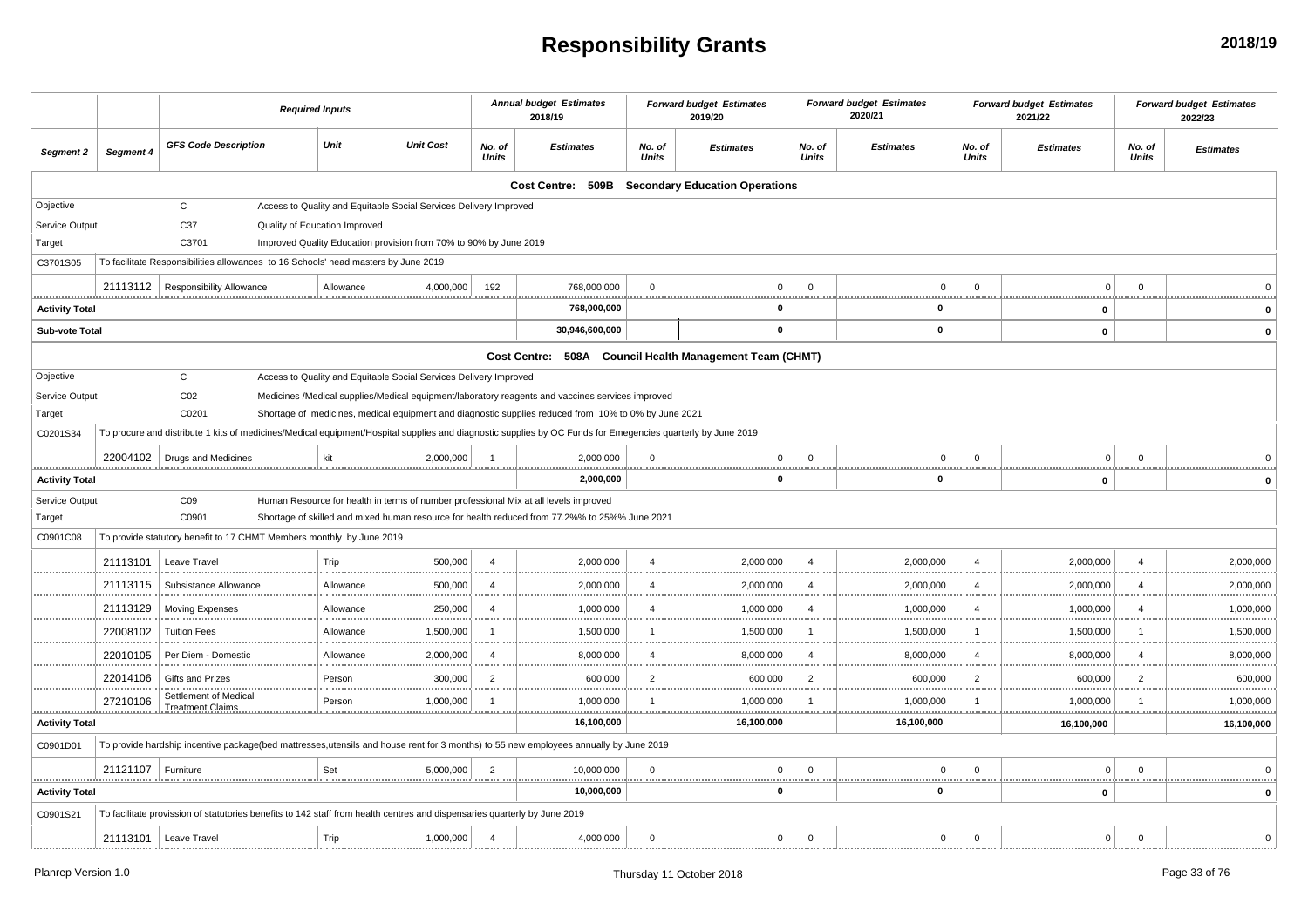## **Other Charge Grants (OC Proper) Health Sector**

**2018/19**

**Sub-vote No: 5008 Health**

|                           |           |                                                                                                                                                   | <b>Required Inputs</b>                 |                                                                                  |                        | <b>Annual budget Estimates</b><br>2018/19                                                                    |                 | <b>Forward budget Estimates</b><br>2019/20 |                        | <b>Forward budget Estimates</b><br>2020/21 |                       | <b>Forward budget Estimates</b><br>2021/22 |                 | <b>Forward budget Estimates</b><br>2022/23 |
|---------------------------|-----------|---------------------------------------------------------------------------------------------------------------------------------------------------|----------------------------------------|----------------------------------------------------------------------------------|------------------------|--------------------------------------------------------------------------------------------------------------|-----------------|--------------------------------------------|------------------------|--------------------------------------------|-----------------------|--------------------------------------------|-----------------|--------------------------------------------|
| Segment 2                 | Segment 4 | <b>GFS Code Description</b>                                                                                                                       | Unit                                   | <b>Unit Cost</b>                                                                 | No. of<br>Units        | <b>Estimates</b>                                                                                             | No. of<br>Units | <b>Estimates</b>                           | No. of<br><b>Units</b> | <b>Estimates</b>                           | No. of<br>Units       | <b>Estimates</b>                           | No. of<br>Units | <b>Estimates</b>                           |
|                           | 21113127  | Uniform Allowance                                                                                                                                 | Person                                 | 120,000                                                                          | 47                     | 5,640,000                                                                                                    | $\mathbf 0$     | $\Omega$                                   | $\Omega$               | $\overline{0}$                             | $\mathbf 0$           | $\mathbf 0$                                | $\mathbf 0$     | $\Omega$                                   |
|                           | 21113129  | <b>Moving Expenses</b>                                                                                                                            | Person                                 | 2,385,700                                                                        | -1                     | 2,385,700                                                                                                    | $\mathbf 0$     | $\Omega$                                   | $\Omega$               | $\Omega$                                   | $\Omega$              | $\Omega$                                   | $\Omega$        | $\Omega$                                   |
| .                         | 22032111  | <b>Burial Expenses</b>                                                                                                                            | Person                                 | 1,000,000                                                                        | $\Delta$               | 4,000,000                                                                                                    | $\mathbf 0$     | $\Omega$                                   | $\Omega$               | $\Omega$                                   | $\Omega$              | 0                                          | $\Omega$        |                                            |
| <br><b>Activity Total</b> |           |                                                                                                                                                   |                                        |                                                                                  |                        | <br>.<br>16,025,700                                                                                          | .               | 0                                          |                        | <br>$\mathbf 0$                            |                       | <br>$\mathbf{0}$                           |                 |                                            |
| Objective                 |           | E                                                                                                                                                 |                                        | Good Governance and Administrative Services Enhanced                             |                        |                                                                                                              |                 |                                            |                        |                                            |                       |                                            |                 |                                            |
| Service Output            |           | E01                                                                                                                                               |                                        | Organizational structure and institutional management at all levels strengthened |                        |                                                                                                              |                 |                                            |                        |                                            |                       |                                            |                 |                                            |
| Target                    |           | E0101                                                                                                                                             |                                        |                                                                                  |                        | Organization structures and institutional management at all levels strengthened from 50% to 90% by June 2021 |                 |                                            |                        |                                            |                       |                                            |                 |                                            |
| E0101S25                  |           | To provide routine administrative for smooth runing of office quarterly to 41 Dmos office by June 2019                                            |                                        |                                                                                  |                        |                                                                                                              |                 |                                            |                        |                                            |                       |                                            |                 |                                            |
|                           | 22001101  | Office Consumables (papers,<br>pencils, pens and stationaries)                                                                                    | Allowance                              | 750,000                                                                          | $\overline{4}$         | 3,000,000                                                                                                    | $\overline{4}$  | 3,000,000                                  | $\overline{4}$         | 3,000,000                                  | $\boldsymbol{\Delta}$ | 3,000,000                                  | $\overline{4}$  | 3,000,000                                  |
|                           | 22003102  | Diesel                                                                                                                                            | Litres                                 | 575,000                                                                          | $\overline{4}$         | 2,300,000                                                                                                    | $\overline{4}$  | 2,300,000                                  | $\overline{4}$         | 2,300,000                                  | $\overline{4}$        | 2,300,000                                  | $\overline{4}$  | 2,300,000                                  |
| <b>Activity Total</b>     |           |                                                                                                                                                   |                                        |                                                                                  |                        | 5,300,000                                                                                                    |                 | 5,300,000                                  |                        | 5,300,000                                  |                       | 5,300,000                                  |                 | 5,300,000                                  |
| E0101S27                  |           | To support 15 Health Care providers to attend Health proffessional annual meetings of different cadres within the Country for 6 days by June 2019 |                                        |                                                                                  |                        |                                                                                                              |                 |                                            |                        |                                            |                       |                                            |                 |                                            |
| .                         |           | 22010105   Per Diem - Domestic                                                                                                                    | Allowance                              | 1,031,300<br>.                                                                   |                        | 1,031,300<br>.                                                                                               | .               | 1,031,300                                  | -1                     | 1,031,300<br>.                             |                       | 1,031,300                                  | 1               | 1,031,300<br>.                             |
| <b>Activity Total</b>     |           |                                                                                                                                                   |                                        |                                                                                  |                        | 1,031,300                                                                                                    |                 | 1,031,300                                  |                        | 1,031,300                                  |                       | 1,031,300                                  |                 | 1,031,300                                  |
| Sub-vote Total            |           |                                                                                                                                                   |                                        |                                                                                  |                        | 50,457,000                                                                                                   |                 | 22,431,300                                 |                        | 22,431,300                                 |                       | 22,431,300                                 |                 | 22,431,300                                 |
|                           |           |                                                                                                                                                   |                                        |                                                                                  |                        | Cost Centre: 500A                                                                                            |                 | <b>General Administration</b>              |                        |                                            |                       |                                            |                 |                                            |
| Objective                 |           | E                                                                                                                                                 |                                        | Good Governance and Administrative Services Enhanced                             |                        |                                                                                                              |                 |                                            |                        |                                            |                       |                                            |                 |                                            |
| Service Output            |           | E06                                                                                                                                               |                                        | Transparency and accountability maintained                                       |                        |                                                                                                              |                 |                                            |                        |                                            |                       |                                            |                 |                                            |
| Target                    |           | E0602                                                                                                                                             |                                        | Council statutory meeting improved from 80% to 90% by June 2021                  |                        |                                                                                                              |                 |                                            |                        |                                            |                       |                                            |                 |                                            |
| E0602C03                  |           | To facilitate 4 AIDS comitee Meetings by 2019                                                                                                     |                                        |                                                                                  |                        |                                                                                                              |                 |                                            |                        |                                            |                       |                                            |                 |                                            |
| .                         | 21113114  | <b>Sitting Allowance</b>                                                                                                                          | Person<br>days                         | 180,000                                                                          | 32                     | 5,760,000                                                                                                    | 36              | 6,480,000                                  | 41                     | 7,380,000                                  | 46                    | 8,280,000                                  | 48              | 8,640,000                                  |
|                           | 22001101  | Office Consumables (papers,<br>pencils, pens and stationaries)                                                                                    | Lumpsum                                | 600,000                                                                          | $\boldsymbol{\Lambda}$ | 2,400,000                                                                                                    | 8               | 4,800,000                                  | 12                     | 7,200,000                                  | 16                    | 9,600,000                                  | 20              | 12,000,000                                 |
|                           | 22007109  | <b>Conference Facilities</b>                                                                                                                      | Lumpsum                                | 1,237,800                                                                        |                        | 1,237,800                                                                                                    | 8               | 9,902,400                                  | 15                     | 18,567,000                                 | 8                     | 9,902,400                                  | 35              | 43,323,000                                 |
|                           | 22014104  | Food and Refreshments<br>.                                                                                                                        | Lumpsum                                | 800,000                                                                          | $\overline{4}$         | 3,200,000                                                                                                    | $\Omega$        | $\Omega$                                   | $\Omega$               | $\Omega$                                   | $\Omega$              | $\Omega$                                   | $\Omega$        | $\Omega$                                   |
| <br><b>Activity Total</b> |           |                                                                                                                                                   |                                        |                                                                                  |                        | 12,597,800                                                                                                   |                 | <br>21,182,400                             |                        | 33,147,000                                 |                       | <br>27,782,400                             |                 | .<br>63,963,000                            |
| E0602S06                  |           | To facilitate Auditing committee by June 2019                                                                                                     |                                        |                                                                                  |                        |                                                                                                              |                 |                                            |                        |                                            |                       |                                            |                 |                                            |
|                           | 21113114  | <b>Sitting Allowance</b>                                                                                                                          | Person                                 | 360,000                                                                          | 20                     | 7,200,000                                                                                                    | 24              | 8,640,000                                  | 28                     | 10,080,000                                 | 32                    | 11,520,000                                 | 36              | 12,960,000                                 |
| .                         | 21121103  | Food and Refreshment                                                                                                                              | Lumpsum                                | 350,000                                                                          | $\overline{4}$         | 1,400,000                                                                                                    | 8               | 2,800,000                                  | 12                     | 4,200,000                                  | 16                    | 5,600,000                                  | 20              | 7,000,000                                  |
| <b>Activity Total</b>     |           |                                                                                                                                                   |                                        |                                                                                  |                        | 8,600,000                                                                                                    |                 | 11,440,000                                 |                        | 14,280,000                                 |                       | 17,120,000                                 |                 | 19,960,000                                 |
| Service Output            |           | E10                                                                                                                                               | Conducive working environment improved |                                                                                  |                        |                                                                                                              |                 |                                            |                        |                                            |                       |                                            |                 |                                            |
| Target                    |           | E1009                                                                                                                                             |                                        | Working conducive environment improved from 50% to 70% by June 2019              |                        |                                                                                                              |                 |                                            |                        |                                            |                       |                                            |                 |                                            |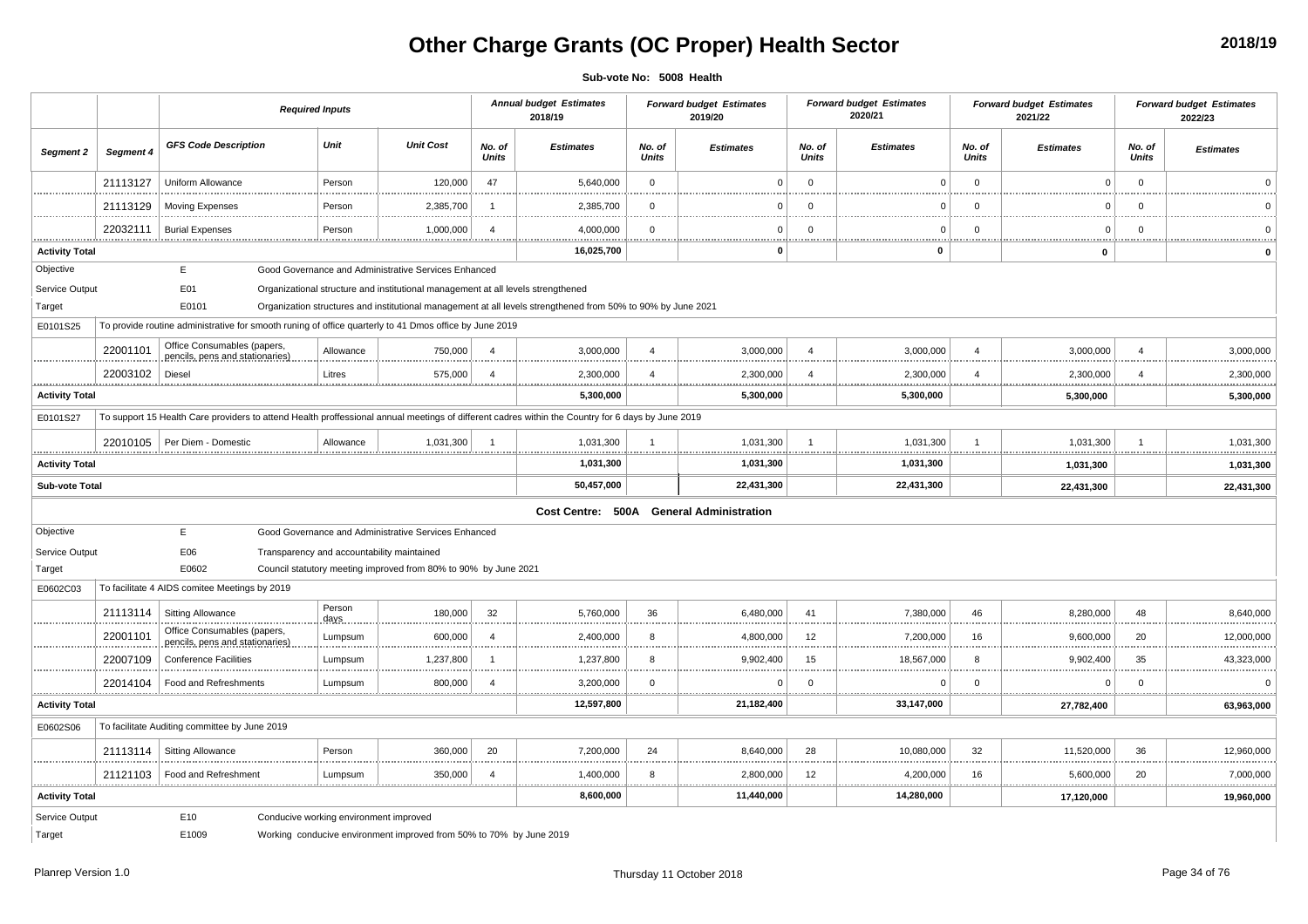# **Other Charge Grants (OC Proper) General Admin**

**2018/19**

**Sub-vote No: 5000 Administration and General**

|                       |           | <b>Required Inputs</b>                                                                                                    |                 |                                                                        |                        | <b>Annual budget Estimates</b><br>2018/19          |                        | <b>Forward budget Estimates</b><br>2019/20 |                        | <b>Forward budget Estimates</b><br>2020/21 |                        | <b>Forward budget Estimates</b><br>2021/22 |                        | <b>Forward budget Estimates</b><br>2022/23 |
|-----------------------|-----------|---------------------------------------------------------------------------------------------------------------------------|-----------------|------------------------------------------------------------------------|------------------------|----------------------------------------------------|------------------------|--------------------------------------------|------------------------|--------------------------------------------|------------------------|--------------------------------------------|------------------------|--------------------------------------------|
| Segment 2             | Segment 4 | <b>GFS Code Description</b>                                                                                               | Unit            | <b>Unit Cost</b>                                                       | No. of<br><b>Units</b> | <b>Estimates</b>                                   | No. of<br><b>Units</b> | <b>Estimates</b>                           | No. of<br><b>Units</b> | <b>Estimates</b>                           | No. of<br><b>Units</b> | <b>Estimates</b>                           | No. of<br><b>Units</b> | <b>Estimates</b>                           |
| E1009S10              |           | To provide special allowance of furniture to Head of department by June 2019                                              |                 |                                                                        |                        |                                                    |                        |                                            |                        |                                            |                        |                                            |                        |                                            |
|                       | 21113121  | Special Allowance                                                                                                         | Allowance       | 12,119,450                                                             | $\overline{1}$         | 12,119,450                                         | $\overline{2}$         | 24,238,900                                 | $\overline{3}$         | 36,358,350                                 |                        | 48,477,800                                 | 5                      | 60,597,250                                 |
| <b>Activity Total</b> |           |                                                                                                                           |                 |                                                                        |                        | 12,119,450                                         |                        | 24,238,900                                 |                        | <br><br>36,358,350                         |                        | <br>48,477,800                             |                        | 60,597,250                                 |
| E1009S11              |           | To facilitate training for 61 VEOs 16 WEOs on their responsibility by June 2019                                           |                 |                                                                        |                        |                                                    |                        |                                            |                        |                                            |                        |                                            |                        |                                            |
|                       | 21113103  | Extra-Duty                                                                                                                | Person<br>days. | 30,000                                                                 | 35                     | 1,050,000                                          | $\mathbf 0$            | $\overline{0}$                             | $\overline{0}$         | $\mathbf 0$                                | $\mathbf 0$            | $\mathsf 0$                                | $\mathbf 0$            | $\Omega$                                   |
|                       | 22001101  | Office Consumables (papers,<br>pencils, pens and stationaries)                                                            | Lumpsum         | 7,586,750                                                              | -1                     | 7,586,750                                          | $\overline{0}$         | $\Omega$                                   | $\Omega$               | $\Omega$                                   | $\Omega$               | $\Omega$                                   | $\Omega$               | $\Omega$                                   |
|                       | 22008108  | <b>Training Materials</b>                                                                                                 | Lumpsum         | 1,000,000                                                              | -1                     | 1,000,000                                          | $\overline{0}$         | $\Omega$                                   | $\Omega$               | $\mathbf 0$                                | $\Omega$               | $\mathbf 0$                                | $\Omega$               | $\Omega$                                   |
|                       | 22010102  | Ground travel (bus, railway taxi,<br>etc)                                                                                 | Person          | 30,000                                                                 | 77                     | 2,310,000                                          | $\mathbf 0$            | $\Omega$                                   | $\overline{0}$         | $\mathbf 0$                                | $\overline{0}$         | .<br>$\mathbf 0$                           | $\mathbf 0$            | $\overline{0}$                             |
|                       | 22010105  | Per Diem - Domestic                                                                                                       | Perdiem         | 60,000                                                                 | -77                    | 4,620,000                                          | $\mathbf 0$            | $\Omega$                                   | $\overline{0}$         | $\Omega$                                   | $\Omega$               | $\mathbf 0$                                | $\Omega$               | $\mathbf{0}$                               |
| <b>Activity Total</b> |           |                                                                                                                           |                 |                                                                        |                        | .<br>16,566,750                                    |                        | $\Omega$                                   |                        | <u></u><br>0                               |                        | $\mathbf 0$                                | <u>.</u>               | $\mathbf 0$                                |
| E1009S12              |           | To facilitate orientations to 30 new employees by June 2019                                                               |                 |                                                                        |                        |                                                    |                        |                                            |                        |                                            |                        |                                            |                        |                                            |
|                       | 21113103  | Extra-Duty                                                                                                                | Person<br>days  | 1,880,000                                                              | $\overline{1}$         | 1,880,000                                          | $\overline{0}$         | $\Omega$                                   | $\overline{0}$         | $\Omega$                                   | $\overline{0}$         | $\mathbf 0$                                | $\mathbf 0$            | $\Omega$                                   |
|                       | 22008108  | <b>Training Materials</b>                                                                                                 | Lumpsum         | 1,300,000                                                              | -1                     | 1,300,000                                          | $\mathbf 0$            | $^{\circ}$                                 | $\overline{0}$         | $\mathbf 0$                                | $\overline{0}$         | $\mathbf 0$                                | $\mathbf 0$            | $\Omega$                                   |
|                       | 22008110  | Ground Transport (Bus, Train,<br>Water)                                                                                   | Kilometer       | 30,000                                                                 | 154                    | 4,620,000                                          | $\Omega$               | $\Omega$                                   | $\overline{0}$         | $\Omega$                                   | $\overline{0}$         | $\Omega$                                   | $\Omega$               | $\Omega$                                   |
|                       | 22010105  | Per Diem - Domestic                                                                                                       | Perdiem         | 40,000                                                                 | 30                     | 1,200,000                                          | $\overline{0}$         | - 0                                        | $\overline{0}$         | $\Omega$                                   | $\overline{0}$         | $\mathbf 0$                                | $\Omega$               | $\Omega$                                   |
| <b>Activity Total</b> |           |                                                                                                                           |                 |                                                                        |                        | .<br>9,000,000                                     |                        | - 0                                        | . <b>.</b> .           | <br>0                                      |                        | $\mathbf 0$                                |                        | <br>$\mathbf 0$                            |
|                       |           |                                                                                                                           |                 |                                                                        |                        |                                                    |                        | Cost Centre: 501B Environment Operations   |                        |                                            |                        |                                            |                        |                                            |
| Objective             |           | G                                                                                                                         |                 | Management of Natural Resources and Environment Enhanced and Sustained |                        |                                                    |                        |                                            |                        |                                            |                        |                                            |                        |                                            |
| Service Output        |           | G06                                                                                                                       |                 | Street cleansing and waste/disposal collection managed                 |                        |                                                    |                        |                                            |                        |                                            |                        |                                            |                        |                                            |
| Target                |           | G0603                                                                                                                     |                 | Increase waste collection center from 3 to 7 by June 2021              |                        |                                                    |                        |                                            |                        |                                            |                        |                                            |                        |                                            |
| G0603D02              |           | To construct 4 solid wastes collection centres in Ilagala, Itebula, Buhingu and Kalya wards by June 2019                  |                 |                                                                        |                        |                                                    |                        |                                            |                        |                                            |                        |                                            |                        |                                            |
|                       | 22019110  | <b>Outsource Maintenance</b><br><b>Contract Services</b>                                                                  | Lumpsum         | 1,000,000                                                              | $\overline{4}$         | 4,000,000                                          | $\overline{4}$         | 4,000,000                                  | 5                      | 5,000,000<br>.                             | 6                      | 6,000,000                                  | $\overline{7}$         | 7,000,000                                  |
| <b>Activity Total</b> |           |                                                                                                                           |                 |                                                                        |                        | 4,000,000                                          |                        | 4,000,000                                  |                        | 5,000,000                                  |                        | <br>6,000,000                              |                        | 7,000,000                                  |
|                       |           |                                                                                                                           |                 |                                                                        |                        | Cost Centre: 502A Finance and Trade Administration |                        |                                            |                        |                                            |                        |                                            |                        |                                            |
| Objective             |           | C                                                                                                                         |                 | Access to Quality and Equitable Social Services Delivery Improved      |                        |                                                    |                        |                                            |                        |                                            |                        |                                            |                        |                                            |
| Service Output        |           | C42                                                                                                                       |                 | Council monthly, quarterly and annual reports prepared                 |                        |                                                    |                        |                                            |                        |                                            |                        |                                            |                        |                                            |
| Target                |           | C4202                                                                                                                     |                 | Council financial management improved from 80% to 95% by June 2019     |                        |                                                    |                        |                                            |                        |                                            |                        |                                            |                        |                                            |
| C4202C01              |           | To facilitate one account staff to attend Continues Proffessional Development (CPD) seminars offered by NBAA by June 2019 |                 |                                                                        |                        |                                                    |                        |                                            |                        |                                            |                        |                                            |                        |                                            |
|                       | 22001101  | Office Consumables (papers,<br>pencils, pens and stationaries)                                                            | Lumpsum         | 156,000                                                                | 10                     | 1,560,000                                          | $\overline{2}$         | 312,000                                    | -3                     | 468,000                                    | $\overline{2}$         | 312,000                                    | $\overline{2}$         | 312,000                                    |
|                       | 22008110  | Ground Transport (Bus, Train,<br>Water)                                                                                   | Trip            | 140,000                                                                | 6                      | 840,000                                            | 12                     | 1,680,000                                  | 18                     | 2,520,000                                  | 24                     | 3,360,000                                  | 30                     | 4,200,000                                  |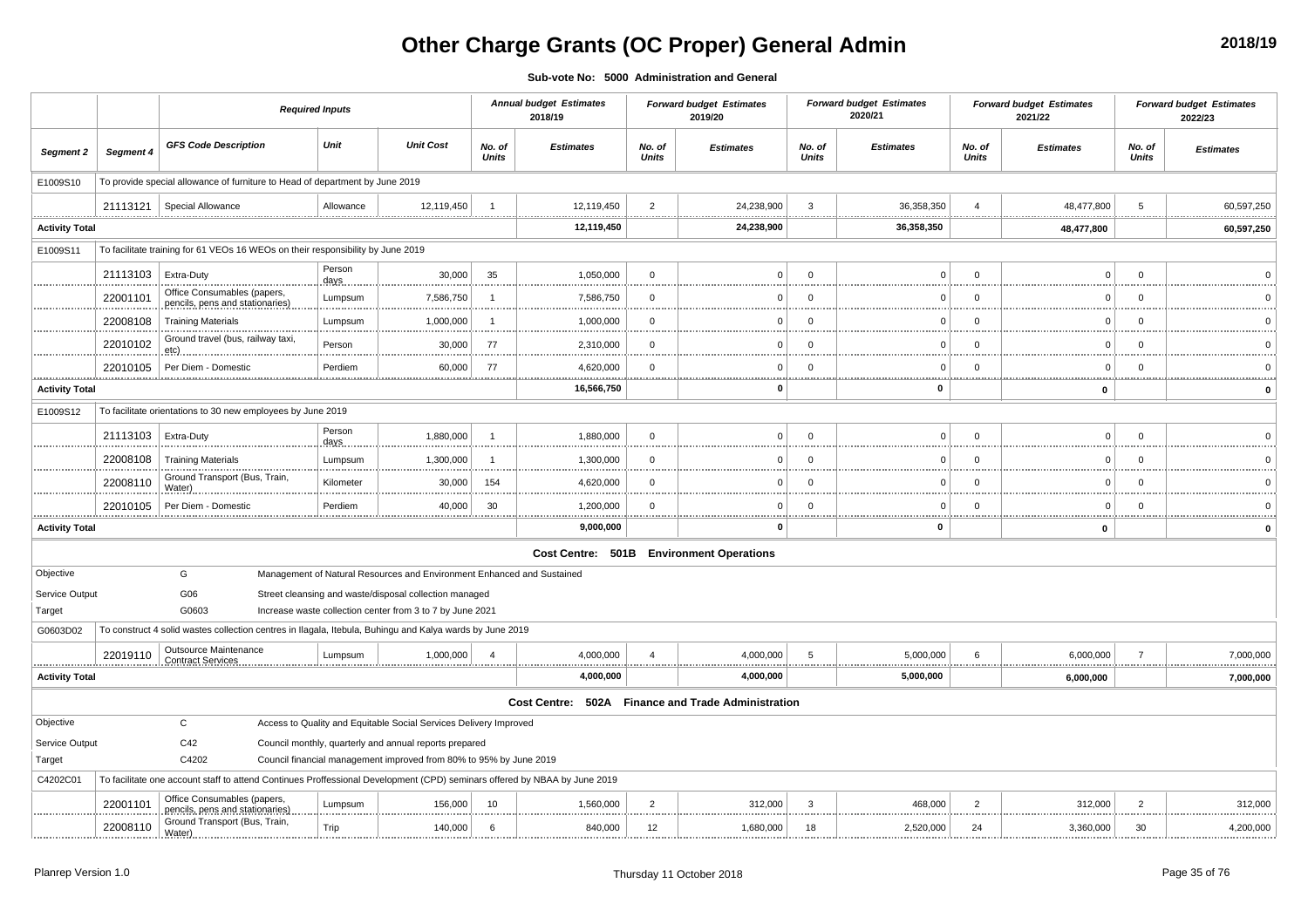# **Other Charge Grants (OC Proper) General Admin**

|                       |           | <b>Required Inputs</b>                                                                                    |                       |                                                                              | <b>Annual budget Estimates</b><br>2018/19 |                                                                                                           | <b>Forward budget Estimates</b><br>2019/20 |                                   | <b>Forward budget Estimates</b><br>2020/21 |                  | <b>Forward budget Estimates</b><br>2021/22 |                      | <b>Forward budget Estimates</b><br>2022/23 |                  |
|-----------------------|-----------|-----------------------------------------------------------------------------------------------------------|-----------------------|------------------------------------------------------------------------------|-------------------------------------------|-----------------------------------------------------------------------------------------------------------|--------------------------------------------|-----------------------------------|--------------------------------------------|------------------|--------------------------------------------|----------------------|--------------------------------------------|------------------|
| Segment 2             | Segment 4 | <b>GFS Code Description</b>                                                                               | Unit                  | <b>Unit Cost</b>                                                             | No. of<br><b>Units</b>                    | <b>Estimates</b>                                                                                          | No. of<br><b>Units</b>                     | <b>Estimates</b>                  | No. of<br><b>Units</b>                     | <b>Estimates</b> | No. of<br><b>Units</b>                     | <b>Estimates</b>     | No. of<br><b>Units</b>                     | <b>Estimates</b> |
|                       | 22010105  | Per Diem - Domestic                                                                                       | Person                | 100,000                                                                      | 6                                         | 600,000                                                                                                   | 12                                         | 1,200,000                         | 18<br>.                                    | 1,800,000        | 24                                         | 2,400,000            | 30                                         | 3,000,000        |
| <b>Activity Total</b> |           |                                                                                                           |                       |                                                                              |                                           | 3,000,000                                                                                                 |                                            | 3,192,000                         |                                            | 4,788,000        |                                            | 6,072,000            |                                            | 7,512,000        |
|                       |           |                                                                                                           |                       |                                                                              |                                           | Cost Centre: 502D Finance - Revenue                                                                       |                                            |                                   |                                            |                  |                                            |                      |                                            |                  |
| Objective             |           | $\mathsf{C}$                                                                                              |                       | Access to Quality and Equitable Social Services Delivery Improved            |                                           |                                                                                                           |                                            |                                   |                                            |                  |                                            |                      |                                            |                  |
| Service Output        |           | C42                                                                                                       |                       | Council monthly, quarterly and annual reports prepared                       |                                           |                                                                                                           |                                            |                                   |                                            |                  |                                            |                      |                                            |                  |
| Target                |           | C4202                                                                                                     |                       | Council financial management improved from 80% to 95% by June 2019           |                                           |                                                                                                           |                                            |                                   |                                            |                  |                                            |                      |                                            |                  |
| C4202S03              |           | To facilitate revenue collections in different points by June 2019                                        |                       |                                                                              |                                           |                                                                                                           |                                            |                                   |                                            |                  |                                            |                      |                                            |                  |
|                       | 22010105  | Per Diem - Domestic                                                                                       | Lumpsum               | 2,000,000                                                                    | $\overline{1}$                            | 2,000,000                                                                                                 | $\overline{2}$                             | 4,000,000                         | 3                                          | 6,000,000        | $\overline{4}$                             | 8,000,000            | 5                                          | 10,000,000       |
| <b>Activity Total</b> |           |                                                                                                           |                       |                                                                              |                                           | 2,000,000                                                                                                 |                                            | 4,000,000                         |                                            | 6,000,000        |                                            | 8,000,000            |                                            | 10,000,000       |
|                       |           |                                                                                                           |                       |                                                                              |                                           |                                                                                                           |                                            | Cost Centre: 503C Statistics      |                                            |                  |                                            |                      |                                            |                  |
| Objective             |           | $\mathbf C$                                                                                               |                       | Access to Quality and Equitable Social Services Delivery Improved            |                                           |                                                                                                           |                                            |                                   |                                            |                  |                                            |                      |                                            |                  |
| Service Output        |           | C40                                                                                                       |                       | Community needs/priorities well adressed in Council plans and Budget         |                                           |                                                                                                           |                                            |                                   |                                            |                  |                                            |                      |                                            |                  |
| Target                |           | C4001                                                                                                     |                       | planning department operation effectively strenghthened by june 2021         |                                           |                                                                                                           |                                            |                                   |                                            |                  |                                            |                      |                                            |                  |
| C4001C01              |           | To train 40 enumerator on data collection, compilation and presentation by june 2019                      |                       |                                                                              |                                           |                                                                                                           |                                            |                                   |                                            |                  |                                            |                      |                                            |                  |
|                       | 21113103  | Extra-Duty                                                                                                | Person<br>days        | 30,000                                                                       | 80                                        | 2,400,000                                                                                                 | $\overline{4}$                             | 120,000                           | 6                                          | 180,000          | 8                                          | 240,000<br>.         | 10                                         | 300,000          |
|                       | 21113114  | <b>Sitting Allowance</b>                                                                                  | Person                | 20,000                                                                       | 40                                        | 800,000                                                                                                   | 41                                         | 820,000                           | 42                                         | 840,000          | 43                                         | 860,000              | 44                                         | 880,000          |
|                       | 21121103  | Food and Refreshment                                                                                      | bag                   | 580,000                                                                      | $\overline{1}$                            | 580,000                                                                                                   | $\overline{2}$                             | 1,160,000                         | 3                                          | 1,740,000        | $\overline{4}$                             | 2,320,000            | 5                                          | 2,900,000        |
|                       | 22001101  | Office Consumables (papers,<br>pencils, pens and stationaries)                                            | Lumpsum               | 1,800,000                                                                    | -1                                        | 1,800,000                                                                                                 | $\overline{2}$                             | 3,600,000                         | 3                                          | 5,400,000        | $\overline{a}$                             | 7,200,000            | 5                                          | 9,000,000        |
|                       | 22003102  | Diesel                                                                                                    | Litres                | 2,500                                                                        | 1,000                                     | 2,500,000                                                                                                 | $\overline{4}$                             | 10,000                            | 6                                          | 15,000           | 8                                          | 20,000               | 10                                         | 25,000           |
|                       | 22010105  | Per Diem - Domestic                                                                                       | Person<br><u>days</u> | 60,000                                                                       | 32<br>                                    | 1,920,000                                                                                                 | $\overline{4}$                             | 240,000<br><u></u>                | 6<br>.                                     | 360,000          | 8                                          | 480,000<br>.         | 10<br>.                                    | 600,000          |
| <b>Activity Total</b> |           |                                                                                                           |                       |                                                                              |                                           | 10,000,000                                                                                                |                                            | 5,950,000                         |                                            | 8,535,000        |                                            | 11,120,000           |                                            | 13,705,000       |
|                       |           |                                                                                                           |                       |                                                                              |                                           |                                                                                                           |                                            | Cost Centre: 512C Land Management |                                            |                  |                                            |                      |                                            |                  |
| Objective             |           | D                                                                                                         |                       | Quality and Quantity of Socio-Economic Services and Infrastructure Increased |                                           |                                                                                                           |                                            |                                   |                                            |                  |                                            |                      |                                            |                  |
| Service Output        |           | D <sub>25</sub><br>Quality Land services enhanced                                                         |                       |                                                                              |                                           |                                                                                                           |                                            |                                   |                                            |                  |                                            |                      |                                            |                  |
| Target                |           | D2506                                                                                                     |                       |                                                                              |                                           | 26Primary School, 13Secondary School, 7Health center, and 26 Dispensary Surveyed and mapping by June 2021 |                                            |                                   |                                            |                  |                                            |                      |                                            |                  |
| D2506D01              |           | To facilitate dermacation of 1 primary schoo at Uvinza ward and 1 dispensary at Nguruka Ward by June 2019 |                       |                                                                              |                                           |                                                                                                           |                                            |                                   |                                            |                  |                                            |                      |                                            |                  |
|                       | 21121103  | Food and Refreshment                                                                                      | Person                | 20,000                                                                       | 30                                        | 600,000                                                                                                   | 90                                         | 1,800,000                         | 160                                        | 3,200,000        | 250                                        | 5,000,000            | 360                                        | 7,200,000        |
|                       | 22001101  | Office Consumables (papers,<br>pencils, pens and stationaries)                                            | Lumpsum               | 440,000                                                                      | -1                                        | 440,000                                                                                                   | $\mathbf{0}$                               | $\Omega$                          | $\mathbf{0}$                               | $\Omega$         | $\overline{0}$                             | $\mathbf 0$          | $\mathbf 0$                                | $\Omega$         |
|                       | 22010105  | Per Diem - Domestic                                                                                       | Person                | 60,000                                                                       | 16                                        | 960,000                                                                                                   | 30                                         | 1,800,000<br><u></u>              | 80                                         | 4,800,000        | 150                                        | 9,000,000<br><u></u> | 240                                        | 14,400,000       |
| <b>Activity Total</b> |           |                                                                                                           |                       |                                                                              |                                           | 2,000,000                                                                                                 |                                            | 3,600,000                         |                                            | 8,000,000        |                                            | 14,000,000           |                                            | 21,600,000       |
|                       |           |                                                                                                           |                       |                                                                              |                                           |                                                                                                           |                                            | Cost Centre: 512E Town Planning   |                                            |                  |                                            |                      |                                            |                  |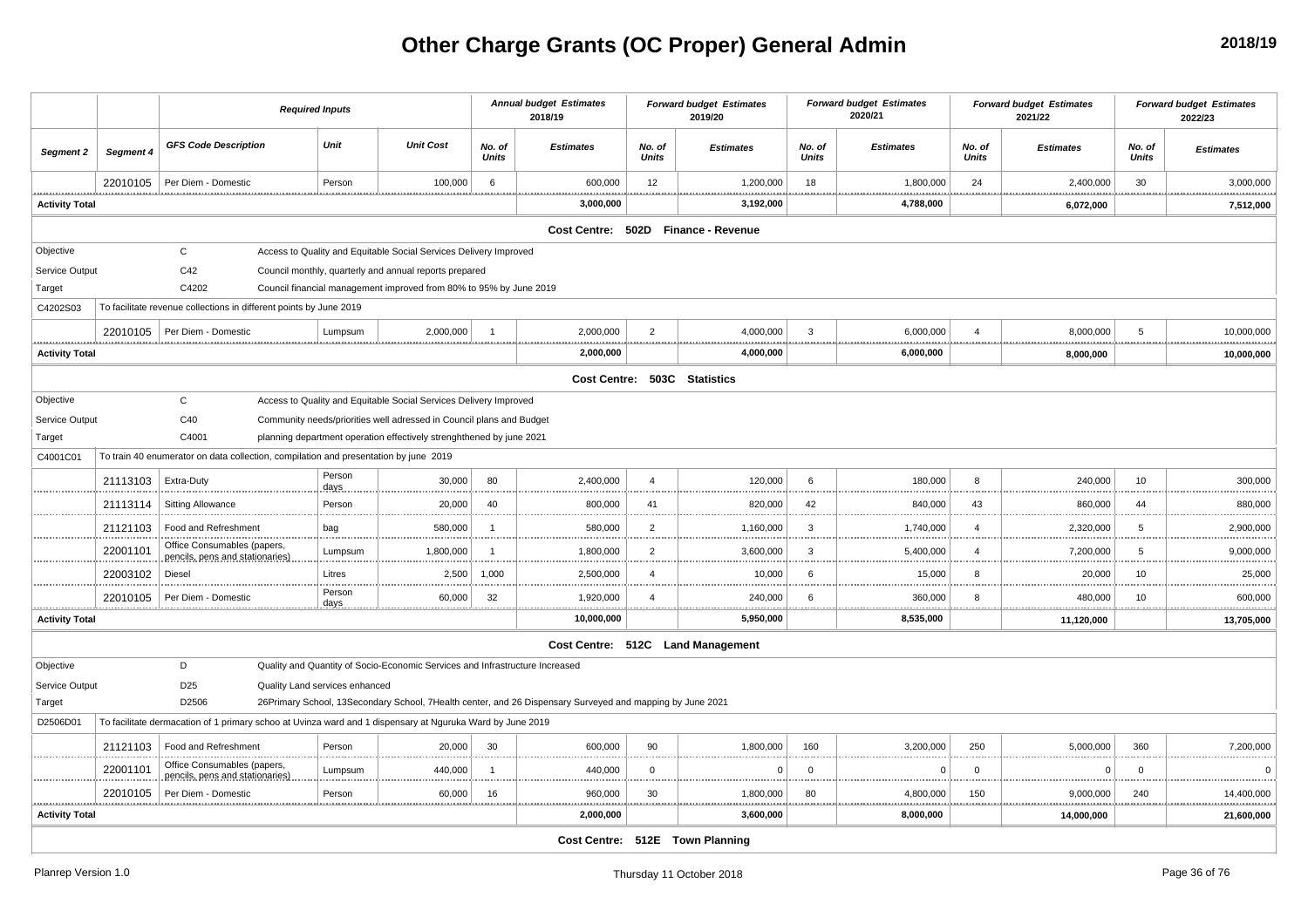# **Other Charge Grants (OC Proper) General Admin**

|                            |           |                                                                                                           | <b>Required Inputs</b>                 |        |                                                                                    |                        | <b>Annual budget Estimates</b><br>2018/19                                                                                  |                        | <b>Forward budget Estimates</b><br>2019/20  |                        | <b>Forward budget Estimates</b><br>2020/21 |                        | <b>Forward budget Estimates</b><br>2021/22 |                        | <b>Forward budget Estimates</b><br>2022/23 |
|----------------------------|-----------|-----------------------------------------------------------------------------------------------------------|----------------------------------------|--------|------------------------------------------------------------------------------------|------------------------|----------------------------------------------------------------------------------------------------------------------------|------------------------|---------------------------------------------|------------------------|--------------------------------------------|------------------------|--------------------------------------------|------------------------|--------------------------------------------|
| Segment 2                  | Segment 4 | <b>GFS Code Description</b>                                                                               |                                        | Unit   | <b>Unit Cost</b>                                                                   | No. of<br><b>Units</b> | <b>Estimates</b>                                                                                                           | No. of<br><b>Units</b> | <b>Estimates</b>                            | No. of<br><b>Units</b> | <b>Estimates</b>                           | No. of<br><b>Units</b> | <b>Estimates</b>                           | No. of<br><b>Units</b> | <b>Estimates</b>                           |
| Objective                  |           | D                                                                                                         |                                        |        | Quality and Quantity of Socio-Economic Services and Infrastructure Increased       |                        |                                                                                                                            |                        |                                             |                        |                                            |                        |                                            |                        |                                            |
| Service Output             |           | D <sub>25</sub>                                                                                           | Quality Land services enhanced         |        |                                                                                    |                        |                                                                                                                            |                        |                                             |                        |                                            |                        |                                            |                        |                                            |
| Target                     |           | D2502                                                                                                     |                                        |        | Three Town Planning Drawings prepared at Kalya by June 2021                        |                        |                                                                                                                            |                        |                                             |                        |                                            |                        |                                            |                        |                                            |
| D2502S04                   |           | To facilitate approval of Town planning Drawings at RAS Office and Ministry level by June 2019            |                                        |        |                                                                                    |                        |                                                                                                                            |                        |                                             |                        |                                            |                        |                                            |                        |                                            |
|                            | 22001101  | Office Consumables (papers,<br>pencils, pens and stationaries)                                            |                                        | Set    | 700,000                                                                            | 3                      | 2,100,000                                                                                                                  | 6                      | 4,200,000                                   | 12                     | 8,400,000                                  | 20                     | 14,000,000                                 | 30                     | 21,000,000                                 |
|                            | 22008110  | Ground Transport (Bus, Train,<br>Water)                                                                   |                                        | Person | 75,000                                                                             | $\overline{4}$         | 300,000                                                                                                                    | 10                     | 750,000                                     | 18                     | 1,350,000                                  | 28                     | 2,100,000                                  | 40                     | 3,000,000                                  |
|                            | 22010105  | Per Diem - Domestic                                                                                       |                                        | Person | 80.000                                                                             | -10                    | 800,000                                                                                                                    | 40                     | 3,200,000                                   | 90                     | 7,200,000                                  | 160                    | 12,800,000                                 | 250                    | 20,000,000                                 |
| .<br><b>Activity Total</b> |           |                                                                                                           |                                        |        |                                                                                    |                        | .<br>.<br>3,200,000                                                                                                        |                        | .<br>.<br>8,150,000                         |                        | 16,950,000                                 |                        | .<br>28,900,000                            |                        | <br><br>44,000,000                         |
|                            |           |                                                                                                           |                                        |        |                                                                                    |                        |                                                                                                                            |                        | Cost Centre: 512G Game                      |                        |                                            |                        |                                            |                        |                                            |
| Objective                  |           | G                                                                                                         |                                        |        | Management of Natural Resources and Environment Enhanced and Sustained             |                        |                                                                                                                            |                        |                                             |                        |                                            |                        |                                            |                        |                                            |
| Service Output             |           | G04                                                                                                       | Natural Resource Management Enhanced   |        |                                                                                    |                        |                                                                                                                            |                        |                                             |                        |                                            |                        |                                            |                        |                                            |
| Target                     |           | G0402                                                                                                     |                                        |        |                                                                                    |                        | Improve management and sustainable utilization of wildlife resource in one WMA and one Game controlled area by June 2021   |                        |                                             |                        |                                            |                        |                                            |                        |                                            |
| G0402C01                   |           | To ensure presence of working tools of 63 fire arms bulletts of rifle 458 and 60 for shotgun by June 2019 |                                        |        |                                                                                    |                        |                                                                                                                            |                        |                                             |                        |                                            |                        |                                            |                        |                                            |
|                            | 22008110  | Ground Transport (Bus, Train,<br>Water)                                                                   |                                        | Person | 100,000                                                                            | $\overline{2}$         | 200,000                                                                                                                    | 6                      | 600,000                                     | 12                     | 1,200,000                                  | 20                     | 2,000,000                                  | 30                     | 3,000,000                                  |
|                            | 22010105  | Per Diem - Domestic                                                                                       |                                        | Person | 100,000                                                                            | 8                      | 800,000                                                                                                                    | 18                     | 1,800,000                                   | 30                     | 3,000,000                                  | 44                     | 4,400,000                                  | 60                     | 6,000,000                                  |
|                            | 31122239  | Fire Fighting Equipment                                                                                   |                                        | Piece  | 20,000                                                                             | 50                     | 1,000,000<br>.<br>.                                                                                                        | 180<br>                | 3,600,000<br><br>.                          | 280                    | 5,600,000                                  | 400                    | 8,000,000<br>.                             | 540<br>                | 10,800,000<br><br>.                        |
| <b>Activity Total</b>      |           |                                                                                                           |                                        |        |                                                                                    |                        | 2,000,000                                                                                                                  |                        | 6,000,000                                   |                        | 9,800,000                                  |                        | 14,400,000                                 |                        | 19,800,000                                 |
|                            |           |                                                                                                           |                                        |        |                                                                                    |                        |                                                                                                                            |                        | Cost Centre: 512H Forestry Management       |                        |                                            |                        |                                            |                        |                                            |
| Objective                  |           | G                                                                                                         |                                        |        | Management of Natural Resources and Environment Enhanced and Sustained             |                        |                                                                                                                            |                        |                                             |                        |                                            |                        |                                            |                        |                                            |
| Service Output             |           | G04                                                                                                       | Natural Resource Management Enhanced   |        |                                                                                    |                        |                                                                                                                            |                        |                                             |                        |                                            |                        |                                            |                        |                                            |
| Target                     |           | G0401                                                                                                     |                                        |        |                                                                                    |                        | Ensure sustainable utilization and management of 10 forest reserves through participatory forestry management by June 2021 |                        |                                             |                        |                                            |                        |                                            |                        |                                            |
| G0401C02                   |           | To conduct 4 patrols at forest reserves and Game Controllde area by June 2019                             |                                        |        |                                                                                    |                        |                                                                                                                            |                        |                                             |                        |                                            |                        |                                            |                        |                                            |
|                            | 21121103  | Food and Refreshment                                                                                      |                                        | Person | 15,000                                                                             | 32                     | 480,000                                                                                                                    | 45                     | 675,000                                     | 60                     | 900,000                                    | 77                     | 1,155,000                                  | 96                     | 1,440,000                                  |
|                            | 22003102  | Diesel                                                                                                    |                                        | Litres | 2,500                                                                              | 248                    | 620,000                                                                                                                    | 267                    | 667,500                                     | 360                    | 900,000                                    | 500                    | 1,250,000                                  | 660                    | 1,650,000                                  |
|                            |           | 22010105 Per Diem - Domestion                                                                             |                                        | Person | 60,000                                                                             | 15                     | 900,000                                                                                                                    | 45                     | 2,700,000                                   | 45                     | 2,700,000                                  | 45                     | 2,700,000                                  | 45                     | 2,700,000                                  |
| <b>Activity Total</b>      |           |                                                                                                           |                                        |        |                                                                                    |                        | 2,000,000                                                                                                                  |                        | 4,042,500                                   |                        | 4,500,000                                  |                        | 5,105,000                                  |                        | 5,790,000                                  |
|                            |           |                                                                                                           |                                        |        |                                                                                    |                        |                                                                                                                            |                        | Cost Centre: 515B Internal Audit Operations |                        |                                            |                        |                                            |                        |                                            |
| Objective                  |           | E                                                                                                         |                                        |        | Good Governance and Administrative Services Enhanced                               |                        |                                                                                                                            |                        |                                             |                        |                                            |                        |                                            |                        |                                            |
| Service Output             |           | E10                                                                                                       | Conducive working environment improved |        |                                                                                    |                        |                                                                                                                            |                        |                                             |                        |                                            |                        |                                            |                        |                                            |
| Target                     |           | E1010                                                                                                     |                                        |        | Working environment to internal audit office improved from 85% to 95% by June 2021 |                        |                                                                                                                            |                        |                                             |                        |                                            |                        |                                            |                        |                                            |
| E1010S05                   |           | To provide administrative support and essential working tools to 2 unit staff by June 2019                |                                        |        |                                                                                    |                        |                                                                                                                            |                        |                                             |                        |                                            |                        |                                            |                        |                                            |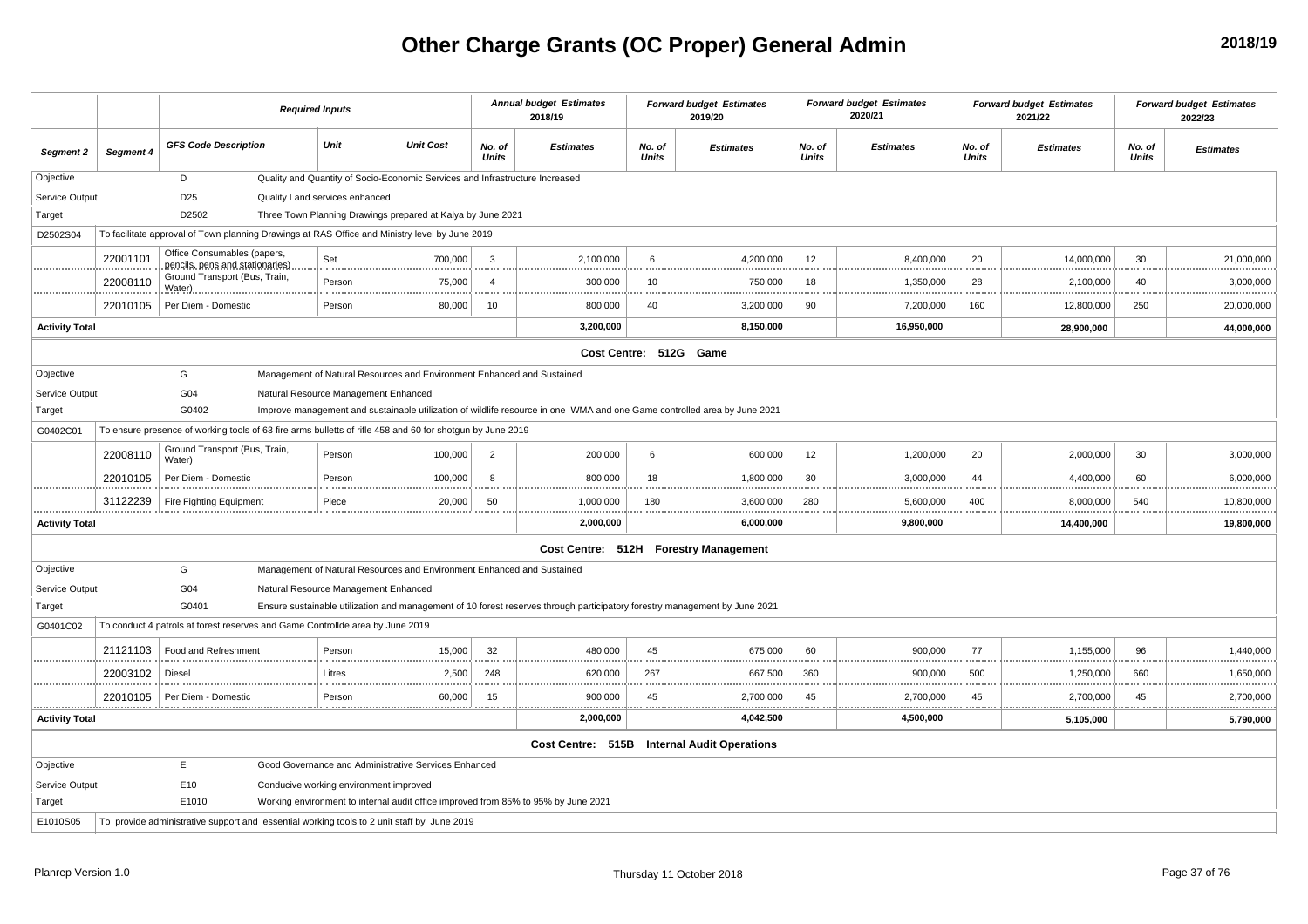# **Other Charge Grants (OC Proper) General Admin**

|                       |                         |                                                                                                                                               | <b>Required Inputs</b>               |                                                                            |                        | <b>Annual budget Estimates</b><br>2018/19 |                        | <b>Forward budget Estimates</b><br>2019/20 |                        | <b>Forward budget Estimates</b><br>2020/21 |                        | <b>Forward budget Estimates</b><br>2021/22 |                        | <b>Forward budget Estimates</b><br>2022/23 |
|-----------------------|-------------------------|-----------------------------------------------------------------------------------------------------------------------------------------------|--------------------------------------|----------------------------------------------------------------------------|------------------------|-------------------------------------------|------------------------|--------------------------------------------|------------------------|--------------------------------------------|------------------------|--------------------------------------------|------------------------|--------------------------------------------|
| Segment 2             | Segment 4               | <b>GFS Code Description</b>                                                                                                                   | Unit                                 | <b>Unit Cost</b>                                                           | No. of<br><b>Units</b> | <b>Estimates</b>                          | No. of<br><b>Units</b> | <b>Estimates</b>                           | No. of<br><b>Units</b> | <b>Estimates</b>                           | No. of<br><b>Units</b> | <b>Estimates</b>                           | No. of<br><b>Units</b> | <b>Estimates</b>                           |
|                       | 21113119                | Medical and Dental Refunds                                                                                                                    | Person                               | 501,500                                                                    | $\overline{1}$         | 501,500                                   | 6                      | 3,009,000                                  | 12                     | 6,018,000                                  | 20                     | 10,030,000                                 | 30                     | 15,045,000                                 |
|                       | 22001101                | Office Consumables (papers,<br>pencils, pens and stationaries)                                                                                | Lumpsum                              | 1,348,500                                                                  |                        | 1,348,500                                 | 6                      | 8,091,000                                  | 12                     | 16,182,000                                 | 20                     | 26,970,000                                 | 30                     | 40,455,000                                 |
|                       | 22003102                | Diesel                                                                                                                                        | Litter                               | 950,000                                                                    | -1                     | 950,000                                   | 3                      | 2,850,000                                  | $\overline{4}$         | 3,800,000                                  | 5                      | 4,750,000<br>                              | 6                      | 5,700,000                                  |
|                       | 31122102                | Hardware: servers and<br>equipment (incl. desktops,                                                                                           | Lumpsum                              | 1,000,000                                                                  | $\overline{1}$         | 1,000,000<br>                             | $\overline{2}$         | 2,000,000<br>                              | 3                      | 3,000,000                                  | 4                      | 4,000,000<br>                              | 5<br>.                 | 5,000,000<br>.                             |
| <b>Activity Total</b> |                         |                                                                                                                                               |                                      |                                                                            |                        | 3,800,000                                 |                        | 15,950,000                                 |                        | 29,000,000                                 |                        | 45,750,000                                 |                        | 66,200,000                                 |
| E1010S06              |                         | To implement training program me by facilitating professional short course for 1 by June 2019                                                 |                                      |                                                                            |                        |                                           |                        |                                            |                        |                                            |                        |                                            |                        |                                            |
|                       | 22008102   Tuition Fees |                                                                                                                                               | Person                               | 1,500,000                                                                  |                        | 1,500,000                                 | $\overline{2}$         | 3,000,000                                  | 3                      | 4,500,000                                  |                        | 6,000,000                                  | 5                      | 7,500,000                                  |
| <b>Activity Total</b> |                         |                                                                                                                                               |                                      |                                                                            |                        | 1,500,000                                 |                        | 3,000,000                                  |                        | 4,500,000                                  |                        | 6,000,000                                  |                        | 7,500,000                                  |
| E1010S07              |                         | To facilitate quarterly report submission and planned at Regional level, Internal Audit General Office and National Audit Office by June 2019 |                                      |                                                                            |                        |                                           |                        |                                            |                        |                                            |                        |                                            |                        |                                            |
|                       | 22010102                | Ground travel (bus, railway taxi,<br>etc)                                                                                                     | Person                               | 70,000                                                                     | 10                     | 700,000                                   | 10                     | 700,000                                    | 18                     | 1,260,000                                  | 21                     | 1,470,000                                  | 10                     | 700,000                                    |
|                       | 22010105                | Per Diem - Domestio                                                                                                                           | Person                               | 100,000                                                                    | 10                     | 1,000,000                                 | 10                     | 1,000,000                                  | 12                     | 1,200,000                                  | 10                     | 1,000,000                                  | 12                     | 1,200,000                                  |
| <b>Activity Total</b> |                         |                                                                                                                                               |                                      |                                                                            |                        | 1,700,000                                 |                        | 1,700,000                                  |                        | 2,460,000                                  |                        | 2,470,000                                  |                        | 1,900,000                                  |
|                       |                         |                                                                                                                                               |                                      |                                                                            |                        |                                           |                        | Cost Centre: 519B Beekeeping Operations    |                        |                                            |                        |                                            |                        |                                            |
| Objective             |                         | G                                                                                                                                             |                                      | Management of Natural Resources and Environment Enhanced and Sustained     |                        |                                           |                        |                                            |                        |                                            |                        |                                            |                        |                                            |
| Service Output        |                         | G05                                                                                                                                           | Promotion of Beekeeping Productivity |                                                                            |                        |                                           |                        |                                            |                        |                                            |                        |                                            |                        |                                            |
| Target                |                         | G0501<br>To facilitate training on modern beekeeping to 6 beekeeping groups by June 2019                                                      |                                      | Quantity and quality of bee product increased from 58% to 98% by June 2021 |                        |                                           |                        |                                            |                        |                                            |                        |                                            |                        |                                            |
| G0501C01              |                         | Office Consumables (papers,                                                                                                                   |                                      |                                                                            |                        |                                           |                        |                                            |                        |                                            |                        |                                            |                        |                                            |
|                       | 22001101                | pencils, pens and stationaries)                                                                                                               | Set                                  | 150,000                                                                    | 3                      | 450,000                                   | $\mathbf 0$            | $\overline{0}$                             | $\Omega$               | $\Omega$                                   | $\Omega$               | O                                          | $\Omega$               |                                            |
|                       | 22003102                | Diesel                                                                                                                                        | Litres                               | 2,500                                                                      | 110                    | 275,000                                   | $\mathbf 0$            | $\Omega$                                   | $\mathbf 0$            | $\Omega$                                   |                        | O                                          | $\Omega$               |                                            |
|                       | 22010105                | Per Diem - Domestic                                                                                                                           | Person                               | 60,000<br>                                                                 | 26                     | 1,560,000                                 | $\mathbf 0$            | $\Omega$                                   | $\Omega$               | $\Omega$                                   | $\Omega$               | $\Omega$                                   | $\Omega$               |                                            |
| <b>Activity Total</b> |                         |                                                                                                                                               |                                      |                                                                            |                        | 2,285,000                                 |                        | O                                          |                        | $\Omega$                                   |                        | 0                                          |                        |                                            |
| G0501C02              |                         | To facilitate national festival day of inserting bee hive by facilitate 12 beekeeping staffs and 60 beekeepers member June 2019               |                                      |                                                                            |                        |                                           |                        |                                            |                        |                                            |                        |                                            |                        |                                            |
|                       | 22003102                | Diesel                                                                                                                                        | Litres                               | 2,500                                                                      | 240                    | 600,000                                   | $\mathbf 0$            | $\Omega$                                   | $\Omega$               | $\Omega$                                   |                        |                                            | $\Omega$               |                                            |
|                       | 22010105                | Per Diem - Domestic                                                                                                                           | Person                               | 60,000                                                                     | 12                     | 720,000                                   | $\mathbf 0$            | $\Omega$                                   | $\Omega$               | $\Omega$                                   | $\Omega$               | $\Omega$<br>                               | $\Omega$               |                                            |
|                       | 22014104                | Food and Refreshments                                                                                                                         | Person                               | 5,000                                                                      | 60                     | 300,000                                   | $\mathbf 0$            | $\mathbf 0$                                | $\mathbf 0$            | $\Omega$                                   | $\Omega$               | 0                                          | $\Omega$               |                                            |
| <b>Activity Total</b> |                         |                                                                                                                                               |                                      |                                                                            |                        | 1,620,000                                 |                        | 0                                          |                        | $\Omega$                                   |                        | 0                                          |                        | $\Omega$                                   |
| G0501C03              |                         | To facilitate 5 villages to set areas for beekeeping reserve by June 2019                                                                     |                                      |                                                                            |                        |                                           |                        |                                            |                        |                                            |                        |                                            |                        |                                            |
|                       | 21121103                | Food and Refreshment                                                                                                                          | Person                               | 5,000                                                                      | 60                     | 300,000                                   | $\mathbf 0$            | $\overline{0}$                             | $\Omega$               | $\Omega$                                   | $\Omega$               | $\Omega$                                   | $\Omega$               |                                            |
|                       | 22003102   Diesel       |                                                                                                                                               | Litres                               | 195,000                                                                    | -1                     | 195,000                                   | $\mathbf 0$            | $\circ$                                    | $\mathbf 0$            | $\Omega$                                   | $\Omega$               | $\Omega$                                   | $\Omega$               | $\Omega$                                   |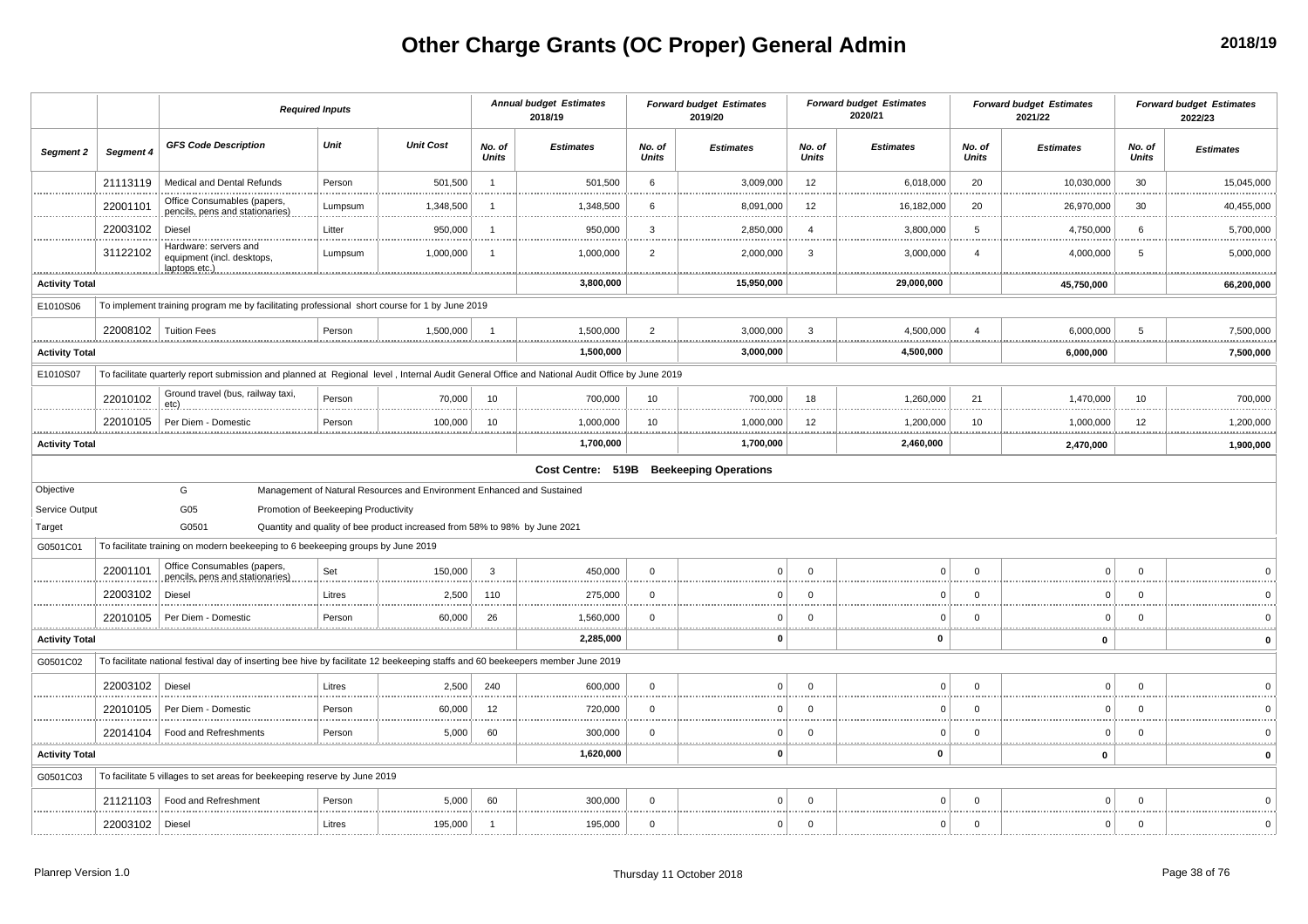# **Other Charge Grants (OC Proper) General Admin**

|                       |           | <b>Required Inputs</b>                                                                               |                                          |                                                                     |                        | <b>Annual budget Estimates</b><br>2018/19                        |                           | <b>Forward budget Estimates</b><br>2019/20              |                         | <b>Forward budget Estimates</b><br>2020/21 |                        | <b>Forward budget Estimates</b><br>2021/22 |                        | <b>Forward budget Estimates</b><br>2022/23 |
|-----------------------|-----------|------------------------------------------------------------------------------------------------------|------------------------------------------|---------------------------------------------------------------------|------------------------|------------------------------------------------------------------|---------------------------|---------------------------------------------------------|-------------------------|--------------------------------------------|------------------------|--------------------------------------------|------------------------|--------------------------------------------|
| Segment 2             | Segment 4 | <b>GFS Code Description</b>                                                                          | Unit                                     | <b>Unit Cost</b>                                                    | No. of<br><b>Units</b> | <b>Estimates</b>                                                 | No. of<br><b>Units</b>    | <b>Estimates</b>                                        | No. of<br><b>Units</b>  | <b>Estimates</b>                           | No. of<br><b>Units</b> | <b>Estimates</b>                           | No. of<br><b>Units</b> | <b>Estimates</b>                           |
|                       | 22010105  | Per Diem - Domestic                                                                                  | Person                                   | 60,000                                                              | 10                     | 600,000                                                          | $\mathbf 0$               | $\Omega$                                                | $\overline{\mathbf{0}}$ | $\mathbf 0$                                | $\overline{0}$         | $\mathsf 0$                                | $\mathbf 0$            |                                            |
| <b>Activity Total</b> |           |                                                                                                      |                                          |                                                                     |                        | 1,095,000                                                        |                           | $\Omega$                                                |                         | $\mathbf 0$                                |                        | $\mathbf 0$                                |                        |                                            |
|                       |           |                                                                                                      |                                          |                                                                     |                        | Cost Centre: 527A Community Development and Youth Administration |                           |                                                         |                         |                                            |                        |                                            |                        |                                            |
| Objective             |           | F.                                                                                                   |                                          | Social Welfare, Gender and Community Empowerment Improved           |                        |                                                                  |                           |                                                         |                         |                                            |                        |                                            |                        |                                            |
| Service Output        |           | F <sub>05</sub>                                                                                      | Community Income Increased               |                                                                     |                        |                                                                  |                           |                                                         |                         |                                            |                        |                                            |                        |                                            |
| Target                |           | F0502                                                                                                |                                          | Community Development services enhanced from 50%to 80% by June 2021 |                        |                                                                  |                           |                                                         |                         |                                            |                        |                                            |                        |                                            |
| F0502S04              |           | To conduct supportive supervision on implementation of self help project in 20 villages by June 2019 |                                          |                                                                     |                        |                                                                  |                           |                                                         |                         |                                            |                        |                                            |                        |                                            |
|                       | 22003102  | Diesel                                                                                               | Litres                                   | 2,500                                                               | 150                    | 375,000                                                          | $\Omega$                  | $\Omega$                                                | $\Omega$                | $\Omega$                                   | $\Omega$               | $\Omega$                                   | $\Omega$               | $\Omega$                                   |
|                       | 22010105  | Per Diem - Domestic                                                                                  | Person                                   | 60,000                                                              | 30                     | 1,800,000                                                        | $\overline{0}$            | $\Omega$                                                | $\overline{0}$          | $\mathbf{0}$                               | $\overline{0}$         | $\Omega$                                   | $\mathbf 0$            | $\Omega$                                   |
| <b>Activity Total</b> |           |                                                                                                      |                                          |                                                                     |                        | <u></u><br>2,175,000                                             |                           | - 0                                                     |                         | <br>0                                      |                        | $\mathbf 0$                                |                        | <br>$\mathbf 0$                            |
| F0502S05              |           | To support five Community Development Officers to attend four meetings by June, 2019                 |                                          |                                                                     |                        |                                                                  |                           |                                                         |                         |                                            |                        |                                            |                        |                                            |
|                       | 22001101  | Office Consumables (papers,<br>pencils, pens and stationaries)                                       | Set                                      | 225,000                                                             | $\overline{1}$         | 225,000                                                          | $\overline{1}$<br><b></b> | 225,000                                                 | $\overline{2}$          | 450,000                                    | $\overline{2}$         | 450,000<br>                                | $\overline{1}$<br>.    | 225,000                                    |
|                       | 22008110  | Ground Transport (Bus, Train,<br>Water)                                                              | Person                                   | 20,000                                                              | 30                     | 600,000                                                          | -1                        | 20,000                                                  | - 1                     | 20,000                                     | -1                     | 20,000                                     | -1                     | 20,000                                     |
|                       | 22010105  | Per Diem - Domestio                                                                                  | Perdiem                                  | 100,000                                                             | 20                     | 2,000,000                                                        | 28                        | 2,800,000                                               | 28                      | 2,800,000                                  | 28                     | 2,800,000                                  | 28                     | 2,800,000                                  |
| <b>Activity Total</b> |           |                                                                                                      |                                          |                                                                     |                        | 2,825,000                                                        |                           | 3,045,000                                               |                         | 3,270,000                                  |                        | 3,270,000                                  |                        | 3,045,000                                  |
| Sub-vote Total        |           |                                                                                                      |                                          |                                                                     |                        | 104,084,000                                                      |                           | 119,490,800                                             |                         | 186,588,350                                |                        | 244,467,200                                |                        | 352,572,250                                |
|                       |           |                                                                                                      |                                          |                                                                     |                        | <b>Cost Centre:</b><br>505A                                      |                           | <b>Livestock and Fisheries Administration</b>           |                         |                                            |                        |                                            |                        |                                            |
| Objective             |           | $\mathsf{C}$                                                                                         |                                          | Access to Quality and Equitable Social Services Delivery Improved   |                        |                                                                  |                           |                                                         |                         |                                            |                        |                                            |                        |                                            |
| Service Output        |           | C <sub>10</sub>                                                                                      | Livestock extension services improved    |                                                                     |                        |                                                                  |                           |                                                         |                         |                                            |                        |                                            |                        |                                            |
| Target                |           | C1001                                                                                                |                                          | Livestock and fisheries extension services improved by June, 2021   |                        |                                                                  |                           |                                                         |                         |                                            |                        |                                            |                        |                                            |
| C1001S01              |           | To support statuatory payments to Livestock and Fisheries staffs by June 2019                        |                                          |                                                                     |                        |                                                                  |                           |                                                         |                         |                                            |                        |                                            |                        |                                            |
|                       | 21113119  | Medical and Dental Refunds                                                                           | Lumpsum                                  | 1,000,000                                                           | $\overline{1}$         | 1,000,000                                                        | $\mathbf{1}$              | 1,000,000                                               | $\overline{1}$          | 1,000,000                                  | $\overline{1}$         | 1,000,000                                  | $\overline{1}$         | 1,000,000                                  |
|                       | 22001101  | Office Consumables (papers,<br>pencils, pens and stationaries                                        | Lumpsum                                  | 1,029,000                                                           | $\overline{1}$         | 1,029,000                                                        | $\mathbf{1}$              | 1,029,000                                               | -1                      | 1,029,000                                  | $\mathbf{1}$           | 1,029,000                                  | -1                     | 1,029,000                                  |
|                       | 22002101  | Electricity                                                                                          | Month                                    | 10,000                                                              | 12                     | 120,000                                                          | 12<br>                    | 120,000                                                 | 12                      | 120,000                                    | 12                     | 120,000                                    | 12                     | 120,000                                    |
|                       | 22003101  | Petrol                                                                                               | Litres                                   | 2,500                                                               | 200                    | 500,000                                                          | 200                       | 500,000                                                 | 200                     | 500,000                                    | 200                    | 500,000                                    | 200                    | 500,000                                    |
|                       | 22003102  | Diesel                                                                                               | Litres                                   | 2,500                                                               | 645                    | 1,613,500                                                        | 900                       | 2,250,000                                               | 900                     | 2,250,000                                  | 900                    | 2,250,000                                  | 900                    | 2,250,000                                  |
|                       | 22010105  | Per Diem - Domestic                                                                                  | Lumpsum                                  | 2,000,000                                                           | -1                     | 2,000,000<br>.                                                   |                           | 2,000,000                                               |                         | 2,000,000                                  | -1                     | 2,000,000                                  |                        | 2,000,000                                  |
| <b>Activity Total</b> |           |                                                                                                      |                                          |                                                                     |                        | 6,262,500                                                        |                           | 6,899,000                                               |                         | .<br>6,899,000                             |                        | <u></u><br>6,899,000                       |                        | 6,899,000                                  |
|                       |           |                                                                                                      |                                          |                                                                     |                        | Cost Centre: 506A                                                |                           | Agriculture, Irrigation and Co-operative Administration |                         |                                            |                        |                                            |                        |                                            |
| Objective             |           | C                                                                                                    |                                          | Access to Quality and Equitable Social Services Delivery Improved   |                        |                                                                  |                           |                                                         |                         |                                            |                        |                                            |                        |                                            |
| Service Output        |           | CO <sub>3</sub>                                                                                      | Agricultural extension services improved |                                                                     |                        |                                                                  |                           |                                                         |                         |                                            |                        |                                            |                        |                                            |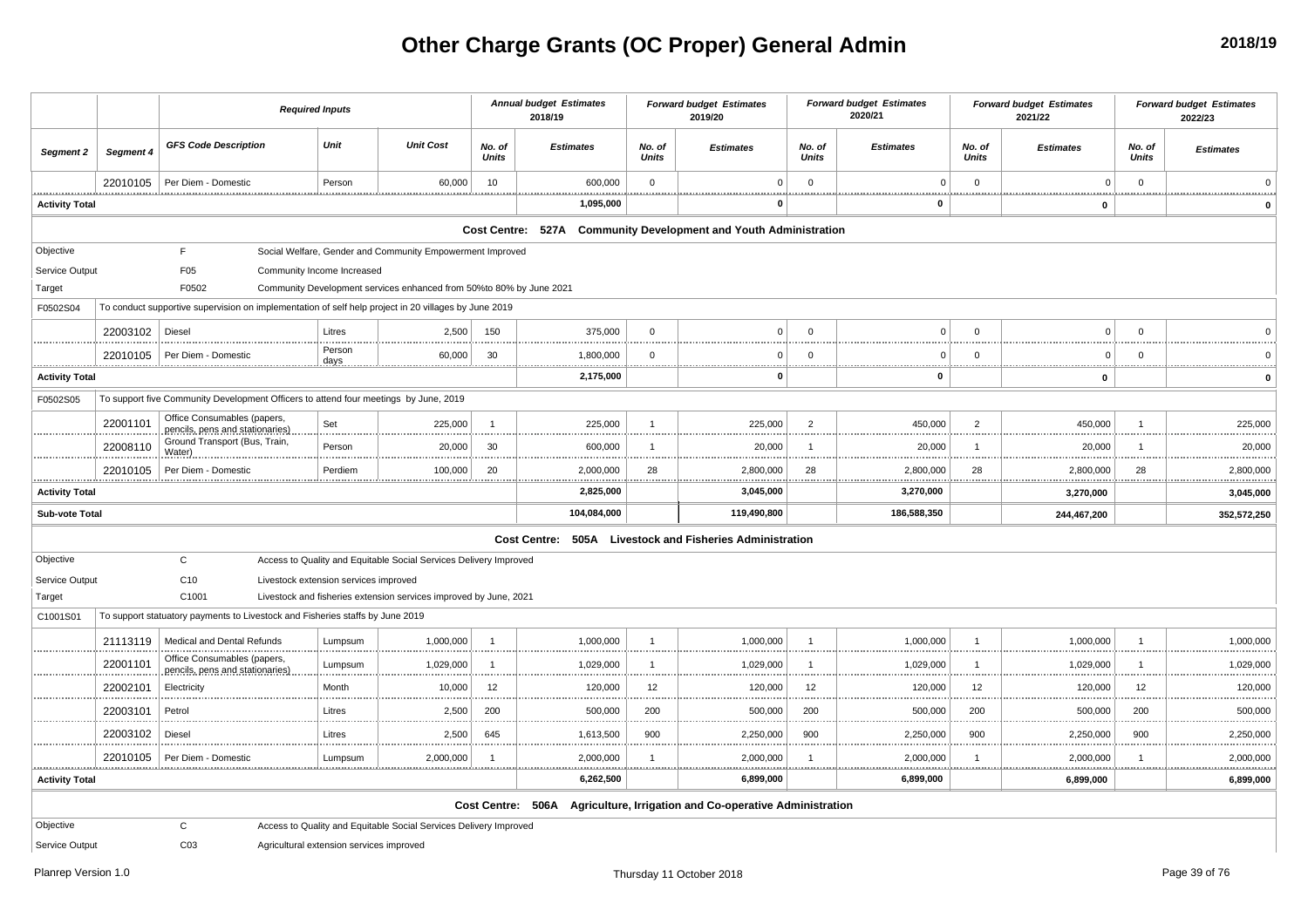# **Other Charge Grants (OC Proper) Agric & Livestock**

**2018/19**

**Sub-vote No: 5006 Agriculture**

|                       |           |                                                                                                | <b>Required Inputs</b>                      |                                                                              |                        | <b>Annual budget Estimates</b><br>2018/19                                                    |                        | <b>Forward budget Estimates</b><br>2019/20 |                        | <b>Forward budget Estimates</b><br>2020/21 |                        | <b>Forward budget Estimates</b><br>2021/22 |                        | <b>Forward budget Estimates</b><br>2022/23 |
|-----------------------|-----------|------------------------------------------------------------------------------------------------|---------------------------------------------|------------------------------------------------------------------------------|------------------------|----------------------------------------------------------------------------------------------|------------------------|--------------------------------------------|------------------------|--------------------------------------------|------------------------|--------------------------------------------|------------------------|--------------------------------------------|
| <b>Segment 2</b>      | Segment 4 | <b>GFS Code Description</b>                                                                    | Unit                                        | <b>Unit Cost</b>                                                             | No. of<br><b>Units</b> | <b>Estimates</b>                                                                             | No. of<br><b>Units</b> | <b>Estimates</b>                           | No. of<br><b>Units</b> | <b>Estimates</b>                           | No. of<br><b>Units</b> | <b>Estimates</b>                           | No. of<br><b>Units</b> | <b>Estimates</b>                           |
| Target                |           | C0303                                                                                          |                                             |                                                                              |                        | Working environment to Agriculture, Irrigation and co-operative staffs improved by June 2021 |                        |                                            |                        |                                            |                        |                                            |                        |                                            |
| C0303S03              |           | To Facilitate smooth operation of Agriculture, Irrigation and Co-operation office by June 2019 |                                             |                                                                              |                        |                                                                                              |                        |                                            |                        |                                            |                        |                                            |                        |                                            |
|                       | 21121101  | Electricity                                                                                    | Person                                      | 120,000                                                                      | 12                     | 1,440,000                                                                                    | 12                     | 1,440,000                                  | 12                     | 1,440,000                                  | 12                     | 1,440,000                                  | 12                     | 1,440,000                                  |
|                       | 22001101  | Office Consumables (papers,<br>pencils, pens and stationaries)                                 | Lumpsum                                     | 242,500                                                                      | -1                     | 242,500                                                                                      | $\overline{1}$         | 266,750                                    | $\overline{2}$         | 485,000                                    | $\overline{3}$         | 727,500                                    | 4                      | 970,000                                    |
|                       | 22003101  | Petrol                                                                                         | Litres                                      | 2,500                                                                        | 112                    | 280,000                                                                                      | 200                    | 500,000                                    | 230                    | 575,000                                    | 400                    | 1,000,000                                  | 500                    | 1,250,000                                  |
|                       | 22003102  | Diesel                                                                                         | Litres                                      | 2,500                                                                        | 800                    | 2,000,000                                                                                    | 880                    | 2,200,000                                  | 960                    | 2,400,000                                  | 1,040                  | 2,600,000                                  | 1,120                  | 2,800,000                                  |
|                       | 22010102  | Ground travel (bus, railway taxi,<br>etc)                                                      | Person                                      | 500,000                                                                      | $\overline{4}$         | 2,000,000                                                                                    | 5                      | 2,500,000                                  | 6                      | 3,000,000                                  | $\overline{7}$         | 3,500,000                                  | 8                      | 4,000,000                                  |
|                       | 22014106  | <b>Gifts and Prizes</b>                                                                        | Person                                      | 300,000                                                                      | $\overline{1}$         | 300,000                                                                                      | 5                      | 1,500,000                                  | 66                     | 19,800,000                                 | $\overline{7}$         | 2,100,000                                  | 8                      | 2,400,000                                  |
| <b>Activity Total</b> |           |                                                                                                |                                             |                                                                              |                        | 6,262,500                                                                                    |                        | 8,406,750                                  |                        | 27,700,000                                 |                        | 11,367,500                                 |                        | 12,860,000                                 |
| Sub-vote Total        |           |                                                                                                |                                             |                                                                              |                        | 12,525,000                                                                                   |                        | 15,305,750                                 |                        | 34,599,000                                 |                        | 18,266,500                                 |                        | 19,759,000                                 |
|                       |           |                                                                                                |                                             |                                                                              |                        |                                                                                              |                        | Cost Centre: 511E Buildings                |                        |                                            |                        |                                            |                        |                                            |
| Objective             |           | D                                                                                              |                                             | Quality and Quantity of Socio-Economic Services and Infrastructure Increased |                        |                                                                                              |                        |                                            |                        |                                            |                        |                                            |                        |                                            |
| Service Output        |           | D <sub>15</sub>                                                                                | Quality buildings constructed and renovated |                                                                              |                        |                                                                                              |                        |                                            |                        |                                            |                        |                                            |                        |                                            |
| Target                |           | D1501                                                                                          |                                             | Council Buildings and construction enhanced by June 2021                     |                        |                                                                                              |                        |                                            |                        |                                            |                        |                                            |                        |                                            |
| D1501S01              |           | To facilitate statutory payments to 2 works staffs June, 2019                                  |                                             |                                                                              |                        |                                                                                              |                        |                                            |                        |                                            |                        |                                            |                        |                                            |
|                       | 21121101  | Electricity                                                                                    | Allowance                                   | 600,000                                                                      | $\overline{1}$         | 600,000                                                                                      | $\overline{2}$         | 1,200,000                                  | $\overline{2}$         | 1,200,000                                  | 9                      | 5,400,000                                  | 9                      | 5,400,000                                  |
|                       | 21121104  | Telephone                                                                                      | Allowance                                   | 540,000                                                                      | -1                     | 540,000<br>                                                                                  | $\mathbf{1}$           | 540,000<br><u></u>                         | -1                     | 540,000<br>                                | $\overline{a}$         | 2,160,000<br><u></u>                       | -1<br>                 | 540,000                                    |
| <b>Activity Total</b> |           |                                                                                                |                                             |                                                                              |                        | 1,140,000                                                                                    |                        | 1,740,000                                  |                        | 1,740,000                                  |                        | 7,560,000                                  |                        | 5,940,000                                  |
| D1501S02              |           | To facilitate official equipment by June 2019                                                  |                                             |                                                                              |                        |                                                                                              |                        |                                            |                        |                                            |                        |                                            |                        |                                            |
|                       | 22001101  | Office Consumables (papers,<br>pencils, pens and stationaries).                                | Lumpsum                                     | 350,000                                                                      | 10                     | 3,500,000<br>.                                                                               | 12                     | 4,200,000<br>                              | 18                     | 6,300,000                                  | 24                     | 8,400,000<br>.                             | 25                     | 8,750,000                                  |
| <b>Activity Total</b> |           |                                                                                                |                                             |                                                                              |                        | 3,500,000                                                                                    |                        | 4,200,000                                  |                        | 6,300,000                                  |                        | 8,400,000                                  |                        | 8,750,000                                  |
| D1501S03              |           | To facilitate monitoring and evaluation buildings implemented at District levels by june 2019. |                                             |                                                                              |                        |                                                                                              |                        |                                            |                        |                                            |                        |                                            |                        |                                            |
|                       | 22003101  | Petrol                                                                                         | Litres                                      | 2,500                                                                        | 796                    | 1,990,000                                                                                    | 797                    | 1,992,500                                  | 798                    | 1,995,000                                  | 799                    | 1,997,500                                  | 800                    | 2,000,000                                  |
|                       | 22003102  | Diesel                                                                                         | Litres                                      | 2,500                                                                        | 1,500                  | 3,750,000                                                                                    | 1,600                  | 4,000,000                                  | 1,700                  | 4,250,000                                  | 1,800                  | 4,500,000                                  | 1,900                  | 4,750,000                                  |
|                       | 22010105  | Per Diem - Domestic                                                                            | Person<br>days                              | 110,000                                                                      | 24                     | 2,640,000<br>.                                                                               | 40                     | 4,400,000<br>.                             | 56<br>.                | 6,160,000<br>.                             | 72                     | 7,920,000<br><br>                          | 88<br>.                | 9,680,000                                  |
| <b>Activity Total</b> |           |                                                                                                |                                             |                                                                              |                        | 8,380,000                                                                                    |                        | 10,392,500                                 |                        | 12,405,000                                 |                        | 14,417,500                                 |                        | 16,430,000                                 |
| <b>Sub-vote Total</b> |           |                                                                                                |                                             |                                                                              |                        | 13,020,000                                                                                   |                        | 16,332,500                                 |                        | 20,445,000                                 |                        | 30,377,500                                 |                        | 31,120,000                                 |
|                       |           |                                                                                                |                                             |                                                                              |                        |                                                                                              |                        | Cost Centre: 510A Rural Water Supply       |                        |                                            |                        |                                            |                        |                                            |
| Objective             |           | $\mathsf{C}$                                                                                   |                                             | Access to Quality and Equitable Social Services Delivery Improved            |                        |                                                                                              |                        |                                            |                        |                                            |                        |                                            |                        |                                            |
| Service Output        |           | C <sub>21</sub>                                                                                | Increase access to safe and clean water     |                                                                              |                        |                                                                                              |                        |                                            |                        |                                            |                        |                                            |                        |                                            |
| Target                |           | C2106                                                                                          |                                             | Office Management and Administration improved from 70% to 75% by June, 2021  |                        |                                                                                              |                        |                                            |                        |                                            |                        |                                            |                        |                                            |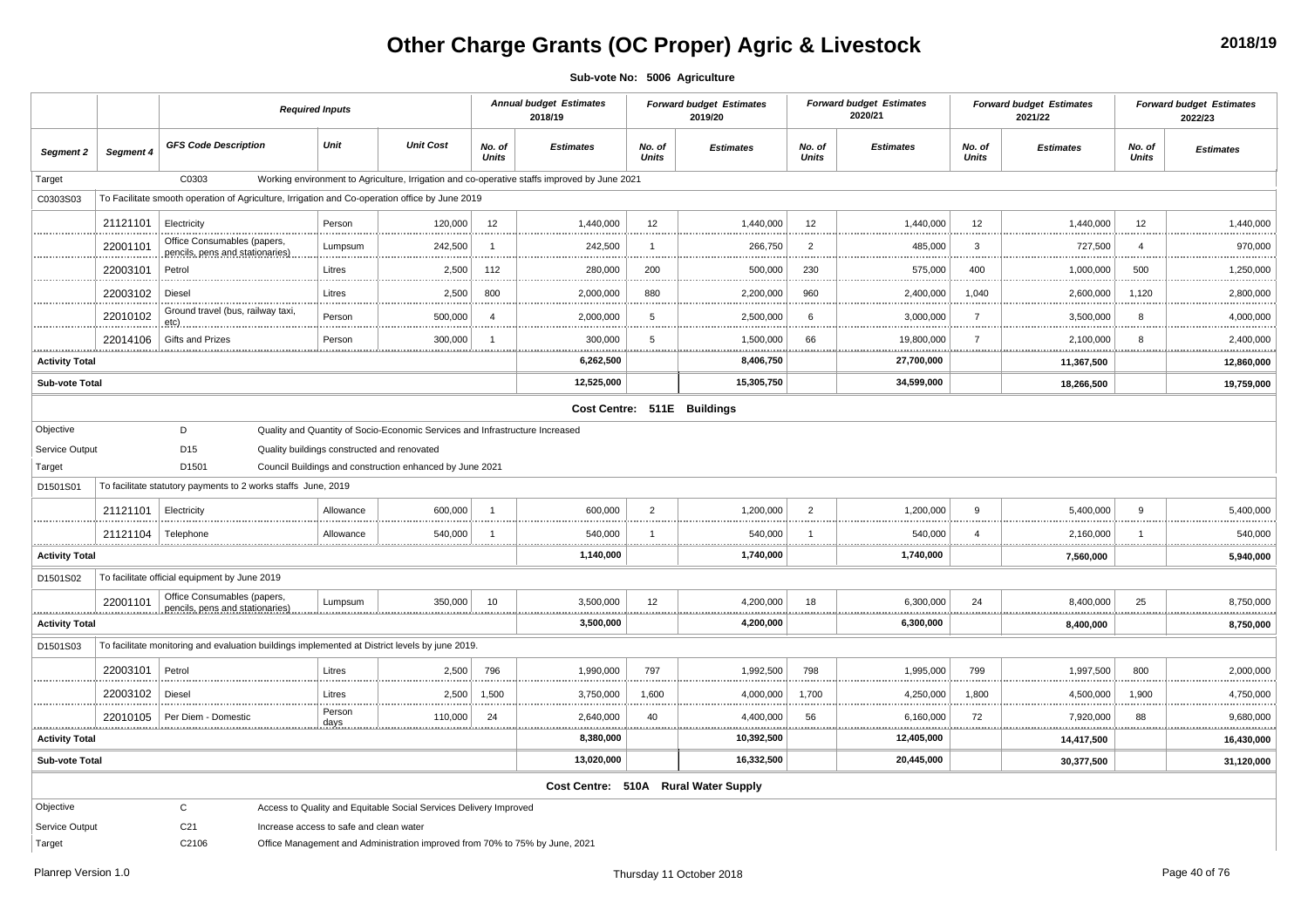# **Other Charge Grants (OC Proper) Water Sector**

**Sub-vote No: 5010 Water**

|                       |           |                                                                                   | <b>Required Inputs</b>        |                                                                   |                        | <b>Annual budget Estimates</b><br>2018/19                                                     |                        | <b>Forward budget Estimates</b><br>2019/20 |                        | <b>Forward budget Estimates</b><br>2020/21 |                        | <b>Forward budget Estimates</b><br>2021/22 |                        | <b>Forward budget Estimates</b><br>2022/23 |
|-----------------------|-----------|-----------------------------------------------------------------------------------|-------------------------------|-------------------------------------------------------------------|------------------------|-----------------------------------------------------------------------------------------------|------------------------|--------------------------------------------|------------------------|--------------------------------------------|------------------------|--------------------------------------------|------------------------|--------------------------------------------|
| Segment 2             | Segment 4 | <b>GFS Code Description</b>                                                       | Unit                          | <b>Unit Cost</b>                                                  | No. of<br><b>Units</b> | <b>Estimates</b>                                                                              | No. of<br><b>Units</b> | <b>Estimates</b>                           | No. of<br><b>Units</b> | <b>Estimates</b>                           | No. of<br><b>Units</b> | <b>Estimates</b>                           | No. of<br><b>Units</b> | <b>Estimates</b>                           |
| C2106S10              |           | To facilitate the department staffs to perform their duties by June, 2019         |                               |                                                                   |                        |                                                                                               |                        |                                            |                        |                                            |                        |                                            |                        |                                            |
|                       | 21121101  | Electricity                                                                       | Person                        | 30,000                                                            | 12                     | 360,000                                                                                       | $\mathbf 0$            | $^{\circ}$                                 | $\overline{0}$         | $\Omega$                                   | $\Omega$               | $\mathbf 0$                                | $\mathbf{0}$           | $\Omega$                                   |
|                       | 21121104  | Telephone                                                                         | Person                        | 210,000                                                           | 12                     | 2,520,000                                                                                     | $\Omega$               | $\Omega$                                   | $\overline{0}$         | $\Omega$                                   | $\Omega$               | $\mathbf 0$                                | $\Omega$               | $\Omega$                                   |
|                       | 22001101  | Office Consumables (papers,                                                       | Lumpsum                       | 501,500                                                           | $\overline{4}$         | 2,006,000                                                                                     |                        | 551,650                                    |                        | <br>601,800                                |                        | <br>651,950                                |                        | 702,100                                    |
| <b>Activity Total</b> |           | pencils, pens and stationaries)                                                   |                               |                                                                   |                        | 4,886,000                                                                                     |                        | 551,650                                    |                        | 601,800                                    |                        | 651,950                                    |                        | 702,100                                    |
| C2106S11              |           | To support statutory payments to 10 department staffs by June, 2019               |                               |                                                                   |                        |                                                                                               |                        |                                            |                        |                                            |                        |                                            |                        |                                            |
|                       | 21113101  | Leave Travel                                                                      | Person                        | 1,000,000                                                         | 3                      | 3,000,000                                                                                     | $\Omega$               | $\Omega$                                   | $\Omega$               | $\Omega$                                   | $\overline{0}$         | $\mathbf 0$                                | $\Omega$               | $\Omega$                                   |
|                       | 21113119  | Medical and Dental Refunds                                                        | Person                        | 1,500,000                                                         | -1                     | 1,500,000                                                                                     | $\overline{0}$         | $\Omega$                                   | - 0                    | $\Omega$                                   | $\Omega$               | $\Omega$                                   | $\Omega$               | - 0                                        |
| <b>Activity Total</b> | .         |                                                                                   |                               |                                                                   |                        | .<br>4,500,000                                                                                |                        | $\Omega$                                   |                        | .<br>$\mathbf 0$                           |                        | .<br>$\mathbf 0$                           |                        | $\mathbf 0$                                |
| Sub-vote Total        |           |                                                                                   |                               |                                                                   |                        | 9,386,000                                                                                     |                        | 551,650                                    |                        | 601,800                                    |                        | 651,950                                    |                        | 702,100                                    |
|                       |           |                                                                                   |                               |                                                                   |                        | Cost Centre: 507A Primary Education Administration                                            |                        |                                            |                        |                                            |                        |                                            |                        |                                            |
| Objective             |           | $\mathbf{C}$                                                                      |                               | Access to Quality and Equitable Social Services Delivery Improved |                        |                                                                                               |                        |                                            |                        |                                            |                        |                                            |                        |                                            |
| Service Output        |           | C <sub>23</sub>                                                                   |                               | Access to Pre Primary education enhanced                          |                        |                                                                                               |                        |                                            |                        |                                            |                        |                                            |                        |                                            |
| Target                |           | C2301                                                                             |                               |                                                                   |                        | Management and administration of primary education improved from 70% to 80% by June 2019      |                        |                                            |                        |                                            |                        |                                            |                        |                                            |
| C2301S13              |           | To facilitate statutory expenses to 16 of primary education staffs by June 2019   |                               |                                                                   |                        |                                                                                               |                        |                                            |                        |                                            |                        |                                            |                        |                                            |
|                       | 21113101  | Leave Travel                                                                      | Person                        | 5,980,000                                                         | $\overline{1}$         | 5,980,000                                                                                     | $\mathbf 0$            | $\Omega$                                   | $\overline{0}$         | $\Omega$                                   | $\overline{0}$         | $\mathbf 0$                                | $\mathbf{0}$           | $\Omega$                                   |
|                       | 21121101  | Electricity                                                                       | Allowance                     | 180,000                                                           | 12                     | 2,160,000                                                                                     | $\overline{2}$<br>.    | 360,000                                    | -3                     | 540,000                                    | $\overline{0}$         | $\mathbf{0}$<br>.                          | $\mathbf 0$            | $\overline{0}$                             |
|                       | 21121104  | Telephone                                                                         | Allowance                     | 200,000                                                           | 12                     | 2,400,000                                                                                     | $\overline{0}$         | $\Omega$                                   | $\overline{0}$         | $\Omega$                                   | $\Omega$               | $\Omega$                                   | $\Omega$               | $\Omega$                                   |
|                       | 22032111  | <b>Burial Expenses</b>                                                            | Person                        | 2,000,000                                                         | -1                     | 2,000,000                                                                                     | $\mathbf 0$            | $\Omega$                                   | $\overline{0}$         | $\Omega$                                   | $\overline{0}$         | $\mathbf 0$                                | $\mathbf 0$            | $\overline{0}$                             |
| <b>Activity Total</b> |           |                                                                                   |                               |                                                                   |                        | <br>12,540,000                                                                                |                        | 360,000                                    |                        | <br>540,000                                |                        | <br>$\mathbf 0$                            |                        | $\mathbf 0$                                |
| C2301S16              |           | To conduct monitoring and Evaluation of Primary Education activities by June 2019 |                               |                                                                   |                        |                                                                                               |                        |                                            |                        |                                            |                        |                                            |                        |                                            |
|                       | 21113103  | Extra-Duty                                                                        | Person                        | 30,000                                                            | 182                    | 5,460,000                                                                                     | 190                    | 5,700,000                                  | 200                    | 6,000,000                                  | 220                    | 6,600,000                                  | 250                    | 7,500,000                                  |
|                       | 22003102  | Diesel                                                                            | Litter                        | 2,500                                                             | 2,800                  | 7,000,000                                                                                     | 3,000                  | 7,500,000                                  | 3,200                  | 8,000,000                                  | 3,400                  | 8,500,000                                  | 3,600                  | 9,000,000                                  |
|                       | 22010105  | Per Diem - Domestic                                                               | Person                        | 60,000                                                            | 400                    | 24,000,000                                                                                    | <br>410                | 24,600,000                                 | 420                    | 25,200,000                                 | 430                    | <br>25,800,000                             | 450                    | 27,000,000                                 |
| <b>Activity Total</b> |           |                                                                                   |                               |                                                                   |                        | 36,460,000                                                                                    |                        | 37,800,000                                 |                        | 39,200,000                                 |                        | 40,900,000                                 |                        | 43,500,000                                 |
|                       |           |                                                                                   |                               |                                                                   |                        |                                                                                               |                        | Cost Centre: 507C Adult Education          |                        |                                            |                        |                                            |                        |                                            |
| Objective             |           | C                                                                                 |                               | Access to Quality and Equitable Social Services Delivery Improved |                        |                                                                                               |                        |                                            |                        |                                            |                        |                                            |                        |                                            |
| Service Output        |           | C37                                                                               | Quality of Education Improved |                                                                   |                        |                                                                                               |                        |                                            |                        |                                            |                        |                                            |                        |                                            |
| Target                |           | C3702                                                                             |                               |                                                                   |                        | Illiteracy rate among adult reduced from 21% to 15% through non formal education by June 2019 |                        |                                            |                        |                                            |                        |                                            |                        |                                            |
| C3702S01              |           | To conduct monitoring and evaluation of adult education delivery by June 2019.    |                               |                                                                   |                        |                                                                                               |                        |                                            |                        |                                            |                        |                                            |                        |                                            |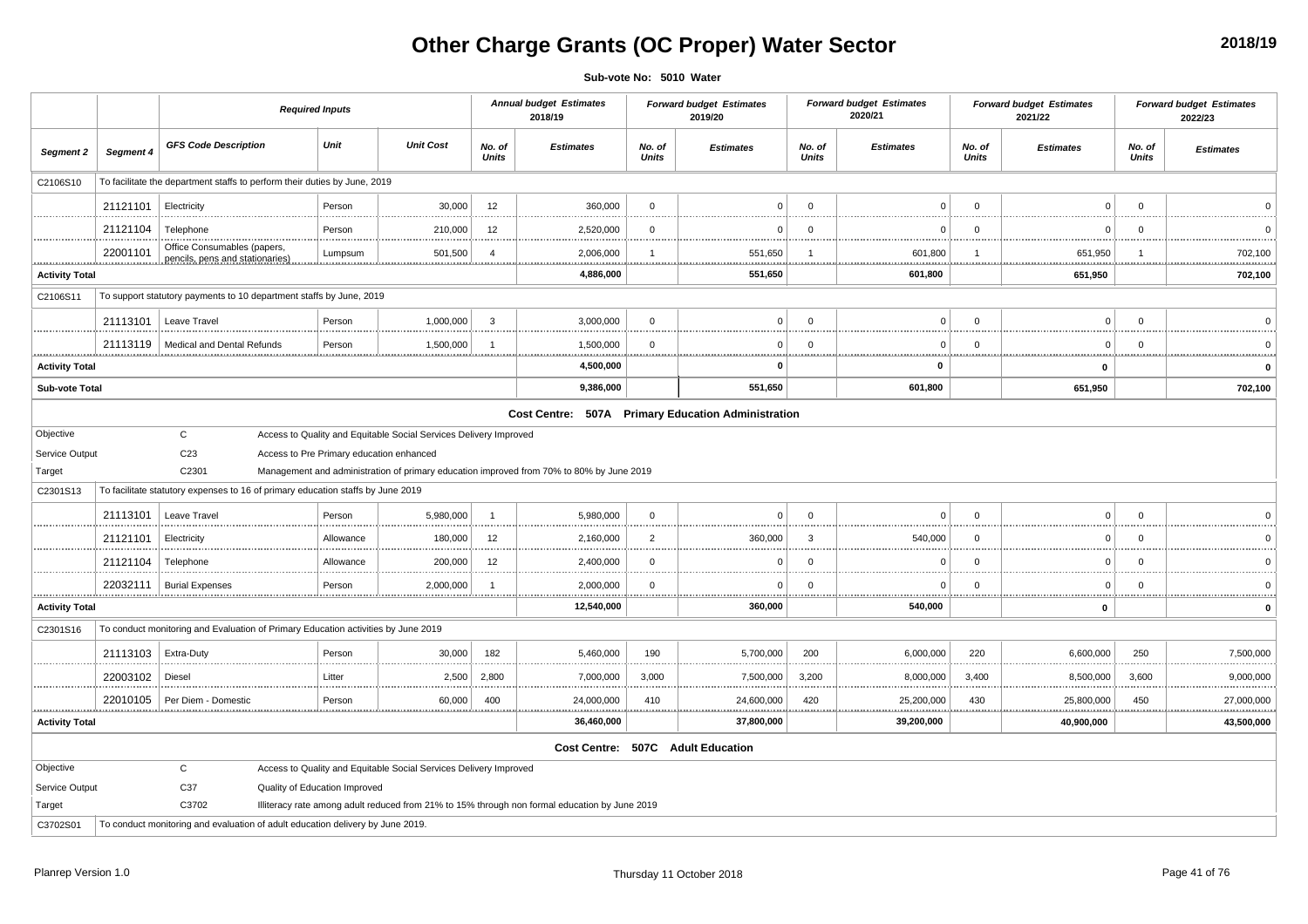# **Other Charge Grants (OC Proper) Education Sector**

**Sub-vote No: 5007 Education**

|                       |           |                                                                                                | <b>Required Inputs</b> |                                                                               |                        | <b>Annual budget Estimates</b><br>2018/19            |                        | <b>Forward budget Estimates</b><br>2019/20 |                        | <b>Forward budget Estimates</b><br>2020/21 |                        | <b>Forward budget Estimates</b><br>2021/22 |                        | <b>Forward budget Estimates</b><br>2022/23 |
|-----------------------|-----------|------------------------------------------------------------------------------------------------|------------------------|-------------------------------------------------------------------------------|------------------------|------------------------------------------------------|------------------------|--------------------------------------------|------------------------|--------------------------------------------|------------------------|--------------------------------------------|------------------------|--------------------------------------------|
| Segment 2             | Segment 4 | <b>GFS Code Description</b>                                                                    | Unit                   | <b>Unit Cost</b>                                                              | No. of<br><b>Units</b> | <b>Estimates</b>                                     | No. of<br><b>Units</b> | <b>Estimates</b>                           | No. of<br><b>Units</b> | <b>Estimates</b>                           | No. of<br><b>Units</b> | <b>Estimates</b>                           | No. of<br><b>Units</b> | <b>Estimates</b>                           |
|                       | 22003102  | Diesel                                                                                         | Litres                 | 2,500                                                                         | 681                    | 1,703,000                                            | 700                    | 1,750,000                                  | 720                    | 1,800,000                                  | 740                    | 1,850,000                                  | 760                    | 1,900,000                                  |
|                       | 22010105  | Per Diem - Domestic                                                                            | Person                 | 60,000                                                                        | 50                     | 3,000,000                                            | 55                     | 3,300,000                                  | 60                     | 3,600,000                                  | 65                     | 3,900,000                                  | 70                     | 4,200,000<br>.                             |
| <b>Activity Total</b> |           |                                                                                                |                        |                                                                               |                        | 4,703,000                                            |                        | 5,050,000                                  |                        | 5,400,000                                  |                        | 5,750,000                                  |                        | 6,100,000                                  |
|                       |           |                                                                                                |                        |                                                                               |                        |                                                      |                        | Cost Centre: 507D Cultural Office          |                        |                                            |                        |                                            |                        |                                            |
| Objective             |           | $\mathtt{C}$                                                                                   |                        | Access to Quality and Equitable Social Services Delivery Improved             |                        |                                                      |                        |                                            |                        |                                            |                        |                                            |                        |                                            |
| Service Output        |           | C <sub>54</sub><br>Sports and games enhanced                                                   |                        |                                                                               |                        |                                                      |                        |                                            |                        |                                            |                        |                                            |                        |                                            |
| Target                |           | C5401                                                                                          |                        | Sports and games in 119 primary school empowered from 39% to 56% by June 2019 |                        |                                                      |                        |                                            |                        |                                            |                        |                                            |                        |                                            |
| C5401S05              |           | To conduct monitoring and evaluation of culture in 119 of Primary schools by June 2019         |                        |                                                                               |                        |                                                      |                        |                                            |                        |                                            |                        |                                            |                        |                                            |
|                       | 22003102  | Diesel                                                                                         | Litres                 | 2,500                                                                         | 600                    | 1,500,000                                            | 620                    | 1,550,000                                  | 640                    | 1.600.000                                  | 660                    | 1.650.000                                  | 680                    | 1,700,000                                  |
|                       | 22010105  | Per Diem - Domestic                                                                            | Person                 | 60,000<br><u></u>                                                             | 25<br>.                | 1,500,000<br><u></u>                                 | 30                     | 1,800,000<br>.                             | 50                     | 3,000,000<br>.                             | 60<br>.                | 3,600,000<br><u></u>                       | 70<br>.                | 4,200,000<br>.                             |
| <b>Activity Total</b> |           |                                                                                                |                        |                                                                               |                        | 3,000,000                                            |                        | 3,350,000                                  |                        | 4,600,000                                  |                        | 5,250,000                                  |                        | 5,900,000                                  |
|                       |           |                                                                                                |                        |                                                                               |                        |                                                      |                        | Cost Centre: 507E Sport Grounds            |                        |                                            |                        |                                            |                        |                                            |
| Objective             |           | $\mathtt{C}$                                                                                   |                        | Access to Quality and Equitable Social Services Delivery Improved             |                        |                                                      |                        |                                            |                        |                                            |                        |                                            |                        |                                            |
| Service Output        |           | C <sub>54</sub><br>Sports and games enhanced                                                   |                        |                                                                               |                        |                                                      |                        |                                            |                        |                                            |                        |                                            |                        |                                            |
| Target                |           | C5401                                                                                          |                        | Sports and games in 119 primary school empowered from 39% to 56% by June 2019 |                        |                                                      |                        |                                            |                        |                                            |                        |                                            |                        |                                            |
| C5401S04              |           | To conduct monitoring and evaluation of sports and GAMES for 119 primary schools by June 2019. |                        |                                                                               |                        |                                                      |                        |                                            |                        |                                            |                        |                                            |                        |                                            |
|                       | 22003102  | Diesel                                                                                         | Litres                 | 2,500                                                                         | 472                    | 1,180,000                                            | 500                    | 1,250,000                                  | 550                    | 1,375,000                                  | 600                    | 1.500.000                                  | 650                    | 1,625,000                                  |
|                       | 22010105  | Per Diem - Domestic                                                                            | Person                 | 60,000                                                                        | 47                     | 2,820,000                                            | 50                     | 3,000,000<br>.                             | 60                     | 3,600,000                                  | 70                     | 4,200,000                                  | 80                     | 4,800,000<br>.                             |
|                       | 22013113  | <b>Sporting Supplies</b>                                                                       | Lumpsum                | 3,000,000                                                                     |                        | 3,000,000                                            | 0                      | $\Omega$                                   | $\Omega$               | $\Omega$                                   | $\Omega$               | 0                                          | $\mathbf 0$            | $\Omega$                                   |
| <b>Activity Total</b> |           |                                                                                                |                        |                                                                               |                        | 7,000,000                                            |                        | .<br>4,250,000                             |                        | 4,975,000                                  |                        | 5,700,000                                  |                        | <br>6,425,000                              |
|                       |           |                                                                                                |                        |                                                                               |                        | Cost Centre: 509A Secondary Education Administration |                        |                                            |                        |                                            |                        |                                            |                        |                                            |
| Objective             |           | $\mathsf{C}$                                                                                   |                        | Access to Quality and Equitable Social Services Delivery Improved             |                        |                                                      |                        |                                            |                        |                                            |                        |                                            |                        |                                            |
| Service Output        |           | C37<br>Quality of Education Improved                                                           |                        |                                                                               |                        |                                                      |                        |                                            |                        |                                            |                        |                                            |                        |                                            |
| Target                |           | C3701                                                                                          |                        | Improved Quality Education provision from 70% to 90% by June 2019             |                        |                                                      |                        |                                            |                        |                                            |                        |                                            |                        |                                            |
| C3701S01              |           | To facilitate DEO office to perform its day to day administrative activities by June 2019      |                        |                                                                               |                        |                                                      |                        |                                            |                        |                                            |                        |                                            |                        |                                            |
|                       | 21121101  | Electricity                                                                                    | Person                 | 401,000                                                                       | $\overline{1}$         | 401,000                                              | 2                      | 802,000                                    | $\mathbf{3}$           | 1,203,000                                  | $\overline{4}$         | 1,604,000                                  | $\sqrt{5}$             | 2,005,000<br>                              |
|                       | 21121104  | Telephone                                                                                      | Person                 | 500,000                                                                       |                        | 500,000                                              | $\overline{2}$         | 1,000,000                                  | 3                      | 1,500,000                                  | $\overline{4}$         | 2,000,000                                  | 5                      | 2,500,000                                  |
|                       | 22001101  | Office Consumables (papers,<br>pencils, pens and stationaries)                                 | Dozen                  | 1,000,000                                                                     | -1                     | 1,000,000                                            | $\overline{2}$         | 2,000,000                                  | 3                      | 3,000,000                                  | $\overline{4}$         | 4,000,000                                  | 5                      | 5,000,000                                  |
|                       | 22003102  | Diesel                                                                                         | Litter                 | 2,500                                                                         | 1,224                  | 3,060,000                                            | 2,448                  | 6,120,000                                  | 4,896                  | 12,240,000                                 | 9,792                  | 24,480,000                                 | 19,584                 | 48,960,000<br>.                            |
|                       | 22010105  | Per Diem - Domestic                                                                            | Person                 | 60,000                                                                        | 144                    | 8,640,000                                            | 0<br>                  | 0<br>.                                     | $\Omega$               | $\Omega$                                   | $\mathbf 0$            | $\Omega$                                   | 0<br>1.1.1.1           | <u></u>                                    |
| <b>Activity Total</b> |           |                                                                                                |                        |                                                                               |                        | 13,601,000                                           |                        | 9,922,000                                  |                        | 17,943,000                                 |                        | 32,084,000                                 |                        | 58,465,000                                 |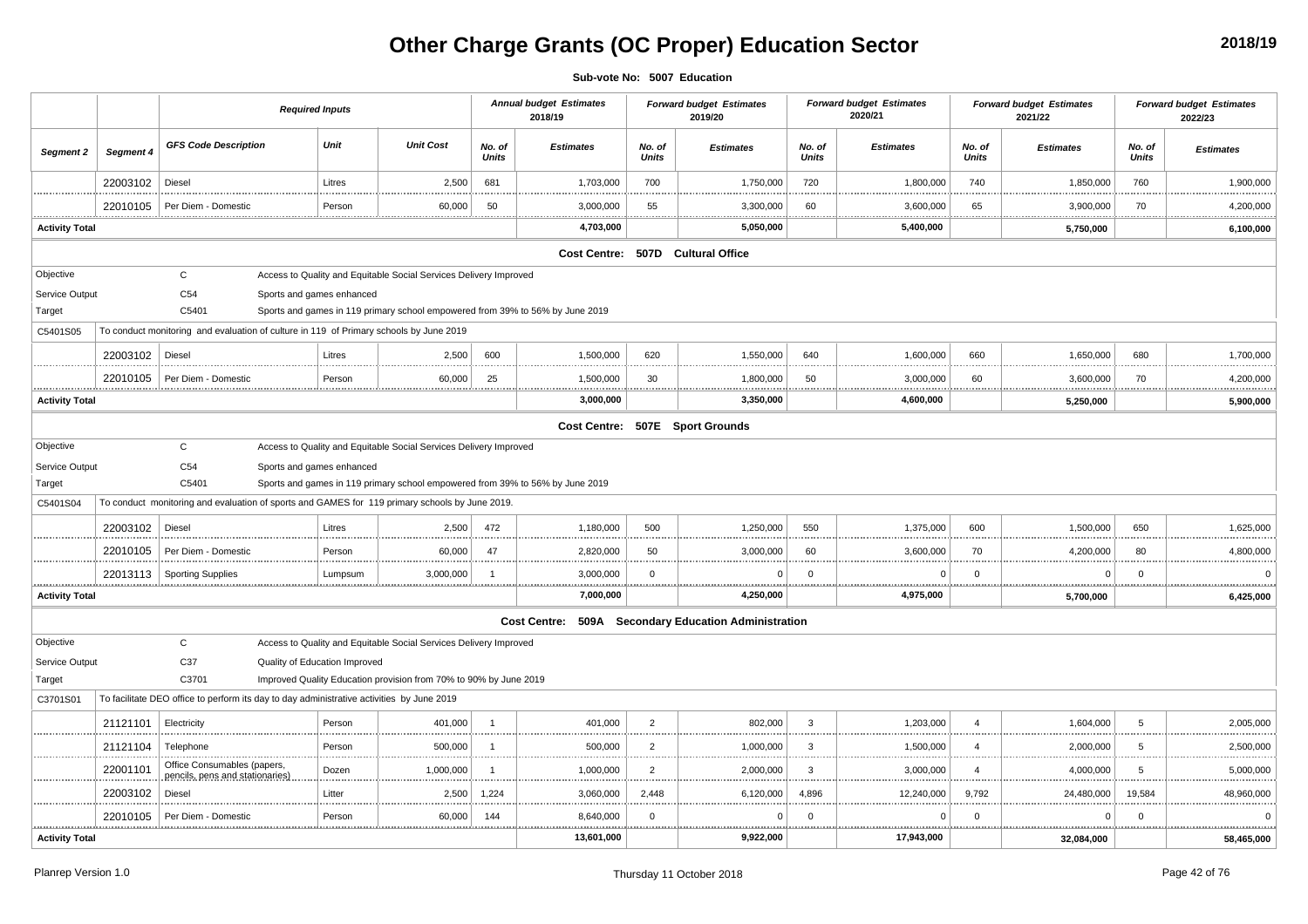# **Other Charge Grants (OC Proper) Education Sector**

|                       |           |                                                                      | <b>Required Inputs</b>        |         |                                                                   |                 | <b>Annual budget Estimates</b><br>2018/19                                                                                                                |                 | <b>Forward budget Estimates</b><br>2019/20       |                          | <b>Forward budget Estimates</b><br>2020/21 |                 | <b>Forward budget Estimates</b><br>2021/22 |                 | <b>Forward budget Estimates</b><br>2022/23 |
|-----------------------|-----------|----------------------------------------------------------------------|-------------------------------|---------|-------------------------------------------------------------------|-----------------|----------------------------------------------------------------------------------------------------------------------------------------------------------|-----------------|--------------------------------------------------|--------------------------|--------------------------------------------|-----------------|--------------------------------------------|-----------------|--------------------------------------------|
| Segment 2             | Segment 4 | <b>GFS Code Description</b>                                          |                               | Unit    | <b>Unit Cost</b>                                                  | No. of<br>Units | <b>Estimates</b>                                                                                                                                         | No. of<br>Units | <b>Estimates</b>                                 | No. of<br>Units          | <b>Estimates</b>                           | No. of<br>Units | <b>Estimates</b>                           | No. of<br>Units | <b>Estimates</b>                           |
| Sub-vote Total        |           |                                                                      |                               |         |                                                                   |                 | 77,304,000                                                                                                                                               |                 | 60,732,000                                       |                          | 72,658,000                                 |                 | 89,684,000                                 |                 | 120,390,000                                |
|                       |           |                                                                      |                               |         |                                                                   |                 |                                                                                                                                                          |                 | Cost Centre: 507B Primary Education Operations   |                          |                                            |                 |                                            |                 |                                            |
| Objective             |           | $\mathsf{C}$                                                         |                               |         | Access to Quality and Equitable Social Services Delivery Improved |                 |                                                                                                                                                          |                 |                                                  |                          |                                            |                 |                                            |                 |                                            |
| Service Output        |           | C <sub>23</sub>                                                      |                               |         | Access to Pre Primary education enhanced                          |                 |                                                                                                                                                          |                 |                                                  |                          |                                            |                 |                                            |                 |                                            |
| Target                |           | C2301                                                                |                               |         |                                                                   |                 | Management and administration of primary education improved from 70% to 80% by June 2019                                                                 |                 |                                                  |                          |                                            |                 |                                            |                 |                                            |
| C2301S17              |           | To facilitate Capitation grants to 118 primary schools by June 2019  |                               |         |                                                                   |                 |                                                                                                                                                          |                 |                                                  |                          |                                            |                 |                                            |                 |                                            |
|                       |           | 22013114   Capitation Costs                                          |                               | pupil   | 509,718,000                                                       | 118             | 60,146,724,000                                                                                                                                           |                 | 509,718,000                                      |                          | 509,718,000                                |                 | 509,718,000                                |                 | 509,718,000                                |
| <b>Activity Total</b> |           |                                                                      |                               |         |                                                                   |                 | <br>60,146,724,000                                                                                                                                       |                 | <u></u><br>509,718,000                           |                          | <br>509,718,000                            |                 | <br>509,718,000                            | .               | 509,718,000                                |
|                       |           |                                                                      |                               |         |                                                                   |                 |                                                                                                                                                          |                 | Cost Centre: 509B Secondary Education Operations |                          |                                            |                 |                                            |                 |                                            |
| Objective             |           | $\mathbf{C}$                                                         |                               |         | Access to Quality and Equitable Social Services Delivery Improved |                 |                                                                                                                                                          |                 |                                                  |                          |                                            |                 |                                            |                 |                                            |
| Service Output        |           | C37                                                                  | Quality of Education Improved |         |                                                                   |                 |                                                                                                                                                          |                 |                                                  |                          |                                            |                 |                                            |                 |                                            |
| Target                |           | C3701                                                                |                               |         | Improved Quality Education provision from 70% to 90% by June 2019 |                 |                                                                                                                                                          |                 |                                                  |                          |                                            |                 |                                            |                 |                                            |
| C3701S02              |           | To facilitate Capitation Grants to 16 Secondary Schools by June 2019 |                               |         |                                                                   |                 |                                                                                                                                                          |                 |                                                  |                          |                                            |                 |                                            |                 |                                            |
|                       |           | 22013114   Capitation Costs                                          |                               | student | 90,737,500                                                        | 16              | 1,451,800,000                                                                                                                                            | $\mathbf 0$     | $\mathbf{0}$                                     | $\mathbf{0}$             | $\mathbf 0$                                | $\overline{0}$  | $\Omega$                                   | $\mathbf 0$     |                                            |
| <b>Activity Total</b> |           |                                                                      |                               |         |                                                                   |                 | 1,451,800,000                                                                                                                                            |                 | <u></u><br>$\Omega$                              | <u></u>                  | $\mathbf 0$                                |                 | $\mathbf{0}$                               | .               |                                            |
| Sub-vote Total        |           |                                                                      |                               |         |                                                                   |                 | 61,598,524,000                                                                                                                                           |                 | 509,718,000                                      |                          | 509,718,000                                |                 | 509,718,000                                |                 | 509,718,000                                |
|                       |           |                                                                      |                               |         |                                                                   |                 |                                                                                                                                                          |                 | Cost Centre: 508D Health Centres                 |                          |                                            |                 |                                            |                 |                                            |
| Objective             |           | $\mathbf C$                                                          |                               |         | Access to Quality and Equitable Social Services Delivery Improved |                 |                                                                                                                                                          |                 |                                                  |                          |                                            |                 |                                            |                 |                                            |
| Service Output        |           | CO <sub>2</sub>                                                      |                               |         |                                                                   |                 | Medicines /Medical supplies/Medical equipment/laboratory reagents and vaccines services improved                                                         |                 |                                                  |                          |                                            |                 |                                            |                 |                                            |
| Target                |           | C0201                                                                |                               |         |                                                                   |                 | Shortage of medicines, medical equipment and diagnostic supplies reduced from 10% to 0% by June 2021                                                     |                 |                                                  |                          |                                            |                 |                                            |                 |                                            |
| C0201S33              |           |                                                                      |                               |         |                                                                   |                 | To procure and distribute 1 kits of medicines/Medical equipment/Hospital supplies and diagnostic supplies MSD for 1 Health center quarterly by June 2019 |                 |                                                  |                          |                                            |                 |                                            |                 |                                            |
|                       |           | 22004102   Drugs and Medicines                                       |                               | kit     | 169,840,300                                                       | 5               | 849,201,500                                                                                                                                              | $\mathbf 0$     | $\Omega$                                         | $\Omega$                 | $\Omega$<br>                               | $\overline{0}$  | $\Omega$                                   | $\Omega$        | $\Omega$<br>.                              |
| <b>Activity Total</b> |           |                                                                      |                               |         |                                                                   |                 | 849,201,500                                                                                                                                              |                 | $\Omega$                                         |                          | 0                                          |                 | $\mathbf 0$                                |                 | 0                                          |
|                       |           |                                                                      |                               |         |                                                                   |                 |                                                                                                                                                          |                 | Cost Centre: 508E Dispensaries                   |                          |                                            |                 |                                            |                 |                                            |
| Objective             |           | $\mathsf{C}$                                                         |                               |         | Access to Quality and Equitable Social Services Delivery Improved |                 |                                                                                                                                                          |                 |                                                  |                          |                                            |                 |                                            |                 |                                            |
| Service Output        |           | C <sub>02</sub>                                                      |                               |         |                                                                   |                 | Medicines /Medical supplies/Medical equipment/laboratory reagents and vaccines services improved                                                         |                 |                                                  |                          |                                            |                 |                                            |                 |                                            |
| Target                |           | C0201                                                                |                               |         |                                                                   |                 | Shortage of medicines, medical equipment and diagnostic supplies reduced from 10% to 0% by June 2021                                                     |                 |                                                  |                          |                                            |                 |                                            |                 |                                            |
| C0201S35              |           |                                                                      |                               |         |                                                                   |                 | To procure and distribute 1 kits of medicines/Medical equipment/Hospital supplies and diagnostic supplies MSD for 1 Health center quarterly by June 2019 |                 |                                                  |                          |                                            |                 |                                            |                 |                                            |
|                       |           | 22004102   Drugs and Medicines                                       |                               | kit     | 391,759,700                                                       | 33              | 12,928,070,100                                                                                                                                           | $\mathbf{0}$    | 0                                                | $\mathbf{0}$<br><u>.</u> | $\mathbf 0$                                | $\overline{0}$  | $\mathbf 0$<br><u></u>                     | $\mathbf 0$     | $\Omega$                                   |
| <b>Activity Total</b> |           |                                                                      |                               |         |                                                                   |                 | 12,928,070,100                                                                                                                                           |                 | $\mathbf 0$                                      |                          | 0                                          |                 | $\mathbf 0$                                |                 | $\mathbf 0$                                |
| Sub-vote Total        |           |                                                                      |                               |         |                                                                   |                 | 13,777,271,600                                                                                                                                           |                 | 0                                                |                          | 0                                          |                 | $\mathbf 0$                                |                 | $\mathbf 0$                                |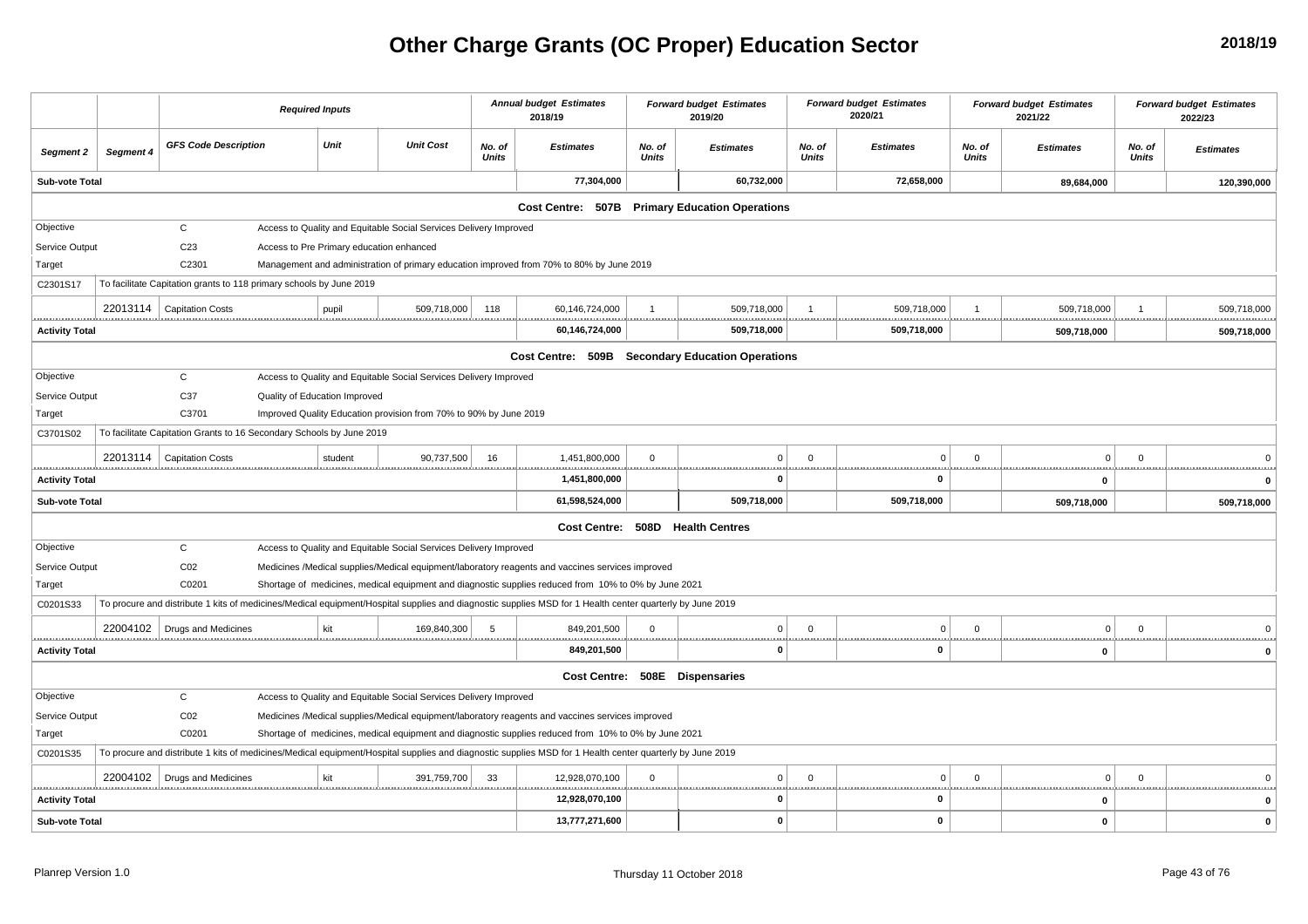## **Community Health Fund - CHF/TIKA**

**Sub-vote No: 5008 Health**

|                       |           |                                                                                    | <b>Required Inputs</b> |                |                                                                                  |                 | <b>Annual budget Estimates</b><br>2018/19                                                                                                                        |                 | <b>Forward budget Estimates</b><br>2019/20                                                                                                                             |                 | <b>Forward budget Estimates</b><br>2020/21 |                 | <b>Forward budget Estimates</b><br>2021/22 |                 | <b>Forward budget Estimates</b><br>2022/23 |
|-----------------------|-----------|------------------------------------------------------------------------------------|------------------------|----------------|----------------------------------------------------------------------------------|-----------------|------------------------------------------------------------------------------------------------------------------------------------------------------------------|-----------------|------------------------------------------------------------------------------------------------------------------------------------------------------------------------|-----------------|--------------------------------------------|-----------------|--------------------------------------------|-----------------|--------------------------------------------|
| Segment 2             | Segment 4 | <b>GFS Code Description</b>                                                        |                        | Unit           | <b>Unit Cost</b>                                                                 | No. of<br>Units | <b>Estimates</b>                                                                                                                                                 | No. of<br>Units | <b>Estimates</b>                                                                                                                                                       | No. of<br>Units | <b>Estimates</b>                           | No. of<br>Units | <b>Estimates</b>                           | No. of<br>Units | <b>Estimates</b>                           |
|                       |           |                                                                                    |                        |                |                                                                                  |                 |                                                                                                                                                                  |                 | Cost Centre: 508D Health Centres                                                                                                                                       |                 |                                            |                 |                                            |                 |                                            |
| Objective             |           | $\mathsf{C}$                                                                       |                        |                | Access to Quality and Equitable Social Services Delivery Improved                |                 |                                                                                                                                                                  |                 |                                                                                                                                                                        |                 |                                            |                 |                                            |                 |                                            |
| Service Output        |           | CO <sub>2</sub>                                                                    |                        |                |                                                                                  |                 | Medicines /Medical supplies/Medical equipment/laboratory reagents and vaccines services improved                                                                 |                 |                                                                                                                                                                        |                 |                                            |                 |                                            |                 |                                            |
| Target                |           | C0201                                                                              |                        |                |                                                                                  |                 | Shortage of medicines, medical equipment and diagnostic supplies reduced from 10% to 0% by June 2021                                                             |                 |                                                                                                                                                                        |                 |                                            |                 |                                            |                 |                                            |
| C0201S13              |           |                                                                                    |                        |                |                                                                                  |                 | "To procure and distribute 1 kits of medicines/Medical equipment/Hospital supplies and diagnostic supplies for 1 Health centre quarterly by June 2019            |                 |                                                                                                                                                                        |                 |                                            |                 |                                            |                 |                                            |
|                       | 22004102  | Drugs and Medicines                                                                |                        | kit            | 4,250,000                                                                        | 20              | 85,000,000                                                                                                                                                       | $\mathbf 0$     | $\Omega$                                                                                                                                                               | $\Omega$        | $\Omega$                                   | $\Omega$        | $\mathbf 0$                                | $\Omega$        |                                            |
|                       | 22004105  | <b>Hospital Supplies</b>                                                           |                        | kit            | 1,250,000                                                                        | 12              | 15,000,000                                                                                                                                                       | $^{\circ}$      | $\Omega$                                                                                                                                                               | $\Omega$        | $\Omega$                                   | $\Omega$        | $\Omega$                                   | $\Omega$        |                                            |
|                       | 22004107  | <b>Laboratory Supplies</b>                                                         |                        | kit<br>        | 750,000                                                                          | 8<br>           | 6,000,000                                                                                                                                                        | $\Omega$<br>    | $\Omega$                                                                                                                                                               | $\Omega$        | $\Omega$                                   | $\Omega$<br>    | $\Omega$<br>                               | $\Omega$<br>    |                                            |
| <b>Activity Total</b> |           |                                                                                    |                        |                |                                                                                  |                 | 106,000,000                                                                                                                                                      |                 | 0                                                                                                                                                                      |                 | $\mathbf{0}$                               |                 | 0                                          |                 |                                            |
|                       |           |                                                                                    |                        |                |                                                                                  |                 |                                                                                                                                                                  |                 | Cost Centre: 508E Dispensaries                                                                                                                                         |                 |                                            |                 |                                            |                 |                                            |
| Objective             |           | $\mathsf{C}$                                                                       |                        |                | Access to Quality and Equitable Social Services Delivery Improved                |                 |                                                                                                                                                                  |                 |                                                                                                                                                                        |                 |                                            |                 |                                            |                 |                                            |
| Service Output        |           | CO <sub>2</sub>                                                                    |                        |                |                                                                                  |                 | Medicines /Medical supplies/Medical equipment/laboratory reagents and vaccines services improved                                                                 |                 |                                                                                                                                                                        |                 |                                            |                 |                                            |                 |                                            |
| Target                |           | C0201                                                                              |                        |                |                                                                                  |                 | Shortage of medicines, medical equipment and diagnostic supplies reduced from 10% to 0% by June 2021                                                             |                 |                                                                                                                                                                        |                 |                                            |                 |                                            |                 |                                            |
| C0201S20              |           |                                                                                    |                        |                |                                                                                  |                 | To procure and distribute 4 kits of medicines /Medical equipment/Hospital supplies and diagnostic supplies with CHF Fund for 1 dispensary quarterly by June 2019 |                 |                                                                                                                                                                        |                 |                                            |                 |                                            |                 |                                            |
|                       | 22004102  | Drugs and Medicines                                                                |                        | kit            | 20,519,162                                                                       | 132             | 2,708,529,318                                                                                                                                                    | $\mathbf 0$     | $\Omega$                                                                                                                                                               | $\Omega$        | $\Omega$                                   | $\Omega$        | $\Omega$                                   | $\Omega$        | $\Omega$                                   |
|                       | 22004105  | <b>Hospital Supplies</b>                                                           |                        | kit            | 2,001,088                                                                        | 129             | 258,140,352                                                                                                                                                      | $\Omega$        | $\Omega$                                                                                                                                                               | $\Omega$        | $\Omega$<br>                               | $\Omega$<br>    | $\Omega$<br>.                              | $\Omega$<br>    |                                            |
|                       | 22004107  | <b>Laboratory Supplies</b>                                                         |                        |                | 4,846,876                                                                        | 132             | 639,787,566                                                                                                                                                      | $\mathbf 0$     | $\Omega$                                                                                                                                                               | $\mathbf 0$     | $\Omega$                                   | $\Omega$        | $\Omega$                                   | $\Omega$        |                                            |
| <b>Activity Total</b> |           |                                                                                    |                        |                |                                                                                  |                 | 3,606,457,236                                                                                                                                                    |                 | $\Omega$                                                                                                                                                               |                 | 0                                          |                 | 0                                          |                 | $\mathbf{0}$                               |
| Objective             |           | E                                                                                  |                        |                | Good Governance and Administrative Services Enhanced                             |                 |                                                                                                                                                                  |                 |                                                                                                                                                                        |                 |                                            |                 |                                            |                 |                                            |
| Service Output        |           | E01                                                                                |                        |                | Organizational structure and institutional management at all levels strengthened |                 |                                                                                                                                                                  |                 |                                                                                                                                                                        |                 |                                            |                 |                                            |                 |                                            |
| Target                |           | E0101                                                                              |                        |                |                                                                                  |                 | Organization structures and institutional management at all levels strengthened from 50% to 90% by June 2021                                                     |                 |                                                                                                                                                                        |                 |                                            |                 |                                            |                 |                                            |
| E0101S28              |           | To conduct 1 days Statutory HFGC meetings quarterly and 2 emergencies by June 2019 |                        |                |                                                                                  |                 |                                                                                                                                                                  |                 |                                                                                                                                                                        |                 |                                            |                 |                                            |                 |                                            |
|                       | 21113103  | Extra-Duty                                                                         |                        | Person<br>days | 660,000                                                                          | 1,320           | 871,200,000                                                                                                                                                      | $\mathbf 0$     | $\Omega$                                                                                                                                                               | $\mathbf 0$     | $\Omega$                                   | $\mathbf 0$     | $\Omega$                                   | $\Omega$        |                                            |
| <b>Activity Total</b> |           |                                                                                    |                        |                |                                                                                  |                 | 871,200,000                                                                                                                                                      |                 | $\mathbf 0$                                                                                                                                                            |                 | 0                                          |                 | $\mathbf{0}$                               |                 |                                            |
| <b>Sub-vote Total</b> |           |                                                                                    |                        |                |                                                                                  |                 | 4,583,657,236                                                                                                                                                    |                 | $\Omega$                                                                                                                                                               |                 | $\mathbf 0$                                |                 | $\pmb{0}$                                  |                 |                                            |
|                       |           |                                                                                    |                        |                |                                                                                  |                 |                                                                                                                                                                  |                 | Cost Centre: 508D Health Centres                                                                                                                                       |                 |                                            |                 |                                            |                 |                                            |
| Objective             |           | C                                                                                  |                        |                | Access to Quality and Equitable Social Services Delivery Improved                |                 |                                                                                                                                                                  |                 |                                                                                                                                                                        |                 |                                            |                 |                                            |                 |                                            |
| Service Output        |           | CO <sub>2</sub>                                                                    |                        |                |                                                                                  |                 | Medicines /Medical supplies/Medical equipment/laboratory reagents and vaccines services improved                                                                 |                 |                                                                                                                                                                        |                 |                                            |                 |                                            |                 |                                            |
| Target                |           | C0201                                                                              |                        |                |                                                                                  |                 | Shortage of medicines, medical equipment and diagnostic supplies reduced from 10% to 0% by June 2021                                                             |                 |                                                                                                                                                                        |                 |                                            |                 |                                            |                 |                                            |
| C0201S15              |           |                                                                                    |                        |                |                                                                                  |                 |                                                                                                                                                                  |                 | "To procure and distribute 1 kits of medicines /Medical equipment/Hospital supplies and diagnostic supplies with NHIF Fund for 1 Health centres quarterly by June 2019 |                 |                                            |                 |                                            |                 |                                            |
|                       | 22004102  | Drugs and Medicines                                                                |                        | kit            | 6,750,000                                                                        | 20              | 135,000,000                                                                                                                                                      | $\mathbf 0$     | $\mathbf 0$                                                                                                                                                            | $\mathbf 0$     | $\mathbf 0$                                | $\mathbf 0$     | $\mathbf 0$                                | $\Omega$        | $\Omega$                                   |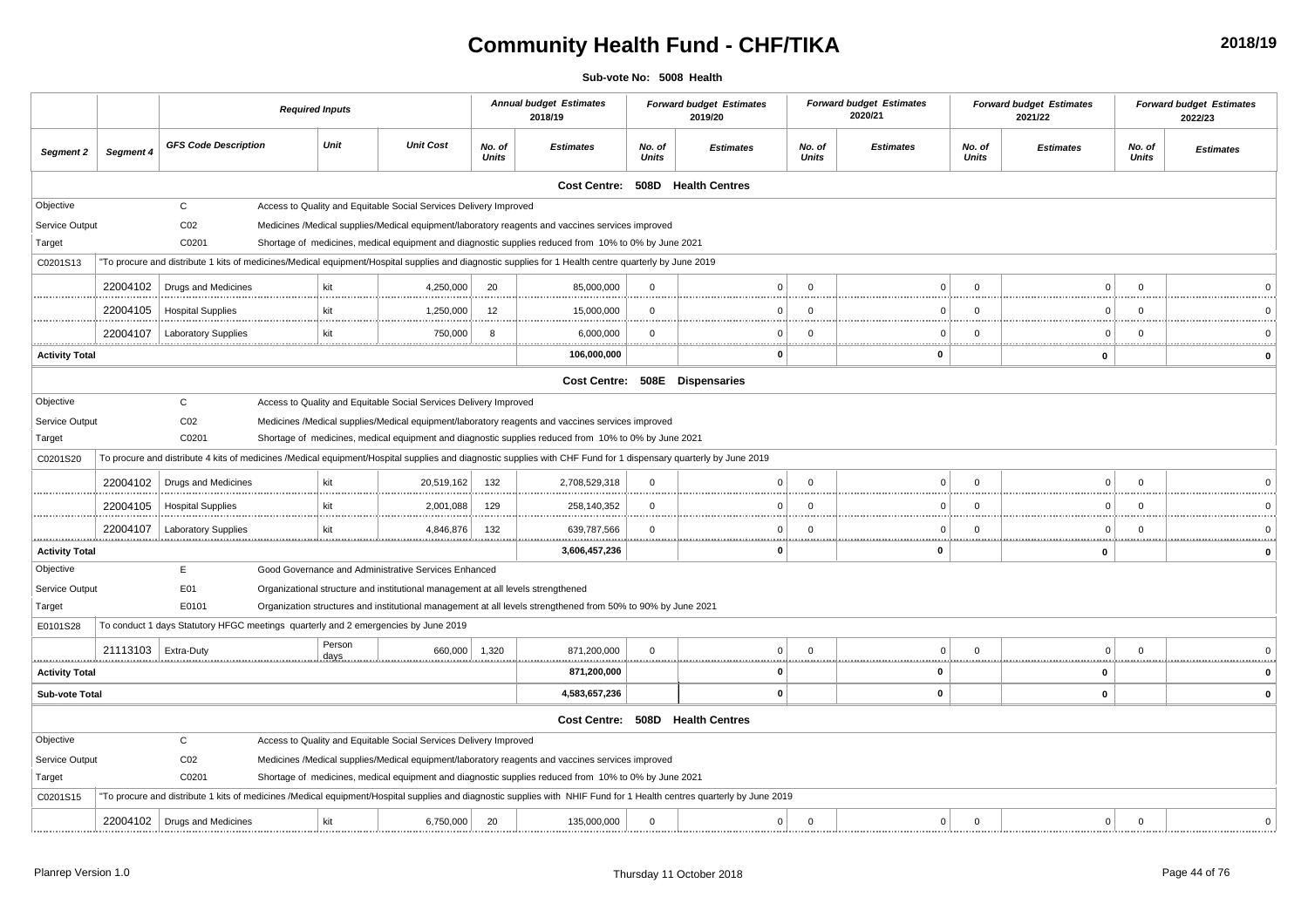## **National Health Insurance Fund - NHIF**

|                                                   |           |                                          | <b>Required Inputs</b>                                                                                                                                                                                                                                                                                                                                                                                                                             |                  |                        | <b>Annual budget Estimates</b><br>2018/19 |                 | <b>Forward budget Estimates</b><br>2019/20 |                 | <b>Forward budget Estimates</b><br>2020/21 |                 | <b>Forward budget Estimates</b><br>2021/22 |                        | <b>Forward budget Estimates</b><br>2022/23 |
|---------------------------------------------------|-----------|------------------------------------------|----------------------------------------------------------------------------------------------------------------------------------------------------------------------------------------------------------------------------------------------------------------------------------------------------------------------------------------------------------------------------------------------------------------------------------------------------|------------------|------------------------|-------------------------------------------|-----------------|--------------------------------------------|-----------------|--------------------------------------------|-----------------|--------------------------------------------|------------------------|--------------------------------------------|
| Segment 2                                         | Segment 4 | <b>GFS Code Description</b>              | Unit                                                                                                                                                                                                                                                                                                                                                                                                                                               | <b>Unit Cost</b> | No. of<br>Units        | <b>Estimates</b>                          | No. of<br>Units | <b>Estimates</b>                           | No. of<br>Units | <b>Estimates</b>                           | No. of<br>Units | <b>Estimates</b>                           | No. of<br>Units        | <b>Estimates</b>                           |
|                                                   | 22004105  | <b>Hospital Supplies</b>                 | kit                                                                                                                                                                                                                                                                                                                                                                                                                                                | 1,250,000        | 8                      | 10,000,000                                | $\mathbf 0$     | $\Omega$                                   | $\mathbf 0$     | $\Omega$                                   | $\Omega$        | $\Omega$                                   | $\Omega$               |                                            |
|                                                   | 22004107  | <b>Laboratory Supplies</b>               | kit                                                                                                                                                                                                                                                                                                                                                                                                                                                | 750,000          | 8                      | 6,000,000                                 | $\mathbf 0$     | $\Omega$                                   | $\Omega$        | $\Omega$                                   | $\Omega$        | $\Omega$                                   | $\Omega$               |                                            |
| <b>Activity Total</b>                             |           |                                          |                                                                                                                                                                                                                                                                                                                                                                                                                                                    |                  |                        | 151,000,000                               |                 | <br>0                                      |                 | 0                                          |                 | 0                                          |                        | $\mathbf{0}$                               |
|                                                   |           |                                          |                                                                                                                                                                                                                                                                                                                                                                                                                                                    |                  |                        |                                           |                 | Cost Centre: 508E Dispensaries             |                 |                                            |                 |                                            |                        |                                            |
| Objective<br>Service Output<br>Target<br>C0201S21 |           | C<br>CO <sub>2</sub><br>C0201            | Access to Quality and Equitable Social Services Delivery Improved<br>Medicines /Medical supplies/Medical equipment/laboratory reagents and vaccines services improved<br>Shortage of medicines, medical equipment and diagnostic supplies reduced from 10% to 0% by June 2021<br>To procure and distribute 4 kits of medicines /Medical equipment/Hospital supplies and diagnostic supplies with NHIF Fund for 1 dispensary quarterly by June 2019 |                  |                        |                                           |                 |                                            |                 |                                            |                 |                                            |                        |                                            |
|                                                   |           |                                          |                                                                                                                                                                                                                                                                                                                                                                                                                                                    |                  |                        |                                           |                 |                                            |                 |                                            |                 |                                            |                        |                                            |
|                                                   | 21111103  | Other uniformed services                 | kit                                                                                                                                                                                                                                                                                                                                                                                                                                                | 117,425          | $\overline{2}$         | 234,850                                   | $\mathbf 0$     | $\Omega$                                   | $\Omega$        | $\Omega$                                   | $\Omega$        | $\Omega$                                   | $\Omega$               |                                            |
|                                                   | 22004102  | Drugs and Medicines                      | kit                                                                                                                                                                                                                                                                                                                                                                                                                                                | 8,481,138        | 132                    | 1,119,510,150                             | $\mathbf 0$     | $\Omega$                                   | $\Omega$        | $\Omega$                                   |                 | $\Omega$                                   | $\Omega$               |                                            |
|                                                   | 22004105  | <b>Hospital Supplies</b>                 | kit                                                                                                                                                                                                                                                                                                                                                                                                                                                | 3,530,150        | 119                    | 420,087,850                               | $\mathbf 0$     | 0                                          | $\Omega$        |                                            |                 | C                                          | $\Omega$               |                                            |
|                                                   | 22004107  | <b>Laboratory Supplies</b>               | kit                                                                                                                                                                                                                                                                                                                                                                                                                                                | 4,205,000<br>    | 130                    | 546,650,000                               | $\mathbf 0$     | $\Omega$                                   | $\Omega$        | $\Omega$                                   |                 | $\Omega$                                   | $\Omega$               |                                            |
|                                                   | 31122205  | <b>Medical Equipment</b>                 | Set                                                                                                                                                                                                                                                                                                                                                                                                                                                | 752,275          | $\overline{2}$         | 1,504,550                                 | $\mathbf 0$     | $\Omega$                                   | $^{\circ}$      | $\Omega$                                   | $\Omega$        | $\Omega$                                   | $\Omega$               | $\Omega$                                   |
|                                                   | 31221102  | <b>Medical Supplies</b>                  | kit                                                                                                                                                                                                                                                                                                                                                                                                                                                | 117,425          | $\boldsymbol{\Lambda}$ | 469,700                                   | $\mathbf 0$     | 0                                          | $\Omega$        | $\Omega$<br><u>.</u>                       | $\cap$          | n                                          | $\Omega$               | $\Omega$                                   |
| <b>Activity Total</b>                             |           |                                          |                                                                                                                                                                                                                                                                                                                                                                                                                                                    |                  |                        | 2,088,457,100                             |                 | 0                                          |                 | 0                                          |                 | 0                                          |                        | $\mathbf{0}$                               |
| <b>Sub-vote Total</b>                             |           |                                          |                                                                                                                                                                                                                                                                                                                                                                                                                                                    |                  |                        | 2,239,457,100                             |                 | $\mathbf{0}$                               |                 | $\mathbf 0$                                |                 | $\pmb{0}$                                  |                        | $\Omega$                                   |
|                                                   |           |                                          |                                                                                                                                                                                                                                                                                                                                                                                                                                                    |                  |                        |                                           |                 | Cost Centre: 508D Health Centres           |                 |                                            |                 |                                            |                        |                                            |
| Objective<br>Service Output<br>Target             |           | $\mathtt{C}$<br>CO <sub>2</sub><br>C0201 | Access to Quality and Equitable Social Services Delivery Improved<br>Medicines /Medical supplies/Medical equipment/laboratory reagents and vaccines services improved<br>Shortage of medicines, medical equipment and diagnostic supplies reduced from 10% to 0% by June 2021                                                                                                                                                                      |                  |                        |                                           |                 |                                            |                 |                                            |                 |                                            |                        |                                            |
| C0201S14                                          |           |                                          | To procure and distribute 1 kits of medicines /Medical equipment/Hospital supplies and diagnostic supplies with user fees Fund for 1 Health centres quarterly by June 2019                                                                                                                                                                                                                                                                         |                  |                        |                                           |                 |                                            |                 |                                            |                 |                                            |                        |                                            |
|                                                   | 22004102  | Drugs and Medicines                      | kit                                                                                                                                                                                                                                                                                                                                                                                                                                                | 700,000          | 20                     | 14,000,000                                | $\overline{4}$  | 2,800,000                                  | $\overline{a}$  | 2,800,000                                  | $\Delta$        | 2,800,000<br>                              | $\boldsymbol{\Lambda}$ | 2,800,000                                  |
|                                                   | 22004105  | <b>Hospital Supplies</b>                 | kit                                                                                                                                                                                                                                                                                                                                                                                                                                                | 290,000          | 12                     | 3,480,000                                 | $\mathbf 0$     | $\Omega$                                   | $\Omega$        | $\Omega$                                   | $\Omega$        | $\Omega$                                   | $\Omega$               | $\Omega$                                   |
|                                                   | 22004107  | <b>Laboratory Supplies</b>               | kit                                                                                                                                                                                                                                                                                                                                                                                                                                                | 260,000          | 12                     | 3,120,000                                 | $\mathbf 0$     | $\Omega$                                   | $\Omega$        | $\Omega$<br>. <u>.</u>                     | <b></b>         | $\Omega$                                   | $\Omega$               | $\Omega$<br>.                              |
| <b>Activity Total</b>                             |           |                                          |                                                                                                                                                                                                                                                                                                                                                                                                                                                    |                  |                        | 20,600,000                                |                 | 2,800,000                                  |                 | 2,800,000                                  |                 | 2,800,000                                  |                        | 2,800,000                                  |
|                                                   |           |                                          |                                                                                                                                                                                                                                                                                                                                                                                                                                                    |                  |                        | <b>Cost Centre:</b>                       |                 | 508E Dispensaries                          |                 |                                            |                 |                                            |                        |                                            |
| Objective                                         |           | C                                        | Access to Quality and Equitable Social Services Delivery Improved                                                                                                                                                                                                                                                                                                                                                                                  |                  |                        |                                           |                 |                                            |                 |                                            |                 |                                            |                        |                                            |
| Service Output                                    |           | CO <sub>2</sub>                          | Medicines /Medical supplies/Medical equipment/laboratory reagents and vaccines services improved                                                                                                                                                                                                                                                                                                                                                   |                  |                        |                                           |                 |                                            |                 |                                            |                 |                                            |                        |                                            |
| Target                                            |           | C0201                                    | Shortage of medicines, medical equipment and diagnostic supplies reduced from 10% to 0% by June 2021                                                                                                                                                                                                                                                                                                                                               |                  |                        |                                           |                 |                                            |                 |                                            |                 |                                            |                        |                                            |
| C0201S23                                          |           |                                          | To procure and distribute 4 kits of medicines /Medical equipment/Hospital supplies and diagnostic supplies with user fees Fund for 1 dispensary quarterly by June 2019                                                                                                                                                                                                                                                                             |                  |                        |                                           |                 |                                            |                 |                                            |                 |                                            |                        |                                            |
|                                                   |           | 22004102   Drugs and Medicines           | kit                                                                                                                                                                                                                                                                                                                                                                                                                                                | 1,850,000        | 127                    | 234,950,000                               | $\mathbf 0$     | $\overline{0}$                             | $\mathbf 0$     | $\mathbf{0}$                               | $\mathbf 0$     | $\mathbf 0$                                | $\mathbf 0$            | $\Omega$                                   |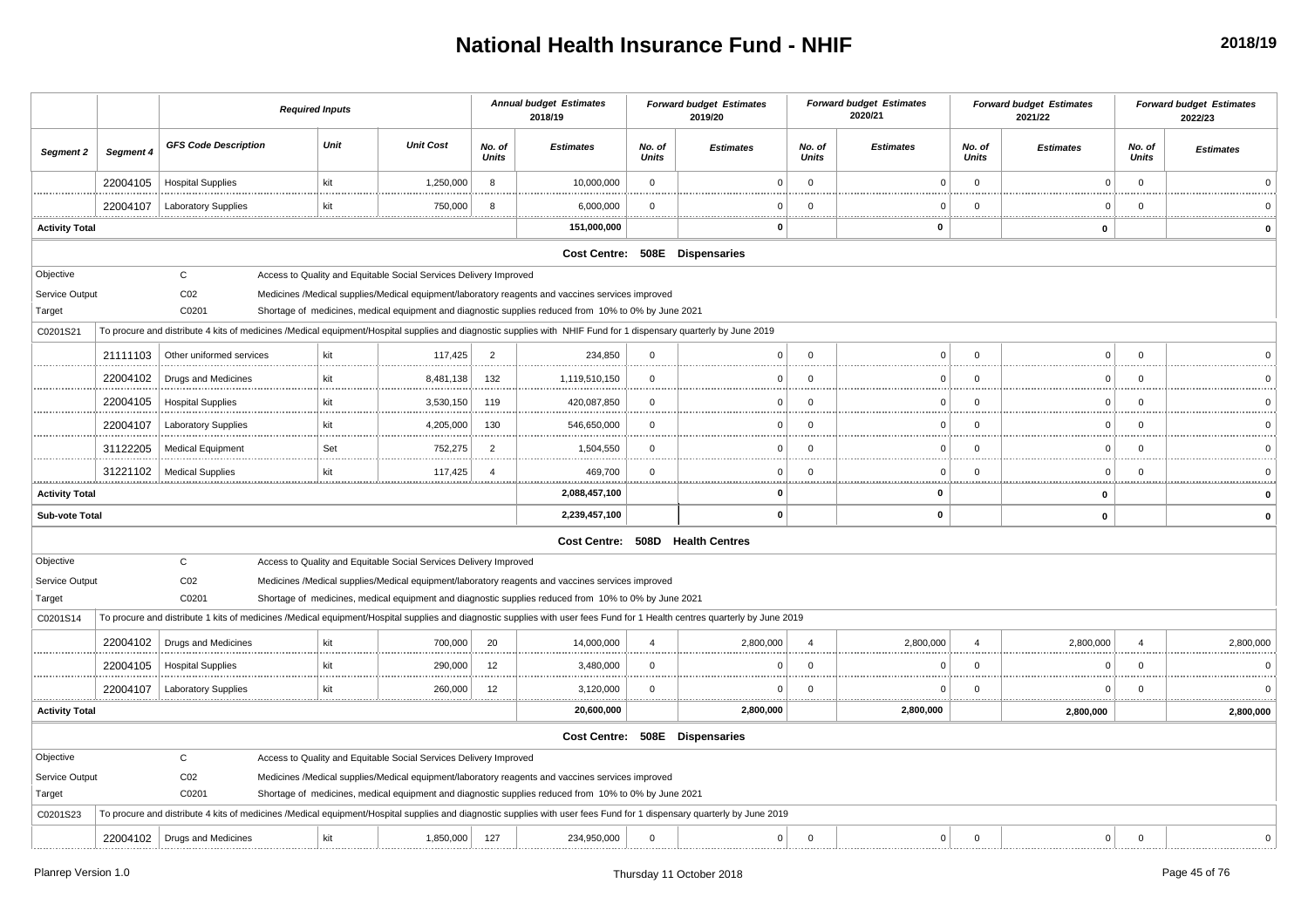#### **User Fee**

|                           |                       |                                           | <b>Required Inputs</b> |        |                                                                                                                       |                 | <b>Annual budget Estimates</b><br>2018/19                                                                                                                 |                 | <b>Forward budget Estimates</b><br>2019/20              |                         | <b>Forward budget Estimates</b><br>2020/21 |                        | <b>Forward budget Estimates</b><br>2021/22 |                        | <b>Forward budget Estimates</b><br>2022/23 |
|---------------------------|-----------------------|-------------------------------------------|------------------------|--------|-----------------------------------------------------------------------------------------------------------------------|-----------------|-----------------------------------------------------------------------------------------------------------------------------------------------------------|-----------------|---------------------------------------------------------|-------------------------|--------------------------------------------|------------------------|--------------------------------------------|------------------------|--------------------------------------------|
| <b>Segment 2</b>          | Segment 4             | <b>GFS Code Description</b>               |                        | Unit   | <b>Unit Cost</b>                                                                                                      | No. of<br>Units | <b>Estimates</b>                                                                                                                                          | No. of<br>Units | <b>Estimates</b>                                        | No. of<br><b>Units</b>  | <b>Estimates</b>                           | No. of<br><b>Units</b> | <b>Estimates</b>                           | No. of<br><b>Units</b> | <b>Estimates</b>                           |
|                           | 22004105              | <b>Hospital Supplies</b>                  |                        | kit    | 825,000                                                                                                               | 33              | 27,225,000                                                                                                                                                | $\mathbf{0}$    | $^{\circ}$                                              | $\overline{0}$          | $\Omega$                                   | $\Omega$               | $\Omega$                                   | $\mathbf{0}$           |                                            |
|                           | 22004107              | <b>Laboratory Supplies</b>                |                        | kit    | 925,000<br>                                                                                                           | 124<br>         | 114,700,000                                                                                                                                               | $\Omega$        | - 0                                                     | $\Omega$<br>            | $\Omega$                                   | $\Omega$<br>           | O                                          | $\Omega$               | .                                          |
| <br><b>Activity Total</b> |                       |                                           |                        |        |                                                                                                                       |                 | <br>376,875,000                                                                                                                                           |                 | <br>- 0                                                 |                         | <br>0                                      |                        | $\mathbf 0$                                |                        |                                            |
| Sub-vote Total            |                       |                                           |                        |        |                                                                                                                       |                 | 397,475,000                                                                                                                                               |                 | 2,800,000                                               |                         | 2,800,000                                  |                        | 2,800,000                                  |                        | 2,800,000                                  |
|                           |                       |                                           |                        |        |                                                                                                                       |                 |                                                                                                                                                           |                 | Cost Centre: 508A Council Health Management Team (CHMT) |                         |                                            |                        |                                            |                        |                                            |
| Objective                 |                       | $\mathsf{A}$                              |                        |        | Service improved and HIV infection reduced                                                                            |                 |                                                                                                                                                           |                 |                                                         |                         |                                            |                        |                                            |                        |                                            |
| Service Output            |                       | A05                                       |                        |        | Percentage decrease in number of new HIV and AIDS infections in the community                                         |                 |                                                                                                                                                           |                 |                                                         |                         |                                            |                        |                                            |                        |                                            |
| Target                    |                       | A0501                                     |                        |        | Prevalence rate of HIV/AIDS reduced from 3.3 to 2.5 by june 2021                                                      |                 |                                                                                                                                                           |                 |                                                         |                         |                                            |                        |                                            |                        |                                            |
| A0501S06                  |                       |                                           |                        |        | To support 15 CHMT to conduct quartely supportive supervision to 38 health facilities on TB/HIV services by June 2019 |                 |                                                                                                                                                           |                 |                                                         |                         |                                            |                        |                                            |                        |                                            |
|                           | 22003102              | Diesel                                    |                        | Litres | 1,874,741                                                                                                             | - 1             | 1,874,741                                                                                                                                                 | $\mathbf{0}$    | $\Omega$                                                | $\mathbf 0$             | $\mathbf{0}$                               | $\mathbf 0$            | $\Omega$                                   | $\mathbf{0}$           |                                            |
| .                         | 22010105              | Per Diem - Domestic                       |                        | Person | 60,000                                                                                                                | 36              | 2,160,000                                                                                                                                                 | $\Omega$        | 0                                                       | $\Omega$                | $\mathbf 0$                                | $\mathbf 0$            | $\mathbf 0$                                | $\Omega$               |                                            |
| <b>Activity Total</b>     |                       |                                           |                        |        |                                                                                                                       |                 | 4,034,741                                                                                                                                                 |                 | $\mathbf{0}$                                            |                         | 0                                          |                        | 0                                          |                        |                                            |
| Objective                 |                       | $\mathbf{C}$                              |                        |        | Access to Quality and Equitable Social Services Delivery Improved                                                     |                 |                                                                                                                                                           |                 |                                                         |                         |                                            |                        |                                            |                        |                                            |
| Service Output            |                       | CO6                                       |                        |        | Communicable diseases Managed and Controlled                                                                          |                 |                                                                                                                                                           |                 |                                                         |                         |                                            |                        |                                            |                        |                                            |
| Target                    |                       | C0602                                     |                        |        | TB case detection rate increased from 4.5% to 1.5% by 2021                                                            |                 |                                                                                                                                                           |                 |                                                         |                         |                                            |                        |                                            |                        |                                            |
| C0602C03                  |                       |                                           |                        |        | To conduct 2 days District TB/HIV co-ordination committee meeting quarterly by June 2019                              |                 |                                                                                                                                                           |                 |                                                         |                         |                                            |                        |                                            |                        |                                            |
|                           | 21113103              | <b>Extra-Duty</b>                         |                        | Person | 30,000                                                                                                                | 80              | 2,400,000                                                                                                                                                 | $\Omega$        | $\mathbf 0$                                             | $\Omega$                | $\mathbf 0$                                | $\Omega$               | $\Omega$                                   | $\Omega$               |                                            |
|                           | 22010102              | Ground travel (bus, railway taxi,<br>etç) |                        | Trip   | 20,000                                                                                                                | 20              | 400,000                                                                                                                                                   | $\Omega$        | $\Omega$                                                | $\Omega$                | $\Omega$                                   | $\Omega$               | $\Omega$                                   | $\Omega$               |                                            |
|                           | 22010105              | Per Diem - Domestic                       |                        | Person | 60,000                                                                                                                | 20              | 1,200,000<br><b></b>                                                                                                                                      | $\mathbf{0}$    | $\Omega$<br>                                            | $\Omega$                | $\mathbf 0$                                | $\Omega$               | $\Omega$<br>.                              | $\Omega$<br>           |                                            |
| <b>Activity Total</b>     |                       |                                           |                        |        |                                                                                                                       |                 | 4,000,000                                                                                                                                                 |                 | 0                                                       |                         | 0                                          |                        | $\mathbf 0$                                |                        |                                            |
| Sub-vote Total            |                       |                                           |                        |        |                                                                                                                       |                 | 8,034,741                                                                                                                                                 |                 | $\mathbf{0}$                                            |                         | $\pmb{0}$                                  |                        | $\mathbf 0$                                |                        |                                            |
|                           |                       |                                           |                        |        |                                                                                                                       |                 |                                                                                                                                                           |                 | Cost Centre: 508H Nutrition Services                    |                         |                                            |                        |                                            |                        |                                            |
| Objective                 |                       | $\mathbf{C}$                              |                        |        | Access to Quality and Equitable Social Services Delivery Improved                                                     |                 |                                                                                                                                                           |                 |                                                         |                         |                                            |                        |                                            |                        |                                            |
| Service Output            |                       | C <sub>19</sub>                           |                        |        |                                                                                                                       |                 | Maternal, infant, young child and adolescent nutrition behaviours promoted (Improved)                                                                     |                 |                                                         |                         |                                            |                        |                                            |                        |                                            |
| Target                    |                       | C1904                                     |                        |        |                                                                                                                       |                 | Strengthen nutritional status of children aged 12-59 months and women of bearing age from 45% to 60% by June 2021                                         |                 |                                                         |                         |                                            |                        |                                            |                        |                                            |
| C1904C05                  |                       |                                           |                        |        |                                                                                                                       |                 | To conduct 3 days training to 80 health care workers on strategies to address stunting (Maternal nutrition, IYCF, WASH and ECD annually by June 2019      |                 |                                                         |                         |                                            |                        |                                            |                        |                                            |
|                           | 21113103              | <b>Extra-Duty</b>                         |                        | Person | 20,000                                                                                                                | 240             | 4,800,000                                                                                                                                                 | $\mathbf{0}$    | $\mathbf 0$                                             | $\overline{\mathbf{0}}$ | $\mathbf 0$                                | $\mathbf 0$            | $\Omega$                                   | $\mathbf{0}$           |                                            |
|                           | 21121103              | Food and Refreshment                      |                        | Person | 10,000                                                                                                                | 160             | 1,600,000                                                                                                                                                 | $\Omega$        | 0                                                       | $\mathbf 0$             | $\mathbf 0$                                | $\mathbf 0$            | $\mathbf 0$                                | $\Omega$               |                                            |
| <b>Activity Total</b>     |                       |                                           |                        |        |                                                                                                                       |                 | 6,400,000                                                                                                                                                 |                 | $\Omega$                                                |                         | 0                                          |                        | 0                                          |                        |                                            |
| C1904C06                  |                       |                                           |                        |        |                                                                                                                       |                 | To conduct 1 day sensitization to 122 community health workers on strategies to address stunting (Maternal nutrition ,IYCF,WASH,ECD annually by June 2019 |                 |                                                         |                         |                                            |                        |                                            |                        |                                            |
|                           | 21113103   Extra-Duty |                                           |                        | Person | 20,000                                                                                                                | 244             | 4,880,000                                                                                                                                                 | $\Omega$        | $\mathbf 0$                                             | $\Omega$                | $\mathbf 0$                                | $\Omega$               | $\Omega$                                   | $\Omega$               | $\Omega$                                   |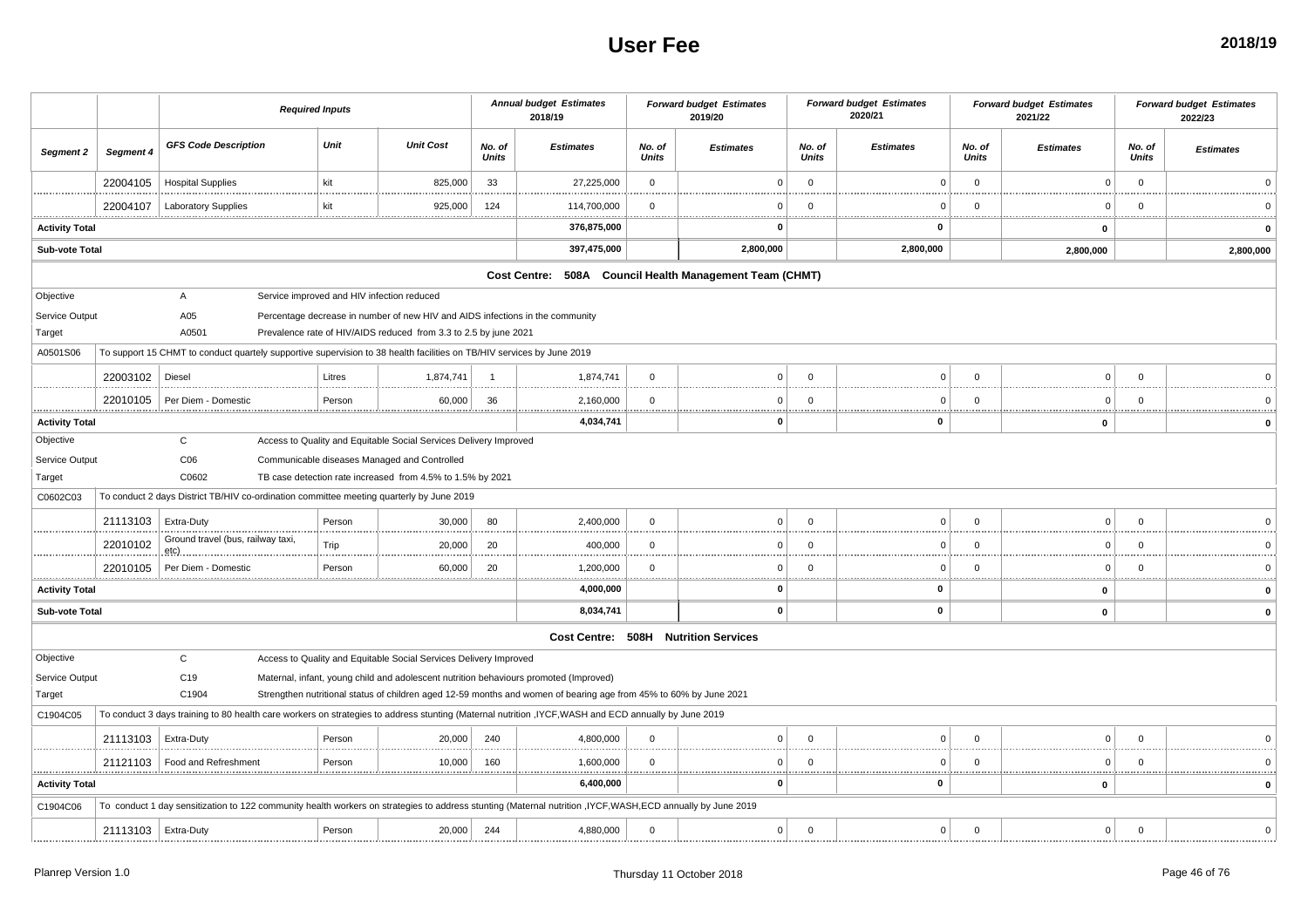#### **IMA**

| A | 2018/19 |
|---|---------|
|   |         |

|                                   |                       |                                                                                                                                                                       | <b>Required Inputs</b> |                  |                 | <b>Annual budget Estimates</b><br>2018/19 |                 | <b>Forward budget Estimates</b><br>2019/20 |                        | <b>Forward budget Estimates</b><br>2020/21 |                              | <b>Forward budget Estimates</b><br>2021/22 |                    | <b>Forward budget Estimates</b><br>2022/23 |
|-----------------------------------|-----------------------|-----------------------------------------------------------------------------------------------------------------------------------------------------------------------|------------------------|------------------|-----------------|-------------------------------------------|-----------------|--------------------------------------------|------------------------|--------------------------------------------|------------------------------|--------------------------------------------|--------------------|--------------------------------------------|
| Segment 2                         | Segment 4             | <b>GFS Code Description</b>                                                                                                                                           | Unit                   | <b>Unit Cost</b> | No. of<br>Units | <b>Estimates</b>                          | No. of<br>Units | <b>Estimates</b>                           | No. of<br><b>Units</b> | <b>Estimates</b>                           | No. of<br>Units              | <b>Estimates</b>                           | No. of<br>Units    | <b>Estimates</b>                           |
|                                   | 21121103              | Food and Refreshment                                                                                                                                                  | Person                 | 5,000            | 244             | 1,220,000                                 | $\overline{0}$  |                                            | $\mathbf 0$            | $\Omega$                                   | $\mathbf 0$                  | $\Omega$                                   | $\overline{0}$<br> |                                            |
| <b>Activity Total</b>             |                       |                                                                                                                                                                       |                        |                  |                 | 6,100,000                                 |                 | 0                                          |                        | $\pmb{0}$                                  |                              | 0                                          |                    |                                            |
| C1904C07                          |                       | To conduct 1 day supportive supervision to 61 community level activities planned to address reduction of stunting quarterly by June 2019                              |                        |                  |                 |                                           |                 |                                            |                        |                                            |                              |                                            |                    |                                            |
|                                   | 21113103   Extra-Duty |                                                                                                                                                                       | Person                 | 30,000           | 20              | 600,000                                   | $\mathbf{0}$    | $\Omega$                                   | $\mathbf 0$            | $\Omega$                                   | $\Omega$                     | $\mathbf 0$                                | $\Omega$           |                                            |
|                                   | 22003102              | Diesel                                                                                                                                                                | Litres                 | 2,500            | 100             | 250,000                                   | $\mathbf 0$     | $\Omega$                                   | $\mathbf 0$            | $\mathbf 0$                                | $\Omega$                     | $\mathbf 0$                                | $\Omega$           |                                            |
| .                                 | 22010105              | Per Diem - Domestic                                                                                                                                                   | Person<br><u>.</u>     | 6,283,000        |                 | 6,283,000<br>.                            | $\mathbf 0$     | $\Omega$                                   | $\Omega$               | $\Omega$<br>**********************         | $\Omega$<br><b>*********</b> | $\Omega$<br>****************<br><u>.</u>   | $\Omega$<br>.      |                                            |
| <b>Activity Total</b>             |                       |                                                                                                                                                                       |                        |                  |                 | 7,133,000                                 |                 | 0                                          |                        | $\mathbf 0$                                |                              | $\mathbf{0}$                               |                    |                                            |
| C1904S12                          |                       | To facilitate Nguruka cultural group conduct quarterly behaviour change on uses of milk and fish to 16 villages along lake shore and cattle rearing zone by june 2019 |                        |                  |                 |                                           |                 |                                            |                        |                                            |                              |                                            |                    |                                            |
|                                   |                       | 21113112   Responsibility Allowance                                                                                                                                   | Days<br>               | 100,000          | 12              | 1,200,000<br>.                            | $\mathbf{0}$    | $\Omega$<br>.                              | $\Omega$               | $\Omega$                                   | $\Omega$                     | 0 <sup>1</sup>                             | $\Omega$           |                                            |
| <b>Activity Total</b>             |                       |                                                                                                                                                                       |                        |                  |                 | 1,200,000                                 |                 | 0                                          |                        | $\mathbf 0$                                |                              | $\pmb{0}$                                  |                    |                                            |
| C1904S13                          |                       | To support the World Breast Feeding week to 16 wards to advocate apropriate child feeding practices annually by june 2019                                             |                        |                  |                 |                                           |                 |                                            |                        |                                            |                              |                                            |                    |                                            |
|                                   | 21113103   Extra-Duty |                                                                                                                                                                       | Person                 | 3,484,980        |                 | 3,484,980                                 | $\mathbf 0$     | $\mathbf{0}$                               | $\overline{0}$         | $\Omega$                                   | $\Omega$                     | $\circ$                                    | $\mathbf 0$        |                                            |
| <b>Activity Total</b>             |                       |                                                                                                                                                                       |                        |                  |                 | 3,484,980                                 |                 | 0                                          |                        | $\mathbf 0$                                |                              | $\mathbf 0$                                |                    |                                            |
| C1904S14                          |                       | To conduct 2 days stakeholders meeting on strategies to reduce stunting MYCAN, WASH,ECD and Gender quarterly by June 2019                                             |                        |                  |                 |                                           |                 |                                            |                        |                                            |                              |                                            |                    |                                            |
|                                   | 21113103              | Extra-Duty                                                                                                                                                            | Person                 | 30,000           | 120             | 3,600,000                                 | $\mathbf 0$     | $\Omega$                                   | $\Omega$               | $\Omega$                                   | $\Omega$                     | $\mathbf 0$                                | $\Omega$           |                                            |
|                                   |                       | 22010105   Per Diem - Domestic                                                                                                                                        | Person<br>             | 60,000           | 70              | 4,200,000<br>.                            | $\overline{0}$  | $\Omega$<br>                               | $\mathbf 0$            | $\Omega$                                   | $\Omega$                     | $\mathbf 0$                                | $\overline{0}$     |                                            |
| <b>Activity Total</b>             |                       |                                                                                                                                                                       |                        |                  |                 | 7,800,000                                 |                 | 0                                          |                        | $\mathbf 0$                                |                              | 0                                          |                    |                                            |
| C1904S15                          |                       | To memorate child World day to all health facilities at Uvinza District Council by June 2019                                                                          |                        |                  |                 |                                           |                 |                                            |                        |                                            |                              |                                            |                    |                                            |
|                                   | 22003102              | Diesel                                                                                                                                                                | Litres                 | 815,900          | $\overline{1}$  | 815,900                                   | $\mathbf 0$     | $\mathbf{0}$                               | $\mathbf 0$            | $\Omega$                                   | $\Omega$                     | $\mathbf 0$                                | $\mathbf 0$        |                                            |
|                                   | 22010105              | Per Diem - Domestic                                                                                                                                                   | Person                 | 100,000          | 120             | 12,000,000                                | $\Omega$        | $\Omega$                                   | $\Omega$               | $\Omega$                                   | $\Omega$                     | $\Omega$                                   | $\Omega$           |                                            |
|                                   | 22014106              | Gifts and Prizes                                                                                                                                                      | Person<br>             | 200,000          | 10              | 2,000,000<br>                             | $\overline{0}$  | $\Omega$                                   | $\Omega$               | $\Omega$                                   | $\Omega$                     | $\mathbf 0$<br>.                           | $\Omega$<br>       |                                            |
| <b>Activity Total</b>             |                       |                                                                                                                                                                       |                        |                  |                 | 14,815,900                                |                 | 0                                          |                        | 0                                          |                              | $\pmb{0}$                                  |                    |                                            |
| C1904S16                          |                       | To procure seeds and extension services on sesame, sunflowers and Orange fleshed sweet potatoes (OFSP) production in 20 villages annually by June 2019                |                        |                  |                 |                                           |                 |                                            |                        |                                            |                              |                                            |                    |                                            |
|                                   | 22003102              | Diesel                                                                                                                                                                | Litres                 | 2,500            | 772             | 1,930,000                                 | $\mathbf 0$     | $\Omega$                                   | $\mathbf 0$            | $\Omega$                                   | $\Omega$                     | $\mathbf 0$                                | $\mathbf 0$        |                                            |
|                                   | 22010105              | Per Diem - Domestic                                                                                                                                                   | Person                 | 100,000          | -14             | 1,400,000                                 | $\overline{0}$  | $\Omega$                                   | $\mathbf 0$            | $\Omega$                                   | $\Omega$                     | $\mathbf 0$                                | $\Omega$           |                                            |
|                                   | 22015101              | Seeds                                                                                                                                                                 | Kilogram<br><u></u>    | 10,000           | 600             | 6,000,000<br>.                            | $\overline{0}$  | $\Omega$                                   | $\Omega$               | $\Omega$<br>                               | $\Omega$                     | $\Omega$<br>                               | $\overline{0}$     |                                            |
| <u>.</u><br><b>Activity Total</b> |                       |                                                                                                                                                                       |                        |                  |                 | 9,330,000                                 |                 | $\Omega$                                   |                        | 0                                          |                              | $\mathbf{0}$                               |                    |                                            |
| C1904S17                          |                       | To conduct 1 day work plan review meeting for 17 CHMT and 61 villages leaders quarterly by June 2019                                                                  |                        |                  |                 |                                           |                 |                                            |                        |                                            |                              |                                            |                    |                                            |
|                                   |                       | 22010105   Per Diem - Domestic                                                                                                                                        | Person                 | 60,000           | -34             | 2,040,000                                 | $\Omega$        | $\Omega$                                   | $\Omega$               | $\Omega$                                   | $\Omega$                     | $\mathbf 0$                                | $\Omega$           |                                            |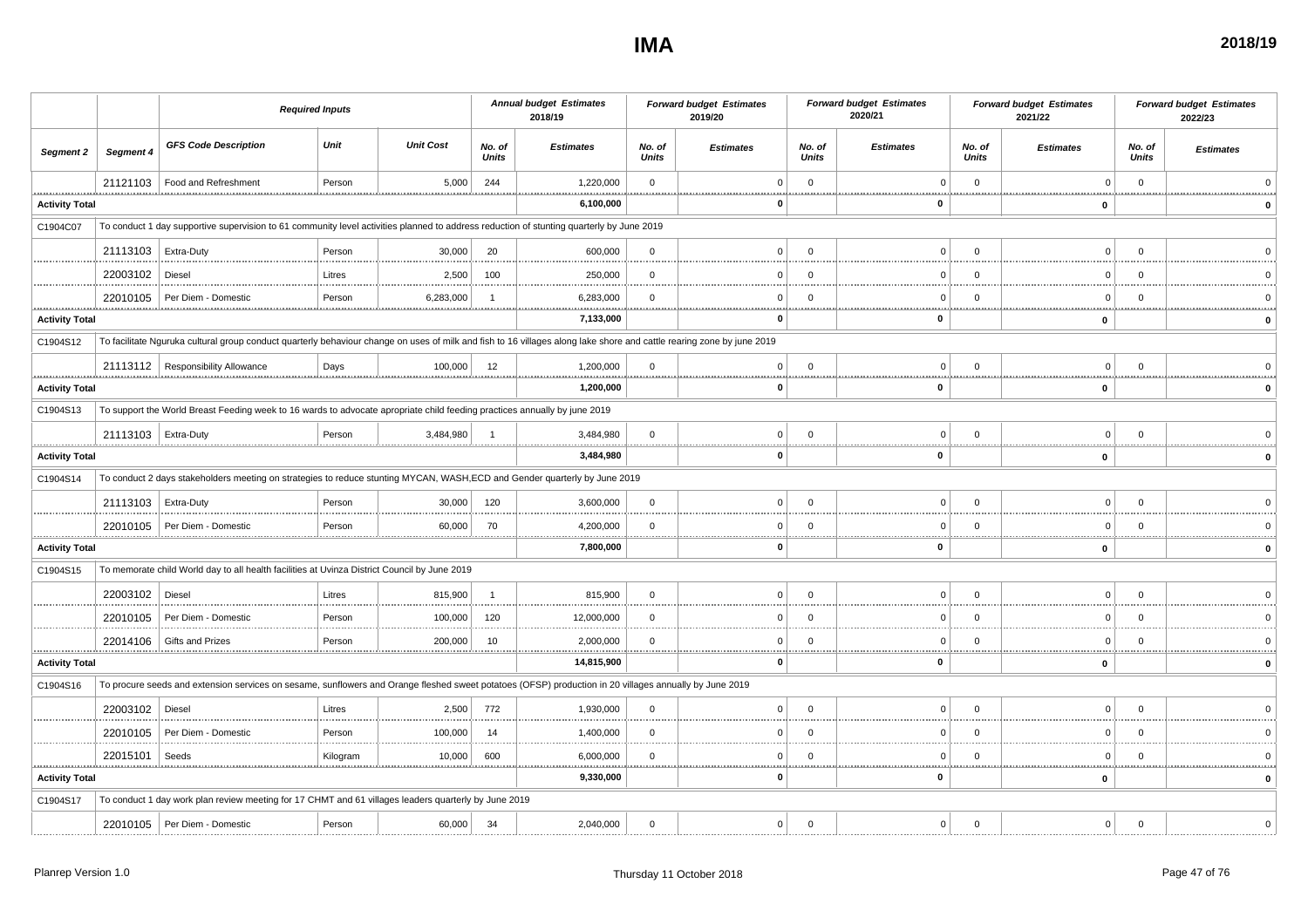#### **IMA**

| A | 2018/19 |
|---|---------|
|   |         |

|                                   |                       | <b>Required Inputs</b>                                                                                                              |                                         |                                                                   |                        | <b>Annual budget Estimates</b><br>2018/19                                                               |                        | <b>Forward budget Estimates</b><br>2019/20 |                        | <b>Forward budget Estimates</b><br>2020/21 |                         | <b>Forward budget Estimates</b><br>2021/22 |                        | <b>Forward budget Estimates</b><br>2022/23 |
|-----------------------------------|-----------------------|-------------------------------------------------------------------------------------------------------------------------------------|-----------------------------------------|-------------------------------------------------------------------|------------------------|---------------------------------------------------------------------------------------------------------|------------------------|--------------------------------------------|------------------------|--------------------------------------------|-------------------------|--------------------------------------------|------------------------|--------------------------------------------|
| Segment 2                         | Segment 4             | <b>GFS Code Description</b>                                                                                                         | Unit                                    | <b>Unit Cost</b>                                                  | No. of<br><b>Units</b> | <b>Estimates</b>                                                                                        | No. of<br><b>Units</b> | <b>Estimates</b>                           | No. of<br><b>Units</b> | <b>Estimates</b>                           | No. of<br><b>Units</b>  | <b>Estimates</b>                           | No. of<br><b>Units</b> | <b>Estimates</b>                           |
| <b>Activity Total</b>             |                       |                                                                                                                                     |                                         |                                                                   |                        | 2,040,000                                                                                               |                        | $\mathbf 0$                                |                        | $\mathbf 0$                                |                         | $\mathbf{0}$                               |                        | $\mathbf{0}$                               |
| C1904S18                          |                       | To procure and distribute of vibuyu chirizi to 118 primary school, pre-primary and 500 households in 16 wards annually by June 2019 |                                         |                                                                   |                        |                                                                                                         |                        |                                            |                        |                                            |                         |                                            |                        |                                            |
|                                   |                       | 22001113   Cleaning Supplies                                                                                                        | Set                                     | 5,294,120                                                         | - 1                    | 5,294,120                                                                                               | $\Omega$               | $\Omega$                                   | $\Omega$               | $\Omega$                                   | $\Omega$                | $\Omega$                                   | $\Omega$               |                                            |
| <b>Activity Total</b>             |                       |                                                                                                                                     |                                         |                                                                   |                        | .<br>5,294,120                                                                                          |                        | 0                                          |                        | <u>.</u><br>0                              |                         | $\mathbf 0$                                | <u>.</u>               | <b>*********</b><br>0                      |
| C1904S19                          |                       | To conduct orientation meeting to 11 CHMT and 6 CHB on strategies to address stunting annually by June 2019                         |                                         |                                                                   |                        |                                                                                                         |                        |                                            |                        |                                            |                         |                                            |                        |                                            |
|                                   | 21113103   Extra-Duty |                                                                                                                                     | Person                                  | 61,250                                                            | 32                     | 1,960,000                                                                                               | $\Omega$               | $\Omega$                                   | $\mathbf 0$            | $\Omega$                                   | $\Omega$                | $\Omega$                                   | $\Omega$               |                                            |
| .<br><b>Activity Total</b>        |                       |                                                                                                                                     |                                         |                                                                   |                        | .<br>1,960,000                                                                                          |                        | $\mathbf 0$                                |                        | 0                                          |                         | $\mathbf 0$                                |                        | $\Omega$                                   |
| C1904S21                          |                       | To conduct district multsectoral Nutrition steering committee meeting quarterly by June 2019                                        |                                         |                                                                   |                        |                                                                                                         |                        |                                            |                        |                                            |                         |                                            |                        |                                            |
|                                   |                       | 21121103   Food and Refreshment                                                                                                     | Person                                  | 10,000                                                            | 80                     | 800,000                                                                                                 | $\Omega$               | $\Omega$                                   | $\mathbf{0}$           | $\Omega$                                   | $\mathbf{0}$            | $\Omega$                                   | $\Omega$               |                                            |
|                                   |                       | 22010105   Per Diem - Domestic                                                                                                      | Person                                  | 100,000                                                           | 30                     | 3,000,000                                                                                               | $\Omega$               | $\Omega$                                   | $\mathbf 0$            | 0                                          | $\Omega$                | $\Omega$                                   | $\Omega$               |                                            |
| <b>Activity Total</b>             |                       |                                                                                                                                     |                                         |                                                                   |                        | 3,800,000                                                                                               |                        | <u></u><br>$\Omega$                        |                        | <u></u><br>0                               |                         | 0                                          | <u></u>                | 0                                          |
| C1904S22                          |                       | To facilitate preparetion of quarterly and annual report by June 2019                                                               |                                         |                                                                   |                        |                                                                                                         |                        |                                            |                        |                                            |                         |                                            |                        |                                            |
|                                   |                       | 22010105   Per Diem - Domestic                                                                                                      | Person                                  | 100,000                                                           | 8                      | 800,000                                                                                                 | $\Omega$               | $\Omega$                                   | $\Omega$               | $\Omega$                                   | $\Omega$                | $\Omega$                                   | $\Omega$               |                                            |
| <u>.</u><br><b>Activity Total</b> |                       |                                                                                                                                     |                                         |                                                                   |                        | 800,000                                                                                                 |                        | 0                                          |                        | 0                                          |                         | $\mathbf 0$                                |                        |                                            |
| Sub-vote Total                    |                       |                                                                                                                                     |                                         |                                                                   |                        | 70,158,000                                                                                              |                        | 0                                          |                        | $\mathbf 0$                                |                         | $\mathbf 0$                                |                        | 0                                          |
|                                   |                       |                                                                                                                                     |                                         |                                                                   |                        |                                                                                                         |                        | Cost Centre: 510A Rural Water Supply       |                        |                                            |                         |                                            |                        |                                            |
| Objective                         |                       | $\mathsf{C}$                                                                                                                        |                                         | Access to Quality and Equitable Social Services Delivery Improved |                        |                                                                                                         |                        |                                            |                        |                                            |                         |                                            |                        |                                            |
| Service Output                    |                       | C <sub>21</sub>                                                                                                                     | Increase access to safe and clean water |                                                                   |                        |                                                                                                         |                        |                                            |                        |                                            |                         |                                            |                        |                                            |
| Target                            |                       | C2101                                                                                                                               |                                         |                                                                   |                        | Increase the percentage of people accessing safe drinking water from currently 44% to 70% by June, 2021 |                        |                                            |                        |                                            |                         |                                            |                        |                                            |
| C2101D03                          |                       | To Rehabilitate the Pumping Water Supply System at Lugufu area by June, 2019                                                        |                                         |                                                                   |                        |                                                                                                         |                        |                                            |                        |                                            |                         |                                            |                        |                                            |
|                                   | 31113118              | Water Supplies and Sewerage<br>Systems                                                                                              | contract                                | 474,982,296<br>                                                   |                        | 474,982,296                                                                                             |                        | 522,480,526                                |                        | 569,978,755                                |                         | 617,476,985                                |                        | 664,975,214                                |
| <b>Activity Total</b>             |                       |                                                                                                                                     |                                         |                                                                   |                        | 474,982,296                                                                                             |                        | 522,480,526                                |                        | 569,978,755                                |                         | 617,476,985                                |                        | 664,975,214                                |
| C2101D06                          |                       | To complete ongoing Water Supply Project in Nguruka village by June 2019                                                            |                                         |                                                                   |                        |                                                                                                         |                        |                                            |                        |                                            |                         |                                            |                        |                                            |
|                                   | 31113118              | Water Supplies and Sewerage                                                                                                         | contract                                | 20,833,510                                                        | $\overline{1}$         | 20,833,510<br><u></u>                                                                                   |                        | 22,916,862<br><u></u>                      | $\overline{1}$<br>     | 25,000,213                                 | $\overline{\mathbf{1}}$ | 27,083,564                                 |                        | 29,166,915<br>.                            |
| <b>Activity Total</b>             |                       |                                                                                                                                     |                                         |                                                                   |                        | 20,833,510                                                                                              |                        | 22,916,862                                 |                        | 25,000,213                                 |                         | 27,083,564                                 |                        | 29,166,915                                 |
| C2101D07                          |                       | To complete ongoing Water Supply Project in Uvinza village by June 2019                                                             |                                         |                                                                   |                        |                                                                                                         |                        |                                            |                        |                                            |                         |                                            |                        |                                            |
|                                   | 31113118              | Water Supplies and Sewerage<br><b>Systems</b>                                                                                       | contract                                | 92,697,145                                                        | $\overline{1}$         | 92,697,145                                                                                              | -1                     | 101,966,860                                | $\overline{1}$         | 111,236,574                                | $\overline{1}$          | 120,506,288                                | -1                     | 129,776,003                                |
| .<br><b>Activity Total</b>        |                       |                                                                                                                                     |                                         |                                                                   |                        | 92,697,145                                                                                              |                        | 101,966,860                                |                        | 111,236,574                                |                         | 120,506,288                                |                        | 129,776,003                                |
| C2101D08                          |                       | To complete ongoing Water Supply Project in Ilagala village by June 2019                                                            |                                         |                                                                   |                        |                                                                                                         |                        |                                            |                        |                                            |                         |                                            |                        |                                            |
|                                   | 31113118              | Water Supplies and Sewerage<br><b>Systems</b>                                                                                       | contract                                | 50,498,510                                                        | $\overline{1}$         | 50,498,510                                                                                              |                        | 55,548,360                                 | $\overline{1}$         | 60,598,211                                 | $\overline{1}$          | 65,648,062                                 |                        | 70,697,913                                 |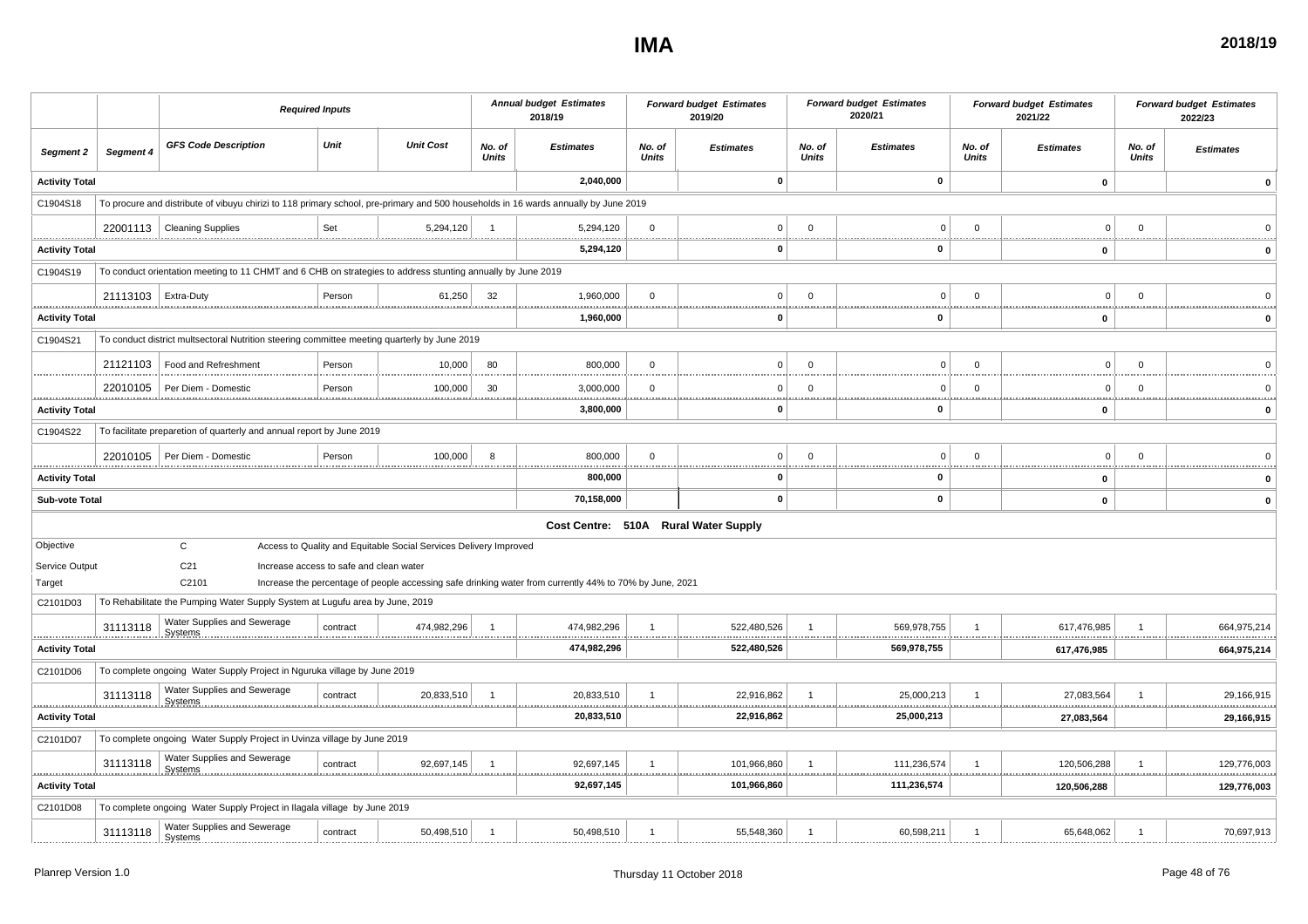# **National Water Supply and Sanitation Program - NWSSP Foreign**

**Sub-vote No: 5010 Water**

|                       |                                                                                   | <b>Required Inputs</b>                                                                                                                        |                 |                  |                        | <b>Annual budget Estimates</b><br>2018/19                                                      |                            | <b>Forward budget Estimates</b><br>2019/20 |                        | <b>Forward budget Estimates</b><br>2020/21 |                        | <b>Forward budget Estimates</b><br>2021/22 |                        | <b>Forward budget Estimates</b><br>2022/23 |
|-----------------------|-----------------------------------------------------------------------------------|-----------------------------------------------------------------------------------------------------------------------------------------------|-----------------|------------------|------------------------|------------------------------------------------------------------------------------------------|----------------------------|--------------------------------------------|------------------------|--------------------------------------------|------------------------|--------------------------------------------|------------------------|--------------------------------------------|
| Segment 2             | Segment 4                                                                         | <b>GFS Code Description</b>                                                                                                                   | Unit            | <b>Unit Cost</b> | No. of<br><b>Units</b> | <b>Estimates</b>                                                                               | No. of<br><b>Units</b>     | <b>Estimates</b>                           | No. of<br><b>Units</b> | <b>Estimates</b>                           | No. of<br><b>Units</b> | <b>Estimates</b>                           | No. of<br><b>Units</b> | <b>Estimates</b>                           |
| <b>Activity Total</b> |                                                                                   |                                                                                                                                               |                 |                  |                        | 50,498,510                                                                                     |                            | 55,548,360                                 |                        | 60,598,211                                 |                        | 65,648,062                                 |                        | 70,697,913                                 |
| C2101D09              |                                                                                   | To complete ongoing Water Supply Project in Kalya village by June 2019                                                                        |                 |                  |                        |                                                                                                |                            |                                            |                        |                                            |                        |                                            |                        |                                            |
|                       | 31113118                                                                          | Water Supplies and Sewerage<br>Systems                                                                                                        | contract        | 34,370,123       |                        | 34,370,123                                                                                     |                            | 37,807,135                                 |                        | 41,244,148                                 |                        | 44,681,160                                 |                        | 48,118,172                                 |
| <b>Activity Total</b> |                                                                                   |                                                                                                                                               |                 |                  |                        | 34,370,123                                                                                     |                            | 37,807,135                                 |                        | 41,244,148                                 |                        | 44,681,160                                 |                        | 48,118,172                                 |
| C2101D10              |                                                                                   | To construct Water Supply Project Phase 1 at Malagarasi Mliyabibi village by June 2019                                                        |                 |                  |                        |                                                                                                |                            |                                            |                        |                                            |                        |                                            |                        |                                            |
|                       | 31113118                                                                          | Water Supplies and Sewerage                                                                                                                   | contract        | 430,978,416      | $\overline{1}$         | 430,978,416                                                                                    |                            | 474,076,258                                |                        | 517,174,099                                |                        | 560.271.941                                |                        | 474,076,258                                |
| <b>Activity Total</b> |                                                                                   |                                                                                                                                               |                 |                  |                        | 430,978,416                                                                                    | .                          | 474,076,258                                |                        | 517,174,099                                |                        | 560,271,941                                | .                      | 474,076,258                                |
| C2101D11              |                                                                                   | To construct graity water supply project at Sigunga Village by June 2019                                                                      |                 |                  |                        |                                                                                                |                            |                                            |                        |                                            |                        |                                            |                        |                                            |
|                       | 31113118                                                                          | Water Supplies and Sewerage<br>Systems                                                                                                        | contract        | 450.000.000      | $\overline{1}$         | 450.000.000                                                                                    |                            | 495.000.000                                |                        | 540.000.000                                |                        | 585.000.000                                |                        | 630,000,000                                |
| <b>Activity Total</b> |                                                                                   |                                                                                                                                               |                 |                  |                        | .<br>450,000,000                                                                               |                            | 495,000,000                                |                        | 540,000,000                                |                        | 585,000,000                                |                        | 630,000,000                                |
| C2101D12              |                                                                                   | To perform hydro-geological studies drilling and installation of hand pumps for three boreholes at Mpeta, Mwakizega, and Herembe by June 2019 |                 |                  |                        |                                                                                                |                            |                                            |                        |                                            |                        |                                            |                        |                                            |
|                       | Water Supplies and Sewerage<br>31113118<br>36,570,000<br>contract<br>Systems<br>. |                                                                                                                                               |                 |                  |                        | 109,710,000                                                                                    | 3                          | 120,681,000                                |                        | 131,652,000                                |                        | 142,623,000                                | $\overline{4}$         | 153,594,000                                |
| <b>Activity Total</b> |                                                                                   |                                                                                                                                               |                 |                  |                        | 109,710,000                                                                                    |                            | 120,681,000                                |                        | <u>.</u><br>131,652,000                    |                        | 142,623,000                                |                        | 153,594,000                                |
| Target                |                                                                                   | C2102                                                                                                                                         |                 |                  |                        | Follow up and supportive Supervision to Water Supply Projects improved from 65% to 80% by 2021 |                            |                                            |                        |                                            |                        |                                            |                        |                                            |
| C2102C01              |                                                                                   | To facilitate 2 water departmental staff to attend short course by June 2019                                                                  |                 |                  |                        |                                                                                                |                            |                                            |                        |                                            |                        |                                            |                        |                                            |
|                       | 22008102                                                                          | <b>Tuition Fees</b>                                                                                                                           | Each            | 1,250,000        | $\overline{2}$         | 2,500,000                                                                                      | $\overline{2}$             | 2,750,000                                  | $\overline{2}$         | 3,000,000                                  | $\overline{3}$         | 3,250,000                                  | 3                      | 3,500,000                                  |
|                       | 22008110                                                                          | Ground Transport (Bus, Train,<br>Water)                                                                                                       | Person          | 60,000           | $\overline{4}$         | 240,000                                                                                        | $\overline{4}$             | 264,000                                    | -5                     | 288,000                                    | -5                     | 312,000                                    | 6                      | 336,000                                    |
| <u></u>               | 22010105                                                                          | Per Diem - Domestic                                                                                                                           | Person<br>days. | 100,000          | 25                     | 2,500,000<br><u></u>                                                                           | 28<br>                     | 2,750,000                                  | 30                     | 3,000,000                                  | 32                     | 3,250,000<br><u></u><br>                   | 35                     | 3,500,000                                  |
| <b>Activity Total</b> |                                                                                   |                                                                                                                                               |                 |                  |                        | 5,240,000                                                                                      |                            | 5,764,000                                  |                        | 6,288,000                                  |                        | 6,812,000                                  |                        | 7,336,000                                  |
| C2102S04              |                                                                                   | To Facilitate the Supervision of Water Supply Projects in the District by June 2019                                                           |                 |                  |                        |                                                                                                |                            |                                            |                        |                                            |                        |                                            |                        |                                            |
|                       | 22003102                                                                          | Diesel                                                                                                                                        | Litres          | 2,500            | 650                    | 1,625,000                                                                                      | 715                        | 1,787,500                                  | 780                    | 1,950,000                                  | 845                    | 2,112,500                                  | 910                    | 2,275,000                                  |
|                       | 22010105<br>                                                                      | Per Diem - Domestic                                                                                                                           | Person<br>days. | 60,000           | 306                    | 18,360,000<br>.                                                                                | 352<br><b></b>             | 21,120,000                                 | 384                    | 23,040,000<br>.                            | 352                    | 21,120,000<br>. <u>.</u> .                 | 352<br>                | 21,120,000                                 |
| <b>Activity Total</b> |                                                                                   |                                                                                                                                               |                 |                  |                        | 19,985,000                                                                                     |                            | 22,907,500                                 |                        | 24,990,000                                 |                        | 23,232,500                                 |                        | 23,395,000                                 |
| C2102S05              |                                                                                   | To operate and maintain the maintenance services for 1 vehicle by June 2019                                                                   |                 |                  |                        |                                                                                                |                            |                                            |                        |                                            |                        |                                            |                        |                                            |
|                       | 22003102                                                                          | Diesel                                                                                                                                        | Litres          | 2,500            | 2,464                  | 6,160,000                                                                                      | 2,710                      | 6,776,000                                  | 2,957                  | 7,392,000                                  | 3,203                  | 8,008,000                                  | 3,450                  | 8,624,000                                  |
|                       | 22018107                                                                          | Outsource maintenance<br>contract services                                                                                                    | Lumpsum         | 1,720,000        | -1                     | 1,720,000                                                                                      | $\mathbf{1}$<br>           | 1,892,000                                  | -1                     | 2,064,000                                  | -1                     | 2,236,000                                  |                        | 2,408,000                                  |
| <b>Activity Total</b> |                                                                                   |                                                                                                                                               |                 |                  |                        | <br>7,880,000                                                                                  |                            | 8,668,000                                  |                        | 9,456,000                                  |                        | 10,244,000                                 |                        | 11,032,000                                 |
| C2102S06              |                                                                                   | To facilitate office management facilities by June 2019                                                                                       |                 |                  |                        |                                                                                                |                            |                                            |                        |                                            |                        |                                            |                        |                                            |
|                       | 22001101<br>                                                                      | Office Consumables (papers,<br>pencils, pens and stationaries)                                                                                | Set             | 555,000          | $\overline{4}$         | 2,220,000<br><u>.</u>                                                                          | $\boldsymbol{\Lambda}$<br> | 2,442,000                                  | -5                     | 2,664,000<br>.                             | 5                      | 2,886,000<br><u>.</u>                      | 6                      | 3,108,000                                  |
| <b>Activity Total</b> |                                                                                   |                                                                                                                                               |                 |                  |                        | 2,220,000                                                                                      |                            | 2,442,000                                  |                        | 2,664,000                                  |                        | 2,886,000                                  |                        | 3,108,000                                  |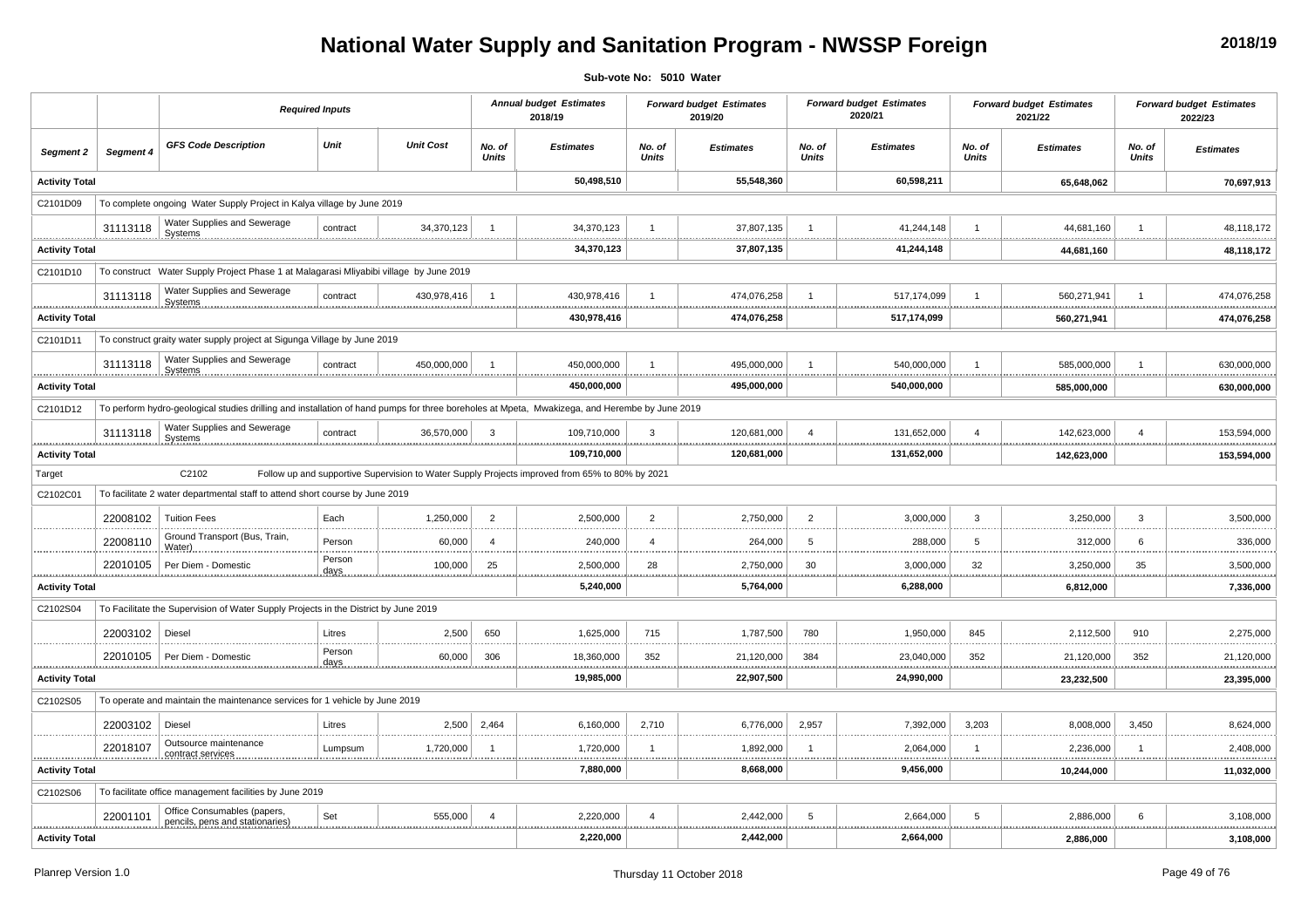## **National Water Supply and Sanitation Program - NWSSP Foreign**

|                       |           |                                                                                                                                                                                                      | <b>Required Inputs</b>                  |                                                                             |                        | <b>Annual budget Estimates</b><br>2018/19                                                                    |                        | <b>Forward budget Estimates</b><br>2019/20                                                                                           |                        | <b>Forward budget Estimates</b><br>2020/21 |                        | <b>Forward budget Estimates</b><br>2021/22 |                        | <b>Forward budget Estimates</b><br>2022/23 |
|-----------------------|-----------|------------------------------------------------------------------------------------------------------------------------------------------------------------------------------------------------------|-----------------------------------------|-----------------------------------------------------------------------------|------------------------|--------------------------------------------------------------------------------------------------------------|------------------------|--------------------------------------------------------------------------------------------------------------------------------------|------------------------|--------------------------------------------|------------------------|--------------------------------------------|------------------------|--------------------------------------------|
| Segment 2             | Segment 4 | <b>GFS Code Description</b>                                                                                                                                                                          | Unit                                    | <b>Unit Cost</b>                                                            | No. of<br><b>Units</b> | <b>Estimates</b>                                                                                             | No. of<br><b>Units</b> | <b>Estimates</b>                                                                                                                     | No. of<br><b>Units</b> | <b>Estimates</b>                           | No. of<br><b>Units</b> | <b>Estimates</b>                           | No. of<br><b>Units</b> | <b>Estimates</b>                           |
| C2102S07              |           | To facilitate the preparation of internal audit report by June 2019                                                                                                                                  |                                         |                                                                             |                        |                                                                                                              |                        |                                                                                                                                      |                        |                                            |                        |                                            |                        |                                            |
|                       | 22003102  | <b>Diesel</b>                                                                                                                                                                                        | Litres                                  | 2,500                                                                       | 200                    | 500,000                                                                                                      | 220                    | 550,000                                                                                                                              | 240                    | 600,000                                    | 260                    | 650,000                                    | 280                    | 700,000                                    |
|                       | 22010105  | Per Diem - Domestic                                                                                                                                                                                  | Person<br>days                          | 60,000                                                                      | 47                     | 2,820,000                                                                                                    | 52                     | 3,102,000                                                                                                                            | 56                     | 3,384,000                                  | 61                     | 3,666,000                                  | 66                     | 3,948,000                                  |
| <b>Activity Total</b> |           |                                                                                                                                                                                                      |                                         |                                                                             |                        | 3,320,000                                                                                                    |                        | 3,652,000                                                                                                                            |                        | 3,984,000                                  |                        | 4,316,000                                  |                        | .<br>4,648,000                             |
| Target                |           | C2103                                                                                                                                                                                                |                                         |                                                                             |                        |                                                                                                              |                        | Conduct Feasibility Studies, Detailed Engineering Design and Cost Estimation of 5 water supply projects in the villages by June 2021 |                        |                                            |                        |                                            |                        |                                            |
| C2103D03              |           | To perform topographical detail survey, water quality and quantity and detailed design of 5 Water supply projects for villages of Buhingu, Mtegowanoti, Herembe, Kashagulu and Basanza by June, 2019 |                                         |                                                                             |                        |                                                                                                              |                        |                                                                                                                                      |                        |                                            |                        |                                            |                        |                                            |
|                       | 22003102  | Diesel                                                                                                                                                                                               | Litres                                  | 2,500                                                                       | 882                    | 2,205,000                                                                                                    | 968                    | 2,420,000                                                                                                                            | 1,056                  | 2,640,000                                  | 1,144                  | 2,860,000                                  | 1,232                  | 3,080,000                                  |
|                       | 22010105  | Per Diem - Domestic                                                                                                                                                                                  | Person<br>days                          | 100,000                                                                     | 170                    | 17,000,000                                                                                                   | 187                    | 18,700,000                                                                                                                           | 204                    | 20,400,000                                 | 221                    | 22,100,000                                 | 238                    | 23,800,000                                 |
| <b>Activity Total</b> |           |                                                                                                                                                                                                      |                                         |                                                                             |                        | <br>19,205,000                                                                                               |                        | <br>21,120,000                                                                                                                       |                        | 23,040,000                                 |                        | 24,960,000                                 |                        | <br>26,880,000                             |
| Target                |           | C2106                                                                                                                                                                                                |                                         | Office Management and Administration improved from 70% to 75% by June, 2021 |                        |                                                                                                              |                        |                                                                                                                                      |                        |                                            |                        |                                            |                        |                                            |
| C2106C01              |           | To establish and train 3 water user entinties (COWSO) in the villages of Sigunga, Mliyabibi and Mwakizega by June 2019                                                                               |                                         |                                                                             |                        |                                                                                                              |                        |                                                                                                                                      |                        |                                            |                        |                                            |                        |                                            |
|                       | 21113114  | <b>Sitting Allowance</b>                                                                                                                                                                             | Person                                  | 10,000                                                                      | 846                    | 8,460,000                                                                                                    | 931                    | 9,306,000                                                                                                                            | 1,015                  | 10,152,000                                 | 1,100                  | 10,998,000                                 | 1,184                  | 11,844,000                                 |
|                       | 22001101  | Office Consumables (papers,<br>pencils, pens and stationaries)                                                                                                                                       | Set                                     | 100,000                                                                     | 3                      | 300,000                                                                                                      | 3                      | 330,000                                                                                                                              | $\overline{4}$         | 360,000                                    | $\overline{4}$         | 390,000                                    | $\overline{4}$         | 420,000<br>.                               |
|                       | 22003102  | Diesel                                                                                                                                                                                               | Litres                                  | 2,500                                                                       | 488                    | 1,220,000                                                                                                    | 537                    | 1,342,000                                                                                                                            | 586                    | 1,464,000                                  | 634                    | 1,586,000                                  | 683                    | 1,708,000                                  |
|                       | 22010105  | Per Diem - Domestic                                                                                                                                                                                  | Person<br>days                          | 60,000                                                                      | 47                     | 2,820,000                                                                                                    | 52                     | 3,102,000                                                                                                                            | 56                     | 3,384,000                                  | 61                     | 3,666,000                                  | 66                     | 3,948,000                                  |
| <b>Activity Total</b> |           |                                                                                                                                                                                                      |                                         |                                                                             |                        | 12,800,000                                                                                                   |                        | 14,080,000                                                                                                                           |                        | 15,360,000                                 |                        | 16.640.000                                 |                        | 17,920,000                                 |
| C2106S08              |           | To strengthern 7 members of DWST by June 2019                                                                                                                                                        |                                         |                                                                             |                        |                                                                                                              |                        |                                                                                                                                      |                        |                                            |                        |                                            |                        |                                            |
|                       | 21113103  | Extra-Duty                                                                                                                                                                                           | Allowance                               | 30,000                                                                      | 161                    | 4,830,000                                                                                                    | 162                    | 4,851,000                                                                                                                            | 162                    | 4,872,000                                  | 163                    | 4,893,000                                  | 164                    | 4,914,000                                  |
|                       | 22001101  | Office Consumables (papers,<br>pencils, pens and stationaries)                                                                                                                                       | Lumpsum                                 | 480,000                                                                     | -1                     | 480,000                                                                                                      | $\mathbf{1}$           | 528,000                                                                                                                              | -1                     | 576,000                                    | $\mathbf 1$            | 624,000                                    | $\overline{1}$         | 672,000<br>                                |
|                       | 22003102  | Diesel                                                                                                                                                                                               | Litres                                  | 2,500                                                                       | 528                    | 1,320,000                                                                                                    | 581                    | 1,452,000                                                                                                                            | 634                    | 1,584,000                                  | 686                    | 1,716,000                                  | 739                    | 1,848,000                                  |
| <b>Activity Total</b> |           |                                                                                                                                                                                                      |                                         |                                                                             |                        | <b>**********</b><br>6,630,000                                                                               |                        | <br>6,831,000                                                                                                                        |                        | <br>7,032,000                              |                        | 7,233,000                                  | .                      | <br>7,434,000                              |
| <b>Sub-vote Total</b> |           |                                                                                                                                                                                                      |                                         |                                                                             |                        | 1,741,350,000                                                                                                |                        | 1,915,941,500                                                                                                                        |                        | 2,089,698,000                              |                        | 2,259,614,500                              |                        | 2,302,157,475                              |
|                       |           |                                                                                                                                                                                                      |                                         |                                                                             |                        |                                                                                                              |                        |                                                                                                                                      |                        |                                            |                        |                                            |                        |                                            |
| Objective             |           | $\mathbf{C}$                                                                                                                                                                                         |                                         | Access to Quality and Equitable Social Services Delivery Improved           |                        |                                                                                                              |                        |                                                                                                                                      |                        |                                            |                        |                                            |                        |                                            |
| Service Output        |           | C <sub>21</sub>                                                                                                                                                                                      | Increase access to safe and clean water |                                                                             |                        |                                                                                                              |                        |                                                                                                                                      |                        |                                            |                        |                                            |                        |                                            |
| Target                |           | C2107                                                                                                                                                                                                |                                         |                                                                             |                        | Conduct baseline survey to establish Environmental Health data in all villages in the councils by June, 2021 |                        |                                                                                                                                      |                        |                                            |                        |                                            |                        |                                            |
| C2107C03              |           | To conduct baseline data collection for household sanitation in 327 sub-villages in 16 Wards by June 2019                                                                                            |                                         |                                                                             |                        |                                                                                                              |                        |                                                                                                                                      |                        |                                            |                        |                                            |                        |                                            |
|                       | 21113114  | <b>Sitting Allowance</b>                                                                                                                                                                             | Person                                  | 15,000                                                                      | 253                    | 3,795,000                                                                                                    | $\mathbf 0$            | $\Omega$                                                                                                                             | $\mathbf 0$            | $\Omega$                                   | $\mathbf 0$            | $\Omega$                                   | $\mathbf 0$            |                                            |
|                       | 22001101  | Office Consumables (papers,<br>pencils, pens and stationaries)                                                                                                                                       | Set                                     | 210,000                                                                     | $\overline{2}$         | 420,000                                                                                                      | $\mathbf{0}$           | $\Omega$<br>1.1.1.1                                                                                                                  | $\mathbf 0$            | $\Omega$                                   | $\Omega$               | $\Omega$                                   | $\mathbf 0$            |                                            |
|                       | 22003102  | Diesel                                                                                                                                                                                               | Litres                                  | 2,500                                                                       | 500                    | 1,250,000                                                                                                    | $\mathbf 0$            | $\mathbf 0$                                                                                                                          | $\mathbf 0$            | 0                                          | $\mathbf 0$            | $\Omega$                                   | $\mathbf 0$            | $\Omega$                                   |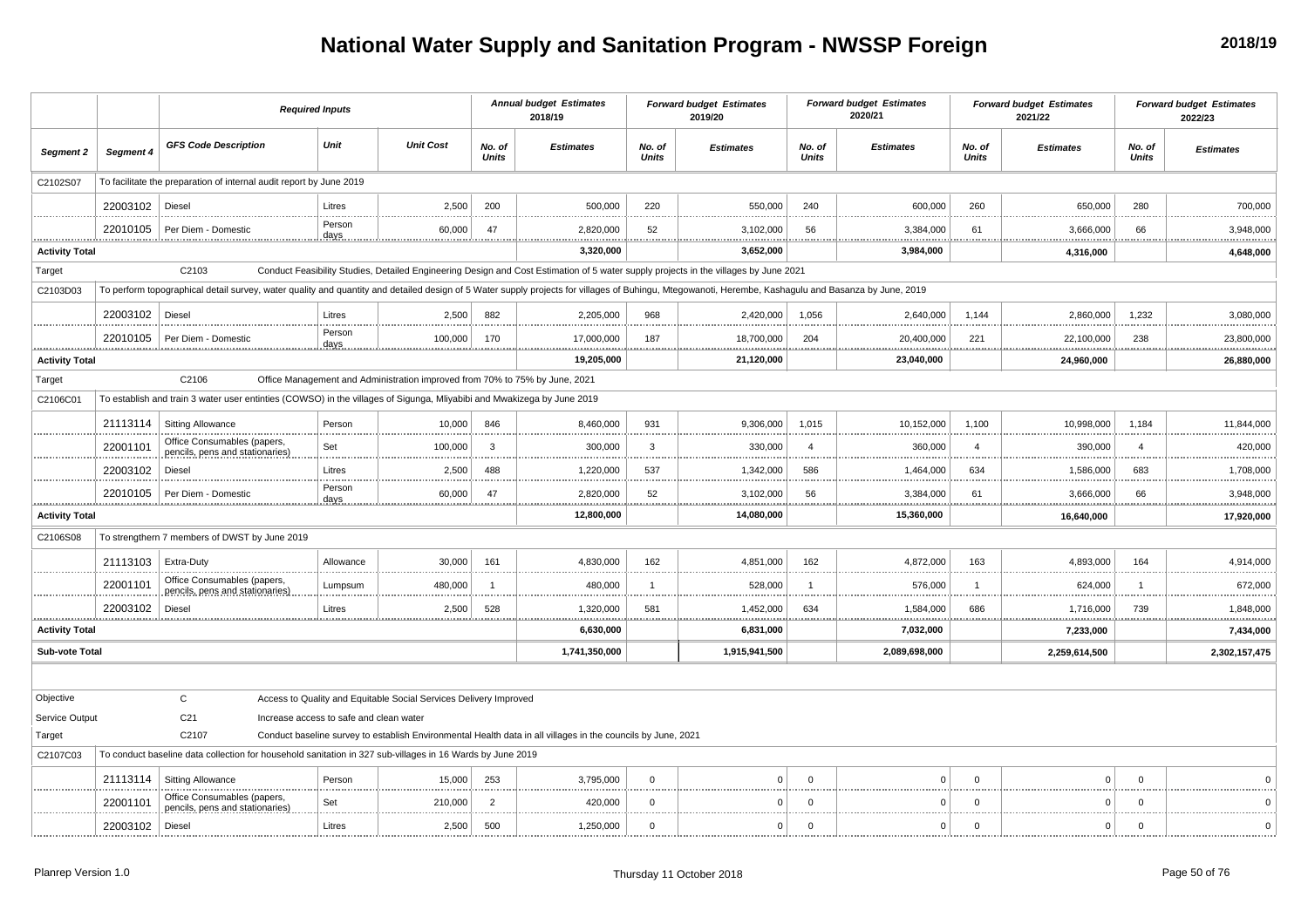## **National Sanitation Program**

|                       |              |                                                                                                                                    | <b>Required Inputs</b> |                                                                             |                        | <b>Annual budget Estimates</b><br>2018/19 |                        | <b>Forward budget Estimates</b><br>2019/20 |                        | <b>Forward budget Estimates</b><br>2020/21         |                        | <b>Forward budget Estimates</b><br>2021/22 |                        | <b>Forward budget Estimates</b><br>2022/23 |
|-----------------------|--------------|------------------------------------------------------------------------------------------------------------------------------------|------------------------|-----------------------------------------------------------------------------|------------------------|-------------------------------------------|------------------------|--------------------------------------------|------------------------|----------------------------------------------------|------------------------|--------------------------------------------|------------------------|--------------------------------------------|
| Segment 2             | Segment 4    | <b>GFS Code Description</b>                                                                                                        | Unit                   | <b>Unit Cost</b>                                                            | No. of<br><b>Units</b> | <b>Estimates</b>                          | No. of<br><b>Units</b> | <b>Estimates</b>                           | No. of<br><b>Units</b> | <b>Estimates</b>                                   | No. of<br><b>Units</b> | <b>Estimates</b>                           | No. of<br><b>Units</b> | <b>Estimates</b>                           |
|                       | 22010105<br> | Per Diem - Domestic                                                                                                                | Person<br>days         | 60,000                                                                      | 50                     | 3,000,000<br>.                            | $\Omega$<br>           | $\Omega$<br>.                              | $\mathbf{0}$<br>       | $\mathsf 0$<br>.                                   | $\mathbf{0}$<br>       | $\mathbf 0$<br>                            | $\mathbf{0}$<br>       |                                            |
| <b>Activity Total</b> |              |                                                                                                                                    |                        |                                                                             |                        | 8,465,000                                 |                        | 0                                          |                        | 0                                                  |                        | $\mathbf 0$                                |                        |                                            |
| C2107S03              |              | To conduct inspection of 12 primary school and secondary school and regulate the compliance of wash standards by June 2019.        |                        |                                                                             |                        |                                           |                        |                                            |                        |                                                    |                        |                                            |                        |                                            |
|                       | 22001101     | Office Consumables (papers,<br>pencils, pens and stationaries)                                                                     | Set                    | 250,000                                                                     | $\overline{2}$         | 500,000                                   | $\overline{2}$         | 550,000                                    | $\overline{2}$         | 600,000                                            | 3                      | 650,000                                    | 3                      | 700,000                                    |
|                       | 22003102     | Diesel                                                                                                                             | Litres                 | 2,500                                                                       | 602                    | 1,505,000                                 | 6,622                  | 16,555,000                                 | 7,236                  | 18,090,000                                         | 7,839                  | 19,597,500                                 | 8,442                  | 21,105,000                                 |
|                       | 22010105     | Per Diem - Domestic                                                                                                                | Person<br>days         | 60,000                                                                      | 14                     | 840,000                                   | $\mathbf 0$            | $\sqrt{2}$                                 | $\Omega$               | $\Omega$                                           | $\Omega$               | $\Omega$                                   | $\Omega$               | .                                          |
| <b>Activity Total</b> |              |                                                                                                                                    |                        |                                                                             |                        | 2,845,000                                 |                        | <u>.</u><br>17,105,000                     |                        | <u>.</u><br>18,690,000                             |                        | <u>.</u><br>20,247,500                     |                        | 21,805,000                                 |
| Target                |              | C2108                                                                                                                              |                        | To engage households and communities through CLTS triggering by June, 20121 |                        |                                           |                        |                                            |                        |                                                    |                        |                                            |                        |                                            |
| C2108C02              |              | To orient 327 hamlets leaders and 122 Village health workers on National Sanitation Campaigns activities in Uvinza DC by June 2019 |                        |                                                                             |                        |                                           |                        |                                            |                        |                                                    |                        |                                            |                        |                                            |
|                       | 21113114     | <b>Sitting Allowance</b>                                                                                                           | Person                 | 10,000                                                                      | 196                    | 1,960,000                                 | $\mathbf{0}$           | $\mathbf 0$                                | $\Omega$               | $\mathsf 0$                                        | $\Omega$               | $\mathbf 0$                                | $\mathbf 0$            | $\Omega$                                   |
|                       | 22001101     | Office Consumables (papers,<br>pencils, pens and stationaries)                                                                     | Set                    | 295,000                                                                     | $\overline{1}$         | 295,000                                   | $\mathbf{1}$           | 324,500                                    | $\overline{1}$         | 354,000                                            | $\overline{1}$         | 383,500                                    | $\overline{1}$         | 413,000                                    |
|                       | 22003102     | <b>Diesel</b>                                                                                                                      | Litres                 | 2,500                                                                       | 440                    | 1,100,000                                 | 528                    | 1,320,000                                  | 572                    | 1,430,000                                          | 616                    | 1,540,000                                  | 660                    | 1,650,000                                  |
|                       | 22010105     | Per Diem - Domestic                                                                                                                | Person<br>days         | 60,000<br><u></u>                                                           | 35                     | 2,100,000<br>.                            | 38                     | 2,310,000<br><u></u>                       | 42<br><b>*********</b> | 2,520,000<br>****************                      | 46<br>.                | 2,730,000<br><u>.</u>                      | 49<br>                 | 2,940,000<br>.                             |
| <b>Activity Total</b> |              |                                                                                                                                    |                        |                                                                             |                        | 5,455,000                                 |                        | 3,954,500                                  |                        | 4,304,000                                          |                        | 4,653,500                                  |                        | 5,003,000                                  |
| C2108S12              |              | To conduct cleanliness competition and reward of wards and villages at 61 village in Uvinza DC by June 2019                        |                        |                                                                             |                        |                                           |                        |                                            |                        |                                                    |                        |                                            |                        |                                            |
|                       | 22001101     | Office Consumables (papers,<br>pencils, pens and stationaries)                                                                     | Set                    | 150,000                                                                     | $\overline{1}$         | 150,000                                   | $\mathbf{0}$           | $\Omega$                                   | $\Omega$               | $\mathbf 0$                                        | $\Omega$               | $\mathbf 0$                                | $\mathbf 0$            |                                            |
|                       | 22003102     | Diesel                                                                                                                             | Litres                 | 2,500                                                                       | 204                    | 510,000                                   | $\Omega$               | $\Omega$                                   | $\Omega$               | $\Omega$                                           | $\Omega$               | $\Omega$                                   | $\Omega$               |                                            |
|                       | 22010105     | Per Diem - Domestic                                                                                                                | Person<br>days         | 60,000                                                                      | 12                     | 720,000                                   | $\mathbf 0$            | $\Omega$                                   | $\Omega$               | $\mathbf 0$                                        | $\Omega$               | 0                                          | $\Omega$               |                                            |
|                       | 22014106     | Gifts and Prizes                                                                                                                   | number                 | 250,000                                                                     | 3                      | 750,000                                   | $\mathbf 0$            | C                                          | $\Omega$               | $\mathbf 0$                                        | $\Omega$               | $\mathbf 0$                                | $\Omega$               |                                            |
| <b>Activity Total</b> |              |                                                                                                                                    |                        |                                                                             |                        | 2,130,000                                 |                        | O                                          |                        | $\mathbf 0$                                        |                        | 0                                          |                        |                                            |
| C2108S15              |              | To conduct follow up, supervision and monitoring in 10 wards in Uvinza DC by June 2019                                             |                        |                                                                             |                        |                                           |                        |                                            |                        |                                                    |                        |                                            |                        |                                            |
|                       |              | 21113114   Sitting Allowance                                                                                                       | Person                 | 30,000                                                                      | 40                     | 1,200,000                                 | $\Omega$               | $\Omega$                                   | $\Omega$               | $\mathbf 0$                                        | $\Omega$               | $\mathbf 0$                                | $\Omega$               |                                            |
|                       | 22003102     | Diesel                                                                                                                             | Litres                 | 2,500                                                                       | 384                    | 960,000                                   | $\mathbf 0$            | C                                          | $\Omega$               | $\mathbf 0$<br>                                    | $\Omega$               | $\mathbf 0$                                | $\mathbf 0$            |                                            |
| <b>Activity Total</b> |              |                                                                                                                                    |                        |                                                                             |                        | 2,160,000                                 |                        | n                                          |                        | $\pmb{0}$                                          |                        | $\mathbf{0}$                               |                        |                                            |
| C2108S16              |              | To conduct triggering sessions in 60 sub villages (Hamlet) by June 2019                                                            |                        |                                                                             |                        |                                           |                        |                                            |                        |                                                    |                        |                                            |                        |                                            |
|                       | 22001101     | Office Consumables (papers,<br>pencils, pens and stationaries)                                                                     | Lumpsum                | 330,000                                                                     | $\overline{1}$         | 330,000                                   | $\mathbf{0}$           | $\Omega$                                   | $\Omega$               | $\mathbf 0$                                        | $\Omega$               | $\mathbf 0$                                | $\Omega$               |                                            |
|                       | 22003102     | <b>Diesel</b>                                                                                                                      | Litres                 | 2,500                                                                       | 438                    | 1,095,000                                 | $\Omega$               | $\sqrt{2}$                                 | $\Omega$               | $\Omega$                                           | $\Omega$               | $\Omega$                                   | $\Omega$               |                                            |
| .                     | 22010105     | Per Diem - Domestic                                                                                                                | Person<br>days         | 60,000                                                                      | 12                     | 720,000<br>.                              | $\mathbf 0$<br>        | $\Omega$                                   | $\Omega$               | $\mathbf 0$<br>,,,,,,,,,,,,,,,,,,,,,,,,,,,,,,,,,,, | $\Omega$               | $\mathbf 0$                                | $\mathbf 0$            |                                            |
| <b>Activity Total</b> |              |                                                                                                                                    |                        |                                                                             |                        | 2,145,000                                 |                        | 0                                          |                        | 0                                                  |                        | 0                                          |                        |                                            |
| C2108S17              |              | To develop IEC materials for sanitation and hygiene advocacy in seven wards affected with cholera by June 2019                     |                        |                                                                             |                        |                                           |                        |                                            |                        |                                                    |                        |                                            |                        |                                            |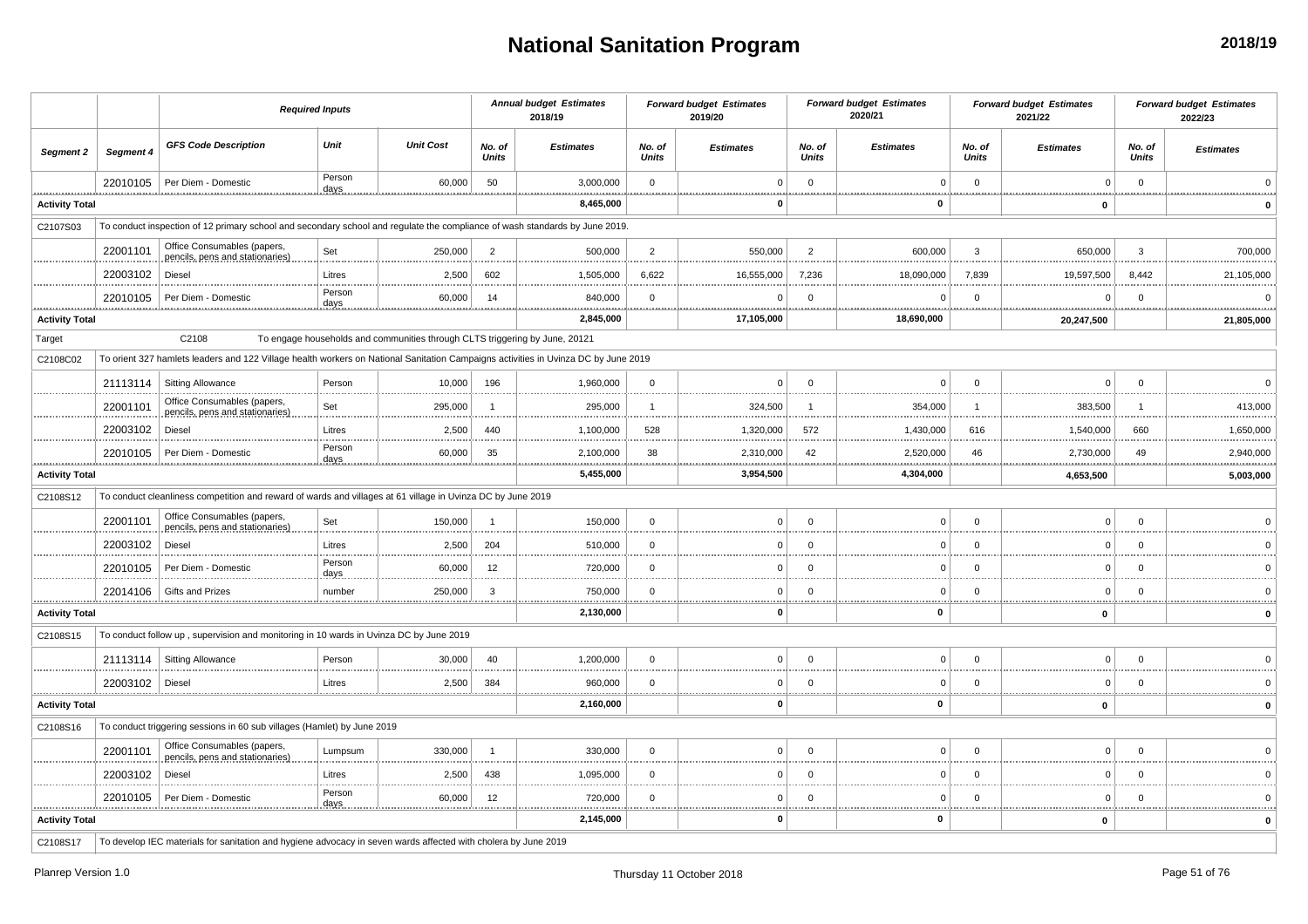# **National Sanitation Program**

|                             |               |                                                                                                                             | <b>Required Inputs</b>                  |                                                                             |                        | <b>Annual budget Estimates</b><br>2018/19                                                                    |                  | <b>Forward budget Estimates</b><br>2019/20 |                        | <b>Forward budget Estimates</b><br>2020/21 |                        | <b>Forward budget Estimates</b><br>2021/22 |                        | <b>Forward budget Estimates</b><br>2022/23 |
|-----------------------------|---------------|-----------------------------------------------------------------------------------------------------------------------------|-----------------------------------------|-----------------------------------------------------------------------------|------------------------|--------------------------------------------------------------------------------------------------------------|------------------|--------------------------------------------|------------------------|--------------------------------------------|------------------------|--------------------------------------------|------------------------|--------------------------------------------|
| Segment 2                   | Segment 4     | <b>GFS Code Description</b>                                                                                                 | Unit                                    | <b>Unit Cost</b>                                                            | No. of<br><b>Units</b> | <b>Estimates</b>                                                                                             | No. of<br>Units  | <b>Estimates</b>                           | No. of<br><b>Units</b> | <b>Estimates</b>                           | No. of<br><b>Units</b> | <b>Estimates</b>                           | No. of<br><b>Units</b> | <b>Estimates</b>                           |
|                             | 21113103      | Extra-Duty                                                                                                                  | Person                                  | 30,000                                                                      | 50                     | 1,500,000                                                                                                    | $\mathbf 0$      | $\Omega$                                   | $\mathbf 0$            | $\Omega$                                   | $\mathbf 0$            | $\Omega$                                   | $\mathbf{0}$           |                                            |
|                             | 21114101      | Honoraria                                                                                                                   | Person                                  | 250,000                                                                     | $\overline{2}$         | 500,000                                                                                                      | $\mathbf 0$      | $\Omega$                                   | $\Omega$               |                                            | $\mathbf 0$            | 0                                          | $\Omega$               |                                            |
|                             | 22001101      | Office Consumables (papers,<br>pencils, pens and stationaries).                                                             | Lumpsum                                 | 1,000,000                                                                   |                        | 1,000,000                                                                                                    | $\mathbf 0$      | $\Omega$                                   | $\Omega$               | $\Omega$                                   | $\Omega$               | $\Omega$                                   | $\Omega$               |                                            |
|                             | 22003102      | Diesel                                                                                                                      | Litres                                  | 2,500                                                                       | 400                    | 1,000,000                                                                                                    | $\mathbf 0$      | $\Omega$                                   | $\Omega$               | $\Omega$                                   | $\Omega$               | $\Omega$                                   | $\Omega$               |                                            |
|                             | 22008105      | Production and Printing of<br><b>Training Materials</b>                                                                     | Lumpsum                                 | 1,100,000                                                                   |                        | 1,100,000                                                                                                    | $\mathbf 0$      | $\mathbf 0$                                | $\mathbf 0$            | $\Omega$                                   | $\mathbf 0$            | $\Omega$                                   | $\Omega$               |                                            |
| <b>Activity Total</b>       |               |                                                                                                                             |                                         |                                                                             |                        | 5,100,000                                                                                                    |                  | 0                                          |                        | 0                                          |                        | 0                                          |                        | $\mathbf 0$                                |
| Target                      |               | C2109                                                                                                                       |                                         | To formulate School WASH clubs in Uvinza District Council by June, 2021     |                        |                                                                                                              |                  |                                            |                        |                                            |                        |                                            |                        |                                            |
| C2109S04                    |               | To establishment and formulation of school WASH clubs in 12 Primary and 2 Secondary School by June 2019                     |                                         |                                                                             |                        |                                                                                                              |                  |                                            |                        |                                            |                        |                                            |                        |                                            |
|                             | 21121103      | Food and Refreshment                                                                                                        | Each                                    | 5,000                                                                       | 120                    | 600,000                                                                                                      | 132              | 660,000                                    | 144                    | 720,000                                    | 156                    | 780,000                                    | 168                    | 840,000                                    |
|                             | 22001101      | Office Consumables (papers,<br>pencils, pens and stationaries)                                                              | Set                                     | 200,000                                                                     |                        | 200,000                                                                                                      | $\mathbf 0$      | 0                                          | $\Omega$               | $\Omega$                                   | $\mathbf 0$            | $\Omega$                                   | $\Omega$               | $\Omega$                                   |
|                             | 22003102      | Diesel                                                                                                                      | Litres                                  | 2,500                                                                       | 200                    | 500,000                                                                                                      | $\mathbf 0$      | $\Omega$                                   | $\mathbf 0$            | $\Omega$                                   | $\mathbf 0$            | $\Omega$                                   | $\Omega$               | $\Omega$                                   |
| .                           | 22010105<br>  | Per Diem - Domestic                                                                                                         | Person<br>days                          | 60,000<br>                                                                  | 15<br>                 | 900,000                                                                                                      | $\mathbf 0$<br>. | $\Omega$<br>                               | $\Omega$               | $\Omega$<br>                               | $\mathbf 0$            | $\Omega$                                   | $\Omega$<br>.          | $\Omega$                                   |
| <b>Activity Total</b>       |               |                                                                                                                             |                                         |                                                                             |                        | 2,200,000                                                                                                    |                  | 660,000                                    |                        | 720,000                                    |                        | 780,000                                    |                        | 840,000                                    |
| <b>Sub-vote Total</b>       |               |                                                                                                                             |                                         |                                                                             |                        | 30,500,000                                                                                                   |                  | 21,719,500                                 |                        | 23,714,000                                 |                        | 25,681,000                                 |                        | 27,648,000                                 |
| Objective<br>Service Output |               | $\mathbf{C}$<br>C <sub>21</sub>                                                                                             | Increase access to safe and clean water | Access to Quality and Equitable Social Services Delivery Improved           |                        |                                                                                                              |                  |                                            |                        |                                            |                        |                                            |                        |                                            |
| Target                      |               | C2106                                                                                                                       |                                         | Office Management and Administration improved from 70% to 75% by June, 2021 |                        |                                                                                                              |                  |                                            |                        |                                            |                        |                                            |                        |                                            |
| C2106D01                    |               | To procure new brand Vehicle(Toyota land cruser Hard top) for facilitation of Environmental Health activities by June, 2019 |                                         |                                                                             |                        |                                                                                                              |                  |                                            |                        |                                            |                        |                                            |                        |                                            |
|                             | 22001112      | <b>Outsourcing Costs (includes</b><br>cleaning and security services)                                                       | contract                                | 2,400,000                                                                   |                        | 2,400,000                                                                                                    | $\mathbf 0$      | $\Omega$                                   | $\Omega$               | $\Omega$                                   | $\mathbf 0$            | $\Omega$                                   | $\Omega$               |                                            |
|                             | 22021102      | <b>Tyres and Batteries</b>                                                                                                  | Each                                    | 3,000,000                                                                   |                        | 3,000,000                                                                                                    | $^{\circ}$       | $\Omega$                                   | $\Omega$               | $\Omega$                                   | $\Omega$               | $\Omega$                                   | $\Omega$               |                                            |
|                             | 22021107      | Outsource maintenance<br>contract services                                                                                  | contract                                | 5,000,000                                                                   | $\overline{2}$         | 10,000,000                                                                                                   | $\mathbf 0$      | $\mathbf 0$                                | $\mathbf 0$            | $\Omega$                                   | $\mathbf 0$            | 0                                          | $\mathbf 0$            | $\Omega$                                   |
| <u>.</u>                    | 31121101<br>. | Motor vehicles,                                                                                                             | Each                                    | 110,000,000                                                                 |                        | 110,000,000                                                                                                  | $\mathbf 0$      | $\mathbf 0$<br><u></u>                     | $\Omega$               | 0                                          | $\Omega$               | 0                                          | $\Omega$               |                                            |
| <b>Activity Total</b>       |               |                                                                                                                             |                                         |                                                                             |                        | 125,400,000                                                                                                  |                  | $\mathbf 0$                                |                        | $\mathbf 0$                                |                        | 0                                          |                        | $\mathbf 0$                                |
| C2106S12                    |               | To procure office equipments to Strengthening Enviromental Health Office activites by June 2019                             |                                         |                                                                             |                        |                                                                                                              |                  |                                            |                        |                                            |                        |                                            |                        |                                            |
|                             | 21121107      | Furniture                                                                                                                   | Lumpsum                                 | 2,000,000                                                                   | - 1                    | 2,000,000                                                                                                    | $\mathbf{0}$     | $\mathbf 0$                                | $\Omega$               | $\Omega$                                   | $\Omega$               | $\Omega$                                   | $\Omega$               |                                            |
|                             | 22012101      | Internet and Email connections                                                                                              | Bill                                    | 1,600,000                                                                   |                        | 1,600,000                                                                                                    | $\mathbf{0}$     | $\Omega$                                   | $\Omega$               | $\Omega$                                   | $\Omega$               | $\Omega$                                   | $\Omega$               |                                            |
|                             | 22024101      | Computers, printers, scanners,<br>and other computer related<br>equipment                                                   | Lumpsum                                 | 4,000,000                                                                   | $\overline{2}$         | 8,000,000<br>.                                                                                               | $\mathbf 0$      | $\Omega$                                   | $\Omega$               | $\Omega$                                   | $\Omega$               | $\Omega$                                   | $\Omega$               |                                            |
| <b>Activity Total</b>       |               |                                                                                                                             |                                         |                                                                             |                        | 11,600,000                                                                                                   |                  | 0                                          |                        | $\mathbf 0$                                |                        | $\mathbf 0$                                |                        | $\mathbf 0$                                |
| Target                      |               | C2107                                                                                                                       |                                         |                                                                             |                        | Conduct baseline survey to establish Environmental Health data in all villages in the councils by June, 2021 |                  |                                            |                        |                                            |                        |                                            |                        |                                            |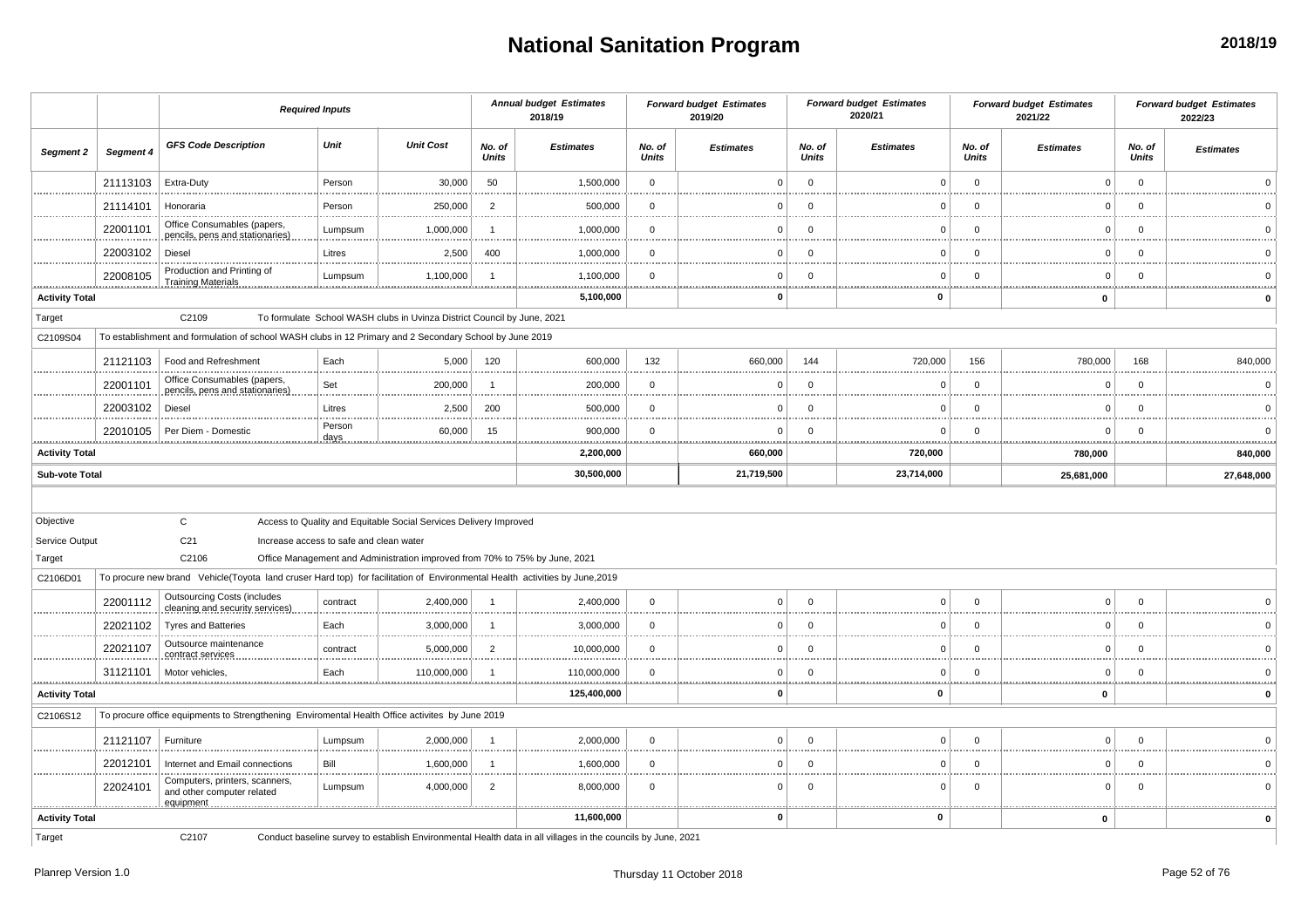# **Sustainable Rural Water Supply**

|                       |                       | <b>Required Inputs</b>                                                                                                                                             |          |                                                                             |                        | <b>Annual budget Estimates</b><br>2018/19 |                        | <b>Forward budget Estimates</b><br>2019/20 |                         | <b>Forward budget Estimates</b><br>2020/21 |                        | <b>Forward budget Estimates</b><br>2021/22 |                        | <b>Forward budget Estimates</b><br>2022/23 |
|-----------------------|-----------------------|--------------------------------------------------------------------------------------------------------------------------------------------------------------------|----------|-----------------------------------------------------------------------------|------------------------|-------------------------------------------|------------------------|--------------------------------------------|-------------------------|--------------------------------------------|------------------------|--------------------------------------------|------------------------|--------------------------------------------|
| Segment 2             | Segment 4             | <b>GFS Code Description</b>                                                                                                                                        | Unit     | <b>Unit Cost</b>                                                            | No. of<br><b>Units</b> | <b>Estimates</b>                          | No. of<br><b>Units</b> | <b>Estimates</b>                           | No. of<br><b>Units</b>  | <b>Estimates</b>                           | No. of<br><b>Units</b> | <b>Estimates</b>                           | No. of<br><b>Units</b> | <b>Estimates</b>                           |
| C2107S01              |                       | To conduct quartely baseline data collection in 61 villages for household sanitation by june 2019                                                                  |          |                                                                             |                        |                                           |                        |                                            |                         |                                            |                        |                                            |                        |                                            |
|                       | 21113103   Extra-Duty |                                                                                                                                                                    | Person   | 30,000                                                                      | 456                    | 13,680,000                                | $\overline{0}$         | $\Omega$                                   | $\mathbf{0}$            |                                            | $\Omega$               | $\mathbf 0$                                | $\Omega$               |                                            |
|                       | 22003102   Diesel     |                                                                                                                                                                    | Litres   | 2,500                                                                       | 624                    | 1,560,000                                 | $\mathbf{0}$           |                                            | $\Omega$                | C                                          | $\Omega$               | $\Omega$                                   | $\Omega$               |                                            |
|                       | 22010105              | Per Diem - Domestic                                                                                                                                                | Perdiem  | 50,000                                                                      | 128                    | 6,400,000                                 | $\mathbf 0$            | $\Omega$                                   | $\Omega$                | $\Omega$                                   | $\Omega$               | $\Omega$                                   | $\Omega$               |                                            |
| <b>Activity Total</b> |                       |                                                                                                                                                                    |          |                                                                             |                        | 21,640,000                                |                        | $\Omega$                                   |                         | 0                                          |                        | $\mathbf 0$                                |                        |                                            |
| C2107S02              |                       | To conduct 3 routes for 10 days quarterly on NSC suppervision to 165 subvillages By June 2019                                                                      |          |                                                                             |                        |                                           |                        |                                            |                         |                                            |                        |                                            |                        |                                            |
|                       | 21113103   Extra-Duty |                                                                                                                                                                    | Person   | 30,000                                                                      | 540                    | 16,200,000                                | $\overline{0}$         | $\Omega$                                   | $\Omega$                | $\Omega$                                   | $\Omega$               | $\mathbf 0$                                | $\Omega$               |                                            |
|                       | 22003102              | Diesel                                                                                                                                                             | Litres   | 2,500                                                                       | 1,520                  | 3,800,000                                 | $\mathbf 0$            | 0                                          | $\mathbf 0$             | $\Omega$                                   | $\mathbf 0$            | $\mathsf 0$                                | $\Omega$               |                                            |
| <b>Activity Total</b> |                       |                                                                                                                                                                    |          |                                                                             |                        | 20,000,000                                |                        | $\Omega$                                   | .                       | $\bf{0}$                                   |                        | $\pmb{0}$                                  |                        |                                            |
| Target                |                       | C2108                                                                                                                                                              |          | To engage households and communities through CLTS triggering by June, 20121 |                        |                                           |                        |                                            |                         |                                            |                        |                                            |                        |                                            |
| C2108C01              |                       | To conduct 10 days training to 33 Masons from 33 villages in 16 ward by June, 2019                                                                                 |          |                                                                             |                        |                                           |                        |                                            |                         |                                            |                        |                                            |                        |                                            |
|                       | 21113103   Extra-Duty |                                                                                                                                                                    | Perdiem  | 60,000                                                                      | 105                    | 6,300,000                                 | $\mathbf 0$            | $\Omega$                                   | $\Omega$                | $\Omega$                                   | $\Omega$               | $\mathbf 0$                                | $\Omega$               |                                            |
|                       | 22003102              | Diesel                                                                                                                                                             | Litres   | 2,500                                                                       | 100                    | 250,000                                   | $\overline{0}$         | <sup>0</sup>                               | $\Omega$                | n                                          | $\Omega$               | $\mathbf 0$                                | $\Omega$               |                                            |
|                       | 22007109              | <b>Conference Facilities</b>                                                                                                                                       | Days     | 480,000                                                                     | 5                      | 2,400,000                                 | $\mathbf{0}$           | $\Omega$                                   | $\Omega$                | $\Omega$                                   | $\Omega$               | $\overline{0}$                             | $\Omega$               |                                            |
|                       | 22008108              | <b>Training Materials</b>                                                                                                                                          | Set      | 720,000                                                                     |                        | 720,000                                   | $\mathbf{0}$           | $\Omega$                                   | $\Omega$                | $\Omega$                                   | $\Omega$               | $\mathbf 0$                                | $\Omega$               |                                            |
|                       | 22008110              | Ground Transport (Bus, Train<br>Water)                                                                                                                             | Trip     | 5,000                                                                       | 66                     | 330,000                                   | $\mathbf{0}$           |                                            | $\Omega$                |                                            | $\Omega$               | $\Omega$                                   | $\Omega$               |                                            |
| <b>Activity Total</b> |                       |                                                                                                                                                                    |          |                                                                             |                        | 10,000,000                                |                        | n                                          |                         | <br>0                                      |                        | $\mathbf 0$                                |                        | <br>$\mathbf{0}$                           |
| C2108D01              |                       | To facilitate preparetions of 20 bill bords in 20 villages affected with cholera by June 2019                                                                      |          |                                                                             |                        |                                           |                        |                                            |                         |                                            |                        |                                            |                        |                                            |
|                       | 22001101              | Office Consumables (papers,<br>pencils, pens and stationaries)                                                                                                     | contract | 400,000                                                                     | 18                     | 7,200,000                                 | $\mathbf 0$            | $\Omega$                                   | $\Omega$                | $\Omega$                                   | $\Omega$               | $\mathbf 0$                                | $\Omega$               |                                            |
|                       | 22016101              | <b>Printing Material</b>                                                                                                                                           | Piece    | 20,000                                                                      | 173                    | 3,460,000                                 | $\mathbf 0$            | <sup>0</sup>                               | $\Omega$                | C                                          | $\Omega$               | $\mathbf 0$                                | - 0                    |                                            |
| <b>Activity Total</b> |                       |                                                                                                                                                                    |          | <b></b>                                                                     |                        | 10,660,000                                |                        | $\Omega$                                   |                         | 11111<br>$\mathbf 0$                       |                        | $\pmb{0}$                                  |                        | 0                                          |
| C2108D02              |                       | To rehabilitate 6 toilets in 6 HFC s (Mwamila Disp, Basanza Disp, Uvinza Disp, Herembe Disp, Mlela Disp, Chagu Disp ) to comply with WASH guidelineS by June, 2019 |          |                                                                             |                        |                                           |                        |                                            |                         |                                            |                        |                                            |                        |                                            |
|                       | 22020101              | Cement, bricks and construction<br>materials                                                                                                                       | contract | 2,000,000                                                                   | 6                      | 12,000,000                                | $\mathbf 0$            | $\overline{0}$                             | $\overline{\mathbf{0}}$ | $\mathbf 0$                                | $\mathbf 0$            | $\mathsf 0$                                | $\overline{0}$         |                                            |
| <b>Activity Total</b> |                       |                                                                                                                                                                    |          |                                                                             |                        | 12,000,000                                |                        | $\Omega$                                   |                         | $\mathbf{0}$                               |                        | $\mathbf 0$                                |                        |                                            |
| C2108D03              |                       | To construct 2 toilets in Uvinza, and Nguruka bus terminal by June 2019                                                                                            |          |                                                                             |                        |                                           |                        |                                            |                         |                                            |                        |                                            |                        |                                            |
|                       | 22020101              | Cement, bricks and construction<br>materials                                                                                                                       | contract | 10,000,000                                                                  | $\overline{2}$         | 20,000,000                                | $\mathbf{0}$           | $\overline{0}$                             | $\Omega$                | $\Omega$                                   | $\Omega$               | $\mathbf 0$                                | $\Omega$               |                                            |
| <b>Activity Total</b> |                       |                                                                                                                                                                    |          |                                                                             |                        | 20,000,000                                |                        | $\Omega$                                   |                         | 0                                          |                        | $\mathbf 0$                                |                        | 0                                          |
| C2108D04              |                       | To construct 5 toilets in 5 HCFs (Nguruka Hc, Ilagala Hc, Buhingu Hc, Kalya Hc and Mazungwe Dispensary to comply with WASH guidelines by June, 2019                |          |                                                                             |                        |                                           |                        |                                            |                         |                                            |                        |                                            |                        |                                            |
|                       | 22020101              | Cement, bricks and construction<br>materials                                                                                                                       | contract | 4,000,000                                                                   | -5                     | 20,000,000                                | $\mathbf{0}$           | $\Omega$                                   | $\Omega$                | $\Omega$                                   | $\Omega$               | $\mathbf 0$                                | $\Omega$               |                                            |
| <b>Activity Total</b> |                       |                                                                                                                                                                    |          |                                                                             |                        | 20,000,000                                |                        |                                            |                         | $\Omega$                                   |                        | 0                                          |                        |                                            |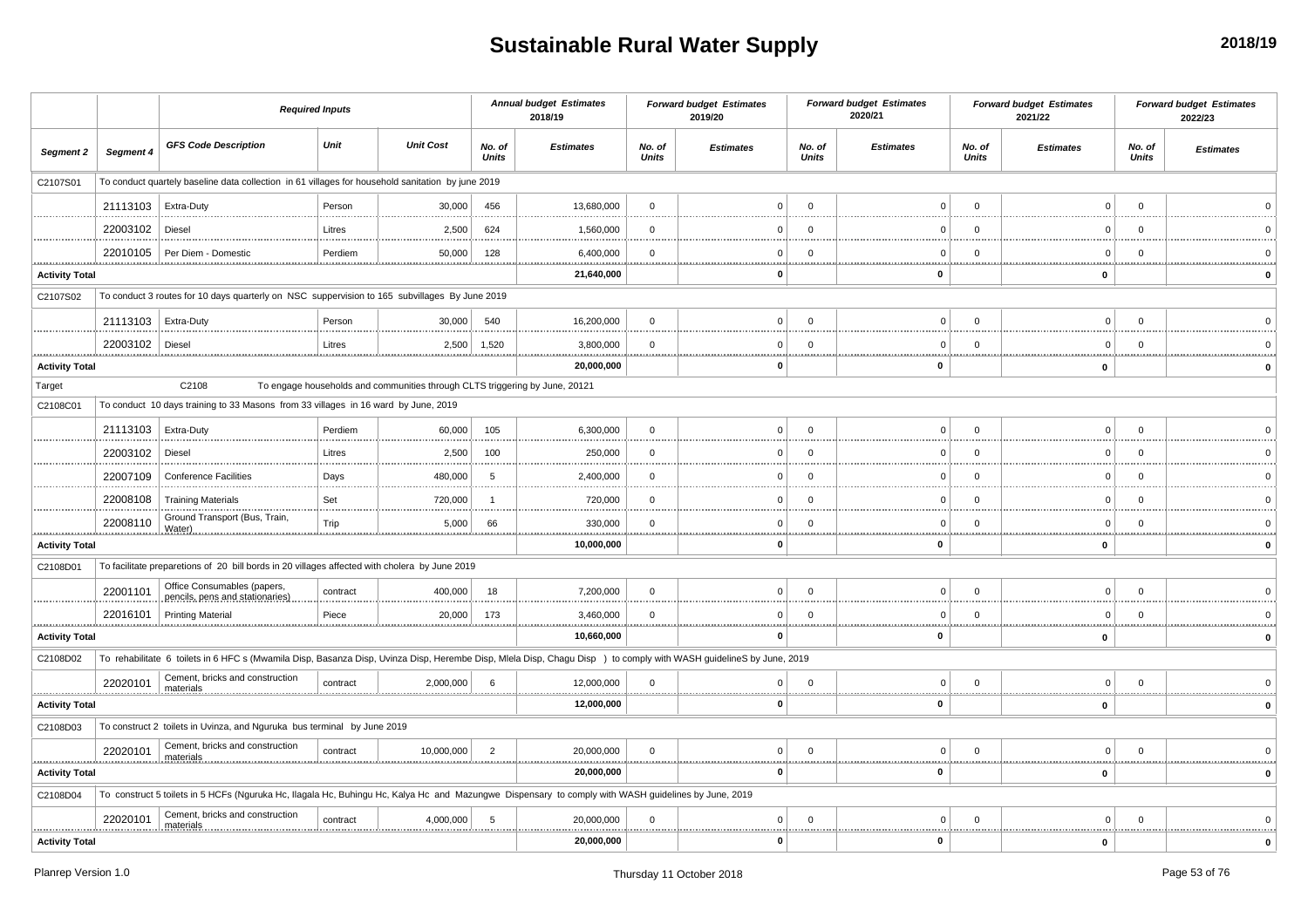## **Sustainable Rural Water Supply**

|                       |                       | <b>Required Inputs</b>                                                                                                                    |                |                                                                               |                        | <b>Annual budget Estimates</b><br>2018/19               |                        | <b>Forward budget Estimates</b><br>2019/20 |                           | <b>Forward budget Estimates</b><br>2020/21 |                 | <b>Forward budget Estimates</b><br>2021/22 |                 | <b>Forward budget Estimates</b><br>2022/23 |
|-----------------------|-----------------------|-------------------------------------------------------------------------------------------------------------------------------------------|----------------|-------------------------------------------------------------------------------|------------------------|---------------------------------------------------------|------------------------|--------------------------------------------|---------------------------|--------------------------------------------|-----------------|--------------------------------------------|-----------------|--------------------------------------------|
| Segment 2             | Segment 4             | <b>GFS Code Description</b>                                                                                                               | Unit           | <b>Unit Cost</b>                                                              | No. of<br><b>Units</b> | <b>Estimates</b>                                        | No. of<br><b>Units</b> | <b>Estimates</b>                           | No. of<br><b>Units</b>    | <b>Estimates</b>                           | No. of<br>Units | <b>Estimates</b>                           | No. of<br>Units | <b>Estimates</b>                           |
| C2108S09              |                       | To provide incentives to 200 NSC data collectors by June 2019                                                                             |                |                                                                               |                        |                                                         |                        |                                            |                           |                                            |                 |                                            |                 |                                            |
|                       | 21113121              | Special Allowance                                                                                                                         | Person         | 25,000                                                                        | 504                    | 12,600,000                                              | $\mathbf 0$            | $\Omega$                                   | $\Omega$                  | $\Omega$                                   | $\Omega$        | $\Omega$                                   | $\Omega$        |                                            |
|                       | 31121110              | Motorbikes and bicycles                                                                                                                   | Each           | 140,000                                                                       | 88                     | 12,320,000<br>                                          | $\overline{0}$<br>     | $\Omega$                                   | $\overline{0}$<br>.       | $\Omega$<br>                               | $\Omega$        | $\Omega$<br>                               | $\Omega$<br>    |                                            |
| <b>Activity Total</b> |                       |                                                                                                                                           |                |                                                                               |                        | 24,920,000                                              |                        | $\Omega$                                   |                           | $\mathbf 0$                                |                 | $\mathbf 0$                                |                 | $\mathbf 0$                                |
| C2108S10              |                       | To conduct Cleanliness competition involving 61 villages, 16 Wards quarterly by June, 2019                                                |                |                                                                               |                        |                                                         |                        |                                            |                           |                                            |                 |                                            |                 |                                            |
|                       | 21113103   Extra-Duty |                                                                                                                                           | Person         | 30,000                                                                        | 256                    | 7,680,000                                               | $\mathbf 0$            | $\Omega$                                   | $\overline{0}$            | $\Omega$                                   | $\overline{0}$  | $\mathbf 0$                                | $\mathbf 0$     |                                            |
| <b>Activity Total</b> |                       |                                                                                                                                           |                |                                                                               |                        | 7,680,000                                               |                        | $\mathbf{0}$                               |                           | <br>0                                      |                 | $\mathbf 0$                                |                 | $\mathbf{0}$                               |
| C2108S11              |                       | To conduct triggering sessions in 15 Villages quarterly by June 2019                                                                      |                |                                                                               |                        |                                                         |                        |                                            |                           |                                            |                 |                                            |                 |                                            |
|                       | 21113103              | Extra-Duty                                                                                                                                | Person<br>days | 30,000                                                                        | 610                    | 18,300,000                                              | $\mathbf{0}$           | $\Omega$                                   | $\overline{0}$            | $\Omega$                                   | $\overline{0}$  | $\mathbf 0$                                | $\mathbf{0}$    | $\Omega$                                   |
|                       | 22001101              | Office Consumables (papers,<br>pencils, pens and stationaries)                                                                            | Set            | 200,000                                                                       | $\overline{1}$         | 200,000                                                 | $\mathbf 0$            | $\Omega$                                   | $\overline{0}$            | $\Omega$                                   | $\overline{0}$  | $\mathbf 0$                                | $\Omega$        | $\Omega$                                   |
|                       | 22003102              | Diesel                                                                                                                                    | Litres         | 2,500                                                                         | 500                    | 1,250,000                                               | $\mathbf 0$            | $\Omega$                                   | $\overline{\mathbf{0}}$   | 0                                          | $\Omega$        | 0                                          | $\mathbf 0$     | $\overline{0}$                             |
|                       | 22010105              | Per Diem - Domestic                                                                                                                       | Perdiem        | 60,000                                                                        | 120                    | 7,200,000<br>.                                          | $\overline{0}$<br>     | $\Omega$                                   | $\overline{0}$            | $\Omega$                                   | $\overline{0}$  | $\mathbf 0$                                | $\Omega$        |                                            |
| <b>Activity Total</b> |                       |                                                                                                                                           |                |                                                                               |                        | 26,950,000                                              |                        | n                                          | . <b>.</b>                | 0                                          |                 | $\mathbf 0$                                |                 | $\mathbf 0$                                |
| C2108S13              |                       | To provide prizes and rewards to winners of cleanliness competition by June, 2019"                                                        |                |                                                                               |                        |                                                         |                        |                                            |                           |                                            |                 |                                            |                 |                                            |
|                       | 22014106              | Gifts and Prizes                                                                                                                          | Set            | 2,000,000                                                                     | $\overline{1}$         | 2,000,000<br>                                           | $\mathbf 0$<br>.       | $\overline{0}$                             | $\overline{0}$<br><u></u> | $\Omega$<br>                               | $\Omega$        | $\Omega$                                   | $\Omega$        | $\Omega$                                   |
| <b>Activity Total</b> |                       |                                                                                                                                           |                |                                                                               |                        | 2,000,000                                               |                        | $\mathbf{0}$                               |                           | 0                                          |                 | $\mathbf 0$                                |                 | $\Omega$                                   |
| C2108S14              |                       | To conduct 3 days training of CLTS for 42 participants (12 CHMTS, 11 EHO's 1 CDOs, 1. SW, 15 WEOs, 2 SWASH co) at Uvinza DC by June, 2019 |                |                                                                               |                        |                                                         |                        |                                            |                           |                                            |                 |                                            |                 |                                            |
|                       | 22001101              | Office Consumables (papers,<br>pencils, pens and stationaries)                                                                            | Set            | 500,000                                                                       | $\overline{1}$         | 500,000                                                 | $\mathbf{0}$           | $\Omega$                                   | $\Omega$                  | $\Omega$                                   | $\Omega$        | $\mathbf 0$                                | $\Omega$        | $\Omega$                                   |
|                       | 22003102              | Diesel                                                                                                                                    | Litres         | 2,500                                                                         | 312                    | 780,000<br>.                                            | $\mathbf 0$            | $\Omega$                                   | $\overline{0}$            | $\Omega$                                   | $\Omega$        | $\mathsf 0$                                | $\Omega$        | $\Omega$                                   |
|                       | 22007109              | <b>Conference Facilities</b>                                                                                                              | Days           | 500,000                                                                       | $\mathbf{3}$           | 1,500,000                                               | $\overline{0}$         | $\Omega$                                   | $\overline{0}$            | $\mathbf 0$                                | $\overline{0}$  | 0                                          | $\Omega$        |                                            |
|                       | 22008108              | <b>Training Materials</b>                                                                                                                 | Set            | 10,000                                                                        | -1                     | 10,000                                                  | $\mathbf 0$            | $\Omega$                                   | $\overline{0}$            | $\mathbf 0$                                | $\overline{0}$  | 0                                          | $\Omega$        |                                            |
|                       | 22008110              | Ground Transport (Bus, Train,<br>Water)                                                                                                   | Trip           | 10,000                                                                        | 70                     | 700,000                                                 | $\overline{0}$         | $\Omega$                                   | $\overline{0}$            | $\Omega$                                   | $\Omega$        | $\mathbf 0$                                | $\mathbf 0$     |                                            |
|                       | 22010105              | Per Diem - Domestic                                                                                                                       | Perdiem        | 80,000                                                                        | 157                    | 12,560,000                                              | $\Omega$<br>           | $\Omega$                                   | $\Omega$                  | $\Omega$                                   | $\Omega$        | $\mathbf 0$<br><b>ARABASE</b>              | $\Omega$        |                                            |
| <b>Activity Total</b> |                       |                                                                                                                                           |                |                                                                               |                        | 16,050,000                                              |                        | n                                          |                           | 0                                          |                 | $\mathbf 0$                                |                 |                                            |
| <b>Sub-vote Total</b> |                       |                                                                                                                                           |                |                                                                               |                        | 328,900,000                                             |                        | $\mathbf 0$                                |                           | 0                                          |                 | $\pmb{0}$                                  |                 |                                            |
|                       |                       |                                                                                                                                           |                |                                                                               |                        | Cost Centre: 508A Council Health Management Team (CHMT) |                        |                                            |                           |                                            |                 |                                            |                 |                                            |
| Objective             |                       | A                                                                                                                                         |                | Service improved and HIV infection reduced                                    |                        |                                                         |                        |                                            |                           |                                            |                 |                                            |                 |                                            |
| Service Output        |                       | A05                                                                                                                                       |                | Percentage decrease in number of new HIV and AIDS infections in the community |                        |                                                         |                        |                                            |                           |                                            |                 |                                            |                 |                                            |
| Target<br>A0501S14    |                       | A0501<br>To support 11 CTC offering services to 50 orphanage children living with HIV quarterly by June 2019                              |                | Prevalence rate of HIV/AIDS reduced from 3.3 to 2.5 by june 2021              |                        |                                                         |                        |                                            |                           |                                            |                 |                                            |                 |                                            |
|                       |                       |                                                                                                                                           |                |                                                                               |                        |                                                         |                        |                                            |                           |                                            |                 |                                            |                 |                                            |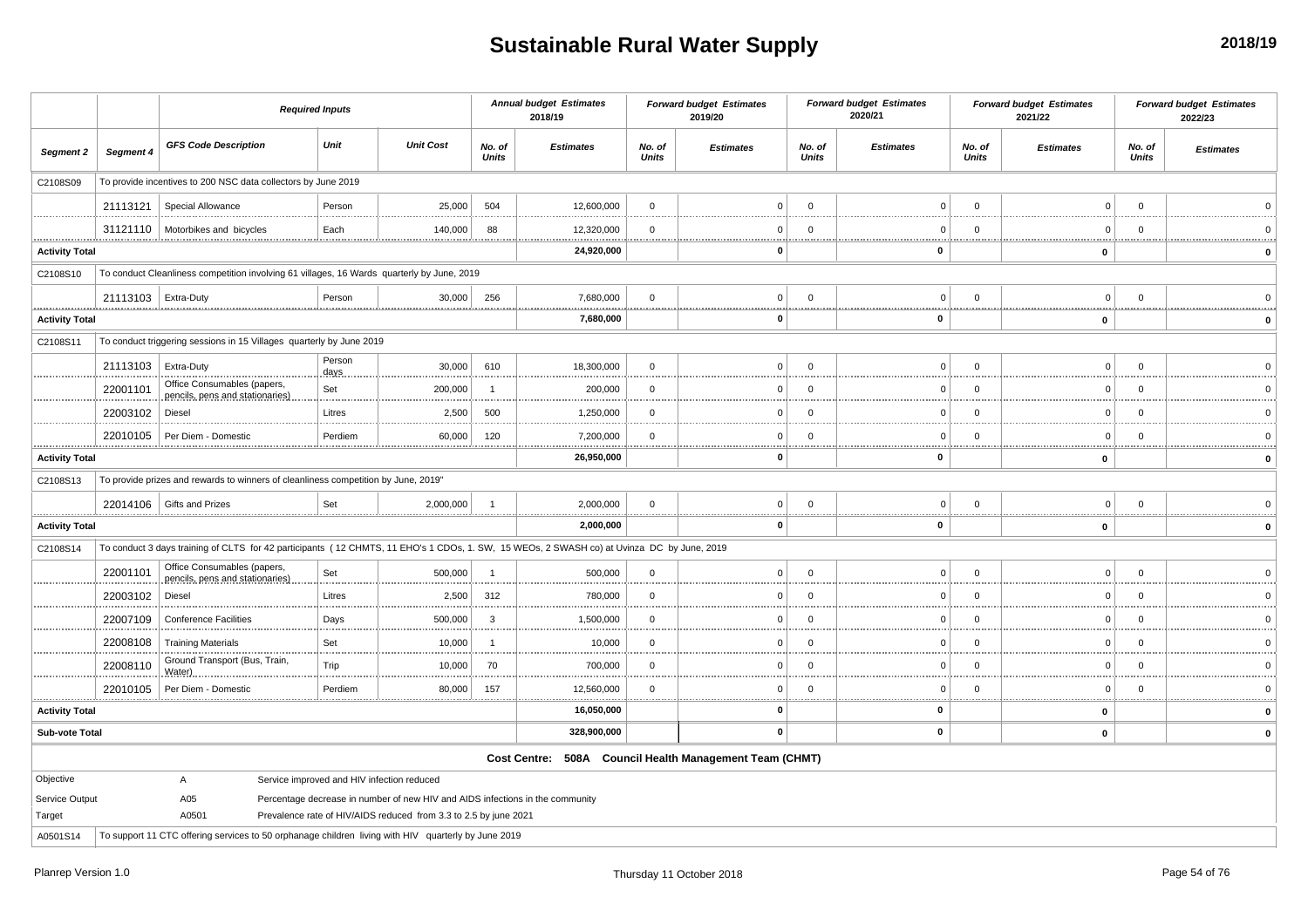### **Multilateral UNICEF**

**Sub-vote No: 5008 Health**

|                       |           |                                                                                                                                                                            | <b>Required Inputs</b> |                                                                                |                        | <b>Annual budget Estimates</b><br>2018/19 |                        | <b>Forward budget Estimates</b><br>2019/20 |                            | <b>Forward budget Estimates</b><br>2020/21 |                        | <b>Forward budget Estimates</b><br>2021/22 |                        | <b>Forward budget Estimates</b><br>2022/23 |
|-----------------------|-----------|----------------------------------------------------------------------------------------------------------------------------------------------------------------------------|------------------------|--------------------------------------------------------------------------------|------------------------|-------------------------------------------|------------------------|--------------------------------------------|----------------------------|--------------------------------------------|------------------------|--------------------------------------------|------------------------|--------------------------------------------|
| Segment 2             | Segment 4 | <b>GFS Code Description</b>                                                                                                                                                | Unit                   | <b>Unit Cost</b>                                                               | No. of<br><b>Units</b> | <b>Estimates</b>                          | No. of<br><b>Units</b> | <b>Estimates</b>                           | No. of<br><b>Units</b>     | <b>Estimates</b>                           | No. of<br><b>Units</b> | <b>Estimates</b>                           | No. of<br><b>Units</b> | <b>Estimates</b>                           |
|                       | 22004103  | Special Foods (diet food)                                                                                                                                                  | Packet                 | 5,000                                                                          | 800                    | 4,000,000                                 | $\mathbf 0$            |                                            | $\mathbf 0$                | $\Omega$                                   | $\mathbf 0$            | $\mathbf 0$                                | $\mathbf 0$            |                                            |
| <b>Activity Total</b> |           |                                                                                                                                                                            |                        |                                                                                |                        | 4,000,000                                 |                        |                                            |                            | 0                                          |                        | $\mathbf 0$                                |                        |                                            |
| Objective             |           | $\mathsf{C}$                                                                                                                                                               |                        | Access to Quality and Equitable Social Services Delivery Improved              |                        |                                           |                        |                                            |                            |                                            |                        |                                            |                        |                                            |
| Service Output        |           | C <sub>05</sub>                                                                                                                                                            |                        | Reproductive and Child Health care improved                                    |                        |                                           |                        |                                            |                            |                                            |                        |                                            |                        |                                            |
| Target                |           | C0501                                                                                                                                                                      |                        | Neonatal mortality rate reduced from 256 to 100 per 1,000 live birth by 2021   |                        |                                           |                        |                                            |                            |                                            |                        |                                            |                        |                                            |
| C0501D01              |           | To procure and distribute 38 kits of Help Baby to breath (HBB) to 38 health facilities annually by June 2019                                                               |                        |                                                                                |                        |                                           |                        |                                            |                            |                                            |                        |                                            |                        |                                            |
|                       | 31122205  | <b>Medical Equipment</b><br>                                                                                                                                               | Set                    | 259,460                                                                        | 30                     | 7,783,815<br>                             | $\Omega$               | $\mathbf{0}$                               | $\Omega$<br>. <del>.</del> | $\mathbf 0$<br>                            | $\Omega$               | $\Omega$<br>                               | $\Omega$               |                                            |
| <b>Activity Total</b> |           |                                                                                                                                                                            |                        |                                                                                |                        | 7,783,815                                 |                        | $\Omega$                                   |                            | $\mathbf 0$                                |                        | $\mathbf 0$                                |                        |                                            |
| Target                |           | C0503                                                                                                                                                                      |                        | Under five mortality rate reduced from 909 to 250 per 1,000 live birth by 2021 |                        |                                           |                        |                                            |                            |                                            |                        |                                            |                        |                                            |
| C0503C01              |           | To conduct 5 days refresher training for 122 Community Health workers on Integrated RMNCAH Package annually by June 2019                                                   |                        |                                                                                |                        |                                           |                        |                                            |                            |                                            |                        |                                            |                        |                                            |
|                       | 21113103  | Extra-Duty                                                                                                                                                                 | Person                 | 10,000                                                                         | 610                    | 6,100,000                                 | $\overline{0}$         | $\Omega$                                   | $\Omega$                   | $\Omega$                                   | $\Omega$               | $\Omega$                                   | $\Omega$               |                                            |
|                       | 22001101  | Office Consumables (papers,<br>pencils, pens and stationaries)                                                                                                             | Set                    | 5,000                                                                          | 122                    | 610,000                                   | $\mathbf 0$            | $\Omega$                                   | $\mathbf 0$                | $\Omega$                                   | $\mathbf 0$            | $\mathbf 0$                                | $\Omega$               |                                            |
|                       | 22010102  | Ground travel (bus, railway taxi,<br>etc)                                                                                                                                  | Trip                   | 1,000                                                                          | 1,220                  | 1,220,000<br>                             | $\Omega$               | $\Omega$                                   | $\Omega$                   | $^{\circ}$                                 | $\Omega$               | $\Omega$                                   | $\Omega$               |                                            |
|                       | 22010105  | Per Diem - Domestic                                                                                                                                                        | Person                 | 60,000                                                                         | 150                    | 9,000,000<br>                             | $\Omega$<br>.          | $\Omega$                                   | $\Omega$<br>.              | $\Omega$<br>.                              | $\Omega$<br>           | $\Omega$<br>.                              | $\Omega$<br>           |                                            |
| <b>Activity Total</b> |           |                                                                                                                                                                            |                        |                                                                                |                        | 16,930,000                                |                        |                                            |                            | 0                                          |                        | $\mathbf 0$                                |                        |                                            |
| C0503C02              |           | o conduct 3 days Orientation to 76 health care workers at all levels on growth monitoring standards and tools annually by June 2019                                        |                        |                                                                                |                        |                                           |                        |                                            |                            |                                            |                        |                                            |                        |                                            |
|                       | 22001101  | Office Consumables (papers,<br>pencils, pens and stationaries)                                                                                                             | Set                    | 400,000                                                                        | 3                      | 1,200,000                                 | $\mathbf 0$            | $\Omega$                                   | $\mathbf 0$                | $\mathbf 0$                                | $\Omega$               | $\Omega$                                   | $\Omega$               |                                            |
|                       | 22007109  | <b>Conference Facilities</b>                                                                                                                                               | Days                   | 1,200,000                                                                      | 3                      | 3,600,000                                 | $\Omega$               | $\Omega$                                   | $\overline{0}$             | $^{\circ}$                                 | $\Omega$               | $\Omega$                                   | $\Omega$               |                                            |
|                       | 22010105  | Per Diem - Domestic                                                                                                                                                        | Person                 | 60,000                                                                         | 122                    | 7,320,000<br>.                            | $\overline{0}$<br>     | <sup>n</sup>                               | $\Omega$<br><u></u>        | $\cap$<br>                                 | $\Omega$<br>           | $\Omega$<br>                               | $\Omega$<br>           |                                            |
| <b>Activity Total</b> |           |                                                                                                                                                                            |                        |                                                                                |                        | 12,120,000                                |                        | $\Omega$                                   |                            | $\mathbf 0$                                |                        | $\mathbf 0$                                |                        |                                            |
| C0503D01              |           | To procure and distribute 38 height length board for 38 health facilities annually by June 2019                                                                            |                        |                                                                                |                        |                                           |                        |                                            |                            |                                            |                        |                                            |                        |                                            |
|                       |           | 22004108   Specialised Medical Supplies                                                                                                                                    | Set                    | 200,000                                                                        | -38                    | 7,600,000                                 | $\Omega$               | $\Omega$                                   | $\Omega$                   | 0                                          | $\Omega$               | $\Omega$                                   | $\Omega$               |                                            |
| <b>Activity Total</b> |           |                                                                                                                                                                            |                        |                                                                                |                        | 7,600,000                                 |                        | $\Omega$                                   |                            | $\mathbf 0$                                |                        | $\mathbf 0$                                |                        | $\mathbf{0}$                               |
| C0503S01              |           | To conduct 2 days quarterly under-five children death review meeting to 15 CHMT, DC, DED, 2 CHSand 4 CMT at the district level to assess contributing factors by June 2019 |                        |                                                                                |                        |                                           |                        |                                            |                            |                                            |                        |                                            |                        |                                            |
|                       | 21113103  | Extra-Duty                                                                                                                                                                 | Person                 | 30,000                                                                         | 160                    | 4,800,000                                 | $\mathbf 0$            | $\Omega$                                   | $\Omega$                   | $\Omega$                                   | $\mathbf{0}$           | $\Omega$                                   | $\Omega$               |                                            |
|                       | 21121103  | Food and Refreshment                                                                                                                                                       | Set                    | 10,000<br>                                                                     | 160                    | 1,600,000<br>                             | $\Omega$               |                                            | $\Omega$<br>. <del>.</del> | $\Omega$<br>                               | $\Omega$<br>           | $\Omega$                                   | $\Omega$               |                                            |
| <b>Activity Total</b> |           |                                                                                                                                                                            |                        |                                                                                |                        | 6,400,000                                 |                        | $\Omega$                                   |                            | $\mathbf 0$                                |                        | $\mathbf 0$                                |                        |                                            |
| C0503S02              |           | To conduct 3 days monthly distribution of Vaccines to 38 Health Facilities by June 2019                                                                                    |                        |                                                                                |                        |                                           |                        |                                            |                            |                                            |                        |                                            |                        |                                            |
|                       | 22003102  | Diesel                                                                                                                                                                     | Litres                 | 2,500                                                                          | 1.200                  | 3,000,175                                 | 1,210                  | 3,025,000                                  | 24,300                     | 60,750,000                                 | 3,660                  | 9,150,000                                  | 4,900                  | 12,250,000                                 |
|                       | 22010105  | Per Diem - Domestic                                                                                                                                                        | Person                 | 60,000                                                                         | 216                    | 12,960,000                                | $\mathbf 0$            | $\Omega$                                   | $\mathbf 0$                | 0                                          | $\mathbf 0$            | $\mathbf 0$                                | $\mathbf 0$            | $\mathbf 0$                                |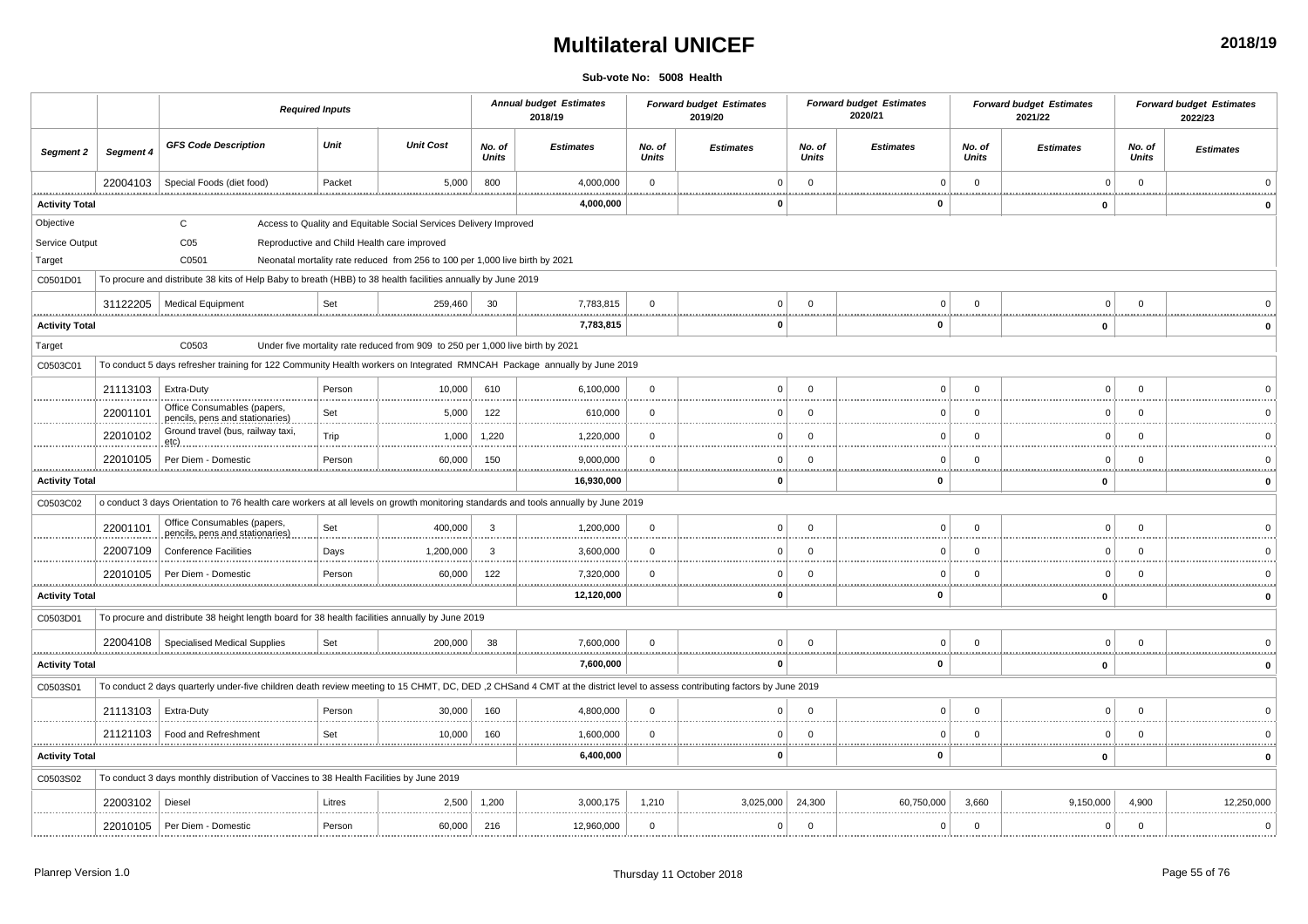#### **Multilateral UNICEF**

|                       |           |                                                                                                                         | <b>Required Inputs</b>                     |                |                                                                               |                        | <b>Annual budget Estimates</b><br>2018/19                                                                                              |                                | <b>Forward budget Estimates</b><br>2019/20              |                        | <b>Forward budget Estimates</b><br>2020/21 |                        | <b>Forward budget Estimates</b><br>2021/22 |                 | <b>Forward budget Estimates</b><br>2022/23 |
|-----------------------|-----------|-------------------------------------------------------------------------------------------------------------------------|--------------------------------------------|----------------|-------------------------------------------------------------------------------|------------------------|----------------------------------------------------------------------------------------------------------------------------------------|--------------------------------|---------------------------------------------------------|------------------------|--------------------------------------------|------------------------|--------------------------------------------|-----------------|--------------------------------------------|
| Segment 2             | Segment 4 | <b>GFS Code Description</b>                                                                                             |                                            | Unit           | <b>Unit Cost</b>                                                              | No. of<br><b>Units</b> | <b>Estimates</b>                                                                                                                       | No. of<br><b>Units</b>         | <b>Estimates</b>                                        | No. of<br><b>Units</b> | <b>Estimates</b>                           | No. of<br><b>Units</b> | <b>Estimates</b>                           | No. of<br>Units | <b>Estimates</b>                           |
| <b>Activity Total</b> |           |                                                                                                                         |                                            |                |                                                                               |                        | 15,960,175                                                                                                                             |                                | 3,025,000                                               |                        | 60,750,000                                 |                        | 9,150,000                                  |                 | 12,250,000                                 |
| <b>Sub-vote Total</b> |           |                                                                                                                         |                                            |                |                                                                               |                        | 70,793,990                                                                                                                             |                                | 3,025,000                                               |                        | 60,750,000                                 |                        | 9,150,000                                  |                 | 12,250,000                                 |
|                       |           |                                                                                                                         |                                            |                |                                                                               |                        | Cost Centre: 508B                                                                                                                      |                                | <b>Council Hospital Services</b>                        |                        |                                            |                        |                                            |                 |                                            |
| Objective             |           | D                                                                                                                       |                                            |                | Quality and Quantity of Socio-Economic Services and Infrastructure Increased  |                        |                                                                                                                                        |                                |                                                         |                        |                                            |                        |                                            |                 |                                            |
| Service Output        |           | D <sub>06</sub>                                                                                                         | Health facilities state ensured            |                |                                                                               |                        |                                                                                                                                        |                                |                                                         |                        |                                            |                        |                                            |                 |                                            |
| Target                |           | D0601                                                                                                                   |                                            |                | Lack of District Hospital infrastructure reduced from 0% to 100% by June 2019 |                        |                                                                                                                                        |                                |                                                         |                        |                                            |                        |                                            |                 |                                            |
| D0601D01              |           | To construct 1 New District Hospital at Lugufu head quarter annualy by June 2019                                        |                                            |                |                                                                               |                        |                                                                                                                                        |                                |                                                         |                        |                                            |                        |                                            |                 |                                            |
|                       | 22019110  | Outsource Maintenance<br><b>Contract Services</b>                                                                       |                                            | contract       | 1,500,000,000                                                                 |                        | 1,500,000,000                                                                                                                          | $\overline{2}$                 | 3,000,000,000                                           | 3<br>.                 | 4,500,000,000<br><br>                      | $\overline{4}$         | 6,000,000,000                              | 5               | 7,500,000,000                              |
| <b>Activity Total</b> |           |                                                                                                                         |                                            |                |                                                                               |                        | 1,500,000,000                                                                                                                          |                                | 3,000,000,000                                           |                        | 4,500,000,000                              |                        | 6,000,000,000                              |                 | 7,500,000,000                              |
| <b>Sub-vote Total</b> |           |                                                                                                                         |                                            |                |                                                                               |                        | 1,500,000,000                                                                                                                          |                                | 3,000,000,000                                           |                        | 4,500,000,000                              |                        | 6,000,000,000                              |                 | 7,500,000,000                              |
|                       |           |                                                                                                                         |                                            |                |                                                                               |                        |                                                                                                                                        |                                | Cost Centre: 508A Council Health Management Team (CHMT) |                        |                                            |                        |                                            |                 |                                            |
| Objective             |           | A                                                                                                                       | Service improved and HIV infection reduced |                |                                                                               |                        |                                                                                                                                        |                                |                                                         |                        |                                            |                        |                                            |                 |                                            |
| Service Output        |           | A05                                                                                                                     |                                            |                | Percentage decrease in number of new HIV and AIDS infections in the community |                        |                                                                                                                                        |                                |                                                         |                        |                                            |                        |                                            |                 |                                            |
| Target                |           | A0501                                                                                                                   |                                            |                | Prevalence rate of HIV/AIDS reduced from 3.3 to 2.5 by june 2021              |                        |                                                                                                                                        |                                |                                                         |                        |                                            |                        |                                            |                 |                                            |
| A0501S02              |           | To Facilitate Training on supervision of STIs, HIV and provision of services to 5 days to 12 CHMT annually by June 2019 |                                            |                |                                                                               |                        |                                                                                                                                        |                                |                                                         |                        |                                            |                        |                                            |                 |                                            |
|                       | 22007109  | <b>Conference Facilities</b>                                                                                            |                                            | Person<br>days | 100,000                                                                       | $\Omega$               | $\Omega$                                                                                                                               | $\Omega$                       | $\Omega$                                                | $\Omega$               | $\Omega$                                   | $\Omega$               | $\mathbf 0$                                | $\overline{0}$  |                                            |
|                       | 22010105  | Per Diem - Domestic                                                                                                     |                                            | Perdiem        | 60,000                                                                        | $\Omega$               | $\mathbf{0}$                                                                                                                           | $\Omega$                       | 0                                                       | $\Omega$               | $\Omega$                                   | $\Omega$               | $\overline{0}$                             | $\overline{0}$  |                                            |
| <b>Activity Total</b> |           |                                                                                                                         |                                            |                |                                                                               |                        | .<br>$\bf{0}$                                                                                                                          |                                | $\mathbf 0$                                             |                        | $\mathbf{0}$                               |                        | 0                                          |                 | $\mathbf{0}$                               |
| A0501S05              |           |                                                                                                                         |                                            |                |                                                                               |                        | To conduct supervision and mentor ship on collaborative TB\HIV activities to 5 days to 5 health centres quarterly by June 2019         |                                |                                                         |                        |                                            |                        |                                            |                 |                                            |
|                       |           | 22010105   Per Diem - Domestic                                                                                          |                                            | Perdiem        | 60,000                                                                        | $\overline{0}$         | $\mathbf 0$                                                                                                                            | $\Omega$                       | $\Omega$                                                | $\Omega$               | $\Omega$                                   | $\Omega$               | $\overline{0}$                             | $\overline{0}$  |                                            |
| <b>Activity Total</b> |           |                                                                                                                         |                                            |                |                                                                               |                        | .<br>$\bf{0}$                                                                                                                          |                                | 0                                                       |                        | $\mathbf{0}$                               |                        | $\pmb{0}$                                  |                 | <br>$\mathbf 0$                            |
| A0501S13              |           |                                                                                                                         |                                            |                |                                                                               |                        | To conduct meeting on HIV/AIDS Data review with 12 and 10 health facilities to 2 days on providing HIV services quarterly by June 2019 |                                |                                                         |                        |                                            |                        |                                            |                 |                                            |
|                       | 22007109  | <b>Conference Facilities</b>                                                                                            |                                            | Days           | 500,000                                                                       | $\Omega$               | $\overline{0}$                                                                                                                         | $\Omega$                       | 0                                                       | $\Omega$               | $\Omega$                                   | $\Omega$               | $\mathbf 0$                                | $\overline{0}$  |                                            |
|                       | 22008110  | Ground Transport (Bus, Train,<br>Water).                                                                                |                                            | Person         | 20,000                                                                        | $\Omega$               | $\Omega$                                                                                                                               | $\Omega$                       | U                                                       | $\Omega$               | C                                          | $\Omega$               | $\Omega$                                   | $\Omega$        |                                            |
|                       | 22010105  | Per Diem - Domestic                                                                                                     |                                            | Person         | 100,000                                                                       | $\mathbf 0$            | $\mathbf{0}$                                                                                                                           | $\mathbf 0$<br><b>ARRAIGHT</b> | 0                                                       | $\Omega$               | $\Omega$                                   | $\Omega$               | $\Omega$                                   | $\overline{0}$  | .                                          |
| <b>Activity Total</b> |           |                                                                                                                         |                                            |                |                                                                               |                        | 0                                                                                                                                      |                                | 0                                                       |                        | 0                                          |                        | 0                                          |                 | $\mathbf 0$                                |
| Objective             |           | C                                                                                                                       |                                            |                | Access to Quality and Equitable Social Services Delivery Improved             |                        |                                                                                                                                        |                                |                                                         |                        |                                            |                        |                                            |                 |                                            |
| Service Output        |           | CO <sub>2</sub>                                                                                                         |                                            |                |                                                                               |                        | Medicines /Medical supplies/Medical equipment/laboratory reagents and vaccines services improved                                       |                                |                                                         |                        |                                            |                        |                                            |                 |                                            |
| Target                |           | C0201                                                                                                                   |                                            |                |                                                                               |                        | Shortage of medicines, medical equipment and diagnostic supplies reduced from 10% to 0% by June 2021                                   |                                |                                                         |                        |                                            |                        |                                            |                 |                                            |
| C0201S28              |           | To conduct medicine audit to 72 drugs store and 41 health facilities to 1 day quarterly by June 219                     |                                            |                |                                                                               |                        |                                                                                                                                        |                                |                                                         |                        |                                            |                        |                                            |                 |                                            |
|                       |           | 22010105   Per Diem - Domestic                                                                                          |                                            | Person         | 60,000                                                                        | $\Omega$               | $\mathbf 0$                                                                                                                            | $\mathbf 0$                    | $\overline{0}$                                          | $\mathbf 0$            | $\Omega$                                   | $\mathbf 0$            | $\Omega$                                   | $\overline{0}$  | $\Omega$                                   |
|                       |           |                                                                                                                         |                                            |                |                                                                               |                        |                                                                                                                                        |                                |                                                         |                        |                                            |                        |                                            |                 |                                            |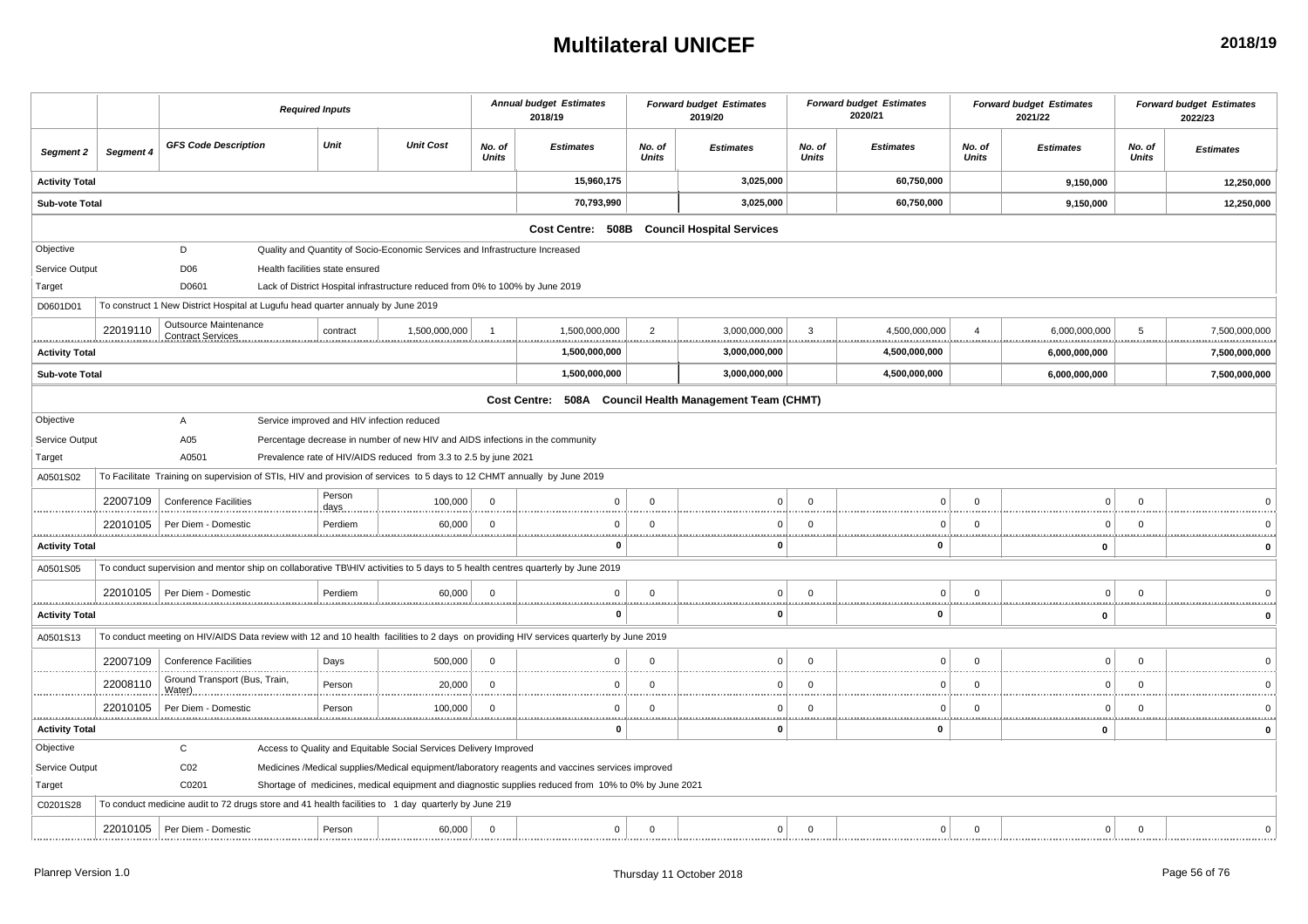|                          |                           | <b>Required Inputs</b>                                                                                                                                        |        |                                                                                                                             |                        | <b>Annual budget Estimates</b><br>2018/19 |                        | <b>Forward budget Estimates</b><br>2019/20 |                        | <b>Forward budget Estimates</b><br>2020/21 |                        | <b>Forward budget Estimates</b><br>2021/22 |                 | <b>Forward budget Estimates</b><br>2022/23 |
|--------------------------|---------------------------|---------------------------------------------------------------------------------------------------------------------------------------------------------------|--------|-----------------------------------------------------------------------------------------------------------------------------|------------------------|-------------------------------------------|------------------------|--------------------------------------------|------------------------|--------------------------------------------|------------------------|--------------------------------------------|-----------------|--------------------------------------------|
| Segment 2                | Segment 4                 | <b>GFS Code Description</b>                                                                                                                                   | Unit   | <b>Unit Cost</b>                                                                                                            | No. of<br><b>Units</b> | <b>Estimates</b>                          | No. of<br><b>Units</b> | <b>Estimates</b>                           | No. of<br><b>Units</b> | <b>Estimates</b>                           | No. of<br><b>Units</b> | <b>Estimates</b>                           | No. of<br>Units | <b>Estimates</b>                           |
| <b>Activity Total</b>    |                           |                                                                                                                                                               |        |                                                                                                                             |                        | $\mathbf 0$                               |                        | $\mathbf{0}$                               |                        | $\pmb{0}$                                  |                        | $\pmb{0}$                                  |                 | $\Omega$                                   |
| C0201S30                 |                           | To conduct council food and drug committee (CFDC) meetings quarterly by june 2019                                                                             |        |                                                                                                                             |                        |                                           |                        |                                            |                        |                                            |                        |                                            |                 |                                            |
|                          | 21113103   Extra-Duty<br> |                                                                                                                                                               | Person | 30,000                                                                                                                      | $\Omega$               | $\Omega$                                  | $\Omega$               | 0                                          | $\Omega$               | $\Omega$                                   | $\Omega$               | $\Omega$                                   | $\Omega$        |                                            |
| <b>Activity Total</b>    |                           |                                                                                                                                                               |        |                                                                                                                             |                        | $\mathbf 0$                               |                        | $\Omega$                                   |                        | $\mathbf{0}$                               |                        | 0                                          |                 |                                            |
| Service Output<br>Target |                           | C <sub>05</sub><br>C0501<br>To conduct mentorship on Integrated Management of Childhood Illnesses (IMCI) to 10 health facilities 1 day quarterly by June 2019 |        | Reproductive and Child Health care improved<br>Neonatal mortality rate reduced from 256 to 100 per 1,000 live birth by 2021 |                        |                                           |                        |                                            |                        |                                            |                        |                                            |                 |                                            |
| C0501C01                 | 21113103   Extra-Duty     |                                                                                                                                                               | Person | 20,000                                                                                                                      | $\overline{0}$         | $\mathbf 0$                               | $\mathbf 0$            | $\Omega$                                   | $\Omega$               | $\Omega$                                   | $\Omega$               | $\Omega$                                   | $\overline{0}$  |                                            |
| <b>Activity Total</b>    |                           |                                                                                                                                                               |        |                                                                                                                             |                        | 0                                         | <b>*********</b>       | 0                                          |                        | 0                                          |                        | $\pmb{0}$                                  |                 |                                            |
| C0501C02                 |                           | To conduct mentor ship on strengthening BeMONC services in 3 days to 5 dispensaries and 5 health centres biannually 2019                                      |        |                                                                                                                             |                        |                                           |                        |                                            |                        |                                            |                        |                                            |                 |                                            |
|                          |                           | 22010105   Per Diem - Domestic                                                                                                                                | Person | 120,000                                                                                                                     | $\Omega$               | $\mathbf 0$                               | $\Omega$               | 0                                          | $\Omega$               | $\Omega$                                   | $\Omega$               | $\Omega$                                   | $\overline{0}$  |                                            |
| <b>Activity Total</b>    |                           |                                                                                                                                                               |        |                                                                                                                             |                        | 0                                         |                        | O                                          |                        | $\Omega$                                   |                        | 0                                          |                 |                                            |
| C0501S09                 |                           | To facilitate 10 CHMT to attend Reginal neonatal and maternal deaths review meetings for 5 days quarterly by June 2019                                        |        |                                                                                                                             |                        |                                           |                        |                                            |                        |                                            |                        |                                            |                 |                                            |
|                          |                           | 22010105   Per Diem - Domestic                                                                                                                                | Person | 100,000                                                                                                                     | $\Omega$               | $\mathbf 0$                               | $\mathbf 0$            | $\Omega$                                   | $\Omega$               | $\Omega$                                   | $\Omega$               | $\Omega$                                   | $\overline{0}$  |                                            |
| <b>Activity Total</b>    |                           |                                                                                                                                                               |        |                                                                                                                             |                        | <br>$\bf{0}$                              |                        | 0                                          |                        | $\mathbf{0}$                               |                        | 0                                          |                 | <br>$\mathbf{0}$                           |
| Target                   |                           | C0502                                                                                                                                                         |        | Maternal mortality rate reduced from 307 to 158 per 100,000 live birth by year 2021                                         |                        |                                           |                        |                                            |                        |                                            |                        |                                            |                 |                                            |
| C0502C01                 |                           | To conduct mentoring to 80 HCWS (Nurses ,clinicians and lab technician) on IPC annualy by June 2019                                                           |        |                                                                                                                             |                        |                                           |                        |                                            |                        |                                            |                        |                                            |                 |                                            |
|                          |                           | 22010105   Per Diem - Domestic                                                                                                                                | Person | 60,000                                                                                                                      | $\overline{0}$         | $\mathbf 0$                               | $\mathbf 0$            | $\overline{0}$                             | $\Omega$               | $\Omega$                                   | $\Omega$               | $\Omega$                                   | $\overline{0}$  |                                            |
| <b>Activity Total</b>    |                           |                                                                                                                                                               |        |                                                                                                                             |                        | $\mathbf 0$                               |                        | 0                                          |                        | 0                                          |                        | 0                                          |                 |                                            |
| C0502C02                 |                           | To conduct mentorship on strengthening BeMONC services to 3 health centre 3 day biannually by June 2019                                                       |        |                                                                                                                             |                        |                                           |                        |                                            |                        |                                            |                        |                                            |                 |                                            |
|                          |                           | 22010105   Per Diem - Domestic                                                                                                                                | Person | 60,000                                                                                                                      | $\Omega$               | $\mathbf 0$                               | $\Omega$               | 0                                          | $\Omega$               |                                            |                        | $\Omega$                                   | $\Omega$        |                                            |
| <b>Activity Total</b>    |                           |                                                                                                                                                               |        |                                                                                                                             |                        | $\bf{0}$                                  |                        | $\mathbf 0$                                |                        | $\mathbf{0}$                               |                        | $\mathbf{0}$                               |                 | $\mathbf{0}$                               |
| C0502C04                 |                           | "To conduct training on COPE/FANC to 15 CHMT Members to strengthen Family planning services 5 days annually by June 2019                                      |        |                                                                                                                             |                        |                                           |                        |                                            |                        |                                            |                        |                                            |                 |                                            |
|                          |                           | 22010105   Per Diem - Domestic                                                                                                                                | Person | 70,000                                                                                                                      | $\Omega$               | $\mathbf 0$                               | $\Omega$               | $\Omega$                                   | $\Omega$               | $\Omega$                                   | $\Omega$               | $\Omega$                                   | $\Omega$        |                                            |
| <b>Activity Total</b>    |                           |                                                                                                                                                               |        |                                                                                                                             |                        | <br>0                                     |                        | 0                                          |                        | 0                                          |                        | 0                                          |                 | $\Omega$                                   |
| C0502S01                 |                           | To conduct maternal audit evaluation meeting to 15 CHMT members monthly by Jume 2019                                                                          |        |                                                                                                                             |                        |                                           |                        |                                            |                        |                                            |                        |                                            |                 |                                            |
|                          | 21113103   Extra-Duty     |                                                                                                                                                               | Person | 30,000                                                                                                                      | $\Omega$               | $\mathbf 0$                               | $\Omega$               | 0                                          | $\Omega$               | $\Omega$                                   | $\Omega$               | $\Omega$                                   | $\Omega$        |                                            |
| <b>Activity Total</b>    |                           |                                                                                                                                                               |        |                                                                                                                             |                        | 0                                         |                        | o                                          |                        | $\Omega$                                   |                        | $\mathbf{0}$                               |                 |                                            |
| C0502S02                 |                           | To recruit, mobilize and collect 500 blood units from voluntary non remunerated repeat blood donors (VNRDB) by June 2019.                                     |        |                                                                                                                             |                        |                                           |                        |                                            |                        |                                            |                        |                                            |                 |                                            |
|                          | 21113103   Extra-Duty     |                                                                                                                                                               | Person | 30,000                                                                                                                      | $\Omega$               | $\mathbf 0$                               | $\mathbf 0$            | $\overline{0}$                             | $\mathbf 0$            | $\Omega$                                   | $\Omega$               | $\overline{0}$                             | $\Omega$        |                                            |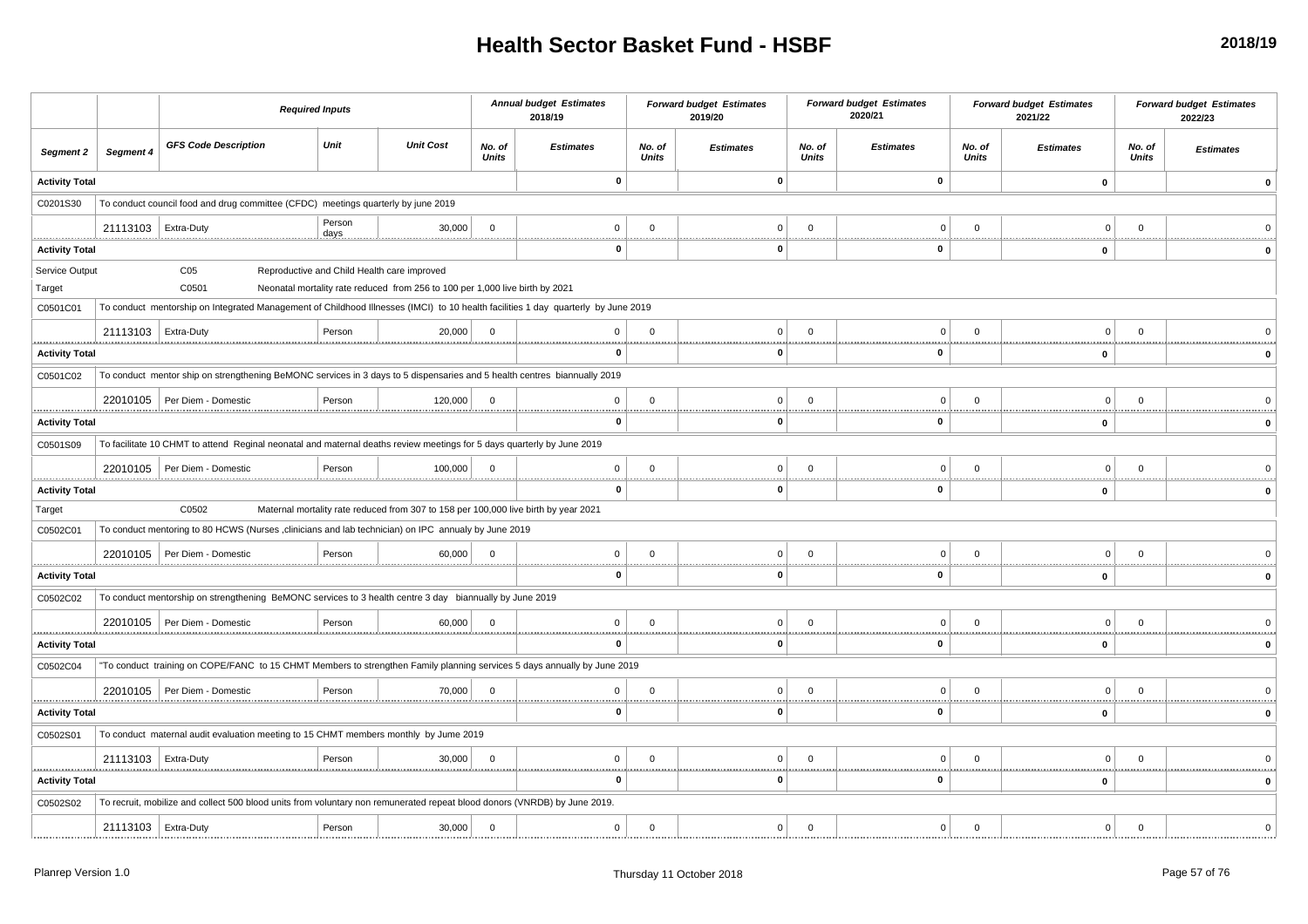|                                      |                       | <b>Required Inputs</b>                                                                                                                                                                                               |         |                                                                                                                                        |                        | <b>Annual budget Estimates</b><br>2018/19                                                             |                        | <b>Forward budget Estimates</b><br>2019/20 |                        | <b>Forward budget Estimates</b><br>2020/21 |                 | <b>Forward budget Estimates</b><br>2021/22 |                        | <b>Forward budget Estimates</b><br>2022/23 |
|--------------------------------------|-----------------------|----------------------------------------------------------------------------------------------------------------------------------------------------------------------------------------------------------------------|---------|----------------------------------------------------------------------------------------------------------------------------------------|------------------------|-------------------------------------------------------------------------------------------------------|------------------------|--------------------------------------------|------------------------|--------------------------------------------|-----------------|--------------------------------------------|------------------------|--------------------------------------------|
| <b>Segment 2</b>                     | Segment 4             | <b>GFS Code Description</b>                                                                                                                                                                                          | Unit    | <b>Unit Cost</b>                                                                                                                       | No. of<br><b>Units</b> | <b>Estimates</b>                                                                                      | No. of<br><b>Units</b> | <b>Estimates</b>                           | No. of<br><b>Units</b> | <b>Estimates</b>                           | No. of<br>Units | <b>Estimates</b>                           | No. of<br><b>Units</b> | <b>Estimates</b>                           |
|                                      | 22003102              | Diesel                                                                                                                                                                                                               | Litres  | 2,500                                                                                                                                  | $\mathbf 0$            | $\Omega$                                                                                              | $\mathbf{0}$           | $\Omega$                                   | $\mathbf 0$            | $\Omega$                                   | $\mathbf 0$     | $\overline{0}$                             | $\overline{0}$         |                                            |
|                                      | 22010105              | Per Diem - Domestic                                                                                                                                                                                                  | Person  | 60,000                                                                                                                                 | $\Omega$               | - 0                                                                                                   | $\Omega$               | $^{(1)}$                                   | $\Omega$               | C                                          | $^{\circ}$      | - 0                                        | $\overline{0}$         |                                            |
| <b>Activity Total</b>                |                       |                                                                                                                                                                                                                      |         |                                                                                                                                        | <u></u>                | $\bf{0}$                                                                                              |                        | 0                                          |                        | <br>$\mathbf{0}$                           |                 | <br>0                                      |                        |                                            |
| Service Output<br>Target<br>C0601C04 |                       | C <sub>06</sub><br>C0601<br>To conduct 1 day mentorship on d-IMCI to the 41 service providers from 41 dispensaries quarterly by June 2018                                                                            |         | Communicable diseases Managed and Controlled<br>Prevalence rate of malaria case reduced from 45% to 15% by June 2021                   |                        |                                                                                                       |                        |                                            |                        |                                            |                 |                                            |                        |                                            |
|                                      | 22010105              | Per Diem - Domestic                                                                                                                                                                                                  | Perdiem | 100,000                                                                                                                                | $\Omega$               | $^{\circ}$                                                                                            | 67                     | 6,700,000                                  |                        | $\Omega$                                   | $\Omega$        | $\Omega$                                   | 67                     | 6,700,000                                  |
| <b>Activity Total</b>                |                       |                                                                                                                                                                                                                      |         |                                                                                                                                        |                        | 0                                                                                                     |                        | .<br>6,700,000                             |                        | 0                                          |                 | 0                                          |                        | 6,700,000                                  |
| C0601S01                             |                       | To conduct Malaria Vector Surveillance monthly by June 2019                                                                                                                                                          |         |                                                                                                                                        |                        |                                                                                                       |                        |                                            |                        |                                            |                 |                                            |                        |                                            |
|                                      | 21113103   Extra-Duty |                                                                                                                                                                                                                      | Person  | 30,000                                                                                                                                 | $\Omega$               | $\mathbf 0$                                                                                           | $\Omega$               | $\Omega$                                   | $\Omega$               | $\Omega$                                   | $\mathbf 0$     | $\overline{0}$                             | $\mathbf{0}$           |                                            |
| <br><b>Activity Total</b>            |                       |                                                                                                                                                                                                                      |         |                                                                                                                                        |                        | 0                                                                                                     |                        | $\mathbf 0$                                |                        | $\mathbf{0}$                               |                 | 0                                          |                        |                                            |
| Target                               |                       | C0602                                                                                                                                                                                                                |         | TB case detection rate increased from 4.5% to 1.5% by 2021                                                                             |                        |                                                                                                       |                        |                                            |                        |                                            |                 |                                            |                        |                                            |
| C0602S04                             |                       | To conduct 5 days district external quality assurance for smear microscope and quality assurance to 5 health center quarterly by June 2019                                                                           |         |                                                                                                                                        |                        |                                                                                                       |                        |                                            |                        |                                            |                 |                                            |                        |                                            |
|                                      | 22010105              | Per Diem - Domestic                                                                                                                                                                                                  | Person  | 60,000                                                                                                                                 | $\mathbf 0$            | $^{\circ}$                                                                                            | $\Omega$               | $\Omega$                                   | $\Omega$               | $\Omega$                                   | $\Omega$        | $\Omega$                                   | $\Omega$               |                                            |
| <b>Activity Total</b>                |                       |                                                                                                                                                                                                                      |         |                                                                                                                                        |                        | 0                                                                                                     |                        | 0                                          |                        | $\bf{0}$                                   |                 | 0                                          |                        |                                            |
| Service Output<br>Target             |                       | CO7<br>C0701                                                                                                                                                                                                         |         | Non - Communicable Disease Control Managed and Controlled<br>Complication related to injuries reduced from 0.7%% to 0.4%% by June 2021 |                        |                                                                                                       |                        |                                            |                        |                                            |                 |                                            |                        |                                            |
| C0701C01                             |                       | To conduct 1 day mentorship on treatment of Trauma to 5 health centres biannually by June 2019                                                                                                                       |         |                                                                                                                                        |                        |                                                                                                       |                        |                                            |                        |                                            |                 |                                            |                        |                                            |
|                                      | 22010105              | Per Diem - Domestic                                                                                                                                                                                                  | Person  | 60,000                                                                                                                                 | $\Omega$               | $\Omega$                                                                                              | $\Omega$               | $\Omega$                                   | $\Omega$               | $\Omega$                                   | $\Omega$        | $\overline{0}$                             | $\mathbf{0}$           |                                            |
| <b>Activity Total</b>                |                       |                                                                                                                                                                                                                      |         |                                                                                                                                        |                        | $\Omega$                                                                                              |                        | 0                                          |                        | $\mathbf{0}$                               |                 | 0                                          |                        | $\Omega$                                   |
| Target                               |                       | C0702                                                                                                                                                                                                                |         |                                                                                                                                        |                        | Mental health conditions reduced from 1.3%% to 1%% and substance abuse from 1.3 % to 1 % by year 2021 |                        |                                            |                        |                                            |                 |                                            |                        |                                            |
| C0702S03                             |                       | To conduct 2 days school health education to 4 secondary schools student on mental health disorders quarterly by June 2018                                                                                           |         |                                                                                                                                        |                        |                                                                                                       |                        |                                            |                        |                                            |                 |                                            |                        |                                            |
|                                      |                       | 22004102   Drugs and Medicines                                                                                                                                                                                       | kit     | 125,000                                                                                                                                | $\mathbf 0$            | $\Omega$                                                                                              | $\Omega$               | $\Omega$                                   | $\Omega$               | $\Omega$                                   | $^{\circ}$      | $\Omega$                                   | $\overline{0}$         |                                            |
| <b>Activity Total</b>                |                       | To develop IEC materials for Health advocacy / health promotion and prevention through IEC on change of life style (diet, smoking, excessive alcohol consumption and exercise) at community level on Mental diseases |         |                                                                                                                                        |                        | $\bf{0}$                                                                                              |                        | 0                                          |                        | $\mathbf{0}$                               |                 | 0                                          |                        |                                            |
| C0702S04                             | annually by June 2018 |                                                                                                                                                                                                                      |         |                                                                                                                                        |                        |                                                                                                       |                        |                                            |                        |                                            |                 |                                            |                        |                                            |
|                                      |                       | 22004105   Hospital Supplies                                                                                                                                                                                         | Set     | 200,000                                                                                                                                | $\Omega$               | $\Omega$                                                                                              | $\Omega$               | 0                                          |                        | $\Omega$                                   | $\mathbf 0$     | $\Omega$                                   | $\mathbf{0}$           |                                            |
| <b>Activity Total</b>                |                       |                                                                                                                                                                                                                      |         |                                                                                                                                        |                        | $\bf{0}$                                                                                              |                        | 0                                          |                        | $\mathbf{0}$                               |                 | 0                                          |                        | $\Omega$                                   |
| Service Output<br>Target             |                       | C <sub>08</sub><br>C0801                                                                                                                                                                                             |         | Treatment and care of other common diseases of local                                                                                   |                        | Prevalence of oral diseases among OPD cases reduced from 0.2%% to 0.1%% by June 2021                  |                        |                                            |                        |                                            |                 |                                            |                        |                                            |
| C0801S03                             |                       | To facilitae DDO for 5 days on Oral care mentorship to 5 health centres quarterly by June 2019                                                                                                                       |         |                                                                                                                                        |                        |                                                                                                       |                        |                                            |                        |                                            |                 |                                            |                        |                                            |
|                                      | 22010105              | Per Diem - Domestic                                                                                                                                                                                                  | Person  | 60,000                                                                                                                                 | $\mathbf 0$            | $\mathbf 0$                                                                                           | $\mathbf 0$            | 0 <sup>1</sup>                             | $\mathbf 0$            | $\mathbf{0}$                               | $\mathbf 0$     | $\overline{0}$                             | $\Omega$               |                                            |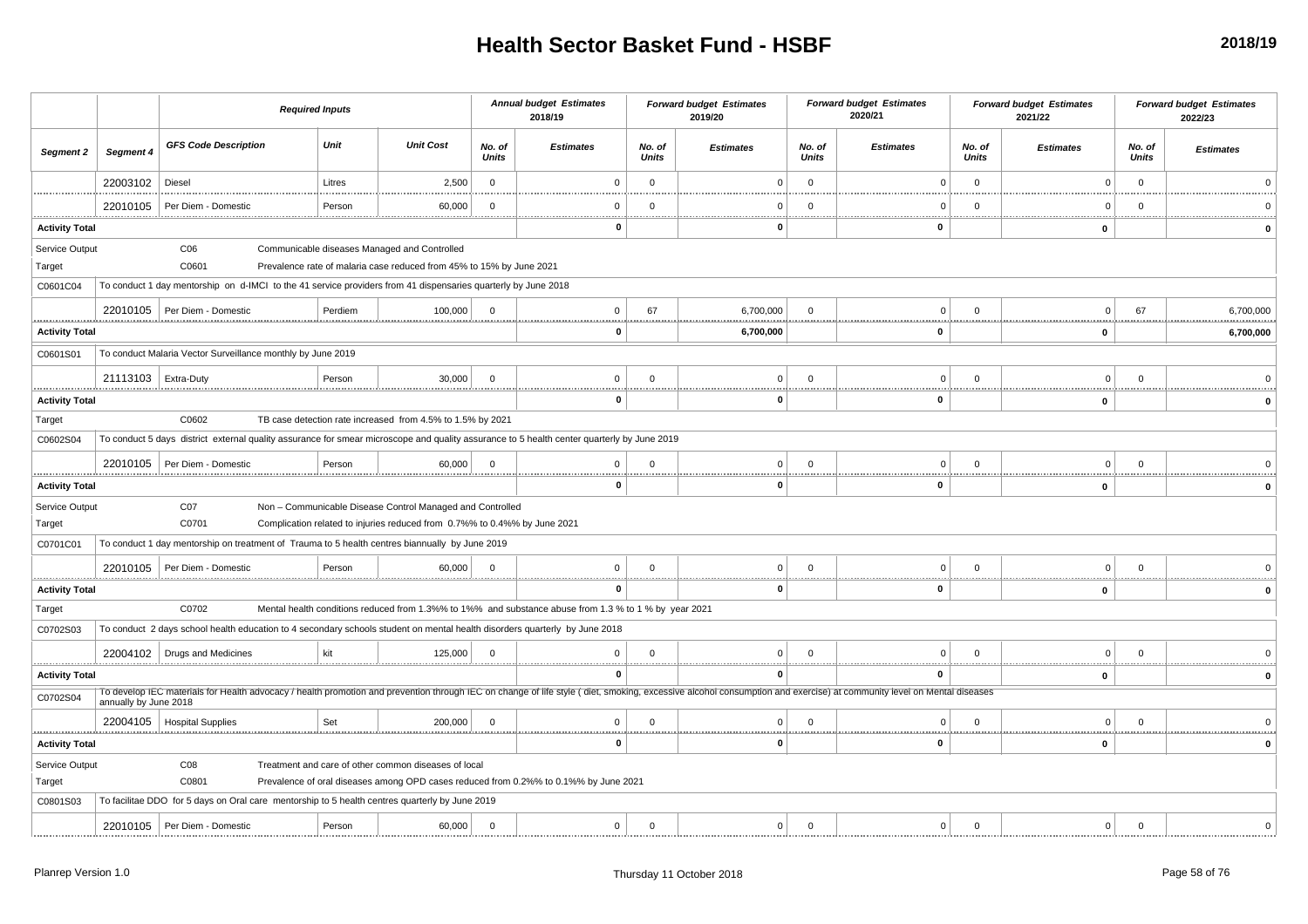|                            |           | <b>Required Inputs</b>                                                                                                                            |           |                  |                         | <b>Annual budget Estimates</b><br>2018/19                                                     |                        | <b>Forward budget Estimates</b><br>2019/20 |                        | <b>Forward budget Estimates</b><br>2020/21 |                        | <b>Forward budget Estimates</b><br>2021/22 |                        | <b>Forward budget Estimates</b><br>2022/23 |
|----------------------------|-----------|---------------------------------------------------------------------------------------------------------------------------------------------------|-----------|------------------|-------------------------|-----------------------------------------------------------------------------------------------|------------------------|--------------------------------------------|------------------------|--------------------------------------------|------------------------|--------------------------------------------|------------------------|--------------------------------------------|
| Segment 2                  | Segment 4 | <b>GFS Code Description</b>                                                                                                                       | Unit      | <b>Unit Cost</b> | No. of<br><b>Units</b>  | <b>Estimates</b>                                                                              | No. of<br><b>Units</b> | <b>Estimates</b>                           | No. of<br><b>Units</b> | <b>Estimates</b>                           | No. of<br><b>Units</b> | <b>Estimates</b>                           | No. of<br><b>Units</b> | <b>Estimates</b>                           |
| <b>Activity Total</b>      |           |                                                                                                                                                   |           |                  |                         | 0                                                                                             |                        | $\mathbf 0$                                |                        | $\mathbf 0$                                |                        | $\mathbf 0$                                |                        |                                            |
| Target                     |           | C0802                                                                                                                                             |           |                  |                         | Prevalence of eye diseases among OPD cases reduced from 0.3%% to 0.1%% by June 2021           |                        |                                            |                        |                                            |                        |                                            |                        |                                            |
| C0802S03                   |           | To facilitae DEC for 5 days on Eye care mentorship to 5 health centres biannually by June 2019                                                    |           |                  |                         |                                                                                               |                        |                                            |                        |                                            |                        |                                            |                        |                                            |
|                            |           | 22010105   Per Diem - Domestic                                                                                                                    | Person    | 60,000           | $\overline{0}$          | $\mathbf 0$                                                                                   | 30                     | 1,800,000                                  | 30                     | 1,800,000                                  | 30                     | 1,800,000                                  | 30                     | 1,800,000                                  |
| <b>Activity Total</b>      |           |                                                                                                                                                   |           |                  |                         | 0                                                                                             |                        | 1,800,000                                  |                        | 1,800,000                                  |                        | 1,800,000                                  |                        | 1,800,000                                  |
| C0802S04                   |           | To facilitate 1 day on implementation of district environmental hygiene day quartely by June 2019                                                 |           |                  |                         |                                                                                               |                        |                                            |                        |                                            |                        |                                            |                        |                                            |
|                            |           | 22010105   Per Diem - Domestic                                                                                                                    | Person    | 120,000          | $\overline{\mathbf{0}}$ | $\mathbf 0$                                                                                   | 60                     | 7,200,000                                  | 60                     | 7,200,000                                  | 60                     | 7,200,000                                  | 60                     | 7,200,000                                  |
| <b>Activity Total</b>      |           |                                                                                                                                                   |           |                  |                         | 0                                                                                             |                        | .<br>7,200,000                             |                        | 7,200,000                                  |                        | 7,200,000                                  |                        | 7,200,000                                  |
| C0802S05                   |           | To support 10 CHMT on conducting investigation of outbreak at 10 villages biannually by June 2019                                                 |           |                  |                         |                                                                                               |                        |                                            |                        |                                            |                        |                                            |                        |                                            |
|                            |           | 22010105   Per Diem - Domestic                                                                                                                    | Person    | 60,000           | $\Omega$                | $\mathbf{0}$                                                                                  | 100                    | 6,000,000                                  | 100                    | 6,000,000                                  | 100                    | 6,000,000                                  | 100                    | 6,000,000                                  |
| .<br><b>Activity Total</b> |           |                                                                                                                                                   |           |                  |                         | O                                                                                             |                        | <br>6,000,000                              |                        | 6,000,000                                  |                        | 6,000,000                                  |                        | 6,000,000                                  |
| Target                     |           | C0803                                                                                                                                             |           |                  |                         | Prevalence rate of Neglected Tropical Diseases (NTDs) reduced from 80%% to 50% by June 2021   |                        |                                            |                        |                                            |                        |                                            |                        |                                            |
| C0803S03                   |           | To conduct 1 day mass campaign on NTD prevention to 118 primary schools annually by June 2019                                                     |           |                  |                         |                                                                                               |                        |                                            |                        |                                            |                        |                                            |                        |                                            |
|                            | 21113103  | <b>Extra-Duty</b>                                                                                                                                 | Allowance | 15,000           | $\Omega$                | $\mathbf 0$                                                                                   | 10                     | 150,000                                    | 10                     | 150,000                                    | 10                     | 150,000                                    | 10                     | 150,000                                    |
|                            | 22008110  | Ground Transport (Bus, Train,<br>Water).<br>                                                                                                      | Person    | 10,000           | $\overline{0}$          | $\Omega$                                                                                      | 17                     | 170,000<br>.                               | 17                     | 170,000                                    | 17                     | 170,000                                    | 17                     | 170,000                                    |
|                            | 22010105  | Per Diem - Domestic                                                                                                                               | Perdiem   | 60,000<br>       | $\Omega$                | $\Omega$<br>.                                                                                 | 40                     | 2,400,000<br>.                             | 40                     | 2,400,000<br><u></u>                       | 40                     | 2,400,000<br><u></u>                       | 40                     | 2,400,000<br><u></u>                       |
| <b>Activity Total</b>      |           |                                                                                                                                                   |           |                  |                         | 0                                                                                             |                        | 2,720,000                                  |                        | 2,720,000                                  |                        | 2,720,000                                  |                        | 2,720,000                                  |
| C0803S04                   |           | To conduct 1 day mass campaign on NTD prevention to 18 primary schools annually by June 2018                                                      |           |                  |                         |                                                                                               |                        |                                            |                        |                                            |                        |                                            |                        |                                            |
|                            |           | 22010105   Per Diem - Domestic                                                                                                                    | Person    | 60,000           | $\Omega$                | $\Omega$                                                                                      | $\Omega$               | $\Omega$                                   | $\Omega$               | $\Omega$                                   | $\Omega$               | $\Omega$                                   | $\Omega$               |                                            |
| <b>Activity Total</b>      |           |                                                                                                                                                   |           |                  |                         | 0                                                                                             |                        | 0                                          |                        | $\mathbf 0$                                |                        | $\mathbf{0}$                               |                        |                                            |
| Service Output             |           | CO9                                                                                                                                               |           |                  |                         | Human Resource for health in terms of number professional Mix at all levels improved          |                        |                                            |                        |                                            |                        |                                            |                        |                                            |
| Target                     |           | C0901                                                                                                                                             |           |                  |                         | Shortage of skilled and mixed human resource for health reduced from 77.2%% to 25%% June 2021 |                        |                                            |                        |                                            |                        |                                            |                        |                                            |
| C0901C02                   |           | To conduct 2 days supportive supervision on human resource to 44 health facilities for quarterly by June 2019                                     |           |                  |                         |                                                                                               |                        |                                            |                        |                                            |                        |                                            |                        |                                            |
|                            |           | 22010105   Per Diem - Domestic                                                                                                                    | Person    | 60,000           | $\Omega$                | $\Omega$                                                                                      | $\Omega$               | $\Omega$                                   | $\Omega$               | $\Omega$                                   | $\Omega$               | $\Omega$                                   | $\Omega$               |                                            |
| <b>Activity Total</b>      |           |                                                                                                                                                   |           |                  |                         | 0                                                                                             |                        | - 0                                        |                        | $\bf{0}$                                   |                        | $\mathbf 0$                                |                        | Û                                          |
| C0901C03                   |           | To support 15 Health Care providers to attend Health proffessional annual meetings of different cadres within the Country for 6 days by June 2019 |           |                  |                         |                                                                                               |                        |                                            |                        |                                            |                        |                                            |                        |                                            |
|                            |           | 22010105   Per Diem - Domestic                                                                                                                    | Person    | 100,000          | $\Omega$                | $\Omega$                                                                                      | $\Omega$               | $\Omega$                                   | $\Omega$               | $\Omega$                                   | $\Omega$               | $\mathbf 0$                                | $\Omega$               |                                            |
| .<br><b>Activity Total</b> |           |                                                                                                                                                   |           |                  |                         | n                                                                                             |                        | $\Omega$                                   |                        | 0                                          | .                      | $\mathbf 0$                                | <u>.</u>               |                                            |
| C0901C04                   |           | To conduct 7 days preparation of PE budget and seniority list for public employees by June 2019                                                   |           |                  |                         |                                                                                               |                        |                                            |                        |                                            |                        |                                            |                        |                                            |
|                            |           | 22010105   Per Diem - Domestic                                                                                                                    | Person    | 100,000          | $\overline{0}$          | $\mathbf 0$                                                                                   | $\mathbf 0$            | $\mathbf 0$                                | $\mathbf 0$            | $\overline{0}$                             | $\mathsf 0$            | 0                                          | $\mathbf 0$            | $\Omega$                                   |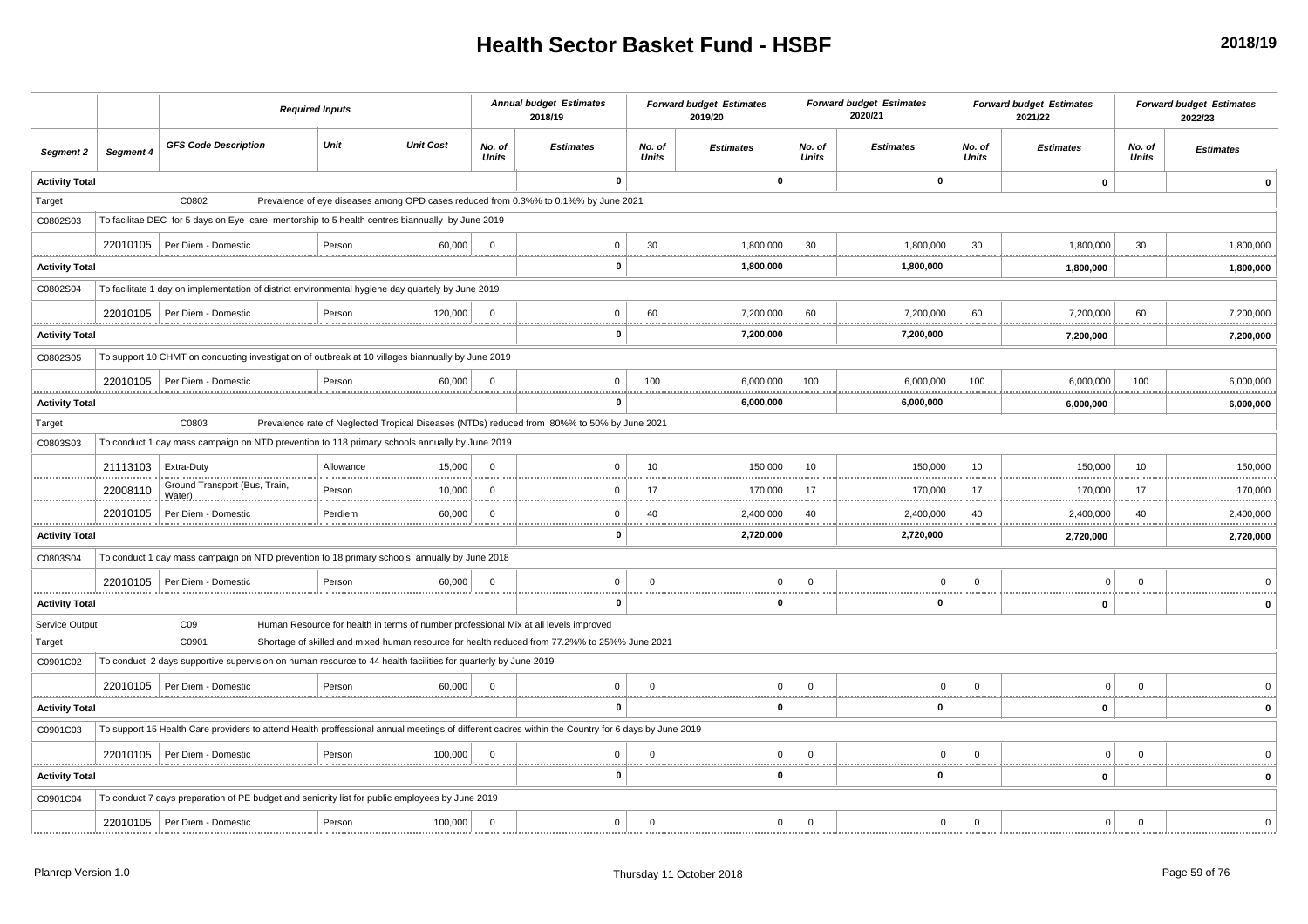|                       |                       |                                                                                                                     | <b>Required Inputs</b> |                                                        |                        | <b>Annual budget Estimates</b><br>2018/19 |                        | <b>Forward budget Estimates</b><br>2019/20 |                        | <b>Forward budget Estimates</b><br>2020/21 |                        | <b>Forward budget Estimates</b><br>2021/22 |                        | <b>Forward budget Estimates</b><br>2022/23 |
|-----------------------|-----------------------|---------------------------------------------------------------------------------------------------------------------|------------------------|--------------------------------------------------------|------------------------|-------------------------------------------|------------------------|--------------------------------------------|------------------------|--------------------------------------------|------------------------|--------------------------------------------|------------------------|--------------------------------------------|
| Segment 2             | Segment 4             | <b>GFS Code Description</b>                                                                                         | Unit                   | <b>Unit Cost</b>                                       | No. of<br><b>Units</b> | <b>Estimates</b>                          | No. of<br><b>Units</b> | <b>Estimates</b>                           | No. of<br><b>Units</b> | <b>Estimates</b>                           | No. of<br><b>Units</b> | <b>Estimates</b>                           | No. of<br><b>Units</b> | <b>Estimates</b>                           |
| <b>Activity Total</b> |                       |                                                                                                                     |                        |                                                        |                        | $\pmb{0}$                                 |                        | $\mathbf{0}$                               |                        | $\mathbf 0$                                |                        | $\pmb{0}$                                  |                        | $\Omega$                                   |
| C0901C05              |                       | To conduct 3 days induction course to 100 new employees at health facilities annually by June 2019                  |                        |                                                        |                        |                                           |                        |                                            |                        |                                            |                        |                                            |                        |                                            |
|                       | 21113103   Extra-Duty |                                                                                                                     | Person                 | 50,000                                                 | $\Omega$               | $\mathbf 0$                               | $\mathbf 0$            | $\mathbf 0$                                | $\Omega$               | $\overline{0}$                             | $\mathbf 0$            | $\overline{0}$                             | $\mathbf 0$            |                                            |
| .                     | 22001101              | Office Consumables (papers,<br>pencils, pens and stationaries)                                                      | Set                    | 250,000<br>                                            | $\Omega$               | $\mathbf 0$<br>                           | $\overline{0}$         | $\Omega$                                   | $\Omega$<br>.          | $\Omega$<br>1.111                          | $\Omega$               | $\Omega$<br>1.1.1.1                        | $\Omega$               |                                            |
| <b>Activity Total</b> |                       |                                                                                                                     |                        |                                                        |                        | $\mathbf 0$                               |                        | $\mathbf 0$                                |                        | $\mathbf 0$                                |                        | $\pmb{0}$                                  |                        |                                            |
| C0901C06              |                       | To support 15 CHMT members to attend activities conducted outside the council quarterly by June 2019                |                        |                                                        |                        |                                           |                        |                                            |                        |                                            |                        |                                            |                        |                                            |
|                       |                       | 21113115   Subsistance Allowance                                                                                    | Person                 | 200,000                                                | $\overline{0}$         | $\mathbf 0$<br>                           | $\mathbf 0$            | $\mathbf 0$                                | $\overline{0}$         | $\overline{0}$                             | $\mathbf 0$            | $\overline{0}$                             | $\mathbf 0$            |                                            |
| <b>Activity Total</b> |                       |                                                                                                                     |                        |                                                        |                        | $\mathbf 0$                               |                        | 0                                          |                        | $\mathbf 0$                                |                        | $\mathbf 0$                                |                        |                                            |
| C0901S04              |                       | To provide statutory benefit to 17 CHMT Members monthly by June 2019                                                |                        |                                                        |                        |                                           |                        |                                            |                        |                                            |                        |                                            |                        |                                            |
|                       |                       | 21113101   Leave Travel                                                                                             | Person                 | 100,000                                                | $\Omega$               | $\mathbf{0}$                              | $\mathbf 0$            | $\Omega$                                   | $\Omega$               | $\Omega$                                   | $\mathbf 0$            | $\mathbf 0$                                | $\mathbf 0$            |                                            |
|                       | 21113115              | Subsistance Allowance                                                                                               | Person                 | 1,000,000                                              | $\Omega$               | $\mathbf 0$                               | $\mathbf 0$            | $\Omega$                                   | $\Omega$               | $\Omega$                                   | $\Omega$               | $\mathbf 0$                                | $\overline{0}$         |                                            |
|                       | 21113129              | <b>Moving Expenses</b>                                                                                              | Person                 | 500,000                                                | $\Omega$               | 0                                         | $\mathbf 0$            | $\Omega$                                   | $\Omega$               | $\mathbf 0$                                | $\Omega$               | $\Omega$                                   | $^{\circ}$             |                                            |
|                       | 22009102              | <b>Tuition fees</b>                                                                                                 | Person                 | 1,500,000                                              | $\Omega$               | $\mathbf 0$                               | $\Omega$               | $\Omega$                                   | $\overline{0}$         | $\Omega$                                   | $\Omega$               | $\Omega$                                   | $\Omega$               |                                            |
|                       | 22010105              | Per Diem - Domestic                                                                                                 | Person                 | 100,000                                                | $\Omega$               | $\mathbf 0$                               | $\overline{0}$         | $\Omega$                                   | $\Omega$               | $\Omega$                                   | $\Omega$               | $\mathbf 0$                                | $\overline{0}$         |                                            |
|                       | 22014106              | Gifts and Prizes                                                                                                    | Set                    | 300,000                                                | $\Omega$               | $\mathbf 0$                               | $\Omega$               | $\Omega$                                   | $\Omega$               | $\Omega$                                   | $\Omega$               | $\Omega$                                   | $\overline{0}$         |                                            |
| .                     | 22032111              | <b>Burial Expenses</b>                                                                                              | Person                 | 2,331,303                                              | $\Omega$               | $\mathbf 0$                               | $\mathbf 0$            | $\mathbf 0$                                | $\mathbf 0$            | $\mathbf 0$                                | $\mathbf 0$            | 0                                          | $\mathbf 0$            |                                            |
| <b>Activity Total</b> |                       |                                                                                                                     |                        |                                                        |                        | 0                                         |                        | O                                          |                        | 0                                          |                        | $\mathbf 0$                                |                        |                                            |
| C0901S05              |                       | To facilitate 2 staff monthly compilation and review of human resources for health information (HRHIS) by June 2019 |                        |                                                        |                        |                                           |                        |                                            |                        |                                            |                        |                                            |                        |                                            |
| .                     |                       | 22010105   Per Diem - Domestic                                                                                      | Person                 | 100,000                                                | $\overline{0}$         | $\mathbf 0$<br>11111                      | $\mathbf 0$            | $\Omega$                                   | $\Omega$               | $\Omega$                                   | $\Omega$               | $\mathbf 0$                                | $\mathbf 0$            |                                            |
| <b>Activity Total</b> |                       |                                                                                                                     |                        |                                                        |                        | $\mathbf 0$                               |                        | $\mathbf{0}$                               |                        | $\mathbf 0$                                |                        | $\pmb{0}$                                  |                        |                                            |
| C0901S06              |                       | To facilitate payment of P4P of FY 2016/17 at DMO office annually by June 2019                                      |                        |                                                        |                        |                                           |                        |                                            |                        |                                            |                        |                                            |                        |                                            |
|                       |                       | 22010105   Per Diem - Domestic                                                                                      | Person                 | 3,000,000                                              | $\overline{0}$         | $\mathbf 0$<br>                           | $\mathbf 0$            | $\circ$                                    | $\mathbf 0$            | $\overline{0}$                             | $\mathbf 0$            | $\overline{0}$                             | $\mathbf 0$            |                                            |
| <b>Activity Total</b> |                       |                                                                                                                     |                        |                                                        |                        | $\mathbf 0$                               |                        | $\mathbf 0$                                |                        | $\mathbf 0$                                |                        | $\mathbf 0$                                |                        |                                            |
| C0901S07              |                       | To conduct 2 days evaluation session to 15 health staff on OPRAS TOOL for 2016/17 annually by June 2019             |                        |                                                        |                        |                                           |                        |                                            |                        |                                            |                        |                                            |                        |                                            |
|                       | 21113103   Extra-Duty |                                                                                                                     | Person                 | 30,000                                                 | $\Omega$               | $\mathbf 0$<br>1.1.1.1                    | $\Omega$               | $\Omega$<br>.                              | $\Omega$               | $\Omega$<br>                               | $\Omega$               | $\Omega$<br>.                              | $\Omega$               |                                            |
| <b>Activity Total</b> |                       |                                                                                                                     |                        |                                                        |                        | $\mathbf 0$                               |                        | 0                                          |                        | 0                                          |                        | $\pmb{0}$                                  |                        |                                            |
| C0901S08              |                       | To support 50 new employees on statutories benefit annually by June 2019                                            |                        |                                                        |                        |                                           |                        |                                            |                        |                                            |                        |                                            |                        |                                            |
| .                     |                       | 21113115   Subsistance Allowance                                                                                    | Person                 | 200,000                                                | $\overline{0}$         | $\mathbf 0$<br>                           | $\mathbf 0$            | 0                                          | $\mathbf 0$<br>.       | $\mathbf 0$<br>                            | $\mathbf 0$            | 0<br>.                                     | $\mathbf 0$            |                                            |
| <b>Activity Total</b> |                       |                                                                                                                     |                        |                                                        |                        | $\mathbf 0$                               |                        | 0                                          |                        | $\mathbf 0$                                |                        | $\pmb{0}$                                  |                        |                                            |
| Service Output        |                       | C <sub>13</sub>                                                                                                     |                        | Traditional and alternative medicine services improved |                        |                                           |                        |                                            |                        |                                            |                        |                                            |                        |                                            |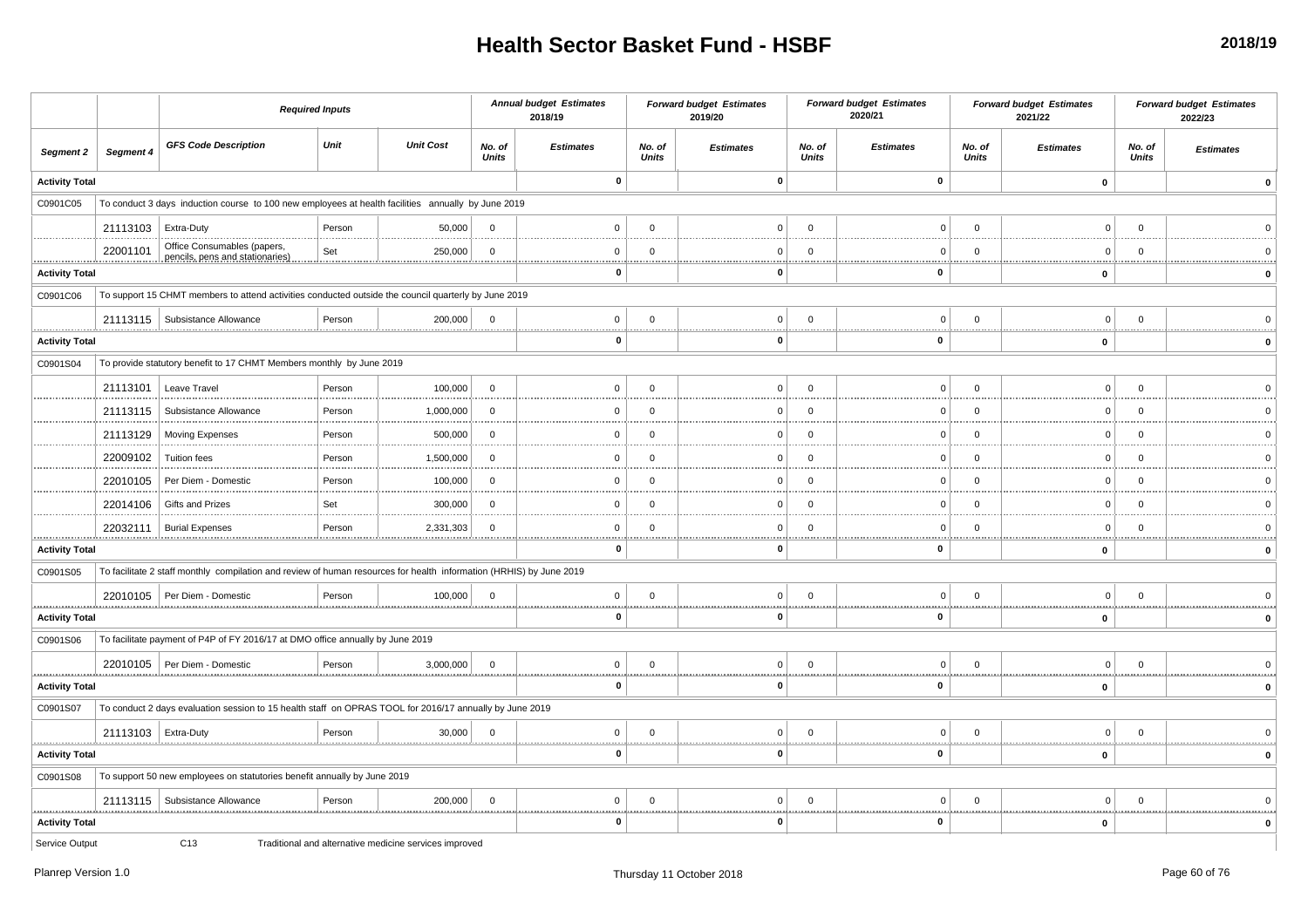|                          |                       | <b>Required Inputs</b>                                                                                                                                                                            |        |                                                                                                                                           |                 | <b>Annual budget Estimates</b><br>2018/19                                                                                                       |                 | <b>Forward budget Estimates</b><br>2019/20 |                        | <b>Forward budget Estimates</b><br>2020/21 |                   | <b>Forward budget Estimates</b><br>2021/22 |                 | <b>Forward budget Estimates</b><br>2022/23 |
|--------------------------|-----------------------|---------------------------------------------------------------------------------------------------------------------------------------------------------------------------------------------------|--------|-------------------------------------------------------------------------------------------------------------------------------------------|-----------------|-------------------------------------------------------------------------------------------------------------------------------------------------|-----------------|--------------------------------------------|------------------------|--------------------------------------------|-------------------|--------------------------------------------|-----------------|--------------------------------------------|
| Segment 2                | Segment 4             | <b>GFS Code Description</b>                                                                                                                                                                       | Unit   | <b>Unit Cost</b>                                                                                                                          | No. of<br>Units | <b>Estimates</b>                                                                                                                                | No. of<br>Units | <b>Estimates</b>                           | No. of<br>Units        | <b>Estimates</b>                           | No. of<br>Units   | <b>Estimates</b>                           | No. of<br>Units | <b>Estimates</b>                           |
| Target                   |                       | C1301                                                                                                                                                                                             |        |                                                                                                                                           |                 | Rate of patients with complications associated with traditional medicine and alternative healing practices reduced from 60% to 30% by June 2021 |                 |                                            |                        |                                            |                   |                                            |                 |                                            |
| C1301S02                 |                       | To conduct mapping and registration of 120 traditional and altenative health practitioners in 61 villlages by june 2019                                                                           |        |                                                                                                                                           |                 |                                                                                                                                                 |                 |                                            |                        |                                            |                   |                                            |                 |                                            |
|                          |                       | 22010105   Per Diem - Domestic                                                                                                                                                                    | Person | 60,000                                                                                                                                    | $\mathbf 0$     | $\Omega$                                                                                                                                        | $\Omega$        | $\Omega$                                   | $\Omega$               | $\Omega$                                   | $\Omega$          | $\Omega$                                   | $\Omega$        |                                            |
| <b>Activity Total</b>    |                       |                                                                                                                                                                                                   |        |                                                                                                                                           |                 | $\Omega$                                                                                                                                        | .               | $\Omega$                                   |                        | 0                                          | <b>**********</b> | $\mathbf{0}$                               |                 |                                            |
| Service Output<br>Target |                       | C <sub>19</sub><br>C1901                                                                                                                                                                          |        | infant mortality rate reduced from 12/1000 live birth to 4/1000 live birth by June 2021                                                   |                 | Maternal, infant, young child and adolescent nutrition behaviours promoted (Improved)                                                           |                 |                                            |                        |                                            |                   |                                            |                 |                                            |
| C1901S02                 |                       | To conduct maternal audit evaluation meeting to 15 CHMT members monthly by Jume 2018                                                                                                              |        |                                                                                                                                           |                 |                                                                                                                                                 |                 |                                            |                        |                                            |                   |                                            |                 |                                            |
|                          | 21113103   Extra-Duty |                                                                                                                                                                                                   | Person | 30,000                                                                                                                                    | $\Omega$        | $\Omega$                                                                                                                                        | $\Omega$        | $\Omega$                                   | $\Omega$               | $\Omega$                                   | $\Omega$          | $\Omega$                                   | $\Omega$        |                                            |
| <b>Activity Total</b>    |                       |                                                                                                                                                                                                   |        |                                                                                                                                           |                 | 0                                                                                                                                               |                 | 0                                          |                        | 0                                          |                   | <br>$\mathbf 0$                            |                 |                                            |
| Target                   |                       | C1903                                                                                                                                                                                             |        | under five mortality rate reduced from 12/1000 to 4/1000 live birth by June 2021                                                          |                 |                                                                                                                                                 |                 |                                            |                        |                                            |                   |                                            |                 |                                            |
| C1903S03                 |                       | To facilitate 15 CHMT on implementation of Vitamin A and dewarming suppliment to children 6-59 months and children 12 - 59 months in 41 health facilities biannually by June 2019                 |        |                                                                                                                                           |                 |                                                                                                                                                 |                 |                                            |                        |                                            |                   |                                            |                 |                                            |
|                          |                       | 22010105   Per Diem - Domestic                                                                                                                                                                    | Person | 60,000                                                                                                                                    | $\Omega$        | $\Omega$                                                                                                                                        | 41              | 2,460,000                                  | 41                     | 2,460,000                                  | 41                | 2,460,000                                  | 41              | 2,460,000                                  |
| <b>Activity Total</b>    |                       |                                                                                                                                                                                                   |        |                                                                                                                                           |                 | 0                                                                                                                                               |                 | <br>2,460,000                              | .                      | <br>2,460,000                              |                   | <br>.<br>2,460,000                         |                 | <br>2,460,000                              |
| C1903S04                 |                       | To conduct 5 days monthly distribution of Vaccine to 39 health facilities by June 2019                                                                                                            |        |                                                                                                                                           |                 |                                                                                                                                                 |                 |                                            |                        |                                            |                   |                                            |                 |                                            |
|                          | 21113103              | Extra-Duty                                                                                                                                                                                        | Person | 20,000                                                                                                                                    | $\overline{0}$  | $\Omega$                                                                                                                                        | 100             | 2,000,000                                  | 100                    | 2,000,000                                  | 100               | 2,000,000                                  | 100             | 2,000,000<br>.                             |
|                          | 22010105              | Per Diem - Domestic                                                                                                                                                                               | Persor | 60,000                                                                                                                                    | $\mathbf 0$     | $\Omega$                                                                                                                                        | 50              | 3,000,000                                  | 50                     | 3,000,000                                  | 50                | 3,000,000                                  | 50              | 3,000,000                                  |
| <b>Activity Total</b>    |                       |                                                                                                                                                                                                   |        |                                                                                                                                           |                 | 0                                                                                                                                               |                 | 5,000,000                                  |                        | 5,000,000                                  |                   | 5,000,000                                  |                 | 5,000,000                                  |
| Objective                |                       | D                                                                                                                                                                                                 |        | Quality and Quantity of Socio-Economic Services and Infrastructure Increased                                                              |                 |                                                                                                                                                 |                 |                                            |                        |                                            |                   |                                            |                 |                                            |
| Service Output           |                       | D <sub>05</sub>                                                                                                                                                                                   |        | Environmental Health and Sanitation improved                                                                                              |                 |                                                                                                                                                 |                 |                                            |                        |                                            |                   |                                            |                 |                                            |
| Target                   |                       | D0501                                                                                                                                                                                             |        | Sanitation infrastructure improved from 28% to 73% by June 2021                                                                           |                 |                                                                                                                                                 |                 |                                            |                        |                                            |                   |                                            |                 |                                            |
| D0501S05                 |                       | To conduct communiy awareness and sensitisation meeting on households sanitation and hygiene improvement to 60 hamlets leaders and 40 village government in seven 7 wards for 7 days by June 2019 |        |                                                                                                                                           |                 |                                                                                                                                                 |                 |                                            |                        |                                            |                   |                                            |                 |                                            |
|                          |                       | 22010105   Per Diem - Domestic                                                                                                                                                                    | Persor | 60,000                                                                                                                                    | $\Omega$        |                                                                                                                                                 | $\Omega$        | $\Omega$                                   | $\Omega$               | $\Omega$                                   | $\Omega$          | $\mathbf 0$                                | $\Omega$        |                                            |
| <b>Activity Total</b>    |                       |                                                                                                                                                                                                   |        |                                                                                                                                           |                 | O                                                                                                                                               |                 |                                            |                        | $\mathbf{0}$                               |                   | $\mathbf 0$                                |                 |                                            |
| D0501S07                 |                       | To facilitate implementation of monthly district environmental sanitation day by June 2019                                                                                                        |        |                                                                                                                                           |                 |                                                                                                                                                 |                 |                                            |                        |                                            |                   |                                            |                 |                                            |
|                          |                       | 22011105 Per Diem - Foreign                                                                                                                                                                       | Person | 60,000                                                                                                                                    | $\Omega$        | $\Omega$                                                                                                                                        | $\Omega$        | $\Omega$                                   | $\Omega$<br><u>.</u>   | $\Omega$                                   | $\Omega$          | $\mathbf 0$<br><b>ARRESTS</b>              | $\Omega$        |                                            |
| <b>Activity Total</b>    |                       |                                                                                                                                                                                                   |        |                                                                                                                                           |                 | 0                                                                                                                                               |                 | $\mathbf{0}$                               |                        | 0                                          |                   | $\mathbf 0$                                |                 |                                            |
| Target                   |                       | D0502                                                                                                                                                                                             |        | Vector and vermin control measures improved from 50% to 80%                                                                               |                 |                                                                                                                                                 |                 |                                            |                        |                                            |                   |                                            |                 |                                            |
| D0502S02                 |                       | To conduct Malaria Vector Surveillance monthly by june 2019                                                                                                                                       |        |                                                                                                                                           |                 |                                                                                                                                                 |                 |                                            |                        |                                            |                   |                                            |                 |                                            |
|                          | 21113103   Extra-Duty |                                                                                                                                                                                                   | Person | 30,000                                                                                                                                    | $\overline{0}$  | $^{\circ}$                                                                                                                                      | $\Omega$        | $\mathbf{0}$                               | $\Omega$<br>. <u>.</u> | 0<br>,,,,,,,,,,,,,,,,,,,,,,,,,,            | $\mathbf 0$       | $\Omega$<br><u></u>                        | $\mathbf 0$     |                                            |
| <b>Activity Total</b>    |                       |                                                                                                                                                                                                   |        |                                                                                                                                           |                 | 0                                                                                                                                               |                 | $\Omega$                                   |                        | 0                                          |                   | $\mathbf 0$                                |                 |                                            |
| Service Output<br>Target |                       | D <sub>27</sub><br>D2701                                                                                                                                                                          |        | State and infrastructure of health facilities improved<br>shortage of health facility infrastructure reduced from 70% to 30% by june 2021 |                 |                                                                                                                                                 |                 |                                            |                        |                                            |                   |                                            |                 |                                            |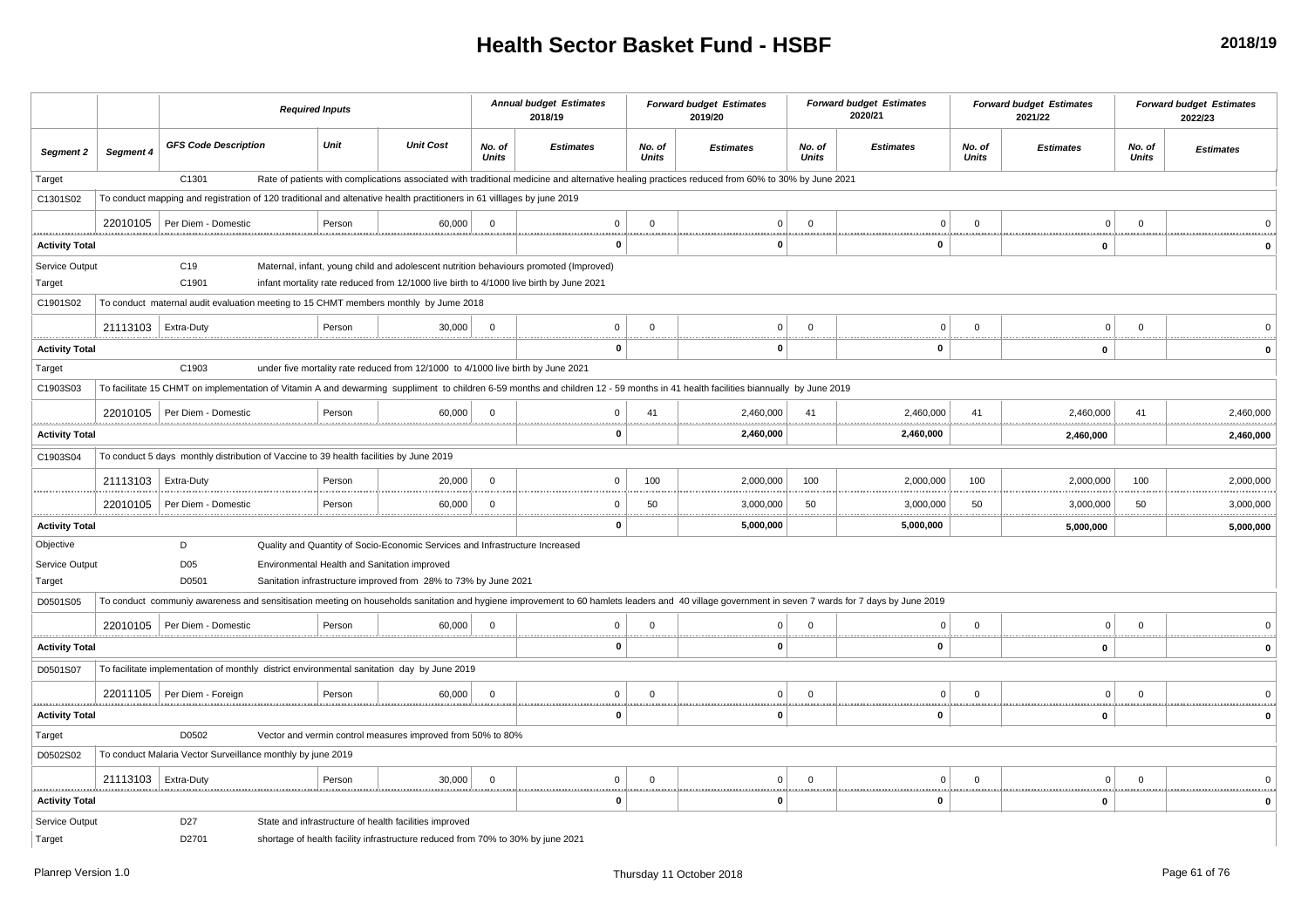|                            |           | <b>Required Inputs</b>                                                                                                                                           |              |                                                                                  |                        | <b>Annual budget Estimates</b><br>2018/19                                                                    |                        | <b>Forward budget Estimates</b><br>2019/20 |                        | <b>Forward budget Estimates</b><br>2020/21 |                        | <b>Forward budget Estimates</b><br>2021/22 |                        | <b>Forward budget Estimates</b><br>2022/23 |
|----------------------------|-----------|------------------------------------------------------------------------------------------------------------------------------------------------------------------|--------------|----------------------------------------------------------------------------------|------------------------|--------------------------------------------------------------------------------------------------------------|------------------------|--------------------------------------------|------------------------|--------------------------------------------|------------------------|--------------------------------------------|------------------------|--------------------------------------------|
| Segment 2                  | Segment 4 | <b>GFS Code Description</b>                                                                                                                                      | Unit         | <b>Unit Cost</b>                                                                 | No. of<br><b>Units</b> | <b>Estimates</b>                                                                                             | No. of<br><b>Units</b> | <b>Estimates</b>                           | No. of<br><b>Units</b> | <b>Estimates</b>                           | No. of<br><b>Units</b> | <b>Estimates</b>                           | No. of<br><b>Units</b> | <b>Estimates</b>                           |
| D2701D57                   |           | To rehabilitate Health Department Office at Head quarter by June 2019                                                                                            |              |                                                                                  |                        |                                                                                                              |                        |                                            |                        |                                            |                        |                                            |                        |                                            |
|                            | 22020101  | Cement, bricks and construction<br>materials                                                                                                                     | contract     | 4,000,000                                                                        | $\Omega$               | $\mathbf 0$                                                                                                  | $\mathbf 0$            | $\overline{0}$                             | $\Omega$               | $\Omega$                                   | $\Omega$               | $\overline{0}$                             | $\overline{0}$         |                                            |
| <b>Activity Total</b>      |           |                                                                                                                                                                  |              |                                                                                  |                        | $\mathbf{0}$                                                                                                 |                        | O                                          |                        | 0                                          |                        | 0                                          |                        |                                            |
| Objective                  |           | Е                                                                                                                                                                |              | Good Governance and Administrative Services Enhanced                             |                        |                                                                                                              |                        |                                            |                        |                                            |                        |                                            |                        |                                            |
| Service Output<br>Target   |           | E01<br>E0101                                                                                                                                                     |              | Organizational structure and institutional management at all levels strengthened |                        | Organization structures and institutional management at all levels strengthened from 50% to 90% by June 2021 |                        |                                            |                        |                                            |                        |                                            |                        |                                            |
| E0101C01                   |           | To conduct 14 days training to 15 CHMT Members on Complihensive supportive suppervision, procurement process and audit at Mzumbe University annualy by June 2019 |              |                                                                                  |                        |                                                                                                              |                        |                                            |                        |                                            |                        |                                            |                        |                                            |
|                            |           | 22010105 Per Diem - Domestic                                                                                                                                     | Person       | 100.000                                                                          | - 0                    | $\Omega$                                                                                                     | $\Omega$               | 0                                          | $\Omega$               | $\Omega$                                   | $\Omega$               | $\Omega$                                   | $\Omega$               |                                            |
| <b>Activity Total</b>      |           |                                                                                                                                                                  |              |                                                                                  |                        | 0                                                                                                            |                        | $\Omega$                                   |                        | 0                                          |                        | $\mathbf 0$                                |                        |                                            |
| E0101C07                   |           | To conduct 10 days meeting on development of annual plan CCHP for FY 2019/2020 with 16 planning team annually by June 2019                                       |              |                                                                                  |                        |                                                                                                              |                        |                                            |                        |                                            |                        |                                            |                        |                                            |
|                            | 22001101  | Office Consumables (papers,                                                                                                                                      | Set          | 400,000                                                                          | - 0                    | $\mathbf 0$                                                                                                  | $\mathbf 0$            | $\overline{0}$                             | $\Omega$               | $\Omega$                                   | $\Omega$               | $\mathbf 0$                                | $\overline{0}$         |                                            |
|                            | 22007109  | pencils, pens and stationaries)                                                                                                                                  |              |                                                                                  | - 0                    | 0                                                                                                            |                        | <sup>0</sup>                               | $\cap$                 |                                            |                        | 0                                          | $\Omega$               |                                            |
|                            |           | <b>Conference Facilities</b>                                                                                                                                     | Days         | 500,000                                                                          |                        |                                                                                                              | $\mathbf 0$            |                                            |                        |                                            |                        |                                            |                        |                                            |
| .                          | 22010105  | Per Diem - Domestic                                                                                                                                              | Person       | 100,000                                                                          | - 0                    | $\Omega$                                                                                                     | $\mathbf 0$            | $\Omega$                                   | $\Omega$               | $\Omega$                                   | $\Omega$               | $\Omega$                                   | $\Omega$               |                                            |
| <b>Activity Total</b>      |           |                                                                                                                                                                  |              |                                                                                  |                        | 0                                                                                                            |                        | O                                          |                        | $\Omega$                                   |                        | 0                                          |                        |                                            |
| E0101D03                   |           | To conduct Plan Preventive Maintenance (PPM) and repair of 2 vehicles and 3 Motorcycles at CHMT                                                                  |              |                                                                                  |                        |                                                                                                              | quarterly by June 2019 |                                            |                        |                                            |                        |                                            |                        |                                            |
|                            | 22003102  | Diesel                                                                                                                                                           | Litres       | 9,080,922                                                                        | $\Omega$               | $\Omega$                                                                                                     | $\Omega$               | $\Omega$                                   | $\Omega$               |                                            |                        | $\Omega$                                   | $\Omega$               |                                            |
|                            | 22023105  | Outsource maintenance<br>contract services                                                                                                                       | contract<br> | 13,000,000                                                                       | $\cap$                 | $\mathbf{0}$<br>                                                                                             | $\Omega$               | $\Omega$                                   | $\Omega$               | $\Omega$                                   | $\Omega$               | $\Omega$                                   | $\cap$                 |                                            |
| <b>Activity Total</b>      |           |                                                                                                                                                                  |              |                                                                                  |                        | $\mathbf 0$                                                                                                  |                        | 0                                          |                        | $\mathbf{0}$                               |                        | $\pmb{0}$                                  |                        | $\Omega$                                   |
| E0101S09                   |           | To facilitate 5 CHMT members 10 days on submission of CCHP 2019/2020 to Nationall level annually by                                                              |              |                                                                                  |                        | June 2019"                                                                                                   |                        |                                            |                        |                                            |                        |                                            |                        |                                            |
|                            | 22001101  | Office Consumables (papers,<br>pencils, pens and stationaries)                                                                                                   | Set          | 250,000                                                                          | $\Omega$               | $\mathbf 0$                                                                                                  | $\mathbf 0$            | $\mathbf 0$                                | $\Omega$               | $\Omega$                                   | $\Omega$               | $\mathbf 0$                                | $\overline{0}$         |                                            |
| <u>.</u>                   | 22007109  | <b>Conference Facilities</b>                                                                                                                                     | Each         | 250,000                                                                          |                        | $\mathbf 0$<br>                                                                                              | $\mathbf 0$            | $\Omega$                                   | $\Omega$<br><u></u>    | $\Omega$                                   |                        | $\Omega$                                   | $\Omega$               |                                            |
| <b>Activity Total</b>      |           |                                                                                                                                                                  |              |                                                                                  |                        | $\mathbf 0$                                                                                                  |                        | $\mathbf 0$                                |                        | $\mathbf{0}$                               |                        | $\mathbf{0}$                               |                        | $\mathbf{0}$                               |
| E0101S10                   |           | "To conduct 2 days monthly to 15 Council Health Technical Team -CHTT (CHMT & Ccopted Members) meeting by                                                         |              |                                                                                  |                        |                                                                                                              |                        | June 2019"                                 |                        |                                            |                        |                                            |                        |                                            |
|                            |           | 22010105   Per Diem - Domestic                                                                                                                                   | Person       | 30,000                                                                           | - 0                    | $\mathbf 0$                                                                                                  | $\Omega$               | $\Omega$                                   | $\Omega$               | $\Omega$                                   | $\Omega$               | $\Omega$                                   | $\overline{0}$         |                                            |
| .<br><b>Activity Total</b> |           |                                                                                                                                                                  |              |                                                                                  |                        | <br>$\mathbf{0}$                                                                                             |                        | $\bf{0}$                                   |                        | 0                                          |                        | $\mathbf 0$                                |                        | $\Omega$                                   |
| E0101S11                   |           | To provide routine administrative for smooth runing of office quarterly to 41 HF by June 2019                                                                    |              |                                                                                  |                        |                                                                                                              |                        |                                            |                        |                                            |                        |                                            |                        |                                            |
|                            | 22003101  | Petrol                                                                                                                                                           | Litres       | 2,500                                                                            | $\Omega$               | $\mathbf 0$                                                                                                  | $\mathbf 0$            | $\overline{0}$                             | $\Omega$               | $\Omega$                                   | $\Omega$               | $\mathbf 0$                                | $\overline{0}$         |                                            |
| <br><b>Activity Total</b>  |           |                                                                                                                                                                  |              |                                                                                  |                        | 0                                                                                                            |                        | 0                                          |                        | 0                                          |                        | 0                                          |                        |                                            |
| E0101S12                   |           | To conduct 2 days meeting with health facilities incharges and patron /matron to discuss the quality of health services provided annually by June 2019           |              |                                                                                  |                        |                                                                                                              |                        |                                            |                        |                                            |                        |                                            |                        |                                            |
|                            |           | 22007109 Conference Facilities                                                                                                                                   | Days         | 940,000                                                                          | $\Omega$               | $\Omega$                                                                                                     | $\Omega$               | $\Omega$                                   | $^{\circ}$             | $\Omega$                                   | $\Omega$               | $\Omega$                                   | $\Omega$               |                                            |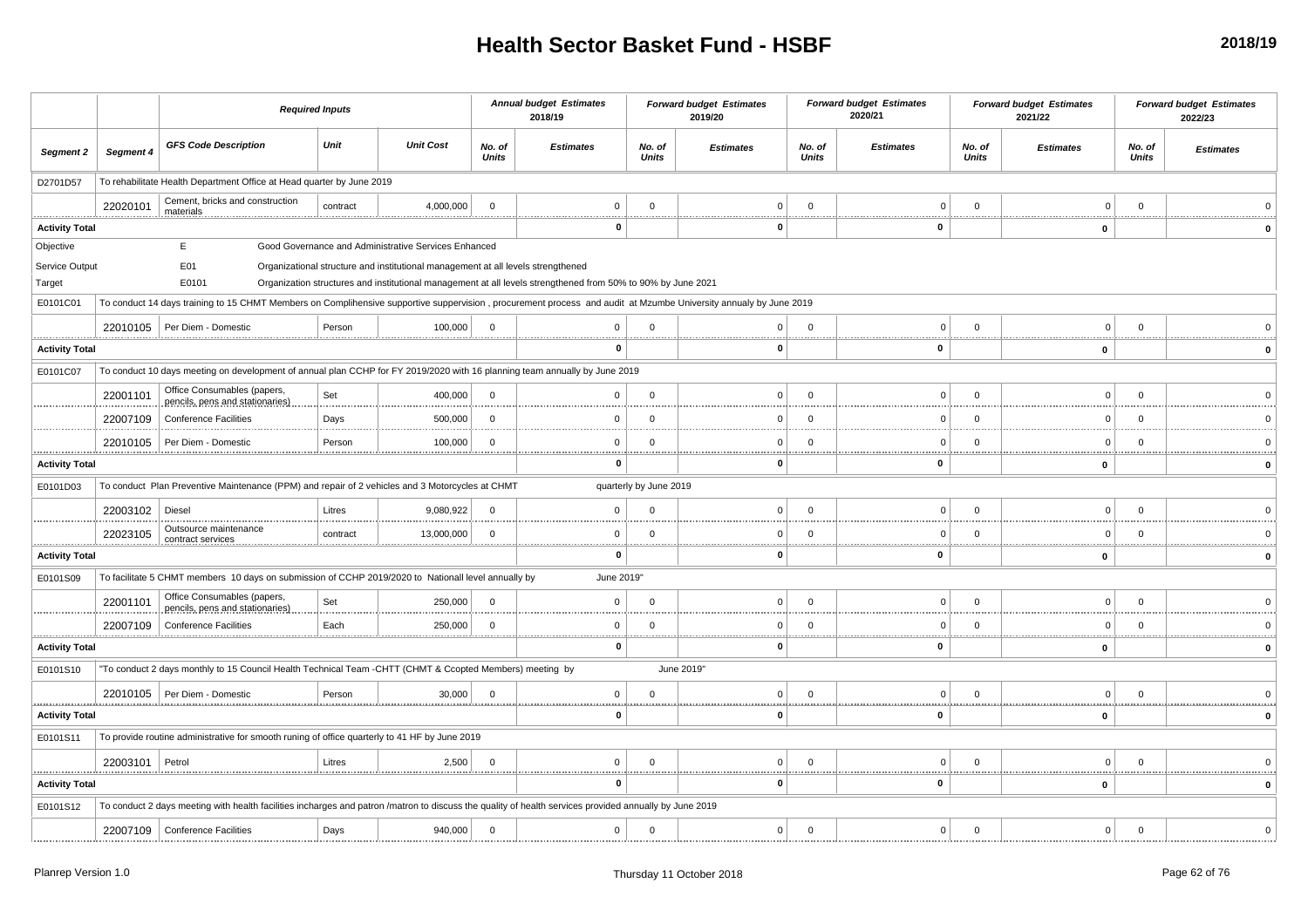|                       |               |                                                                                                                             | <b>Required Inputs</b> |                  |                        | <b>Annual budget Estimates</b><br>2018/19 |                        | <b>Forward budget Estimates</b><br>2019/20 |                        | <b>Forward budget Estimates</b><br>2020/21 |                 | <b>Forward budget Estimates</b><br>2021/22 |                 | <b>Forward budget Estimates</b><br>2022/23 |
|-----------------------|---------------|-----------------------------------------------------------------------------------------------------------------------------|------------------------|------------------|------------------------|-------------------------------------------|------------------------|--------------------------------------------|------------------------|--------------------------------------------|-----------------|--------------------------------------------|-----------------|--------------------------------------------|
| Segment 2             | Segment 4     | <b>GFS Code Description</b>                                                                                                 | Unit                   | <b>Unit Cost</b> | No. of<br><b>Units</b> | <b>Estimates</b>                          | No. of<br><b>Units</b> | <b>Estimates</b>                           | No. of<br><b>Units</b> | <b>Estimates</b>                           | No. of<br>Units | <b>Estimates</b>                           | No. of<br>Units | <b>Estimates</b>                           |
|                       | 22008110      | Ground Transport (Bus, Train,                                                                                               | Person                 | 10,000           | $\mathsf 0$            | $\Omega$                                  | $\mathbf{0}$           |                                            | $\Omega$               |                                            | $\Omega$        | $\Omega$                                   | $\overline{0}$  |                                            |
| <b>Activity Total</b> |               |                                                                                                                             |                        |                  |                        | $\mathbf 0$                               |                        | 0                                          |                        | $\mathbf{0}$                               |                 | $\mathbf 0$                                |                 |                                            |
| E0101S13              |               | To conduct 14 days meeting on development of annual plans CCHP for FY 2019/2020 with 19 planning team annually by June 2019 |                        |                  |                        |                                           |                        |                                            |                        |                                            |                 |                                            |                 |                                            |
|                       | 22001101      | Office Consumables (papers,<br>pencils, pens and stationaries)                                                              | Set                    | 200,000          | $\Omega$               | $\Omega$                                  | $\Omega$               | U                                          | $\Omega$               | $\Omega$                                   | $\Omega$        | $\Omega$                                   | $\Omega$        |                                            |
|                       | 22007109      | <b>Conference Facilities</b>                                                                                                | Days                   | 400,000          | $\mathbf 0$            | $\mathbf 0$                               | $\overline{0}$         |                                            | $\Omega$               | $\Omega$                                   | $\Omega$        | $\overline{0}$                             | $\overline{0}$  |                                            |
| <b>Activity Total</b> |               |                                                                                                                             |                        |                  |                        | 0                                         |                        | O                                          |                        | 0                                          |                 | 0                                          |                 |                                            |
| E0101S15              |               | "To conduct 2 days meeting on feedback of approved CCHP 2018/2019 to 15 CHMT annualy                                        |                        |                  |                        | by June 2019                              |                        |                                            |                        |                                            |                 |                                            |                 |                                            |
|                       |               | 22007109 Conference Facilities                                                                                              | Each                   | 150,000          |                        | $\mathbf 0$                               | $\Omega$               |                                            |                        |                                            |                 | $\Omega$                                   |                 |                                            |
| <b>Activity Total</b> |               |                                                                                                                             |                        |                  |                        | $\bf{0}$                                  |                        | $\Omega$                                   |                        | $\mathbf{0}$                               |                 | $\mathbf{0}$                               |                 |                                            |
| E0101S16              |               | "To facilitate 4 CHMT members for 10 days on submission of CCHP 2019/2020 to Regional level annually by                     |                        |                  |                        |                                           |                        | June 2019"                                 |                        |                                            |                 |                                            |                 |                                            |
|                       | 22001101      | Office Consumables (papers,<br>pencils, pens and stationaries)                                                              | Set                    | 250,000          | $\Omega$               | $\mathbf{0}$                              | $\Omega$               | n                                          | $\Omega$               | $\Omega$                                   | $\Omega$        | $\Omega$                                   | $\Omega$        |                                            |
|                       | 22007109      | <b>Conference Facilities</b>                                                                                                | Days                   | 50,000           | $\mathbf 0$            | $\overline{0}$                            | $\mathbf 0$            |                                            |                        | C<br>                                      |                 | $\Omega$                                   | - 0             |                                            |
| <b>Activity Total</b> |               |                                                                                                                             |                        |                  |                        | $\mathbf 0$                               |                        | ŋ                                          |                        | $\Omega$                                   |                 | $\mathbf 0$                                |                 |                                            |
| E0101S17              |               | "To facilitate 4 CHMT members for 5 days on preperation and submission of quarterly CCHP reports at Regional level by       |                        |                  |                        |                                           |                        |                                            | June 2019"             |                                            |                 |                                            |                 |                                            |
|                       |               | 22010105   Per Diem - Domestic                                                                                              | Person                 | 200,000          | $\Omega$               | $\mathbf 0$                               | $\Omega$               | 0                                          | $\Omega$               | $\Omega$                                   |                 | $\Omega$                                   | $\Omega$        |                                            |
| <b>Activity Total</b> |               |                                                                                                                             |                        |                  |                        | 0                                         |                        | ŋ                                          |                        | $\Omega$                                   |                 | $\mathbf 0$                                |                 | $\Omega$                                   |
| E0101S18              |               | To conduct 3 days training to 15 CHMT Members on how to prepare health facilities plans annually by June 2019               |                        |                  |                        |                                           |                        |                                            |                        |                                            |                 |                                            |                 |                                            |
|                       | 22001101      | Office Consumables (papers,<br>pencils, pens and stationaries)                                                              | Set                    | 500.000          | $\Omega$               | $\mathbf{0}$                              | $\Omega$               | 0                                          | $\Omega$               | $\Omega$                                   | $\Omega$        | $\Omega$                                   | $\Omega$        |                                            |
|                       | 22007109      | <b>Conference Facilities</b>                                                                                                | Days                   | 100,000          | $\overline{0}$         | $\mathbf{0}$                              | $\mathbf{0}$           |                                            | $\Omega$               |                                            | $\Omega$        | $\Omega$                                   | $\Omega$        |                                            |
|                       | 22010105      | Per Diem - Domestic<br>                                                                                                     | Person                 | 160,000          | $\Omega$               | $\mathbf{0}$                              | $\mathbf 0$            |                                            | $\Omega$               | $\Omega$                                   | $\cap$          | $\Omega$                                   | - 0             |                                            |
| <b>Activity Total</b> |               |                                                                                                                             |                        |                  |                        | $\bf{0}$                                  |                        |                                            |                        | 0                                          |                 | 0                                          |                 |                                            |
| E0101S19              |               | To conduct 4 CHSB meeting with 8 members and 5 CHMT for 2 Days on discussing health services reports quarterly by June 2019 |                        |                  |                        |                                           |                        |                                            |                        |                                            |                 |                                            |                 |                                            |
|                       | 21121103      | Food and Refreshment                                                                                                        | Person<br>days         | 10,000           | $\Omega$               | $\Omega$                                  | $\Omega$               | U                                          |                        |                                            |                 | $\Omega$                                   |                 |                                            |
|                       | 22008110      | Ground Transport (Bus, Train,<br>Water)                                                                                     | Trip                   | 40,000           | $\Omega$               | $\Omega$                                  | $\Omega$               | <sup>n</sup>                               | $\Omega$               | $\Omega$                                   | $\Omega$        | $\Omega$                                   | $\Omega$        |                                            |
|                       | 22010105<br>. | Per Diem - Domestic                                                                                                         | Person                 | 100,000          | $\mathbf 0$            | $\Omega$                                  | $\Omega$               |                                            | $\Omega$               |                                            | $\Omega$        | $\Omega$                                   | - 0             |                                            |
| <b>Activity Total</b> |               |                                                                                                                             |                        |                  |                        | $\bf{0}$                                  |                        | O                                          |                        | $\Omega$                                   |                 | $\mathbf 0$                                |                 |                                            |
| E0101S30              |               | To conduct 2 days quarterly data review and analysis by 12 CHMT Member meeting by June 2019                                 |                        |                  |                        |                                           |                        |                                            |                        |                                            |                 |                                            |                 |                                            |
|                       |               | 22010105   Per Diem - Domestic                                                                                              | Person                 | 5,625,000        | $\Omega$               | $\mathbf 0$                               | $\Omega$               |                                            |                        |                                            |                 | $\sqrt{ }$                                 |                 |                                            |
| <b>Activity Total</b> |               |                                                                                                                             |                        |                  |                        | O                                         |                        |                                            |                        | - 0                                        |                 | 0                                          |                 |                                            |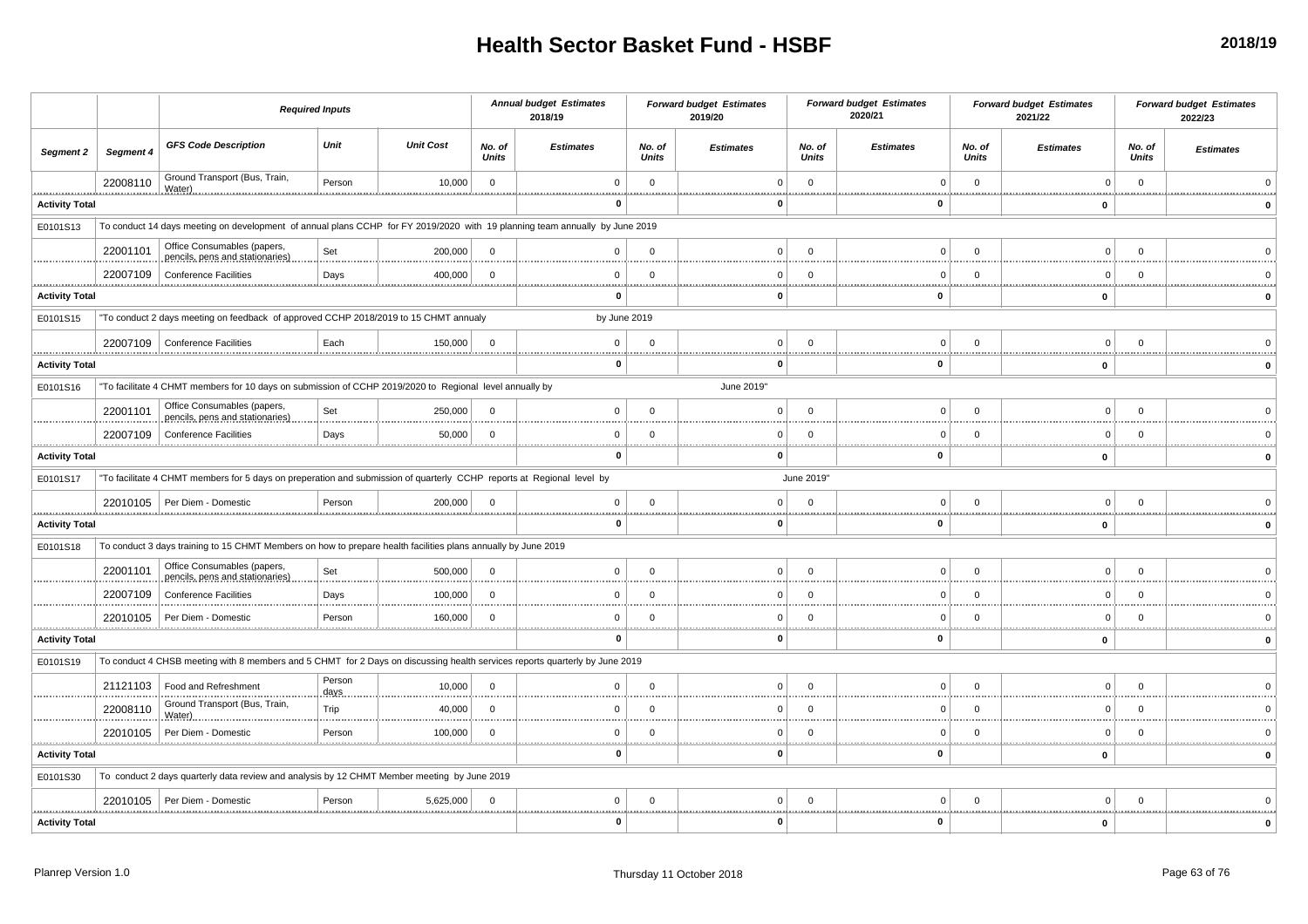|                                    |           |                                                                                                                                                                         | <b>Required Inputs</b> |                                                                               |                        | <b>Annual budget Estimates</b><br>2018/19                                         |                        | <b>Forward budget Estimates</b><br>2019/20 |                        | <b>Forward budget Estimates</b><br>2020/21 |                        | <b>Forward budget Estimates</b><br>2021/22 |                 | <b>Forward budget Estimates</b><br>2022/23 |
|------------------------------------|-----------|-------------------------------------------------------------------------------------------------------------------------------------------------------------------------|------------------------|-------------------------------------------------------------------------------|------------------------|-----------------------------------------------------------------------------------|------------------------|--------------------------------------------|------------------------|--------------------------------------------|------------------------|--------------------------------------------|-----------------|--------------------------------------------|
| Segment 2                          | Segment 4 | <b>GFS Code Description</b>                                                                                                                                             | Unit                   | <b>Unit Cost</b>                                                              | No. of<br><b>Units</b> | <b>Estimates</b>                                                                  | No. of<br><b>Units</b> | <b>Estimates</b>                           | No. of<br><b>Units</b> | <b>Estimates</b>                           | No. of<br><b>Units</b> | <b>Estimates</b>                           | No. of<br>Units | <b>Estimates</b>                           |
| E0101S32                           |           | To facilitate 15 CHMT members for 5 days on pre preparation of health facilities plans to 38 facilties annually by june 2019                                            |                        |                                                                               |                        |                                                                                   |                        |                                            |                        |                                            |                        |                                            |                 |                                            |
|                                    | 22001101  | Office Consumables (papers,<br>pencils, pens and stationaries)                                                                                                          | Set                    | 245,714                                                                       | $\Omega$               | $\Omega$                                                                          | $\Omega$               |                                            | $\Omega$               | $\Omega$                                   | $^{\circ}$             | $\Omega$                                   | $\mathbf{0}$    |                                            |
|                                    | 22010105  | Per Diem - Domestic                                                                                                                                                     | Person                 | 60,000                                                                        | $\mathbf 0$            | $\Omega$                                                                          | $\Omega$               | n                                          | $\Omega$               | C                                          | $\Omega$               | $\Omega$                                   | $\overline{0}$  |                                            |
| <b>Activity Total</b>              |           |                                                                                                                                                                         |                        |                                                                               |                        | n                                                                                 |                        | 0                                          |                        | $\mathbf{0}$                               |                        | 0                                          |                 | $\Omega$                                   |
| E0101S34                           |           | To conduct supportive supervision, 3 routes to improve health care services using MOHSW tools to 41 health facilities for 7 days quarterly by June 2019                 |                        |                                                                               |                        |                                                                                   |                        |                                            |                        |                                            |                        |                                            |                 |                                            |
|                                    |           | 22010105   Per Diem - Domestic                                                                                                                                          | Person                 | 60,000                                                                        | $\mathbf 0$            | $^{\circ}$                                                                        | $\Omega$               | $\overline{0}$                             | $\Omega$               | $\mathbf{0}$                               | 0                      | $\overline{0}$                             | $\mathbf{0}$    |                                            |
| <b>Activity Total</b>              |           |                                                                                                                                                                         |                        |                                                                               |                        | $\mathbf 0$                                                                       |                        | 0                                          |                        | $\mathbf{0}$                               |                        | $\mathbf{0}$                               |                 |                                            |
| Target                             |           | E0103                                                                                                                                                                   |                        | Completeness of HMIS reports improved from 72% to 100% by June 2021           |                        |                                                                                   |                        |                                            |                        |                                            |                        |                                            |                 |                                            |
| E0103S02                           |           | To conduct 3 routes for 5 days on HMIS data validation to 41 HFs quarterly by June 2019                                                                                 |                        |                                                                               |                        |                                                                                   |                        |                                            |                        |                                            |                        |                                            |                 |                                            |
|                                    | 22001101  | Office Consumables (papers,                                                                                                                                             | Set                    | 200,000                                                                       | $\Omega$               | $\Omega$                                                                          | $\Omega$               | $\Omega$                                   | $\Omega$               | C                                          | $\mathbf 0$            | $\Omega$                                   | $\mathbf{0}$    |                                            |
|                                    | 22010105  | pencils, pens and stationaries)<br>Per Diem - Domestic                                                                                                                  | Person                 | 60,000                                                                        | $\Omega$               | $\Omega$                                                                          | $\Omega$               | $\Omega$                                   | $\Omega$               | $\Omega$                                   | $\Omega$               | $\overline{0}$                             | $\Omega$        |                                            |
| <b>Activity Total</b>              |           |                                                                                                                                                                         |                        |                                                                               |                        | $\mathbf 0$                                                                       |                        | 0                                          |                        | $\mathbf{0}$                               |                        | 0                                          |                 | $\Omega$                                   |
| E0103S03                           |           | To conduct 2 days quarterly data review meeting and analysis by 16 CHMT Members by June 2019                                                                            |                        |                                                                               |                        |                                                                                   |                        |                                            |                        |                                            |                        |                                            |                 |                                            |
|                                    |           |                                                                                                                                                                         |                        |                                                                               | $\Omega$               | $\Omega$                                                                          |                        |                                            | C                      | $\overline{0}$                             | $\Omega$               | $\Omega$                                   | $\Omega$        |                                            |
|                                    | 21113103  | Extra-Duty                                                                                                                                                              | Person                 | 30,000                                                                        |                        | $\bf{0}$                                                                          | $\Omega$               | $\Omega$<br>. i<br>0                       |                        | $\mathbf{0}$                               |                        |                                            |                 |                                            |
| <b>Activity Total</b><br>Objective |           |                                                                                                                                                                         |                        | Emergency and Disaster Management Improved                                    |                        |                                                                                   |                        |                                            |                        |                                            |                        | 0                                          |                 |                                            |
| Service Output                     |           | 101                                                                                                                                                                     |                        |                                                                               |                        | Strengthen disease surveillance and case management of specific epidemic diseases |                        |                                            |                        |                                            |                        |                                            |                 |                                            |
| Target                             |           | 10101                                                                                                                                                                   |                        | community hygiene improved from 30% to 45% by June 2021                       |                        |                                                                                   |                        |                                            |                        |                                            |                        |                                            |                 |                                            |
| I0101S01                           |           | To conduct 12 days per 4 wards of Nguruka, Ilagala, Sunuka and buhinguon households hygiene and sanitation inspection and eforcement of public health laws by june 2019 |                        |                                                                               |                        |                                                                                   |                        |                                            |                        |                                            |                        |                                            |                 |                                            |
|                                    | 22010105  | Per Diem - Domestic                                                                                                                                                     | Person                 | 60,000                                                                        | $\Omega$               | $\Omega$                                                                          | $\Omega$               |                                            | $\Omega$               | $\Omega$                                   | $\Omega$               | $\Omega$                                   | $\Omega$        |                                            |
| <b>Activity Total</b>              |           |                                                                                                                                                                         |                        |                                                                               |                        | 0                                                                                 |                        | 0                                          |                        | $\mathbf{0}$                               |                        | 0                                          |                 |                                            |
|                                    |           |                                                                                                                                                                         |                        |                                                                               |                        |                                                                                   |                        | Cost Centre: 508D Health Centres           |                        |                                            |                        |                                            |                 |                                            |
| Objective                          |           | A                                                                                                                                                                       |                        | Service improved and HIV infection reduced                                    |                        |                                                                                   |                        |                                            |                        |                                            |                        |                                            |                 |                                            |
| Service Output                     |           | A05                                                                                                                                                                     |                        | Percentage decrease in number of new HIV and AIDS infections in the community |                        |                                                                                   |                        |                                            |                        |                                            |                        |                                            |                 |                                            |
| Target                             |           | A0501                                                                                                                                                                   |                        | Prevalence rate of HIV/AIDS reduced from 3.3 to 2.5 by june 2021              |                        |                                                                                   |                        |                                            |                        |                                            |                        |                                            |                 |                                            |
| A0501C04                           |           | To conduct 5 days training on STI/RTI case management to 1 HCW from 1 health centre annually by June 2019                                                               |                        |                                                                               |                        |                                                                                   |                        |                                            |                        |                                            |                        |                                            |                 |                                            |
|                                    | 22001101  | Office Consumables (papers,<br>pencils, pens and stationaries)                                                                                                          | Set                    | 75,000                                                                        | $\Omega$               | $\Omega$                                                                          | $\Omega$               | $\Omega$                                   | $\Omega$               | $\Omega$                                   | $^{\circ}$             | $\overline{0}$                             | $\mathbf{0}$    |                                            |
|                                    | 22008110  | Ground Transport (Bus, Train,<br>Water                                                                                                                                  | Person                 | 80,000                                                                        | $\Omega$               | $\Omega$                                                                          | $\Omega$               | $\Omega$                                   | $\Omega$               | $\Omega$                                   | $\Omega$               | $\Omega$                                   | $\overline{0}$  |                                            |
|                                    | 22010102  | Ground travel (bus, railway taxi,                                                                                                                                       | Person                 | 20,000                                                                        | $\Omega$               | $\cap$                                                                            | $\Omega$               | n                                          | $\Omega$               | $\Omega$                                   | $^{\circ}$             | $\mathbf 0$                                | $\overline{0}$  |                                            |
|                                    | 22010105  | etc)<br>Per Diem - Domestic                                                                                                                                             | Set                    | 300,000                                                                       | $\Omega$               | $\cap$                                                                            | $\Omega$               |                                            | $\Omega$               | C                                          | $\Omega$               | - 0                                        | $\Omega$        |                                            |
| <b>Activity Total</b>              |           |                                                                                                                                                                         |                        |                                                                               |                        | $\bf{0}$                                                                          | .                      | 0                                          |                        | $\mathbf{0}$                               |                        | 0                                          |                 | $\Omega$                                   |
|                                    |           |                                                                                                                                                                         |                        |                                                                               |                        |                                                                                   |                        |                                            |                        |                                            |                        |                                            |                 |                                            |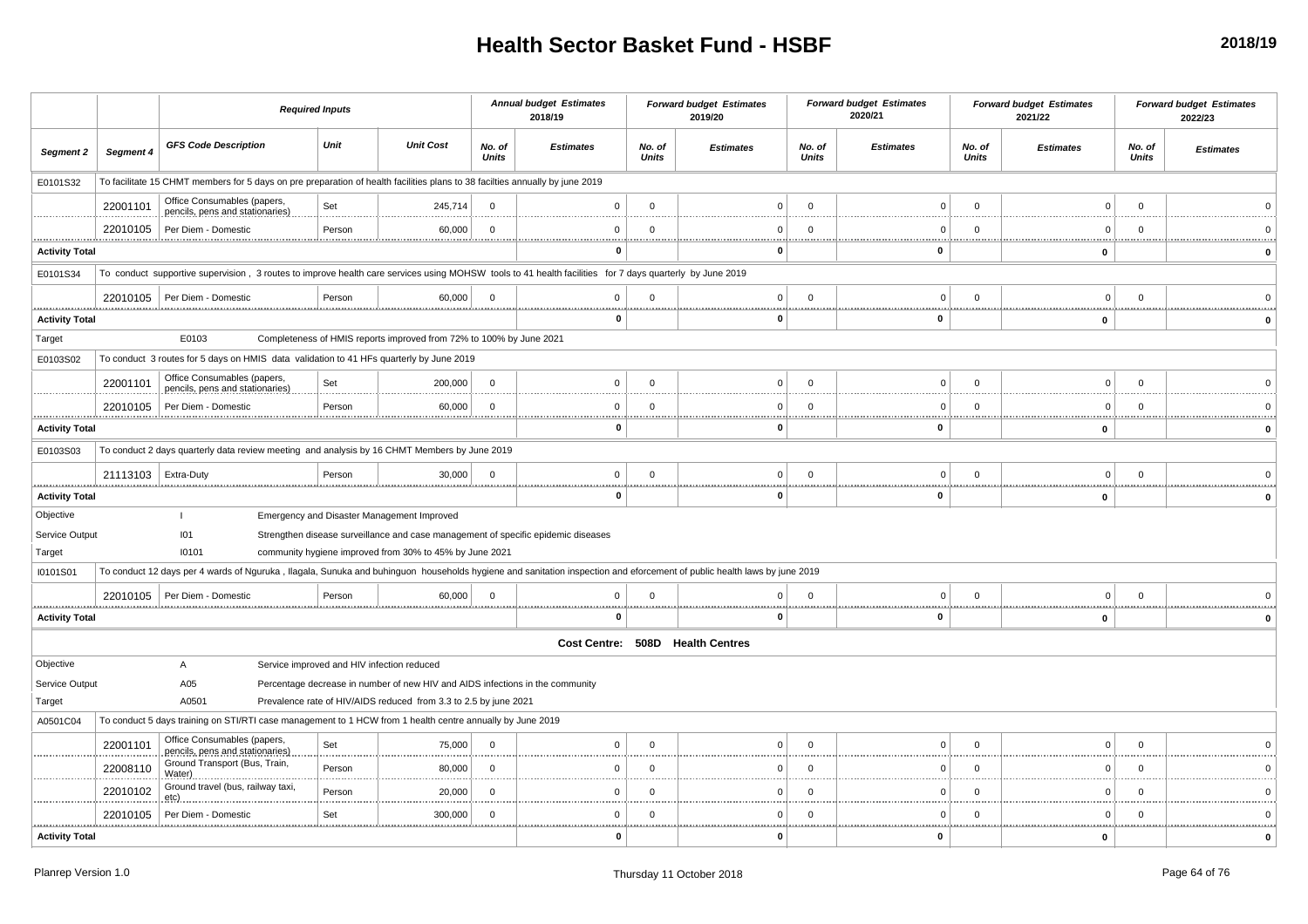|                          |                        | <b>Required Inputs</b>                                                                                                                                |                |                                                                                                                             |                        | <b>Annual budget Estimates</b><br>2018/19                                                            |                        | <b>Forward budget Estimates</b><br>2019/20 |                        | <b>Forward budget Estimates</b><br>2020/21 |                 | <b>Forward budget Estimates</b><br>2021/22 |                 | <b>Forward budget Estimates</b><br>2022/23 |
|--------------------------|------------------------|-------------------------------------------------------------------------------------------------------------------------------------------------------|----------------|-----------------------------------------------------------------------------------------------------------------------------|------------------------|------------------------------------------------------------------------------------------------------|------------------------|--------------------------------------------|------------------------|--------------------------------------------|-----------------|--------------------------------------------|-----------------|--------------------------------------------|
| <b>Segment 2</b>         | Segment 4              | <b>GFS Code Description</b>                                                                                                                           | Unit           | <b>Unit Cost</b>                                                                                                            | No. of<br><b>Units</b> | <b>Estimates</b>                                                                                     | No. of<br><b>Units</b> | <b>Estimates</b>                           | No. of<br><b>Units</b> | <b>Estimates</b>                           | No. of<br>Units | <b>Estimates</b>                           | No. of<br>Units | <b>Estimates</b>                           |
| A0501S08                 |                        | To procure 1 kits of STI Drugs for 1 health centre quarterly by June 2019                                                                             |                |                                                                                                                             |                        |                                                                                                      |                        |                                            |                        |                                            |                 |                                            |                 |                                            |
|                          |                        | 22004102   Drugs and Medicines                                                                                                                        | kit            | 125,000                                                                                                                     | $\mathbf 0$            | $^{\circ}$                                                                                           | $\Omega$               | $\Omega$                                   | $\Omega$               | $\Omega$                                   | $\mathbf 0$     | $\overline{0}$                             | $\mathbf{0}$    |                                            |
| <b>Activity Total</b>    |                        |                                                                                                                                                       |                |                                                                                                                             |                        | 0                                                                                                    |                        | 0                                          |                        | 0                                          |                 | $\mathbf 0$                                |                 |                                            |
| Objective                |                        | C                                                                                                                                                     |                | Access to Quality and Equitable Social Services Delivery Improved                                                           |                        |                                                                                                      |                        |                                            |                        |                                            |                 |                                            |                 |                                            |
| Service Output           |                        | CO <sub>2</sub>                                                                                                                                       |                |                                                                                                                             |                        | Medicines /Medical supplies/Medical equipment/laboratory reagents and vaccines services improved     |                        |                                            |                        |                                            |                 |                                            |                 |                                            |
| Target                   |                        | C0201                                                                                                                                                 |                |                                                                                                                             |                        | Shortage of medicines, medical equipment and diagnostic supplies reduced from 10% to 0% by June 2021 |                        |                                            |                        |                                            |                 |                                            |                 |                                            |
| C0201S12                 |                        | "To procure and distribute 1 kits of medicines/Medical equipment/Hospital supplies and diagnostic supplies for 1 Health centre quarterly by June 2019 |                |                                                                                                                             |                        |                                                                                                      |                        |                                            |                        |                                            |                 |                                            |                 |                                            |
|                          | 22004102               | Drugs and Medicines                                                                                                                                   | kit            | 25,761,798                                                                                                                  | $\Omega$               | $\Omega$                                                                                             | 9                      | 231,856,182                                | $\mathbf{Q}$           | 231,856,182                                | $\mathbf{Q}$    | 231,856,182                                | $\mathbf{q}$    | 231,856,182                                |
|                          | 22004104               | <b>Dental Supplies</b>                                                                                                                                | kit            | 632,865                                                                                                                     | $\Omega$               | $\Omega$                                                                                             | $\Omega$               | $\Omega$                                   | $\Omega$               | c                                          | $\Omega$        | - 0                                        | $\Omega$        | $\Omega$                                   |
|                          | 22004105               | <b>Hospital Supplies</b>                                                                                                                              | kit            | 4,042,917                                                                                                                   | $\Omega$               | 0                                                                                                    | 9                      | 36,386,253                                 | 9                      | 36,386,253                                 | 9               | 36,386,253                                 | -9              | 36,386,253                                 |
|                          | 22004107               | <b>Laboratory Supplies</b>                                                                                                                            | kit            | 7,309,445                                                                                                                   | $\Omega$               | $\Omega$                                                                                             | 9                      | 65,785,005                                 | 9                      | 65,785,005                                 | 9               | 65,785,005                                 | 9               | 65,785,005                                 |
|                          | 22028101               | Medical and Laboratory<br>equipment                                                                                                                   | kit            | 2,433,678                                                                                                                   | $\Omega$               | $\Omega$                                                                                             | $\Omega$               | ŋ                                          | C                      | C                                          | $\Omega$        | $\Omega$                                   | $\mathbf{0}$    |                                            |
|                          | 31122205               | <b>Medical Equipment</b>                                                                                                                              | kit            | 1,000,000                                                                                                                   | $\Omega$               | $\Omega$                                                                                             | $\Omega$               | $\Omega$                                   | $\mathcal{C}$          | C                                          | $\Omega$        | $\Omega$                                   | $\Omega$        |                                            |
|                          | 31221102               | <b>Medical Supplies</b>                                                                                                                               | kit            | 2,586,664                                                                                                                   | $\Omega$               | $\Omega$                                                                                             | $\Omega$               | $\Omega$<br>                               | ∩                      | ∩                                          | $\Omega$        | $\Omega$                                   | $\Omega$        |                                            |
| <b>Activity Total</b>    |                        |                                                                                                                                                       |                |                                                                                                                             |                        | $\mathbf 0$                                                                                          |                        | 334,027,440                                |                        | 334,027,440                                |                 | 334,027,440                                |                 | 334,027,440                                |
| C0201S16                 |                        | To conduct 5 days on preventive maintenance and repair (PPM) of 1 medical equipment set for 1 health centres biannualy by June 2019                   |                |                                                                                                                             |                        |                                                                                                      |                        |                                            |                        |                                            |                 |                                            |                 |                                            |
|                          | 22021107               | Outsource maintenance<br>contract services                                                                                                            | contract       | 6,962,497                                                                                                                   | $\Omega$               | $\Omega$                                                                                             | $\Omega$               | $\mathbf 0$                                | $\Omega$               | $\Omega$                                   | $\Omega$        | $\overline{0}$                             | $\mathbf{0}$    |                                            |
|                          | 22023105               | Outsource maintenance<br>contract services                                                                                                            | contract       | 2,292,500                                                                                                                   | $\Omega$               | $\Omega$                                                                                             | $\Omega$               | $\Omega$                                   | $\Omega$               | $\mathbf C$                                | $^{\circ}$      | $\overline{0}$                             | $\overline{0}$  |                                            |
| <b>Activity Total</b>    |                        |                                                                                                                                                       |                |                                                                                                                             |                        | 0                                                                                                    | .                      | . <u>.</u><br>0                            |                        | 0                                          |                 | 0                                          |                 |                                            |
| Service Output<br>Target |                        | C <sub>05</sub><br>C0501                                                                                                                              |                | Reproductive and Child Health care improved<br>Neonatal mortality rate reduced from 256 to 100 per 1,000 live birth by 2021 |                        |                                                                                                      |                        |                                            |                        |                                            |                 |                                            |                 |                                            |
| C0501S08                 |                        | To conduct 5 days campaign on Vitamin A supplementation and deworming (June & Dec) to 17,010 children by                                              |                |                                                                                                                             |                        |                                                                                                      |                        | June 2019                                  |                        |                                            |                 |                                            |                 |                                            |
|                          | 21113103               | Extra-Duty                                                                                                                                            | Person<br>days | 75,000                                                                                                                      | $\mathbf 0$            | $\mathbf 0$<br><u></u>                                                                               | $\Omega$               | $\overline{0}$                             | $\Omega$<br><u></u>    | $\Omega$                                   | $\mathbf 0$     | $\Omega$                                   | $\overline{0}$  |                                            |
| <b>Activity Total</b>    |                        |                                                                                                                                                       |                |                                                                                                                             |                        | $\mathbf 0$                                                                                          |                        | 0                                          |                        | $\mathbf{0}$                               |                 | $\mathbf 0$                                |                 |                                            |
| Target                   |                        | C0502                                                                                                                                                 |                | Maternal mortality rate reduced from 307 to 158 per 100,000 live birth by year 2021                                         |                        |                                                                                                      |                        |                                            |                        |                                            |                 |                                            |                 |                                            |
| C0502S10                 |                        | To procure 2 delivery kits for 1 health centres annualy by June 2019                                                                                  |                |                                                                                                                             |                        |                                                                                                      |                        |                                            |                        |                                            |                 |                                            |                 |                                            |
| .                        | 22004108               | <b>Specialised Medical Supplies</b>                                                                                                                   | Set            | 1,615,000                                                                                                                   | $\Omega$               | $\mathbf 0$<br>                                                                                      | $\mathbf 0$<br>        | 0 <sup>1</sup>                             | $\Omega$<br>           | $\mathbf 0$                                | $\mathbf 0$     | $\overline{0}$                             | $\overline{0}$  |                                            |
| <b>Activity Total</b>    |                        |                                                                                                                                                       |                |                                                                                                                             |                        | 0                                                                                                    |                        | 0                                          |                        | $\mathbf{0}$                               |                 | 0                                          |                 |                                            |
| C0502S11                 |                        | To refill 3 LPG gas cylinder of 6 kg for sterlization of instrument annually by June 2019                                                             |                |                                                                                                                             |                        |                                                                                                      |                        |                                            |                        |                                            |                 |                                            |                 |                                            |
|                          | 22002103   Natural Gas |                                                                                                                                                       | Each           | 120,000                                                                                                                     | $\Omega$               | $\Omega$                                                                                             | $\Omega$               | 0                                          | ∩                      | $\Omega$                                   | $\Omega$        | $\Omega$                                   | $\Omega$        |                                            |
| <b>Activity Total</b>    |                        |                                                                                                                                                       |                |                                                                                                                             |                        | 0                                                                                                    |                        | 0                                          |                        | $\mathbf{0}$                               |                 | $\pmb{0}$                                  |                 | $\mathbf{0}$                               |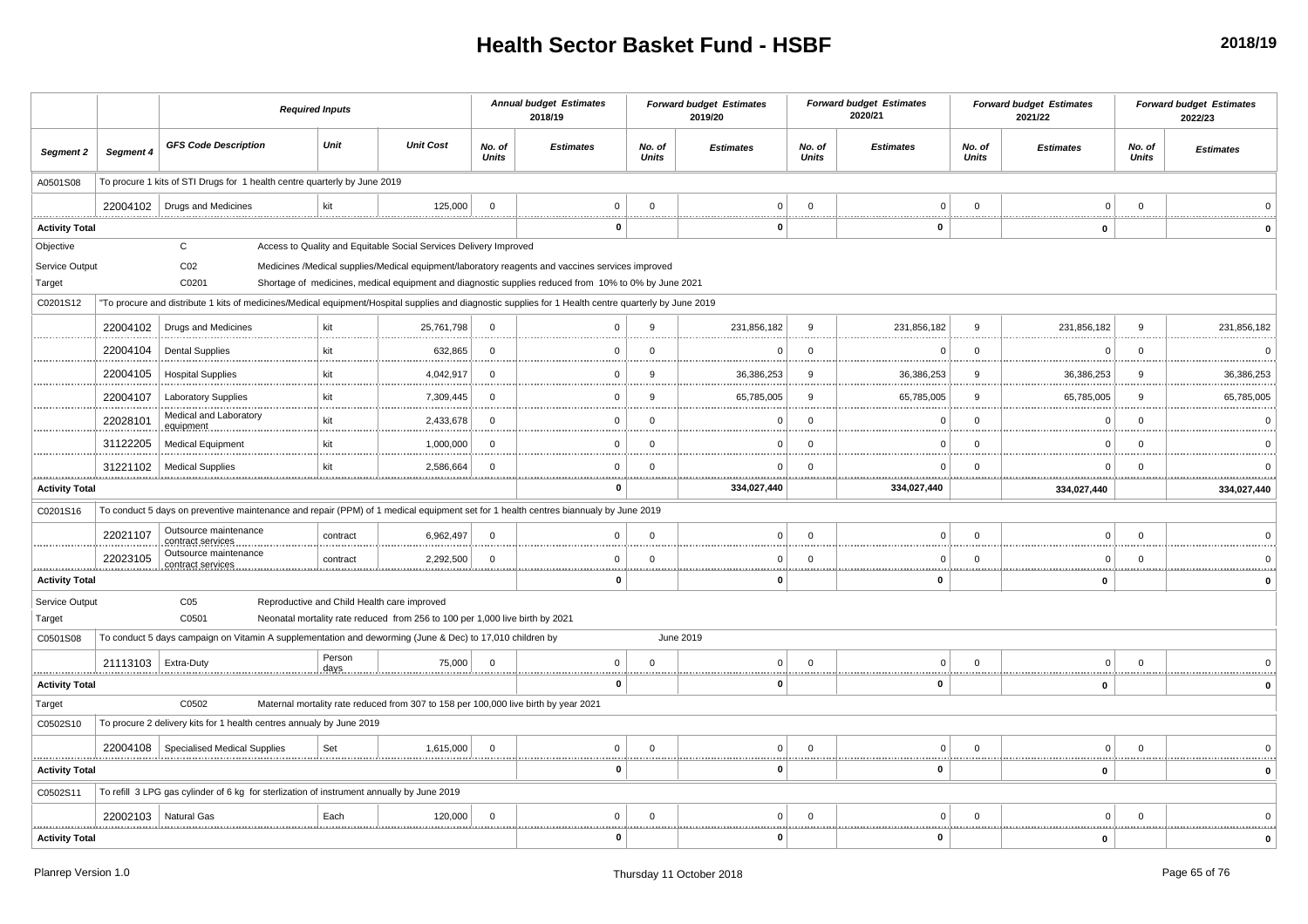|                          |                       | <b>Required Inputs</b>                                                                                                                                     |                                                                                                                      |                        | <b>Annual budget Estimates</b><br>2018/19 |                        | <b>Forward budget Estimates</b><br>2019/20 |                        | <b>Forward budget Estimates</b><br>2020/21 |                 | <b>Forward budget Estimates</b><br>2021/22 |                        | <b>Forward budget Estimates</b><br>2022/23 |
|--------------------------|-----------------------|------------------------------------------------------------------------------------------------------------------------------------------------------------|----------------------------------------------------------------------------------------------------------------------|------------------------|-------------------------------------------|------------------------|--------------------------------------------|------------------------|--------------------------------------------|-----------------|--------------------------------------------|------------------------|--------------------------------------------|
| <b>Segment 2</b>         | Segment 4             | <b>GFS Code Description</b>                                                                                                                                | Unit<br><b>Unit Cost</b>                                                                                             | No. of<br><b>Units</b> | <b>Estimates</b>                          | No. of<br><b>Units</b> | <b>Estimates</b>                           | No. of<br><b>Units</b> | <b>Estimates</b>                           | No. of<br>Units | <b>Estimates</b>                           | No. of<br><b>Units</b> | <b>Estimates</b>                           |
| C0502S12                 |                       | To strengthen Referral system for maternal, Newborn and underfive services from HC to Maweni Refferal Hospitals quarterly by                               |                                                                                                                      |                        |                                           |                        | June 2019                                  |                        |                                            |                 |                                            |                        |                                            |
|                          | 22003102              | Diesel                                                                                                                                                     | Litres<br>535,000                                                                                                    | $\Omega$               | $\Omega$                                  | $\Omega$               | U                                          | $\Omega$               | n                                          | $\Omega$        | $\Omega$                                   | $\Omega$               |                                            |
|                          | 22010105              | Per Diem - Domestic                                                                                                                                        | Perdiem<br>400,000                                                                                                   | $\Omega$               | $\Omega$                                  | $\Omega$               |                                            | $\Omega$               |                                            | C               | $\Omega$                                   | $\Omega$               |                                            |
|                          | 22012101              | Internet and Email connections                                                                                                                             | Set<br>25,000                                                                                                        | $\Omega$               | $\mathbf 0$                               | $\Omega$               | $\Omega$                                   | $\Omega$               | $\Omega$                                   | $\Omega$        | $\Omega$                                   | $\Omega$               |                                            |
|                          | 22012115              | <b>Communication Network</b>                                                                                                                               | Set<br>250,000                                                                                                       | - 0                    | $\Omega$                                  | $\Omega$               | n                                          | $\Omega$               | n                                          | ∩               | $\Omega$                                   | - 0                    |                                            |
| <b>Activity Total</b>    |                       |                                                                                                                                                            |                                                                                                                      |                        | $\mathbf 0$                               |                        | o                                          |                        | 0                                          |                 | $\bf{0}$                                   |                        | $\Omega$                                   |
| C0502S13                 |                       | To strengthen CEmONC services to 1 health centre quarterly by June 2019                                                                                    |                                                                                                                      |                        |                                           |                        |                                            |                        |                                            |                 |                                            |                        |                                            |
|                          | 22003102   Diesel     |                                                                                                                                                            | 5,500,000<br>Litres                                                                                                  | $\overline{0}$         | $\Omega$                                  | $\Omega$               | $\Omega$                                   | $\Omega$               | $\cap$                                     | $\Omega$        | $\Omega$                                   | $\Omega$               |                                            |
|                          | 22004102              | <b>Drugs and Medicines</b>                                                                                                                                 | kit<br>25,182,470                                                                                                    | $\Omega$               | $\Omega$                                  | $\Omega$               | n                                          | $\Omega$               | n                                          | $\Omega$        | $\Omega$                                   | - 0                    |                                            |
|                          | 22004105              | <b>Hospital Supplies</b>                                                                                                                                   | 1,813,340<br>kit                                                                                                     | $\Omega$               | $\Omega$                                  | $\Omega$               |                                            | $\Omega$               | 0                                          | C               | $\Omega$                                   | $\Omega$               |                                            |
|                          | 22004107              | <b>Laboratory Supplies</b>                                                                                                                                 | kit<br>725,000                                                                                                       | $\mathbf 0$            | $\mathbf 0$                               | $\Omega$               | O                                          | $\Omega$               | O                                          | C               | $\mathbf 0$                                | $\Omega$               |                                            |
|                          | 31122205              | <b>Medical Equipment</b>                                                                                                                                   | kit<br>6,962,630                                                                                                     | $\Omega$               | $\Omega$                                  | $\Omega$               | $\Omega$                                   | $\Omega$               | $\Omega$                                   | $\Omega$        | $\Omega$                                   | $\mathbf 0$            |                                            |
| <b>Activity Total</b>    |                       |                                                                                                                                                            |                                                                                                                      |                        | $\mathbf 0$                               | .                      | o                                          |                        | 0                                          |                 | 0                                          |                        |                                            |
| Service Output<br>Target |                       | C <sub>06</sub><br>C0601                                                                                                                                   | Communicable diseases Managed and Controlled<br>Prevalence rate of malaria case reduced from 45% to 15% by June 2021 |                        |                                           |                        |                                            |                        |                                            |                 |                                            |                        |                                            |
| C0601C02                 |                       | To conduct 1 day sensitization on Malaria Prevention by using LLINs to 1 ward around health centre biannually by June 2019                                 |                                                                                                                      |                        |                                           |                        |                                            |                        |                                            |                 |                                            |                        |                                            |
|                          | 21113103   Extra-Duty |                                                                                                                                                            | Person<br>80,000                                                                                                     | $\overline{0}$         | 0                                         | $\Omega$               | $\Omega$                                   | $\Omega$               | $\Omega$                                   | $\Omega$        | $\Omega$                                   | $\Omega$               |                                            |
|                          | 22004109              | Medical Gases and Chemicals                                                                                                                                | Litres<br>17,600                                                                                                     | $\Omega$               | $\Omega$                                  | $\Omega$               |                                            | $\Omega$               |                                            | C               | $\Omega$                                   | $\Omega$               |                                            |
|                          | 22010102              | Ground travel (bus, railway taxi,<br>etc)                                                                                                                  | Person<br>75,000                                                                                                     | $\Omega$               | $\Omega$                                  | $\Omega$               |                                            | $\Omega$               | O                                          | C               | $\Omega$                                   | $\Omega$               |                                            |
|                          | 22014105              | Entertainment                                                                                                                                              | 224,000<br>Allowance                                                                                                 | - 0                    | $\Omega$                                  | $\Omega$               | $\Omega$                                   | $\Omega$               | n                                          | $\Omega$        | $\Omega$                                   | - 0                    |                                            |
| <b>Activity Total</b>    |                       |                                                                                                                                                            |                                                                                                                      |                        | 0                                         |                        | n                                          |                        | 0                                          |                 | $\mathbf 0$                                |                        | $\Omega$                                   |
| C0601C03                 |                       | To conduct 3 days orientation to 10 health staffs on Case management and prevention for acute febrile illness (AFI) on Malaria , ITN annually by June 2019 |                                                                                                                      |                        |                                           |                        |                                            |                        |                                            |                 |                                            |                        |                                            |
|                          |                       | 21111106 Public Officers                                                                                                                                   | Set<br>10,000<br>.                                                                                                   | $\mathbf 0$            | $\Omega$                                  | $\Omega$               |                                            | $\Omega$               | n                                          |                 | $\Omega$                                   | $\Omega$               |                                            |
|                          | 21113103              | Extra-Duty                                                                                                                                                 | Person<br>40,000<br>days                                                                                             | $\overline{0}$         | $\Omega$                                  | $\Omega$               | $\Omega$                                   | $\Omega$               | n                                          | $\Omega$        | $\Omega$                                   | $\Omega$               |                                            |
|                          | 22001101              | Office Consumables (papers,<br>pencils, pens and stationaries)                                                                                             | Set<br>30,000                                                                                                        | $\mathbf 0$            | $\mathbf 0$                               | $\mathbf 0$            |                                            | $\Omega$               | $\Omega$                                   | $\Omega$        | $\mathbf 0$                                | - 0                    |                                            |
|                          | 22008110              | Ground Transport (Bus, Train,<br>Water)                                                                                                                    | Trip<br>105,000                                                                                                      | $\mathbf 0$            | $\Omega$                                  | $\Omega$               |                                            | $\Omega$               |                                            | C               | $\Omega$                                   | $\Omega$               |                                            |
|                          | 22010105              | Per Diem - Domestic                                                                                                                                        | Perdiem<br>180,000                                                                                                   | $\Omega$               | $\Omega$                                  | $\Omega$               | $\Omega$                                   | $\Omega$               | $\Omega$                                   | $\Omega$        | $\Omega$                                   | $\Omega$               |                                            |
| <b>Activity Total</b>    |                       |                                                                                                                                                            |                                                                                                                      |                        | O                                         |                        |                                            |                        | 0                                          |                 | $\mathbf 0$                                |                        |                                            |
| C0601S04                 |                       | To conduct 1 day auditing on Malaria Commodities to 1 health centre quarterly by June 2019                                                                 |                                                                                                                      |                        |                                           |                        |                                            |                        |                                            |                 |                                            |                        |                                            |
|                          | 21113103   Extra-Duty |                                                                                                                                                            | Person<br>75,000<br>days                                                                                             | $\overline{0}$         | $\mathbf{0}$                              | $\Omega$               | 0 <sup>1</sup>                             | $\Omega$               | $\Omega$                                   | $\Omega$        | $\Omega$                                   | $\Omega$               |                                            |
|                          |                       |                                                                                                                                                            |                                                                                                                      |                        |                                           |                        |                                            |                        |                                            |                 |                                            |                        |                                            |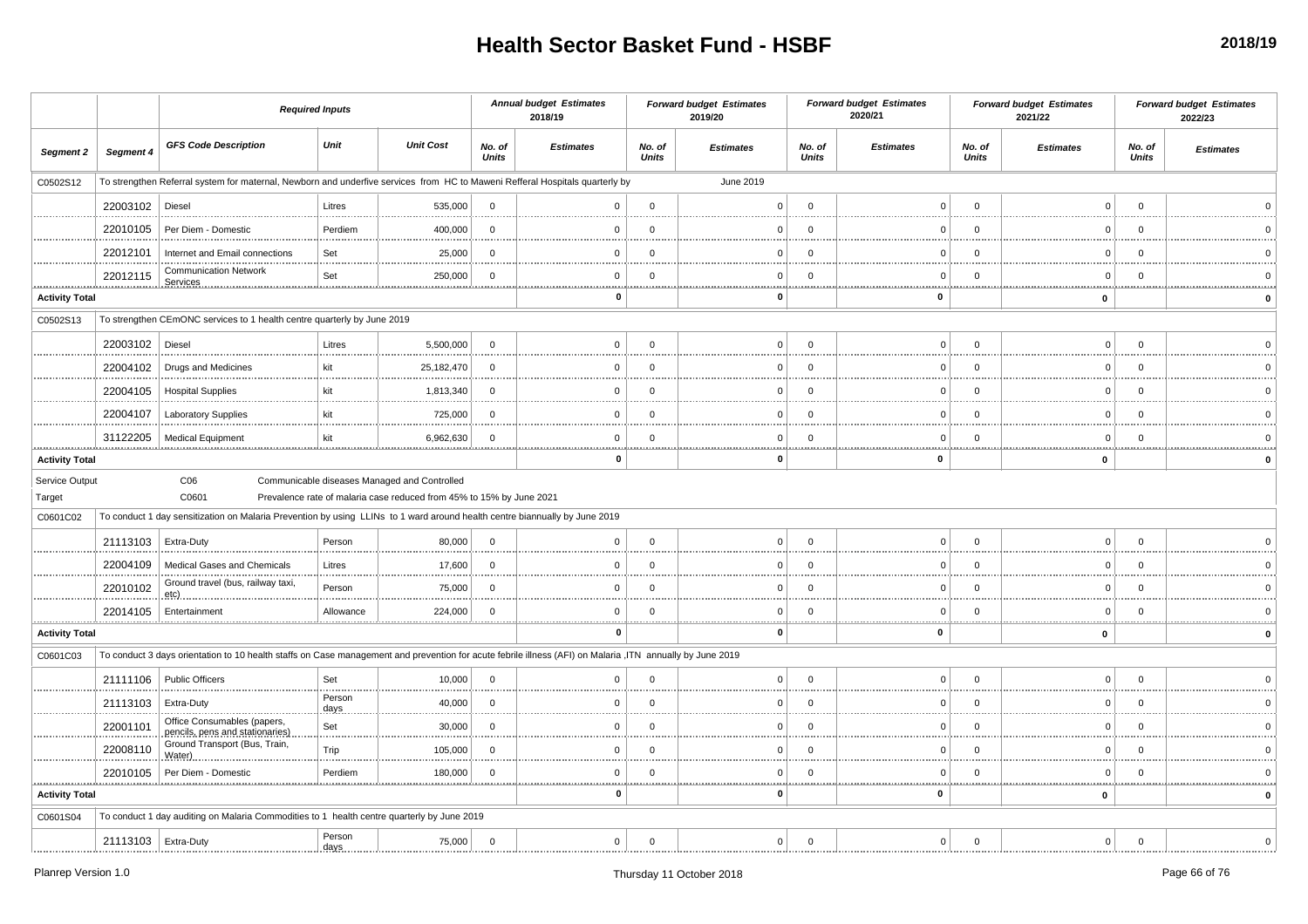|                                            |                       | <b>Required Inputs</b>                                                                                                               |             |                                                                           |                        | <b>Annual budget Estimates</b><br>2018/19 |                        | <b>Forward budget Estimates</b><br>2019/20  |                        | <b>Forward budget Estimates</b><br>2020/21 |                        | <b>Forward budget Estimates</b><br>2021/22 |                        | <b>Forward budget Estimates</b><br>2022/23 |
|--------------------------------------------|-----------------------|--------------------------------------------------------------------------------------------------------------------------------------|-------------|---------------------------------------------------------------------------|------------------------|-------------------------------------------|------------------------|---------------------------------------------|------------------------|--------------------------------------------|------------------------|--------------------------------------------|------------------------|--------------------------------------------|
| Segment 2                                  | <b>Segment 4</b>      | <b>GFS Code Description</b>                                                                                                          | Unit        | <b>Unit Cost</b>                                                          | No. of<br><b>Units</b> | <b>Estimates</b>                          | No. of<br><b>Units</b> | <b>Estimates</b>                            | No. of<br><b>Units</b> | <b>Estimates</b>                           | No. of<br><b>Units</b> | <b>Estimates</b>                           | No. of<br><b>Units</b> | <b>Estimates</b>                           |
|                                            | 22001101              | Office Consumables (papers,<br>pencils, pens and stationaries)                                                                       | Set         | 25,000                                                                    | $\overline{0}$         | $\Omega$<br><b>.</b>                      | $\mathbf 0$            | $\Omega$                                    | $\mathbf{0}$           | $\Omega$                                   | $\mathbf 0$<br>        | $\Omega$                                   | $\mathbf 0$<br>        |                                            |
| <b>Activity Total</b>                      |                       |                                                                                                                                      |             |                                                                           |                        | 0                                         |                        | 0                                           |                        | $\mathbf{0}$                               |                        | 0                                          |                        |                                            |
| C0601S05                                   |                       | To procure and spray of Malaria larvacide bleeding sites to 1 ward around health centre biannually by June 2019                      |             |                                                                           |                        |                                           |                        |                                             |                        |                                            |                        |                                            |                        |                                            |
|                                            | 21113103              | Extra-Duty                                                                                                                           | Person      | 100,000                                                                   | $\overline{0}$         | $\mathbf 0$                               | $\Omega$               | $\Omega$                                    | $\Omega$               | 0                                          | $\Omega$               | $\Omega$                                   | $\Omega$               |                                            |
|                                            | 22004109              | <b>Medical Gases and Chemicals</b>                                                                                                   | Litres      | 88,000                                                                    | - 0                    | $\Omega$                                  | $\Omega$               | $\Omega$                                    | $\Omega$               | $\Omega$                                   | $\Omega$               | $\Omega$                                   | $\Omega$               |                                            |
|                                            | 22010102              | Ground travel (bus, railway taxi,<br>etc)                                                                                            | Person      | 75,000                                                                    | $\Omega$               | $\mathbf 0$                               | $\mathbf 0$            | $\mathbf 0$                                 | $\mathbf 0$            | $\mathbf 0$                                | $\mathbf 0$            | $\mathbf 0$                                | $\mathbf 0$            |                                            |
| .<br><b>Activity Total</b>                 |                       |                                                                                                                                      |             |                                                                           |                        | 0                                         |                        | $\mathbf{0}$                                |                        | $\mathbf{0}$                               |                        | $\mathbf 0$                                |                        |                                            |
| Target                                     |                       | C0602                                                                                                                                |             | TB case detection rate increased from 4.5% to 1.5% by 2021                |                        |                                           |                        |                                             |                        |                                            |                        |                                            |                        |                                            |
| C0602C01                                   |                       | To conduct 1 days follow up on TB Case defaulters to 1 health centre quarterly by June 2019                                          |             |                                                                           |                        |                                           |                        |                                             |                        |                                            |                        |                                            |                        |                                            |
|                                            | 21113103   Extra-Duty |                                                                                                                                      | Person      | 75,000                                                                    | $\Omega$               | $\mathbf 0$                               | $\Omega$               | $\Omega$                                    | $\Omega$               | $\mathbf 0$                                | $\Omega$               | $\mathbf 0$                                | $\Omega$               |                                            |
|                                            | 22010102              | Ground travel (bus, railway taxi,<br><u>.etc)</u>                                                                                    | Person      | 50,000<br><u></u>                                                         | $\Omega$               | $\mathbf 0$                               | $\Omega$               | $\Omega$                                    | $\Omega$               | $\Omega$<br>                               | $\Omega$               | $\Omega$                                   | $\Omega$               |                                            |
| ,,,,,,,,,,,,,,,,,<br><b>Activity Total</b> |                       |                                                                                                                                      |             |                                                                           |                        | 0                                         |                        | 0                                           |                        | --------------------------<br>0            |                        | $\mathbf 0$                                |                        |                                            |
| C0602C02                                   |                       | To conduct 1 day lost to follow up to new TB cases patients to 1 health centre quarterly by June 2019                                |             |                                                                           |                        |                                           |                        |                                             |                        |                                            |                        |                                            |                        |                                            |
|                                            | 21113103   Extra-Duty |                                                                                                                                      | Person      | 75,000                                                                    | $\overline{0}$         | $\Omega$                                  | $\mathbf{0}$           | $\Omega$                                    | $\mathbf{0}$           | 0 <sup>1</sup>                             | $\mathbf{0}$           | $\Omega$                                   | $\mathbf 0$            |                                            |
|                                            | 22010102              | Ground travel (bus, railway taxi,<br>etc)                                                                                            | Person      | 55,000                                                                    | $\Omega$               | $\Omega$                                  | $\Omega$               | $\Omega$                                    | $\Omega$               | $\mathbf{0}$                               | $\Omega$               | $\Omega$                                   | $\Omega$               |                                            |
| .<br><b>Activity Total</b>                 |                       |                                                                                                                                      |             |                                                                           |                        | 0                                         |                        | ,,,,,,,,,,,,,,,,,,,,,,,,,,,<br>$\mathbf{0}$ |                        | 0                                          | .                      | .<br>$\mathbf 0$                           |                        |                                            |
| C0602S07                                   |                       | To facilitate transportation of TB sputum samples to Regional labouratory monthly by June 2019                                       |             |                                                                           |                        |                                           |                        |                                             |                        |                                            |                        |                                            |                        |                                            |
|                                            | 21113103   Extra-Duty |                                                                                                                                      | Person<br>. | 75,000                                                                    | $\Omega$               | $\mathbf 0$<br>.                          | $\Omega$               | $\Omega$<br>                                | $\Omega$               | $\mathbf{0}$                               | $\Omega$               | $\Omega$<br>1.1.1.1                        | $\Omega$<br>           |                                            |
| <b>Activity Total</b>                      |                       |                                                                                                                                      |             |                                                                           |                        | 0                                         |                        | 0                                           |                        | 0                                          |                        | $\mathbf 0$                                |                        |                                            |
| Target                                     |                       | C0603                                                                                                                                |             | incidence of animal bite reduced from 0.5% to 0.2% by June 2021           |                        |                                           |                        |                                             |                        |                                            |                        |                                            |                        |                                            |
| C0603S01                                   |                       | To equip 1 health centres with 40 vials of anti-rabies annually by June 2019                                                         |             |                                                                           |                        |                                           |                        |                                             |                        |                                            |                        |                                            |                        |                                            |
|                                            | 22004101              | Vaccines                                                                                                                             | kit         | 380,000                                                                   | $\overline{0}$         | $\mathbf 0$                               | $\mathbf 0$            | $\mathbf 0$                                 | $\mathbf 0$            | $\mathbf 0$                                | $\mathbf 0$            | $\mathbf 0$                                | $\mathbf 0$            |                                            |
| <b>Activity Total</b>                      |                       |                                                                                                                                      |             |                                                                           |                        | 0                                         |                        | $\Omega$                                    |                        | $\mathbf 0$                                |                        | $\mathbf 0$                                |                        |                                            |
| Service Output                             |                       | CO7                                                                                                                                  |             | Non - Communicable Disease Control Managed and Controlled                 |                        |                                           |                        |                                             |                        |                                            |                        |                                            |                        |                                            |
| Target                                     |                       | C0701                                                                                                                                |             | Complication related to injuries reduced from 0.7%% to 0.4%% by June 2021 |                        |                                           |                        |                                             |                        |                                            |                        |                                            |                        |                                            |
| C0701D01                                   |                       | To procure 1 set of Injuries and trauma management materials, supplies including fractures management supplies annually by June 2019 |             |                                                                           |                        |                                           |                        |                                             |                        |                                            |                        |                                            |                        |                                            |
|                                            |                       | 22004102   Drugs and Medicines                                                                                                       | kit         | 5,785,715                                                                 | $\Omega$               | $\Omega$                                  | $\Omega$               | $\Omega$                                    | $\mathbf 0$            | $\Omega$                                   | $\Omega$               | $\Omega$                                   | $\Omega$               |                                            |
| <b>Activity Total</b>                      |                       |                                                                                                                                      |             |                                                                           |                        |                                           |                        | $\Omega$                                    |                        | 0                                          |                        | 0                                          |                        |                                            |
| C0701S02                                   |                       | To conduct 5 days collection of bloods from donors biannually by June 2019                                                           |             |                                                                           |                        |                                           |                        |                                             |                        |                                            |                        |                                            |                        |                                            |
|                                            | 21113103   Extra-Duty |                                                                                                                                      | Person      | 100,000                                                                   | $\overline{0}$         | $\mathbf 0$                               | $\mathbf 0$            | $\Omega$                                    | $\mathbf 0$            | $\mathbf 0$                                | $\mathbf 0$            | $\Omega$                                   | $\mathbf 0$            |                                            |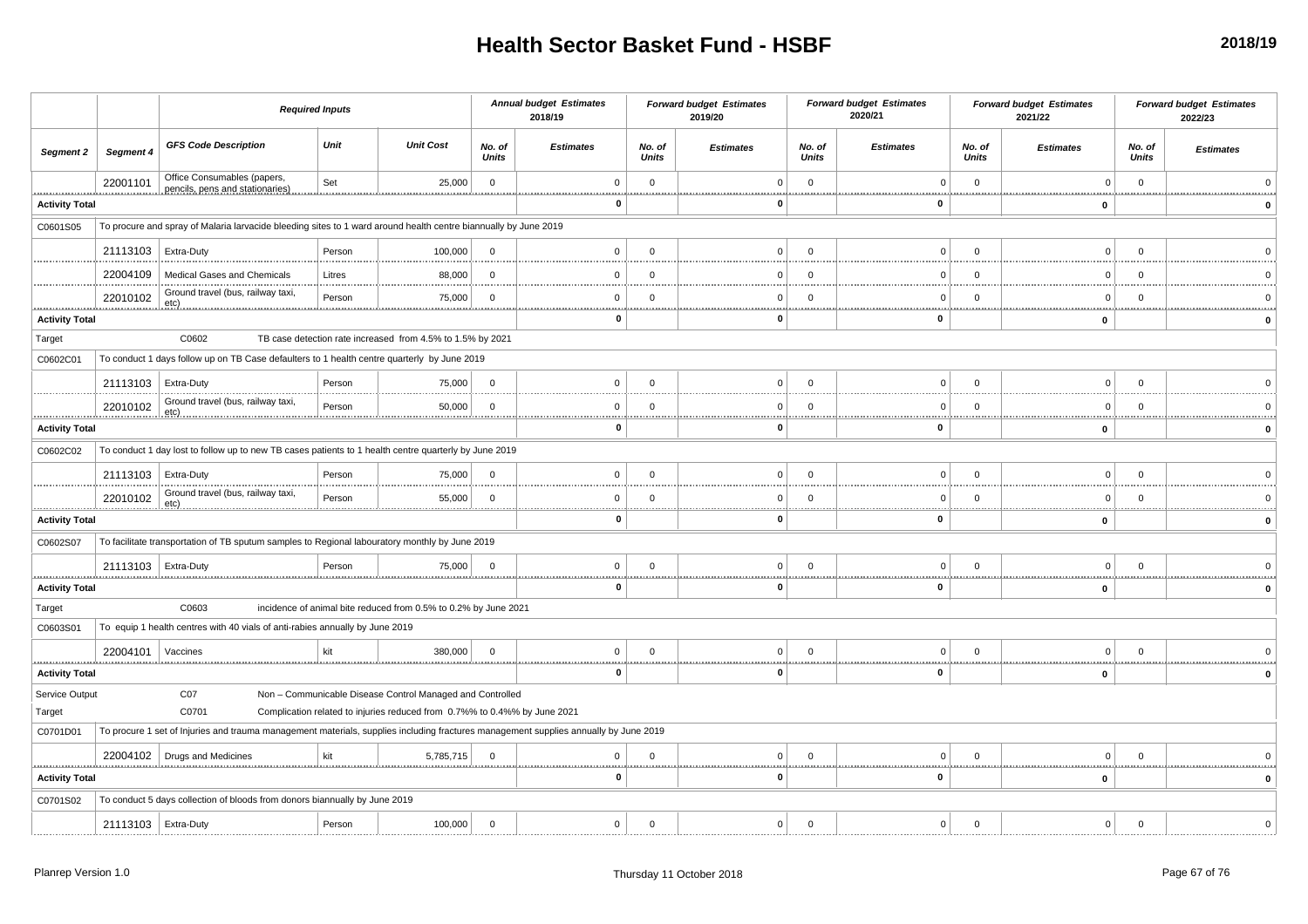|                                   |                       |                                                                                                                                                                                                                     | <b>Required Inputs</b> |                                                      |                 | <b>Annual budget Estimates</b><br>2018/19                                                             |                 | <b>Forward budget Estimates</b><br>2019/20 |                        | <b>Forward budget Estimates</b><br>2020/21 |                 | <b>Forward budget Estimates</b><br>2021/22 |                 | <b>Forward budget Estimates</b><br>2022/23 |
|-----------------------------------|-----------------------|---------------------------------------------------------------------------------------------------------------------------------------------------------------------------------------------------------------------|------------------------|------------------------------------------------------|-----------------|-------------------------------------------------------------------------------------------------------|-----------------|--------------------------------------------|------------------------|--------------------------------------------|-----------------|--------------------------------------------|-----------------|--------------------------------------------|
| Segment 2                         | Segment 4             | <b>GFS Code Description</b>                                                                                                                                                                                         | Unit                   | <b>Unit Cost</b>                                     | No. of<br>Units | <b>Estimates</b>                                                                                      | No. of<br>Units | <b>Estimates</b>                           | No. of<br><b>Units</b> | <b>Estimates</b>                           | No. of<br>Units | <b>Estimates</b>                           | No. of<br>Units | <b>Estimates</b>                           |
|                                   | 21121103              | Food and Refreshment                                                                                                                                                                                                | Person                 | 956,969                                              | $\mathbf{0}$    | $\Omega$                                                                                              | $\Omega$        |                                            | $\Omega$               | $\Omega$                                   | $\Omega$        | $\Omega$                                   | $\Omega$        |                                            |
|                                   | 22010105              | Per Diem - Domestic                                                                                                                                                                                                 | Person                 | 300,000                                              | $\mathbf 0$     | $\Omega$                                                                                              | $\mathbf 0$     |                                            | $\Omega$               |                                            | $\Omega$        | n                                          | $\Omega$        |                                            |
| <b>Activity Total</b>             |                       |                                                                                                                                                                                                                     |                        |                                                      |                 | <br>0                                                                                                 |                 | 0                                          |                        | 0                                          |                 | <u></u><br>0                               |                 |                                            |
| Target                            |                       | C0702                                                                                                                                                                                                               |                        |                                                      |                 | Mental health conditions reduced from 1.3%% to 1%% and substance abuse from 1.3 % to 1 % by year 2021 |                 |                                            |                        |                                            |                 |                                            |                 |                                            |
| C0702C01                          | annualy by June 2019" | To develop IEC materials for Health advocacy / health promotion and prevention through IEC on change of life style (diet smoking, excessive alcohol consumption and exercise) at community level on Mental diseases |                        |                                                      |                 |                                                                                                       |                 |                                            |                        |                                            |                 |                                            |                 |                                            |
|                                   |                       | 22004105   Hospital Supplies                                                                                                                                                                                        | Set                    | 1,000,000                                            | $\Omega$        | $\Omega$                                                                                              | $\Omega$        | $\Omega$                                   | $\Omega$               |                                            |                 |                                            |                 |                                            |
| <b>Activity Total</b>             |                       |                                                                                                                                                                                                                     |                        |                                                      |                 | $\bf{0}$                                                                                              |                 | $\mathbf{0}$                               |                        | $\mathbf 0$                                |                 | 0                                          |                 |                                            |
| C0702S06                          |                       | To procure 1 kit of medicines for mental health for 1 Health centres biannually by June 2019                                                                                                                        |                        |                                                      |                 |                                                                                                       |                 |                                            |                        |                                            |                 |                                            |                 |                                            |
|                                   |                       | 22004102   Drugs and Medicines                                                                                                                                                                                      | kit                    | 125,000                                              | $\overline{0}$  | $\mathbf 0$                                                                                           | $\mathbf 0$     | 0                                          | $\Omega$               | $\Omega$                                   | $\Omega$        | $\Omega$                                   | $\Omega$        |                                            |
| <b>Activity Total</b>             |                       |                                                                                                                                                                                                                     |                        |                                                      |                 | 0                                                                                                     |                 | <u></u><br>0                               |                        | 0                                          |                 | 0                                          |                 |                                            |
| Target                            |                       | C0703                                                                                                                                                                                                               |                        | High Prevalence rate of Diabetes Mellitus by 0.04%%  |                 |                                                                                                       |                 |                                            |                        |                                            |                 |                                            |                 |                                            |
| C0703C01                          |                       | "To conduct 1 day mentorship on diabetes mellitus (NCDs) and provide health education in 1 health centres for early diagnosis biannualy by June 2019"                                                               |                        |                                                      |                 |                                                                                                       |                 |                                            |                        |                                            |                 |                                            |                 |                                            |
|                                   | 21113103   Extra-Duty |                                                                                                                                                                                                                     | Set                    | 100,000                                              | $\Omega$        | $\mathbf 0$                                                                                           | $\mathbf 0$     | $\Omega$                                   | $\Omega$               | $\Omega$                                   | $\Omega$        | $\Omega$                                   | $\Omega$        |                                            |
| <br><b>Activity Total</b>         |                       |                                                                                                                                                                                                                     |                        |                                                      |                 | 0                                                                                                     |                 | 0                                          |                        | $\bf{0}$                                   |                 | 0                                          |                 |                                            |
| C0703S05                          |                       | To procure 4 kit for diabets mellitus conditions medicines and diagnostic supplies for 1 Health Centre quarterly by June 2019                                                                                       |                        |                                                      |                 |                                                                                                       |                 |                                            |                        |                                            |                 |                                            |                 |                                            |
|                                   | 22004102              | Drugs and Medicines                                                                                                                                                                                                 | kit                    | 342,014                                              | $\mathbf 0$     | $\mathbf 0$                                                                                           | $\mathbf 0$     | <sup>0</sup>                               | $\Omega$               | $\Omega$                                   |                 | $\Omega$                                   | $\Omega$        |                                            |
|                                   | 22004108              | Specialised Medical Supplies                                                                                                                                                                                        | kit                    | 400,000                                              | $\Omega$        | $\Omega$                                                                                              | $\Omega$        | $\Omega$                                   | $\Omega$               | $\Omega$                                   | $\Omega$        | $\Omega$                                   | $\Omega$        |                                            |
|                                   | 22004109              | Medical Gases and Chemicals                                                                                                                                                                                         | kit                    | 100,000                                              | $\mathbf 0$     | $\Omega$                                                                                              | $\Omega$        | <sup>0</sup>                               | $\Omega$               | $\Omega$                                   |                 | n                                          | $\Omega$        |                                            |
| <b>Activity Total</b>             |                       |                                                                                                                                                                                                                     |                        |                                                      |                 | 0                                                                                                     |                 | 0                                          |                        | 0                                          |                 | .<br>$\mathbf 0$                           | . <u>.</u>      |                                            |
| Target                            |                       | C0704                                                                                                                                                                                                               |                        |                                                      |                 | proportion of women screened for cervical cancer increased from 0.2% t0 0.8% by June 2021             |                 |                                            |                        |                                            |                 |                                            |                 |                                            |
| C0704D01                          |                       | To procure and distribute Co2 gas for cryotherapy in 2 health centres biannually by June 2019                                                                                                                       |                        |                                                      |                 |                                                                                                       |                 |                                            |                        |                                            |                 |                                            |                 |                                            |
|                                   | 22004109              | Medical Gases and Chemicals                                                                                                                                                                                         | Lumpsum                | 200,000                                              | $\overline{0}$  | $\mathbf 0$                                                                                           | $\mathbf{0}$    | $\Omega$                                   | $\Omega$               | $\Omega$                                   | $\Omega$        | $\Omega$                                   | $\Omega$        |                                            |
| <br><b>Activity Total</b>         |                       |                                                                                                                                                                                                                     |                        |                                                      |                 | <br>$\mathbf 0$                                                                                       |                 | 0                                          |                        | $\mathbf 0$                                |                 | $\bf{0}$                                   |                 | $\Omega$                                   |
| C0704S01                          |                       | "To conduct 1 day workplaces on screening of Neoplasms/Cancers (NCDs) and provide health education to clients at health centres for early diagnosis biannualy by June 2019'                                         |                        |                                                      |                 |                                                                                                       |                 |                                            |                        |                                            |                 |                                            |                 |                                            |
|                                   | 21113103              | Extra-Duty                                                                                                                                                                                                          | Person                 | 80,000                                               | $\Omega$        | $\Omega$                                                                                              | $\Omega$        | $\Omega$                                   | $\Omega$               |                                            |                 | $\Omega$                                   | $\Omega$        |                                            |
|                                   | 22010105              | Per Diem - Domestic                                                                                                                                                                                                 | days<br>Person         | 310,000                                              | $\Omega$        | $\Omega$                                                                                              | $\Omega$        | n                                          | $\Omega$               | n                                          | $\Omega$        | n                                          | $\Omega$        |                                            |
| <u>.</u><br><b>Activity Total</b> |                       |                                                                                                                                                                                                                     |                        |                                                      |                 | <u></u><br>$\bullet$                                                                                  |                 | O.                                         |                        | $\Omega$                                   |                 | $\bf{0}$                                   |                 | <br>$\Omega$                               |
| Service Output                    |                       | C <sub>08</sub>                                                                                                                                                                                                     |                        | Treatment and care of other common diseases of local |                 |                                                                                                       |                 |                                            |                        |                                            |                 |                                            |                 |                                            |
| Target                            |                       | C0801                                                                                                                                                                                                               |                        |                                                      |                 | Prevalence of oral diseases among OPD cases reduced from 0.2%% to 0.1%% by June 2021                  |                 |                                            |                        |                                            |                 |                                            |                 |                                            |
| C0801C01                          |                       | To conduct 5 days training to 3 health staff on oral care and treatment from 1 health centres annually by June 2019                                                                                                 |                        |                                                      |                 |                                                                                                       |                 |                                            |                        |                                            |                 |                                            |                 |                                            |
|                                   | 22001101              | Office Consumables (papers,<br>pencils, pens and stationaries)                                                                                                                                                      | Set                    | 40,000                                               | $\Omega$        | $\mathbf 0$                                                                                           | $\mathbf{0}$    | $\overline{0}$                             | $\Omega$               | $\Omega$                                   | $\Omega$        | $\Omega$                                   | $\Omega$        |                                            |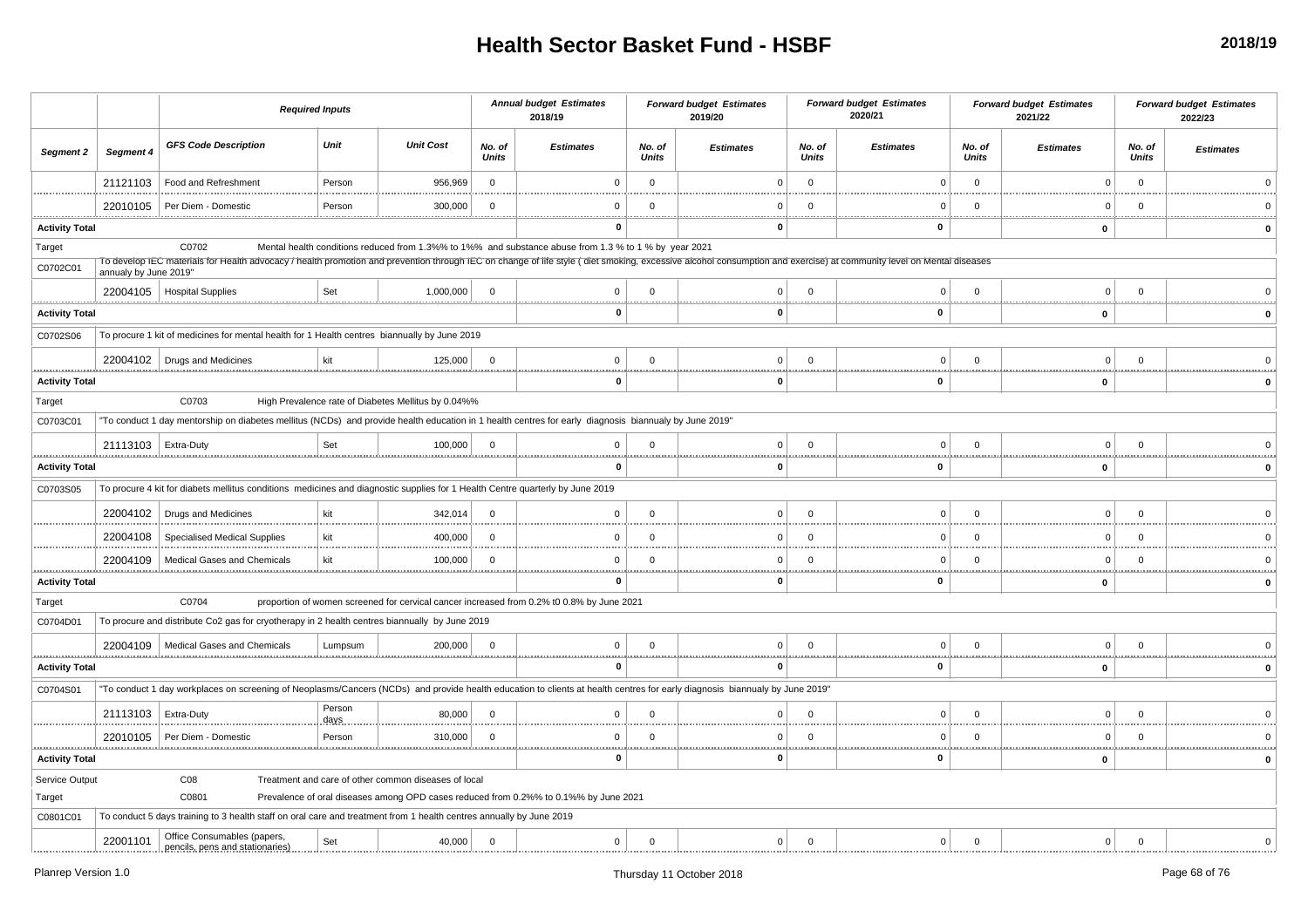|                       |                       |                                                                                                                              | <b>Required Inputs</b> |                  |                        | <b>Annual budget Estimates</b><br>2018/19                                                   |                        | <b>Forward budget Estimates</b><br>2019/20 |                        | <b>Forward budget Estimates</b><br>2020/21 |                        | <b>Forward budget Estimates</b><br>2021/22 |                        | <b>Forward budget Estimates</b><br>2022/23 |
|-----------------------|-----------------------|------------------------------------------------------------------------------------------------------------------------------|------------------------|------------------|------------------------|---------------------------------------------------------------------------------------------|------------------------|--------------------------------------------|------------------------|--------------------------------------------|------------------------|--------------------------------------------|------------------------|--------------------------------------------|
| Segment 2             | Segment 4             | <b>GFS Code Description</b>                                                                                                  | Unit                   | <b>Unit Cost</b> | No. of<br><b>Units</b> | <b>Estimates</b>                                                                            | No. of<br><b>Units</b> | <b>Estimates</b>                           | No. of<br><b>Units</b> | <b>Estimates</b>                           | No. of<br><b>Units</b> | <b>Estimates</b>                           | No. of<br>Units        | <b>Estimates</b>                           |
|                       | 22008110              | Ground Transport (Bus, Train,<br>Water)                                                                                      | Person                 | 80,000           | $\overline{0}$         | $\Omega$                                                                                    | $\mathbf 0$            | $\Omega$                                   | $\Omega$               | $\Omega$                                   | $\mathbf 0$            | $\Omega$                                   | $\overline{0}$         |                                            |
|                       | 22010105              | Per Diem - Domestic                                                                                                          | Perdiem                | 300,000          | $\overline{0}$         | $\mathbf{0}$                                                                                | $\Omega$               |                                            | $\Omega$               | $\Omega$                                   | $\Omega$               | $\overline{0}$                             | $\overline{0}$         |                                            |
| <b>Activity Total</b> |                       |                                                                                                                              |                        |                  |                        | $\mathbf{0}$                                                                                |                        | $\Omega$                                   |                        | $\mathbf{0}$                               |                        | $\mathbf{0}$                               |                        | $\Omega$                                   |
| C0801D01              |                       | To procure 1 kit for dental department for 1 Health Centre annually by June 2019                                             |                        |                  |                        |                                                                                             |                        |                                            |                        |                                            |                        |                                            |                        |                                            |
|                       |                       | 22004104   Dental Supplies                                                                                                   | Set                    | 10,286,664       | $\overline{0}$         | $\mathbf 0$                                                                                 | $\Omega$               | 0                                          | $\Omega$               | $\Omega$                                   | $\Omega$               | $\Omega$                                   | $\Omega$               |                                            |
| <b>Activity Total</b> |                       |                                                                                                                              |                        |                  |                        | 0                                                                                           | .                      | 0                                          |                        | 0                                          |                        | 0                                          |                        |                                            |
| C0801S04              |                       | To conduct 2 days mobile clinic to 2 schools on oral care and treatment biannualy by June 2019                               |                        |                  |                        |                                                                                             |                        |                                            |                        |                                            |                        |                                            |                        |                                            |
|                       | 21113103              | Extra-Duty                                                                                                                   | Person<br>days         | 75,000           | $\Omega$               | $\mathbf 0$                                                                                 | $\mathbf 0$            | 0                                          | $\Omega$               | $\Omega$                                   | $\Omega$               | $\Omega$                                   | $\overline{0}$         |                                            |
|                       | 22008110              | Ground Transport (Bus, Train,<br>Water)                                                                                      | Person                 | 40,000           | $\Omega$               | $\Omega$                                                                                    | $\Omega$               | $\Omega$                                   | $\Omega$               |                                            | $\Omega$               | $\Omega$                                   | $\Omega$               |                                            |
|                       | 22010102              | Ground travel (bus, railway taxi,                                                                                            | Person                 | 10,000           | $\overline{0}$         | $\mathbf{0}$                                                                                | $\mathbf{0}$           | O                                          | $\Omega$               | C                                          | $\Omega$               | $\Omega$                                   | - 0                    |                                            |
| <b>Activity Total</b> |                       |                                                                                                                              |                        |                  |                        | $\mathbf 0$                                                                                 |                        | O                                          |                        | 0                                          |                        | 0                                          |                        | $\mathbf 0$                                |
| Target                |                       | C0802                                                                                                                        |                        |                  |                        | Prevalence of eye diseases among OPD cases reduced from 0.3%% to 0.1%% by June 2021         |                        |                                            |                        |                                            |                        |                                            |                        |                                            |
| C0802C01              |                       | To conduct 3 days on job training on eye care services to 3 health staff from 1 health centre biannually by June 2019        |                        |                  |                        |                                                                                             |                        |                                            |                        |                                            |                        |                                            |                        |                                            |
|                       | 21113103   Extra-Duty | .                                                                                                                            | Person<br>days         | 35,000           | $\overline{0}$         | $\mathbf{0}$                                                                                | $\Omega$               | <sup>n</sup>                               | $\Omega$               | $\Omega$                                   | $\Omega$               | $\Omega$                                   | $\Omega$               |                                            |
|                       | 22008110              | Ground Transport (Bus, Train,                                                                                                | Person                 | 40,000           | $\overline{0}$         | $\Omega$                                                                                    | $\Omega$               | ŋ                                          | $\Omega$               | $\Omega$                                   | $\Omega$               | $\overline{0}$                             | $\overline{0}$         |                                            |
| <b>Activity Total</b> |                       |                                                                                                                              |                        |                  |                        | $\Omega$                                                                                    |                        | O                                          |                        | $\Omega$                                   |                        | 0                                          |                        |                                            |
| C0802D01              |                       | To procure 1 sets of eye equipment, instrument, medicine and supplies for 1 Health centres annually by June 2019             |                        |                  |                        |                                                                                             |                        |                                            |                        |                                            |                        |                                            |                        |                                            |
|                       |                       | 22004108   Specialised Medical Supplies                                                                                      | Set                    | 500.000          | $\Omega$               | $\mathbf 0$                                                                                 | $\Omega$               | 0                                          | $\Omega$               | $\Omega$                                   | $\Omega$               | $\Omega$                                   | $\Omega$               |                                            |
| <b>Activity Total</b> |                       |                                                                                                                              |                        |                  |                        | $\mathbf 0$                                                                                 |                        | 0                                          |                        | <br>$\mathbf{0}$                           |                        | $\mathbf{0}$                               |                        | $\Omega$                                   |
| C0802S06              |                       | To conduct 5 days outreach on eye care services to 2 schools around 1 health centre biannualy by June 2019                   |                        |                  |                        |                                                                                             |                        |                                            |                        |                                            |                        |                                            |                        |                                            |
|                       | 21113103              | Extra-Duty                                                                                                                   | Person                 | 75,000           | $\Omega$               | $\Omega$                                                                                    | $\Omega$               | U                                          | $\Omega$               | $\Omega$                                   | $\Omega$               | $\Omega$                                   | $\Omega$               |                                            |
|                       | 22008110              | Ground Transport (Bus, Train,<br>Water)                                                                                      | Person                 | 20,000           | $\overline{0}$         | $\mathbf 0$                                                                                 | $\overline{0}$         | U                                          | $\Omega$               | $\Omega$                                   | $\Omega$               | $\overline{0}$                             | $\Omega$               |                                            |
|                       | 22010102              | Ground travel (bus, railway taxi,<br>$etc)$ .                                                                                | Person                 | 30,000           | $\overline{0}$         | $\Omega$                                                                                    | $\mathbf 0$            | ŋ                                          | $\Omega$               |                                            | $\Omega$               | $\Omega$                                   | - 0                    |                                            |
| <b>Activity Total</b> |                       |                                                                                                                              |                        |                  |                        | $\bf{0}$                                                                                    |                        | O                                          | <u></u>                | $\mathbf{0}$                               |                        | $\mathbf 0$                                |                        |                                            |
| Target                |                       | C0803                                                                                                                        |                        |                  |                        | Prevalence rate of Neglected Tropical Diseases (NTDs) reduced from 80%% to 50% by June 2021 |                        |                                            |                        |                                            |                        |                                            |                        |                                            |
| C0803S05              |                       | To conduct 1 day mass campaign on NTD prevention to 3 primary schools annually by June 2019                                  |                        |                  |                        |                                                                                             |                        |                                            |                        |                                            |                        |                                            |                        |                                            |
|                       | 21113103   Extra-Duty |                                                                                                                              | Person                 | 1,440,000        | $\Omega$               | $\Omega$                                                                                    | $\overline{A}$         | 5,760,000                                  |                        | 5,760,000                                  | 14                     | 20,160,000                                 | $\boldsymbol{\Lambda}$ | 5,760,000                                  |
|                       | 22008110              | Ground Transport (Bus, Train,                                                                                                | Person                 | 170,000          | $\Omega$               | $\Omega$                                                                                    | 5                      | 850.000                                    | -5                     | 850,000<br>                                | -5                     | 850,000                                    | 5                      | 850,000<br>.                               |
| <b>Activity Total</b> |                       |                                                                                                                              |                        |                  |                        | $\mathbf 0$                                                                                 |                        | 6,610,000                                  |                        | 6,610,000                                  |                        | 21,010,000                                 |                        | 6,610,000                                  |
| C0803S06              |                       | To conduct 1 day sentization on Deworning campaign to school children (5-15 years) to 3 primary school annually by June 2019 |                        |                  |                        |                                                                                             |                        |                                            |                        |                                            |                        |                                            |                        |                                            |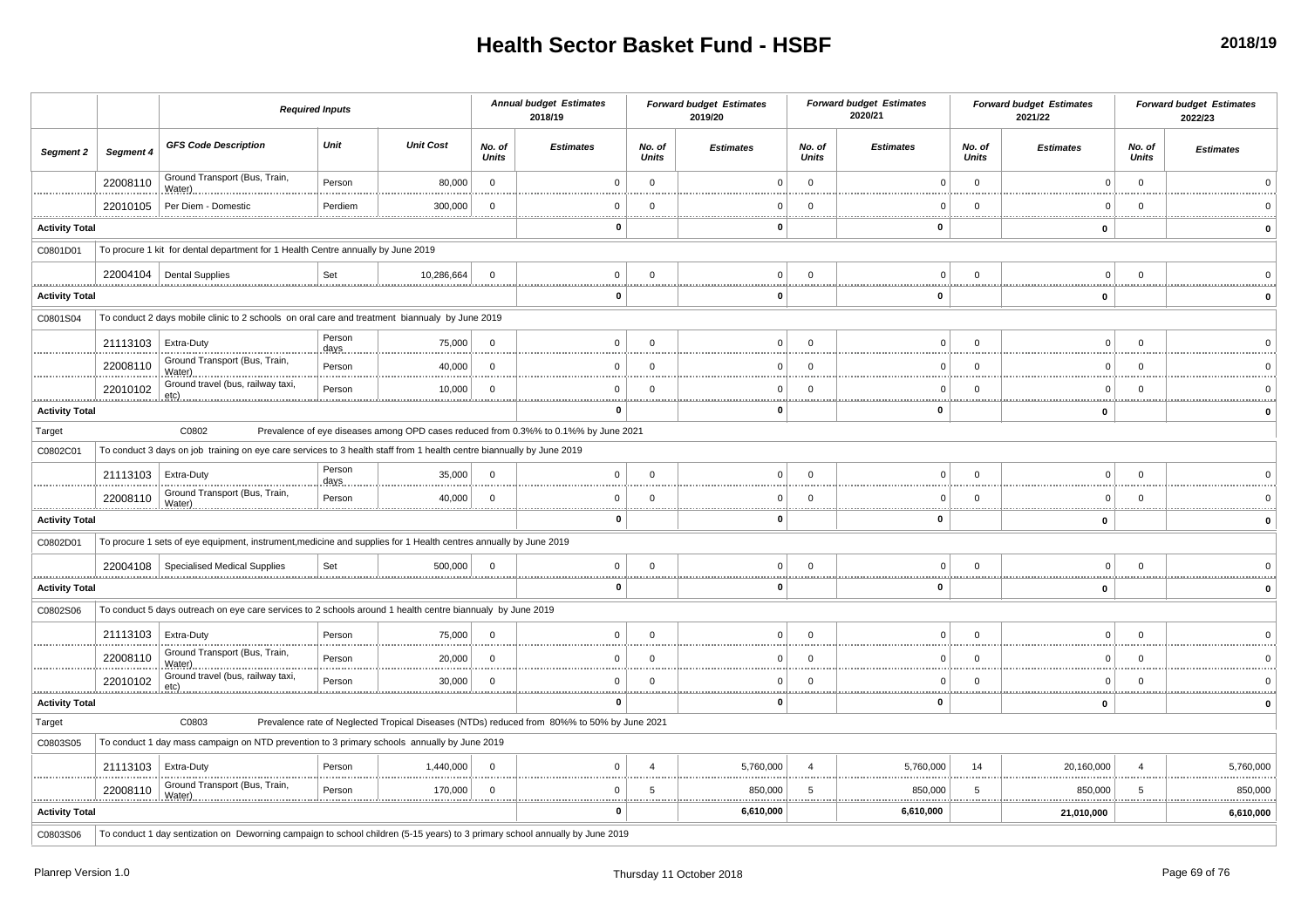|                            |                       | <b>Required Inputs</b>                                                                                                                      |                 |                                                                                         |                        | <b>Annual budget Estimates</b><br>2018/19                                                                                                                                             |                     | <b>Forward budget Estimates</b><br>2019/20 |                        | <b>Forward budget Estimates</b><br>2020/21 |                        | <b>Forward budget Estimates</b><br>2021/22 |                 | <b>Forward budget Estimates</b><br>2022/23 |
|----------------------------|-----------------------|---------------------------------------------------------------------------------------------------------------------------------------------|-----------------|-----------------------------------------------------------------------------------------|------------------------|---------------------------------------------------------------------------------------------------------------------------------------------------------------------------------------|---------------------|--------------------------------------------|------------------------|--------------------------------------------|------------------------|--------------------------------------------|-----------------|--------------------------------------------|
| Segment 2                  | Segment 4             | <b>GFS Code Description</b>                                                                                                                 | Unit            | <b>Unit Cost</b>                                                                        | No. of<br><b>Units</b> | <b>Estimates</b>                                                                                                                                                                      | No. of<br>Units     | <b>Estimates</b>                           | No. of<br><b>Units</b> | <b>Estimates</b>                           | No. of<br><b>Units</b> | <b>Estimates</b>                           | No. of<br>Units | <b>Estimates</b>                           |
|                            | 21113103              | Extra-Duty                                                                                                                                  | Person          | 363,336                                                                                 | $\mathsf 0$            | $\Omega$                                                                                                                                                                              | 5                   | 1,816,680                                  | 5                      | 1,816,680                                  | 15                     | 5,450,040                                  | 5               | 1,816,680                                  |
|                            | 22008110              | Ground Transport (Bus, Train,<br>Water).                                                                                                    | Trip            | 170,000                                                                                 | $\mathbf 0$            | $\Omega$                                                                                                                                                                              | $\Omega$            | $\Omega$                                   | $\Omega$               | C                                          | $^{\circ}$             | $\Omega$                                   | $\Omega$        |                                            |
| <b>Activity Total</b>      |                       |                                                                                                                                             |                 |                                                                                         |                        | $\mathbf{0}$                                                                                                                                                                          |                     | 1,816,680                                  |                        | 1,816,680                                  |                        | 5,450,040                                  |                 | 1,816,680                                  |
| Service Output<br>Target   |                       | CO9<br>C0901                                                                                                                                |                 |                                                                                         |                        | Human Resource for health in terms of number professional Mix at all levels improved<br>Shortage of skilled and mixed human resource for health reduced from 77.2%% to 25%% June 2021 |                     |                                            |                        |                                            |                        |                                            |                 |                                            |
| C0901C07                   |                       | To conduct 3 days induction course to 2 new employees at health centre annually by June 2019                                                |                 |                                                                                         |                        |                                                                                                                                                                                       |                     |                                            |                        |                                            |                        |                                            |                 |                                            |
|                            | 22010102              | Ground travel (bus, railway taxi,<br>$etc)$ .                                                                                               | Person          | 75,000                                                                                  | $\mathbf 0$            | $\Omega$                                                                                                                                                                              | $\Omega$            | $\Omega$                                   | $\Omega$               | $\Omega$                                   | $\Omega$               | $\mathbf 0$                                | $\Omega$        |                                            |
|                            | 22010105              | Per Diem - Domestic                                                                                                                         | Person          | 300,000                                                                                 | $\overline{0}$         | $\Omega$                                                                                                                                                                              | $\Omega$            | $\Omega$                                   | $\Omega$               | $\Omega$<br>                               | $\Omega$               | $\mathbf 0$<br>                            | $\Omega$<br>    |                                            |
| <b>Activity Total</b>      |                       |                                                                                                                                             |                 |                                                                                         |                        | 0                                                                                                                                                                                     |                     | O                                          |                        | 0                                          |                        | $\mathbf 0$                                |                 | $\mathbf 0$                                |
| C0901S14                   |                       | To facilitate payment of P4P of FY 2017/18 at Health Centre level annually by June 2019                                                     |                 |                                                                                         |                        |                                                                                                                                                                                       |                     |                                            |                        |                                            |                        |                                            |                 |                                            |
|                            |                       | 22014106 Gifts and Prizes                                                                                                                   | Person          | 2,000,000                                                                               | $\overline{0}$         | $\Omega$                                                                                                                                                                              | $\overline{0}$      | $\Omega$                                   | $\Omega$               | $\Omega$                                   | $\Omega$               | $\Omega$                                   | $\Omega$        |                                            |
| .<br><b>Activity Total</b> |                       |                                                                                                                                             |                 |                                                                                         |                        | $\mathbf 0$                                                                                                                                                                           |                     | $\Omega$                                   |                        | $\mathbf 0$                                |                        | $\mathbf 0$                                |                 |                                            |
| Service Output<br>Target   |                       | C <sub>13</sub><br>C1301                                                                                                                    |                 | Traditional and alternative medicine services improved                                  |                        | Rate of patients with complications associated with traditional medicine and alternative healing practices reduced from 60% to 30% by June 2021                                       |                     |                                            |                        |                                            |                        |                                            |                 |                                            |
| C1301C01                   |                       | To conduct 1 day meeting with 6 TBAs ,10 THs and 4 CHW on importance of practice his or her services under Regulations annualy by June 2019 |                 |                                                                                         |                        |                                                                                                                                                                                       |                     |                                            |                        |                                            |                        |                                            |                 |                                            |
|                            |                       | 21121103   Food and Refreshment                                                                                                             | Person          | 2,500,000                                                                               | $\overline{0}$         | $\Omega$<br>                                                                                                                                                                          | $\Omega$            | $\Omega$                                   | $\Omega$               | $\Omega$                                   | $\mathbf 0$            | $\mathbf 0$                                | $\Omega$        |                                            |
| <b>Activity Total</b>      |                       |                                                                                                                                             |                 |                                                                                         |                        | $\mathbf{0}$                                                                                                                                                                          |                     | 0                                          |                        | 0                                          |                        | $\mathbf 0$                                |                 |                                            |
| Service Output<br>Target   |                       | C19<br>C1901                                                                                                                                |                 | infant mortality rate reduced from 12/1000 live birth to 4/1000 live birth by June 2021 |                        | Maternal, infant, young child and adolescent nutrition behaviours promoted (Improved)                                                                                                 |                     |                                            |                        |                                            |                        |                                            |                 |                                            |
| C1901S05                   |                       | To conduct outreach services to reach every child (REC) with immunization in 2 communities around health centress quarterly by June 2019    |                 |                                                                                         |                        |                                                                                                                                                                                       |                     |                                            |                        |                                            |                        |                                            |                 |                                            |
|                            | 21113103              | Extra-Duty                                                                                                                                  | Person          | 200,000                                                                                 | $\mathbf 0$            | $\mathbf 0$                                                                                                                                                                           | $\mathbf 0$         | $\Omega$                                   | $\Omega$               | $\mathbf 0$                                | $\mathbf 0$            | $\mathbf 0$                                | $\Omega$        |                                            |
| .                          | 22010102              | Ground travel (bus, railway taxi,                                                                                                           | Person          | 600,000                                                                                 | $\mathbf 0$            | $\Omega$                                                                                                                                                                              | $\Omega$<br><b></b> | $\Omega$                                   | $\Omega$               | $\Omega$<br>                               | $\Omega$               | $\mathbf 0$                                | $\Omega$        | .                                          |
| <b>Activity Total</b>      |                       |                                                                                                                                             |                 |                                                                                         |                        | $\mathbf 0$                                                                                                                                                                           |                     | $\Omega$                                   |                        | $\mathbf 0$                                |                        | 0                                          |                 | $\Omega$                                   |
| Target                     |                       | C1903                                                                                                                                       |                 | under five mortality rate reduced from 12/1000 to 4/1000 live birth by June 2021        |                        |                                                                                                                                                                                       |                     |                                            |                        |                                            |                        |                                            |                 |                                            |
| C1903S05                   |                       | To conduct 2 days follow up to children with AFP Quarterly by June 2019                                                                     |                 |                                                                                         |                        |                                                                                                                                                                                       |                     |                                            |                        |                                            |                        |                                            |                 |                                            |
|                            | 21113103   Extra-Duty |                                                                                                                                             | Person<br>days. | 75,000                                                                                  | $\overline{0}$         | $\mathbf 0$                                                                                                                                                                           | $\overline{0}$      | $\Omega$                                   | $\Omega$               | $\Omega$                                   | $^{\circ}$             | $\mathbf 0$                                | $\mathbf 0$     |                                            |
|                            | 22008110              | Ground Transport (Bus, Train,<br>Water).<br>                                                                                                | Person          | 50,000                                                                                  | $\overline{0}$         | $\Omega$                                                                                                                                                                              | $\Omega$            | $\Omega$                                   | $\Omega$               | $\Omega$<br>.<br>                          | $\mathbf 0$            | $\mathbf 0$                                | $\Omega$        | <u></u>                                    |
| <b>Activity Total</b>      |                       |                                                                                                                                             |                 |                                                                                         |                        | $\mathbf 0$                                                                                                                                                                           |                     |                                            |                        | 0                                          |                        | $\mathbf 0$                                |                 |                                            |
| Objective                  |                       | D                                                                                                                                           |                 | Quality and Quantity of Socio-Economic Services and Infrastructure Increased            |                        |                                                                                                                                                                                       |                     |                                            |                        |                                            |                        |                                            |                 |                                            |
| Service Output             |                       | D <sub>05</sub>                                                                                                                             |                 | Environmental Health and Sanitation improved                                            |                        |                                                                                                                                                                                       |                     |                                            |                        |                                            |                        |                                            |                 |                                            |
| Target                     |                       | D0501                                                                                                                                       |                 | Sanitation infrastructure improved from 28% to 73% by June 2021                         |                        |                                                                                                                                                                                       |                     |                                            |                        |                                            |                        |                                            |                 |                                            |
| D0501S08                   |                       | To procure 5 set of environment cleaning utilities biannualy by June 2019                                                                   |                 |                                                                                         |                        |                                                                                                                                                                                       |                     |                                            |                        |                                            |                        |                                            |                 |                                            |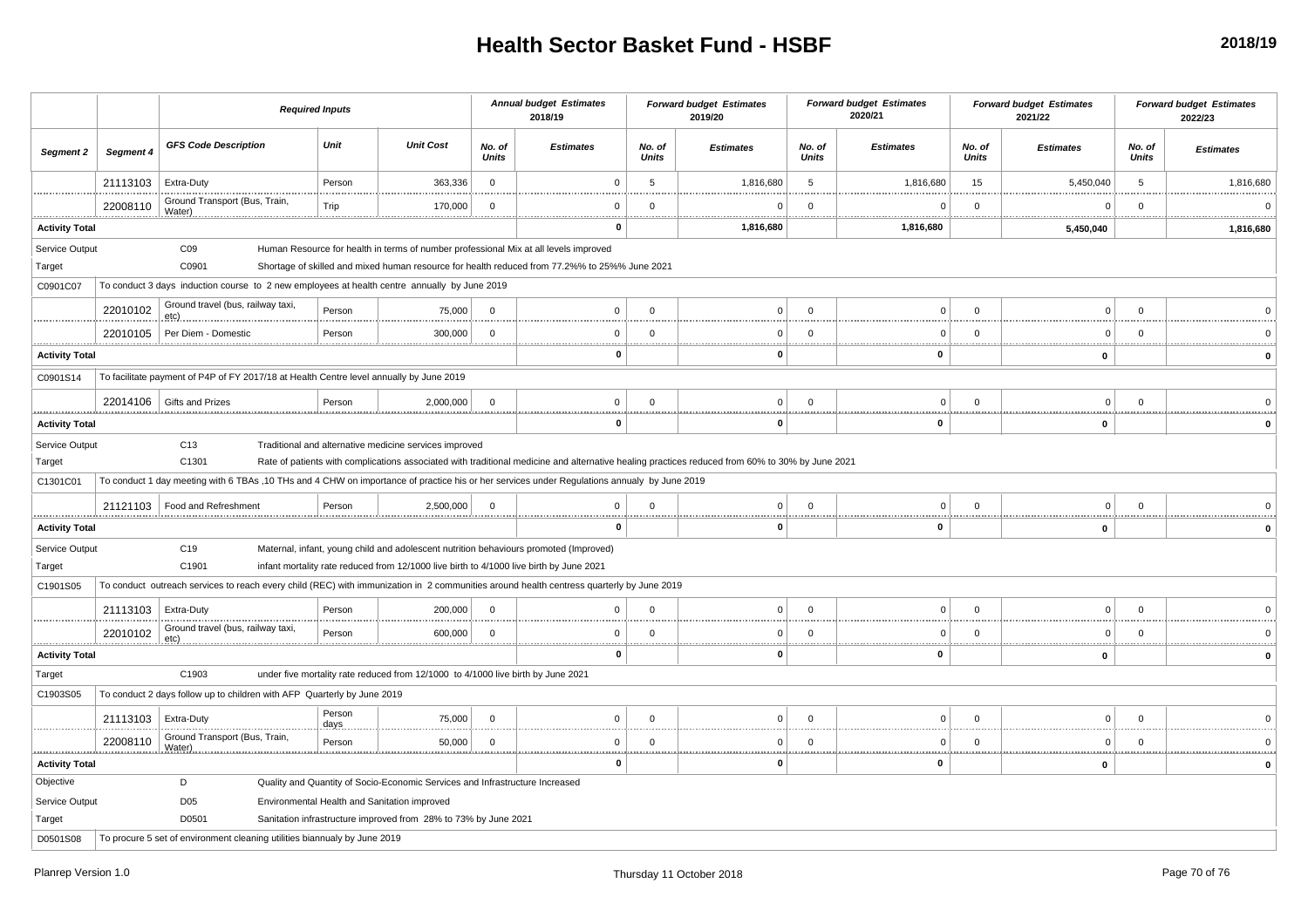|                           |                       | <b>Required Inputs</b>                                                                                              |                        |                                                                                  | <b>Annual budget Estimates</b><br>2018/19 |                                                                                                              | <b>Forward budget Estimates</b><br>2019/20 |                  | <b>Forward budget Estimates</b><br>2020/21 |                  | <b>Forward budget Estimates</b><br>2021/22 |                  | <b>Forward budget Estimates</b><br>2022/23 |                  |
|---------------------------|-----------------------|---------------------------------------------------------------------------------------------------------------------|------------------------|----------------------------------------------------------------------------------|-------------------------------------------|--------------------------------------------------------------------------------------------------------------|--------------------------------------------|------------------|--------------------------------------------|------------------|--------------------------------------------|------------------|--------------------------------------------|------------------|
| <b>Segment 2</b>          | Segment 4             | <b>GFS Code Description</b>                                                                                         | Unit                   | <b>Unit Cost</b>                                                                 | No. of<br><b>Units</b>                    | <b>Estimates</b>                                                                                             | No. of<br><b>Units</b>                     | <b>Estimates</b> | No. of<br><b>Units</b>                     | <b>Estimates</b> | No. of<br><b>Units</b>                     | <b>Estimates</b> | No. of<br><b>Units</b>                     | <b>Estimates</b> |
|                           | 22001113              | <b>Cleaning Supplies</b>                                                                                            | Set                    | 5,540,000                                                                        | $\overline{0}$                            | $\Omega$                                                                                                     | $\mathbf 0$<br>.                           | $\Omega$<br>     | $\mathbf 0$<br>                            | $\overline{0}$   | $\mathbf 0$                                | $\mathbf 0$      | $\mathbf{0}$<br>                           |                  |
| <br><b>Activity Total</b> |                       |                                                                                                                     |                        |                                                                                  |                                           | 0                                                                                                            |                                            | 0                |                                            | 0                |                                            | 0                |                                            |                  |
| Target                    |                       | D0502                                                                                                               |                        | Vector and vermin control measures improved from 50% to 80%                      |                                           |                                                                                                              |                                            |                  |                                            |                  |                                            |                  |                                            |                  |
| D0502S03                  |                       | To conduct 2 days on fumigation and termites control services to 1 health center annually by June 2019              |                        |                                                                                  |                                           |                                                                                                              |                                            |                  |                                            |                  |                                            |                  |                                            |                  |
|                           | 21113103              | Extra-Duty                                                                                                          | Person<br>days         | 9,319,599                                                                        | $\Omega$                                  | $\Omega$                                                                                                     | $\Omega$                                   | $\Omega$         | $\Omega$                                   | $\Omega$         | $\Omega$                                   | $\Omega$         | $\Omega$<br>                               |                  |
| <b>Activity Total</b>     |                       |                                                                                                                     |                        |                                                                                  |                                           | $\mathbf 0$                                                                                                  |                                            | $\mathbf{0}$     | <u></u>                                    | 0                |                                            | $\mathbf 0$      |                                            |                  |
| Objective                 |                       | E                                                                                                                   |                        | Good Governance and Administrative Services Enhanced                             |                                           |                                                                                                              |                                            |                  |                                            |                  |                                            |                  |                                            |                  |
| Service Output            |                       | E01                                                                                                                 |                        | Organizational structure and institutional management at all levels strengthened |                                           |                                                                                                              |                                            |                  |                                            |                  |                                            |                  |                                            |                  |
| Target                    |                       | E0101                                                                                                               |                        |                                                                                  |                                           | Organization structures and institutional management at all levels strengthened from 50% to 90% by June 2021 |                                            |                  |                                            |                  |                                            |                  |                                            |                  |
| E0101C02                  |                       | To conduct 5 days development of annual plans for FY 2019/20 with CHMT by June 2019                                 |                        |                                                                                  |                                           |                                                                                                              |                                            |                  |                                            |                  |                                            |                  |                                            |                  |
|                           | 22001101              | Office Consumables (papers,<br>pencils, pens and stationaries)                                                      | Set                    | 50,000                                                                           | $\Omega$                                  | $\mathbf 0$                                                                                                  | $\mathbf 0$                                | $\Omega$         | $\mathbf 0$                                | $\Omega$         | $\Omega$                                   | $\Omega$         | $\mathbf 0$                                |                  |
|                           | 22008110              | Ground Transport (Bus, Train,<br>Water)                                                                             | Set                    | 55,000                                                                           | $\mathbf 0$                               | $\mathbf 0$                                                                                                  | $\mathbf 0$                                | $\Omega$         | $\mathbf 0$                                | 0                | $\mathbf 0$                                | $\Omega$         | $\mathbf 0$                                |                  |
|                           | 22010102              | Ground travel (bus, railway taxi,<br>etc)                                                                           | Person                 | 15,000                                                                           | $\overline{0}$                            | $\Omega$                                                                                                     | $\Omega$                                   | $\Omega$<br>     | $\Omega$                                   | $\Omega$         | $\Omega$                                   | $\Omega$         | $\mathbf 0$                                |                  |
|                           | 22010105              | Per Diem - Domestic                                                                                                 | Person<br>days         | 300,000                                                                          | $\mathbf 0$                               | $\mathbf 0$                                                                                                  | $\mathbf 0$                                | $\Omega$         | $\mathbf 0$                                | 0                | $\mathbf 0$                                | $\mathbf 0$      | $\mathbf 0$                                |                  |
| <b>Activity Total</b>     |                       | $\bf{0}$                                                                                                            |                        | $\Omega$                                                                         |                                           | $\mathbf 0$                                                                                                  |                                            | $\mathbf 0$      |                                            |                  |                                            |                  |                                            |                  |
| E0101C03                  |                       | "To conduct 2 days meeting on feedback of approved Health Centre plan with 1 Health facility incharge by June 2019" |                        |                                                                                  |                                           |                                                                                                              |                                            |                  |                                            |                  |                                            |                  |                                            |                  |
|                           | 22008110              | Ground Transport (Bus, Train,<br>Water)                                                                             | Person                 | 100,000                                                                          | $\Omega$                                  | $\Omega$                                                                                                     | $\Omega$                                   | $\Omega$         | $\Omega$                                   | $\Omega$         | $\Omega$                                   | $\Omega$         | $\Omega$                                   |                  |
|                           | 22010105              | Per Diem - Domestic                                                                                                 | Person<br><u>.days</u> | 300,000                                                                          | $\overline{0}$<br>                        | $\Omega$                                                                                                     | $\Omega$                                   | $\Omega$         | $\Omega$                                   | $\Omega$         | $\Omega$<br>                               | $\Omega$         | $\mathbf 0$                                |                  |
| <br><b>Activity Total</b> |                       |                                                                                                                     |                        |                                                                                  |                                           | 0                                                                                                            |                                            | $\mathbf{0}$     |                                            | 0                |                                            | $\mathbf 0$      |                                            |                  |
| E0101C05                  |                       | To attend 5 days training on how to prepare plan to 3 health staff from 1 health centre annually by June 2019       |                        |                                                                                  |                                           |                                                                                                              |                                            |                  |                                            |                  |                                            |                  |                                            |                  |
|                           | 22001101              | Office Consumables (papers,<br>pencils, pens and stationaries)                                                      | Set                    | 45,000                                                                           | $\Omega$                                  | $\Omega$                                                                                                     | $\Omega$                                   | $\Omega$         | $\Omega$                                   | $\Omega$         | $\Omega$                                   | $\Omega$         | $\Omega$                                   |                  |
|                           | 22004102              | Drugs and Medicines                                                                                                 | Set                    | 30,000                                                                           | $\Omega$                                  | $\Omega$                                                                                                     | $\Omega$                                   | $\Omega$<br>.    | $\mathbf 0$                                | $\Omega$         | $\Omega$                                   | $\Omega$         | $\Omega$                                   |                  |
|                           | 22010105              | Per Diem - Domestic                                                                                                 | Person                 | 100,000                                                                          | $\Omega$                                  | $\mathbf 0$<br>                                                                                              | $\mathbf 0$<br>                            | $\Omega$         | 0<br>.                                     | 0                | $\Omega$                                   | $\Omega$         | $\Omega$<br>                               |                  |
| <b>Activity Total</b>     |                       |                                                                                                                     |                        |                                                                                  |                                           | $\mathbf 0$                                                                                                  |                                            | $\mathbf{0}$     |                                            | 0                |                                            | $\mathbf 0$      |                                            |                  |
| E0101C06                  |                       | To conduct 5 days pre planning at health centre level annually by June 2019                                         |                        |                                                                                  |                                           |                                                                                                              |                                            |                  |                                            |                  |                                            |                  |                                            |                  |
|                           | 22001101              | Office Consumables (papers,<br>pencils, pens and stationaries)                                                      | Set                    | 50,000                                                                           | $\mathbf 0$                               | $\Omega$                                                                                                     | $\mathbf 0$                                | $\Omega$         | $\Omega$                                   | $\Omega$         | $\Omega$                                   | $\Omega$         | $\Omega$                                   |                  |
| .                         | 22010102<br>          | Ground travel (bus, railway taxi,<br>etc).                                                                          | Person                 | 60,000                                                                           | $\Omega$<br>                              | $\mathbf 0$                                                                                                  | $\mathbf 0$                                | $\Omega$<br>     | $\mathbf 0$                                | $\Omega$<br>     | $\Omega$<br>                               | $\Omega$         | $\Omega$<br><u></u>                        |                  |
| <b>Activity Total</b>     |                       | $\bf{0}$                                                                                                            |                        | n                                                                                |                                           | $\bf{0}$                                                                                                     |                                            | $\mathbf{0}$     |                                            |                  |                                            |                  |                                            |                  |
| E0101S33                  |                       | To facilitate Plan Preventive Maintenance (PPM) and repair of 1 ambulance and 1 motorcycle quarterly by June 2019   |                        |                                                                                  |                                           |                                                                                                              |                                            |                  |                                            |                  |                                            |                  |                                            |                  |
|                           | 21113103   Extra-Duty |                                                                                                                     | Person                 | 20,000                                                                           | $\mathbf 0$                               | $\mathbf 0$                                                                                                  | 0                                          | $\Omega$         | $\mathbf 0$                                | $\overline{0}$   | $\Omega$                                   | $\Omega$         | $\Omega$                                   |                  |
|                           |                       |                                                                                                                     |                        |                                                                                  |                                           |                                                                                                              |                                            |                  |                                            |                  |                                            |                  |                                            |                  |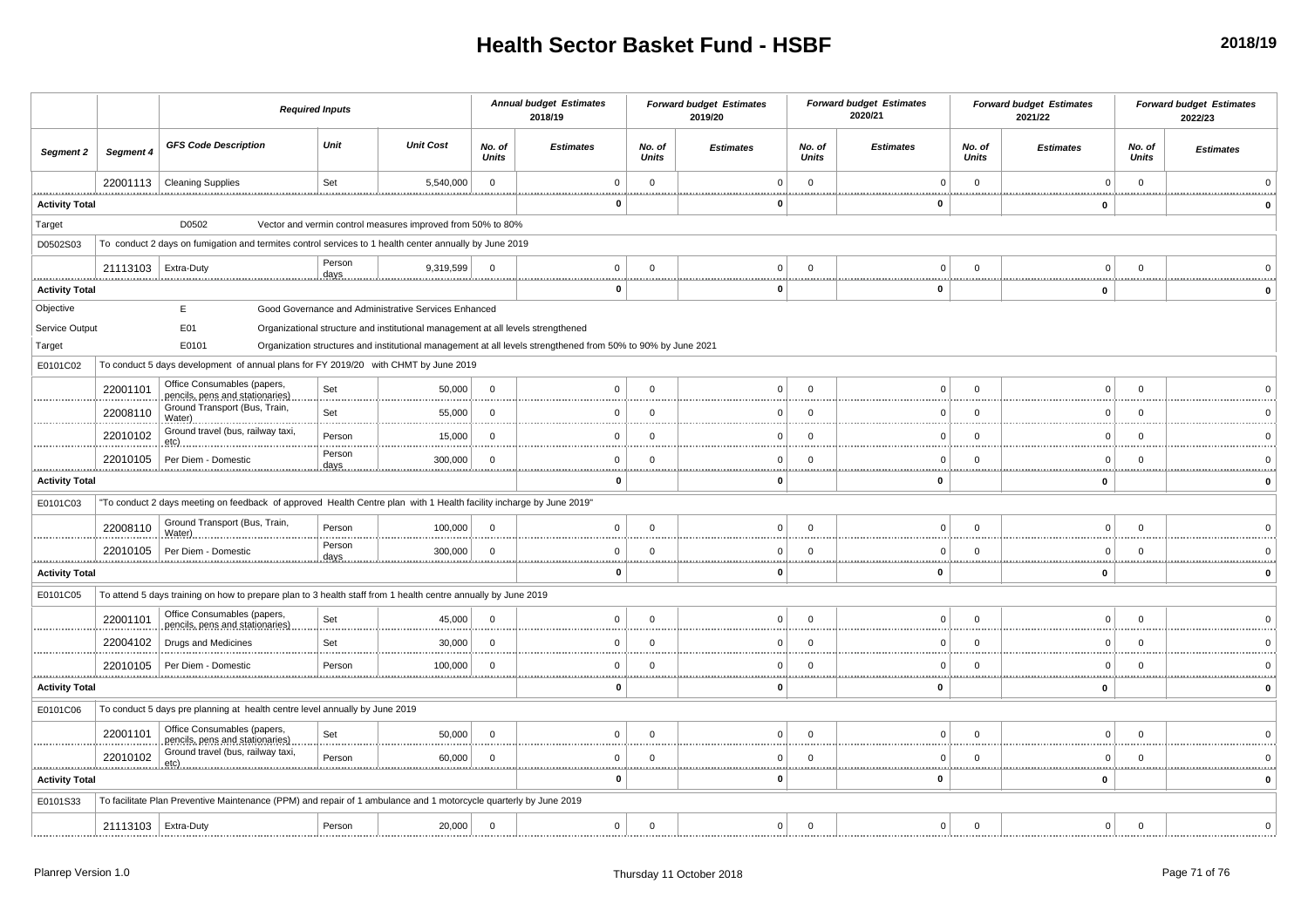|                                   |           | <b>Required Inputs</b>                                                                                             |                |                                                                              | <b>Annual budget Estimates</b><br>2018/19 |                   | <b>Forward budget Estimates</b><br>2019/20 |                                               | <b>Forward budget Estimates</b><br>2020/21 |                  | <b>Forward budget Estimates</b><br>2021/22 |                  | <b>Forward budget Estimates</b><br>2022/23 |                  |
|-----------------------------------|-----------|--------------------------------------------------------------------------------------------------------------------|----------------|------------------------------------------------------------------------------|-------------------------------------------|-------------------|--------------------------------------------|-----------------------------------------------|--------------------------------------------|------------------|--------------------------------------------|------------------|--------------------------------------------|------------------|
| Segment 2                         | Segment 4 | <b>GFS Code Description</b>                                                                                        | Unit           | <b>Unit Cost</b>                                                             | No. of<br><b>Units</b>                    | <b>Estimates</b>  | No. of<br><b>Units</b>                     | <b>Estimates</b>                              | No. of<br><b>Units</b>                     | <b>Estimates</b> | No. of<br>Units                            | <b>Estimates</b> | No. of<br>Units                            | <b>Estimates</b> |
|                                   | 22003102  | Diesel                                                                                                             | Litres         | 3,117,187                                                                    | $\mathbf 0$                               | $\Omega$          | $\mathbf{0}$                               |                                               | $\mathbf{0}$                               | $\Omega$         | $\mathbf{0}$                               | $\overline{0}$   | $\mathbf{0}$                               |                  |
|                                   | 22021102  | <b>Tyres and Batteries</b>                                                                                         | Set            | 7,000,000                                                                    | $\Omega$                                  | - 0               | $\Omega$                                   |                                               | $\Omega$                                   | C                | $\Omega$                                   | $\Omega$         | $\Omega$                                   |                  |
|                                   | 22021107  | Outsource maintenance<br>contract services                                                                         | vehicle        | 13,000,000                                                                   | $\Omega$                                  | $\Omega$          | $\Omega$                                   | $\mathbf 0$                                   | $\Omega$                                   | $\mathbf 0$      | $\Omega$                                   | $\overline{0}$   | $\mathbf 0$                                |                  |
| <b>Activity Total</b>             |           |                                                                                                                    |                |                                                                              |                                           | $\mathbf 0$       |                                            | $\mathbf 0$                                   |                                            | $\mathbf{0}$     |                                            | 0                |                                            |                  |
| E0101S35                          |           | To provide routine administrative for smooth running of office to Health Center quarterly by June 2019             |                |                                                                              |                                           |                   |                                            |                                               |                                            |                  |                                            |                  |                                            |                  |
|                                   | 22001101  | Office Consumables (papers,<br>pencils, pens and stationaries)                                                     | Set            | 4,148,340                                                                    | $\Omega$                                  | $\mathbf 0$       | $\mathbf 0$                                | $\overline{0}$                                | $\Omega$                                   | $\Omega$         | $\mathbf 0$                                | $\overline{0}$   | $\mathbf{0}$                               |                  |
| <u>.</u><br><b>Activity Total</b> |           |                                                                                                                    |                |                                                                              |                                           | 0                 |                                            | 0                                             |                                            | $\mathbf{0}$     |                                            | $\mathbf 0$      |                                            | $\Omega$         |
| Target                            |           | E0103                                                                                                              |                | Completeness of HMIS reports improved from 72% to 100% by June 2021          |                                           |                   |                                            |                                               |                                            |                  |                                            |                  |                                            |                  |
| E0103C01                          |           | To conduct 2 day on job training on GoT -HMIS system and tools to 25 HCWs at 1 health centre annually by June 2019 |                |                                                                              |                                           |                   |                                            |                                               |                                            |                  |                                            |                  |                                            |                  |
|                                   | 21113103  | Extra-Duty                                                                                                         | Person         | 1,000,000                                                                    | $\Omega$                                  | $\mathbf 0$       | 5                                          | 5,000,000                                     | -5                                         | 5,000,000        | 5                                          | 5,000,000        | -5                                         | 5,000,000        |
|                                   | 22008110  | Ground Transport (Bus, Train,<br>Water)                                                                            | Person         | 250,000                                                                      | $\Omega$                                  | $\Omega$          | 5                                          | 1,250,000<br>                                 | 5                                          | 1,250,000        | 5                                          | 1,250,000        | 5                                          | 1,250,000<br>.   |
| <u></u><br><b>Activity Total</b>  |           |                                                                                                                    |                | 0                                                                            |                                           | 6,250,000         |                                            | 6,250,000                                     |                                            | 6,250,000        |                                            | 6,250,000        |                                            |                  |
| E0103D02                          |           | To procure and Distribute 12 set of HMIS supplimentary registers for 1 Health Centre annualy by June 2019          |                |                                                                              |                                           |                   |                                            |                                               |                                            |                  |                                            |                  |                                            |                  |
|                                   | 21111106  | <b>Public Officers</b>                                                                                             | Person         | 176,935                                                                      | $\Omega$                                  | $\mathbf 0$       | $\overline{1}$                             | 176,935                                       |                                            | 176,935          | $\overline{1}$                             | 176,935          | $\overline{1}$                             | 176,935          |
|                                   | 22001101  | Office Consumables (papers,<br>pencils, pens and stationaries)                                                     | Person         | 1,447,740                                                                    | $\Omega$                                  | $\Omega$          | Δ                                          | 5,790,960                                     |                                            | 5,790,960        |                                            | 5,790,960        |                                            | 5,790,960        |
| .<br><b>Activity Total</b>        |           |                                                                                                                    |                |                                                                              |                                           | 0                 |                                            | .<br>5,967,895                                |                                            | 5,967,895        |                                            | 5,967,895        |                                            | .<br>5,967,895   |
| E0103S01                          |           | To procure 4 set of financial registers for 1 health centres annually by June 2019                                 |                |                                                                              |                                           |                   |                                            |                                               |                                            |                  |                                            |                  |                                            |                  |
|                                   | 22001101  | Office Consumables (papers,<br>pencils, pens and stationaries)                                                     | Set            | 500,000                                                                      | $\Omega$                                  | $\Omega$          | $\Omega$                                   | 0                                             | $\mathsf{C}$                               | $\Omega$         | $\Omega$                                   | $\overline{0}$   | $\overline{0}$                             |                  |
| <b>Activity Total</b>             |           |                                                                                                                    |                |                                                                              |                                           | $\mathbf{0}$      |                                            | 0                                             |                                            | $\mathbf{0}$     |                                            | 0                |                                            |                  |
| Target                            |           | E0106                                                                                                              |                | Strengthener data Management from 20% to 60% by June 2010                    |                                           |                   |                                            |                                               |                                            |                  |                                            |                  |                                            |                  |
| E0106S01                          |           | To procure and to install 3 set of system on GoT-HoMIS to 1 health centres annually by June 2019                   |                |                                                                              |                                           |                   |                                            |                                               |                                            |                  |                                            |                  |                                            |                  |
|                                   | 22001102  | Computer Supplies and<br>Accessories                                                                               | Set            | 23,698,595                                                                   | $\Omega$                                  | $\mathbf 0$       | $\mathbf 0$                                | 0 <sup>1</sup>                                | $\Omega$                                   | $\Omega$         | $\Omega$                                   | $\overline{0}$   | $\Omega$                                   |                  |
| .<br><b>Activity Total</b>        |           |                                                                                                                    |                |                                                                              |                                           | $\mathbf 0$       |                                            | 0                                             |                                            | <br>0            |                                            | .<br>0           |                                            | $\Omega$         |
|                                   |           |                                                                                                                    |                |                                                                              |                                           | Cost Centre: 508F |                                            | <b>Community Health Initiatives/Promotion</b> |                                            |                  |                                            |                  |                                            |                  |
| Objective                         |           | D                                                                                                                  |                | Quality and Quantity of Socio-Economic Services and Infrastructure Increased |                                           |                   |                                            |                                               |                                            |                  |                                            |                  |                                            |                  |
| Service Output                    |           | D <sub>05</sub>                                                                                                    |                | Environmental Health and Sanitation improved                                 |                                           |                   |                                            |                                               |                                            |                  |                                            |                  |                                            |                  |
| Target                            |           | D0502                                                                                                              |                | Vector and vermin control measures improved from 50% to 80%                  |                                           |                   |                                            |                                               |                                            |                  |                                            |                  |                                            |                  |
| D0502S04                          |           | To conduct spray to 228 Mosquito breeding ponds 3 time to 16 wards annualy by June 2019                            |                |                                                                              |                                           |                   |                                            |                                               |                                            |                  |                                            |                  |                                            |                  |
|                                   | 21113103  | Extra-Duty                                                                                                         | Person<br>days | 30,000                                                                       | $\Omega$                                  | $\Omega$          | $\Omega$                                   | $\Omega$                                      | $\Omega$                                   | $\Omega$         | $^{\circ}$                                 | $\Omega$         | $\overline{0}$                             |                  |
|                                   | 22003102  | Diesel                                                                                                             | Litres         | 2,500                                                                        | $\Omega$                                  | $\mathbf 0$       | $\Omega$                                   | $\overline{0}$                                | $\mathbf 0$                                | $\Omega$         | $\mathbf 0$                                | $\Omega$         | $\mathbf{0}$                               |                  |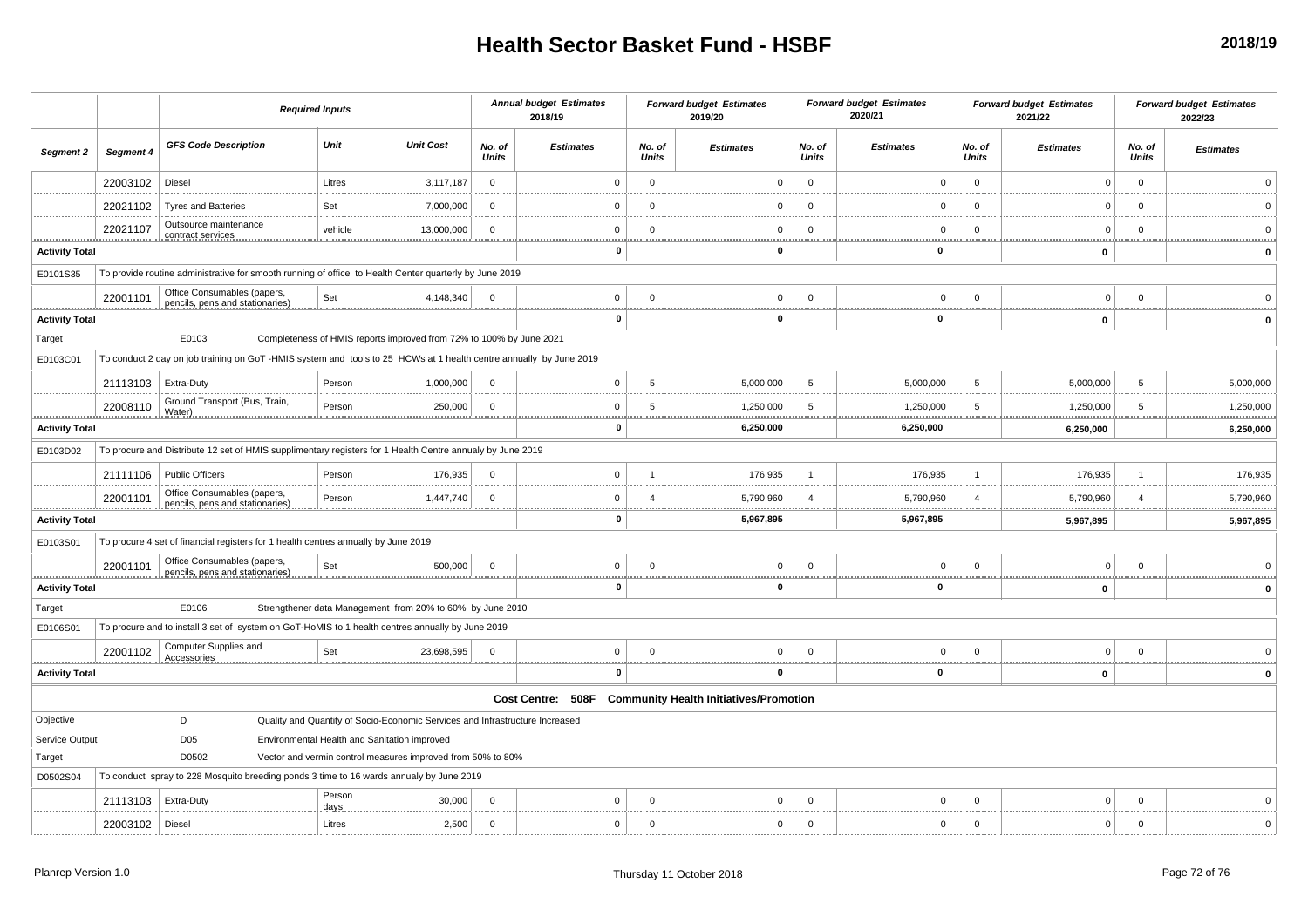## **Health Sector Basket Fund - HSBF**

|                                                                                                                                                  |                                                                                                                                          | <b>Required Inputs</b>                                                                                                             |         |                                                                                  | <b>Annual budget Estimates</b><br>2018/19 |                                                                                                              | <b>Forward budget Estimates</b><br>2019/20 |                  | <b>Forward budget Estimates</b><br>2020/21 |                  | <b>Forward budget Estimates</b><br>2021/22 |                      | <b>Forward budget Estimates</b><br>2022/23 |                  |
|--------------------------------------------------------------------------------------------------------------------------------------------------|------------------------------------------------------------------------------------------------------------------------------------------|------------------------------------------------------------------------------------------------------------------------------------|---------|----------------------------------------------------------------------------------|-------------------------------------------|--------------------------------------------------------------------------------------------------------------|--------------------------------------------|------------------|--------------------------------------------|------------------|--------------------------------------------|----------------------|--------------------------------------------|------------------|
| Segment 2                                                                                                                                        | Segment 4                                                                                                                                | <b>GFS Code Description</b>                                                                                                        | Unit    | <b>Unit Cost</b>                                                                 | No. of<br><b>Units</b>                    | <b>Estimates</b>                                                                                             | No. of<br><b>Units</b>                     | <b>Estimates</b> | No. of<br><b>Units</b>                     | <b>Estimates</b> | No. of<br><b>Units</b>                     | <b>Estimates</b>     | No. of<br><b>Units</b>                     | <b>Estimates</b> |
|                                                                                                                                                  | 22010105                                                                                                                                 | Per Diem - Domestic                                                                                                                | Perdiem | 60,000                                                                           | $\overline{0}$                            | $\Omega$                                                                                                     | $\mathbf 0$<br>                            | $\Omega$         | $\overline{0}$                             | $\Omega$<br>     | $\overline{0}$                             | $\mathbf 0$          | $\mathbf 0$                                |                  |
| <b>Activity Total</b>                                                                                                                            |                                                                                                                                          |                                                                                                                                    |         |                                                                                  |                                           | $\mathbf{0}$                                                                                                 |                                            | $\Omega$         |                                            | $\mathbf 0$      |                                            | $\mathbf 0$          |                                            |                  |
| Objective                                                                                                                                        |                                                                                                                                          | Е                                                                                                                                  |         | Good Governance and Administrative Services Enhanced                             |                                           |                                                                                                              |                                            |                  |                                            |                  |                                            |                      |                                            |                  |
| Service Output                                                                                                                                   |                                                                                                                                          | E01                                                                                                                                |         | Organizational structure and institutional management at all levels strengthened |                                           |                                                                                                              |                                            |                  |                                            |                  |                                            |                      |                                            |                  |
| Target                                                                                                                                           |                                                                                                                                          | E0101                                                                                                                              |         |                                                                                  |                                           | Organization structures and institutional management at all levels strengthened from 50% to 90% by June 2021 |                                            |                  |                                            |                  |                                            |                      |                                            |                  |
| To conduct 10 days sensitization meeting on CHF , USER FEE and NHIF community contribution to 20 villages biannually by<br>June 2018<br>E0101S23 |                                                                                                                                          |                                                                                                                                    |         |                                                                                  |                                           |                                                                                                              |                                            |                  |                                            |                  |                                            |                      |                                            |                  |
|                                                                                                                                                  | 22005103                                                                                                                                 | Tents and Camp Equipment                                                                                                           | Each    | 653,750                                                                          | $\mathbf 0$                               | $\mathbf 0$                                                                                                  | $\Omega$                                   | $\Omega$         | $\overline{0}$                             | $\Omega$         | $\overline{0}$                             | $\Omega$             | $\mathbf 0$                                |                  |
|                                                                                                                                                  | 22010105                                                                                                                                 | Per Diem - Domestic                                                                                                                | Perdiem | 60,000                                                                           | $\mathbf 0$                               | $\Omega$                                                                                                     | $\Omega$<br>.                              | $\Omega$         | $\overline{0}$                             | $\Omega$         | $\Omega$                                   | $\Omega$             | $\Omega$                                   |                  |
| <b>Activity Total</b>                                                                                                                            |                                                                                                                                          |                                                                                                                                    |         |                                                                                  |                                           | $\Omega$                                                                                                     |                                            | 0                |                                            | <u></u><br>0     |                                            | $\mathbf 0$          |                                            | 0                |
|                                                                                                                                                  | Cost Centre: 508G Social Welfare                                                                                                         |                                                                                                                                    |         |                                                                                  |                                           |                                                                                                              |                                            |                  |                                            |                  |                                            |                      |                                            |                  |
| Objective                                                                                                                                        |                                                                                                                                          | F.                                                                                                                                 |         | Social Welfare, Gender and Community Empowerment Improved                        |                                           |                                                                                                              |                                            |                  |                                            |                  |                                            |                      |                                            |                  |
|                                                                                                                                                  | F02<br>Service Output<br>Care and support of people with disability improved                                                             |                                                                                                                                    |         |                                                                                  |                                           |                                                                                                              |                                            |                  |                                            |                  |                                            |                      |                                            |                  |
| Target                                                                                                                                           | F0201<br>access to social welfare health training and education services to most vulnerable groups improved from 25% to 33% by June 2021 |                                                                                                                                    |         |                                                                                  |                                           |                                                                                                              |                                            |                  |                                            |                  |                                            |                      |                                            |                  |
| F0201S09<br>To cconduct 1 day meeting with community on identification and registration of vulnerable group in 16 wards annually by June 2019    |                                                                                                                                          |                                                                                                                                    |         |                                                                                  |                                           |                                                                                                              |                                            |                  |                                            |                  |                                            |                      |                                            |                  |
|                                                                                                                                                  | 22010102                                                                                                                                 | Ground travel (bus, railway taxi,                                                                                                  | Person  | 30,000                                                                           | $\overline{0}$                            | 0                                                                                                            | $\Omega$                                   | $\overline{0}$   | $\overline{0}$                             | $\Omega$         | $\mathbf 0$                                | 0                    | $\mathbf 0$                                |                  |
| <u>.etc) </u><br>.<br><b>Activity Total</b>                                                                                                      |                                                                                                                                          |                                                                                                                                    |         |                                                                                  |                                           | $\mathbf 0$                                                                                                  |                                            | $\mathbf{0}$     |                                            | $\mathbf 0$      |                                            | 0                    |                                            | 0                |
| F0201S10                                                                                                                                         |                                                                                                                                          | To support 1 staff to escort vulnerable groups with their families /center for help quarterly by June 2019                         |         |                                                                                  |                                           |                                                                                                              |                                            |                  |                                            |                  |                                            |                      |                                            |                  |
|                                                                                                                                                  | 22010102                                                                                                                                 | Ground travel (bus, railway taxi,<br>etc)                                                                                          | Person  | 50,000                                                                           | $\Omega$                                  | $\Omega$                                                                                                     | $\Omega$                                   | $^{\circ}$       | $\overline{0}$                             | $\Omega$         | $\overline{0}$                             | $\mathbf 0$          | $\Omega$                                   |                  |
|                                                                                                                                                  | 22010104                                                                                                                                 | Lodging/Accommodation                                                                                                              | Person  | 20,000                                                                           | $\Omega$                                  | $\mathbf 0$                                                                                                  | $\Omega$                                   | $\Omega$         | $\Omega$                                   | $\Omega$         | $\Omega$                                   | $\mathbf 0$          | $\Omega$                                   |                  |
| <b>Activity Total</b>                                                                                                                            |                                                                                                                                          |                                                                                                                                    |         |                                                                                  |                                           | $\mathbf{0}$                                                                                                 | <b>ARRAIGHT</b>                            | $\Omega$         |                                            | <br>$\mathbf 0$  |                                            | $\mathbf 0$          |                                            | $\mathbf{0}$     |
| F0201S11                                                                                                                                         |                                                                                                                                          | To support 5 orphanage children home at MATYAZO and Uvinza Maalum quarterly by June 2019                                           |         |                                                                                  |                                           |                                                                                                              |                                            |                  |                                            |                  |                                            |                      |                                            |                  |
|                                                                                                                                                  | 22001101                                                                                                                                 | Office Consumables (papers,                                                                                                        | Set     | 450,000                                                                          | $\mathbf 0$                               | $\Omega$                                                                                                     | $\Omega$                                   | $\Omega$         | $\overline{0}$                             | $\Omega$         | $\Omega$                                   | $\mathbf 0$          | $\Omega$                                   |                  |
|                                                                                                                                                  |                                                                                                                                          | pencils, pens and stationaries)                                                                                                    |         |                                                                                  |                                           | $\mathbf 0$                                                                                                  |                                            | n                | . <del>.</del>                             | 0                |                                            |                      |                                            |                  |
| <b>Activity Total</b>                                                                                                                            |                                                                                                                                          |                                                                                                                                    |         |                                                                                  |                                           |                                                                                                              |                                            |                  |                                            |                  |                                            | 0                    |                                            |                  |
| F0201S12                                                                                                                                         |                                                                                                                                          | To support 61 villages to conduct 1 day meeting on protection of child labor quarterly by June 2019<br>Office Consumables (papers, |         |                                                                                  |                                           |                                                                                                              |                                            |                  |                                            |                  |                                            |                      |                                            |                  |
|                                                                                                                                                  | 22001101                                                                                                                                 | pencils, pens and stationaries)<br>Ground travel (bus, railway taxi,                                                               | Set     | 659,660                                                                          | $\mathbf 0$                               | $\Omega$                                                                                                     | $\Omega$                                   | $\Omega$         | $\overline{0}$                             | $\Omega$         | $\overline{0}$                             | $\Omega$             | $\Omega$                                   |                  |
| .                                                                                                                                                | 22010102                                                                                                                                 |                                                                                                                                    | Person  | 15,000                                                                           | $\Omega$                                  | $\Omega$                                                                                                     | $\Omega$<br>                               | $\Omega$         | $\Omega$                                   | $\Omega$<br>     | $\Omega$                                   | $\Omega$<br><u>.</u> | $\Omega$                                   |                  |
| <b>Activity Total</b>                                                                                                                            |                                                                                                                                          |                                                                                                                                    |         |                                                                                  |                                           | $\mathbf{0}$                                                                                                 |                                            |                  |                                            | $\bf{0}$         |                                            | $\mathbf 0$          |                                            |                  |
| Sub-vote Total                                                                                                                                   |                                                                                                                                          |                                                                                                                                    |         |                                                                                  |                                           | $\mathbf 0$                                                                                                  |                                            | 386,552,015      |                                            | 379,852,015      |                                            | 397,885,375          |                                            | 386,552,015      |
|                                                                                                                                                  |                                                                                                                                          |                                                                                                                                    |         |                                                                                  |                                           | Cost Centre: 508A Council Health Management Team (CHMT)                                                      |                                            |                  |                                            |                  |                                            |                      |                                            |                  |
| Objective                                                                                                                                        |                                                                                                                                          | C                                                                                                                                  |         | Access to Quality and Equitable Social Services Delivery Improved                |                                           |                                                                                                              |                                            |                  |                                            |                  |                                            |                      |                                            |                  |
| Service Output                                                                                                                                   |                                                                                                                                          | CO9                                                                                                                                |         |                                                                                  |                                           | Human Resource for health in terms of number professional Mix at all levels improved                         |                                            |                  |                                            |                  |                                            |                      |                                            |                  |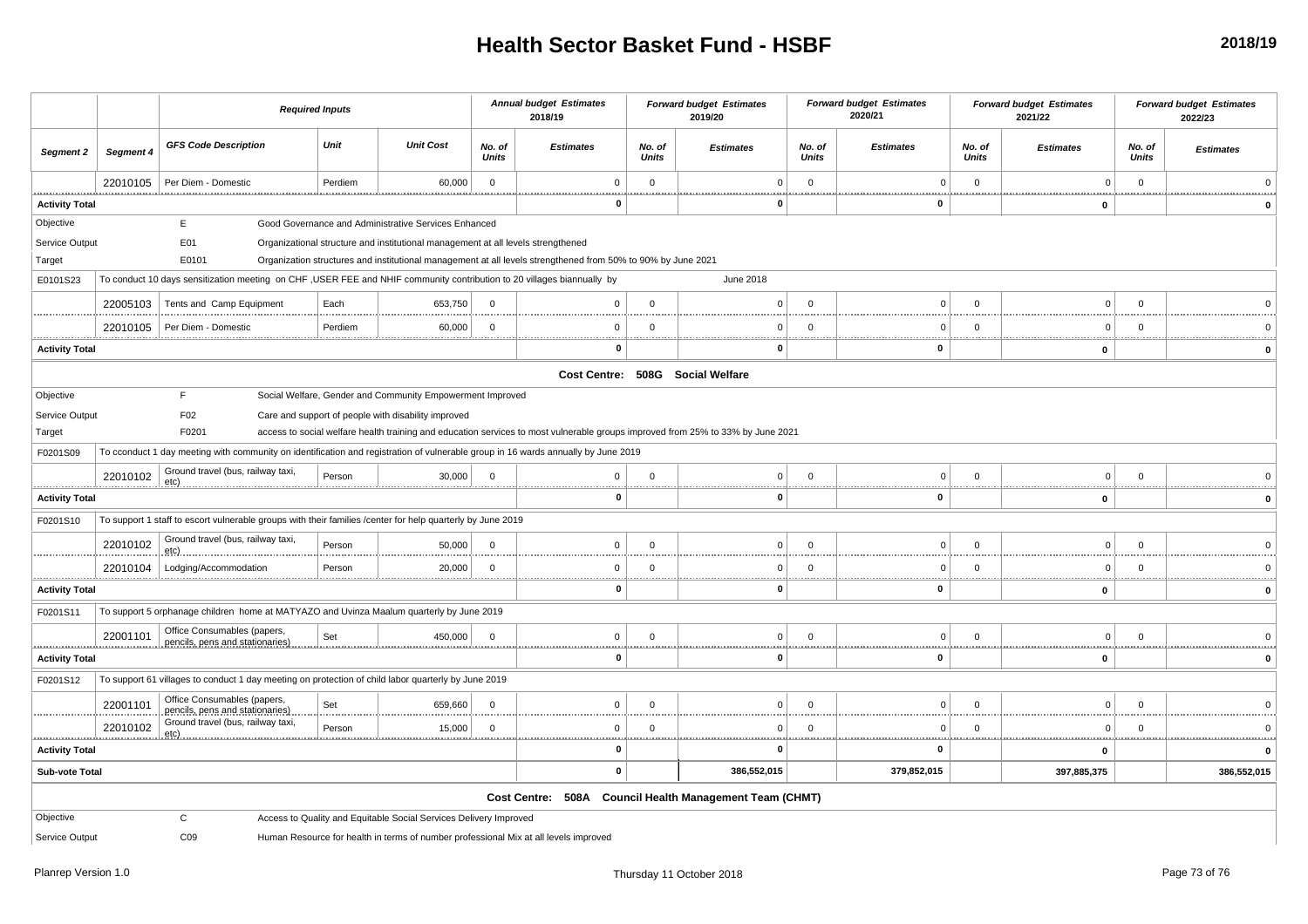## **Result Based Financing - RBF**

|                       |           | <b>Required Inputs</b>                                                                                                                                     |          |                                                                                  | <b>Annual budget Estimates</b><br>2018/19 |                                                                                                               | <b>Forward budget Estimates</b><br>2019/20 |                        | <b>Forward budget Estimates</b><br>2020/21 |                  | <b>Forward budget Estimates</b><br>2021/22 |                  | <b>Forward budget Estimates</b><br>2022/23 |                  |
|-----------------------|-----------|------------------------------------------------------------------------------------------------------------------------------------------------------------|----------|----------------------------------------------------------------------------------|-------------------------------------------|---------------------------------------------------------------------------------------------------------------|--------------------------------------------|------------------------|--------------------------------------------|------------------|--------------------------------------------|------------------|--------------------------------------------|------------------|
| Segment 2             | Segment 4 | <b>GFS Code Description</b>                                                                                                                                | Unit     | <b>Unit Cost</b>                                                                 | No. of<br><b>Units</b>                    | <b>Estimates</b>                                                                                              | No. of<br><b>Units</b>                     | <b>Estimates</b>       | No. of<br><b>Units</b>                     | <b>Estimates</b> | No. of<br><b>Units</b>                     | <b>Estimates</b> | No. of<br><b>Units</b>                     | <b>Estimates</b> |
| Target                |           | C0901                                                                                                                                                      |          |                                                                                  |                                           | Shortage of skilled and mixed human resource for health reduced from 77.2%% to 25%% June 2021                 |                                            |                        |                                            |                  |                                            |                  |                                            |                  |
| C0901S20              |           | To provide incentive package from 25% of RBF programmer fund received based on performance to 12 CHMT quarterly by June 2019                               |          |                                                                                  |                                           |                                                                                                               |                                            |                        |                                            |                  |                                            |                  |                                            |                  |
|                       |           | 21113112   Responsibility Allowance                                                                                                                        | Person   | 15,329,000                                                                       | $\overline{1}$                            | 15,329,000                                                                                                    | $\Omega$                                   | $\Omega$               | $\Omega$                                   | $\mathsf 0$      | $\mathbf{0}$                               | $\Omega$         | $\Omega$                                   |                  |
| <b>Activity Total</b> |           |                                                                                                                                                            |          |                                                                                  | 15,329,000                                |                                                                                                               | $\mathbf{0}$                               | .                      | <br>$\mathbf 0$                            |                  | <br>0                                      |                  |                                            |                  |
| Objective             |           | E                                                                                                                                                          |          | Good Governance and Administrative Services Enhanced                             |                                           |                                                                                                               |                                            |                        |                                            |                  |                                            |                  |                                            |                  |
| Service Output        |           | E01                                                                                                                                                        |          | Organizational structure and institutional management at all levels strengthened |                                           |                                                                                                               |                                            |                        |                                            |                  |                                            |                  |                                            |                  |
| Target                |           | E0101                                                                                                                                                      |          |                                                                                  |                                           | Organization structures and institutional management at all levels strengthened from 50% to 90% by June 2021  |                                            |                        |                                            |                  |                                            |                  |                                            |                  |
| E0101D02              |           | To support 38 health facilities to accomplish needs of health according performance indicators unreached quarterly by June 2019                            |          |                                                                                  |                                           |                                                                                                               |                                            |                        |                                            |                  |                                            |                  |                                            |                  |
|                       | 22001101  | Office Consumables (papers,<br>pencils, pens and stationaries)                                                                                             | Set      | 10,000,000                                                                       | $\overline{1}$                            | 10,000,000                                                                                                    | $\mathbf{0}$                               | $\Omega$               | $\Omega$                                   | $\Omega$         | $\mathbf 0$                                | $\Omega$         | $\mathbf 0$                                |                  |
|                       | 22001113  | <b>Cleaning Supplies</b>                                                                                                                                   | Set      | 8,987,000                                                                        | -1                                        | 8,987,000                                                                                                     | $\Omega$                                   | $\Omega$               | $\Omega$                                   | $\mathbf 0$      | $\Omega$                                   | $\Omega$         | $\Omega$                                   |                  |
|                       | 22010105  | Per Diem - Domestic                                                                                                                                        | Person   | 12,000,000                                                                       | $\overline{1}$                            | 12,000,000                                                                                                    | $\mathbf{0}$                               | $\Omega$               | $\Omega$                                   | $\mathbf 0$      | $\Omega$                                   | $\Omega$         | $\mathbf 0$                                |                  |
|                       | 22032114  | Parastatal Rehabilitation                                                                                                                                  | contract | 15,000,000                                                                       | $\overline{1}$                            | 15,000,000                                                                                                    | $\Omega$                                   | $\Omega$               | $\Omega$                                   | $\Omega$         | $\Omega$                                   | $\Omega$         | $\Omega$                                   |                  |
| <b>Activity Total</b> |           |                                                                                                                                                            |          |                                                                                  |                                           | 45,987,000                                                                                                    |                                            | <u></u><br>$\mathbf 0$ | . <u>.</u>                                 | $\mathbf 0$      |                                            | $\mathbf{0}$     |                                            | .<br>O           |
|                       |           |                                                                                                                                                            |          |                                                                                  |                                           | Cost Centre: 508D Health Centres                                                                              |                                            |                        |                                            |                  |                                            |                  |                                            |                  |
| Objective             |           | $\mathbf{C}$                                                                                                                                               |          | Access to Quality and Equitable Social Services Delivery Improved                |                                           |                                                                                                               |                                            |                        |                                            |                  |                                            |                  |                                            |                  |
| Service Output        |           | CO <sub>2</sub>                                                                                                                                            |          |                                                                                  |                                           | Medicines /Medical supplies/Medical equipment/laboratory reagents and vaccines services improved              |                                            |                        |                                            |                  |                                            |                  |                                            |                  |
| Target                |           | C0201                                                                                                                                                      |          |                                                                                  |                                           | Shortage of medicines, medical equipment and diagnostic supplies reduced from 10% to 0% by June 2021          |                                            |                        |                                            |                  |                                            |                  |                                            |                  |
| C0201S24              |           | To procure and distribute 1 kits of medicines/Medical equipment/Hospital supplies and diagnostic supplies (RBF) for 1 Health centre quarterly by June 2019 |          |                                                                                  |                                           |                                                                                                               |                                            |                        |                                            |                  |                                            |                  |                                            |                  |
|                       | 22004102  | Drugs and Medicines                                                                                                                                        | kit      | 4,250,000                                                                        | 20                                        | 85,000,000                                                                                                    | 16                                         | 68,000,000             | 16                                         | 68,000,000       | 16                                         | 68,000,000       | 16                                         | 68,000,000       |
|                       | 22004104  | <b>Dental Supplies</b>                                                                                                                                     | kit      | 4,175,000                                                                        | 16                                        | 66,800,000                                                                                                    | 16                                         | 66,800,000             | 16                                         | 66,800,000       | 16                                         | 66,800,000       | 16                                         | 66,800,000       |
|                       | 22004105  | <b>Hospital Supplies</b>                                                                                                                                   | kit      | 4,350,000                                                                        | 20                                        | 87,000,000                                                                                                    | 20                                         | 87,000,000             | 20                                         | 87,000,000       | 20                                         | 87,000,000       | 20                                         | 87,000,000       |
|                       | 22004107  | <b>Laboratory Supplies</b>                                                                                                                                 | kit      | 1,050,000                                                                        | 20                                        | .<br>21,000,000                                                                                               | 16                                         | 16,800,000             | 16                                         | 16,800,000       | 16                                         | 16,800,000       | 16                                         | .<br>16,800,000  |
|                       | 31122218  | Medical appliances and hospital<br>equipment and installation                                                                                              | kit      | 2,400,000                                                                        | 20                                        | 48,000,000                                                                                                    | 16                                         | 38,400,000             | 16                                         | 38,400,000       | 16                                         | 38,400,000       | 16                                         | 38,400,000       |
| <b>Activity Total</b> |           |                                                                                                                                                            |          |                                                                                  |                                           | 307,800,000                                                                                                   |                                            | 277,000,000            |                                            | 277,000,000      |                                            | 277,000,000      |                                            | 277,000,000      |
| Service Output        |           | CO9                                                                                                                                                        |          |                                                                                  |                                           | Human Resource for health in terms of number professional Mix at all levels improved                          |                                            |                        |                                            |                  |                                            |                  |                                            |                  |
| Target                |           | C0901                                                                                                                                                      |          |                                                                                  |                                           | Shortage of skilled and mixed human resource for health reduced from 77.2%% to 25%% June 2021                 |                                            |                        |                                            |                  |                                            |                  |                                            |                  |
| C0901S12              |           | To provide incentive package of 25% from RBF programme to 20 staff providing services at health centres quarterly by June 2019                             |          |                                                                                  |                                           |                                                                                                               |                                            |                        |                                            |                  |                                            |                  |                                            |                  |
|                       | 21114101  | Honoraria                                                                                                                                                  | Person   | 43,292,405                                                                       | 20                                        | 865,848,100                                                                                                   | 16                                         | 692,678,480<br>.       | 16<br>                                     | 692,678,480      | 16                                         | 692,678,480      | 16                                         | 692,678,480<br>. |
| <b>Activity Total</b> |           |                                                                                                                                                            |          |                                                                                  |                                           | 865,848,100                                                                                                   |                                            | 692,678,480            |                                            | 692,678,480      |                                            | 692,678,480      |                                            | 692,678,480      |
| Objective             |           | E                                                                                                                                                          |          | Good Governance and Administrative Services Enhanced                             |                                           |                                                                                                               |                                            |                        |                                            |                  |                                            |                  |                                            |                  |
| Service Output        |           | E01                                                                                                                                                        |          | Organizational structure and institutional management at all levels strengthened |                                           |                                                                                                               |                                            |                        |                                            |                  |                                            |                  |                                            |                  |
| Target                |           | E0102                                                                                                                                                      |          |                                                                                  |                                           | Organization structures and institutional management at all levels strengthened from 72% to 100% by June 2021 |                                            |                        |                                            |                  |                                            |                  |                                            |                  |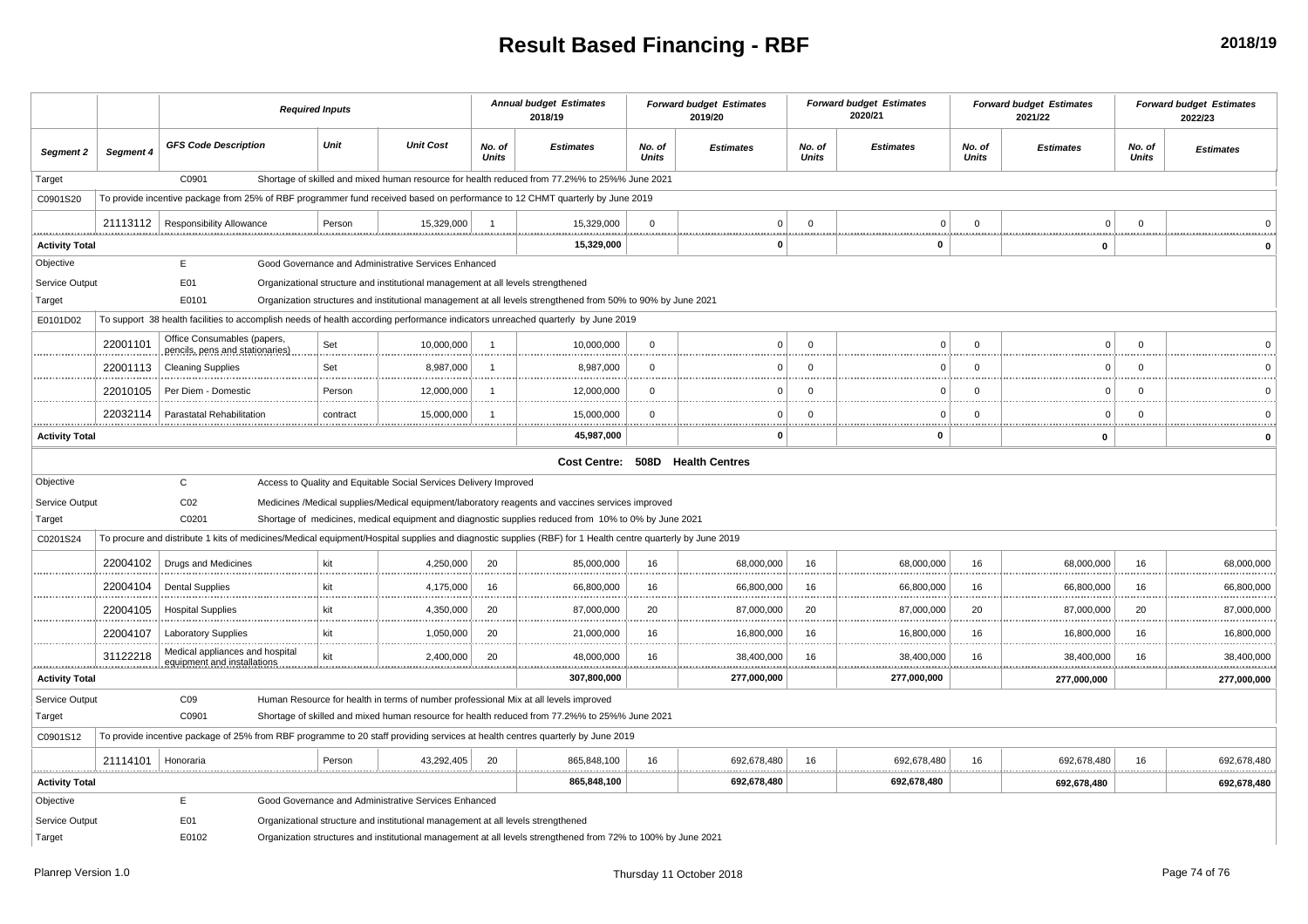## **Result Based Financing - RBF**

|                       |                                                                                                                                       | <b>Required Inputs</b>                                                                                                                      |          |                                                                                  | <b>Annual budget Estimates</b><br>2018/19 |                                                                                                               | <b>Forward budget Estimates</b><br>2019/20 |                                         | <b>Forward budget Estimates</b><br>2020/21 |                  | <b>Forward budget Estimates</b><br>2021/22 |                  | <b>Forward budget Estimates</b><br>2022/23 |                  |
|-----------------------|---------------------------------------------------------------------------------------------------------------------------------------|---------------------------------------------------------------------------------------------------------------------------------------------|----------|----------------------------------------------------------------------------------|-------------------------------------------|---------------------------------------------------------------------------------------------------------------|--------------------------------------------|-----------------------------------------|--------------------------------------------|------------------|--------------------------------------------|------------------|--------------------------------------------|------------------|
| Segment 2             | Segment 4                                                                                                                             | <b>GFS Code Description</b>                                                                                                                 | Unit     | <b>Unit Cost</b>                                                                 | No. of<br><b>Units</b>                    | <b>Estimates</b>                                                                                              | No. of<br><b>Units</b>                     | <b>Estimates</b>                        | No. of<br>Units                            | <b>Estimates</b> | No. of<br>Units                            | <b>Estimates</b> | No. of<br>Units                            | <b>Estimates</b> |
| E0102S12              |                                                                                                                                       | To support health centre to accomplish performance indicators required for health services provission quarterly by June 2019                |          |                                                                                  |                                           |                                                                                                               |                                            |                                         |                                            |                  |                                            |                  |                                            |                  |
|                       | 22001101                                                                                                                              | Office Consumables (papers<br>pencils, pens and stationaries)                                                                               | Set      | 8,500,000                                                                        | -8                                        | 68,000,000                                                                                                    | $\Omega$                                   | $\Omega$                                | $\mathbf{0}$                               | $\Omega$         | $\mathbf 0$                                | $\Omega$         | $\Omega$                                   |                  |
|                       | 22001113                                                                                                                              | <b>Cleaning Supplies</b>                                                                                                                    | Set      | 12,000,000                                                                       | 9                                         | 108,000,000                                                                                                   | $\Omega$                                   | $\Omega$<br>                            | $\Omega$                                   | $\Omega$         | $\Omega$                                   | $\Omega$         | $\Omega$                                   |                  |
|                       | 22003102                                                                                                                              | Diesel                                                                                                                                      | Litres   | 15,000,000                                                                       | 10                                        | 150,000,000                                                                                                   | $\Omega$                                   | $\Omega$                                | $\mathbf{0}$                               | $\Omega$         | $\Omega$                                   | $\Omega$         | $\Omega$                                   |                  |
|                       | 22010105                                                                                                                              | Per Diem - Domestic                                                                                                                         | Person   | 18,000,000                                                                       | 18                                        | 324,000,000                                                                                                   | $\Omega$                                   | $\Omega$<br>.                           | $\mathbf 0$                                | $\Omega$         | $\mathbf 0$                                | $\Omega$         | $\Omega$                                   |                  |
|                       | 22019110                                                                                                                              | Outsource Maintenance<br>Contract Services                                                                                                  | contract | 108,907,105                                                                      | $\overline{4}$                            | 435,628,420                                                                                                   | $\mathbf 0$                                | $\Omega$                                | $\mathbf 0$                                | $\mathbf 0$      | $\mathbf 0$                                | $\Omega$         | $\mathbf 0$                                |                  |
| <u></u>               | 22020101                                                                                                                              | Cement, bricks and construction<br>materials                                                                                                | contract | 25,701,766<br>.                                                                  | $\overline{1}$                            | 25,701,766<br>                                                                                                | $\Omega$<br>                               | $\Omega$                                | $\mathbf 0$                                | $\Omega$         | $\Omega$                                   | $\Omega$         | $\Omega$                                   |                  |
| <b>Activity Total</b> |                                                                                                                                       |                                                                                                                                             |          |                                                                                  |                                           | 1,111,330,186                                                                                                 |                                            | $\Omega$                                |                                            | $\bf{0}$         |                                            | $\mathbf 0$      |                                            |                  |
|                       |                                                                                                                                       |                                                                                                                                             |          |                                                                                  |                                           |                                                                                                               |                                            | Cost Centre: 508E Dispensaries          |                                            |                  |                                            |                  |                                            |                  |
| Objective             |                                                                                                                                       | $\mathbf{C}$                                                                                                                                |          | Access to Quality and Equitable Social Services Delivery Improved                |                                           |                                                                                                               |                                            |                                         |                                            |                  |                                            |                  |                                            |                  |
|                       | Service Output<br>CO <sub>2</sub><br>Medicines /Medical supplies/Medical equipment/laboratory reagents and vaccines services improved |                                                                                                                                             |          |                                                                                  |                                           |                                                                                                               |                                            |                                         |                                            |                  |                                            |                  |                                            |                  |
| Target                |                                                                                                                                       | C0201                                                                                                                                       |          |                                                                                  |                                           | Shortage of medicines, medical equipment and diagnostic supplies reduced from 10% to 0% by June 2021          |                                            |                                         |                                            |                  |                                            |                  |                                            |                  |
| C0201S22              |                                                                                                                                       | To procure and distribute 1 kit of medicines, Medical equipment, Hospital supplies and diagnostic supplies with RBF                         |          |                                                                                  |                                           |                                                                                                               |                                            | for 1 dispensary quarterly by June 2019 |                                            |                  |                                            |                  |                                            |                  |
|                       | 22004102                                                                                                                              | <b>Drugs and Medicines</b>                                                                                                                  | kit      | 111,025,425                                                                      | 135                                       | 14,988,432,375                                                                                                | $\Omega$                                   | $\Omega$<br>                            | $\Omega$                                   | $\Omega$         | $\Omega$                                   | $\Omega$         | $\Omega$                                   |                  |
|                       | 22004105                                                                                                                              | <b>Hospital Supplies</b>                                                                                                                    | kit      | 16,022,331                                                                       | 125                                       | 2,002,791,375                                                                                                 | $\mathbf 0$                                | $\mathbf 0$                             | $\mathbf 0$                                | $\mathbf 0$      | $\Omega$                                   | $\mathbf 0$      | $\Omega$                                   |                  |
|                       | 22004107                                                                                                                              | <b>Laboratory Supplies</b>                                                                                                                  | kit      | 44,033,926                                                                       | 139                                       | 6,120,715,714                                                                                                 | $\Omega$                                   | $\Omega$<br>.                           | $\mathbf 0$                                | $\Omega$<br>     | $\Omega$<br>                               | $\Omega$         | $\Omega$<br>.                              |                  |
| <b>Activity Total</b> |                                                                                                                                       |                                                                                                                                             |          |                                                                                  |                                           | 23,111,939,464                                                                                                |                                            | 0                                       |                                            | 0                |                                            | $\mathbf 0$      |                                            |                  |
| Service Output        |                                                                                                                                       | CO9                                                                                                                                         |          |                                                                                  |                                           | Human Resource for health in terms of number professional Mix at all levels improved                          |                                            |                                         |                                            |                  |                                            |                  |                                            |                  |
| Target                |                                                                                                                                       | C0901                                                                                                                                       |          |                                                                                  |                                           | Shortage of skilled and mixed human resource for health reduced from 77.2%% to 25%% June 2021                 |                                            |                                         |                                            |                  |                                            |                  |                                            |                  |
| C0901S19              |                                                                                                                                       | To provide incentive package of 25% from RBF programme to 2 staff providing services at dispensary quarterly by June 2019                   |          |                                                                                  |                                           |                                                                                                               |                                            |                                         |                                            |                  |                                            |                  |                                            |                  |
|                       |                                                                                                                                       | 21113112   Responsibility Allowance                                                                                                         | Person   | 262,004,000                                                                      | 36                                        | 9,432,144,000                                                                                                 | $\mathbf 0$                                | $\mathbf 0$<br><u></u>                  | $\mathbf 0$                                | $\mathbf 0$      | $\mathbf 0$                                | $\mathbf 0$      | $\Omega$                                   |                  |
| <b>Activity Total</b> |                                                                                                                                       |                                                                                                                                             |          |                                                                                  |                                           | 9,432,144,000                                                                                                 |                                            | $\Omega$                                |                                            | $\mathbf 0$      |                                            | $\mathbf 0$      |                                            |                  |
| Objective             |                                                                                                                                       | E                                                                                                                                           |          | Good Governance and Administrative Services Enhanced                             |                                           |                                                                                                               |                                            |                                         |                                            |                  |                                            |                  |                                            |                  |
| Service Output        |                                                                                                                                       | E01                                                                                                                                         |          | Organizational structure and institutional management at all levels strengthened |                                           |                                                                                                               |                                            |                                         |                                            |                  |                                            |                  |                                            |                  |
| Target                |                                                                                                                                       | E0102                                                                                                                                       |          |                                                                                  |                                           | Organization structures and institutional management at all levels strengthened from 72% to 100% by June 2021 |                                            |                                         |                                            |                  |                                            |                  |                                            |                  |
| E0102S13              |                                                                                                                                       | To support 1 dispensary to accomplish needs of health services provided according to performance indicator unreached quarterly by June 2019 |          |                                                                                  |                                           |                                                                                                               |                                            |                                         |                                            |                  |                                            |                  |                                            |                  |
|                       | 21113115                                                                                                                              | Subsistance Allowance                                                                                                                       | Set      | 164,457,421                                                                      | 23                                        | 3,782,520,683                                                                                                 | $\mathbf 0$                                | $\Omega$                                | $\mathbf 0$                                | $\mathbf 0$      | $\Omega$                                   | $\Omega$         | $\Omega$                                   |                  |
|                       | 22001101                                                                                                                              | Office Consumables (papers<br>pencils, pens and stationaries)                                                                               | Set      | 12,000,000                                                                       | 12                                        | 144,000,000                                                                                                   | $\Omega$                                   | $\Omega$                                | $\mathbf 0$                                | $\Omega$         | $\Omega$                                   | $\Omega$         | $\Omega$                                   |                  |
|                       | 22001113                                                                                                                              | <b>Cleaning Supplies</b>                                                                                                                    | Set      | 9,167,812                                                                        | 12                                        | 110,013,744                                                                                                   | $\Omega$                                   | $\Omega$<br>                            | $\mathbf 0$                                | $\Omega$         | $\Omega$                                   | $\Omega$         | $\Omega$                                   |                  |
|                       | 22010105                                                                                                                              | Per Diem - Domestio                                                                                                                         | Person   | 23,000,000                                                                       | 12                                        | 276,000,000                                                                                                   | $\mathbf 0$                                | $\Omega$                                | $\mathbf 0$                                | $\Omega$         | $\mathbf 0$                                | $\Omega$         | $\Omega$                                   |                  |
|                       | 22018107                                                                                                                              | Outsource maintenance<br>contract services                                                                                                  | contract | 3,500,000                                                                        | $\overline{1}$                            | 3,500,000                                                                                                     | $\mathbf 0$                                | $\Omega$                                | $\mathbf 0$                                | $\mathbf 0$      | $\mathbf 0$                                | $\Omega$         | $\Omega$                                   | $\Omega$         |